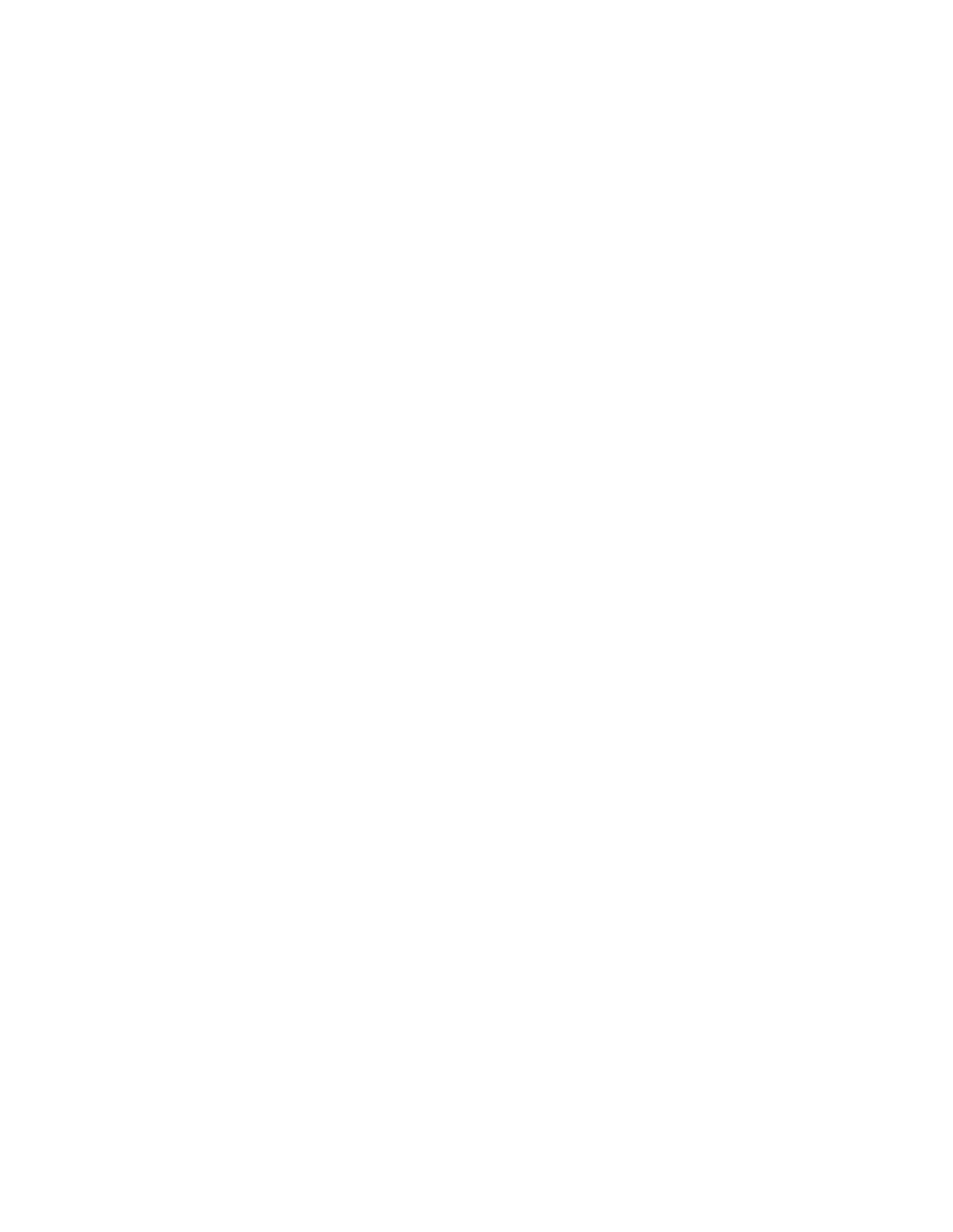

Dear Friends:

It is with great honor that I present to you the most comprehensive study of domestic hunger ever undertaken, *Hunger in America 2006.* The release of this study comes on the heels of the most catastrophic hurricane seasons Americans have ever witnessed. We have all seen the devastation Hurricanes Katrina, Rita, and Wilma had on the landscape of the American Gulf as well as our beloved towns and cities. Tragically, as the murky waters began to recede, the faces of poverty and hunger in our country began to emerge.

The aftermath of these brutal storms revealed to the entire nation the hidden crisis of Americans living in poverty. Many of us asked ourselves, "In the land of plenty, how can this be?" Yet, our eyes are not the only ones reopened. Newspapers across the globe pondered the very same question, shocked at the very same images of desperate Americans that could easily have been mistaken for communities of the Third World.

While the face of poverty was partially hidden, so was the enormous generosity and spirit of the American people to join together in a common purpose to help those who are suffering. This unprecedented outpouring of support was demonstrated in record levels of donations to non-profits involved in the disaster-relief efforts; schoolchildren collecting canned goods to send to the impact zone; households taking in a distraught families when they had nowhere else to turn; and doctors and other medical professionals working around the clock to provide the medical care needed when there was no hospital left. These few examples illustrate that the moral will to end human suffering, including hunger, is within all Americans.

What you hold in your hands is the most extensive and ambitious study of hunger in America to date. *Hunger in America 2006* involved more than 52,000 face-to-face interviews with clients who sought emergency help through our network of more than 200 food banks and their member agencies. Additionally, more than 30,000 of these member agencies across the country responded to our questionnaire as well.

The numbers contained in this report reflect the stories of thousands of Americans living through disasters everyday, and not just after a hurricane. For these Americans, disaster occurs when faced with the difficult choices of being forced to choose between feeding your family and paying the rent, between filling a prescription and eating dinner, or between providing a warm home for their children and buying groceries.

The struggle to end hunger so that no family has to make these difficult choices confronts this nation. Like the receding of the flood waters, the pages within this report reveal a hidden America that some may have never known existed until now. Hunger in America is not just the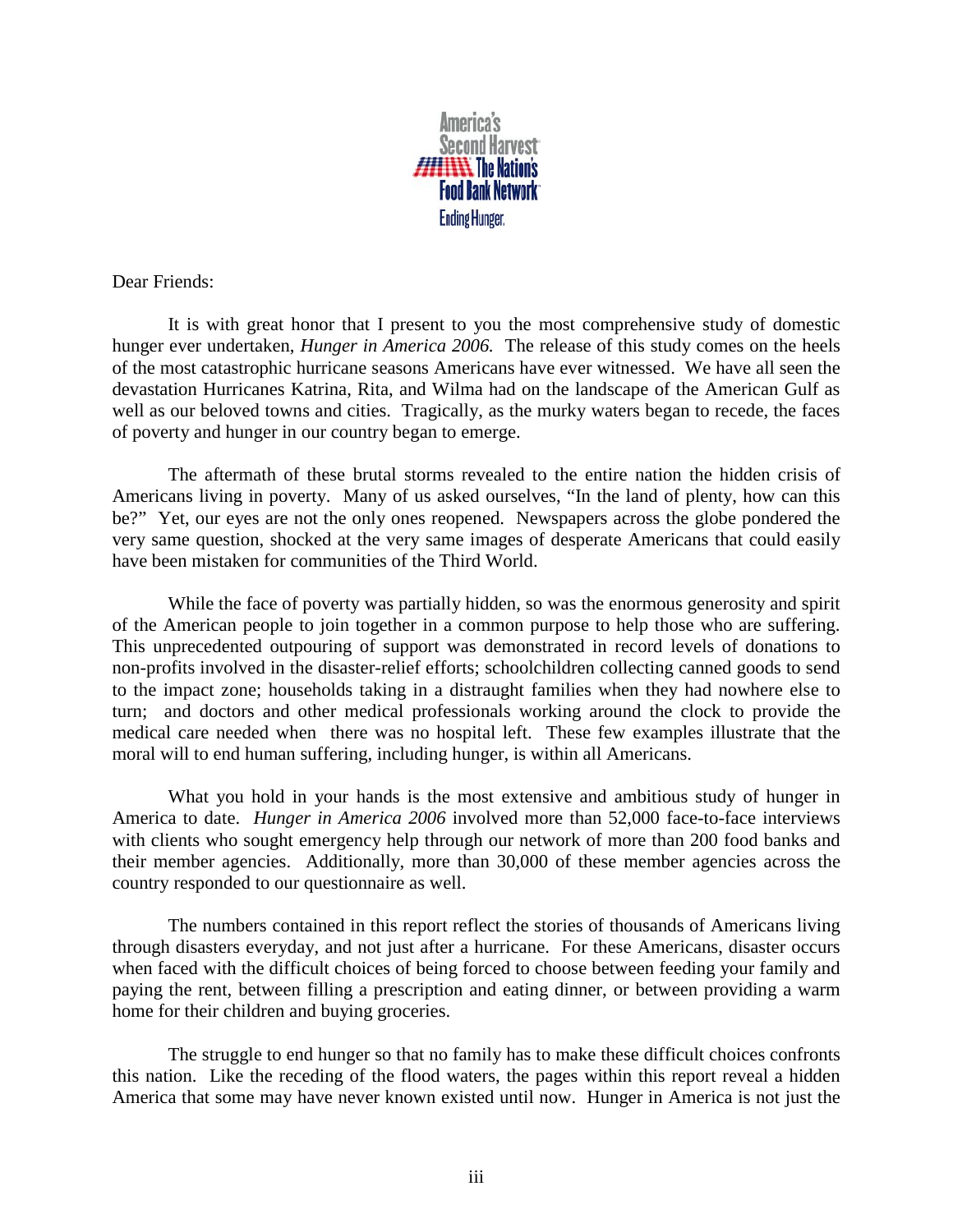homeless: it impacts our nation's cities and small towns, our wealthy suburbs and our poorest rural counties. Hunger impacts families with jobs and the elderly with medical needs. This study supports the notion that hunger in America does not discriminate.

I extend my deepest thanks to the many America's Second Harvest Network members that participated in this study. The road to this report's publication has been tireless, and the effort our Network has shown towards *Hunger in America 2006* reflects our shared belief in the significance of the data included. In addition, I would also like to thank the thousands of agencies that allowed data collectors to come into their operation to conduct interviews, as well as the time put towards answering detailed questions regarding the features of their operation.

I must also acknowledge the dedicated and conscientious work of the entire research team that made this report possible. The staff of Mathematica Policy Research, Inc. exemplified professionalism and devotion towards this very difficult project, and Dr. John Cook of the Boston University School of Medicine and Dr. Beth Osborne Daponte of Yale University and their team of respected and venerated researchers applied themselves to the task at hand as if it were their very own project.

Finally, I would like to express my grateful appreciation for the tens of thousands of Americans who had the courage to be interviewed and divulge their personal information for this endeavor. It is because of their stories that I am proud to present to you *Hunger in America 2006.* 

Robert Formey

Robert H. Forney President and CEO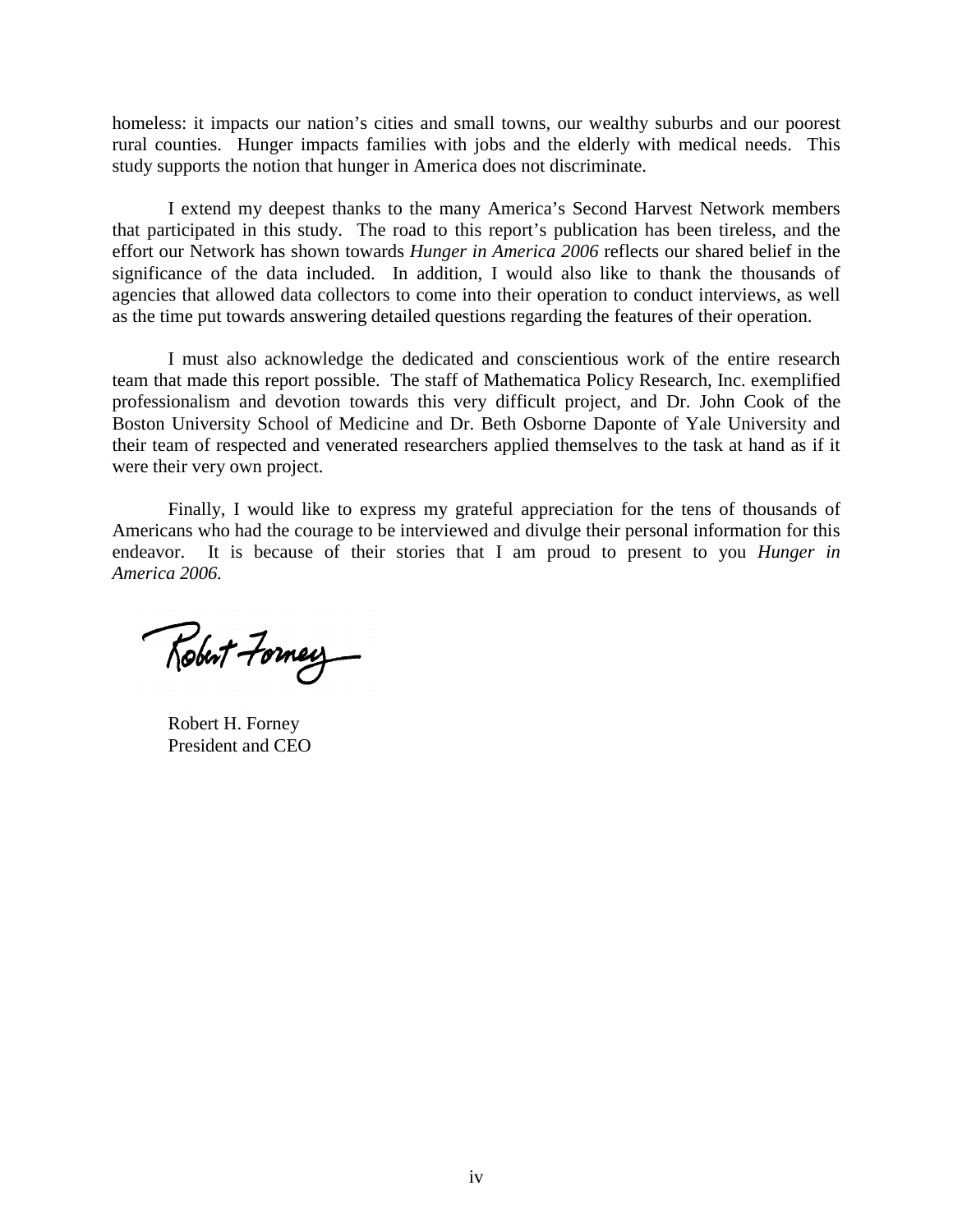### **ACKNOWLEDGMENTS**

We would like to acknowledge the strong support and vision of the staff at America's Second Harvest, Doug O'Brien, Halley Aldeen, and Stephanie Uchima, who provided sound guidance and strong support throughout the research process. The quality of the product was also much improved through the participation of the Technical Advisory Group: John Cook, Beth Osborne Daponte, Steve Carlson, Kirk Johnson, Lynn Parker, Jan Poppendieck, Martha Raske, Ken Rice, Rob Santos, and Tommy Wright.

Also, a number of staff from Mathematica Policy Research, Inc. (MPR) made important contributions, which contributed to the success of the project. Frank Potter, working with Zhanyun Zhao, developed and implemented the sampling plan and developed the analysis weights for the project, with the assistance of Yuhong Zheng and Cathy Lu. MPR internal advisors, including Ronette Briefel, Barbara Carlson, John Hall, Donsig Jang, Dan Kasprzyk, and Stuart Kerachsky made many important suggestions for the analysis and reports.

On the survey side, Daniel Gundersen and Laurie Bach spent long hours obtaining the sample frames from the food banks and providing feedback to them throughout the sampling process. The data they obtained were placed in a comprehensive computer tracking database developed by Shilpa Khambati. Jim Cashion worked tirelessly to update and produce the training video for affiliates to use in training large numbers of field interviewers. He also coordinated the work of our subcontractor, Questar, in processing the completed instruments to generate electronic data files for the analysis team.

Marcia Comly, Loring Funaki, Cheryl Lichtenstein, Michael Smith, Marcia Tobias, and Lawrence Vittoriano provided guidance to the Second Harvest affiliates on an ongoing basis as they implemented the survey work. More than 85 staff at MPR's Survey Operations Center, under the leadership of Susan Golden and Rachel Reed, assisted in reviewing and preparing the completed questionnaires for shipment to Questar.

Jeffrey Holt and Jacob Rugh, with assistance from Amy Zambrowski, provided critical and advanced programming skills on the complex analysis database needed to produce the report. Carlo Cummings-Caci offered extraordinary computer skills in enhancing and implementing a system to expeditiously generate more than 150 local reports from the analysis database. Bill Garrett provided exceptional secretarial support throughout the process. The competency and flexibility demonstrated by all involved were key factors in the success of the project.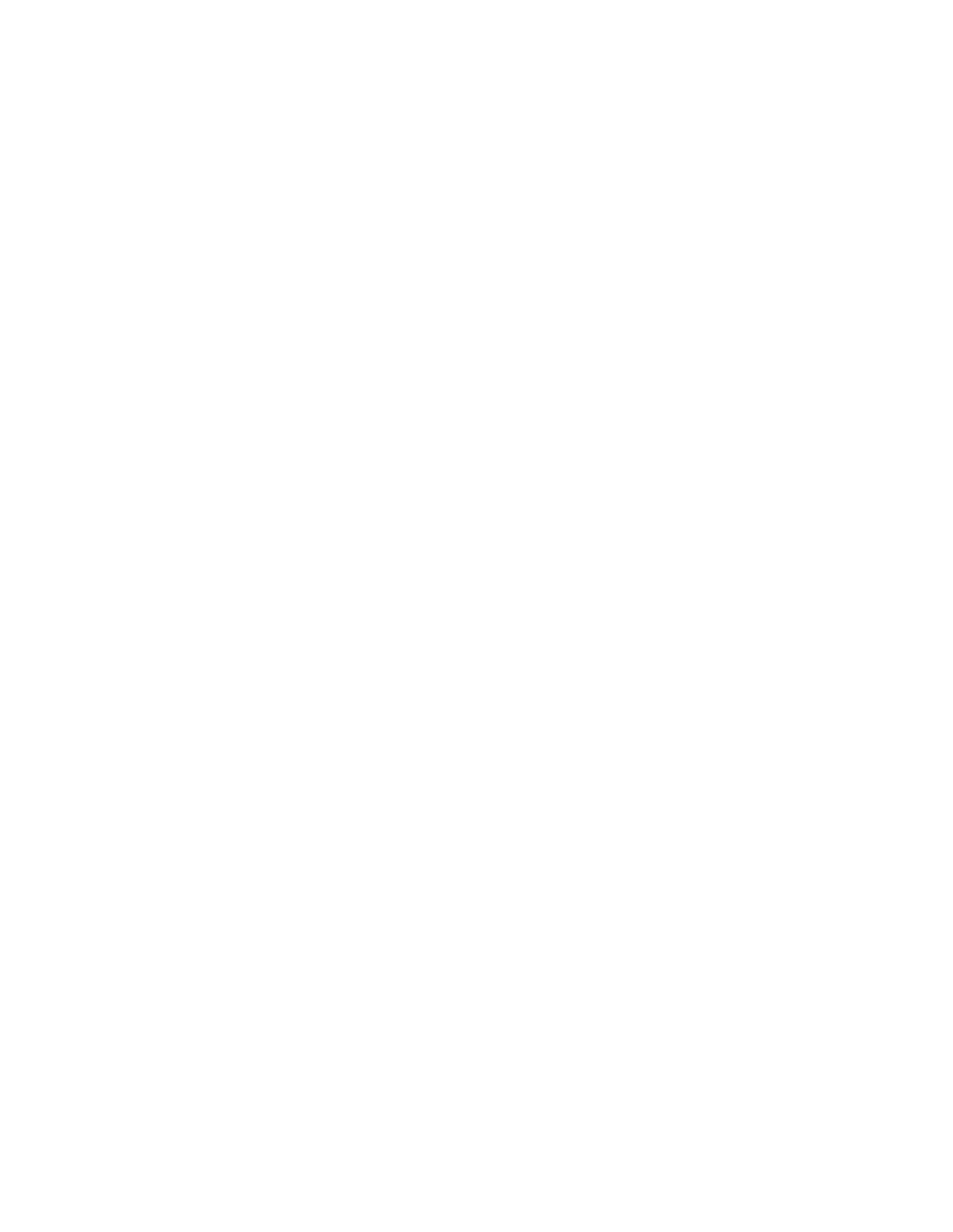## **CONTENTS**

| <b>Chapter</b> |     |       | Page                                                           |  |
|----------------|-----|-------|----------------------------------------------------------------|--|
| 1.             |     |       |                                                                |  |
| 2.             |     |       |                                                                |  |
|                | 2.1 |       |                                                                |  |
|                | 2.2 |       |                                                                |  |
|                | 2.3 |       | <b>GROUPS AND ORGANIZATIONS INVOLVED IN THE STUDY 10</b>       |  |
|                | 2.4 |       |                                                                |  |
| 3.             |     |       |                                                                |  |
|                | 3.1 |       |                                                                |  |
|                | 3.2 |       |                                                                |  |
|                | 3.3 |       |                                                                |  |
|                | 3.4 |       |                                                                |  |
|                | 3.5 |       |                                                                |  |
|                | 3.6 |       |                                                                |  |
|                |     | 3.6.1 |                                                                |  |
|                |     | 3.6.2 |                                                                |  |
|                | 3.7 |       |                                                                |  |
|                | 3.8 |       | DEGREE OF COMPARABILITY BETWEEN 2001 AND 2005 STUDIES 29       |  |
|                |     | 3.8.1 |                                                                |  |
|                |     | 3.8.2 |                                                                |  |
|                |     | 3.8.3 | Keeping More Information on Interviewing That Involved More    |  |
|                |     | 3.8.4 | Taking into Account the Fact That Some Providers Are Open More |  |
|                |     | 3.8.5 |                                                                |  |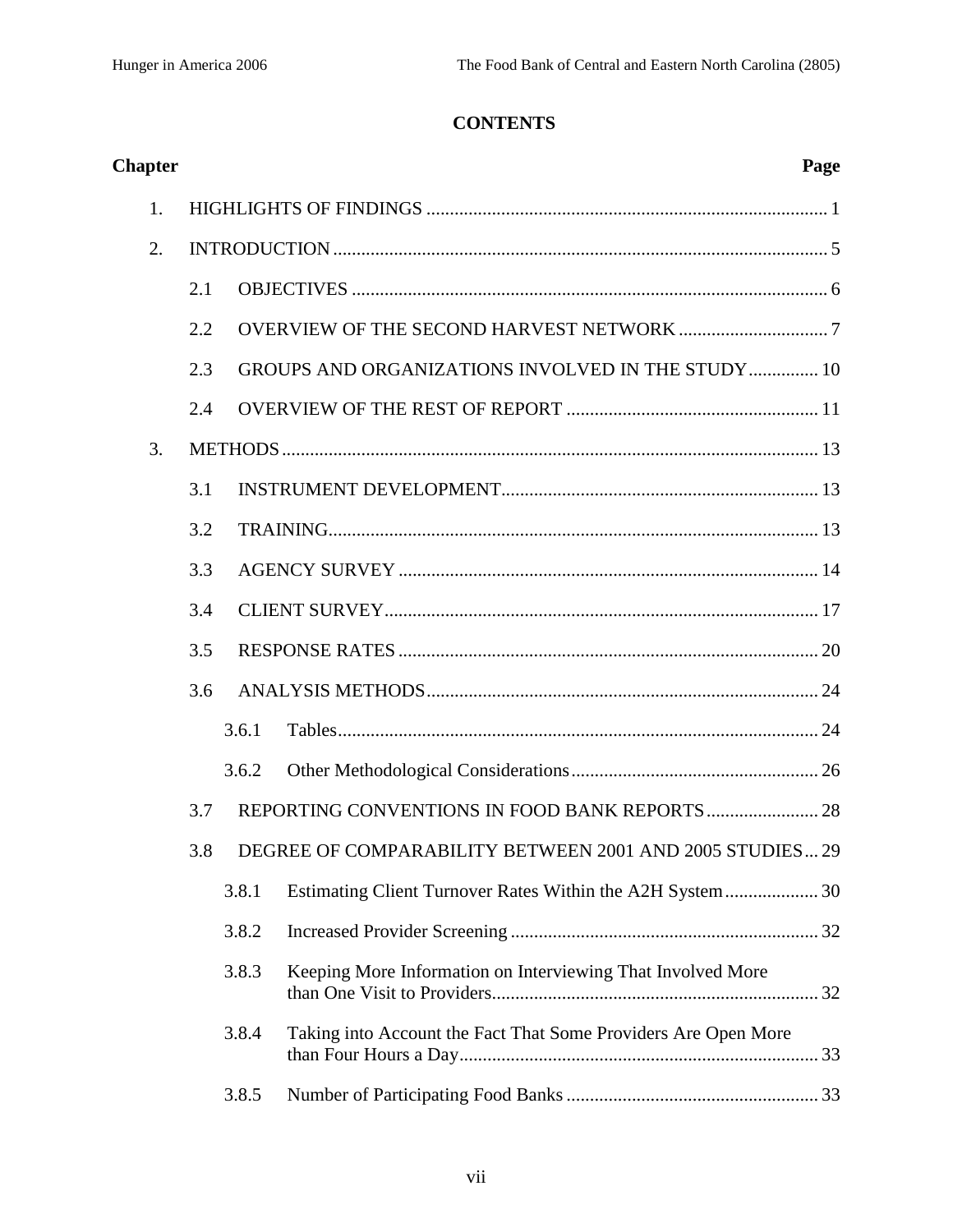| <b>Chapter</b> |     |       |                                                                | Page |
|----------------|-----|-------|----------------------------------------------------------------|------|
|                |     | 3.8.6 | Allowing for the Possibility of Food Providers Being Open Less |      |
|                |     | 3.8.7 |                                                                |      |
|                |     | 3.8.8 |                                                                |      |
| 4.             |     |       |                                                                |      |
|                | 4.1 |       |                                                                |      |
|                | 4.2 |       |                                                                |      |
|                | 4.3 |       | BACKGROUND AND LIMITATIONS OF THE ESTIMATES  39                |      |
| 5.             |     |       |                                                                |      |
|                | 5.1 |       |                                                                |      |
|                | 5.2 |       |                                                                |      |
|                | 5.3 |       |                                                                |      |
|                | 5.4 |       |                                                                |      |
|                | 5.5 |       |                                                                |      |
|                | 5.6 |       |                                                                |      |
|                | 5.7 |       |                                                                |      |
|                | 5.8 |       |                                                                |      |
|                |     | 5.8.1 |                                                                |      |
|                |     | 5.8.2 |                                                                |      |
|                |     | 5.8.3 |                                                                |      |
|                |     | 5.8.4 |                                                                |      |
|                | 5.9 |       |                                                                |      |
|                |     | 5.9.1 |                                                                |      |
|                |     | 5.9.2 |                                                                |      |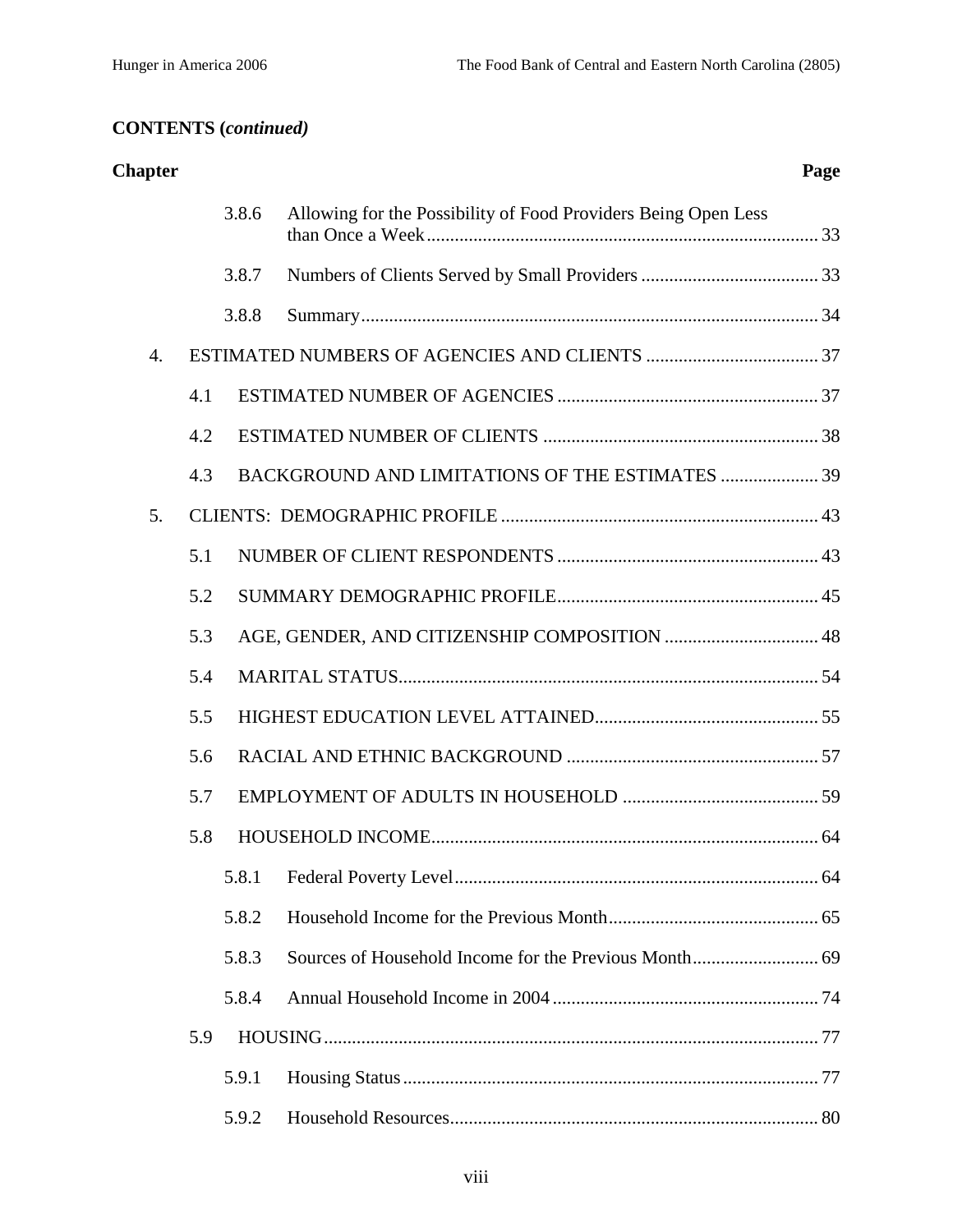| <b>Chapter</b> |     |                                                                                                   | Page |
|----------------|-----|---------------------------------------------------------------------------------------------------|------|
| 6.             |     |                                                                                                   |      |
|                | 6.1 |                                                                                                   |      |
|                | 6.2 |                                                                                                   |      |
|                | 6.3 | INDICATORS OF FOOD INSECURITY AND HUNGER AMONG                                                    |      |
|                | 6.4 | INDICATORS OF FOOD INSECURITY AND HUNGER AMONG                                                    |      |
|                | 6.5 |                                                                                                   |      |
| 7.             |     |                                                                                                   |      |
|                | 7.1 |                                                                                                   |      |
|                | 7.2 | REASONS WHY CLIENTS NEVER APPLIED FOR FOOD STAMPS 104                                             |      |
|                | 7.3 | REASONS WHY CLIENTS OR THEIR HOUSEHOLDS ARE NOT<br>CURRENTLY RECEIVING FOOD STAMPS, FOR THOSE WHO |      |
|                | 7.4 |                                                                                                   |      |
|                | 7.5 | GENERAL ASSISTANCE, WELFARE, AND TANF IN THE                                                      |      |
|                | 7.6 |                                                                                                   |      |
| 8.             |     |                                                                                                   |      |
|                | 8.1 |                                                                                                   |      |
|                | 8.2 | HEALTH INSURANCE AND ACCESS TO MEDICAL CARE 120                                                   |      |
| 9.             |     | CLIENTS: SERVICES RECEIVED AT FOOD PROGRAMS 123                                                   |      |
|                | 9.1 |                                                                                                   |      |
|                | 9.2 | SATISFACTION WITH SERVICES AT FOOD PROGRAMS 125                                                   |      |
|                | 9.3 | WHAT CLIENTS WOULD DO WITHOUT FOOD ASSISTANCE                                                     |      |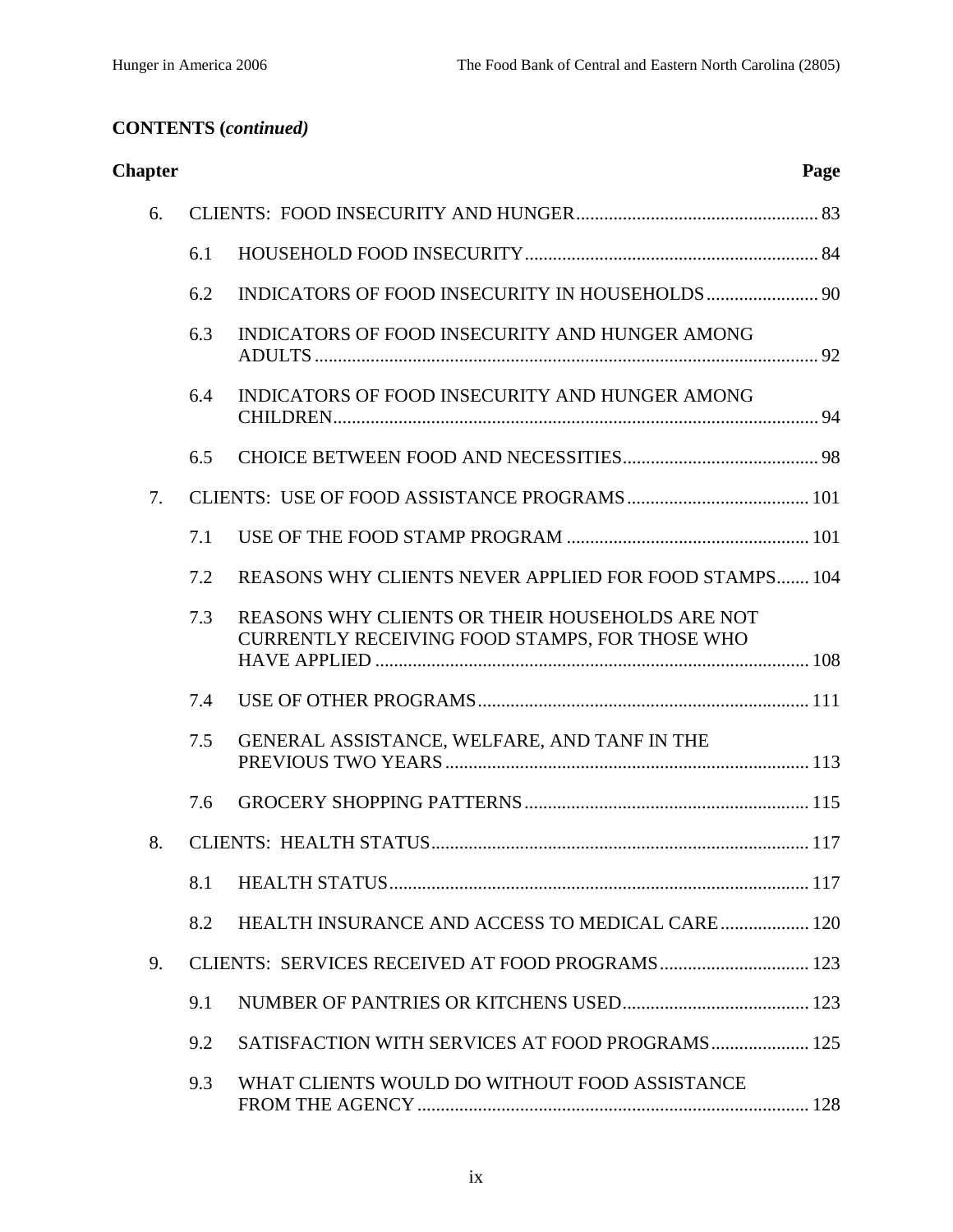| <b>Chapter</b> |      |                                                             | Page |
|----------------|------|-------------------------------------------------------------|------|
| 10.            |      |                                                             |      |
|                | 10.1 | <b>PARTICIPATING AGENCIES AND PROGRAMS REPRESENTED  131</b> |      |
|                | 10.2 | NUMBER OF PROGRAMS OPERATED BY AGENCIES  134                |      |
|                | 10.3 | AGENCIES OPERATING VARIOUS TYPE(S) OF PROGRAMS 135          |      |
|                | 10.4 |                                                             |      |
|                | 10.5 | OTHER SERVICES OR FACILITIES PROVIDED IN ADDITION TO        |      |
|                | 10.6 | TYPE OF AGENCY THAT OPERATES THE PROGRAM 144                |      |
|                | 10.7 |                                                             |      |
|                | 10.8 | AGENCY ESTIMATES OF CHANGE IN NUMBER OF CLIENTS             |      |
|                | 10.9 |                                                             |      |
| 11.            |      |                                                             |      |
|                | 11.1 | NUMBER OF BOXES OR BAGS DISTRIBUTED IN A TYPICAL            |      |
|                |      | 11.2 AMOUNT OF FOOD SERVED ON THE DAY THE PROGRAM WAS       |      |
| 12.            |      | AGENCIES AND FOOD PROGRAMS: ABILITY TO MEET CLIENT          |      |
|                | 12.1 |                                                             |      |
|                | 12.2 | FREQUENCY OF STRETCHING FOOD RESOURCES 160                  |      |
|                | 12.3 |                                                             |      |
|                | 12.4 | ADDITIONAL FOOD RESOURCES NEEDED PER WEEK 166               |      |
| 13.            |      |                                                             |      |
|                | 13.1 | SOURCES OF FOOD DISTRIBUTED BY PROGRAMS  169                |      |
|                | 13.2 | STAFF AND VOLUNTEER RESOURCES DURING PREVIOUS WEEK. 171     |      |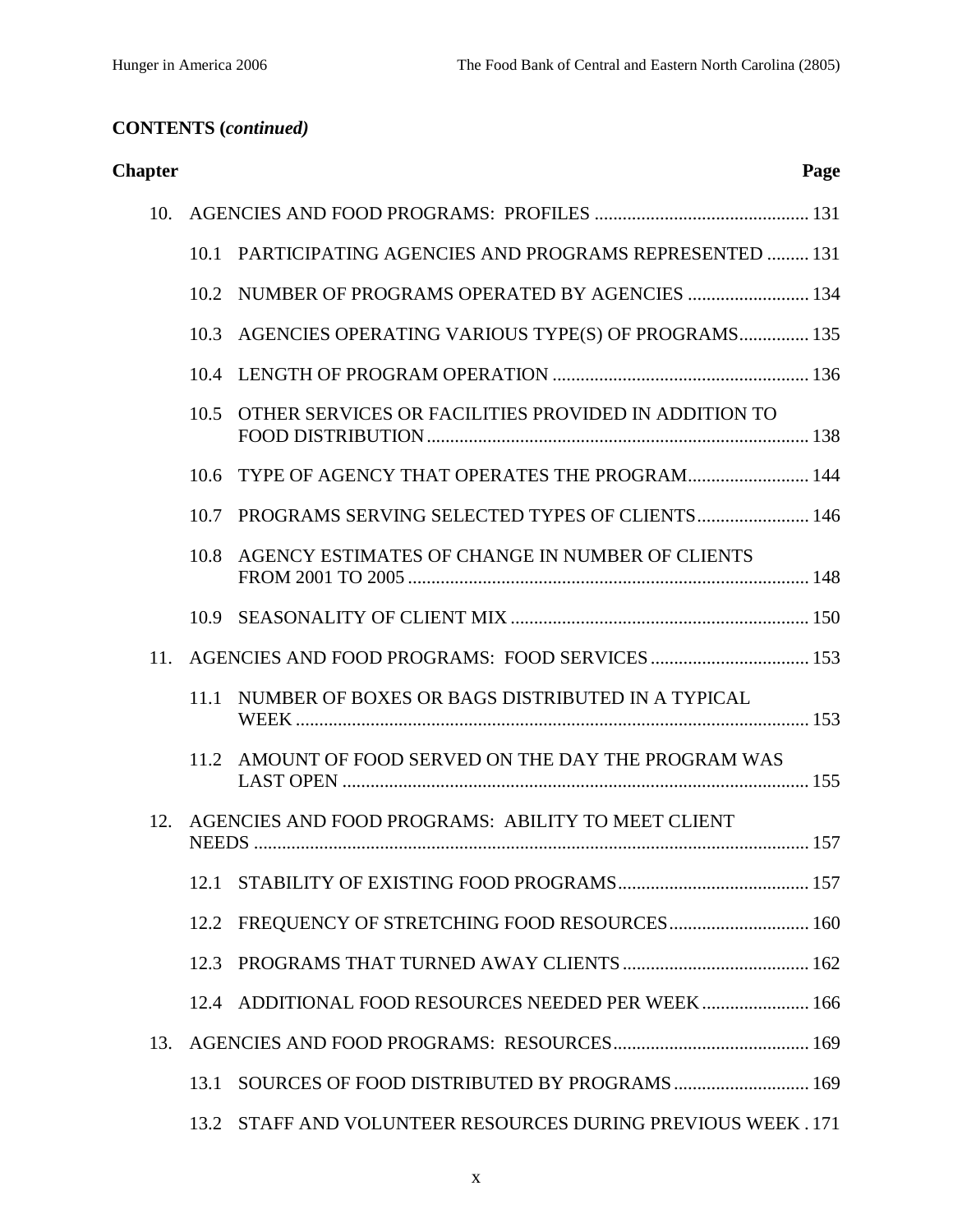| <b>Chapter</b> |                                                                                       | Page |
|----------------|---------------------------------------------------------------------------------------|------|
|                | 13.3 PRODUCTS PURCHASED FROM SOURCES OTHER THAN FOOD<br><b>BANKS</b>                  | 175  |
| 14             | AGENCIES AND FOOD PROGRAMS: IMPORTANCE OF FOOD BANKS  177                             |      |
|                |                                                                                       |      |
|                |                                                                                       |      |
|                |                                                                                       |      |
|                | APPENDIX A PRECISION OF REPORTED ESTIMATES: SURVEY ERROR<br><b>AND SAMPLING ERROR</b> |      |

### APPENDIX B FOOD STAMP ELIGIBILITY CRITERIA

### APPENDIX C SOURCES OF INFORMATION SHOWN IN THE CHARTS AND TABLES IN CHAPTERS 5 THROUGH 14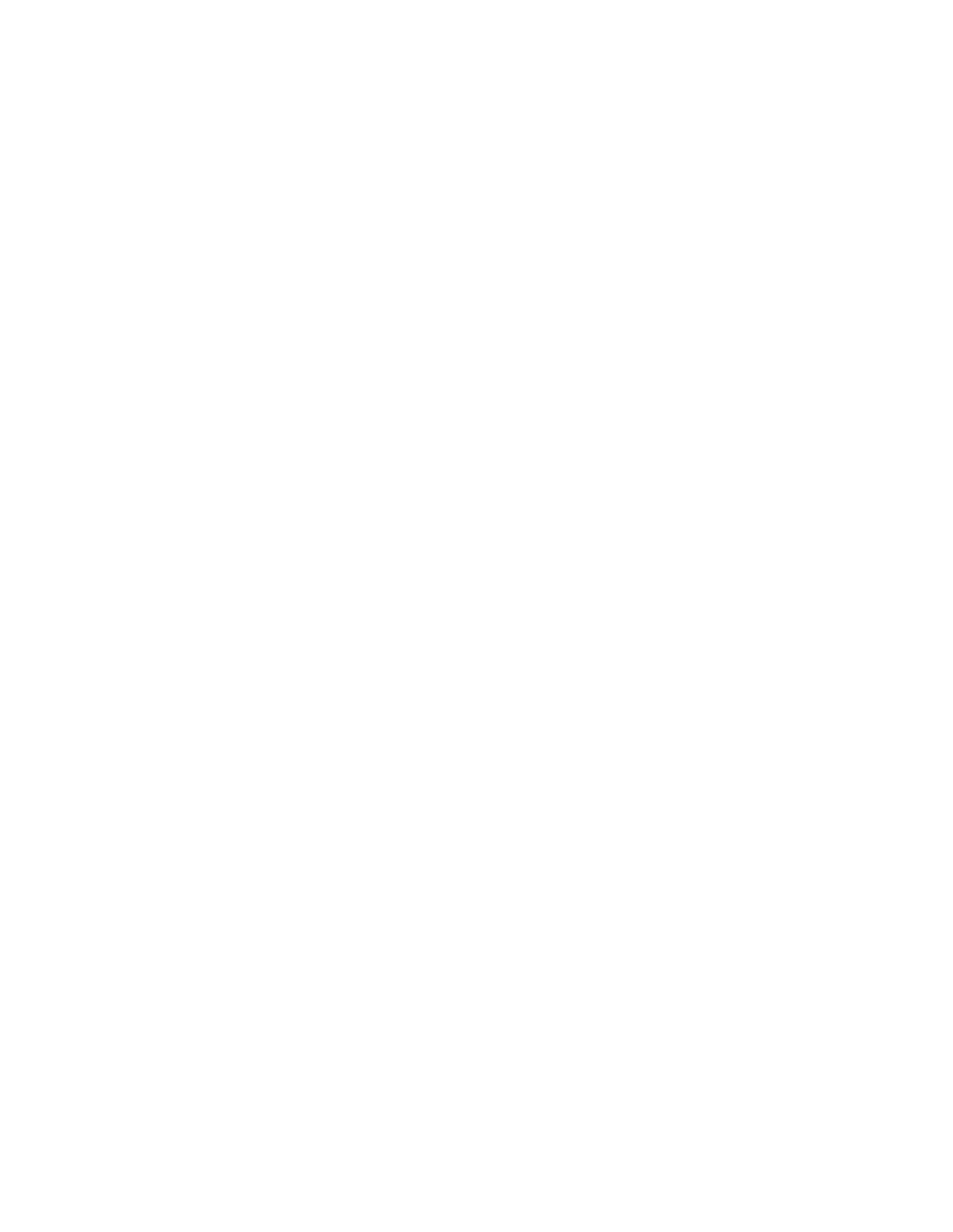## **CHARTS**

| <b>Chart</b>         |                                                                                                        | Page |
|----------------------|--------------------------------------------------------------------------------------------------------|------|
| <b>CHART 2.2.1</b>   | SOURCES OF FOOD AND CHANNELS OF FOOD DISTRIBUTION                                                      |      |
| <b>CHART 3.3.1</b>   |                                                                                                        |      |
| <b>CHART 3.4.1</b>   |                                                                                                        |      |
| <b>CHART 3.5.1</b>   |                                                                                                        |      |
| <b>CHART 3.5.2</b>   | ORGANIZATIONS AND INDIVIDUALS INVOLVED IN THE                                                          |      |
| <b>CHART 3.5.3</b>   | THE FOOD BANK OF CENTRAL AND EASTERN NORTH                                                             |      |
| <b>CHART 5.1.1</b>   | WEIGHTED PERCENTAGES OF CLIENT RESPONDENTS BY TYPE                                                     |      |
| <b>CHART 5.3.1</b>   | GENDER COMPOSITION OF CLIENTS AT PROGRAM SITES BY                                                      |      |
| <b>CHART 5.3.2</b>   | AGE COMPOSITION OF ALL MEMBERS OF CLIENT                                                               |      |
| <b>CHART 5.6.1</b>   | RACIAL AND ETHNIC BACKGROUND BY PROGRAM TYPE58                                                         |      |
| <b>CHART 5.7.1</b>   | HOUSEHOLDS WITH AT LEAST ONE WORKING ADULT BY                                                          |      |
| <b>CHART 5.7.2</b>   | EMPLOYMENT STATUS OF ALL ADULTS IN CLIENT                                                              |      |
|                      | CHART 5.8.2.1 HOUSEHOLD INCOME FOR PREVIOUS MONTH AS<br>PERCENTAGE OF FEDERAL POVERTY LEVEL BY PROGRAM |      |
| <b>CHART 5.8.3.1</b> | MAIN SOURCE OF HOUSEHOLD INCOME FOR PREVIOUS                                                           |      |
|                      | CHART 5.8.3.2 ALL SOURCES OF HOUSEHOLD INCOME FOR PREVIOUS                                             |      |
| CHART 5.8.4.1        | HOUSEHOLD INCOME IN 2004 AS PERCENTAGE OF FEDERAL                                                      |      |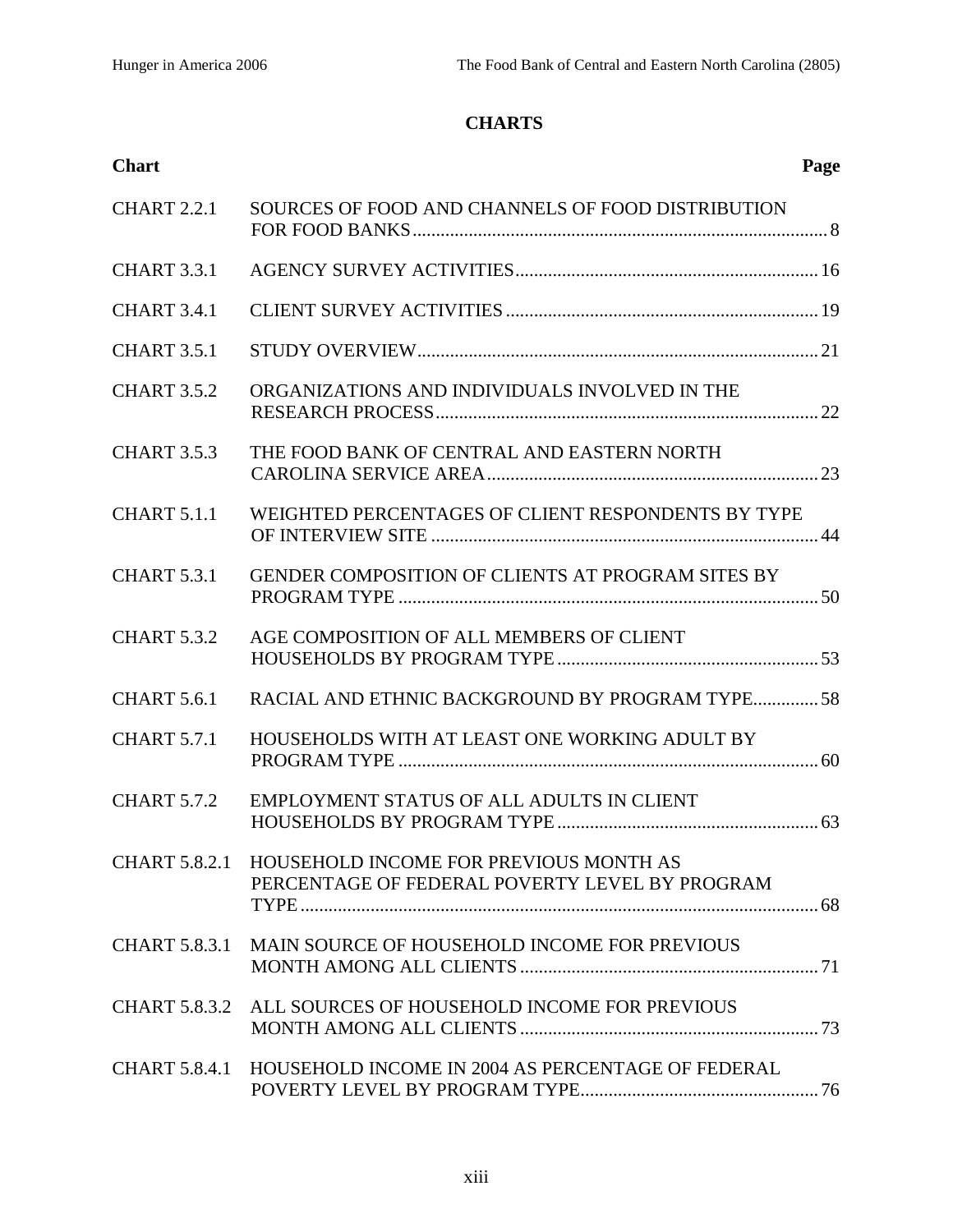## **CHARTS** *(continued)*

| <b>Chart</b>             | Page                                                                                              |
|--------------------------|---------------------------------------------------------------------------------------------------|
|                          |                                                                                                   |
| <b>CHART 5.9.2.1</b>     |                                                                                                   |
| <b>CHART 6.1.1</b>       | FOOD INSECURITY AMONG ALL CLIENT HOUSEHOLDS 86                                                    |
|                          | CHART 6.1.1A FOOD INSECURITY AMONG HOUSEHOLDS WITH CHILDREN                                       |
| CHART 6.1.1B             | FOOD INSECURITY AMONG HOUSEHOLDS WITH SENIORS AGE                                                 |
| CHART 6.4.1A             | INDICATOR OF FOOD INSECURITY AMONG CHILDREN:<br>ANSWERED 'OFTEN' OR 'SOMETIMES' TO 'CHILDREN WERE |
| CHART <sub>6.4.1</sub> B | INDICATOR OF FOOD INSECURITY AMONG CHILDREN:<br>HOUSEHOLDS WHERE CHILDREN EVER SKIPPED MEALS BY   |
| CHART 6.4.1C             | INDICATOR OF HUNGER AMONG CHILDREN: HOUSEHOLDS<br>WITH CHILDREN WHO WERE EVER HUNGRY BY PROGRAM   |
| <b>CHART 7.1.1</b>       | USE OF FOOD STAMP PROGRAM BY PROGRAM TYPE  103                                                    |
| <b>CHART 7.2.1</b>       | <b>REASONS WHY CLIENT HOUSEHOLDS NEVER APPLIED FOR</b>                                            |
| <b>CHART 7.3.1</b>       | REASONS WHY CLIENT HOUSEHOLDS ARE NOT RECEIVING                                                   |
| <b>CHART 8.1.1</b>       | HOUSEHOLDS WITH AT LEAST ONE MEMBER REPORTED TO                                                   |
| <b>CHART 8.2.1</b>       |                                                                                                   |
| <b>CHART 9.2.1</b>       | SATISFACTION WITH FOOD PROVIDED BY PROGRAM TYPE 127                                               |
| <b>CHART 9.3.1</b>       | WHAT CLIENTS WOULD DO WITHOUT FOOD ASSISTANCE                                                     |
| <b>CHART 10.1.1</b>      | PERCENTAGE OF REPORTED PROGRAMS BY PROGRAM TYPE 133                                               |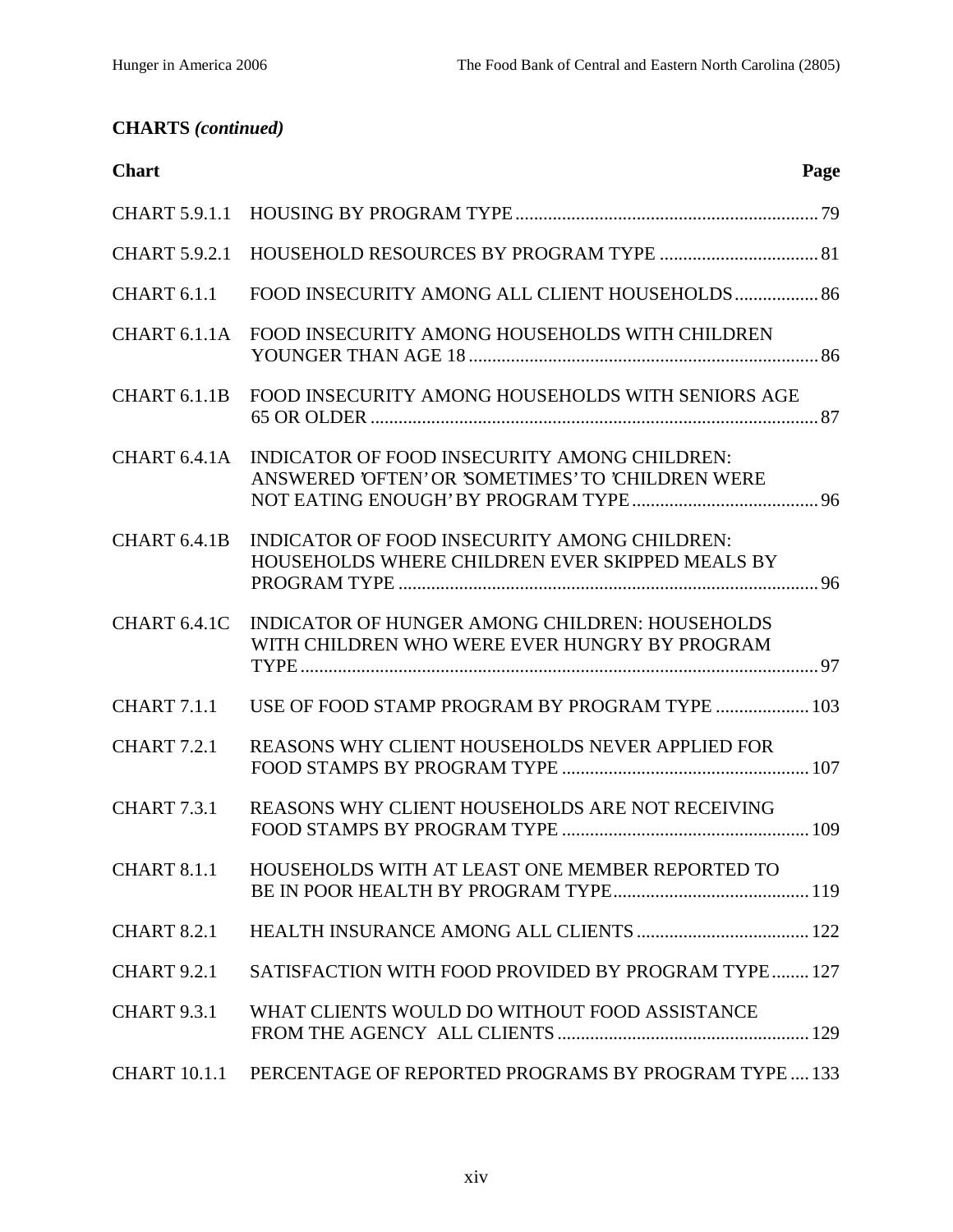## **CHARTS** *(continued)*

| <b>Chart</b>        | Page                                                                                        |
|---------------------|---------------------------------------------------------------------------------------------|
| <b>CHART 10.4.1</b> | PERCENTAGE OF PROGRAMS IN OPERATION FOR 11 TO 20                                            |
| <b>CHART 10.6.1</b> | TYPE OF AGENCY THAT OPERATES THE PROGRAM BY                                                 |
| <b>CHART 10.7.1</b> | PROGRAMS SERVING SELECTED TYPES OF CLIENTS BY                                               |
| <b>CHART 10.8.1</b> | CHANGE IN NUMBER OF CLIENTS COMPARED TO 2001 BY                                             |
| <b>CHART 12.1.1</b> | PROGRAMS THAT FACE AT LEAST ONE PROBLEM<br>THREATENING THEIR CONTINUED OPERATION BY PROGRAM |
|                     | CHART 12.1.1P NATURE OF PROBLEMS THAT THREATEN CONTINUED                                    |
| <b>CHART</b> 12.2.1 | FREQUENCY OF STRETCHING FOOD RESOURCES BY                                                   |
|                     | CHART 12.3.1P REASONS FOR TURNING AWAY CLIENTS AMONG PANTRY                                 |
| <b>CHART 12.4.1</b> | AVERAGE AND MEDIAN NUMBER OF ADDITIONAL MEAL                                                |
| <b>CHART 13.2.1</b> | MEDIAN NUMBER OF PAID STAFF AND VOLUNTEERS DURING                                           |
|                     | CHART 14.1.1P PRODUCTS NEEDED FROM FOOD BANKS AMONG PANTRY                                  |
|                     | CHART 14.1.1K PRODUCTS NEEDED FROM FOOD BANKS AMONG KITCHEN                                 |
|                     | CHART 14.1.1S PRODUCTS NEEDED FROM FOOD BANKS AMONG SHELTER                                 |
|                     | CHART 14.2.1 IMPACT OF ELIMINATION OF FOOD BANK BY PROGRAM TYPE182                          |
|                     | CHART 14.3.1P AREAS OF ADDITIONAL ASSISTANCE NEEDED AMONG                                   |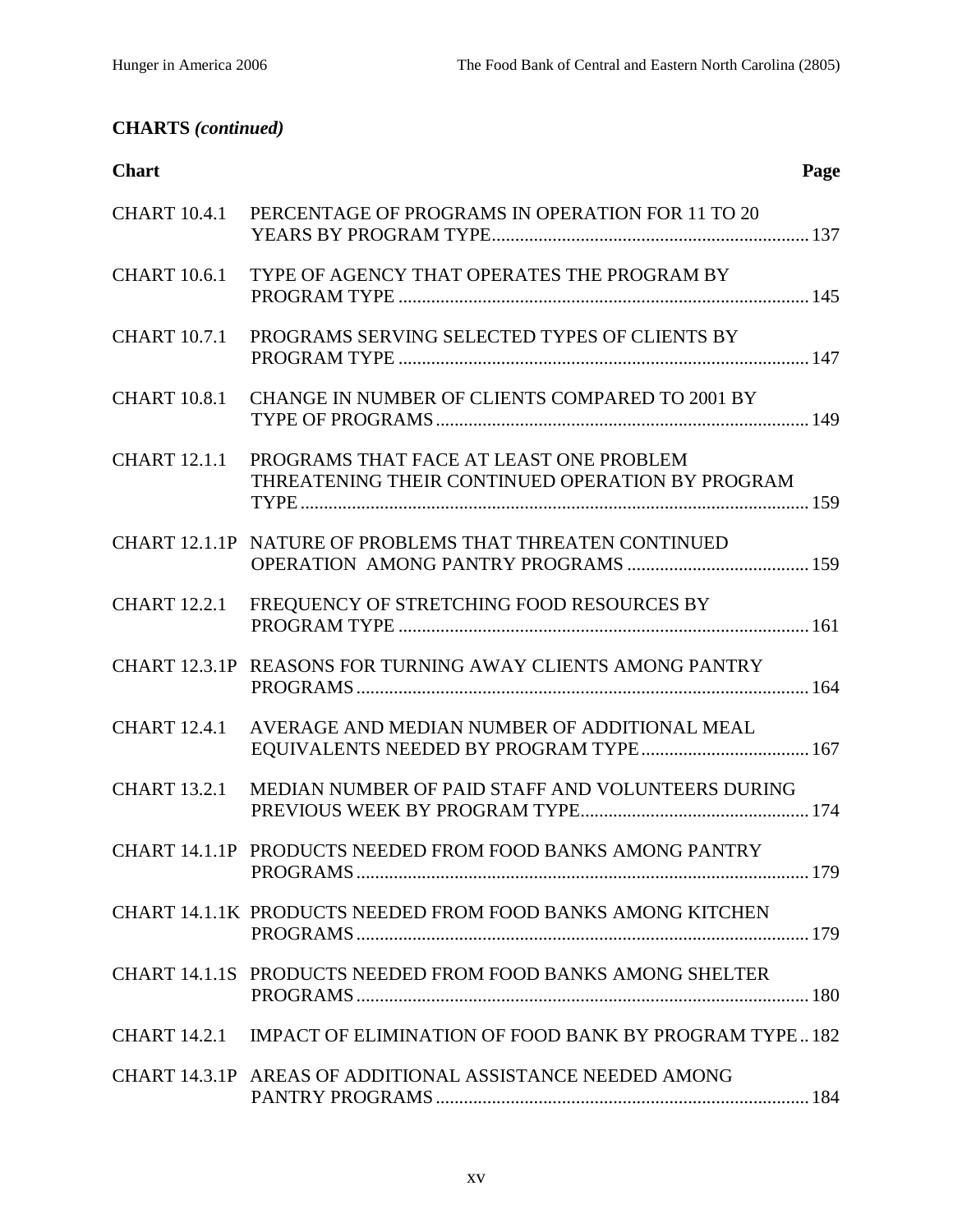## **CHARTS** *(continued)*

| <b>Chart</b> |                                                           | Page |
|--------------|-----------------------------------------------------------|------|
|              | CHART 14.3.1K AREAS OF ADDITIONAL ASSISTANCE NEEDED AMONG |      |
|              | CHART 14.3.1S AREAS OF ADDITIONAL ASSISTANCE NEEDED AMONG | 185. |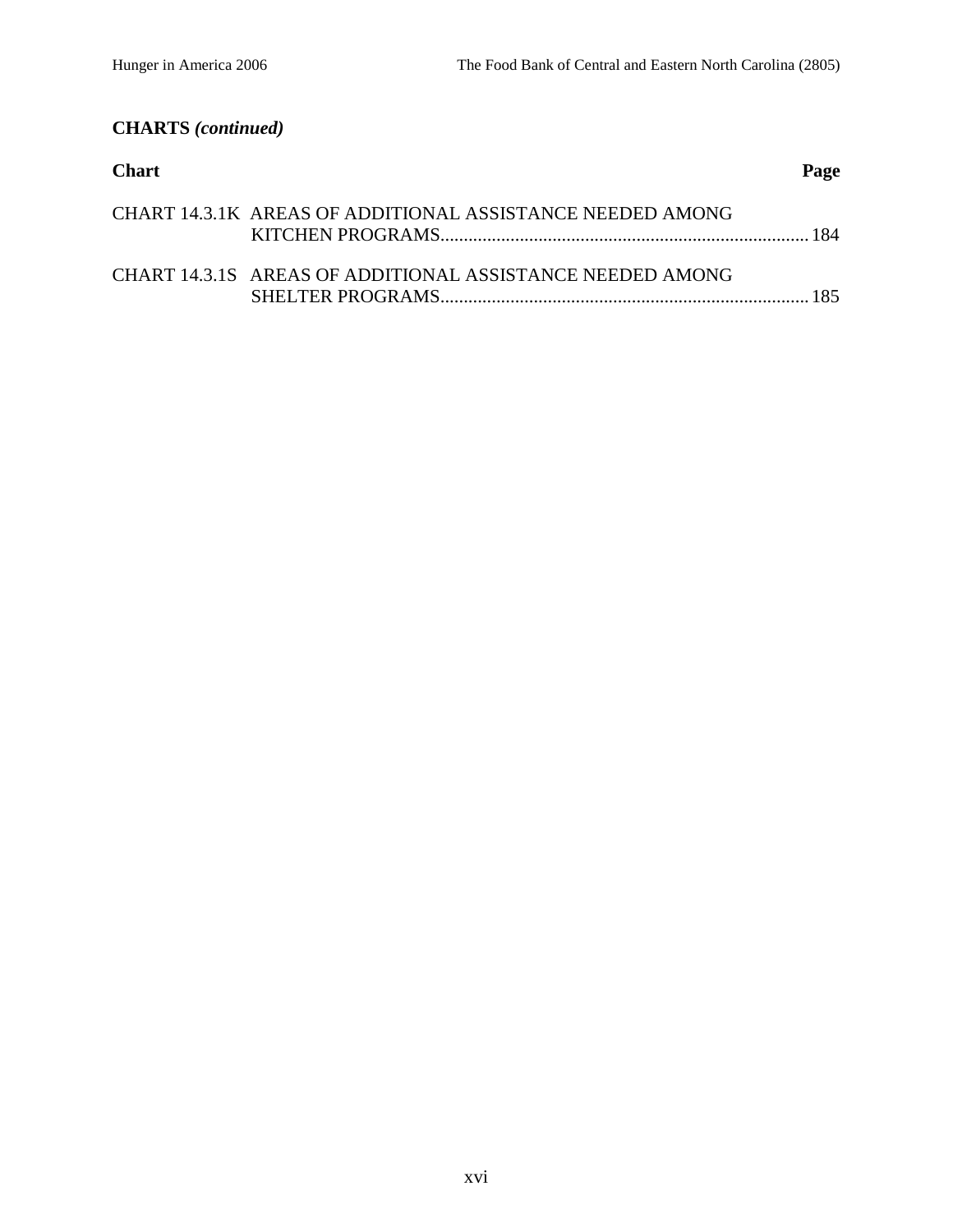## **TABLES**

| <b>Table</b>         | Page                                                  |
|----------------------|-------------------------------------------------------|
| <b>TABLE 5.1.1</b>   |                                                       |
| <b>TABLE 5.2.1</b>   | SUMMARY DEMOGRAPHIC PROFILE OF A2H CLIENTS 45         |
| <b>TABLE 5.3.1</b>   | AGE, GENDER, AND CITIZENSHIP COMPOSITION 48           |
| <b>TABLE 5.3.2</b>   |                                                       |
| <b>TABLE 5.4.1</b>   |                                                       |
| <b>TABLE 5.5.1</b>   |                                                       |
| <b>TABLE 5.6.1</b>   |                                                       |
| <b>TABLE 5.7.1</b>   |                                                       |
| <b>TABLE 5.7.2</b>   | DETAILED EMPLOYMENT STATUS OF ADULTS IN HOUSEHOLD  61 |
| <b>TABLE 5.8.1.1</b> | THE 2005 FEDERAL POVERTY LEVEL-MONTHLY INCOME 64      |
| <b>TABLE 5.8.2.1</b> |                                                       |
| <b>TABLE 5.8.3.1</b> | MAIN SOURCE OF HOUSEHOLD INCOME FOR THE PREVIOUS      |
| <b>TABLE 5.8.3.2</b> | ALL SOURCES OF HOUSEHOLD INCOME FOR PREVIOUS          |
| <b>TABLE 5.8.4.1</b> |                                                       |
| <b>TABLE 5.9.1.1</b> |                                                       |
|                      |                                                       |
| <b>TABLE 6.1.1</b>   |                                                       |
| <b>TABLE 6.1.2</b>   | FOOD STAMP PROGRAM PARTICIPATION AND FOOD             |
| <b>TABLE 6.2.1</b>   |                                                       |
| <b>TABLE 6.3.1</b>   | INDICATORS OF FOOD INSECURITY AND HUNGER AMONG        |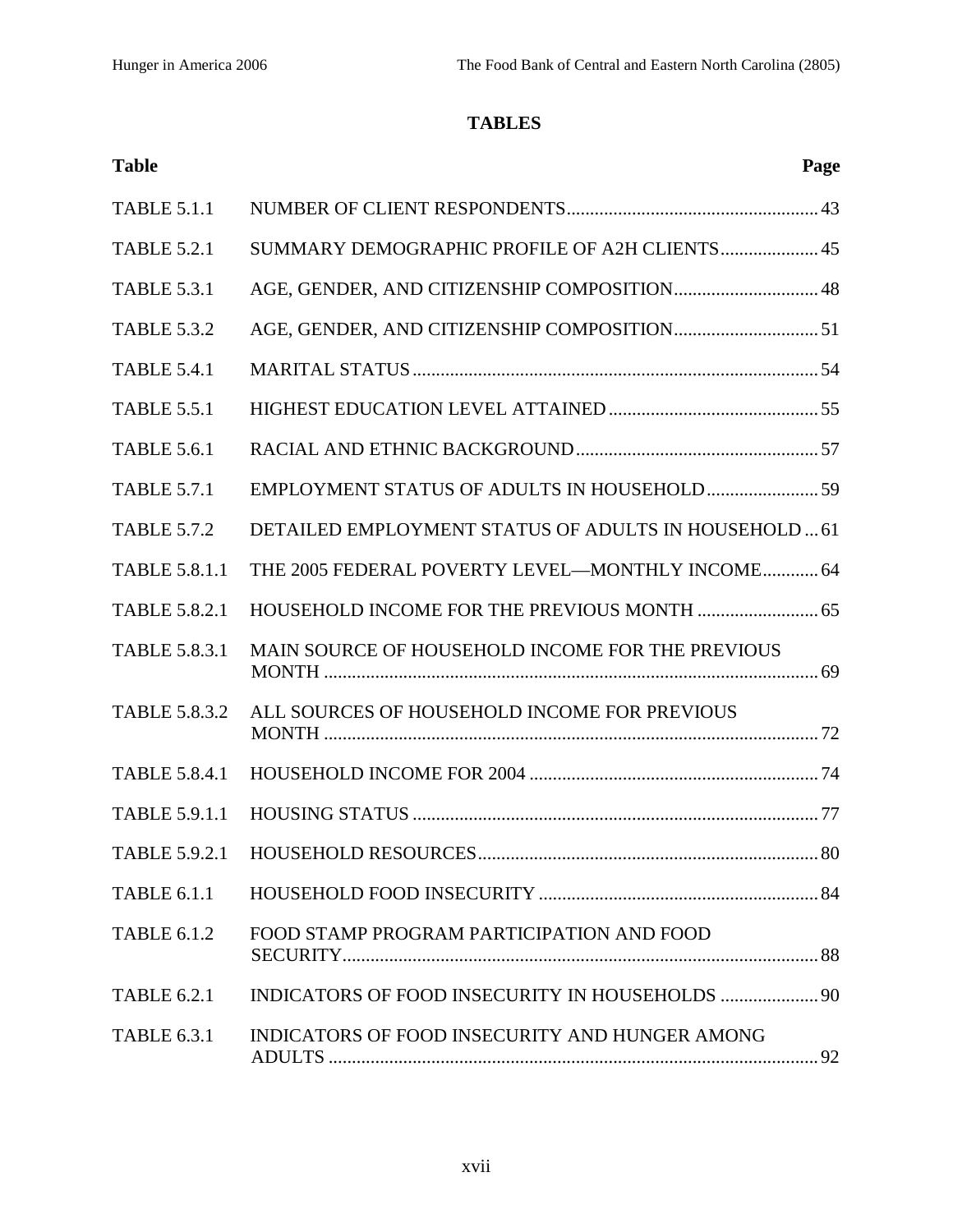## **TABLES** *(continued)*

| <b>Table</b>        | Page                                                                                                     |
|---------------------|----------------------------------------------------------------------------------------------------------|
| <b>TABLE 6.4.1</b>  | INDICATORS OF FOOD INSECURITY AND HUNGER AMONG                                                           |
| <b>TABLE 6.5.1</b>  |                                                                                                          |
| <b>TABLE 7.1.1</b>  |                                                                                                          |
| <b>TABLE 7.2.1</b>  | REASONS WHY CLIENTS NEVER APPLIED FOR FOOD STAMPS 104                                                    |
| <b>TABLE 7.3.1</b>  | REASONS WHY CLIENTS OR THEIR HOUSEHOLDS ARE NOT<br><b>CURRENTLY RECEIVING FOOD STAMPS, FOR THOSE WHO</b> |
| <b>TABLE 7.3.2</b>  | REPORTED INCOME LEVELS OF CLIENTS WHO INDICATED<br>INELIGIBLE INCOME AS A REASON FOR NOT RECEIVING       |
| <b>TABLE 7.4.1</b>  |                                                                                                          |
| <b>TABLE 7.5.1</b>  | GENERAL ASSISTANCE, WELFARE, AND TANF IN THE                                                             |
| <b>TABLE 7.6.1</b>  |                                                                                                          |
| <b>TABLE 8.1.1</b>  |                                                                                                          |
| <b>TABLE 8.2.1</b>  | HEALTH INSURANCE AND ACCESS TO MEDICAL CARE  120                                                         |
| <b>TABLE 9.1.1</b>  | NUMBER OF DIFFERENT PANTRIES OR KITCHENS USED 123                                                        |
| <b>TABLE 9.2.1</b>  | SATISFACTION WITH SERVICES AT FOOD PROGRAMS  125                                                         |
| <b>TABLE 9.3.1</b>  | WHAT CLIENTS WOULD DO WITHOUT FOOD ASSISTANCE                                                            |
| <b>TABLE 10.1.1</b> | PROGRAMS REPORTED ON BY PARTICIPATING AGENCIES, BY                                                       |
| <b>TABLE 10.2.1</b> | NUMBER OF PROGRAMS OPERATED BY AGENCIES 134                                                              |
| <b>TABLE 10.3.1</b> | AGENCIES OPERATING VARIOUS TYPE(S) OF PROGRAMS  135                                                      |
| <b>TABLE 10.4.1</b> |                                                                                                          |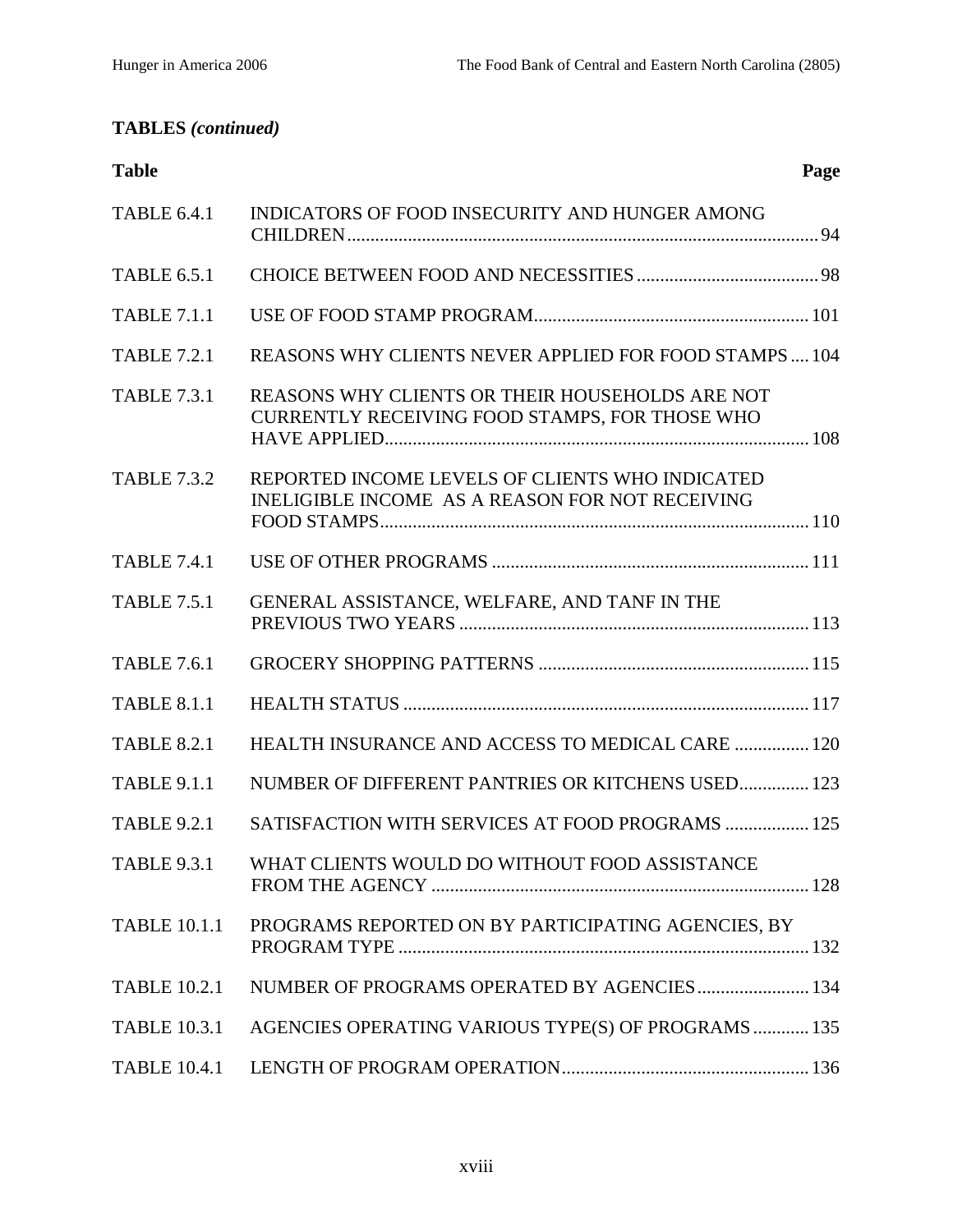## **TABLES** *(continued)*

| <b>Table</b> | Page |
|--------------|------|
|              |      |

| <b>TABLE 10.5.1</b> | OTHER SERVICES OR FACILITIES AGENCIES OR PROGRAMS<br>PROVIDE IN ADDITION TO FOOD DISTRIBUTION, BY |  |
|---------------------|---------------------------------------------------------------------------------------------------|--|
| <b>TABLE 10.5.2</b> | NUMBER OF ADDITIONAL SERVICES, BY PROGRAM TYPE 140                                                |  |
| <b>TABLE 10.5.3</b> | OTHER FACILITIES AGENCIES PROVIDE IN ADDITION TO FOOD                                             |  |
| <b>TABLE 10.6.1</b> | TYPE OF AGENCY THAT OPERATES THE PROGRAM  144                                                     |  |
| <b>TABLE 10.7.1</b> | <b>PROGRAMS SERVING SELECTED TYPES OF CLIENTS  146</b>                                            |  |
| <b>TABLE 10.8.1</b> | AGENCY ESTIMATES OF CHANGE IN NUMBER OF CLIENTS                                                   |  |
| <b>TABLE 10.9.1</b> |                                                                                                   |  |
| <b>TABLE 11.1.1</b> | NUMBER OF BOXES OR BAGS DISTRIBUTED IN A TYPICAL                                                  |  |
| <b>TABLE 11.2.1</b> | AMOUNT OF FOOD SERVED ON THE DAY THE PROGRAM WAS                                                  |  |
| <b>TABLE 12.1.1</b> |                                                                                                   |  |
| <b>TABLE 12.2.1</b> | FREQUENCY OF STRETCHING FOOD RESOURCES  160                                                       |  |
| <b>TABLE 12.3.1</b> |                                                                                                   |  |
| <b>TABLE 12.3.2</b> | MOST FREQUENT REASONS THE PROGRAM TURNED AWAY                                                     |  |
| <b>TABLE 12.4.1</b> | ADDITIONAL FOOD RESOURCES NEEDED PER WEEK 166                                                     |  |
| <b>TABLE 13.1.1</b> | SOURCES OF FOOD DISTRIBUTED BY PROGRAMS  169                                                      |  |
| <b>TABLE 13.2.1</b> | STAFF AND VOLUNTEER RESOURCES DURING PREVIOUS                                                     |  |
| <b>TABLE 13.3.1</b> | PRODUCTS PURCHASED FROM SOURCES OTHER THAN FOOD                                                   |  |
| <b>TABLE 14.1.1</b> |                                                                                                   |  |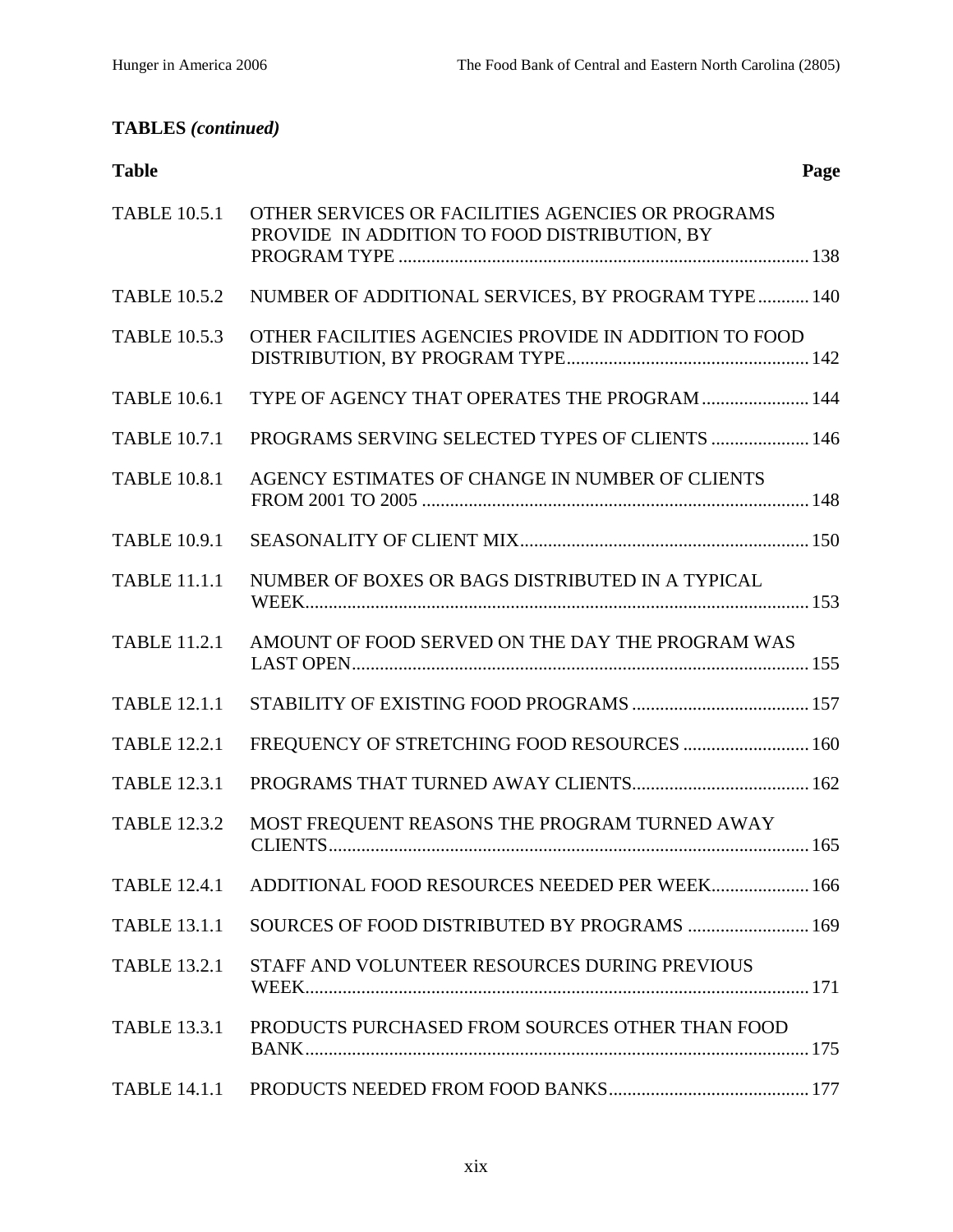# **TABLES** *(continued)*

| <b>Table</b> | Page |
|--------------|------|
|              |      |
|              |      |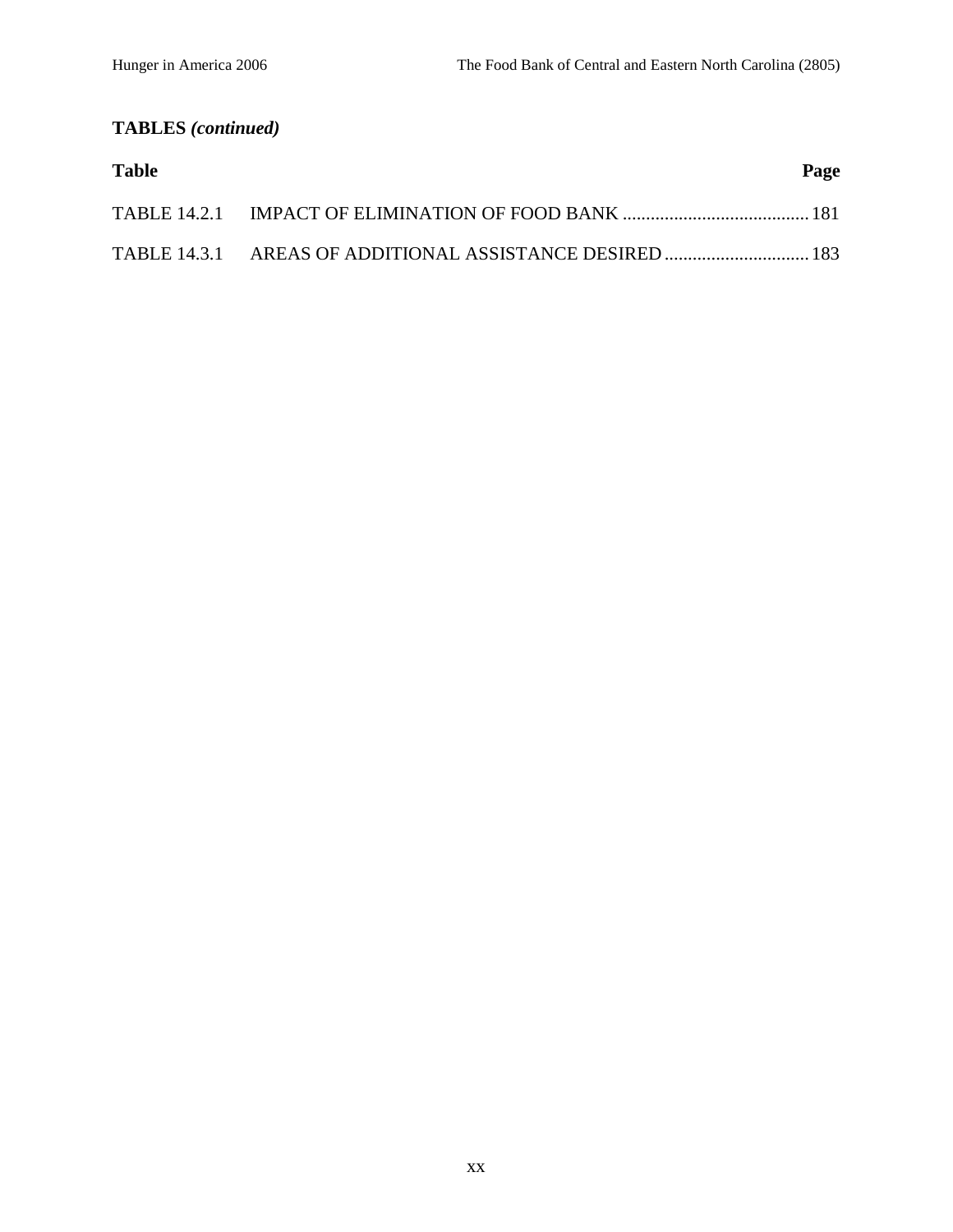#### **1. HIGHLIGHTS OF FINDINGS**

This report presents information on the clients and agencies served by the Food Bank of Central and Eastern North Carolina. The information is drawn from a national study, Hunger in America 2006, conducted for America's Second Harvest (A2H), the nation's largest organization of emergency food providers. The national study is based on completed in-person interviews with more than 52,000 clients served by the A2H food bank network, as well as on completed questionnaires from more than 30,000 A2H agencies. The study summarized below focuses mainly on emergency food providers and their clients who are supplied with food by food banks in the A2H network. Here, emergency food providers are defined to include food pantries, soup kitchens, and emergency shelters serving short-term residents. It should be recognized that many other types of provider organizations served by food banks are, for the most part, *not* described in this study. These providers who are not covered included such services as Congregate Meals for seniors, day care facilities, and after school programs.

Key findings are summarized below:

#### **HOW MANY CLIENTS RECEIVE EMERGENCY FOOD FROM THE FOOD BANK OF CENTRAL AND EASTERN NORTH CAROLINA?**

- The A2H system served by the Food Bank of Central and Eastern North Carolina provides food for an estimated 294,500 different people annually.
- Approximately 48,100 different people receive assistance in any given week.

#### **WHO RECEIVES EMERGENCY FOOD ASSISTANCE?**

A2H agencies served by the Food Bank of Central and Eastern North Carolina provide food for a broad cross-section of households. Key characteristics include: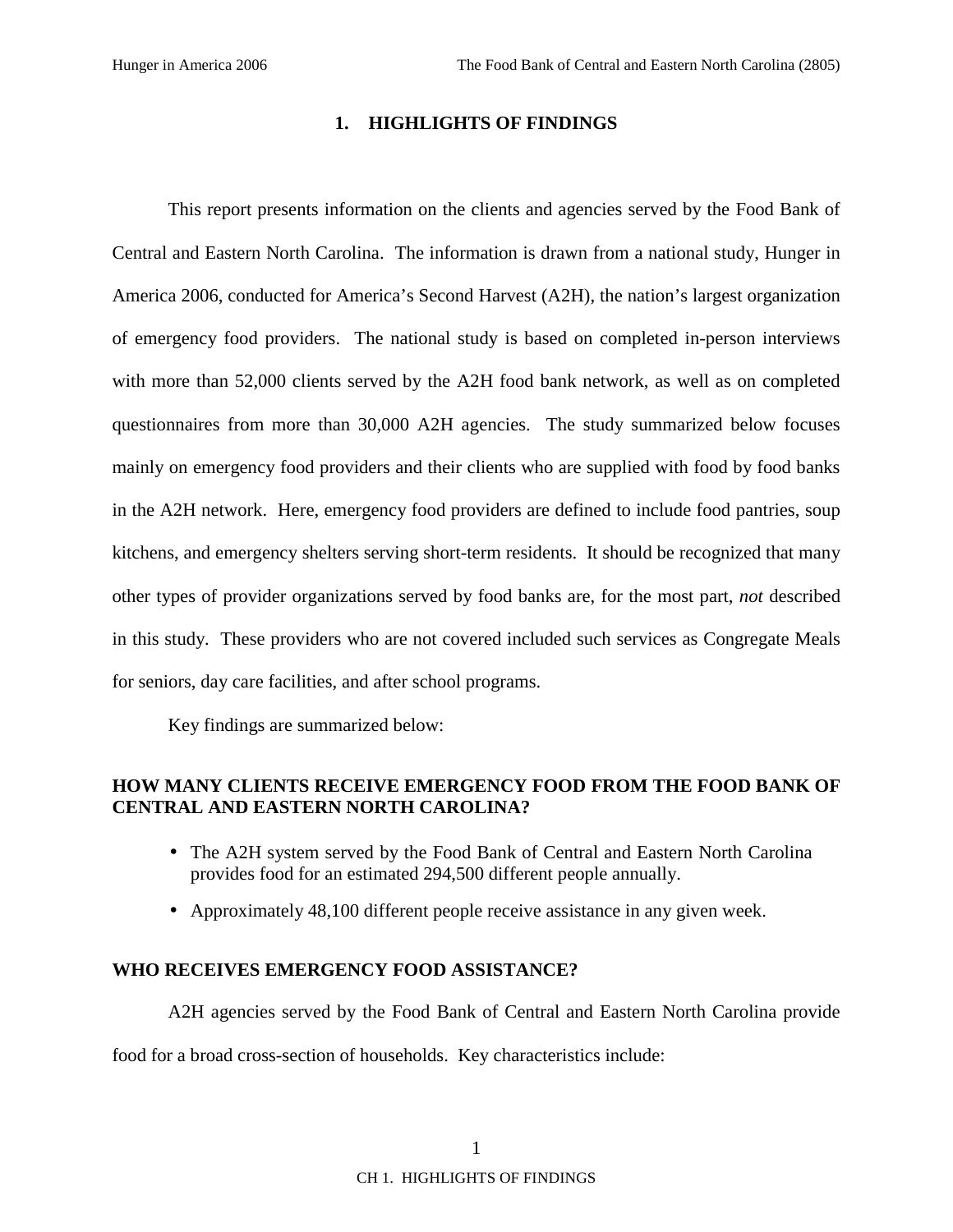- 28% of the members of households served by the Food Bank of Central and Eastern North Carolina are children under 18 years old (Table 5.3.2).
- 8% of the members of households are children age 0 to 5 years (Table 5.3.2).
- 18% of the members of households are elderly (Table 5.3.2).
- About 25% of clients are non-Hispanic white, 70% are non-Hispanic black, 2% are Hispanic, and the rest are from other racial or ethnic groups (Table 5.6.1).
- 38% of households include at least one employed adult (Table 5.7.1).
- 70% have incomes below the official federal poverty level (Table 5.8.2.1) during the previous month.
- 5% are homeless (Table 5.9.1.1).

#### **MANY A2H CLIENTS ARE FOOD INSECURE OR ARE EXPERIENCING HUNGER**

- Among all client households served by emergency food programs of the Food Bank of Central and Eastern North Carolina, 65% are food insecure, according to the U.S. government's official food security scale. This includes client households who are food insecure without hunger and those who are food insecure with hunger (Table 6.1.1).
- 23% of the clients are experiencing hunger (Table 6.1.1).
- Among households with children, 64% are food insecure and 24% are experiencing hunger (Table 6.1.1).

### **MANY CLIENTS REPORT HAVING TO CHOOSE BETWEEN FOOD AND OTHER NECESSITIES**

- 45% of clients served by the Food Bank of Central and Eastern North Carolina report having to choose between paying for food and paying for utilities or heating fuel (Table 6.5.1).
- 34% had to choose between paying for food and paying their rent or mortgage (Table 6.5.1).
- 36% had to choose between paying for food and paying for medicine or medical care (Table 6.5.1).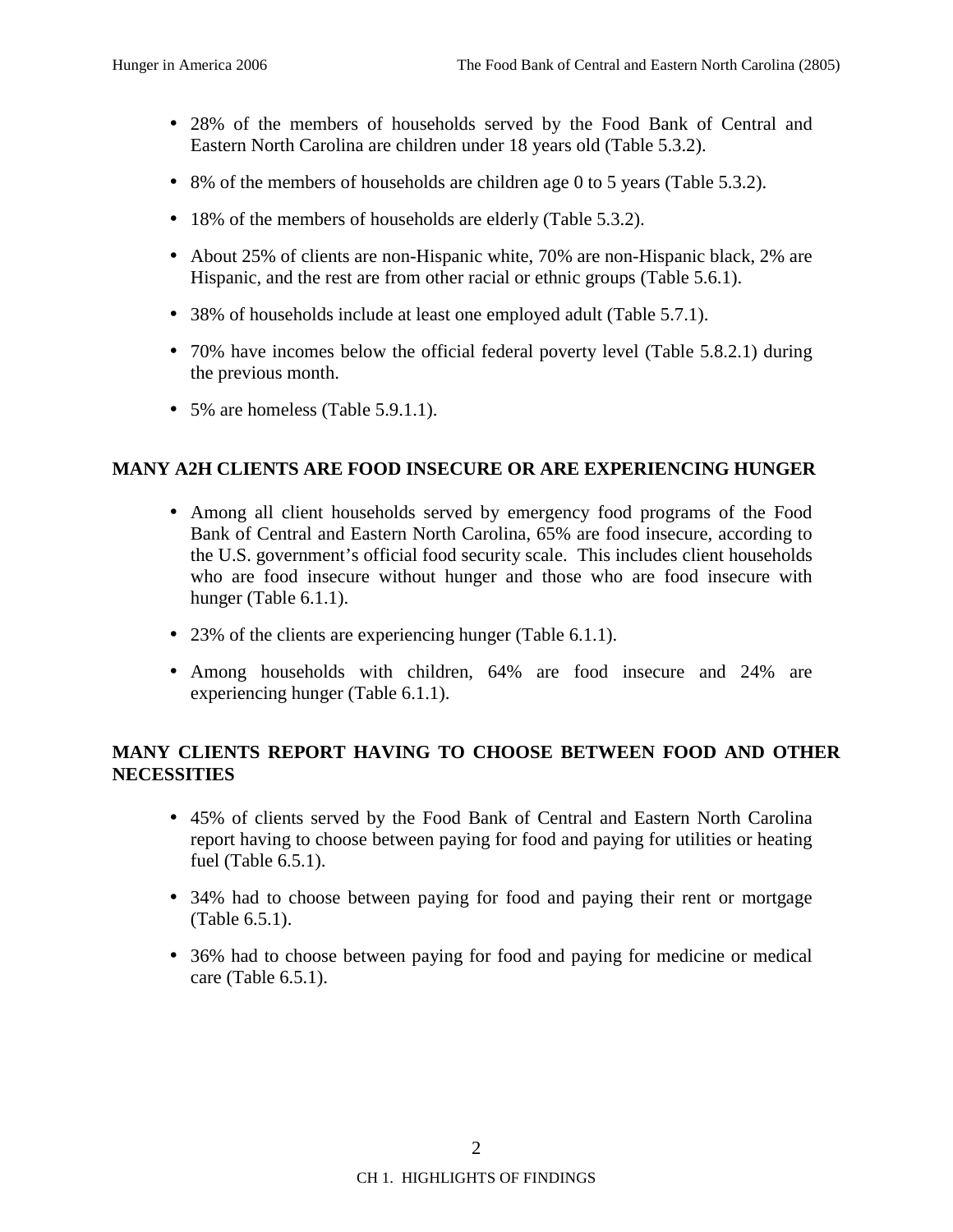## **DO A2H CLIENTS ALSO RECEIVE FOOD ASSISTANCE FROM THE GOVERNMENT?**

- 35% of client households served by the Food Bank of Central and Eastern North Carolina are receiving Food Stamp Program benefits (Table 7.1.1); however, it is likely that many more are eligible (Table 7.2.1).
- Among households with preschool children, 66% participate in the Supplemental Nutrition Program for Women, Infants, and Children (WIC) (Table 7.4.1).
- Among households with school-age children, 54% and 43%, respectively, participate in the federal school lunch and school breakfast programs (Table 7.4.1).

#### **MANY A2H CLIENTS ARE IN POOR HEALTH**

• 35% of households served by the Food Bank of Central and Eastern North Carolina report having at least one household member in poor health (Table 8.1.1)

### **MOST CLIENTS ARE SATISFIED WITH THE SERVICES THEY RECEIVE FROM THE AGENCIES OF THE FOOD BANK OF CENTRAL AND EASTERN NORTH CAROLINA**

• 96% of adult clients said they were either "very satisfied" or "somewhat satisfied" with the amount of food they received from their A2H provider; 95% were satisfied with the quality of the food they received (Table 9.2.1).

## **HOW LARGE IS THE FOOD BANK OF CENTRAL AND EASTERN NORTH CAROLINA?**

• The Food Bank of Central and Eastern North Carolina included approximately 815 agencies at the administration of this survey, of which 428 have responded to the agency survey. Of the responding agencies, 325 had at least one food pantry, soup kitchen, or shelter.

#### **WHAT KINDS OF ORGANIZATIONS OPERATE EMERGENCY FOOD PROGRAMS OF THE FOOD BANK OF CENTRAL AND EASTERN NORTH CAROLINA?**

- 82% of pantries, 61% of kitchens, and 38% of shelters are run by faith-based agencies affiliated with churches, mosques, synagogues, and other religious organizations (Table 10.6.1).
- At the agency level, 74% of agencies with at least one pantry, kitchen, or shelter and 63% of all agencies including those only with other types of programs are faith-based (Table 10.6.1).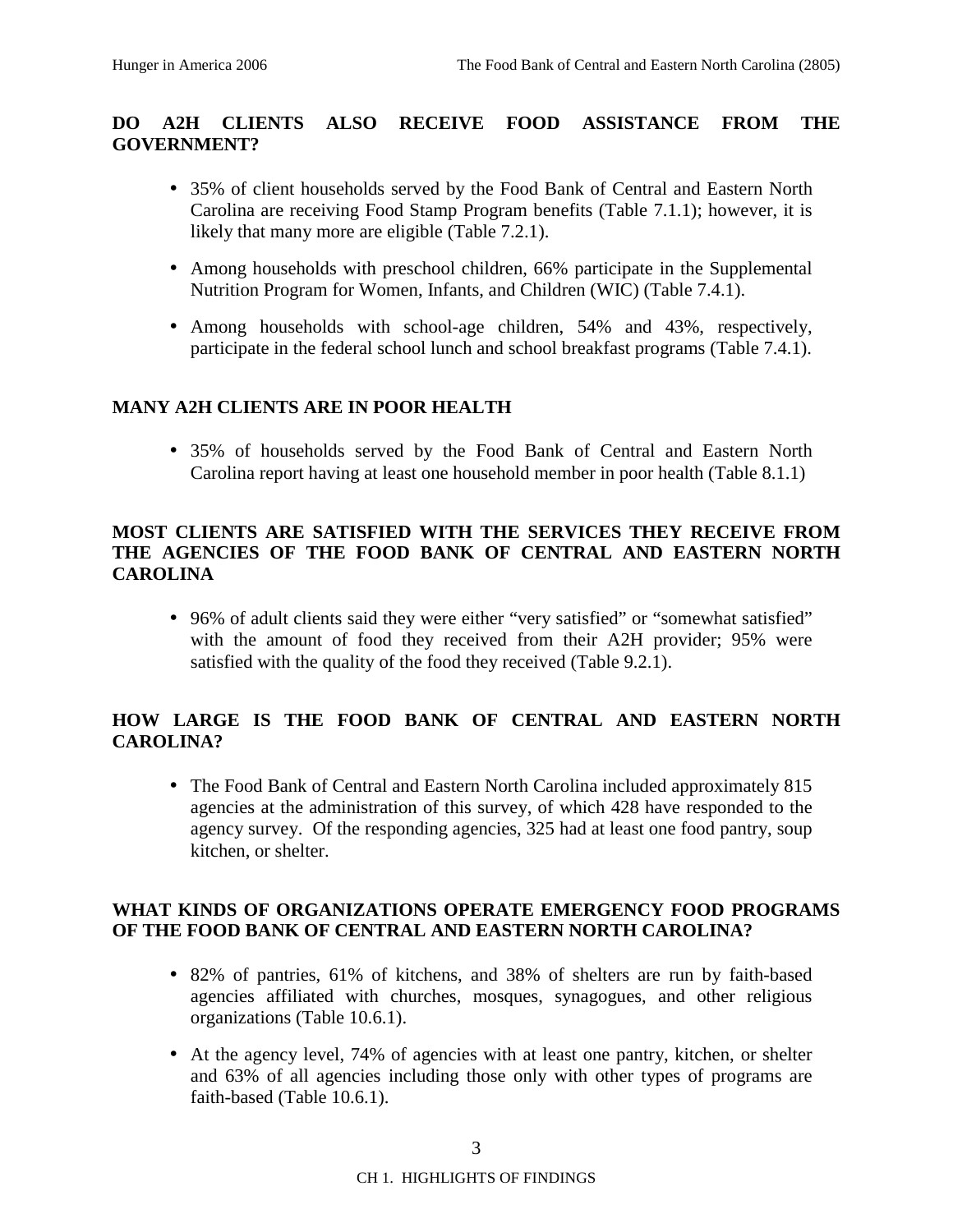• Private nonprofit organizations with no religious affiliation make up a large share of other types of agencies (Table 10.6.1).

### **HAVE AGENCIES BEEN EXPERIENCING CHANGES IN THE NEED FOR THEIR SERVICES?**

• 63% of pantries, 65% of kitchens, and 60% of shelters of the Food Bank of Central and Eastern North Carolina reported that there had been an increase since 2001 in the number of clients who come to their emergency food program sites (Table 10.8.1).

### **WHERE DO THESE AGENCIES OBTAIN THEIR FOOD?**

- Food banks are by far the single most important source of food for the agencies, accounting for 73% of the food used by pantries, 39% of kitchens' food, and 30% of shelters' food (Table 13.1.1).
- Other important sources of food include religious organizations, government, and direct purchases from wholesalers and retailers (Table 13.1.1).
- 66% of pantries, 57% of kitchens, and 55% of shelters of the Food Bank of Central and Eastern North Carolina receive food from government commodity programs (Table 13.1.1).

### **VOLUNTEERS ARE EXTREMELY IMPORTANT IN THE A2H NETWORK**

- For the Food Bank of Central and Eastern North Carolina, 89% of pantries, 81% of kitchens, and 85% of shelters use volunteers (Table 13.2.1).
- Many programs rely *entirely* on volunteers; 72% of pantry programs and 38% of kitchens have no paid staff at all (Table 13.2.1).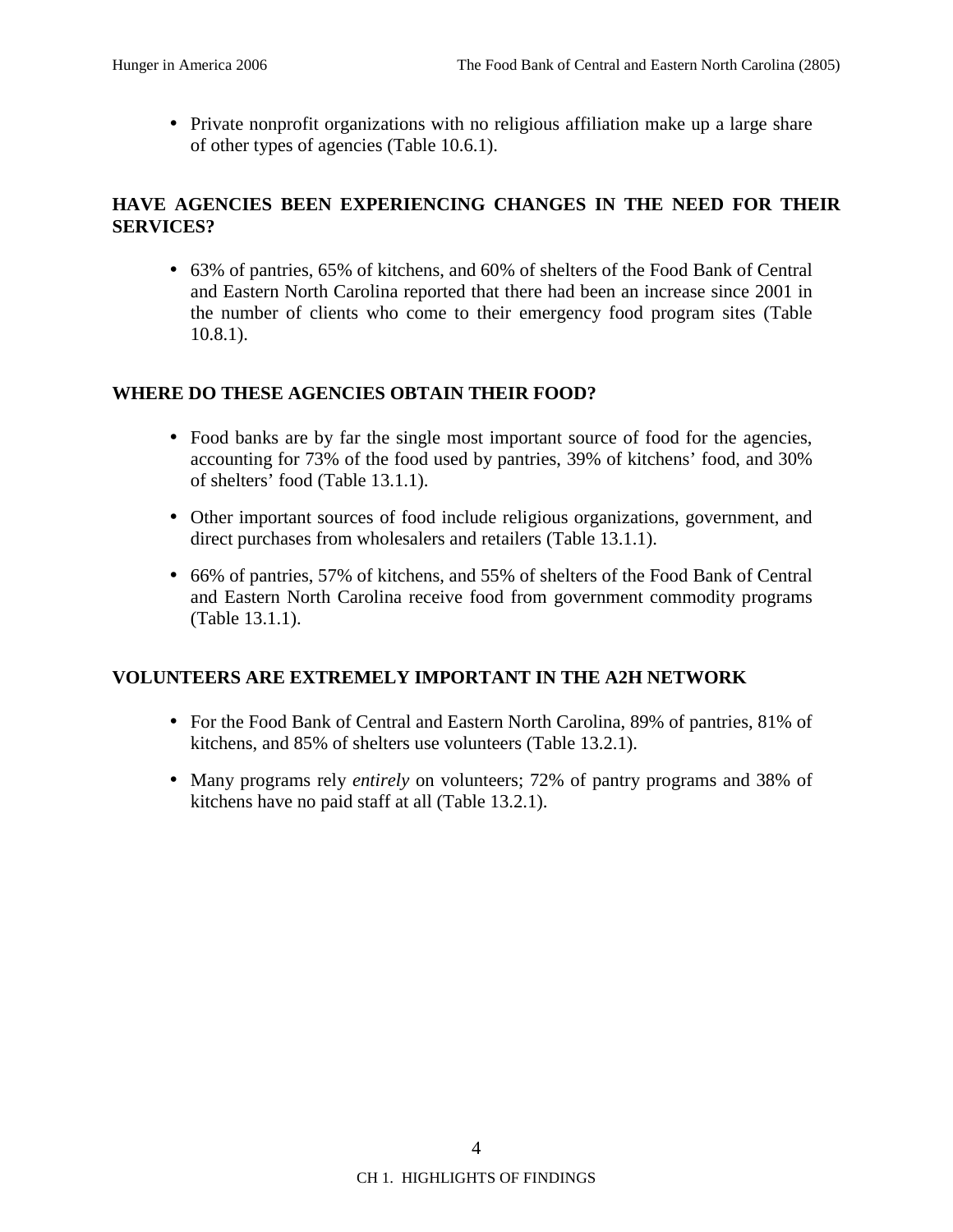#### **2. INTRODUCTION**

Recent government data indicate that at least 13.5 million households in the United States (11.9% of all households) were food insecure in 2004, of which 4.4 million (3.9% of all U.S. households) had experienced hunger at some point in that year. The food insecure households contained an estimated 38 million people, of whom almost 14 million were children. The existence of large numbers of people without secure access to adequate nutritious food represents a serious national concern. $<sup>1</sup>$ </sup>

An important response to this problem has been the growth of private-sector institutions that have been created to provide food for the needy. In particular, throughout the United States, food pantries, emergency kitchens, and homeless shelters play a critical role in meeting the nutritional needs of America's low-income population. By providing people who need assistance with food for home preparation (pantries) and with prepared food that can be eaten at the agencies (kitchens and shelters), these organizations help meet the needs of people and households that otherwise, in many instances, would lack sufficient food.

America's Second Harvest (A2H) plays a critical role in helping these organizations accomplish their mission. A2H, a network of about 80% of all food banks in this country, supports the emergency food system by obtaining food for the system from national organizations, such as major food companies, and providing technical assistance and other

<sup>&</sup>lt;u>1</u> <sup>1</sup> Mark Nord, Margaret Andrews, and Steven Carlson. "Household Food Security in the United States, 2003." U.S. Department of Agriculture, Food and Nutrition Service, 2004. Economic Research Report No. 11 (ERS-11) October 2005.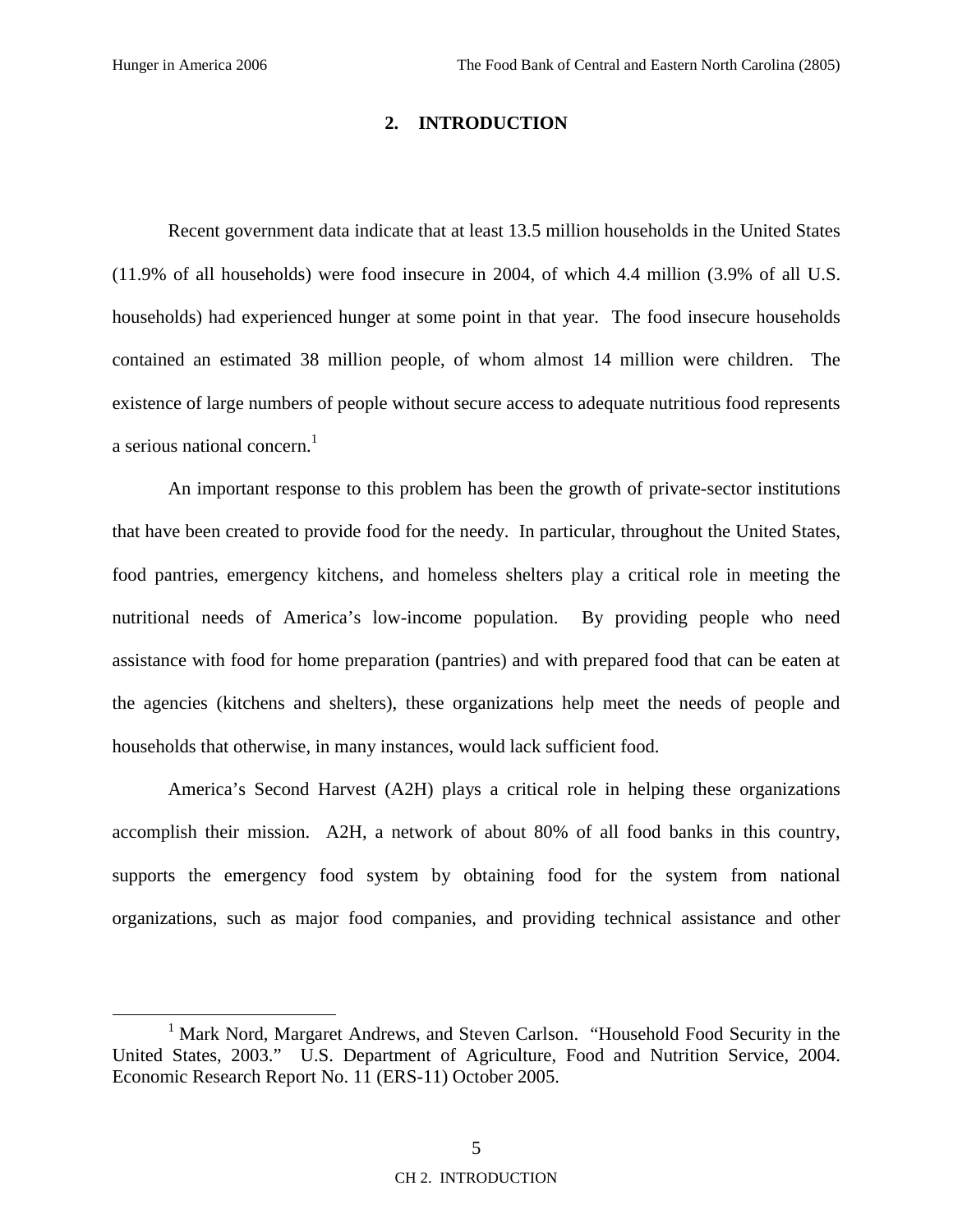services to the food banks and food rescue organizations. A2H also represents the interests of the emergency food community in the national political process.

Over the years, A2H has periodically studied the workings of its network and the characteristics of the clients the network serves, both to assess the severity of nutrition-related problems of the poor in America and to identify ways of increasing the effectiveness of its operations. This report presents the results of the fourth comprehensive study sponsored by A2H. The study provides detailed information about the programs and agencies that operate under A2H network members and the clients the programs serve.

This chapter of the report provides important background for the findings. Subsequent subsections are as follows:

- Highlight the objectives of the study
- Provide an overview of the Second Harvest Network
- Identify the groups of organizations involved in conducting the study
- Provide an overview of the rest of the report

### **2.1 OBJECTIVES**

The Hunger in America 2006 study comprises a national survey of A2H emergency food

providers and their clients. The study had the following primary objectives:

- To describe the national demographic characteristics, income levels, food stamp utilization, food security status, and service needs of low-income clients who access emergency food assistance from the A2H network at the national level
- To describe the demographic profiles of clients of local agencies and to examine the ability of local agencies to meet the food security needs of their clients
- To compare data, where possible, between the 2001 and 2005 A2H research studies, to identify trends in emergency food assistance demands, and to relate observed trends to welfare policies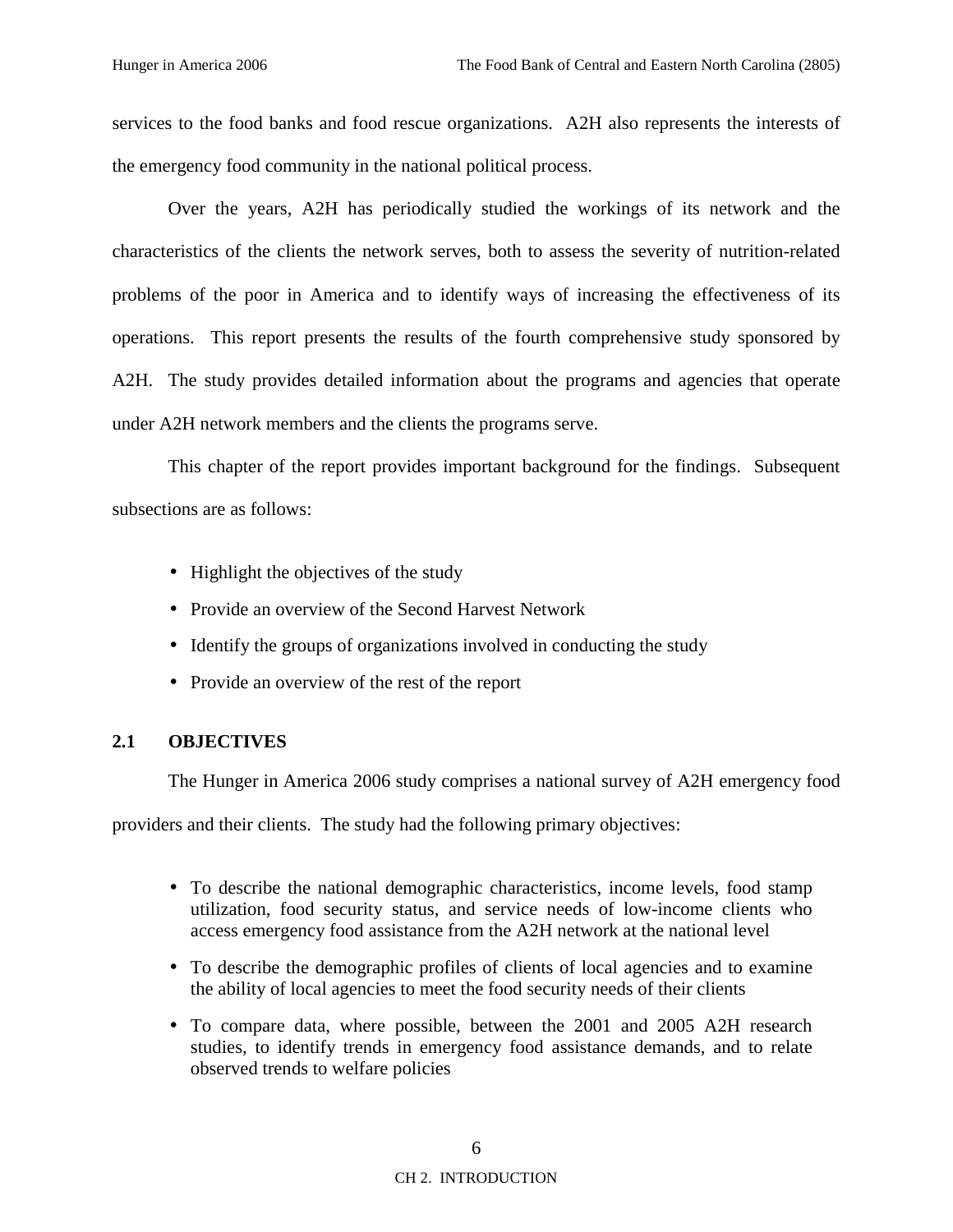• To compare local-level and national-level data on the characteristics of agencies in describing the charitable response to hunger throughout the nation

The Hunger in America 2006 study was designed to provide a comprehensive profile of the extent and nature of hunger and food insecurity as experienced by people who access A2H's national network of charitable feeding agencies. Information was collected on clients' sociodemographic characteristics, including income and employment, benefits from food stamp and other federal or private programs, frequency of visits to emergency feeding sites, and satisfaction with local access to emergency food assistance. Information obtained from provider agencies included size of programs, services provided, sources of food, and adequacy of food supplies.

#### **2.2 OVERVIEW OF THE SECOND HARVEST NETWORK**

The A2H network's 209 certified members are regularly monitored by A2H staff and food industry professionals to ensure compliance with acceptable food handling, storage, and distribution standards and practices. A2H network members distribute food and grocery products to charitable organizations in their specified service areas, as shown in Chart 2.2.1.

Within this system, a number of different types of charitable organizations and programs provide food, directly or indirectly, to needy clients. However, there is no uniform use of terms identifying the essential nature of the organizations. Hunger relief organizations are usually grassroot responses to local needs. As such, they frequently differ throughout the country and use different terminology. For clarity, the terms used in this report are defined as follows:

**Food Bank.** A food bank is a charitable organization that solicits, receives, inventories, stores, and distributes donated food and grocery products to charitable agencies that directly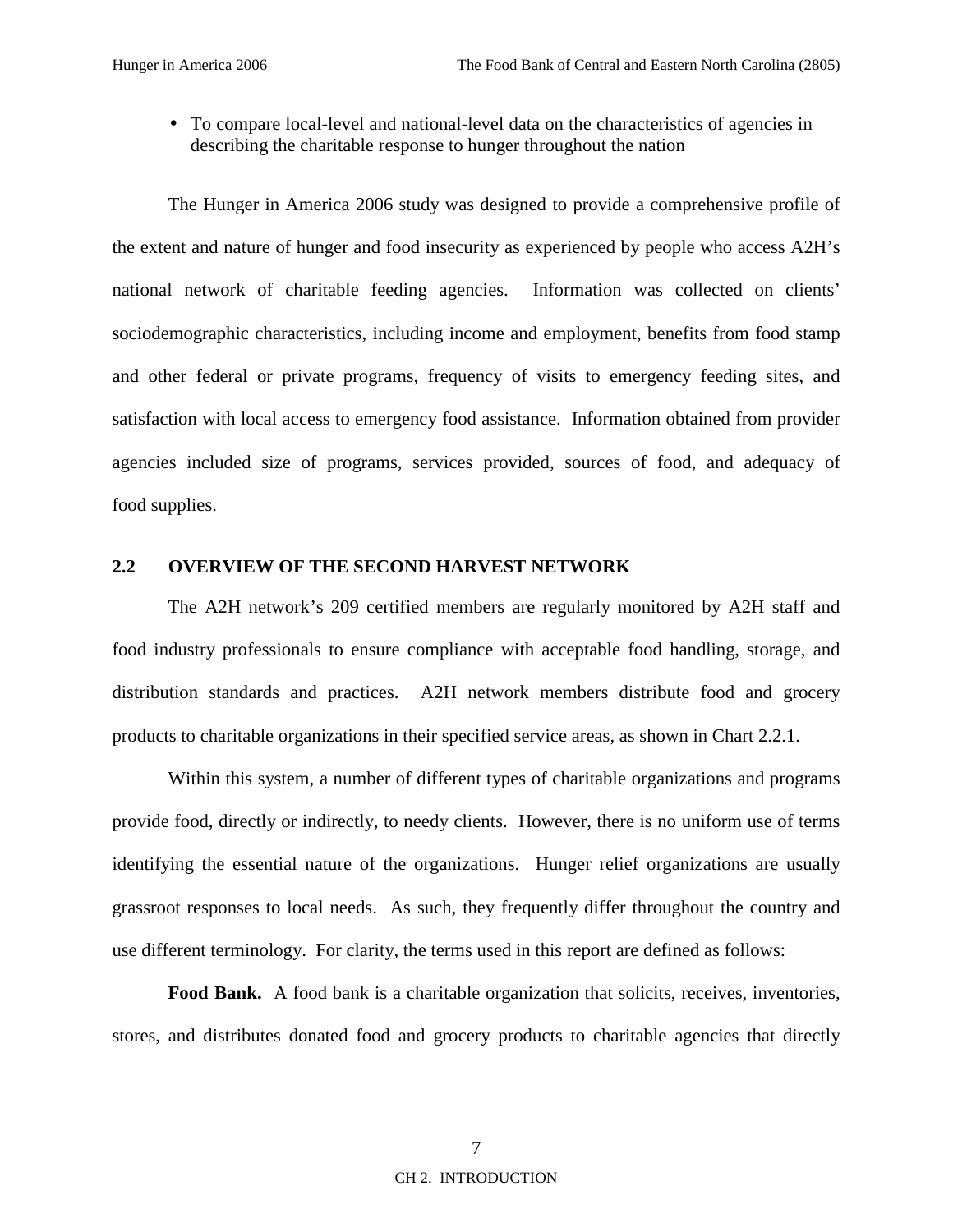#### CHART 2.2.1

#### SOURCES OF FOOD AND CHANNELS OF FOOD DISTRIBUTION FOR FOOD BANKS

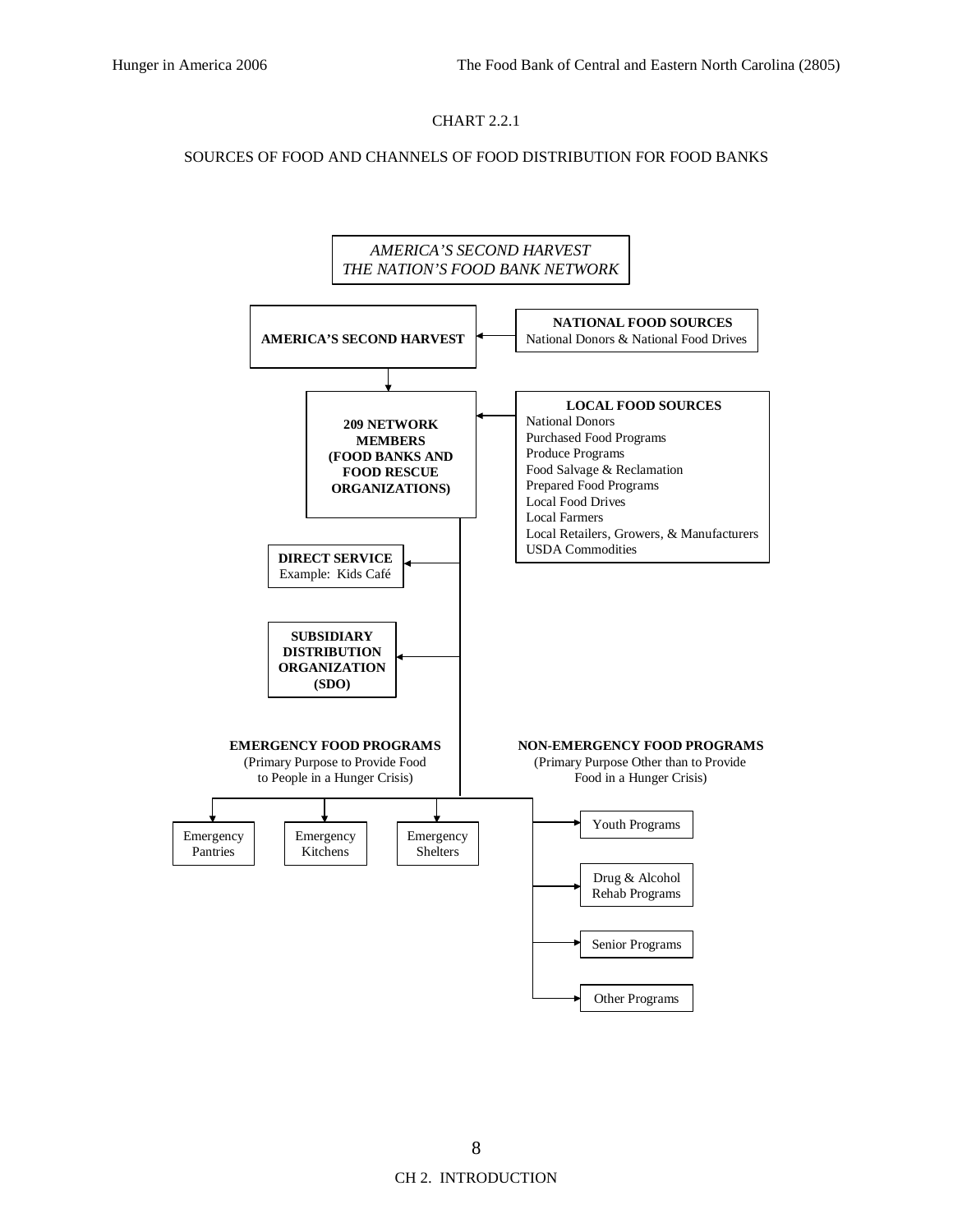serve needy clients. These agencies include churches and qualifying nonprofit [Internal Revenue Code 501(c) (3)] charitable organizations.

**Subsidiary Distribution Organization (SDO).** SDOs, smaller food banks or larger agencies allied with affiliated food banks, are private, nonprofit, charitable organizations providing important community services. Although some are agencies, all SDOs distribute part of their food to other charities for direct distribution to clients.

Food Rescue Organization (FRO). FROs are nonprofit organizations that obtain mainly prepared and perishable food products from food service organizations, such as restaurants, hospitals, caterers, and cafeterias, and from distributors of fresh fruits and vegetables and distribute to agencies that serve clients.

**Agencies and Food Programs.** A2H network members distribute food to qualifying charitable agencies, most of which provide food directly to needy clients through food programs. Some agencies operate single-type and single-site food programs, while others operate food programs at multiple sites and sometimes operate several types of food programs.

For this research, there are two general categories of food programs that A2H network members serve: emergency and nonemergency.

Emergency food programs include food pantries, soup kitchens, and shelters. Their clients typically need short-term or emergency assistance.

• *Emergency Food Pantries*, also called "Food Shelves," distribute nonprepared foods and other grocery products to needy clients, who then prepare and use these items where they live. Food is distributed on a short-term or emergency basis until clients are able to meet their food needs. An agency that picks up boxed food from the food bank to distribute to its clients was included as a food pantry. The study excluded from this category any agency that does not directly distribute food to clients or distributes bulk food only on a basis other than emergency need (such as U.S. Department of Agriculture [USDA] commodities to all people over age 60).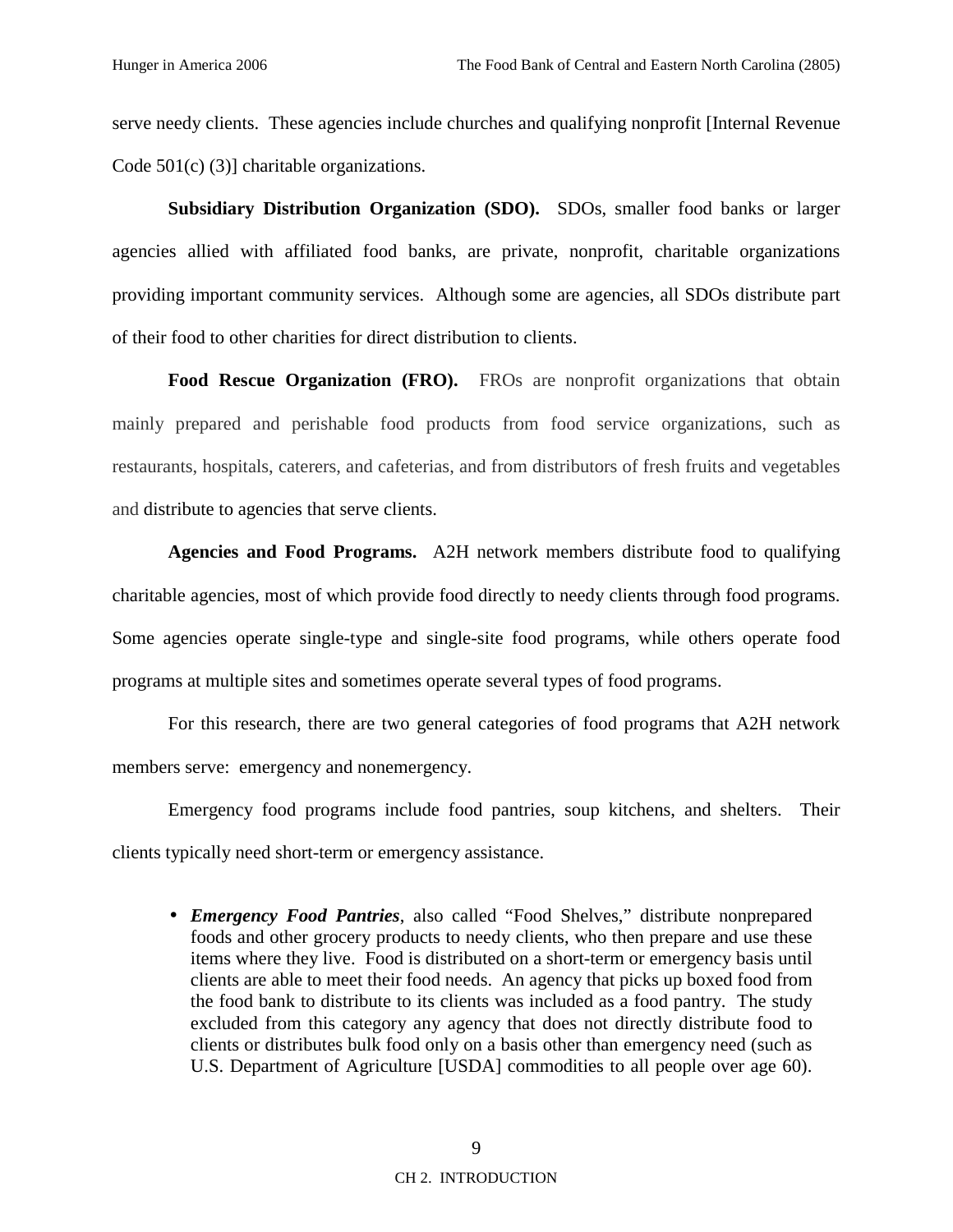On the other hand, a food bank distributing food directly to clients, including clients referred from another agency, qualified as a food pantry.

- *Emergency Soup Kitchens* provide prepared meals served at the kitchen to needy clients who do not reside on the premises. In some instances, kitchens may also provide lighter meals or snacks, such as sandwiches, for clients to take with them when the kitchen is closed. This category includes "Kids Café" providers.
- *Emergency Shelters* provide shelter and serve one or more meals a day on a shortterm basis to low-income clients in need. Shelter may be the primary or secondary purpose of the service. Examples include homeless shelters, shelters with substance abuse programs, and transitional shelters such as those for battered women. The study did not categorize as shelters residential programs that provide services to the same clients for an extended time period. Other excluded programs are mental health/retardation group homes and juvenile probation group homes.

Nonemergency organizations refer to any programs that have a primary purpose other than emergency food distribution but also distribute food. Examples include day care programs, senior congregate-feeding programs, and summer camps.

#### **2.3 GROUPS AND ORGANIZATIONS INVOLVED IN THE STUDY**

The study was conceived and coordinated by the national offices of A2H. Data were collected by more than 160 A2H network members or consortia around the country. A2H's research contractor, Mathematica Policy Research, Inc. (MPR), provided technical advice throughout the study and implemented the sampling and data analysis activities.

Throughout all stages of the study, oversight and advice were provided by a Technical Advisory Group convened by A2H. John Cook of Boston Medical Center Department of Pediatrics was the chair and Beth Osborne Daponte of Yale University was co-chair of the Group. Other members were Steve Carlson of the Food and Nutrition Service, U.S. Department of Agriculture, Kirk Johnson of The Heritage Foundation, Lynn Parker of the Food Research and Action Center, Janet Poppendieck of Hunter College, Martha Raske of the University of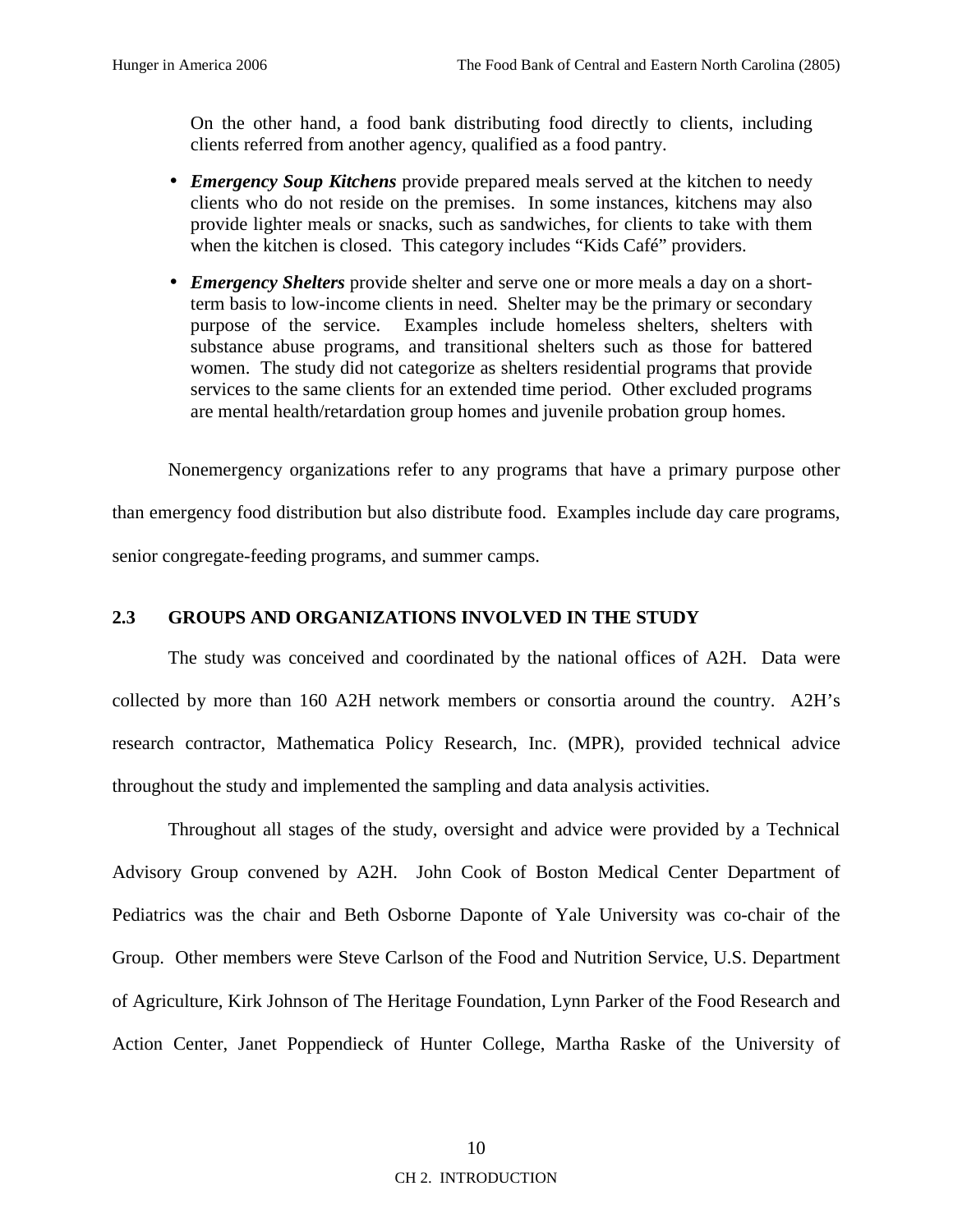Southern Indiana, Ken Rice of Leo J. Shapiro and Associates, Rob Santos of NuStats, and Tommy Wright of the Census Bureau.

Also, the Affiliate Advisory Group (AAG) consisting of selected members of the A2H national network, provided valuable input during the research process. AAG includes: John Krakowski of City Harvest, Jayne Wright of Food Bank of Central Louisiana, Erica Hanson of Rhode Island Community Food Bank, Michelle Pierceall of Harvesters—The Community Food Network, Ellen Stroud of San Francisco Food Bank, Marian Blanchard of God's Pantry Food Bank, Inc., and Natasha Thompson of Food Bank of the Southern Tier.

#### **2.4 OVERVIEW OF THE REST OF REPORT**

Chapter 3 provides an overview of the methodologies used in the study and shows the proportion of agencies that participated among all eligible agencies of the A2H national network and the Food Bank of Central and Eastern North Carolina. Chapter 4 makes projections of the numbers of clients served by the Food Bank of Central and Eastern North Carolina. Chapters 5 through 9 present detailed findings from the client survey, including information about characteristics of the Food Bank of Central and Eastern North Carolina clients, their levels of need, and their experiences with the program. Chapters 10 through 14 present findings from the agency survey, including data on agency characteristics and program operations in the Food Bank of Central and Eastern North Carolina service area.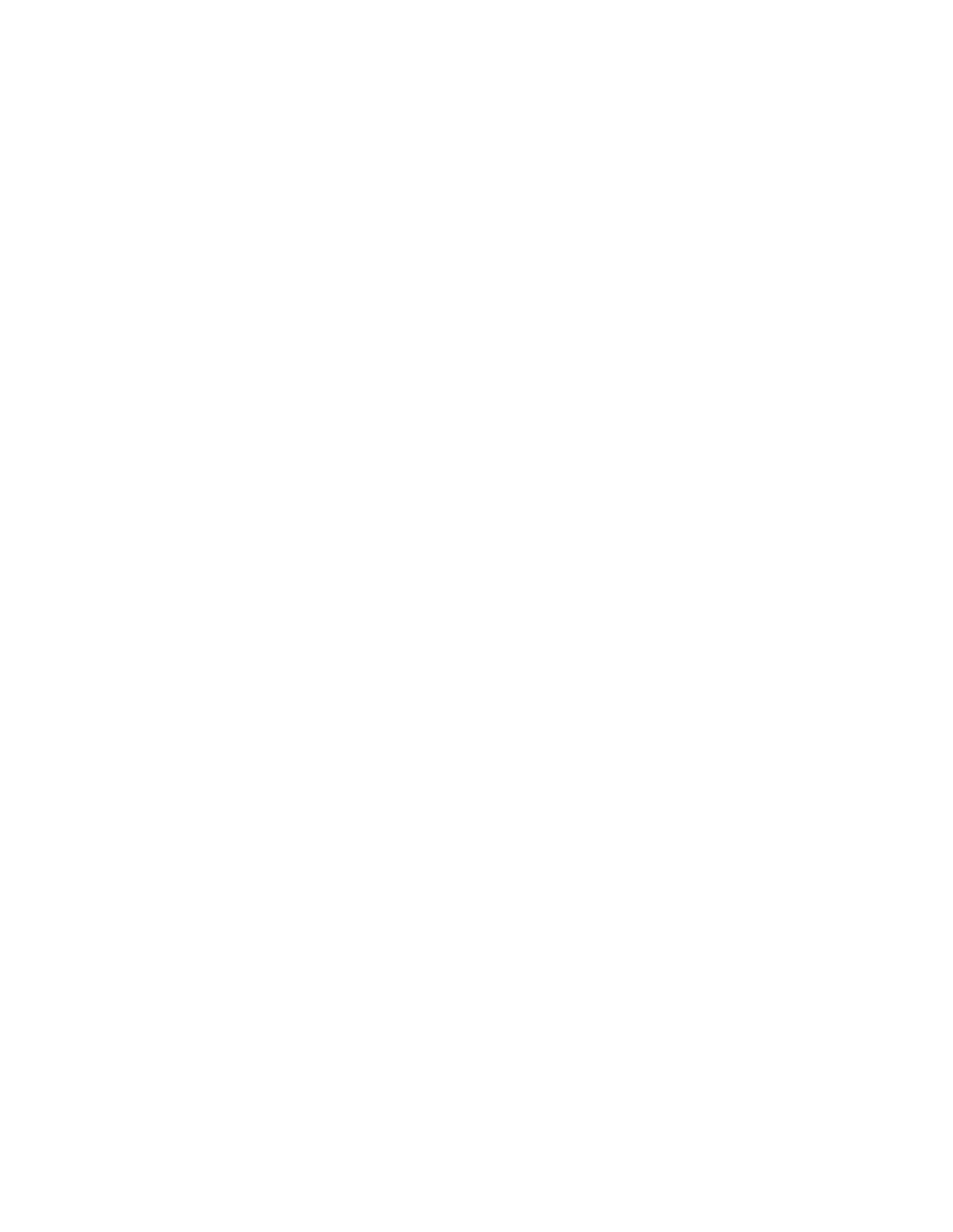#### **3. METHODS**

This study had two components: (1) an agency survey that collected information about the food programs operating in the A2H network, and (2) a client survey that would characterize the people using food pantries, emergency kitchens, and shelters and provide a better understanding of their needs. Each of the participating food banks helped MPR with the development of the sampling frame and with the data collection. MPR provided technical assistance with the implementation of the agency and client surveys.

This section provides an overview of the methods used in the survey and analysis work. (Detailed information is contained in the technical volume of the report.) We first discuss two key activities common to both surveys: (1) instrument development, and (2) the training of food bank staff on survey procedures. We then describe each of the two surveys.

#### **3.1 INSTRUMENT DEVELOPMENT**

The 2005 data collection instruments were based on the questionnaires used in the 2001 study, revised to reflect the 2001 data collection experience and the needs of A2H. MPR worked closely with A2H and the Technical Advisory Group to revise the questionnaires to provide high-quality data.

#### **3.2 TRAINING**

To ensure that each food bank study coordinator had the proper knowledge to administer the surveys, MPR conducted three regional, two-day, in-depth training sessions. Most of the training dealt with showing the study coordinators how to prepare local interviewers to conduct the client survey. Each study coordinator also received a training video demonstrating the client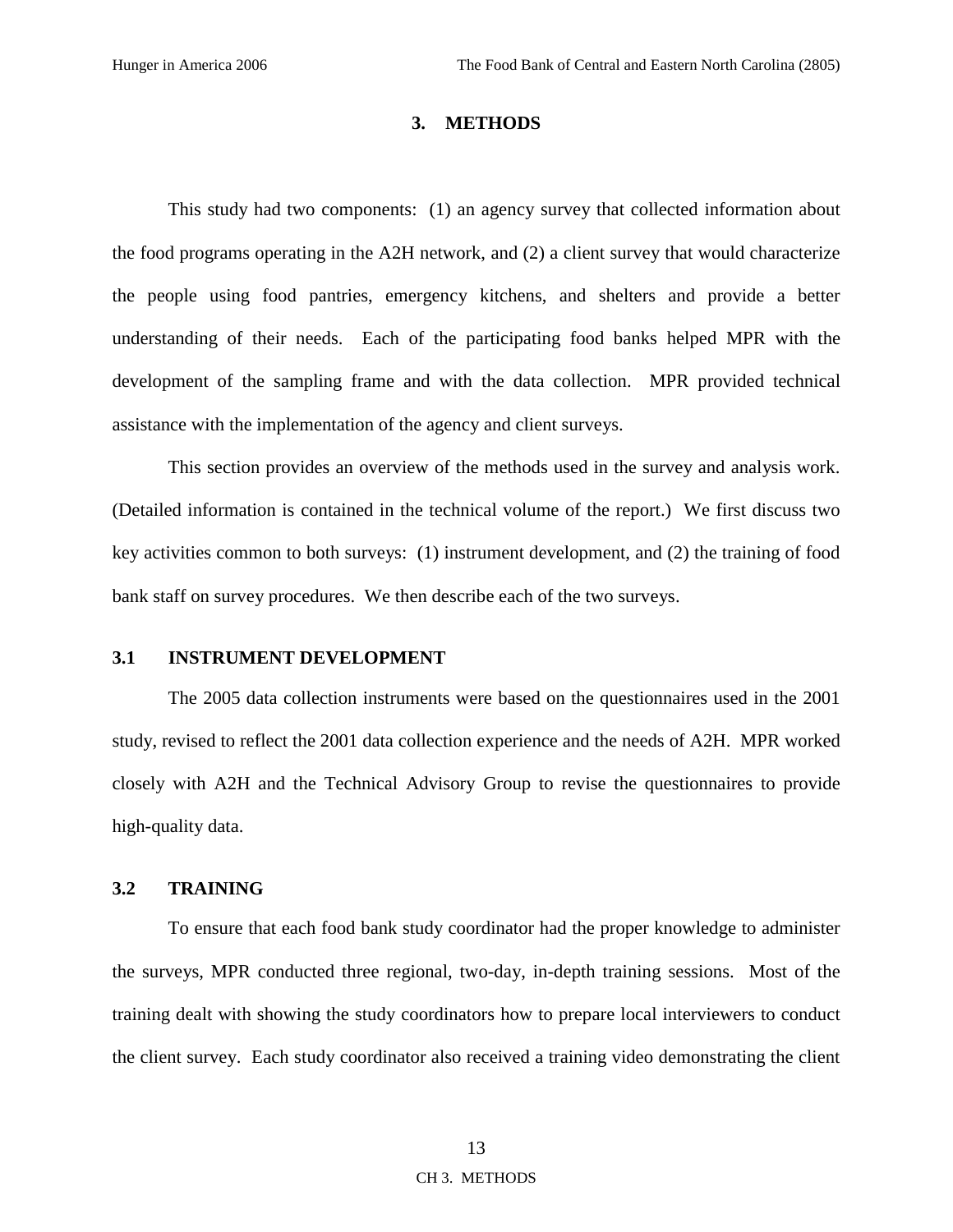interview process and a manual containing sample materials and an outline of the A2H network members' responsibilities.

#### **3.3 AGENCY SURVEY**

MPR developed the sampling frame for the agency survey by first obtaining, from participating A2H network members, lists of all active agencies each member served and then entering the names into a database. The agency survey sample consisted of a census of the agencies provided by the participating members.

After entering the data, MPR staff printed bar-coded mailing labels to identify the agencies and their addresses and then shipped the proper number of questionnaires, bar-coded labels, and mailing envelopes to each participating member. Some members mailed advance letters informing agencies of the planned survey. Study coordinators were instructed, at the training and in the manual, how to assemble and mail the questionnaires. Each envelope included a personalized cover letter.

The cover letter and the instructions on the questionnaire stated that the agency should complete the questionnaire and mail it back to MPR. In most instances, agencies did so, but some members collected the instruments from their agencies and mailed them to MPR in bulk. When MPR received a questionnaire, staff logged it into a database by scanning the bar code on the mailing label. Each Monday morning, MPR sent an e-mail to the members listing all the questionnaires received the previous week. These e-mails served as the basis for the mailing of reminder postcards to those agencies that did not return the questionnaire within two weeks of the initial mailing, and a second mailing, this time of questionnaires, to agencies that did not return the first one within two weeks following the mailing of reminder postcards. The weekly e-mails also helped the member study coordinators schedule reminder calls to agencies that did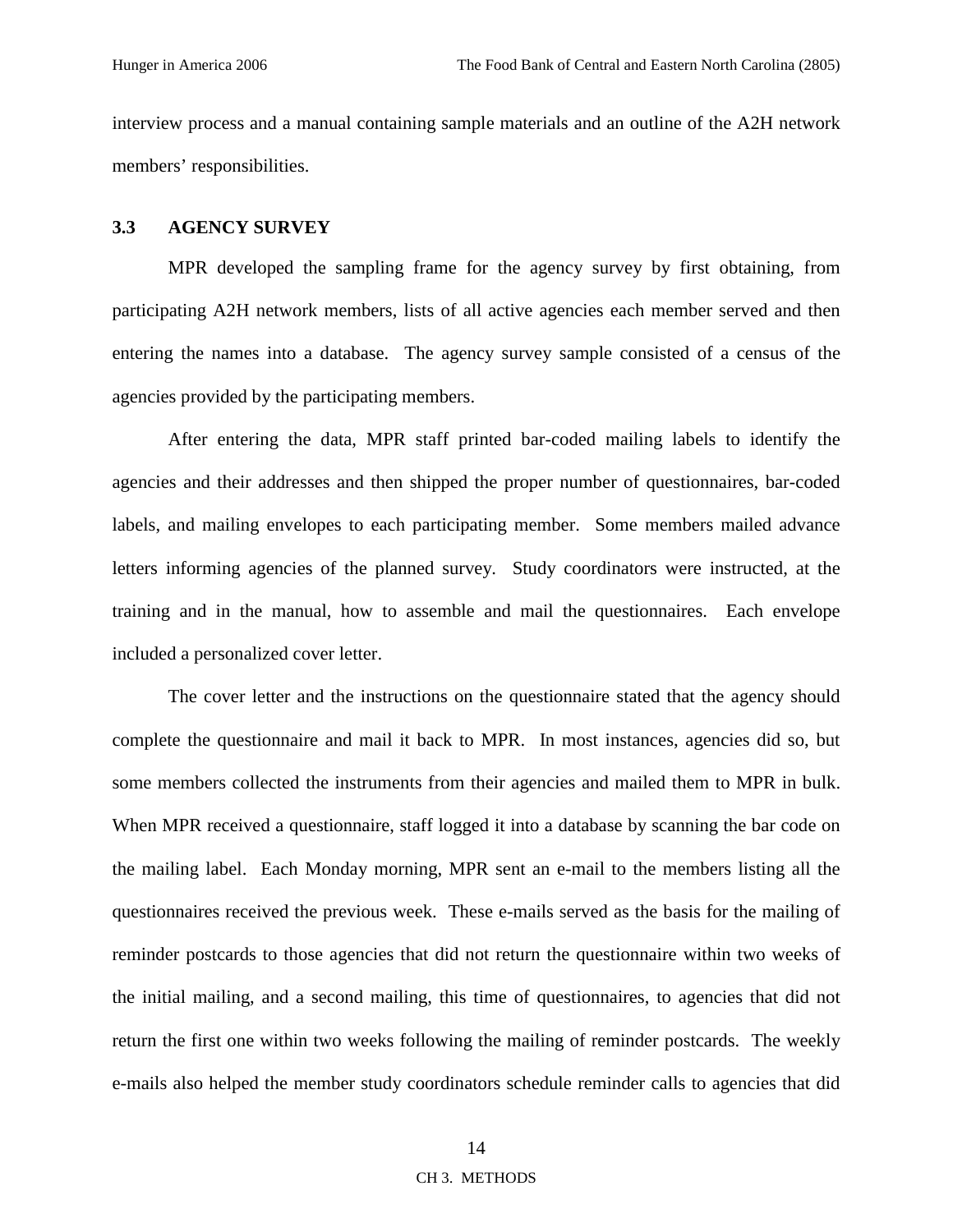not return the questionnaire within three weeks after the second mailing. Occasionally, in areas where response to the mailings of questionnaires was particularly low, member coordinators completed the questionnaires with nonresponding agencies over the phone. Members were also asked to apprise MPR of agencies that no longer provided food services so that they could be identified as ineligible in the database.

After MPR received, logged into the database, and reviewed the questionnaires, they were shipped to a subcontractor for data capture and imaging. The subcontractor optically scanned all questionnaires and produced data files and CD-ROMs with images of each completed questionnaire for MPR. Chart 3.3.1 summarizes the sequence of activities of the agency survey.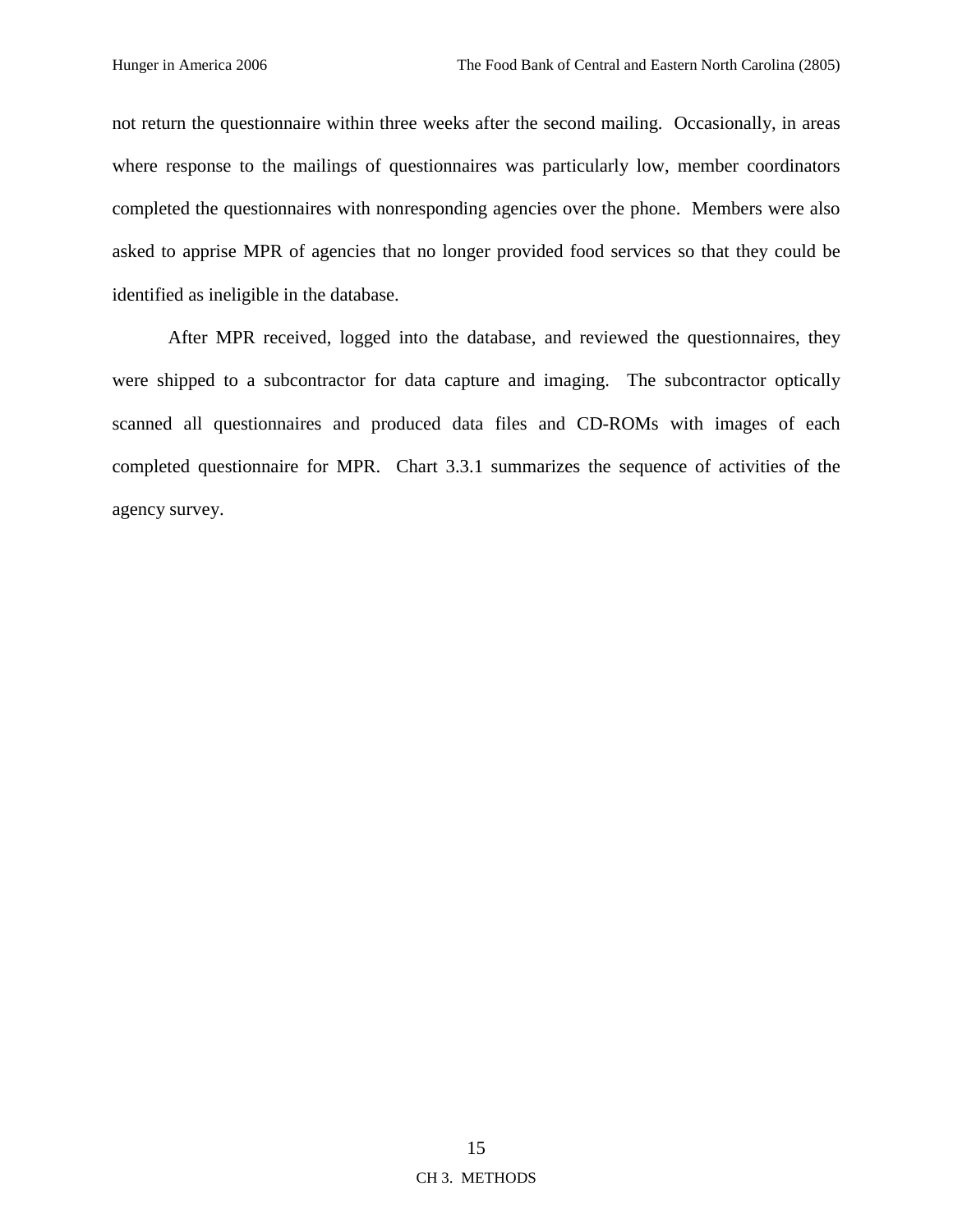#### CHART 3.3.1

#### AGENCY SURVEY ACTIVITIES

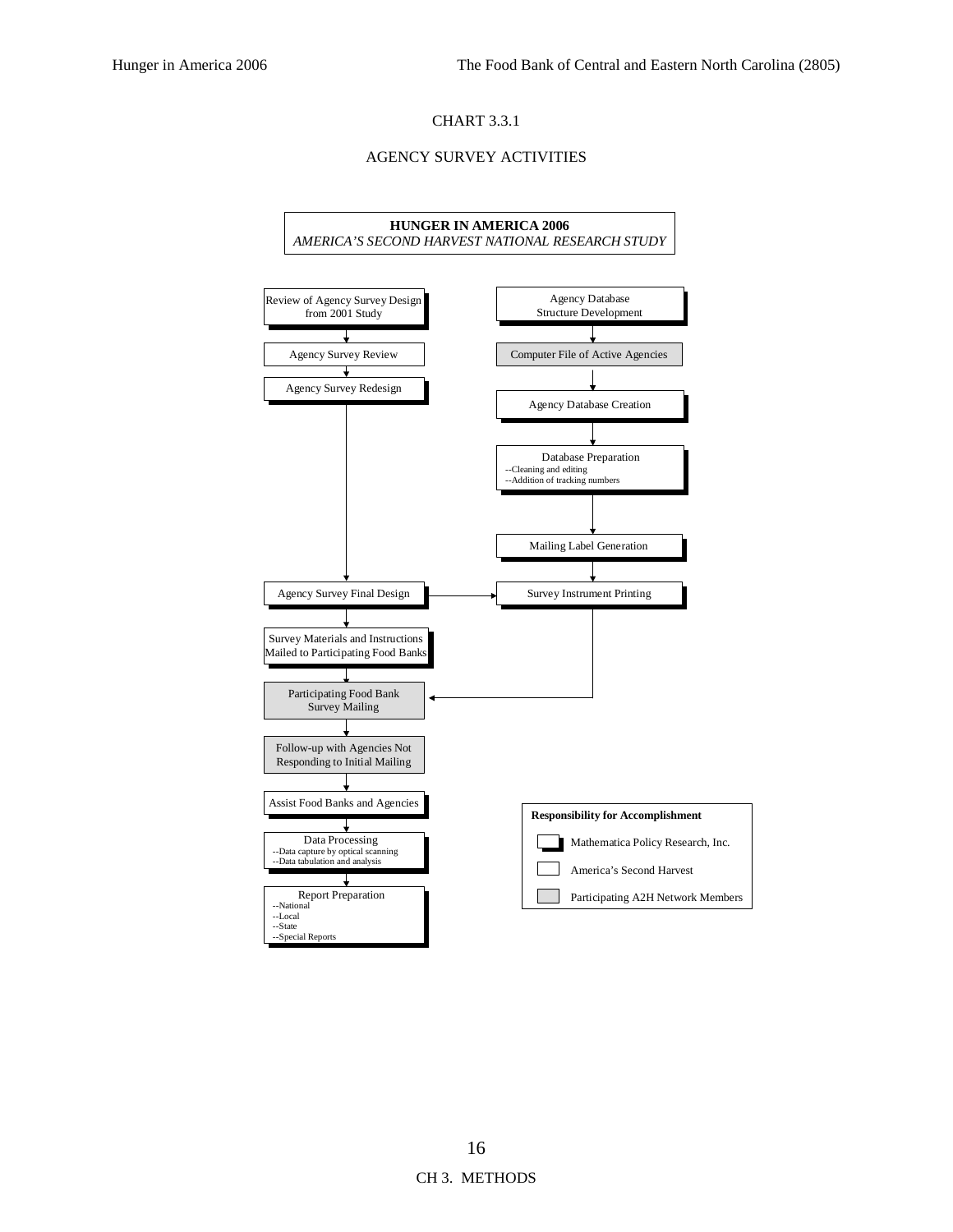# **3.4 CLIENT SURVEY**

The agency lists obtained for the agency survey sample were also used for the two-stage sampling process for the client survey. In the first stage, depending on member size (small, medium, or large as determined by A2H goal standards), 47, 63, or 78 agencies from each participating network member were sampled with probability proportional to size. Sampled agencies were limited to those with pantries, kitchens, and shelters. MPR then asked those members to provide information on each program site the sampled agencies operated:

- Days and hours of operation
- Meals served by kitchens and shelters
- Number of clients served by kitchen and shelter programs at each meal
- Number of households served by pantry programs on an average day

The second-stage sampling process used this additional information to randomly select 30, 40, or 50 program sites, depending on the size of the member, at which to conduct client interviews. Each program site was randomly assigned a preferred date and time for the interviews. The remaining eligible programs from the 47, 63, or 78 originally selected in phase one sampling were designated as replacements. Replacements were used only when an agency or program refused to participate in the client interviews or if, after conferring with the agency, members determined that they were ineligible for the study. In cases where members did not have reserve sample, a supplemental first-stage sample was drawn and additional information was requested, or an additional visit was assigned to a randomly selected program among the already sampled programs. In some instances, we discovered during the process of obtaining additional information that an agency was no longer operating or did not run a pantry, kitchen, or shelter. In such instances, we dropped the agency from the sample.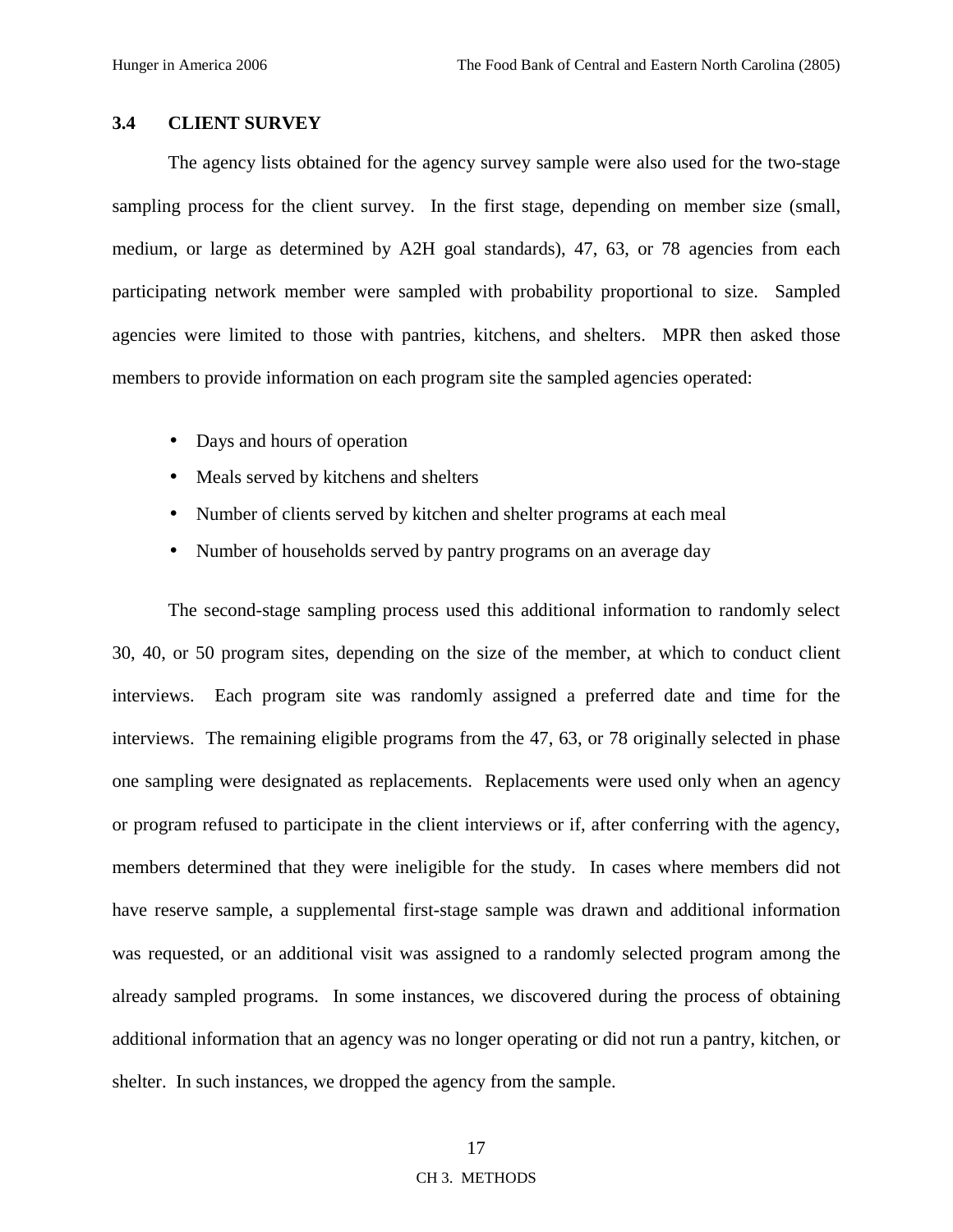MPR prepared bar-coded labels with identification numbers for the client questionnaires. We also printed, for use by interviewers, client selection forms with which we could randomly select program participants and account for refusals and ineligible respondents during on-site data collection. We then shipped these materials and client questionnaires to members.

Member study coordinators shipped completed questionnaires and client selection forms back to MPR. MPR staff then logged each questionnaire into a database by scanning the barcoded label on the cover page. As with the agency survey, each Monday morning MPR sent an e-mail to the members listing the agencies where client questionnaires were completed the previous week. The e-mails allowed the member study coordinators to monitor their progress in completing the client survey portion of the study.

After MPR received the questionnaires, staff logged them into the database and shipped them to the subcontractor for data capture and imaging. The subcontractor optically scanned the questionnaires and produced data files for MPR. As with the agency survey, MPR received data files and CD-ROMs with electronic images of all completed client questionnaires. Chart 3.4.1 summarizes the sequence of activities in the client survey.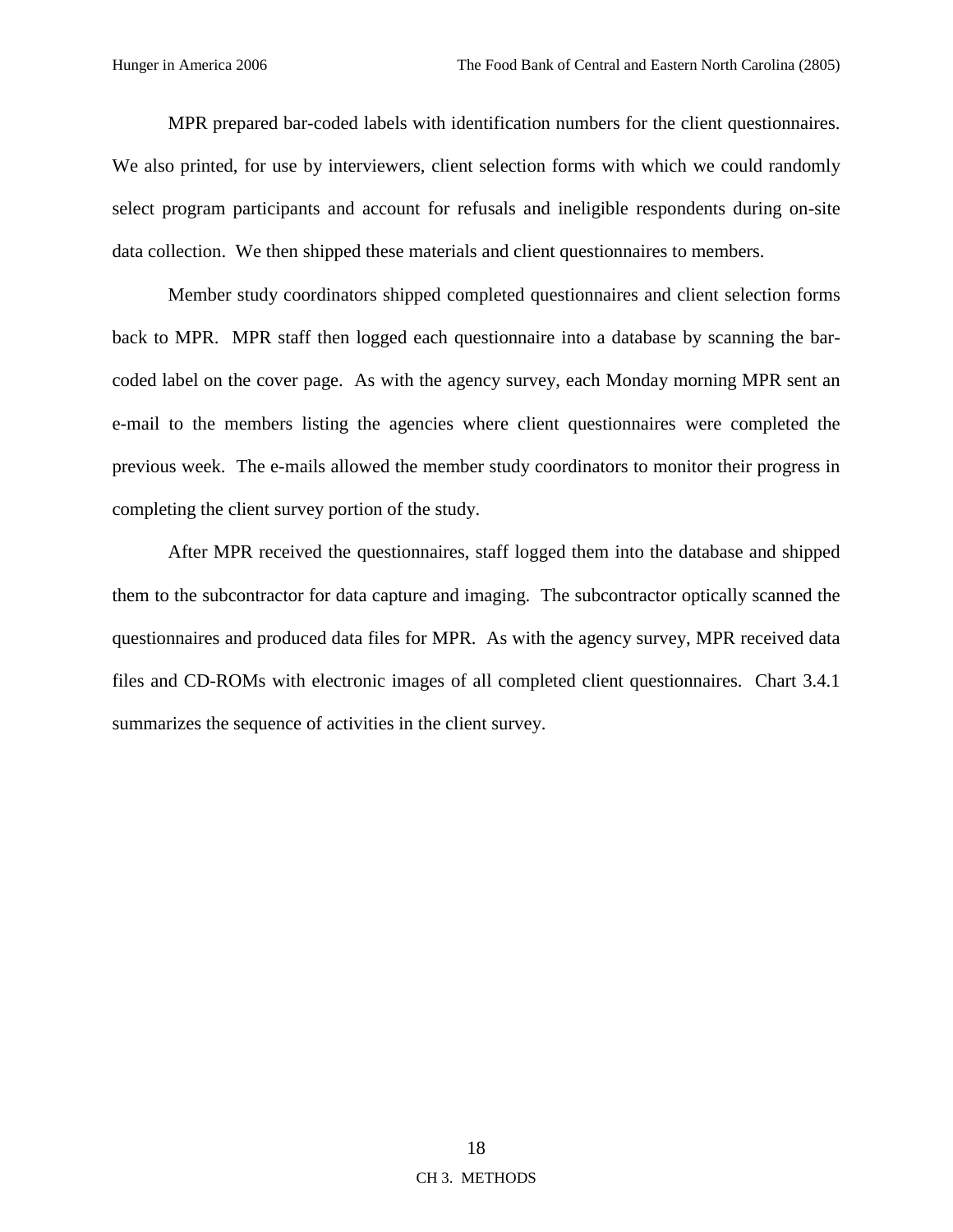### CHART 3.4.1

#### CLIENT SURVEY ACTIVITIES

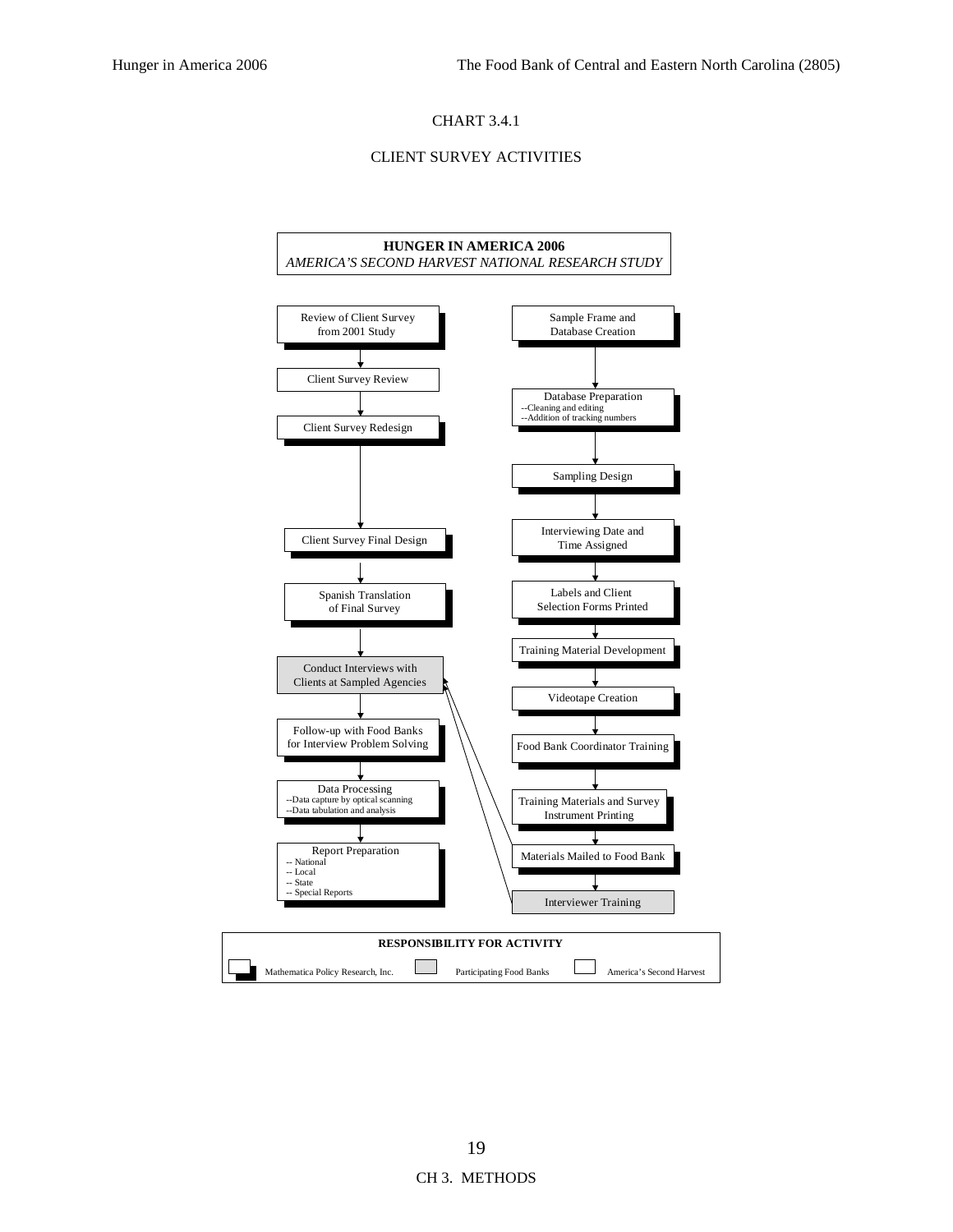# **3.5 RESPONSE RATES**

As Chart 3.5.1 shows, of the A2H national network of 209 members, 164 individual members covering all or part of 45 states and the District of Columbia participated in the agency survey. Of those members, 156 fully participated in the client survey.

**Client Survey.** A total of 156 individual members contacted 10,076 agencies to gain access for on-site client data collection. Of those agencies, 9,874 provided detailed information about their programs and 4,593 were sampled for and participated in client data collection.

A2H network members' staff and volunteers sampled 72,399 clients at the eligible agencies; of those 1,439 were determined to be ineligible for age or other reasons. Client interviews were completed with 52,887, or 74.5%, of the eligible respondents.<sup>2</sup>

**Agency Survey.** Participating A2H network members sent out questionnaires to 43,141 eligible agencies.<sup>3</sup> MPR received completed questionnaires from 31,342, or 72.7%.

**Research Involvement of the Food Bank of Central and Eastern North Carolina.**  Chart 3.5.2 shows an overview of the process the Food Bank of Central and Eastern North Carolina followed for this study. It also identifies the completed numbers of responses from the client interviews and the agency survey, by program type. For the service area of the Food Bank of Central and Eastern North Carolina, see Chart 3.5.3.

 $\frac{1}{2}$  $\frac{1}{2}$  Interviews were conducted only with respondents age 18 or older.

<sup>&</sup>lt;sup>3</sup> Some additional questionnaires were mailed out to agencies who were later found to be no longer operating or to be otherwise ineligible.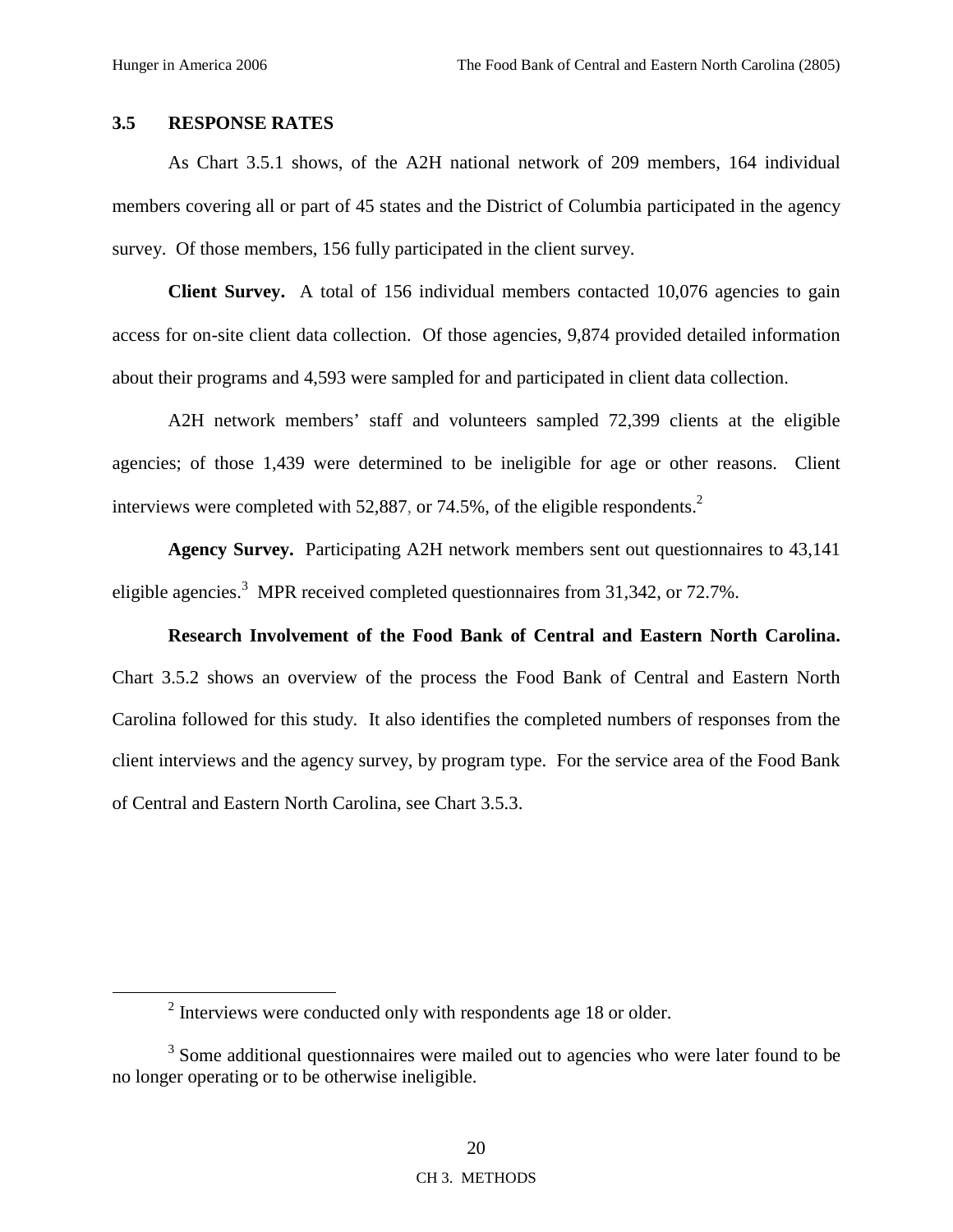#### CHART 3.5.1

#### STUDY OVERVIEW



a Information from 163 Network Members reflected in the national report due to delays in data collection in some network members. <sup>b</sup>Information from 155 Network Members reflected in the national report due to delays in data collection in some network members. c Client survey conducted in 44 states and Washington, DC.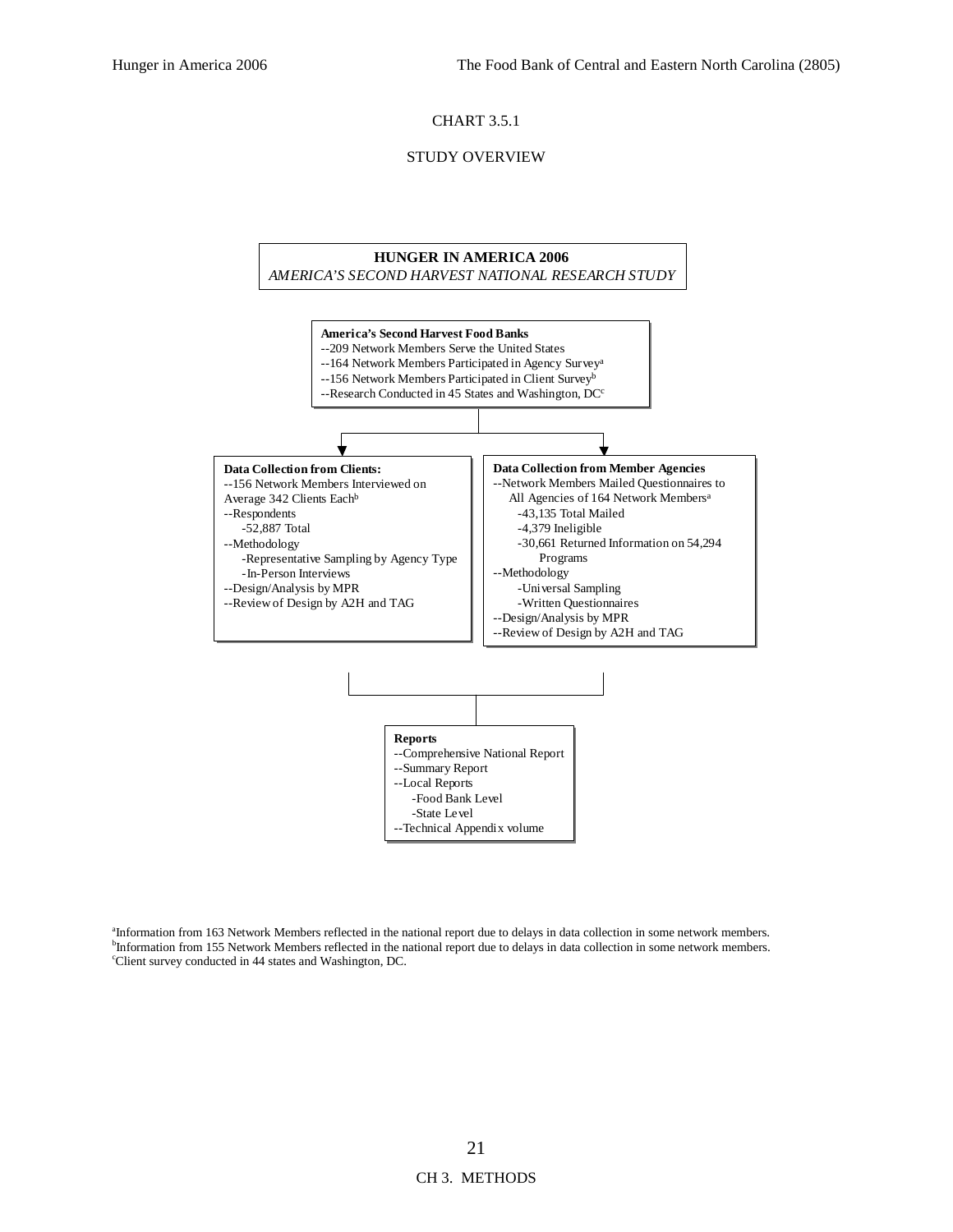# CHART 3.5.2

#### ORGANIZATIONS AND INDIVIDUALS INVOLVED IN THE RESEARCH PROCESS

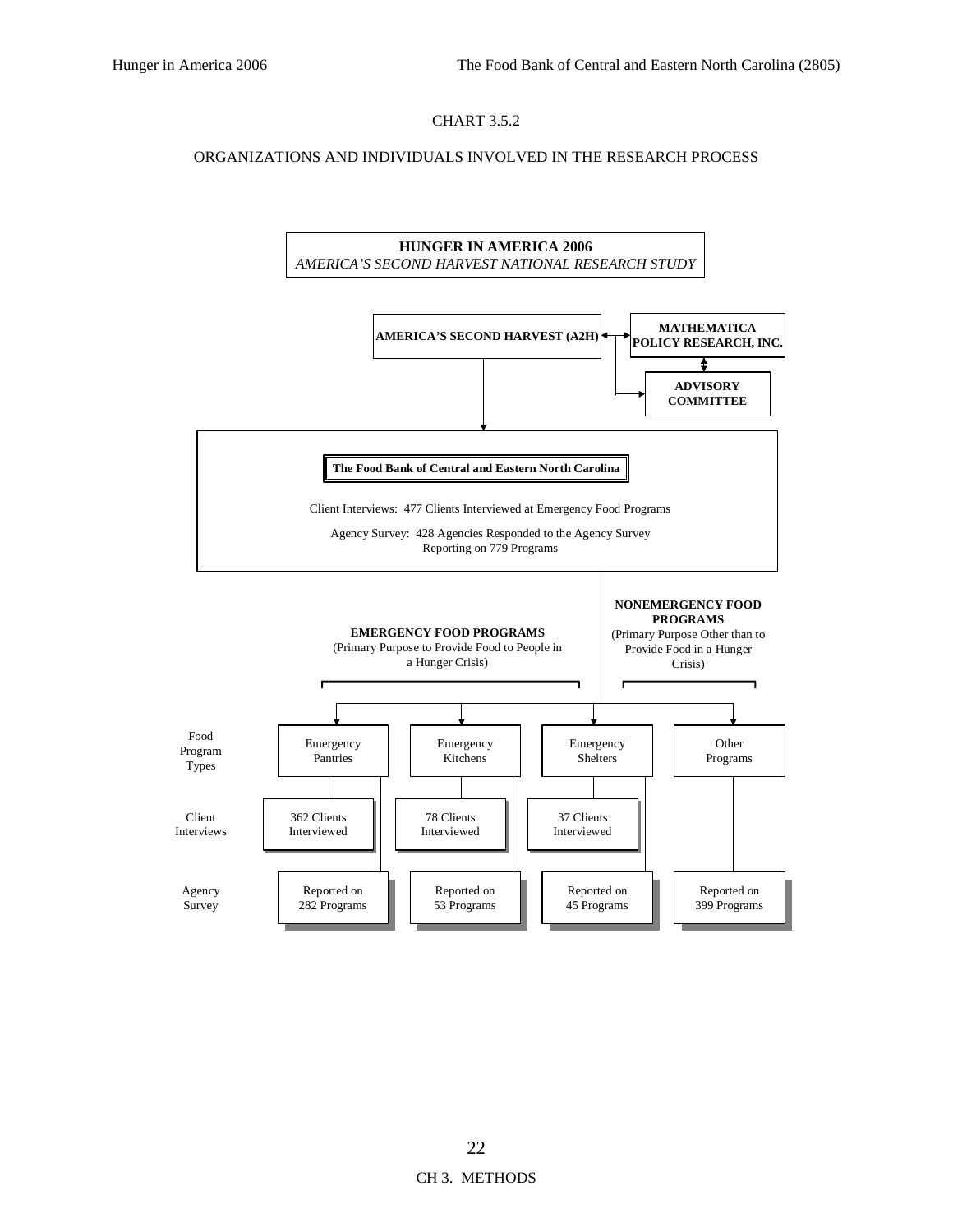

### THE FOOD BANK OF CENTRAL AND EASTERN NORTH CAROLINA SERVICE AREA

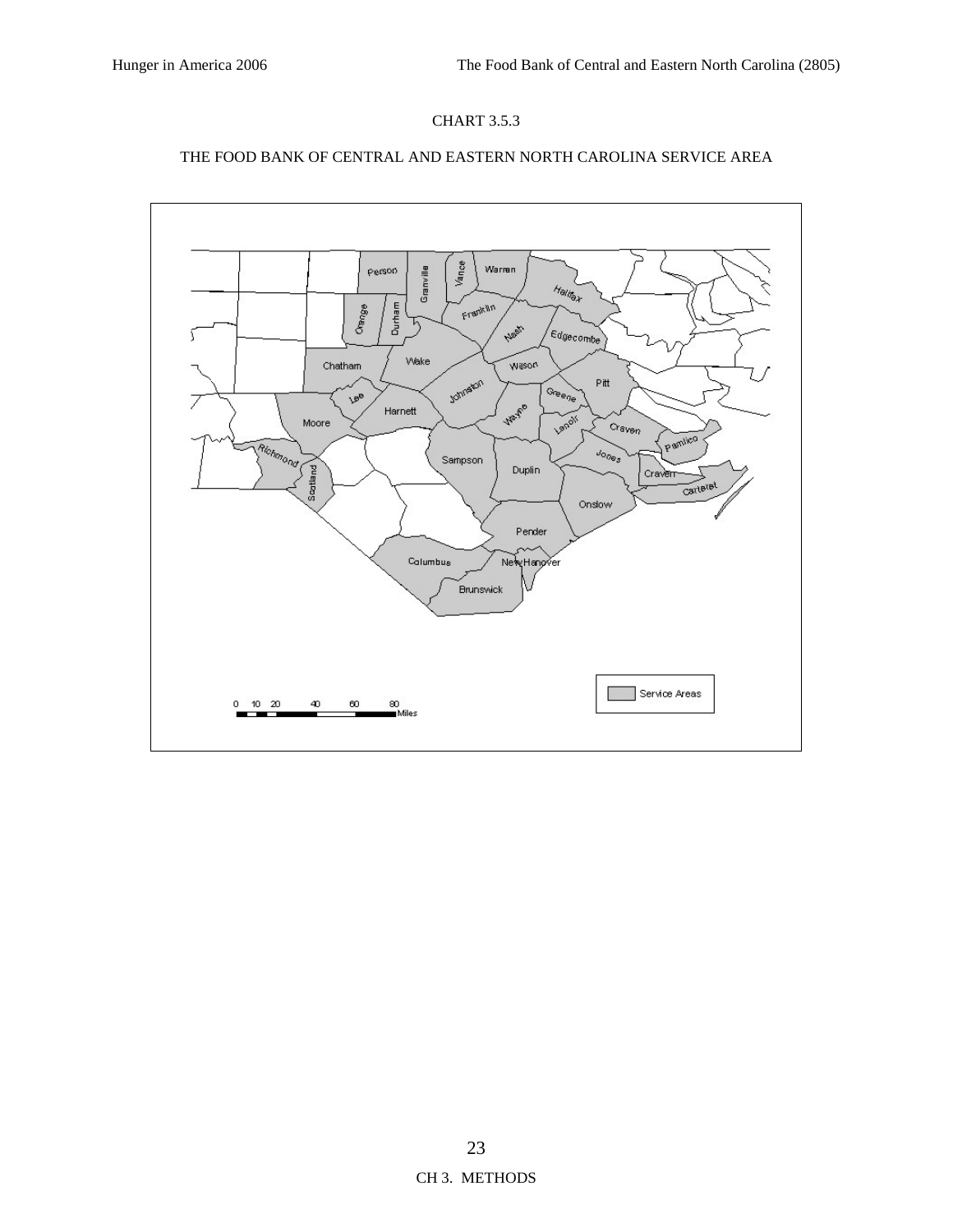# **3.6 ANALYSIS METHODS**

Most of the findings presented in this report are based on tabulations of the survey data. In this section, we describe the methods used in this work.

### **3.6.1 Tables**

In the descriptive tabulations of clients presented in chapters 5 through 9, the percentage figures in the tables are based on the total weighted number of usable responses to the client survey, unless specified otherwise. Responses are weighted to represent clients or households of all emergency food programs of the Food Bank of Central and Eastern North Carolina. In general, weights are based on the probabilities of selection in the sampling and also account for survey nonresponse.<sup>4</sup> Weights were scaled so that the final weights represent a month-level count of different clients, as derived in Chapter 4 of the national report.<sup>5</sup>

Similarly, all tables containing information obtained from the agency survey, as presented in chapters 10 through 14, are based on the total weighted number of usable responses to the agency survey, unless specified otherwise. The descriptive tabulations in these chapters represent all emergency food programs in the Food Bank of Central and Eastern North Carolina. The weights, calculated based on the sampling frame, also reflect survey nonresponse.

Percentage distributions in the client tables are presented by the type of the programs where clients were interviewed (pantries, kitchens, or shelters). When appropriate, the

 $\overline{4}$ <sup>4</sup> To reduce variances in the analysis, we truncated weights with extremely large values. However, to keep the sum of weights unchanged, we then adjusted the weights by an adjustment factor, which is the ratio of the sum of the original weights to the sum of the truncated weights.

 $<sup>5</sup>$  Originally, we computed weights to make the sample representative at the weekly level.</sup> We later converted them to a monthly scale to take into account the fact that, compared with kitchen and shelter users, most pantry users do not visit the program in any given week.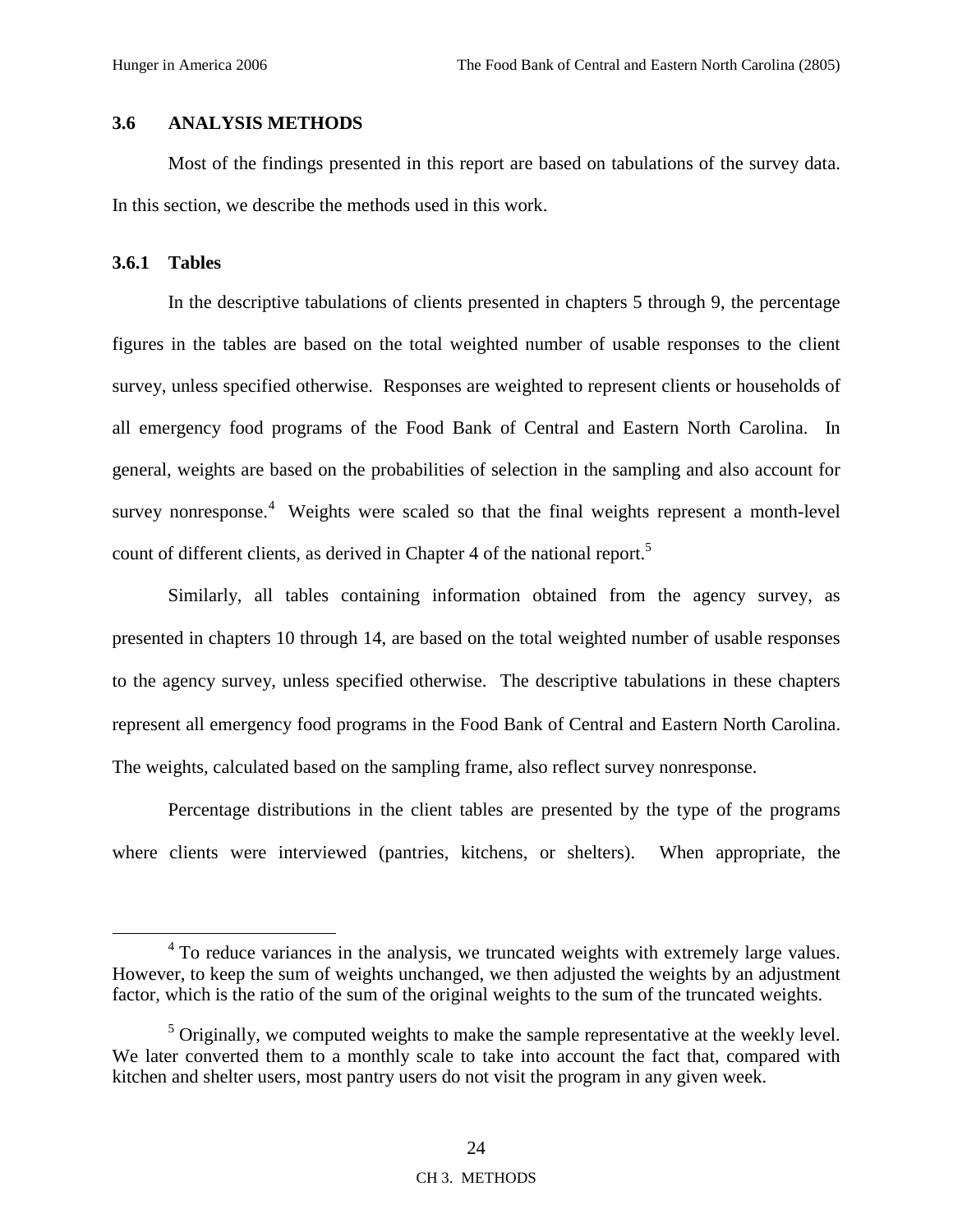percentage distribution for "all clients" is shown in the last column. Most tabulations of the agency data are presented by the type of programs operated by the agencies.

The percentages in the tables are rounded to one decimal place and are based only on the valid responses. They exclude missing, don't know, refusal, and other responses deemed incomplete for the question.

The sample sizes presented at the bottom of single-panel tables (or at the bottom of each panel of multipanel tables) reflect the total number of responses to the question. Where the question relates to a subset of the respondents, the appropriate sample size is presented. In general, these sample sizes include missing responses, as well as don't know and refusal responses. We report the percentages of item nonresponse in notes to each table.

The main reason for including only valid responses is to present appropriately the weighted percentage distribution among the main response categories of interest. Our preliminary analysis of item nonresponse revealed little evidence of any systematic biases, and excluding missing data also has the advantage of being consistent with the convention used for previous studies commissioned by A2H.

Some tables also present the average (mean) or the median values associated with the variable of interest. The average, a measure of central tendency for continuous variables, is calculated as the sum of all valid values in a distribution, divided by the number of valid responses. The median is another measure of central tendency. It is the value that exactly divides an ordered frequency distribution into equal halves. Therefore, 50% of the observations have values smaller than the median and the remaining 50% of the observations have values larger. The median is suitable only for describing central tendency in distributions where the categories of the variable can be ordered, as from lowest to highest.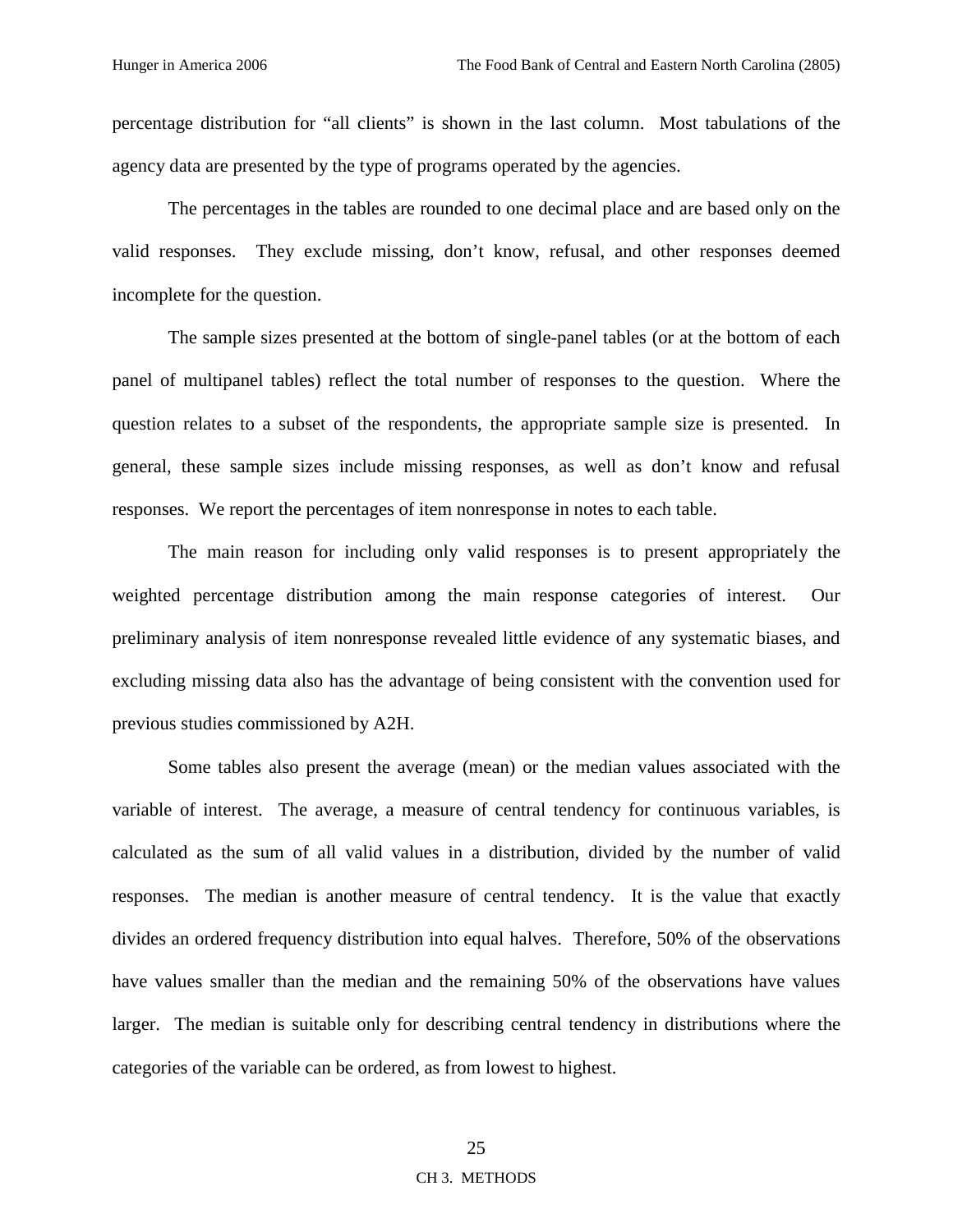### **3.6.2 Other Methodological Considerations**

Certain other conventions should be noted in interpreting the findings of the study and how they are presented. Below we discuss the distinction between clients and respondents and describe the structure of reports available from the project.

**Clients Versus Respondents.** *Clients* are defined differently by program type. The kitchen and shelter programs are viewed as serving only those who are present at the program site. (Thus, in general for these providers, the survey respondents are representative of all clients.) $<sup>6</sup>$  However, pantry programs are regarded as serving all members of respondents'</sup> households.

At the kitchen and shelter sites, the sampling unit was the individual. That is, the interviewers were instructed to treat members of a single household as separate respondents if they were selected by our random sampling process and met other eligibility criteria (such as being at least 18 years of age). At the pantry programs, on the other hand, the sampling unit was the household, and only one interview was completed for each randomly selected household, even when two or more members of the household were present at the program.

Ideally, the survey would have obtained all relevant information about every member of the household, especially among pantry users. However, so as not to overburden respondents, the survey was designed to acquire information about at most 10 members of the household, including the respondent. Also, this series of questions was limited to a set of variables of interest, such as sex, age, relationship to the respondent, citizenship, and employment status.

 <sup>6</sup>  $6$  One exception was children at the kitchens and shelters. They were clients, but they were not respondents, because only clients age 18 or older were interviewed for this study. However, the children were taken into account in estimating the total number of clients.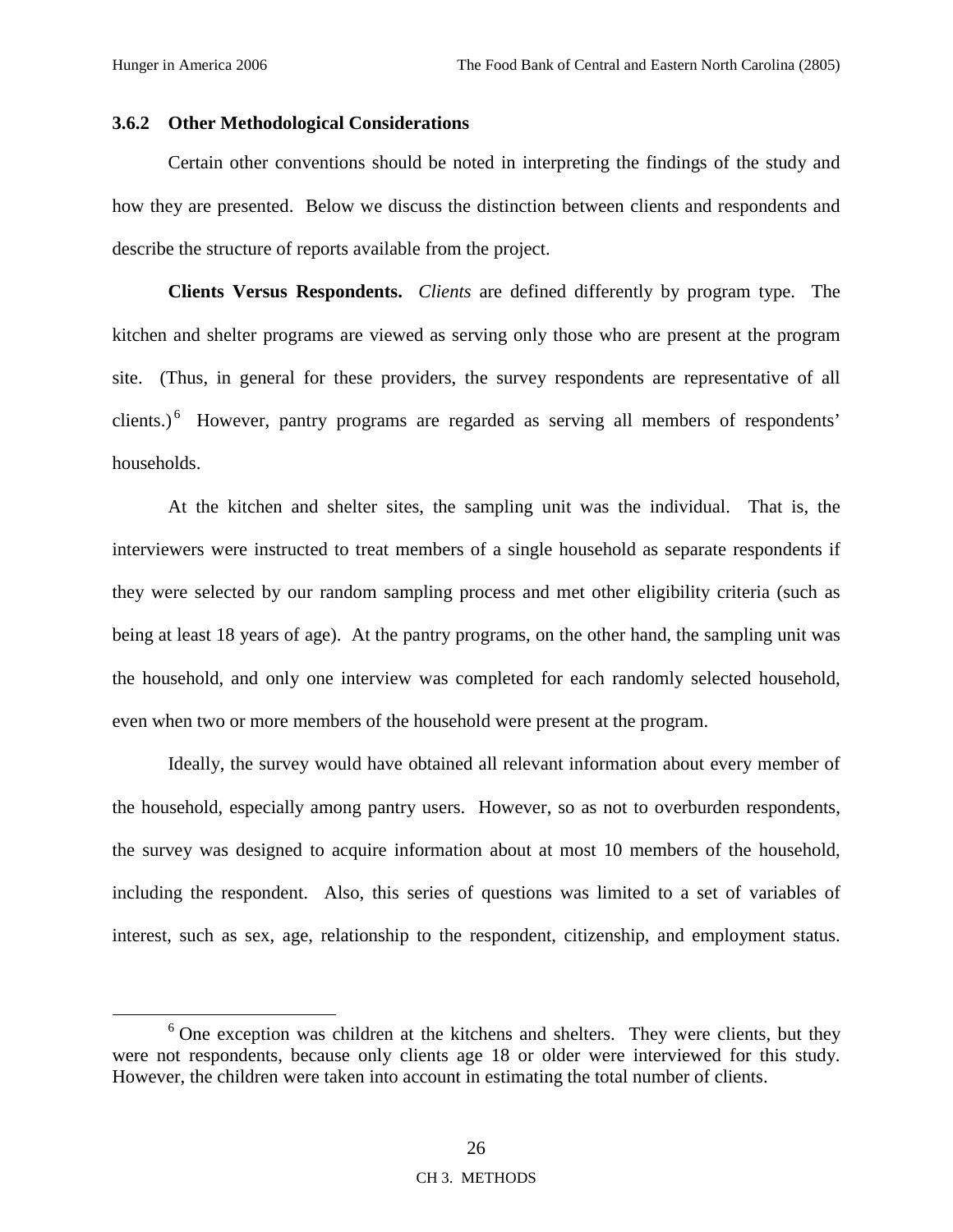Because households with more than 10 members are uncommon, we do not believe that this has significantly affected our estimates.

**National Versus Local Reports.** Hunger in America 2006 has produced a set of reports to serve both national and local interests and to be useful to a wide range of audiences with varying needs. The national report consists of information gathered through 155 participating members for the client survey and 162 members for the agency survey. In addition, in most cases, a local report was generated containing information on clients and agencies served by a particular member. There are roughly 155 member-level local reports. In addition, state-level reports were produced when all A2H network members in a particular state participated in this study. About 20 states achieved full participation of their members.

In addition to the comprehensive national and local reports, A2H will disseminate *Hunger in America 2006: An Extended Executive Summary,* which contains key findings from the comprehensive national report. A Technical Appendix, which describes in detail the methodologies of the current study, is available separately for technical audiences.

Tables in the local and national reports are numbered comparably to facilitate comparisons between the local and national findings. Not all tables from the national report are reproduced in the local documents.

**Statistical Sampling Variation and Measurement Error.** As with all estimates relying on statistical samples, the client survey estimates in this report are subject to "sampling error," resulting from the fact that they are based on *samples* of clients rather than information about *all* clients. The margins of error due to this factor vary among individual estimates, depending on such factors as sample sizes, the nature of the client characteristics being estimated, and the number of different providers within a food bank at which the client data collection took place.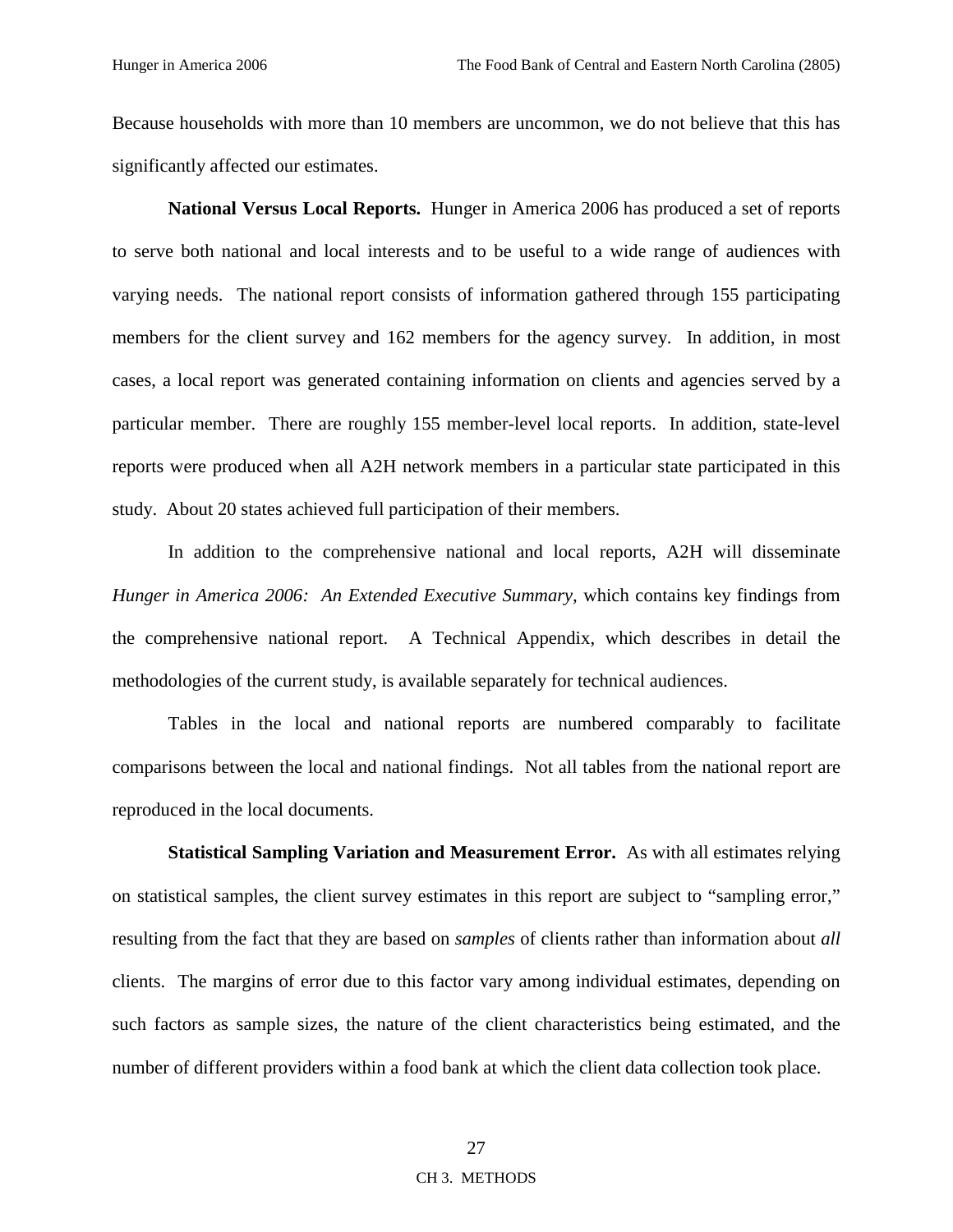For most percentage estimates based on the full sample size for a food bank, this sampling variation can lead to "confidence intervals" extending at least plus-or-minus 8 percentage points around the estimate. For instance, if a certain client characteristic percentage is estimated to be 60% within a given food bank, and the "margin of error" is 8 percentage points, we can be reasonably certain it is someplace in the range of 52% to 68%. In many instances, particularly when the sample is divided by the type of providers that clients are using, the width of the confidence interval can be greater.

These issues are discussed in detail in Appendix A, where guidelines for estimating margins of error are described.

In addition to sampling error, there is also undoubtedly "measurement error" in some of the estimates presented in this report, due to the complexities of carrying out the survey work in a very decentralized context. Most of the interviewers did not have extensive experience in data collection work, and while MPR supplied general training guidelines and materials, there was undoubtedly considerable variation between food banks as to how the training was implemented. Inevitably, as in any survey, some interviewers may have read questions incorrectly, clients may have understood questions incorrectly, and even correct answers may have sometimes been incorrectly recorded on the survey instrument. All of these factors may have led to "measurement error" *which is in addition to the sampling error discussed above*. While this measurement error cannot be fully quantified, it should be recognized as a factor in examining the results.

# **3.7 REPORTING CONVENTIONS IN FOOD BANK REPORTS**

For some food banks, there were certain client-based tabular analyses for which fewer than 30 observations were available. (This happened mostly with shelters and, to a lesser extent,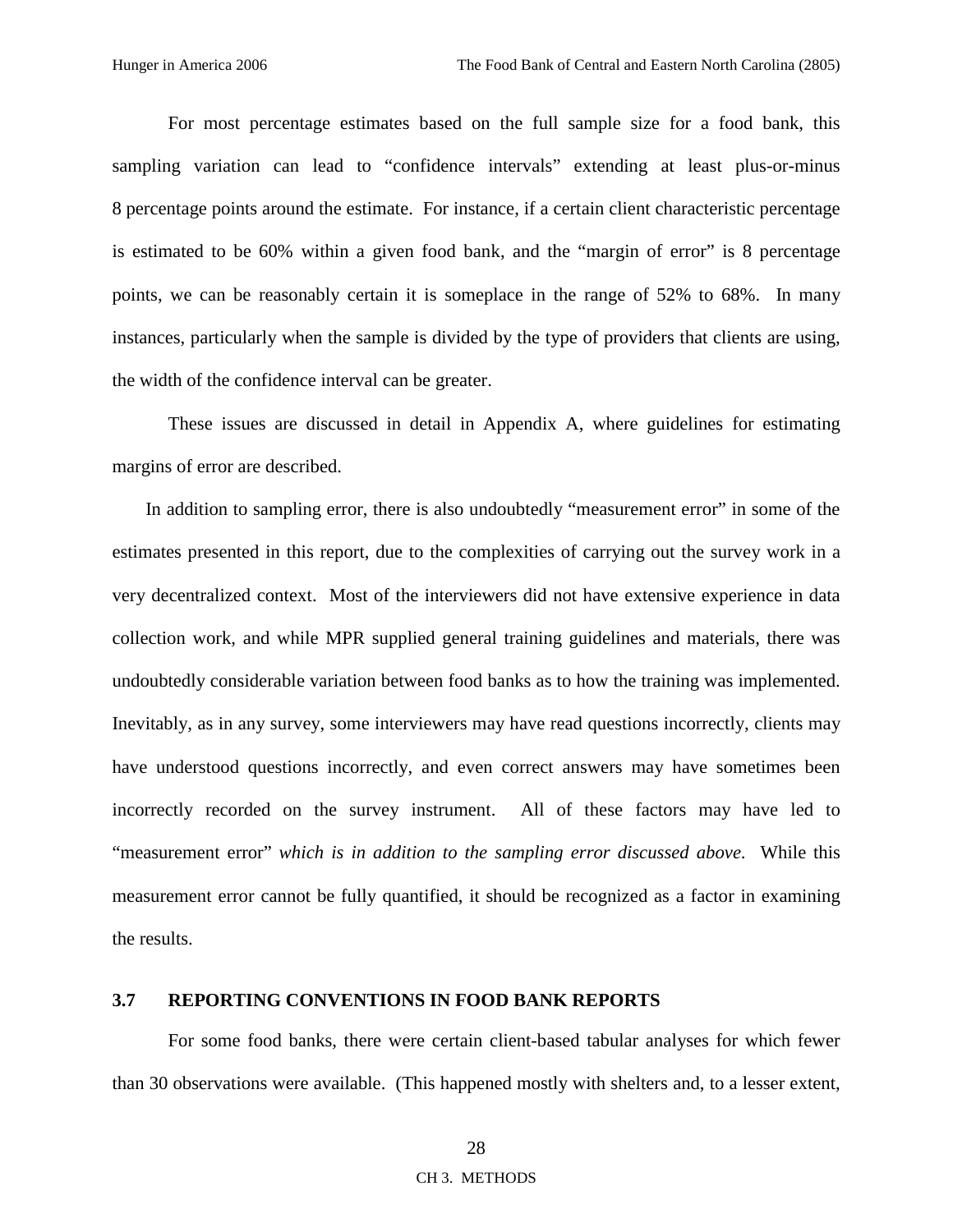kitchens.) In these instances, the relevant tabulations have not been included in the tables, because there are too few client observations for the results to be statistically reliable.<sup>7</sup>

When client tabulations have been suppressed because of small sample sizes, the entry *n.p.* ("not presented") is made in the relevant columns of the tables. In these cases, the observations *are* included in computing the "total" column, which is aggregated across the three types of agencies.<sup>8</sup>

In some instances, there may be no observations available at all for a column of a table. In those cases, we have entered *N.A.* ("not available").

# **3.8 DEGREE OF COMPARABILITY BETWEEN 2001 AND 2005 STUDIES**

It is also of interest to assess the comparability of the 2001 and 2005 studies. Most aspects of the two studies were similar. Both surveys (1) were based on the two-stage provider sampling approach described above, (2) used essentially the same client sampling techniques, (3) used similar questionnaires, and (4) were data-entered and analyzed using similar methods.

Nevertheless, some significant changes were made between the two study years. Most were developed to improve the study, by (1) increasing the accuracy of the data collection and analysis (through improved questions, improved operational procedures and forms, and more emphasis on training of topics that were confusing in 2001), or (2) reducing the considerable burden that falls on the food banks in implementing the study.

 $\overline{7}$  $\alpha$ <sup>7</sup> On the other hand, when presenting agency findings, we have reported tabulations with fewer than 30 programs, in part because some of the smaller members do not have as many as 30 kitchens or shelters.

<sup>&</sup>lt;sup>8</sup> Because of a limitation of the computer system used to generate the member-level reports, in some instances a chart corresponding to a table with the n.p. or N.A. conventions may actually have a graphic corresponding to the suppressed column in the table. In those instances, that part of the chart should be ignored.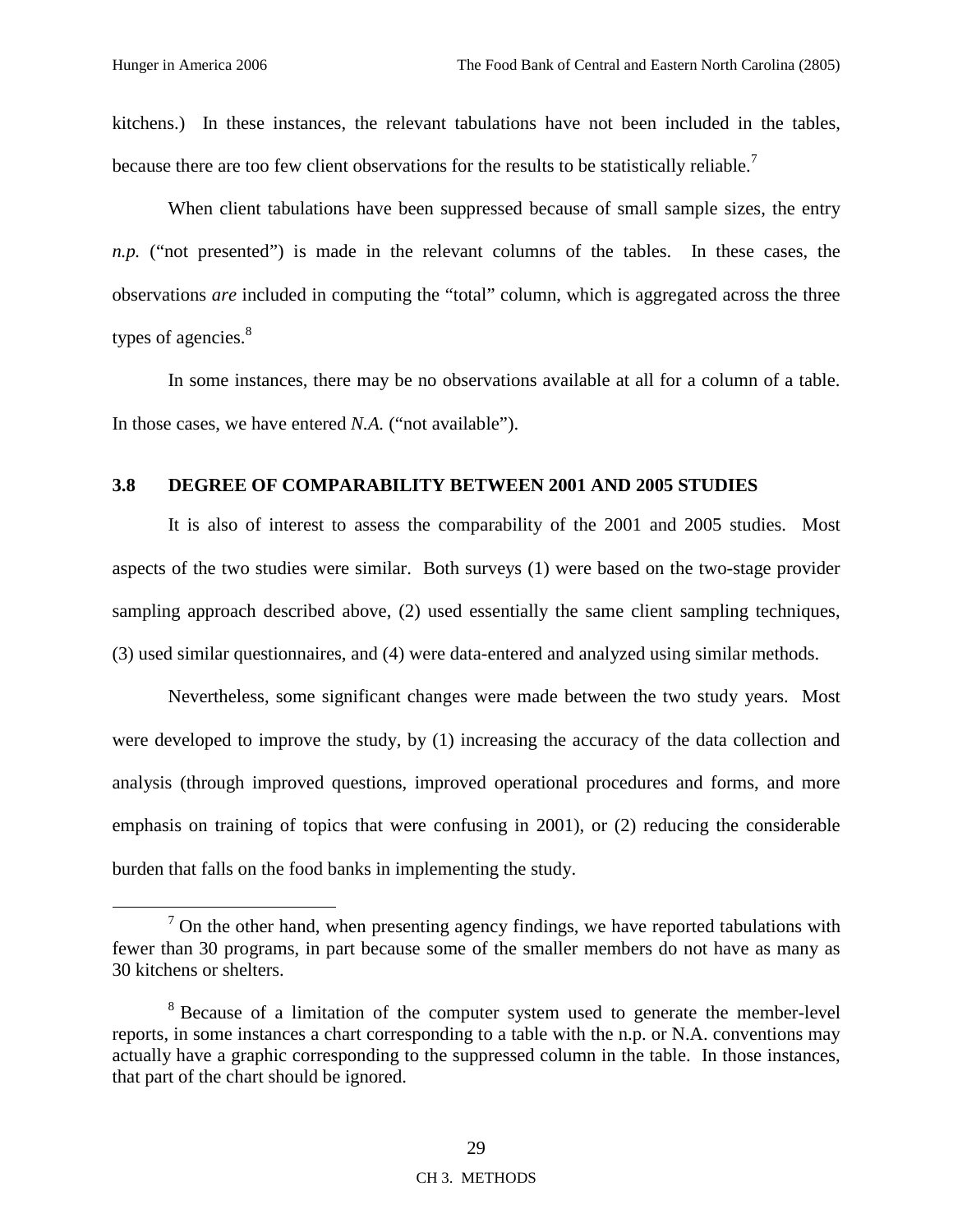The Technical Appendix volume for the National Report provides a complete description of the survey and analysis methodologies. Here, however, we highlight the main salient methodological considerations:

- Developing improved estimates of client turnover in the A2H network
- Increasing screening of the provider sample for eligibility
- Improving the treatment of more than one interviewing visit to the same provider on the data file and in the analysis
- Incorporating detailed information on provider operating hours
- Increasing the number of participating food banks
- Taking into account the possibility of providers being open less than once a week
- Adjusting the estimated number of clients served by small providers where direct interviews did not occur

### **3.8.1 Estimating Client Turnover Rates Within the A2H System**

An important goal of the periodic A2H surveys has been to develop *annual* estimates of the number of different clients the system serves. However, this raises substantial methodological issues, as discussed below.

**Importance of "Newcomer" Rates and Key Resulting Estimation Issues.** The study depends on information obtained during the client interviews to draw inferences about client usage of the system over a 12-month period. Survey recall problems pose formidable challenges to interpreting the data, however, because many clients in the survey may not be able to recall and report their past usage patterns accurately for an entire year. Typically, clients are able to supply reasonably accurate information about their usage of the emergency food system during a recent period, such as a week (or even perhaps a month). As the recall period gets longer, however, their memory often becomes less reliable. While this is a problem for many surveys,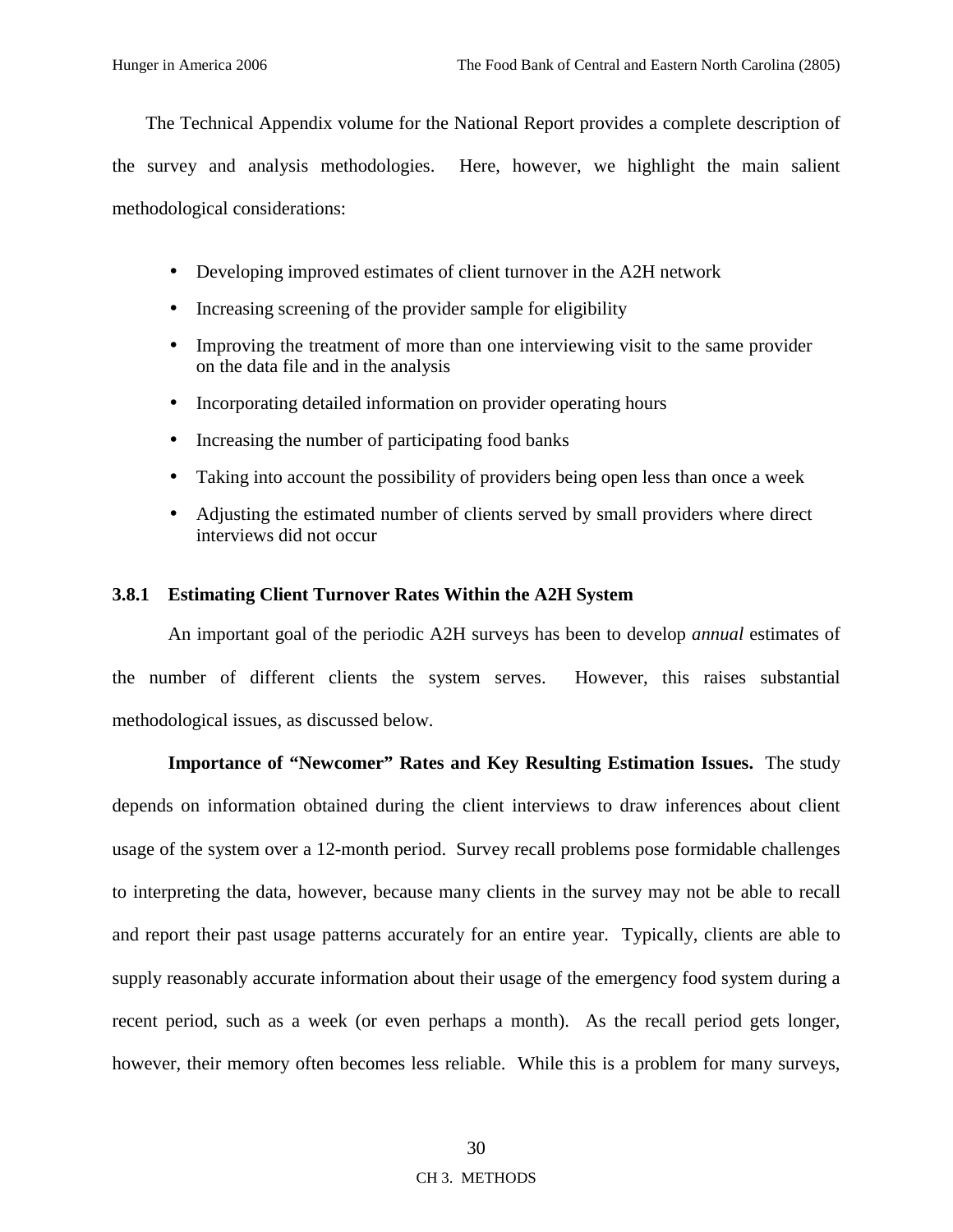long recall periods may be particularly problematic for the A2H client population, because many of them are elderly, have disabilities, or are in low-income households where they are concentrating on how to meet day-to-day household needs with low resources, rather than thinking about the past year.

**The Survey Questions Related to Client Turnover.** In both the 2001 and the 2005 surveys, we tried to examine client turnover based on the self-reports of survey respondents about their patterns of using the A2H system. The research strategy focuses on what the 2001 report called the "newcomer rate," defined as the percentage of clients at a given point who have started using A2H providers within the past month but had not used the A2H system in the previous 12 months. If we can estimate "newcomers" defined in this way for 12 months in a row, the sum yields a measure of all the people who entered the system during the past year.<sup>9</sup>

It was found during the 2001 survey, however, that the questions included to elicit this information were confusing to many respondents. In addition, response patterns were not always consistent.

At the outset of the 2005 study, to improve accuracy, we tried to develop alternative ways of obtaining these data on newcomer rates. The result was a single question that focused on the respondent's estimate of the number of months the household had used the pantry in the previous year.During fielding of the 2005 survey, far fewer complaints were received about the new question than about the two previous ones. Furthermore, examination of the answer patterns for

 $\frac{1}{9}$  $\frac{9}{9}$  Key to the approach outlined in the text is that a "newcomer" is defined as a person who starts using the A2H system *and has not previously used it for at least a year.* Of course, some people may enter and exit the system several times during the year; however, in making *annual unduplicated estimates,* we want to count these people only once a year*.*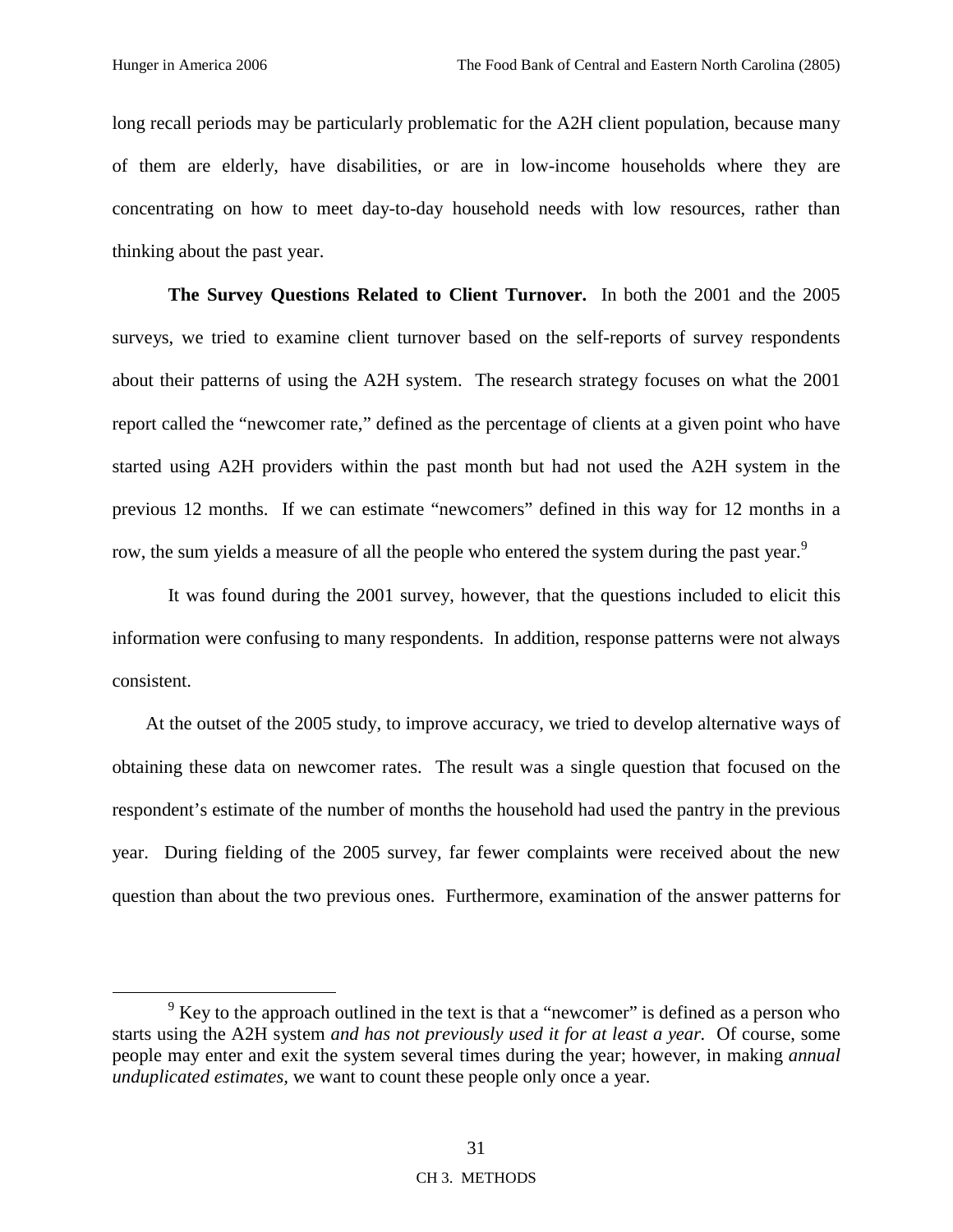the three 2005 questions and the two 2001 questions suggests that the response patterns to the two previous questions were broadly consistent for 2005.

#### **3.8.2 Increased Provider Screening**

Screening to ensure provider eligibility for the survey was done more intensively in 2005 than in 2001. During the 2001 survey, it had become evident that many food banks had trouble distinguishing between providers that met the eligibility criteria for the survey (by being emergency food providers) and those that did not. For instance, congregate meal programs for seniors often were confused with emergency kitchens. Similarly, long-term group living facilities were sometimes confused with emergency shelters. In 2005, therefore, MPR staff spent more time training food bank personnel on the relevant distinctions than they had spent in 2001. We also modified the data collection forms to allow the food banks to provide detailed comments about the individual providers. In addition, MPR performed more screening of information provided by the food banks on the agencies and providers enumerated by the food banks. The effect was to increase the rate of ineligible agencies and providers and lower participant estimates somewhat. We believe that the result was a sample that was better focused on the target population.

# **3.8.3 Keeping More Information on Interviewing That Involved More than One Visit to Providers**

To achieve interview targets for both surveys (particularly in 2001), it was sometimes necessary to make more than one visit, on different days, to a provider. In 2001, summary information on these visits was combined and placed in a single data record on the analysis file. In 2005, we kept detailed data on each visit in separate data records. This allowed more complete and precise analysis of the sampling done at the sites.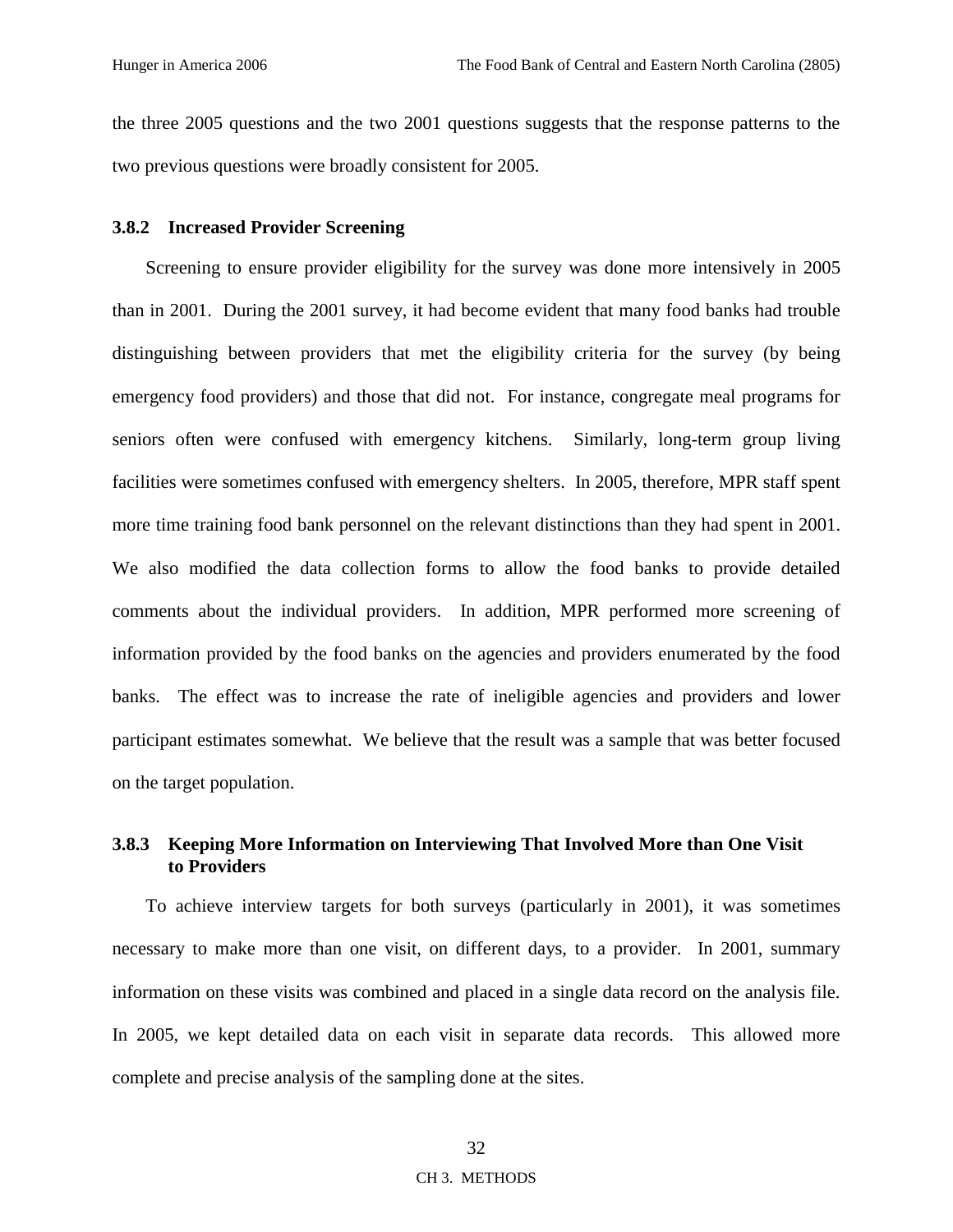# **3.8.4 Taking into Account the Fact That Some Providers Are Open More than Four Hours a Day**

In the 2001 data collection and analysis, we assumed that the observation period (including observations of number of clients) was the same as the period that providers were open. By the time of the 2005 survey, we had realized that this is not always true, and we built into the weighting algorithm an expansion factor to allow for clients who may have come on the day of sampling but not while the observers were there.

### **3.8.5 Number of Participating Food Banks**

The 2005 survey had considerably more coverage than the 2001 survey. In 2001, there were 97 food banks participating in the client survey (about half the food banks in the network). After adjusting for size, the 97 food banks were estimated to account for about two-thirds of all A2H operations. In the 2005 study, 155 food banks participated, and they are estimated to account for about 81% of all operations.

# **3.8.6 Allowing for the Possibility of Food Providers Being Open Less than Once a Week**

The data collection and analysis procedures used in 2001 assumed that all providers were open at least once a week. It became apparent that this was not always the case, however. Therefore, in 2005, the approach was made more general to allow for some providers being open less often.

# **3.8.7 Numbers of Clients Served by Small Providers**

During the 2001 survey, many food banks complained about the burden associated with sending teams of interviewers to very small providers that might have as few as two or three clients in a day. In 2005, we reduced the burden on food banks by excluding very small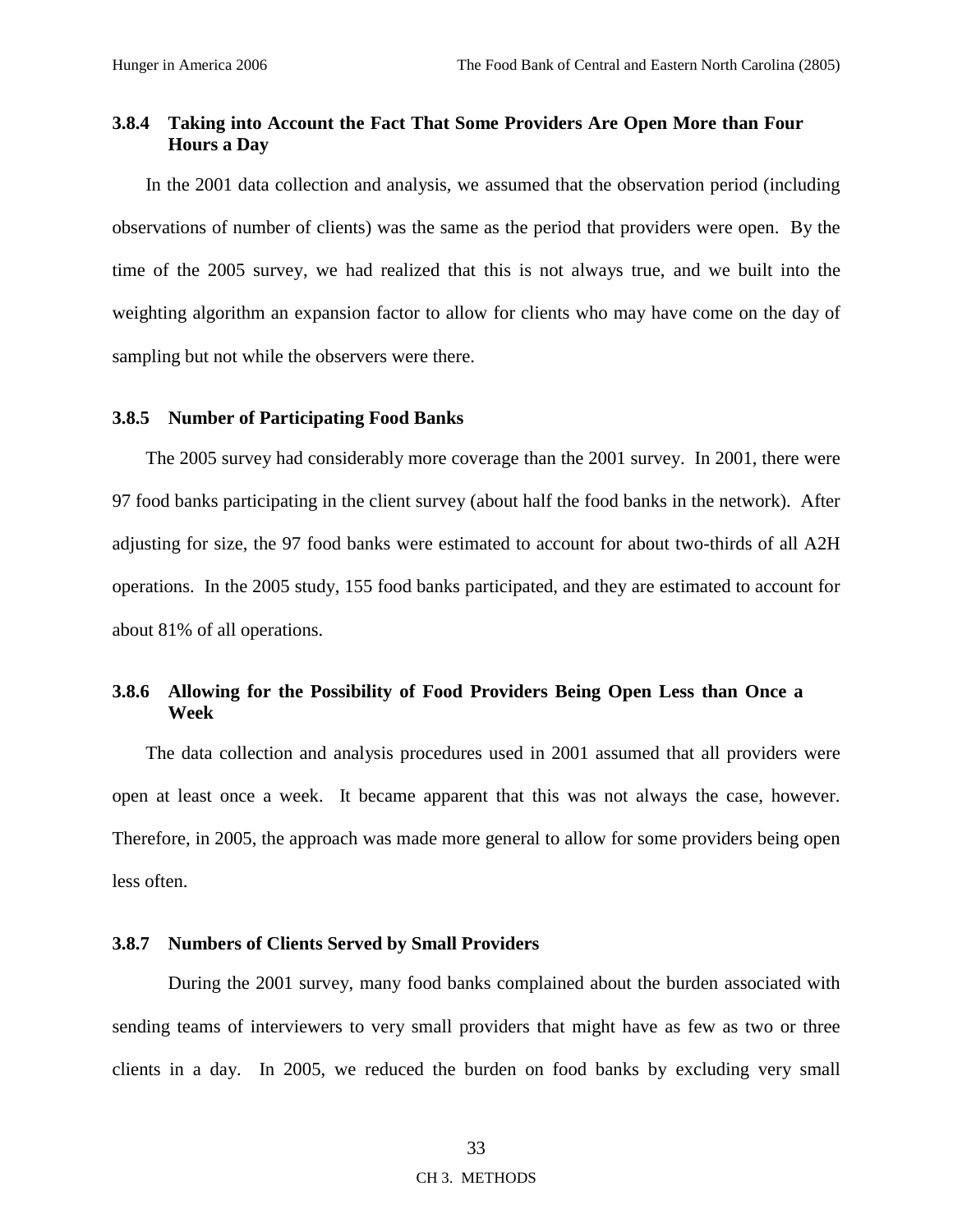providers from the survey work and imputing values for them in the data. Our rationale was that it would reduce data collection burden and increase cooperation, and because, by definition, these providers were small and could be accounted for by an adjustment factor in computing the sampling weights, the analysis would not be significantly affected. In general, the criterion chosen was to not send interviewers to providers that served fewer than 10 clients in a day.

During the analysis, several methods were considered for accounting for small providers in the estimates. One possible method was to incorporate a design-consistent ratio adjustment factor directly into the weighting process. In this adjustment, the number of clients at small providers would have been accounted for by using the ratio of the projected number of clients at all providers to the projected count of clients at large providers (with the ratio developed by provider type within food bank using 2005 sampling data from the individual food banks). Other methods considered involved imputing the estimates for clients at small providers based on data collected in 2001, when interviewing *was* done at small providers. Estimates were done using both approaches, and judgments about the likely accuracy of the methods were made in discussions with the Technical Advisory Group for the project and with MPR analysis team and sampling advisors**.** Based on these discussions, the method used was based on a variant of the imputation approach and was decided by the Technical Advisory Group and the MPR analysis team to be most accurate. This final approach was then implemented technically by including a ratio adjustment in the weighting process (by provider type), with the ratio set to achieve the estimate determined in the analysis described above.

# **3.8.8 Summary**

Because of the changes described above between the 2001 and 2005 surveys, and the implementation of improved methodologies and analytical techniques in 2005, the results of the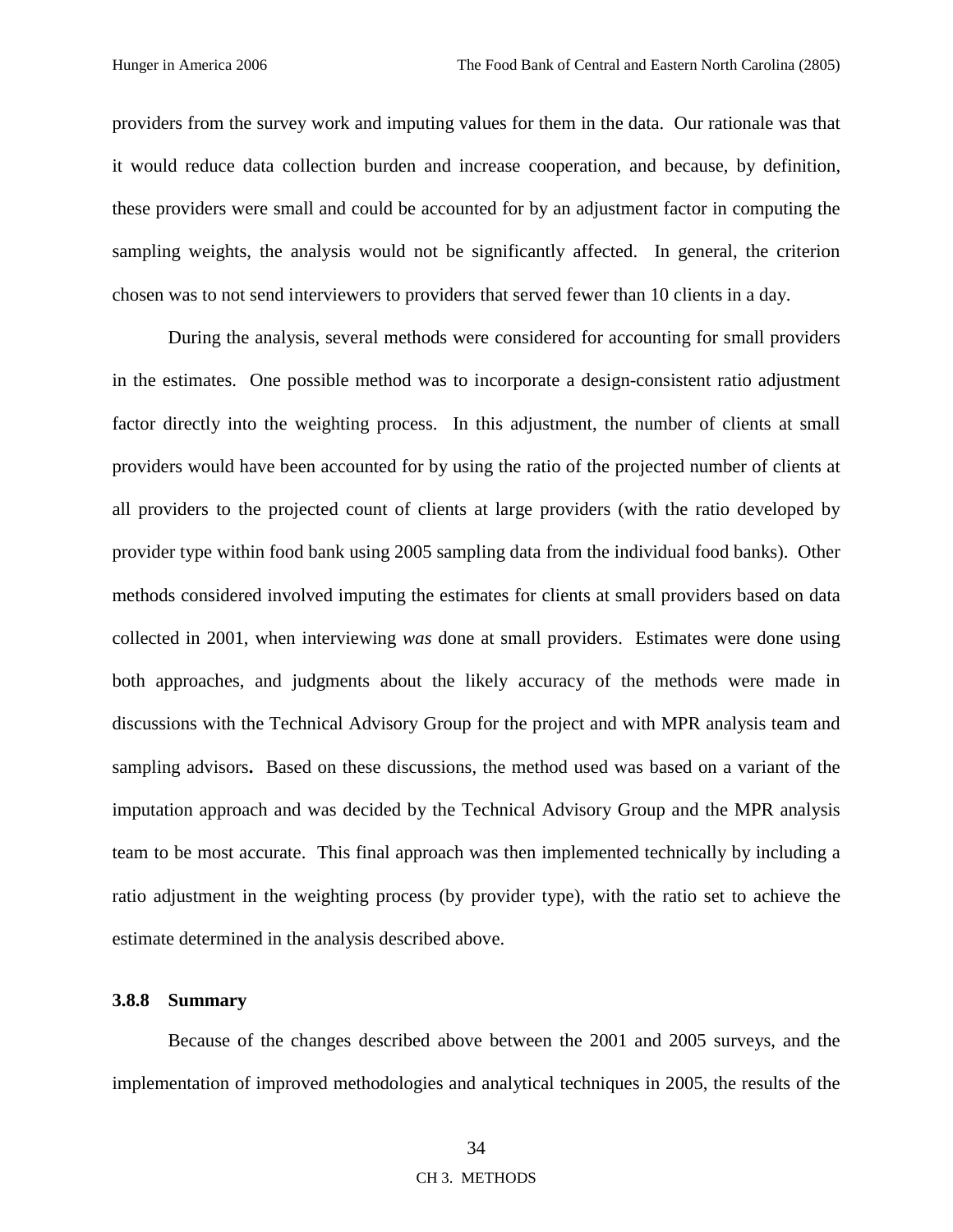two surveys cannot be directly compared at a formal level. Several changes in the survey and analysis procedures were made to improve accuracy and reduce the burden the survey imposed on food banks. These changes could have shifted the survey findings, independent of the true underlying changes in the system*.*

On the other hand, overall, the underlying estimation objectives of the two surveys were essentially the same. Each survey represents the best attempt possible, given the methods available at the time, to estimate the number of A2H clients and their characteristics. Therefore, we believe it is useful to examine the results of the two surveys together to some degree. However, the conclusions reached by comparing the results across years should be taken as *indicative*, rather than as the results of formal statistical tests. In making comparisons across years, users should also remember that there are considerable statistical sampling margins associated with the estimates given in both the 2001 and 2005 reports. Many apparent differences may be due to this sampling variation, which is discussed in more detail in Appendix A.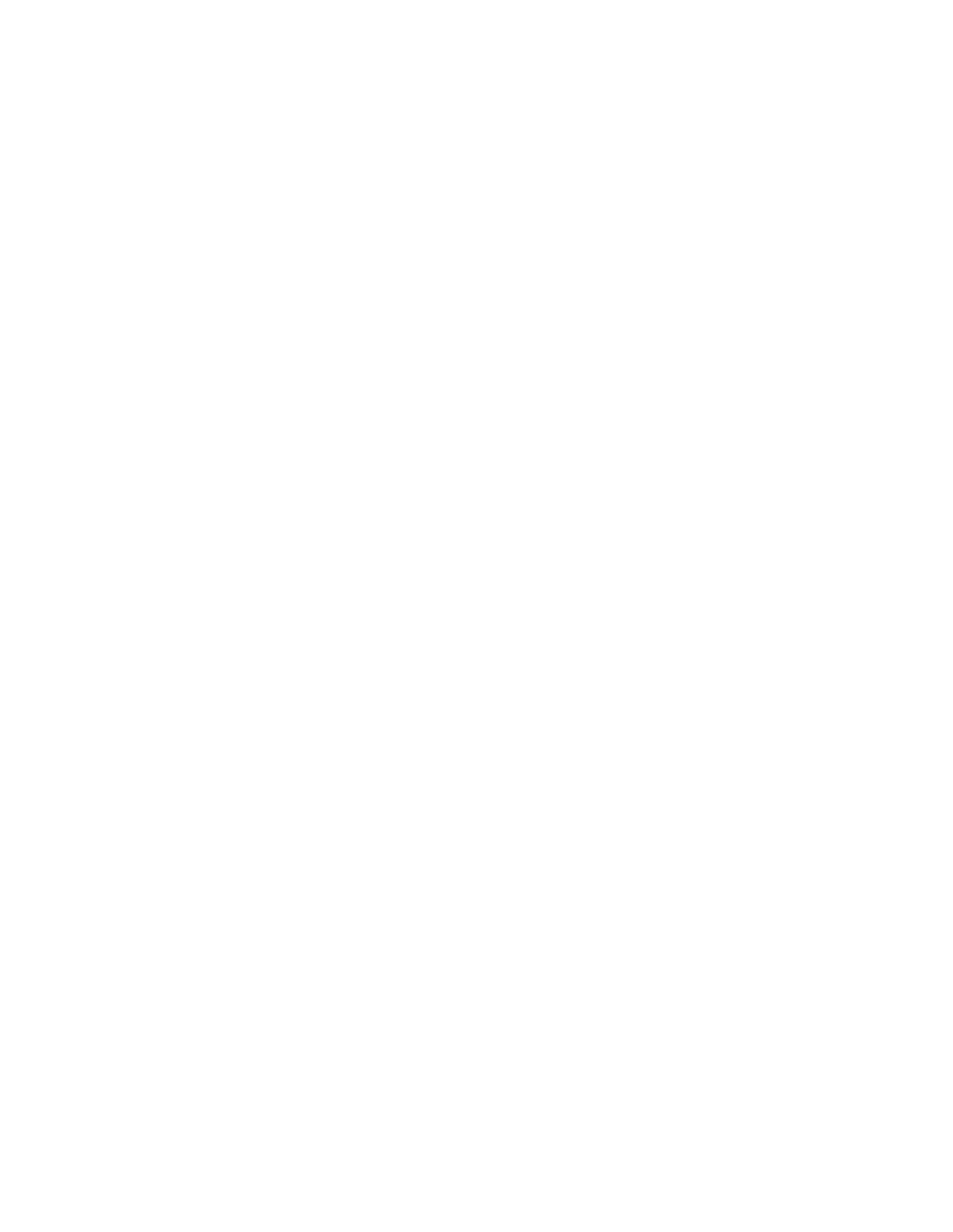### **4. ESTIMATED NUMBERS OF AGENCIES AND CLIENTS**

As background for the detailed tabulations in subsequent chapters, this section presents estimates of the A2H clients and agencies in the area served by the Food Bank of Central and Eastern North Carolina. These estimates are derived from the sampling and data collection work in the area covered.

In assessing the estimates presented below, remember that the A2H system is dynamic, is constantly changing. Also, because of various factors detailed later in the chapter, the available estimation methodologies sometimes involve substantial margins of error. Therefore, the estimates should be viewed as approximations rather than exact numbers.

Within this context, sections 4.1 and 4.2 present an overview of our estimates. Section 4.3 then discusses the limitations of these projections.

#### **4.1 ESTIMATED NUMBER OF AGENCIES**

During the preparation for the survey work, A2H network members were asked to supply MPR with lists of all the member agencies to which they distribute food. MPR then carefully reviewed these lists, and to refine them, in some instances performed several stages of interaction with members.

On the basis of the final list of agencies generated by this process, we estimate that the Food Bank of Central and Eastern North Carolina served approximately 815 agencies at the time of the survey, of which 428 agencies responded to the agency survey. These responses contained usable information on 282 pantries, 53 kitchens, 45 shelters, and 399 other nonemergency food programs.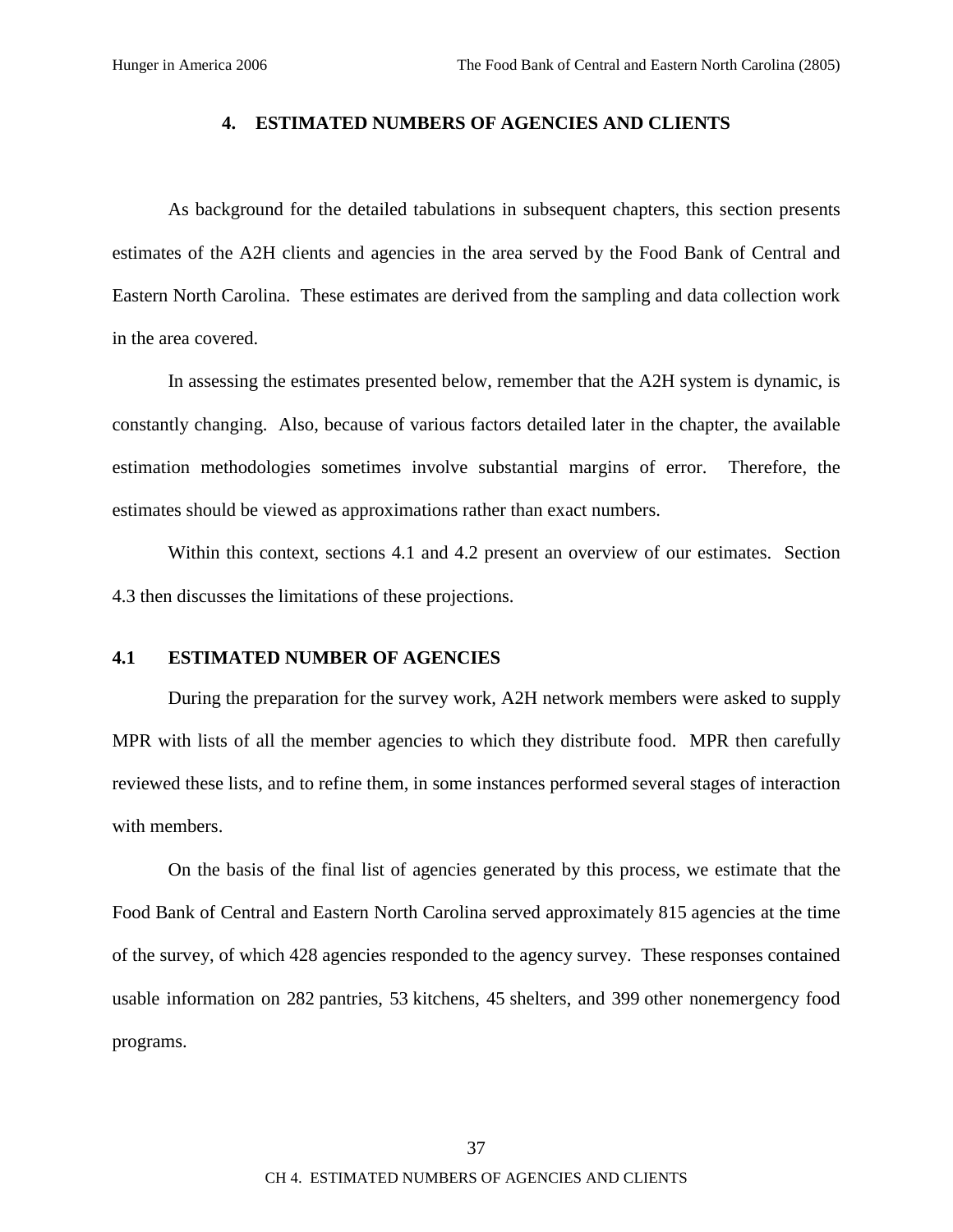# **4.2 ESTIMATED NUMBER OF CLIENTS**

The Food Bank of Central and Eastern North Carolina attempted interviews with clients at certain agencies that it serves, determined as a subsample of agencies MPR selected using randomizing procedures. Based on the results of this agency-level sampling process and of the random sampling of clients implemented at the sites, MPR developed survey weights that make the sample representative of all clients of the Food Bank of Central and Eastern North Carolina.

From these weights we have developed estimates of the numbers of A2H clients served within the areas of the Food Bank of Central and Eastern North Carolina. Originally we did the weighting at the weekly level, to make the sample representative of clients served in a given week. We then extrapolated these weekly estimates to cover an annual period, using the same percentage projection factors as those used with the national data, as described in the *Hunger in America 2006 National Report*.

Based on this approach, the estimated number of different clients served per week by A2H emergency food providers in the area served by the Food Bank of Central and Eastern North Carolina is 48,100. The estimate of different clients served annually is 294,500. It is important to recognize that these estimates are based on relatively small survey samples and are therefore subject to considerable statistical sampling error (see Appendix A).

The weekly estimate is meant to be an estimate of the number of *different* people who use emergency food services supplied by the food bank in a week. Each person is only included once. For instance, if the same person goes to a soup kitchen three times during the week, that person is only counted *once* not three times. For pantry users, all persons in a household are included in the count.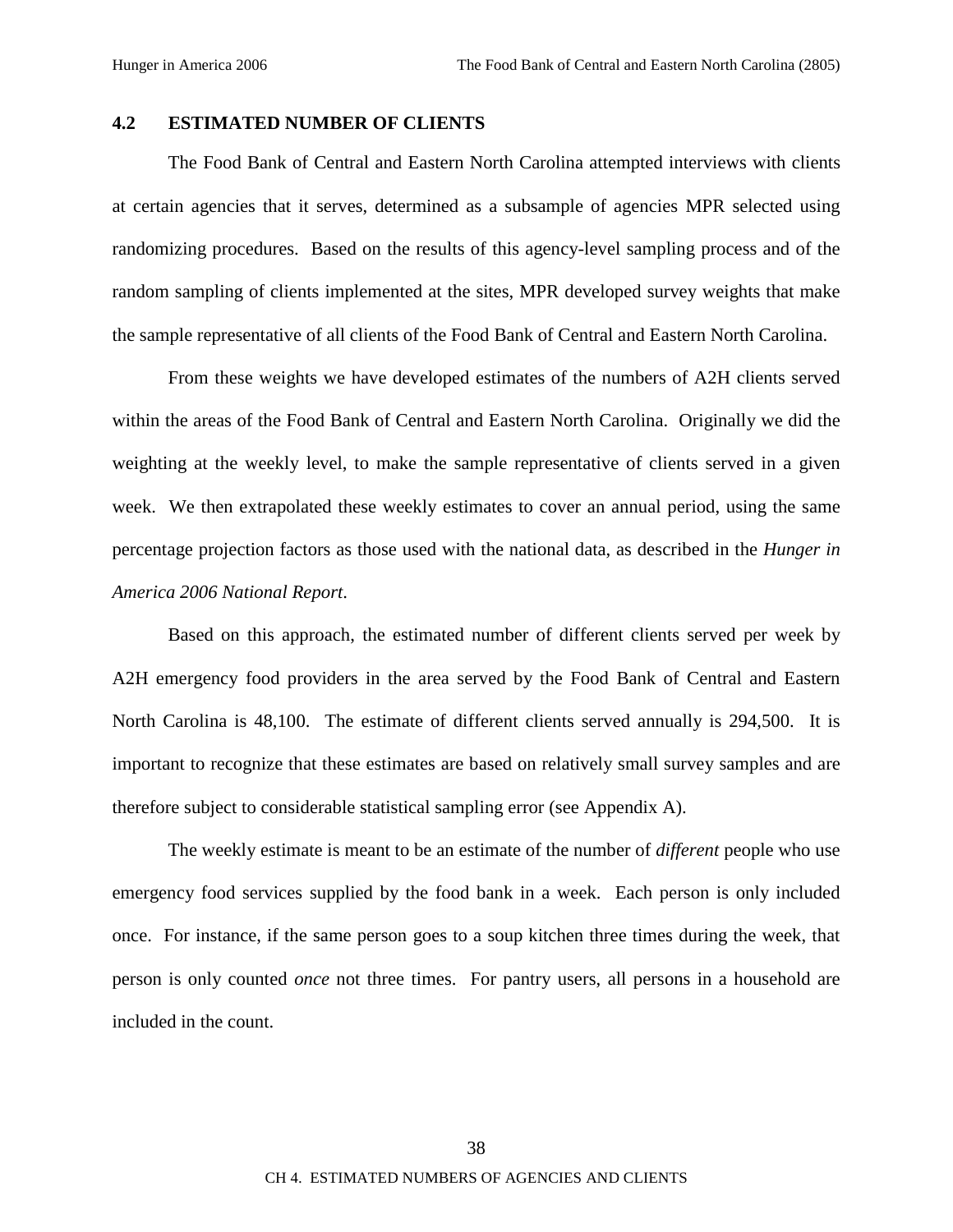The *annual unduplicated count* is defined similarly to the weekly count. It is an estimate of all of the people served during a year by emergency food providers that are supplied by the food bank. People who use the system multiple times are only counted once. For instance, if a household used a pantry every month for the year, members of that household would only be counted once. In general, the annual count will be much less than 52 times the weekly count, because most people getting food from a provider in a given week are likely to use the system in other weeks as well. On the other hand, the annual count is much larger than the weekly county because there is considerable turnover of people entering and leaving the system.

# **4.3 BACKGROUND AND LIMITATIONS OF THE ESTIMATES**

We used several data sources to derive estimates of the size of the A2H system:

- Information from the survey sample frame of providers, which was compiled from records of A2H network members
- Information from the sampling and data collection operations concerning the observed numbers of clients served by providers, the providers' days of operation, and similar factors
- Information from the client survey concerning respondents' length and frequency of use of the emergency food system
- Information from A2H administrative files concerning the relative sizes of the A2H members that participated in the study compared with those that did not participate

Given these rich data sources, several approaches could be taken in the estimation work. In much of the work below, we drew primarily on an approach, rooted in standard statistical estimation theory, whereby we (1) computed the probabilities of various providers and clients being in our survey sample, (2) computed analysis weights based on these probabilities, and (3) estimated the underlying population totals by summing the relevant analysis weights. In some instances, however, we employed alternative approaches to supplement the estimates.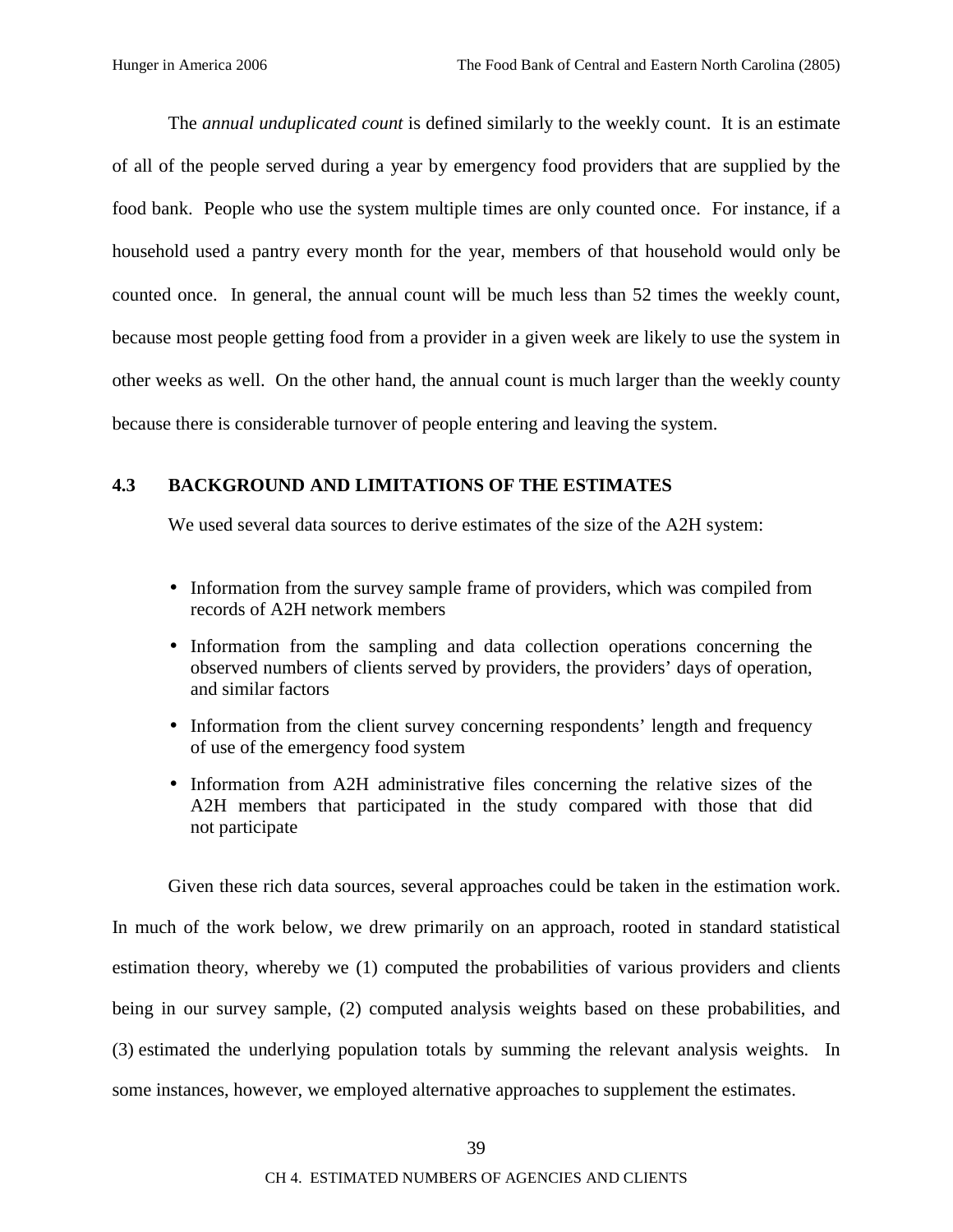For each food bank, the estimate of *weekly* clients served is derived from the sums of the weekly client weights for the food bank. As described in detail in the National Report for the study, these weekly rates reflect the probabilities of client selection at the multiple sampling stages,<sup>10</sup> together with adjustments for non-response and similar factors.

For estimates of *annual* unduplicated clients at the food bank level, the basic approach taken was to allocate the national total as estimated in the National Report, among the various food banks. In part, the allocation process was based on the food bank-level weekly estimates derived during the weighting process. In addition, because of the relatively small sample sizes at the food bank level, we used a second variable, the "goal factor" determined by A2H to essentially provide more stability and thus anchor the estimates.<sup>11</sup> Specifically, we (1) rescaled the goal factors to place them on a scale comparable to the estimates based on the sums of statistical weights; (2) took the simple average of these two components (sums of weights and rescaled goal factor) to form a composite indicator; and then (3) used that composite index to proportionately allocate the national totals to the individual food banks.

There is unavoidably some uncertainty in the estimates presented. This uncertainty derives from several factors, including:

• *Reporting Error.* Some of the interview questions on which our estimates are based were unavoidably somewhat complex. As a result, there is undoubtedly some error caused by respondents not always understanding the questions and not always reporting accurately.

 $10$  Including sampling agencies, sampling providers within agencies, and sampling clients within providers.

<sup>&</sup>lt;sup>11</sup> The goal factor is based on population and poverty data and is designed to be a measure of the relative need for emergency food in each food bank's service area.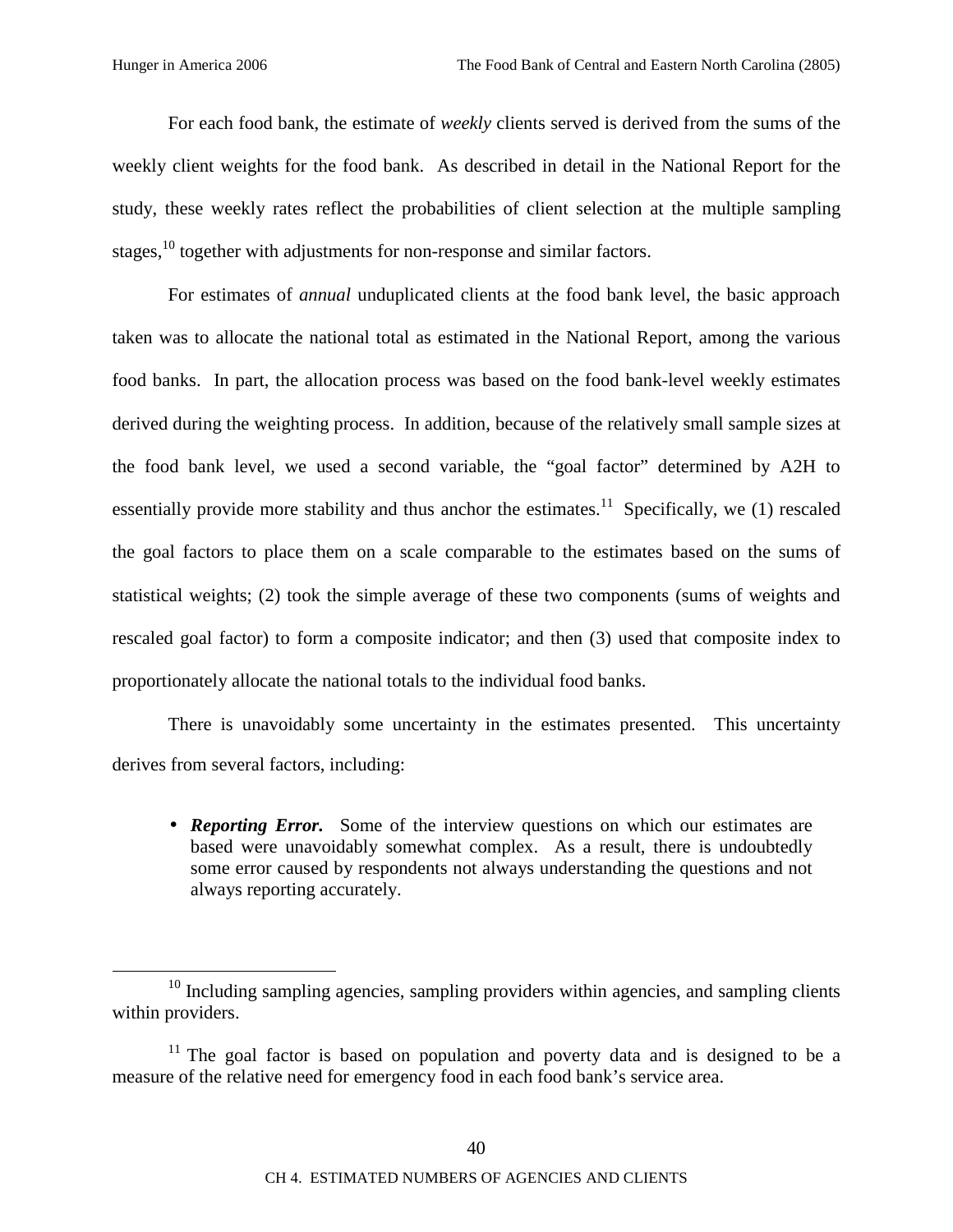- *Nonresponse Bias.* As with any survey, it must be assumed that there is at least some nonresponse error caused by the agencies and clients who did not respond to our surveys being different from those that did.
- *Alternative Estimation Methods***.** As the subsequent discussion makes clear, several methods could be used in deriving the results presented below. Our discussion explains the reasons for the choices we make, but some judgment is involved in this and may influence the final results.
- *Seasonality*. Because of logistical requirements, most of the data were collected during the spring of 2005. It is therefore not possible with this data set to fully examine and correct for fluctuations in providers of the Food Bank of Central and Eastern North Carolina and clients over the entire year.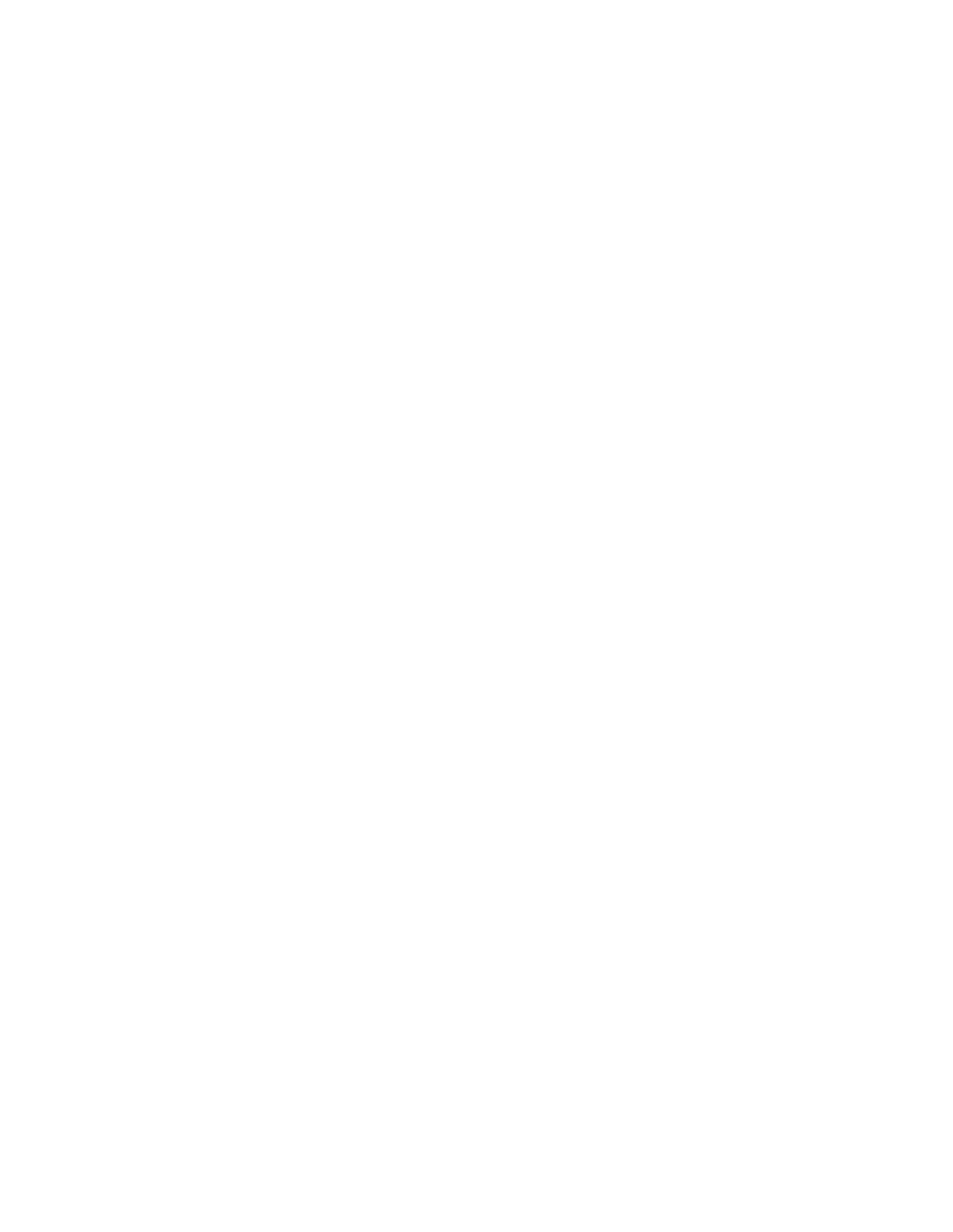### **5. CLIENTS: DEMOGRAPHIC PROFILE**

One of the most important purposes of the evaluation has been to develop a description of the people and households served by the A2H network. Key findings are presented in this section.

We begin by describing the client sample on which the analysis is based. Section 5.2 then provides an overall profile of clients served by the Food Bank of Central and Eastern North Carolina. Subsequent sections then provide additional details about clients' demographic characteristics, citizenship, education levels, household income levels, and other resources.

### **5.1 NUMBER OF CLIENT RESPONDENTS**

A total of 477 clients were interviewed at selected program sites of the Food Bank of Central and Eastern North Carolina. The clients interviewed at the pantry programs (362 clients) account for 75.9% of all client respondents. Those interviewed at the kitchen programs (78 clients) make up 16.4% of the total, and those interviewed at the shelter programs (37 clients) account for the remaining 7.8%. See Table 5.1.1, which also shows the percentage distribution after the weights described earlier were applied to each observation.

#### TABLE 5.1.1

# Client Respondents Site of Interview Number Unweighted Percentage Weighted Percentage Pantry 36.5% 86.5% Kitchen 8.6% 8.6% Shelter 37 37 37 38% 4.9% TOTAL 100.0% 100.0% 100.0%

#### NUMBER OF CLIENT RESPONDENTS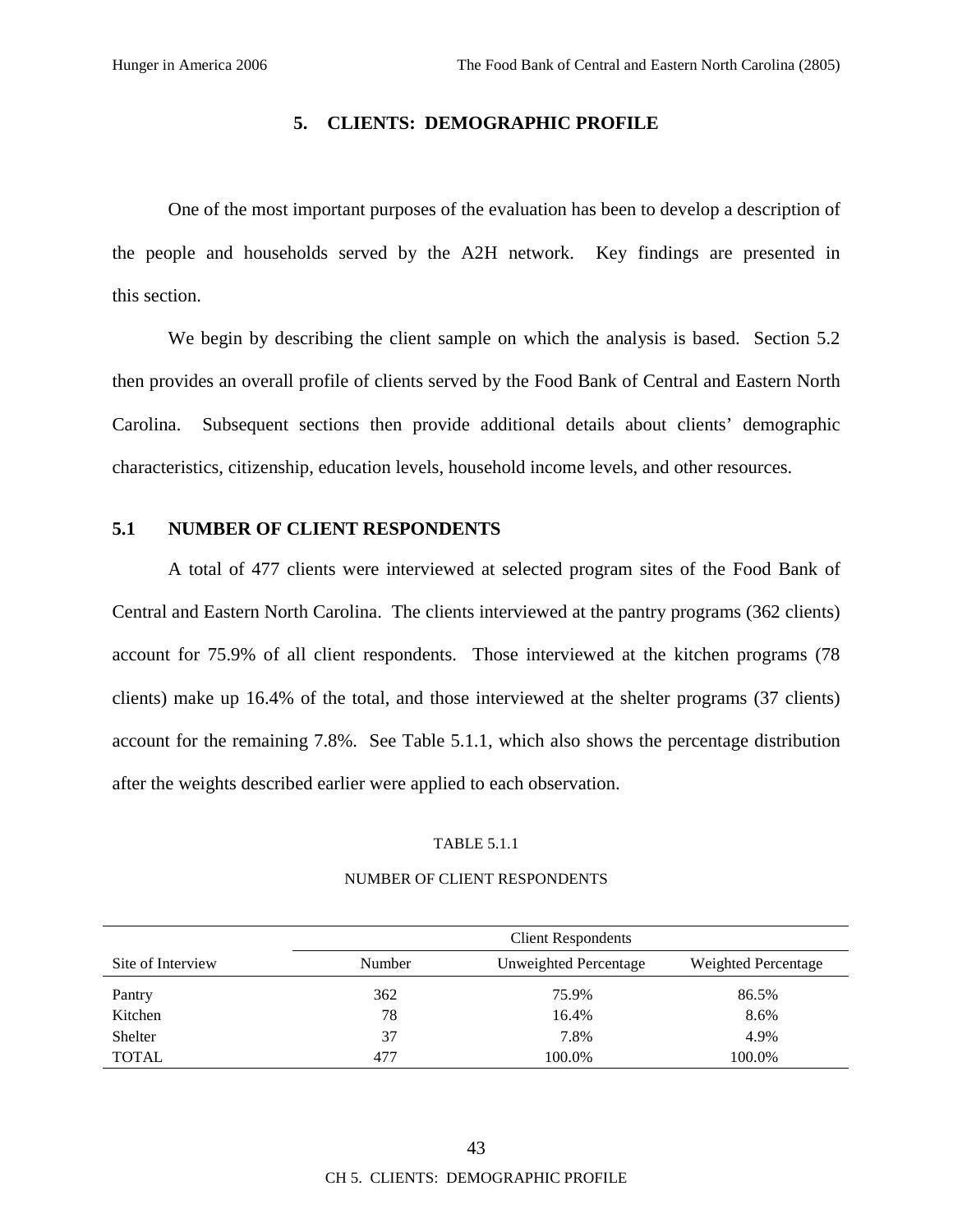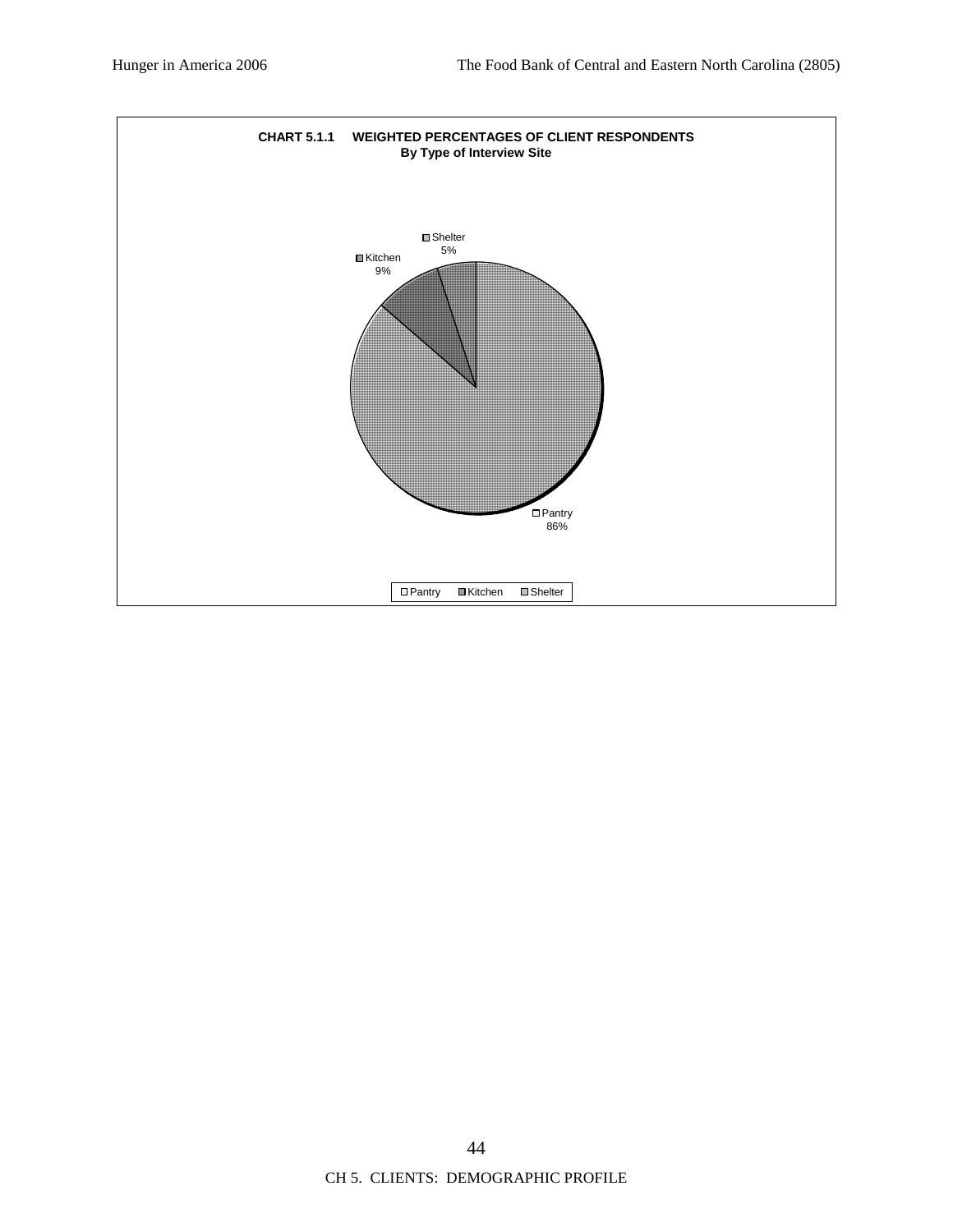# **5.2 SUMMARY DEMOGRAPHIC PROFILE**

Client respondents provided information about various demographic characteristics of themselves and their households. Table 5.2.1 summarizes the demographic profile of the client households of the Food Bank of Central and Eastern North Carolina. It also contains statistics about adult clients who visit A2H emergency food programs.

# TABLE 5.2.1

|                                                                    | Pantry         | Kitchen                  | Shelter | A11            |
|--------------------------------------------------------------------|----------------|--------------------------|---------|----------------|
|                                                                    |                |                          |         |                |
|                                                                    |                | <b>Client Households</b> |         |                |
| Size of household <sup>a</sup>                                     |                |                          |         |                |
| Households with 1 member                                           | 30.8%          | 36.9%                    | 85.3%   | 34.0%          |
| Households with 2-3 members                                        | 46.7%          | 43.2%                    | 9.8%    | 44.6%          |
| Households with 4-6 members                                        | 20.6%          | 17.0%                    | 4.9%    | 19.6%          |
| Households with more than                                          |                |                          |         |                |
| 6 members                                                          | 1.8%           | 2.9%                     | 0.0%    | 1.8%           |
|                                                                    |                |                          |         |                |
| Average household size                                             | 2.6            | 2.5                      | 1.3     | 2.5            |
| Median household size                                              | $\overline{2}$ | 2                        | 1       | $\overline{2}$ |
|                                                                    |                |                          |         |                |
| Households with nonfamily<br>members                               | 6.2%           | 25.8%                    | $0.0\%$ | 7.6%           |
| Households with one or more                                        |                |                          |         |                |
| adults employed                                                    | 37.9%          | 48.5%                    | 27.7%   | 38.3%          |
|                                                                    |                |                          |         |                |
| Households with single parents                                     | 17.3%          | 9.5%                     | 2.3%    | 15.9%          |
| Households with single parents                                     |                |                          |         |                |
| among households with<br>children younger than age 18 <sup>b</sup> | 46.6%          | 63.7%                    | 32.1%   | 47.1%          |
| Elderly and children in household                                  |                |                          |         |                |
|                                                                    |                |                          |         |                |
| Households with children                                           | 37.1%          | 14.9%                    | 7.2%    | 33.7%          |
| younger than age 18                                                |                |                          |         |                |
| Households with children ages                                      |                |                          |         |                |
| $0-5$ years                                                        | 15.6%          | 11.1%                    | 2.3%    | 14.6%          |
| Households with children ages                                      |                |                          |         |                |
| $0-3$ years                                                        | 12.8%          | 8.1%                     | 1.1%    | 11.8%          |
| Households with any member                                         |                |                          |         |                |
| 65 years or older                                                  | 38.5%          | 10.9%                    | 0.0%    | 34.2%          |

### SUMMARY DEMOGRAPHIC PROFILE OF A2H CLIENTS (Client Households of A2H Emergency Food Providers)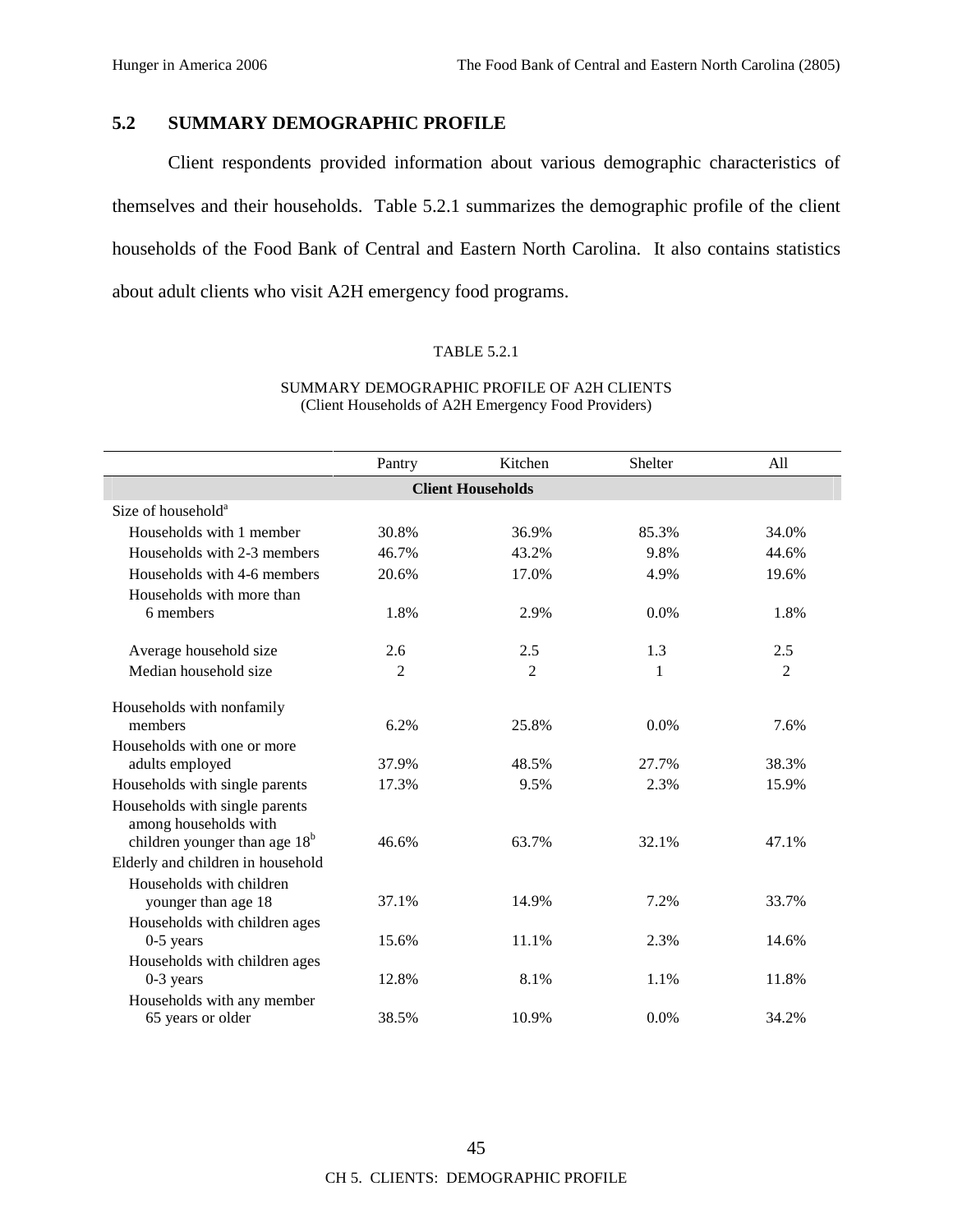|                                       | Pantry | Kitchen | <b>Shelter</b> | All   |  |  |
|---------------------------------------|--------|---------|----------------|-------|--|--|
| <b>Adult Clients at Program Sites</b> |        |         |                |       |  |  |
| <b>Adult Clients at Program Sites</b> |        |         |                |       |  |  |
| Male                                  | 22.4%  | 77.5%   | 73.2%          | 29.5% |  |  |
| Female                                | 77.6%  | 22.5%   | 26.8%          | 70.5% |  |  |
| <b>U.S.</b> citizens                  | 97.7%  | 99.0%   | 100.0%         | 97.9% |  |  |
| Registered voters <sup>c</sup>        | 72.0%  | 73.9%   | 50.8%          | 71.4% |  |  |
| Married or living as married          | 29.3%  | 14.5%   | 13.5%          | 27.3% |  |  |
| High school graduate                  | 54.9%  | 79.1%   | 73.4%          | 57.9% |  |  |
| Currently employed                    | 22.4%  | 38.6%   | 25.7%          | 23.9% |  |  |
| Clients in suburban/rural areas       | 75.1%  | 38.6%   | 48.5%          | 70.6% |  |  |
| <b>SAMPLE SIZE (N)</b>                | 362    | 78      | 37             | 477   |  |  |

#### TABLE 5.2.1 *(continued)*

SOURCE: This table was constructed based on usable responses to questions 2, 3, 4, 5, 6, 7, 9, 10, 11, 11a, 12, 81a, and 82 of the client survey.

NOTES: The percentages presented in this table are based only on usable responses, excluding missing, don't know, and refusal responses, except for the percentage of employed clients (See Table 5.7.2). All usable responses were weighted as described in Chapter 3 and in the Technical Appendix volume to represent all emergency food clients of the Food Bank of Central and Eastern North Carolina. The sample sizes (N) also include missing data.

<sup>a</sup>For all programs, responses greater than 24 people in a household were recoded as 24 people. Additional data are available for at most 10 members of each household. See Chapter 3 for details.

<sup>b</sup>The sample size is 135 for the pantry, 9 for the kitchen 3 for the shelter, and 147 for all.

c For registered voters, missing, don't know, and refusal responses combined are 1.9% for pantry clients, 1.6% for kitchen clients, 20.8% for shelter clients, and 2.8% for all clients.

The upper part of Table 5.2.1 shows the compositions of A2H client households of the

Food Bank of Central and Eastern North Carolina. The mean household size is 2.5, and 38.3%

of the households have an employed adult. In addition:

- 34.0% of the client households are single-person households.
- 1.8% of the client households have more than six members.
- Among client households with children younger than age 18, 47.1% are singleparent households.
- 33.7% of the client households have at least one member younger than age 18.
- 14.6% of the client households have one or more children ages 0 to 5 years.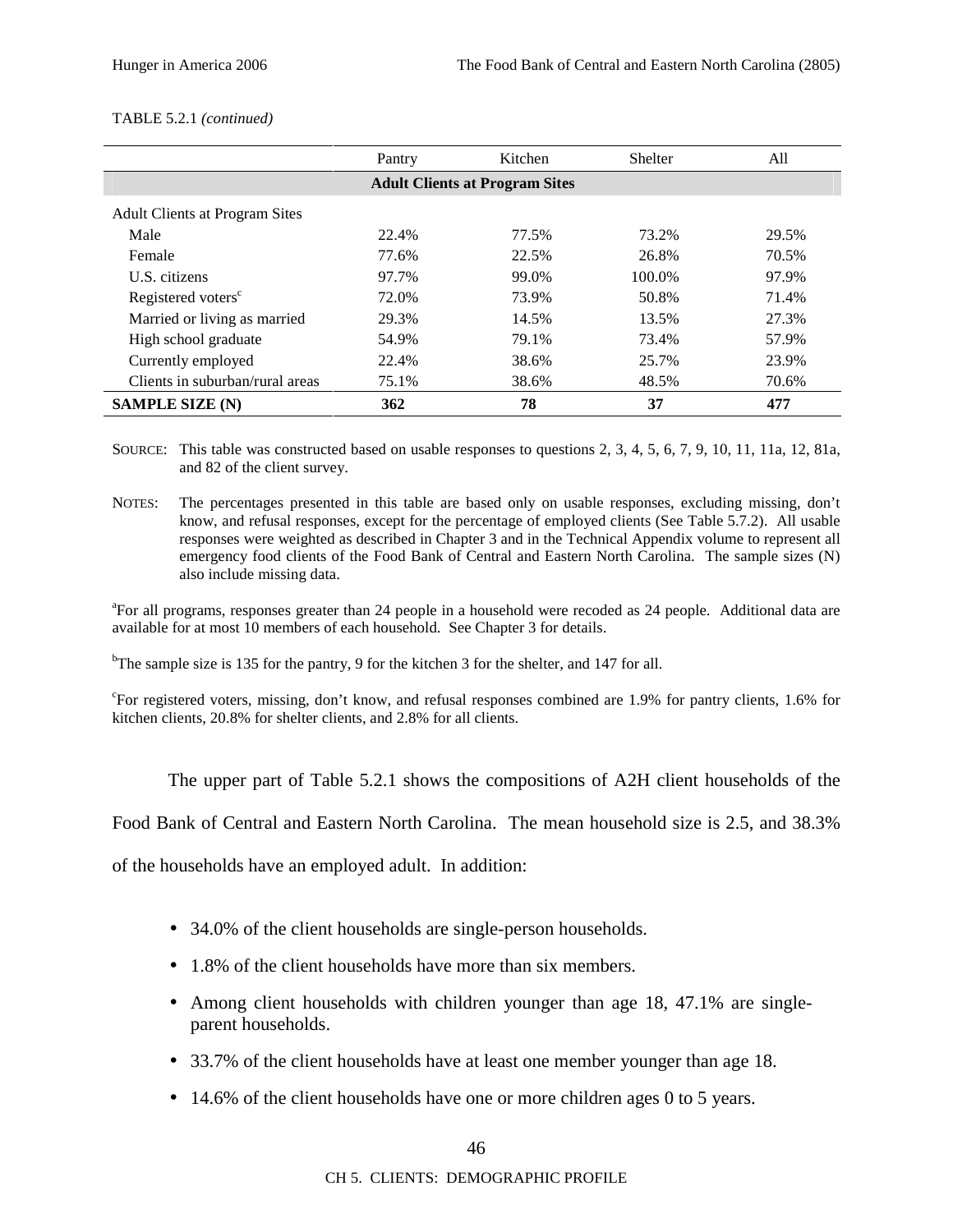.

• 34.2% of the households have at least one member age 65 years or older.

The lower part of Table 5.2.1 shows that 29.5% of the adult clients visiting emergency food programs are men, while 70.5% are women. (Table 5.3.1 contains detailed age, gender, and citizenship information.) Of them, 97.9% are U.S. citizens, 57.9% are high school graduates, and 23.9% are currently working. These statistics, however, take into account only the client population who come to the program sites. Since the pantries' client base is not limited to the individual members who come to pick up food, but includes all members of such clients' households, it is also of interest to examine similar tabulations based on all individual members of client households. Table 5.3.2 in the next section presents age, gender, and citizenship composition of all members of client households.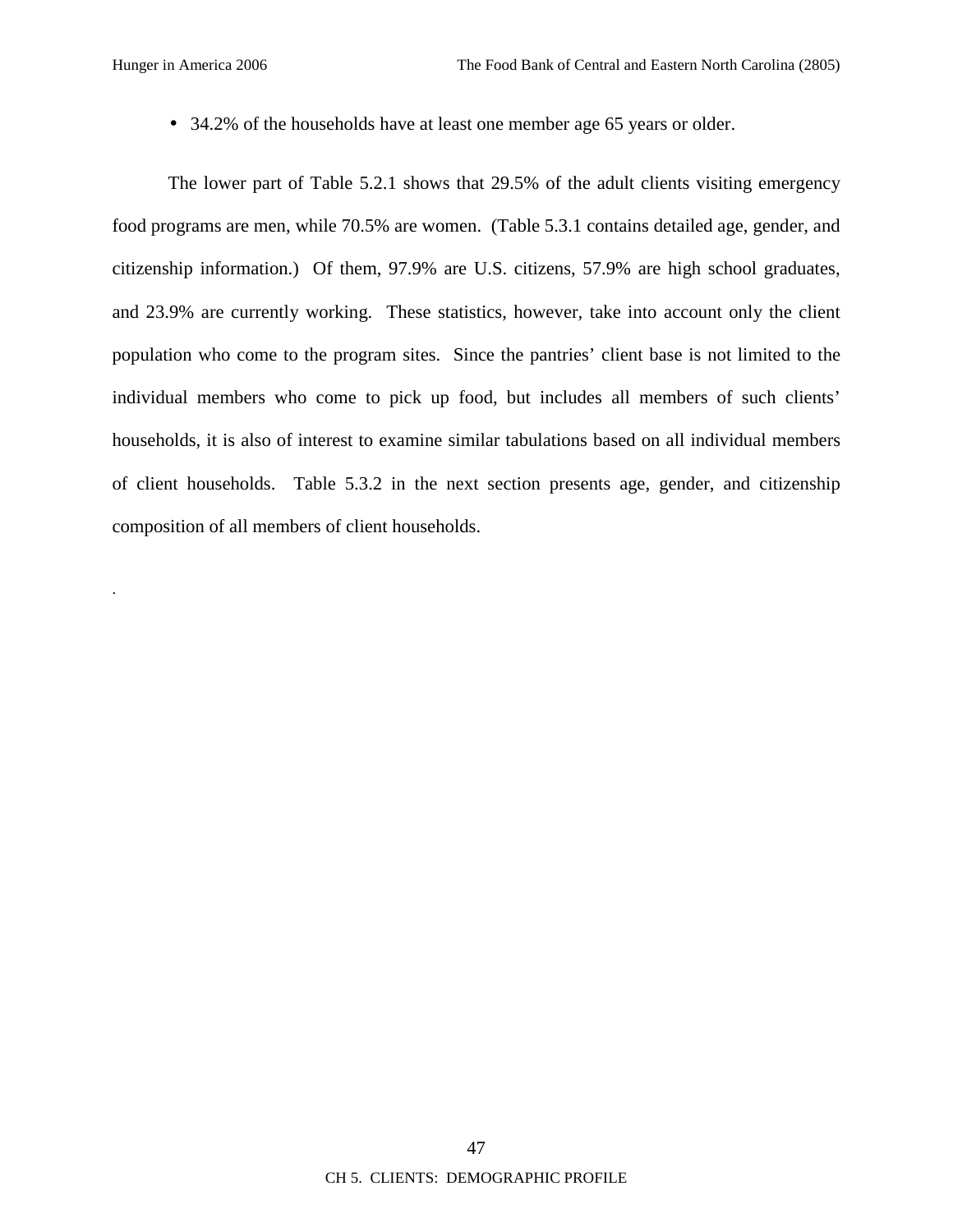# **5.3 AGE, GENDER, AND CITIZENSHIP COMPOSITION**

Clients interviewed were asked to provide information on age, gender, and U.S. citizenship for themselves and for at most nine members of their households. Table 5.3.1 shows the distribution of each variable only among the population represented by clients interviewed at program sites. Table 5.3.2 shows the distribution among all members of client households.

#### TABLE 5.3.1

|                        | <b>Adult Clients Who</b><br>Pick Up Food at a<br>Pantry | Adult Clients at a<br>Kitchen | Adult Clients at a<br>Shelter | Adult Clients at All<br><b>Program Sites</b> |
|------------------------|---------------------------------------------------------|-------------------------------|-------------------------------|----------------------------------------------|
| Age                    |                                                         |                               |                               |                                              |
| 18-29                  | 5.9%                                                    | 11.3%                         | 24.8%                         | 7.2%                                         |
| $30-49$                | 34.2%                                                   | 37.4%                         | 70.1%                         | 36.1%                                        |
| 50-64                  | 30.5%                                                   | 47.8%                         | 5.1%                          | 30.8%                                        |
| 65 and over            | 29.5%                                                   | 3.6%                          | $0.0\%$                       | 25.9%                                        |
| <b>TOTAL</b>           | 100.0%                                                  | 100.0%                        | 100.0%                        | 100.0%                                       |
| Gender                 |                                                         |                               |                               |                                              |
| Male                   | 22.4%                                                   | 77.5%                         | 73.2%                         | 29.5%                                        |
| Female                 | 77.6%                                                   | 22.5%                         | 26.8%                         | 70.5%                                        |
| <b>TOTAL</b>           | 100.0%                                                  | 100.0%                        | 100.0%                        | 100.0%                                       |
| U.S. Citizen           |                                                         |                               |                               |                                              |
| Yes                    | 97.7%                                                   | 99.0%                         | 100.0%                        | 97.9%                                        |
| N <sub>o</sub>         | 2.3%                                                    | 1.0%                          | 0.0%                          | 2.1%                                         |
| <b>TOTAL</b>           | 100.0%                                                  | 100.0%                        | 100.0%                        | 100.0%                                       |
| <b>SAMPLE SIZE (N)</b> | 362                                                     | 78                            | 37                            | 477                                          |

#### AGE, GENDER, AND CITIZENSHIP COMPOSITION (Adult Clients at A2H Program Sites)

SOURCE: This table was constructed based on usable responses to questions 2, 3, and 5 of the client survey.

NOTES: The percentages presented in this table are based only on usable responses, excluding missing, don't know, and refusal responses. All usable responses were weighted as described in Chapter 3 and in the Technical Appendix volume to represent all emergency food clients of the Food Bank of Central and Eastern North Carolina. The sample sizes (N) also include missing data.

For age, missing, don't know, and refusal responses combined are 1.9% for pantry clients, 2.8% for kitchen clients, 11.2% for shelter clients, and 2.4% for all clients.

For gender, missing, don't know, and refusal responses combined are 0.4% for pantry clients, 0.0% for kitchen clients, 4.9% for shelter clients, and 0.6% for all clients.

For citizenship, missing, don't know, and refusal responses combined are 0.0% for pantry clients, 0.0% for kitchen clients, 0.0% for shelter clients, and 0.0% for all clients.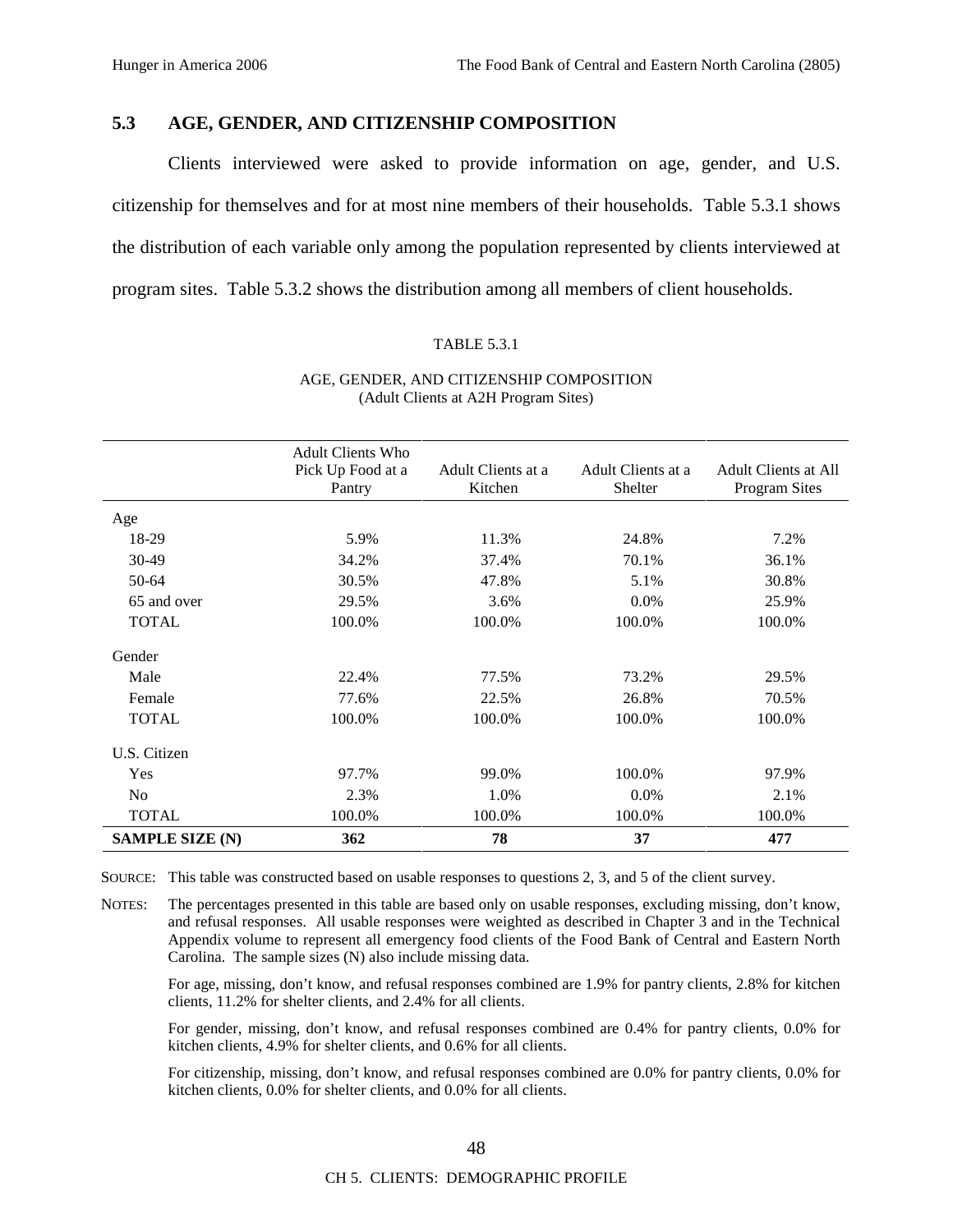Among the adults clients who come to program sites, 7.2% are ages 18 to 29; 36.1% ages

30 to 49; 30.8% ages 50 to 64; and 25.9% ages 65 and older. In addition:

- Among the adult pantry clients who were represented at the interview sites (not including all members of their households), 5.9% are ages 18 to 29; 34.2% ages 30 to 49; 30.5% ages 50 to 64; and 29.5% ages 65 and older.
- 22.4% of adult pantry clients at program sites are male.
- 97.7% of adult pantry clients at program sites are U.S. citizens.
- Among the adult kitchen clients, 11.3% are ages 18 to 29, 37.4% ages 30 to 49, 47.8% ages 50 to 64, and 3.6% ages 65 and older.
- 77.5% of adult kitchen clients at program sites are male.
- 99.0% of adult kitchen clients at program sites are U.S. citizens.
- Among the adult shelter clients, 24.8% are ages 18 to 29, 70.1% ages 30 to 49, 5.1% ages 50 to 64, and 0.0% ages 65 and older.
- 73.2% of adult shelter clients at program sites are male.
- 100.0% of adult shelter clients at program sites are U.S. citizens.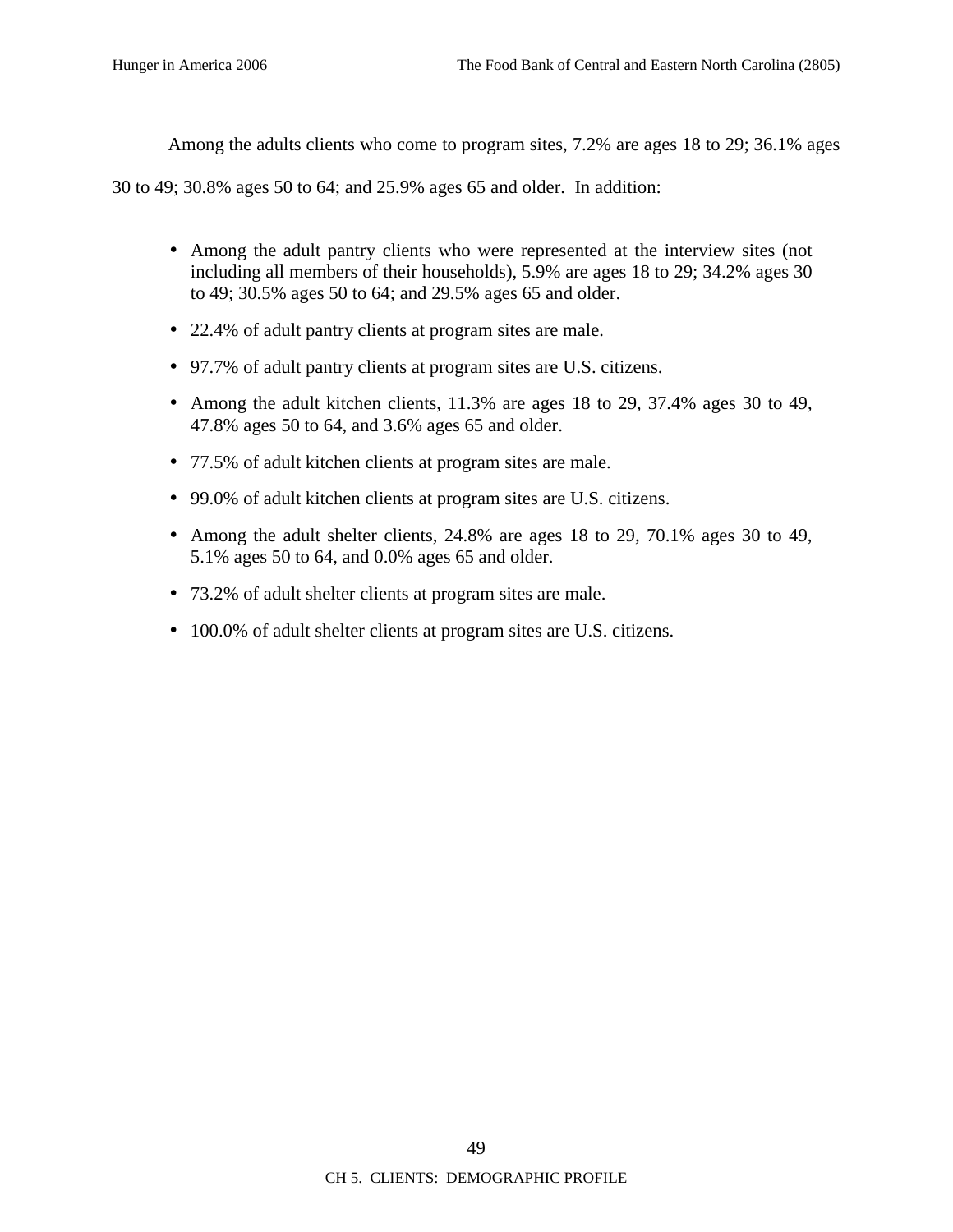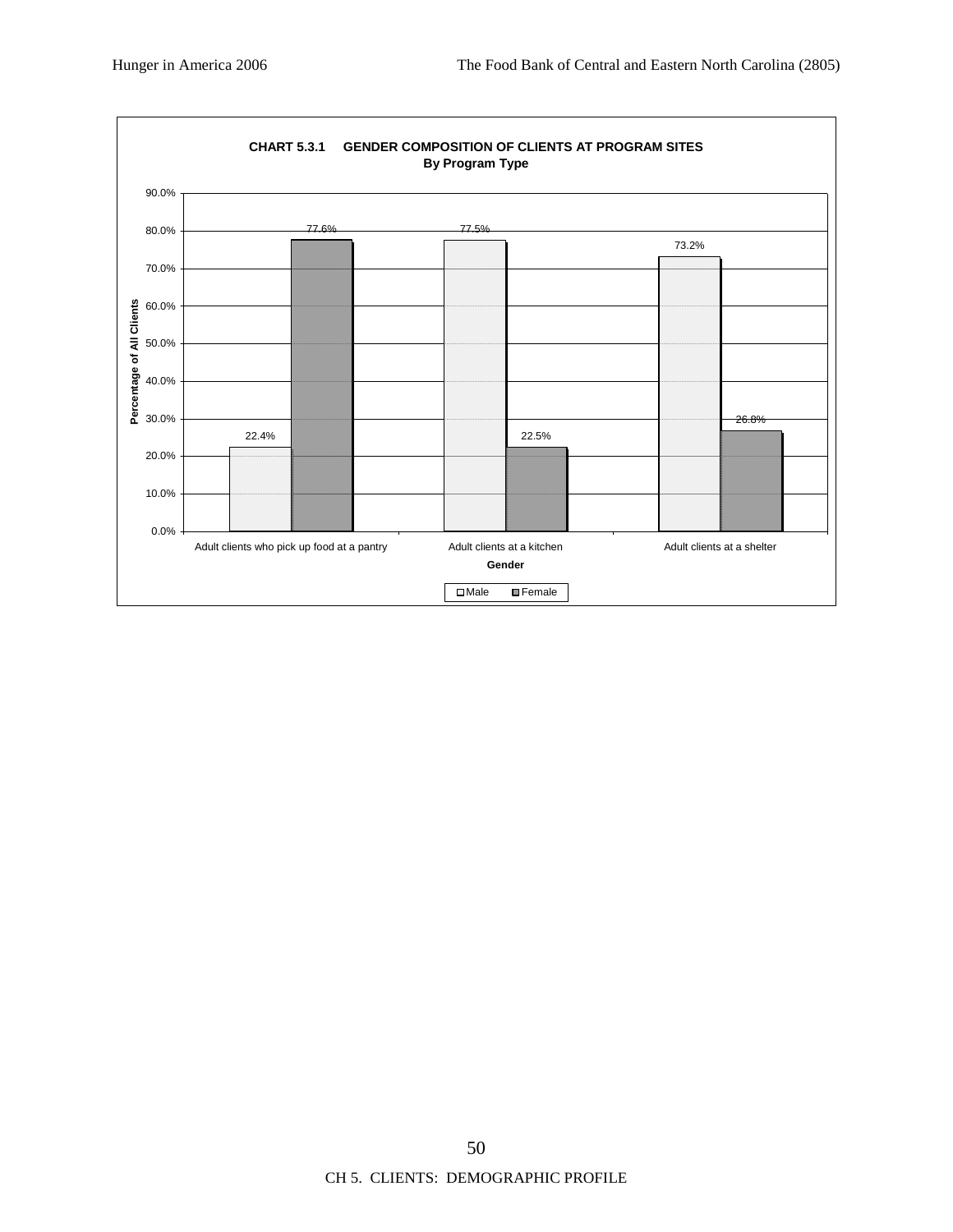#### TABLE 5.3.2

#### AGE, GENDER, AND CITIZENSHIP COMPOSITION (All Members of Households)<sup>a</sup>

|                        | All Members of<br>Household, Pantry | All Members of<br>Household, Kitchen | All Members of<br>Household, Shelter | All Members of<br>Household, All<br>Programs |
|------------------------|-------------------------------------|--------------------------------------|--------------------------------------|----------------------------------------------|
| Age                    |                                     |                                      |                                      |                                              |
| $0 - 3$                | 5.8%                                | 3.5%                                 | 1.9%                                 | 5.5%                                         |
| $4 - 5$                | 3.2%                                | 1.3%                                 | 1.1%                                 | 3.0%                                         |
| $6 - 17$               | 20.7%                               | 7.6%                                 | 9.6%                                 | 19.4%                                        |
| 18-29                  | 10.1%                               | 12.6%                                | 19.0%                                | 10.5%                                        |
| 30-49                  | 22.7%                               | 28.9%                                | 64.6%                                | 24.1%                                        |
| $50-64$                | 18.5%                               | 41.4%                                | 3.9%                                 | 20.0%                                        |
| 65 and over            | 19.1%                               | 4.8%                                 | 0.0%                                 | 17.5%                                        |
| <b>TOTAL</b>           | 100.0%                              | 100.0%                               | 100.0%                               | 100.0%                                       |
| SAMPLE SIZE $(N)^b$    | 943                                 | 166                                  | 45                                   | 1,154                                        |
| Gender                 |                                     |                                      |                                      |                                              |
| Male                   | 42.6%                               | 57.9%                                | 68.9%                                | 44.5%                                        |
| Female                 | 57.4%                               | 42.1%                                | 31.1%                                | 55.5%                                        |
| <b>TOTAL</b>           | 100.0%                              | 100.0%                               | 100.0%                               | 100.0%                                       |
| U.S. Citizen           |                                     |                                      |                                      |                                              |
| Yes                    | 97.4%                               | 98.1%                                | 100.0%                               | 97.5%                                        |
| N <sub>0</sub>         | 2.6%                                | 1.9%                                 | 0.0%                                 | 2.5%                                         |
| <b>TOTAL</b>           | 100.0%                              | 100.0%                               | 100.0%                               | 100.0%                                       |
| <b>SAMPLE SIZE (N)</b> | 942                                 | 160                                  | 45                                   | 1,147                                        |

SOURCE: This table was constructed based on usable responses to questions 2, 3, and 5 of the client survey.

NOTES: The percentages presented in this table are based only on usable responses, excluding missing, don't know, and refusal responses. All usable responses were weighted as described in Chapter 3 and in the Technical Appendix volume to represent all emergency food clients of the Food Bank of Central and Eastern North Carolina. The sample sizes (N) also include missing data.

For age, missing, don't know, and refusal responses combined are 1.6% for pantry clients, 6.3% for kitchen clients, 8.8% for shelter clients, and 2.1% for all clients.

For gender, missing, don't know, and refusal responses combined are 0.2% for pantry clients, 0.1% for kitchen clients, 4.9% for shelter clients, and 0.3% for all clients.

For citizenship, missing, don't know, and refusal responses combined are 0.1% for pantry clients, 1.6% for kitchen clients, 0.0% for shelter clients, and 0.2% for all clients.

<sup>a</sup>Data available for at most 10 members of household. See the Technical Appendix volume for details.

<sup>b</sup>The sample sizes for age variables may be larger than those for the other two variables in this table. This is because the client questionnaire had additional questions to identify household members who are younger than age 18 and whether the household has any children between ages 0 and 5.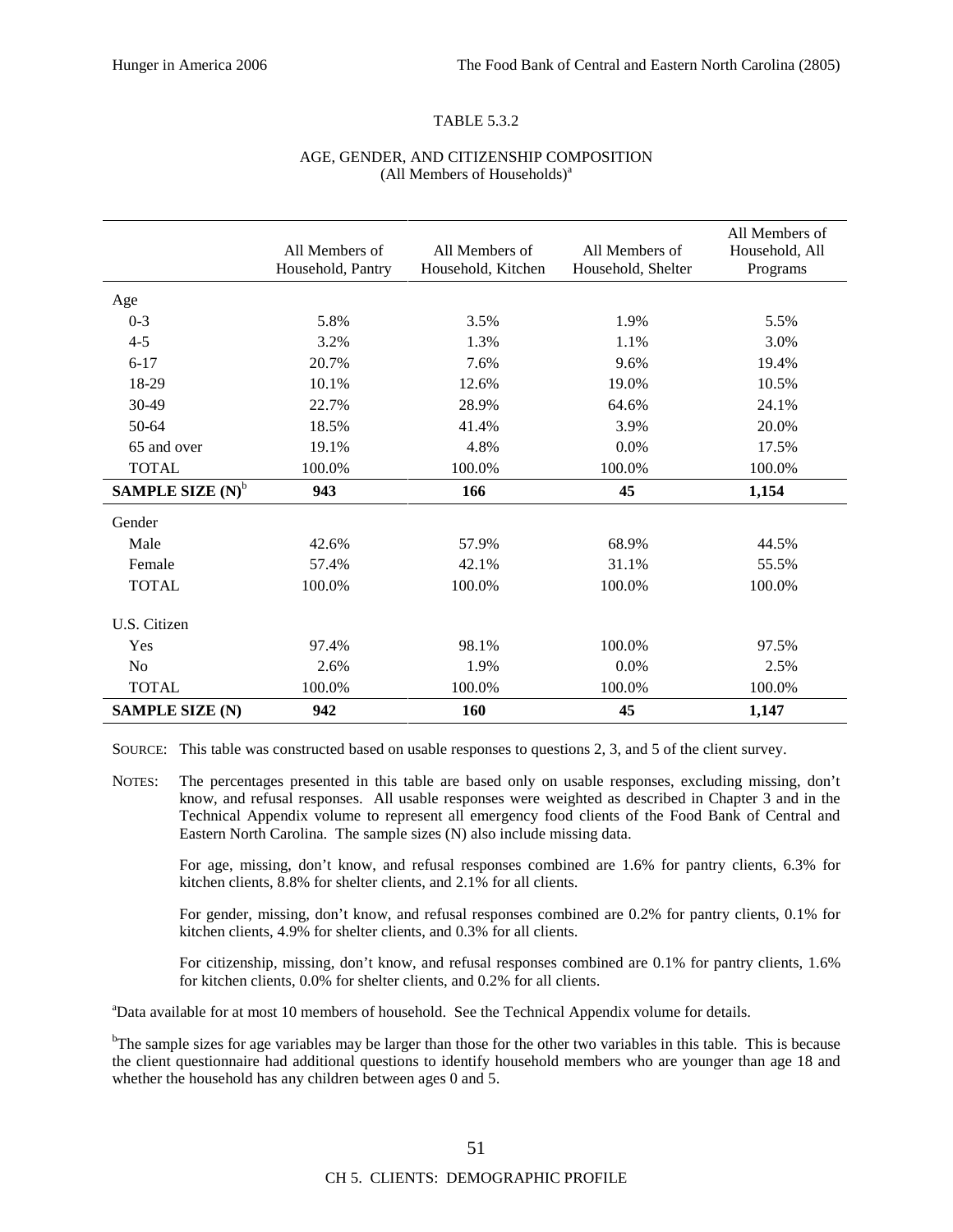When we consider all members of client households, 8.4% are ages 0 to 5, 19.4% ages 6

to 17, 10.5% ages 18 to 29, 24.1% ages 30 to 49, 20.0% ages 50 to 64, and 17.5% ages 65 and

older. Information on age distribution, as well as gender and citizenship distributions, by program type follows:

- Among all members of pantry client households, 8.9% are ages 0 to 5; 20.7% ages 6 to 17; 10.1% ages 18 to 29; 22.7% ages 30 to 49, 18.5% ages 50 to 64, and 19.1% ages 65 and older.
- 42.6% of all members of pantry client households are male.
- 97.4% of all members of pantry client households are U.S. citizens.
- Among all members of kitchen client households, 4.8% are ages 0 to 5; 7.6% ages 6 to 17; 12.6% ages 18 to 29; 28.9% 30 to 49; 41.4% ages 50 to 64, and 4.8% ages 65 and older.
- 57.9% of all members of kitchen client households are male.
- 98.1% of all members of kitchen client households are U.S. citizens.
- Among all members of shelter client households, 2.9% are ages 0 and 5; 9.6% ages 6 and 17; 19.0% ages 18 to 29; 64.6% ages 30 to 49; 3.9% ages 50 to 64; and 0.0% ages 65 and older.
- 68.9% of all members of shelter client households are male.
- 100.0% of all members of shelter client households are U.S. citizens.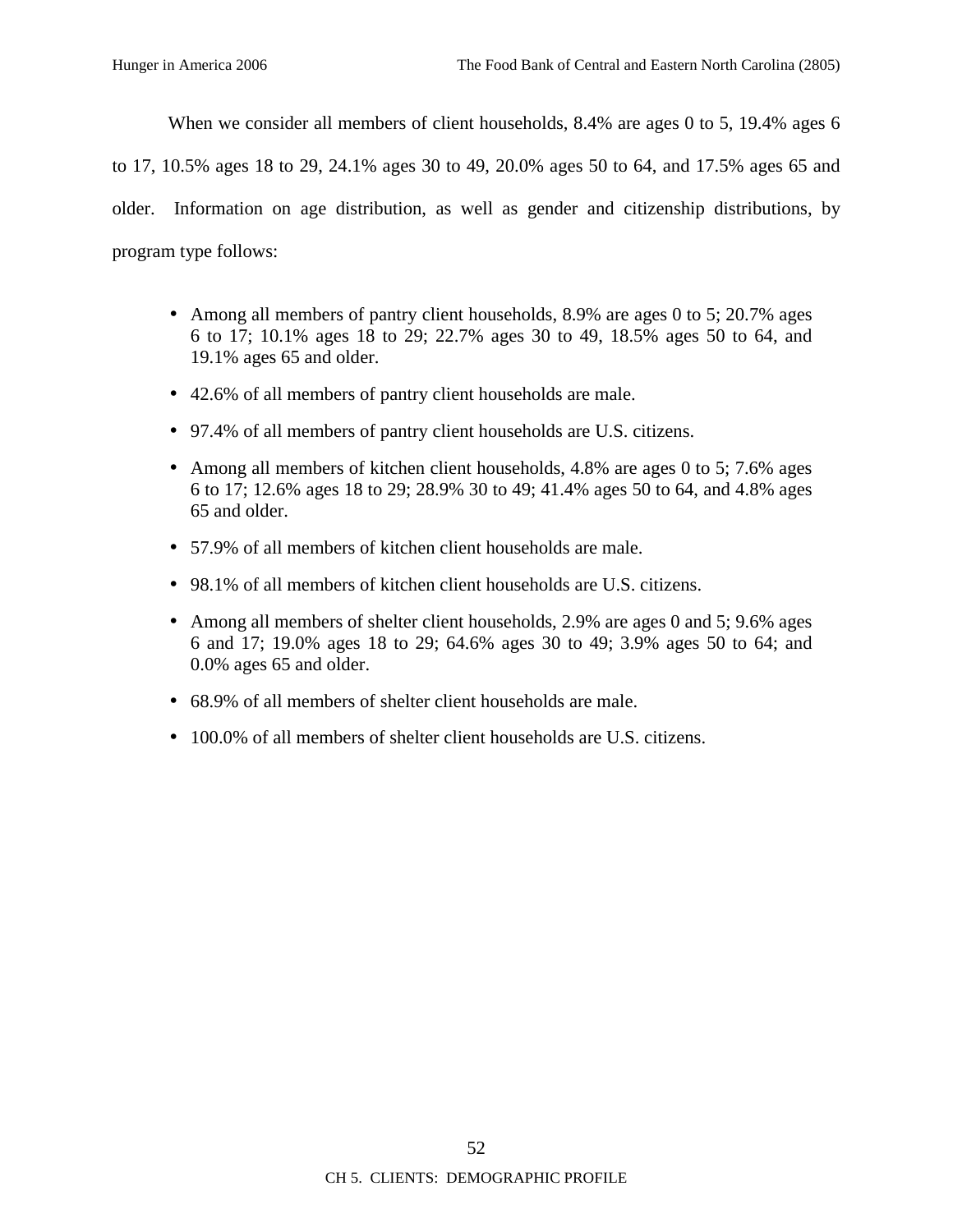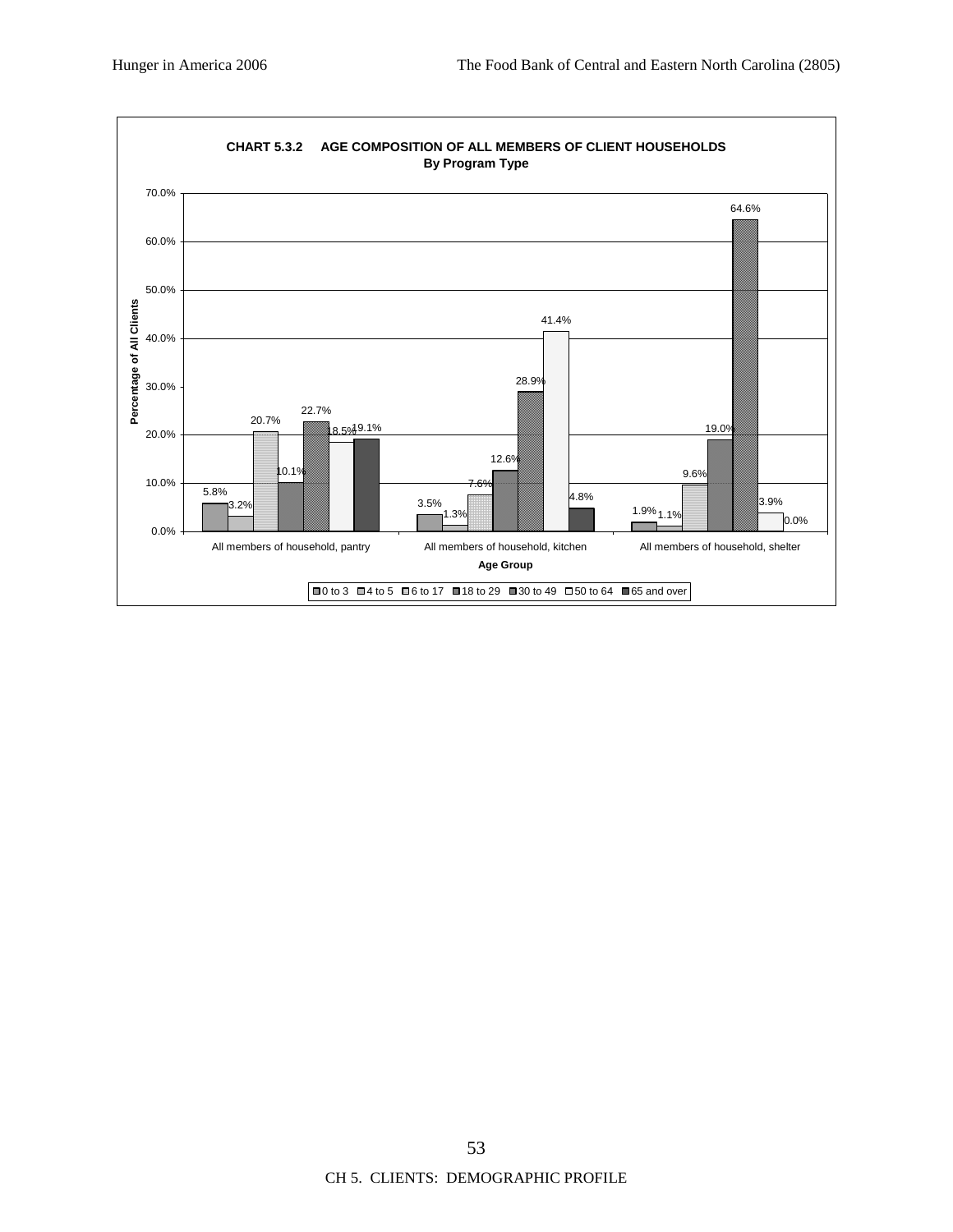# **5.4 MARITAL STATUS**

Clients were asked about their marital status. Table 5.4.1 presents the results.

### TABLE 5.4.1

| Clients' Marital Status | Adult Clients Who<br>Pick Up Food at a<br>Pantry | Adult Clients at a<br>Kitchen | Adult Clients at a<br>Shelter | Adult Clients at<br>All Program Sites |
|-------------------------|--------------------------------------------------|-------------------------------|-------------------------------|---------------------------------------|
| Married                 | 27.4%                                            | 13.6%                         | 13.5%                         | 25.5%                                 |
| Living as married       | 1.9%                                             | 0.9%                          | $0.0\%$                       | 1.7%                                  |
| Widowed                 | 20.8%                                            | 6.9%                          | 11.2%                         | 19.1%                                 |
| Divorced                | 11.2%                                            | 25.5%                         | 26.0%                         | 13.2%                                 |
| Separated               | 14.3%                                            | 12.6%                         | 19.0%                         | 14.4%                                 |
| Never been married      | 24.3%                                            | 40.5%                         | 30.3%                         | 26.0%                                 |
| <b>TOTAL</b>            | 100.0%                                           | 100.0%                        | 100.0%                        | 100.0%                                |
| <b>SAMPLE SIZE (N)</b>  | 362                                              | 78                            | 37                            | 477                                   |

## MARITAL STATUS (Adults Interviewed at A2H Emergency Food Providers)

SOURCE: This table was constructed based on usable responses to Question 9 of the client survey.

NOTES: The percentages presented in this table are based only on usable responses, excluding missing, don't know, and refusal responses. All usable responses were weighted as described in Chapter 3 and in the Technical Appendix volume to represent all emergency food clients of the Food Bank of Central and Eastern North Carolina. The sample sizes (N) also include missing data.

Missing, don't know, and refusal responses combined are 0.0% for pantry clients, 0.0% for kitchen clients, 0.2% for shelter clients, and 0.0% for all clients.

Key findings include:

- Overall, 25.5% of the clients at all program sites are married.
	- The percentage of married clients at pantry programs is 27.4%.
	- The percentage of married clients at kitchen programs is 13.6%.
	- The percentage of married clients at shelter programs is 13.5%.
- 1.7% of the clients at all program sites are living as married.
- 19.1% of the clients at all program sites are widowed.
- 14.4% of the clients at all program sites are separated.
- 26.0% of the clients at all program sites have never been married.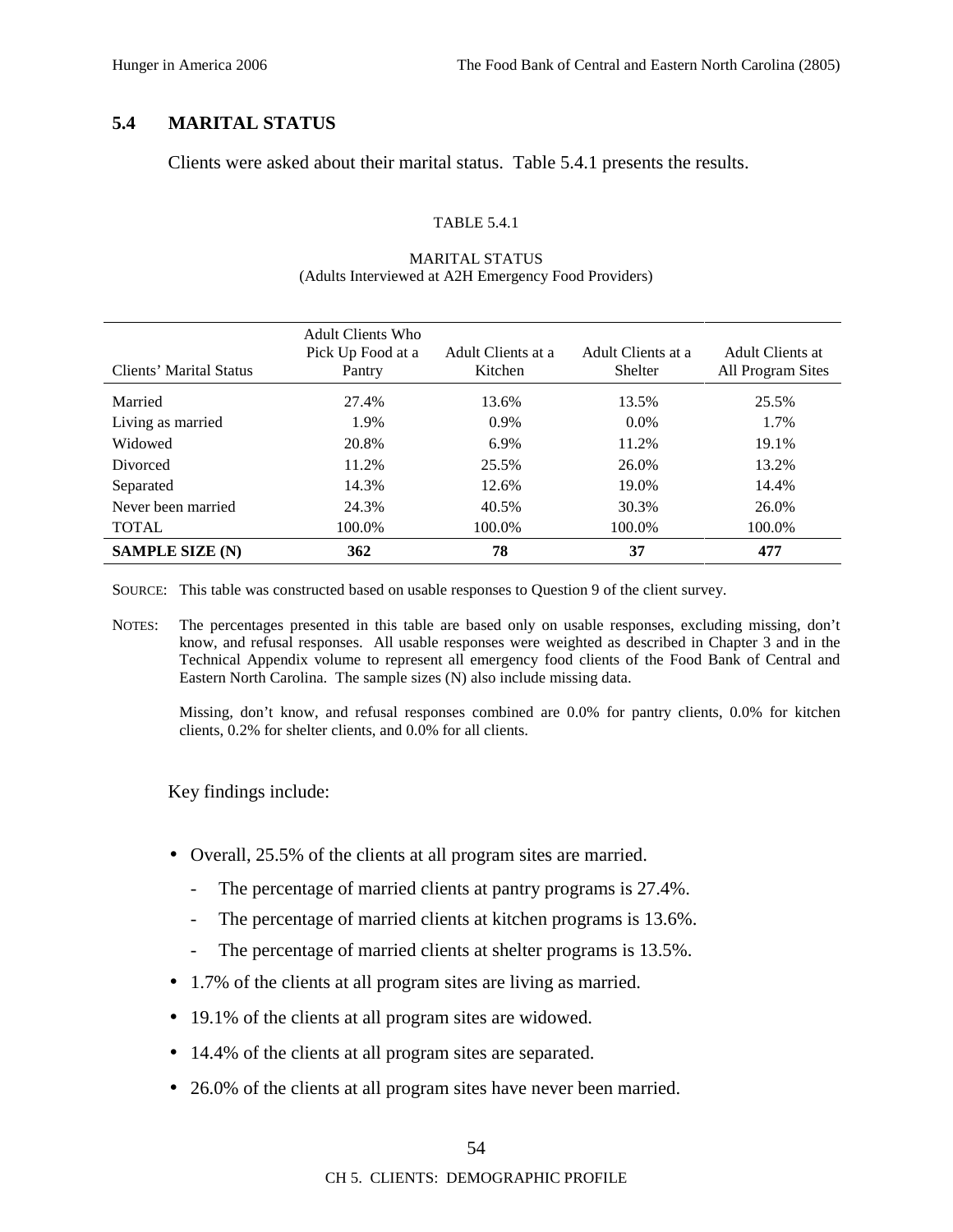# **5.5 HIGHEST EDUCATION LEVEL ATTAINED**

Clients were asked the highest education level they had attained. Education levels of

clients based on their responses are provided in Table 5.5.1.

### TABLE 5.5.1

|                                                          | <b>Adult Clients</b><br>Who Pick Up<br>Food at a | Adult Clients at | Adult Clients at | All Adult |
|----------------------------------------------------------|--------------------------------------------------|------------------|------------------|-----------|
| Clients' Education Level                                 | Pantry                                           | a Kitchen        | a Shelter        | Clients   |
| Less than high school                                    | 45.1%                                            | 20.9%            | 26.6%            | 42.1%     |
| Completed high school or equivalent<br>degree            | 40.1%                                            | 40.0%            | 40.4%            | 40.1%     |
| Completed noncollege business/trade/<br>technical school | 3.5%                                             | 6.4%             | $0.2\%$          | 3.6%      |
| Some college/two-year degree                             | 8.8%                                             | 31.0%            | 12.9%            | 10.9%     |
| Completed college or higher                              | 2.4%                                             | 1.7%             | 19.9%            | 3.2%      |
| <b>TOTAL</b>                                             | 100.0%                                           | 100.0%           | 100.0%           | 100.0%    |
| <b>SAMPLE SIZE (N)</b>                                   | 362                                              | 78               | 37               | 477       |

#### HIGHEST EDUCATION LEVEL ATTAINED (Adults Interviewed at A2H Emergency Food Providers)

SOURCE: This table was constructed based on usable responses to Question 10 of the client survey.

NOTES: The percentages presented in this table are based only on usable responses, excluding missing, don't know, and refusal responses. All usable responses were weighted as described in Chapter 3 and in the Technical Appendix volume to represent all emergency food clients of the Food Bank of Central and Eastern North Carolina. The sample sizes (N) also include missing data.

Missing, don't know, and refusal responses combined are 1.2% for pantry clients, 0.0% for kitchen clients, 0.0% for shelter clients, and 1.1% for all clients.

As Table 5.5.1 shows, 42.1% of the clients at emergency food programs have not

completed high school. The comparable percentage for the entire U.S. adult population is

 $15.4\%$ <sup>12</sup> More details follow:

 <sup>12</sup> *Statistical Abstract of the United States, 2004-2005.* Table No. 212.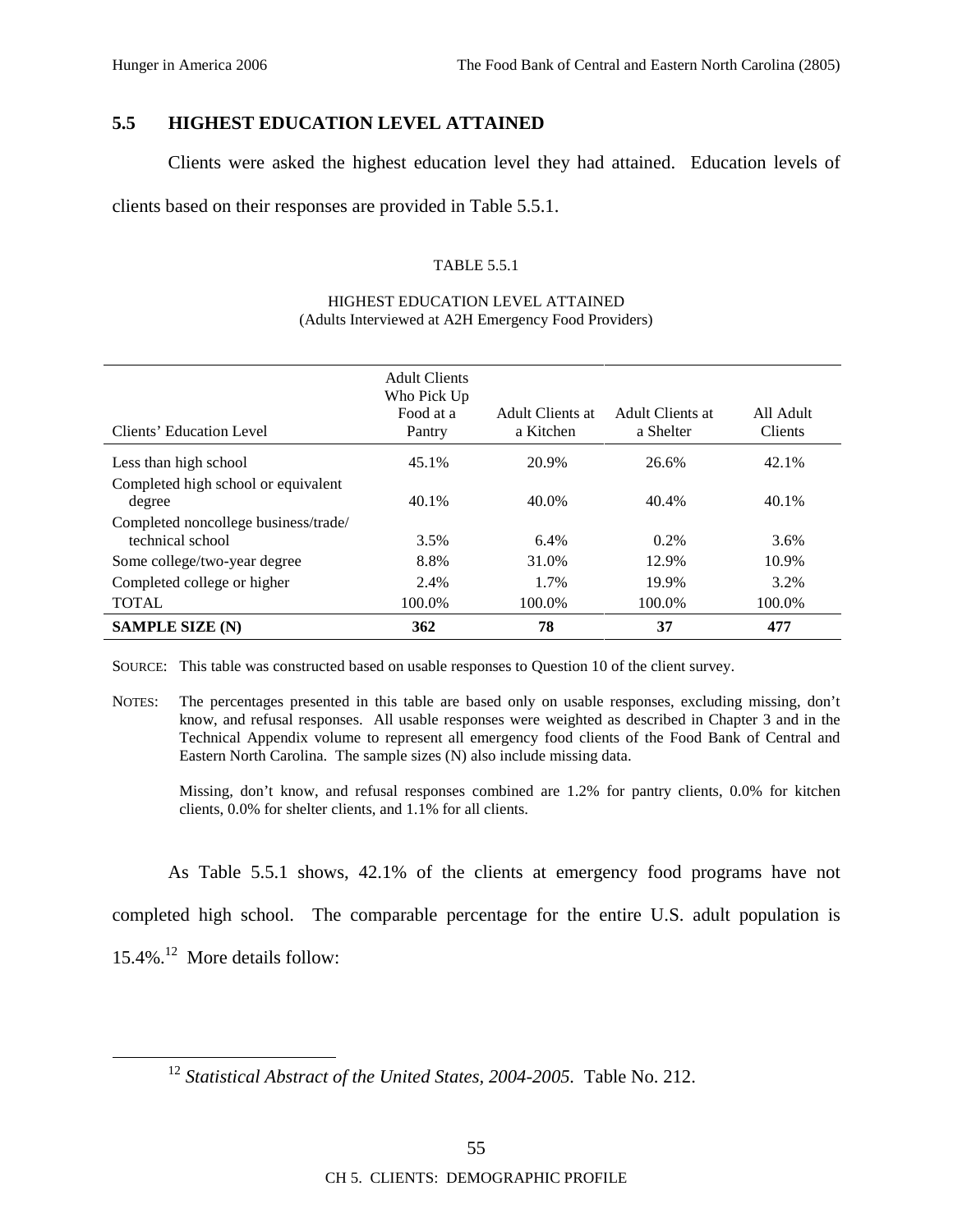- 40.1% of all clients finished high school but no further education beyond high school.
- 10.9% of all clients have some college education or completed a two-year degree.
- 3.2% of all clients have completed college or beyond.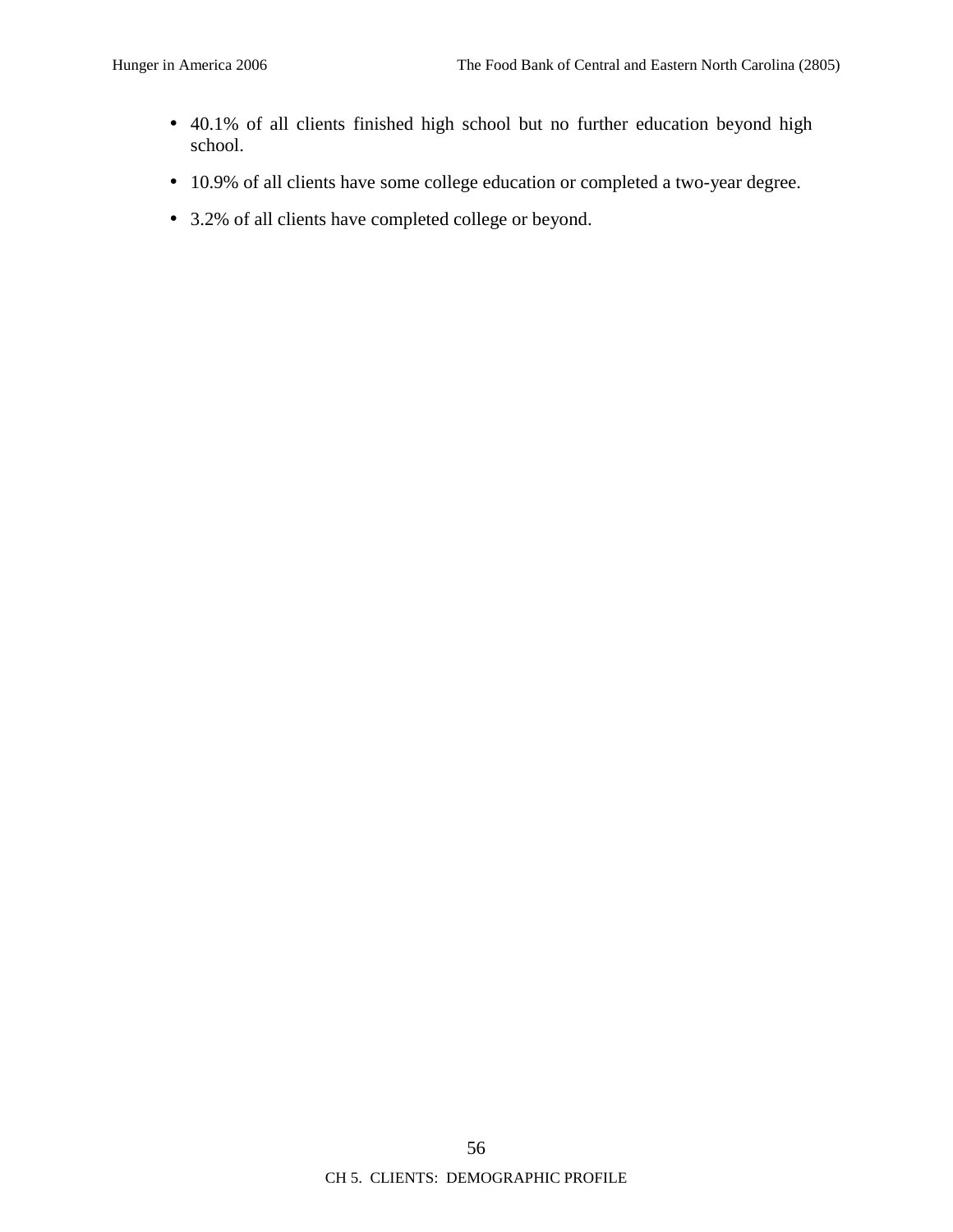# **5.6 RACIAL AND ETHNIC BACKGROUND**

Clients were asked about their racial and ethnic background. Table 5.6.1 summarizes the

results.

#### TABLE 5.6.1

#### RACIAL AND ETHNIC BACKGROUND (Adults Interviewed at A2H Emergency Food Providers)

| Clients' Racial <sup>a</sup> and Ethnic<br>Background | <b>Adult Clients</b><br>Who Pick Up<br>Food at a Pantry | Adult Clients at a<br>Kitchen | Adult Clients at a<br>Shelter | All<br><b>Adult Clients</b> |
|-------------------------------------------------------|---------------------------------------------------------|-------------------------------|-------------------------------|-----------------------------|
| Non-Hispanic White <sup>b</sup>                       | 23.6%                                                   | 28.9%                         | 39.7%                         | 24.8%                       |
| Non-Hispanic Black                                    | 71.2%                                                   | 61.5%                         | 55.3%                         | 69.6%                       |
| American Indian or Alaskan                            |                                                         |                               |                               |                             |
| Native                                                | 4.5%                                                    | 5.1%                          | 6.0%                          | 4.7%                        |
| Native Hawaiian or other Pacific                      |                                                         |                               |                               |                             |
| Islander                                              | 0.7%                                                    | $0.0\%$                       | $0.0\%$                       | $0.6\%$                     |
| Asian                                                 | $0.0\%$                                                 | 1.2%                          | $0.0\%$                       | 0.1%                        |
| Latino or Hispanic                                    |                                                         |                               |                               |                             |
| Mexican, Mexican American,                            |                                                         |                               |                               |                             |
| Chicano                                               | 1.4%                                                    | 2.8%                          | $0.0\%$                       | 1.5%                        |
| Puerto Rican                                          | $0.3\%$                                                 | $0.0\%$                       | $0.0\%$                       | 0.2%                        |
| Cuban                                                 | $0.0\%$                                                 | $0.0\%$                       | $0.0\%$                       | $0.0\%$                     |
| Other Latino or Hispanic                              | 0.8%                                                    | $0.0\%$                       | $0.0\%$                       | $0.7\%$                     |
| <b>SUBTOTAL</b>                                       | 2.6%                                                    | 2.8%                          | $0.0\%$                       | 2.4%                        |
| Other <sup>c</sup>                                    | 0.4%                                                    | 6.3%                          | 0.8%                          | 0.9%                        |
| <b>SAMPLE SIZE (N)</b>                                | 362                                                     | 78                            | 37                            | 477                         |

SOURCE: This table was constructed based on usable responses to questions 11, 11a, and 12 of the client survey.

NOTES: The percentages presented in this table are based only on usable responses, excluding missing, don't know, and refusal responses. All usable responses were weighted as described in Chapter 3 and in the Technical Appendix volume to represent all emergency food clients of the Food Bank of Central and Eastern North Carolina. The sample sizes (N) also include missing data.

For race, missing, don't know, and refusal responses combined are 0.0% for pantry clients, 0.0% for kitchen clients, 0.0% for shelter clients, and 0.0% for all clients.

For ethnicity, missing, don't know, and refusal responses combined are 1.1% for pantry clients, 3.7% for kitchen clients, 0.8% for shelter clients, and 1.3% for all clients.

<sup>a</sup>Multiple responses were accepted for races.

<sup>b</sup>Note that Table 5.6.1 of *Hunger in America 2001* showed racial distribution of all respondents regardless of their ethnicity. In the current table, race categories (including "Other") reflect racial distribution of non-Hispanic respondents only.

<sup>c</sup>Most respondents who marked "Other" as their choice did not provide further information. Those who provided an answer sometimes indicated their nationality, but because the number of usable responses was small, recoding of those responses based on this information was not performed.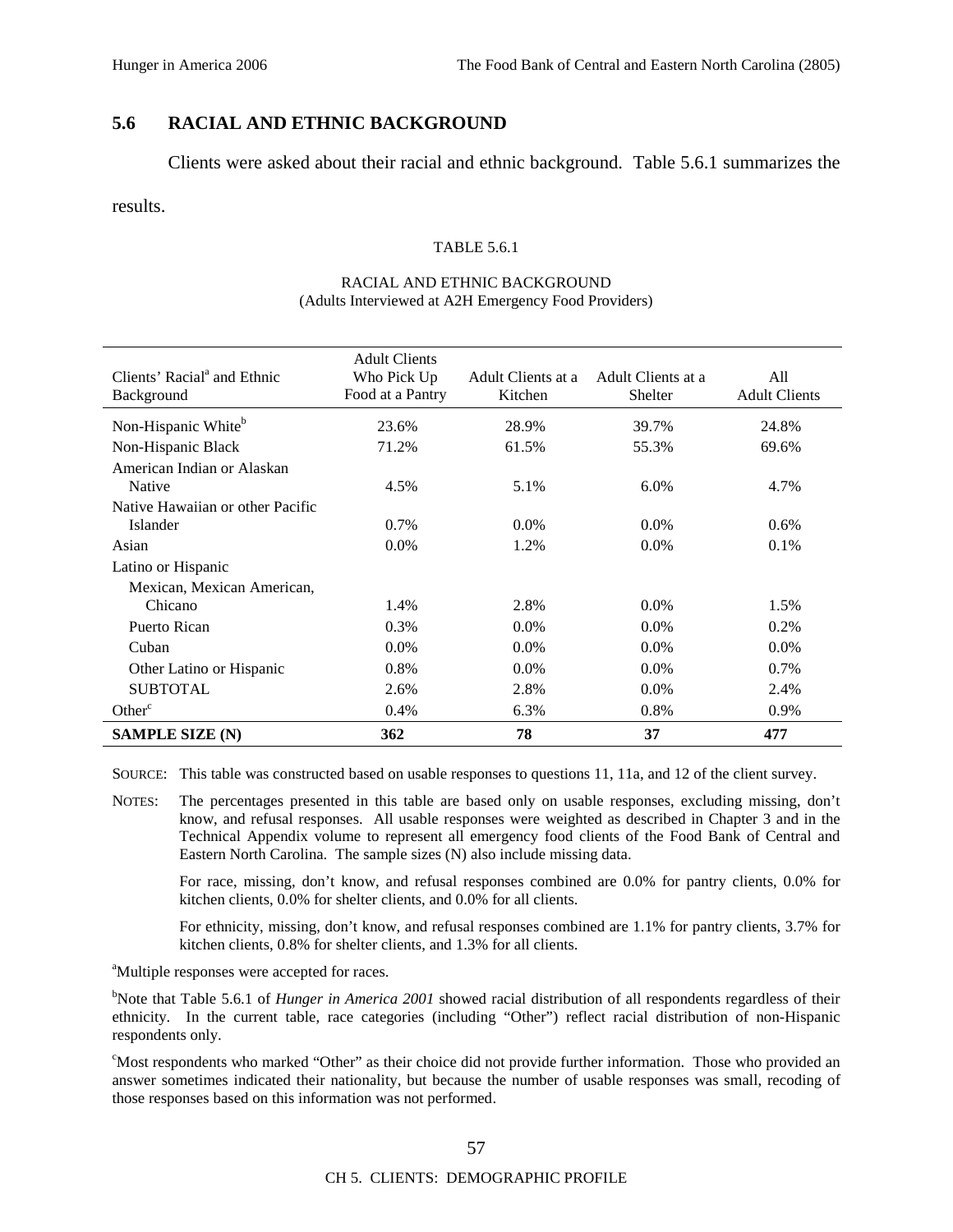Racial or ethnic background of the clients at emergency food program sites follows:

- Among the clients who come to all program sites, 24.8% are non-Hispanic white; 69.6% non-Hispanic black; and 4.7% American Indian or Alaskan Native.
- 0.6% are native Hawaiian or other Pacific Islander, and 0.1% are Asian.
- A total of 2.4% of the clients at all program sites indicate they are Spanish, Latino, or of Hispanic descent or origin.

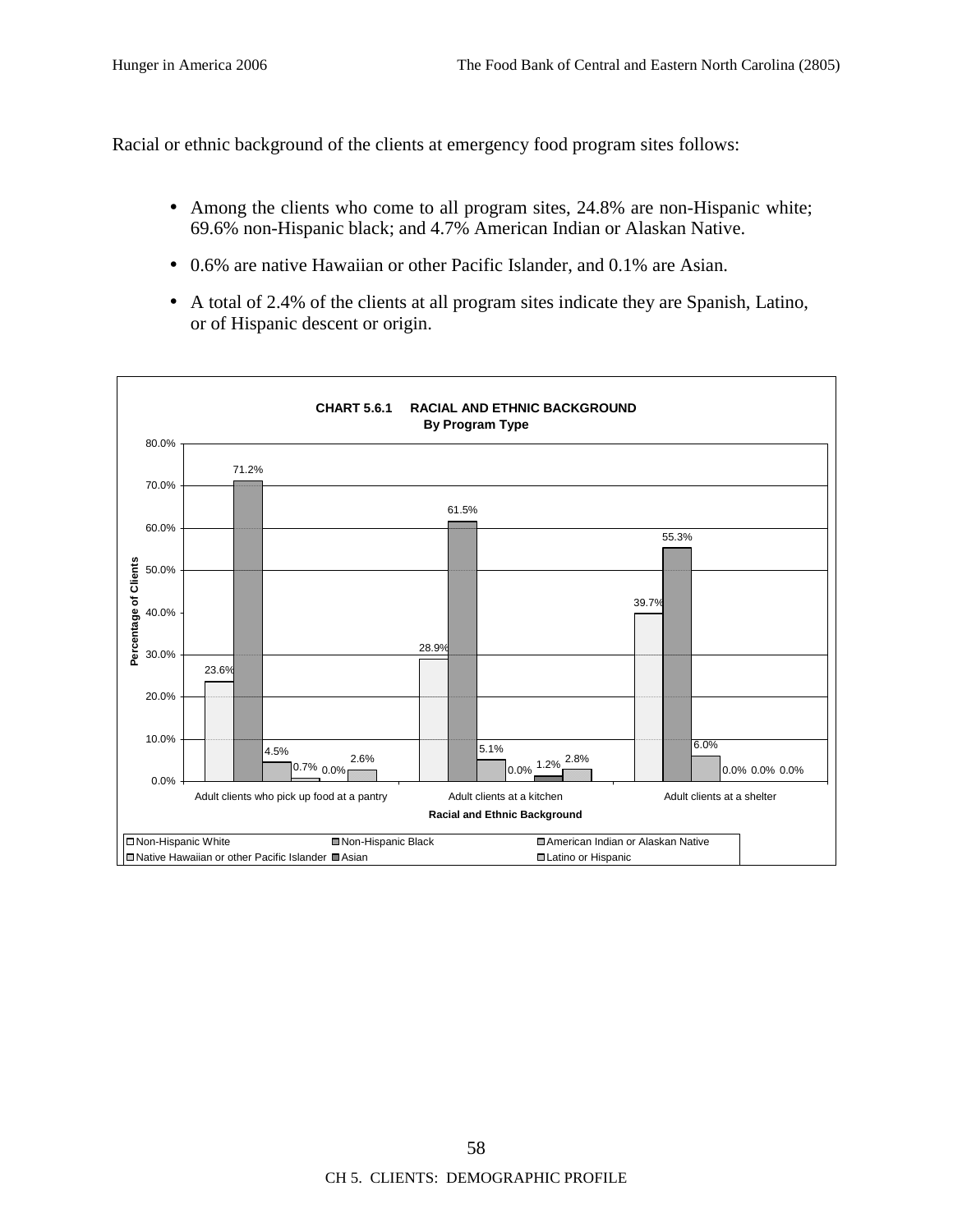# **5.7 EMPLOYMENT OF ADULTS IN HOUSEHOLD**

Client respondents provided information on their households' current employment status.

Tables 5.7.1 and 5.7.2 present the findings regarding all adults in the households.<sup>13</sup>

## TABLE 5.7.1

### EMPLOYMENT STATUS OF ADULTS IN HOUSEHOLD

|                                                                                          | Pantry | Kitchen | <b>Shelter</b> | All   |
|------------------------------------------------------------------------------------------|--------|---------|----------------|-------|
| Percentage of employed adults among                                                      |        |         |                |       |
| all adults in client households                                                          | 24.7%  | 49.7%   | 24.7%          | 27.1% |
| <b>SAMPLE SIZE (N)</b>                                                                   | 637    | 127     | 39             | 803   |
| Percentage of employed adults among<br>adults younger than age 65 in<br>client household | 32.9%  | 53.0%   | 27.4%          | 35.2% |
| <b>SAMPLE SIZE (N)</b>                                                                   | 494    | 118     | 38             | 650   |
| Percentage of client households with                                                     |        |         |                |       |
| one or more adults employed                                                              | 37.9%  | 48.5%   | n.p.           | 38.3% |
| <b>SAMPLE SIZE (N)</b>                                                                   | 362    | 78      | 5              | 477   |

SOURCE: This table was constructed based on all responses to questions 3 and 6 of the client survey.

NOTES: The percentages in this table, unlike those in most other tables, were calculated without leaving out item nonresponses. Because this table was constructed combining responses to several questions, excluding item nonresponses could have caused confusion.

For all adults in the household, missing, don't know, and refusal responses combined are 0.3% for pantry clients, 0.4% for kitchen clients, 0.0% for shelter clients, and 0.3% for all clients.

For adults younger than age 65 in the household, missing, don't know, and refusal responses combined are 0.4% for pantry clients, 0.5% for kitchen clients, 0.0% for shelter clients, and 0.4% for all clients.

For client households, missing, don't know, and refusal responses combined are 0.0% for pantry clients, 0.0% for kitchen clients, 0.0% for shelter clients, and 0.0% for all clients.

Among the adults who come to program sites, 23.9% are currently employed. When we

consider all adults in client households, 27.1% are employed.

 $13$  Data are available for at most 10 members of the household. See Technical Appendix volume for details.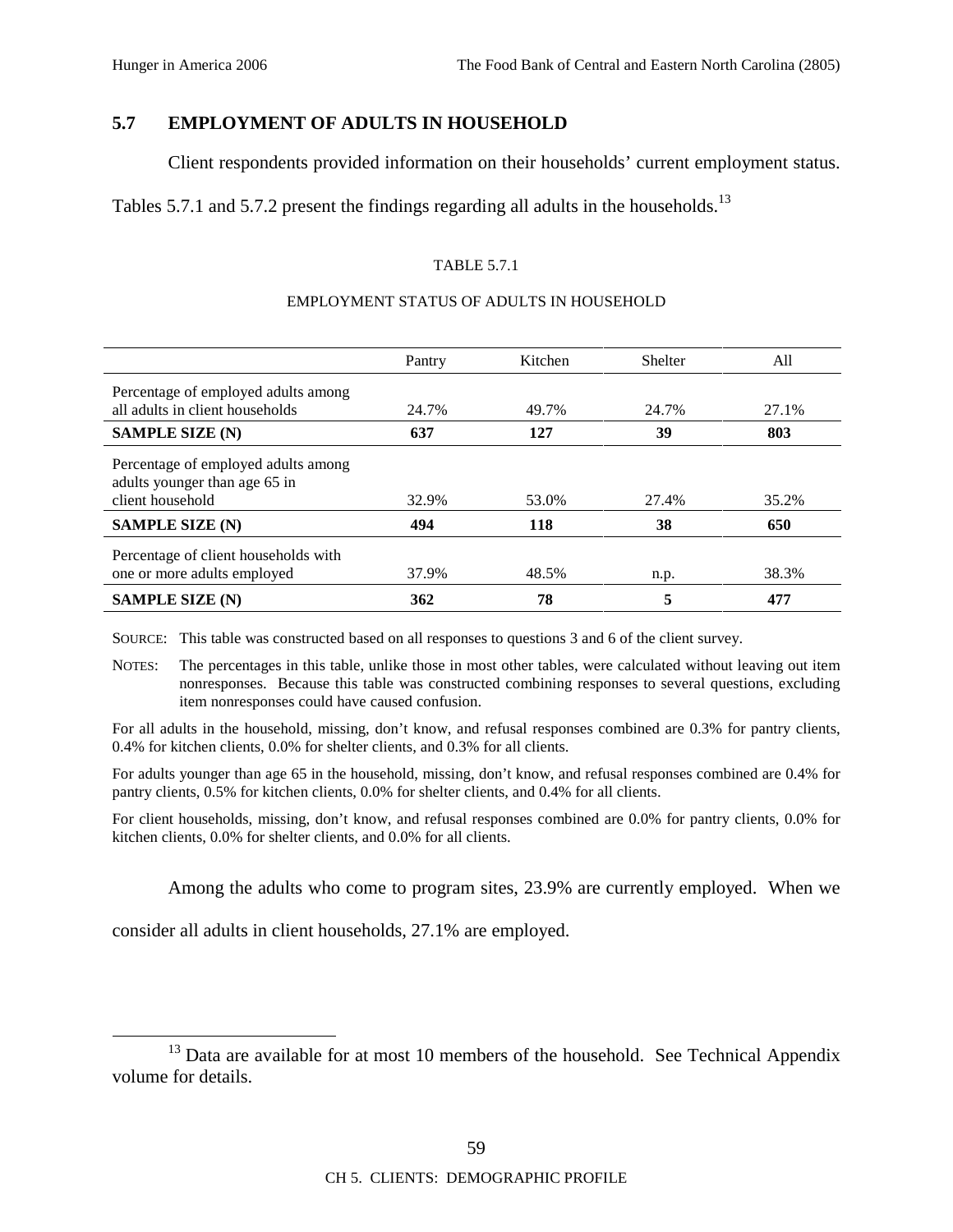- 37.9% of the pantry client households have one or more adults currently employed.
- 48.5% of the kitchen client households have one or more adults currently employed.
- n.p. of the shelter client households have one or more adults currently employed.

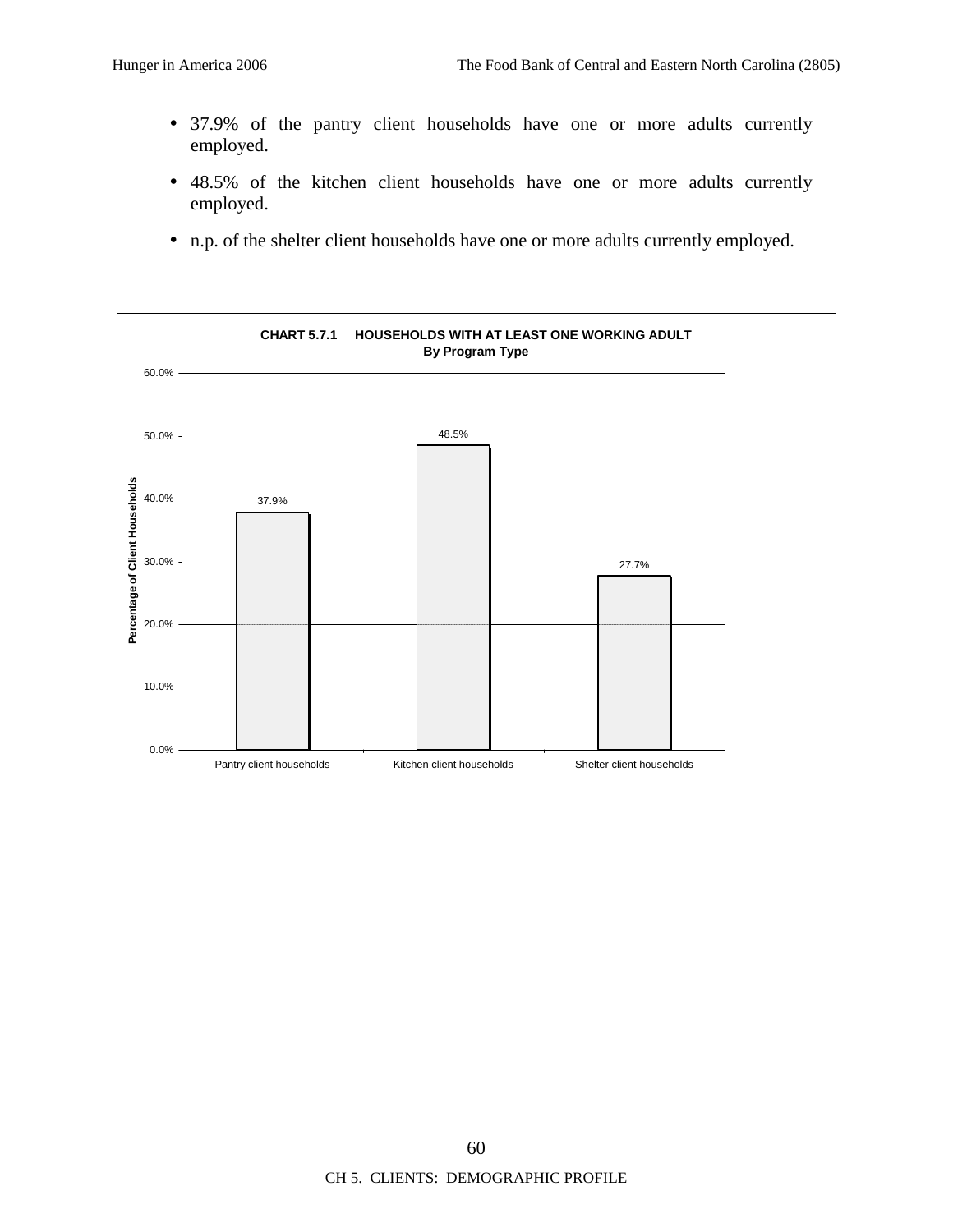# TABLE 5.7.2

## DETAILED EMPLOYMENT STATUS OF ADULTS IN HOUSEHOLD

|                                                                                         | Pantry | Kitchen | Shelter | All    |
|-----------------------------------------------------------------------------------------|--------|---------|---------|--------|
| Current employment status of                                                            |        |         |         |        |
| all adults in client households                                                         |        |         |         |        |
| Full-time                                                                               | 14.1%  | 38.8%   | 7.7%    | 16.3%  |
| Part-time                                                                               | 10.6%  | 11.0%   | 16.9%   | 10.8%  |
| Unemployed                                                                              | 75.3%  | 50.3%   | 75.3%   | 72.9%  |
| <b>SAMPLE SIZE (N)</b>                                                                  | 637    | 127     | 39      | 803    |
| Current employment status of<br>all adults in client households                         |        |         |         |        |
| younger than age 65 <sup>a</sup>                                                        |        |         |         |        |
| Full-time                                                                               | 19.3%  | 41.3%   | 8.6%    | 21.6%  |
| Part-time                                                                               | 12.5%  | 11.7%   | 18.8%   | 12.6%  |
| Unemployed                                                                              | 68.2%  | 47.0%   | 72.6%   | 65.8%  |
| <b>SAMPLE SIZE (N)</b>                                                                  | 494    | 118     | 38      | 650    |
| Employment status of adult clients<br>interviewed at program sites<br>Currently working |        |         |         |        |
| Full-time                                                                               | 13.0%  | 16.2%   | 4.3%    | 12.9%  |
| Part-time                                                                               | 9.4%   | 22.4%   | 21.4%   | 11.1%  |
| Unknown                                                                                 | 0.0%   | 0.0%    | 0.0%    | 0.0%   |
| <b>SUBTOTAL</b>                                                                         | 22.4%  | 38.6%   | 25.7%   | 23.9%  |
| Currently not working                                                                   | 77.6%  | 61.4%   | 74.3%   | 76.1%  |
| Have not worked for                                                                     |        |         |         |        |
| Less than 3 months                                                                      | 6.5%   | 13.5%   | 46.5%   | 8.9%   |
| 3-5 months                                                                              | 4.9%   | 0.2%    | 10.1%   | 4.7%   |
| 6-8 months                                                                              | 1.0%   | 1.4%    | 0.2%    | 1.0%   |
| 9-11 months                                                                             | 1.3%   | 0.0%    | $0.0\%$ | 1.1%   |
| 1-2 years                                                                               | 6.8%   | 6.4%    | 3.3%    | 6.7%   |
| More than 2 years                                                                       | 54.4%  | 33.9%   | 12.0%   | 50.8%  |
| Unknown                                                                                 | 2.0%   | 2.5%    | 0.9%    | 2.0%   |
| <b>SUBTOTAL</b>                                                                         | 77.0%  | 57.7%   | 73.1%   | 75.1%  |
| Never worked                                                                            | 0.6%   | 3.7%    | 1.2%    | 0.9%   |
| Unknown                                                                                 | 0.0%   | 0.0%    | 0.0%    | 0.0%   |
| <b>TOTAL</b>                                                                            | 100.0% | 100.0%  | 100.0%  | 100.0% |
| <b>SAMPLE SIZE (N)</b>                                                                  | 362    | 78      | 37      | 477    |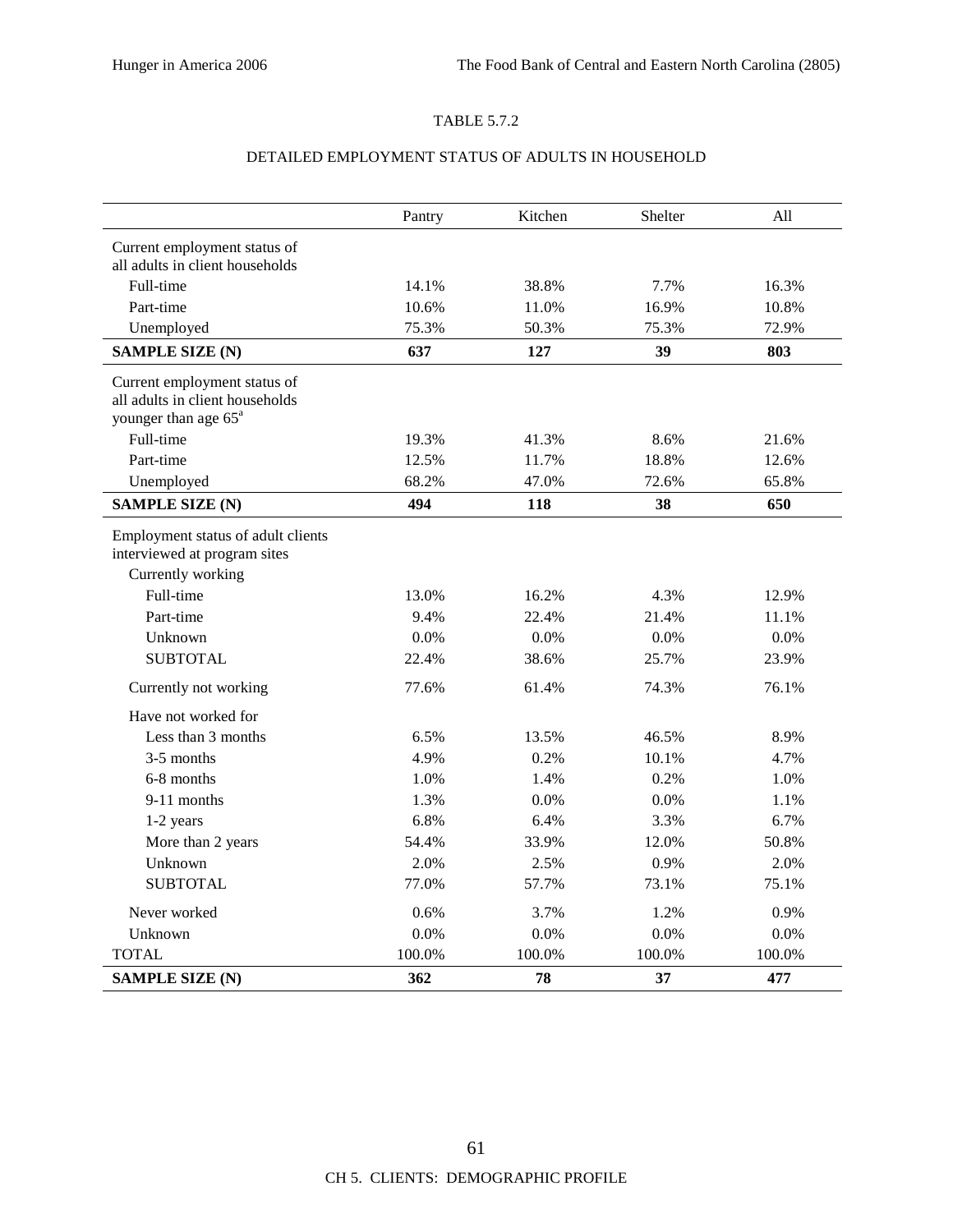#### TABLE 5.7.2 *(continued)*

|                                                                                                                                    | Pantry | Kitchen | Shelter | A11   |
|------------------------------------------------------------------------------------------------------------------------------------|--------|---------|---------|-------|
| Clients with managerial or<br>professional jobs among those who<br>have worked before or are currently<br>working                  | 10.2%  | 3.8%    | 27.5%   | 10.6% |
|                                                                                                                                    |        |         |         |       |
| <b>SAMPLE SIZE</b> $(N)$ – Clients at<br>program sites who have worked                                                             |        |         |         |       |
| before or are currently working                                                                                                    | 348    | 72      | 34      | 454   |
| Clients participating in government-<br>sponsored job training or work<br>experience programs among those<br>who have never worked | n.p.   | n.p.    | n.p.    | n.p.  |
| SAMPLE SIZE $(N)$ – Clients who                                                                                                    |        |         |         |       |
| have never worked                                                                                                                  | 6      |         |         | 9     |

SOURCE: This table was constructed based on all responses to questions 3, 6, 12a, 13, 14a, and 15 of the client survey.

<sup>a</sup>Includes only households with at least one adult younger than age 65.

As shown in Table 5.7.2, when we consider the employment status of all adults in client

households, 16.3% are employed full-time, 10.8% are employed part-time, and the remaining

72.9% are currently unemployed. Details of the employment status of adult clients who come to

program sites follow:

- Overall, 12.9% of the adult clients at program sites are currently employed fulltime; 11.1% employed part-time.
- 8.9% of the clients have recently lost their job, having been unemployed for three months or less.
- 6.7% of all clients have been unemployed for one to two years.
- 50.8% of all clients have not worked for more than two years.
- Among those who have worked before or are currently working, 10.6% either had or currently have managerial or professional jobs.

NOTE: The percentages in this table, unlike those in most other tables, were calculated without leaving out item nonresponses (labeled "unknown"). Because this table was constructed combining responses to several questions, excluding item nonresponses could have caused confusion. All responses were weighted as described in Chapter 3 and in the Technical Appendix volume to represent all emergency food clients or households of the Food Bank of Central and Eastern North Carolina.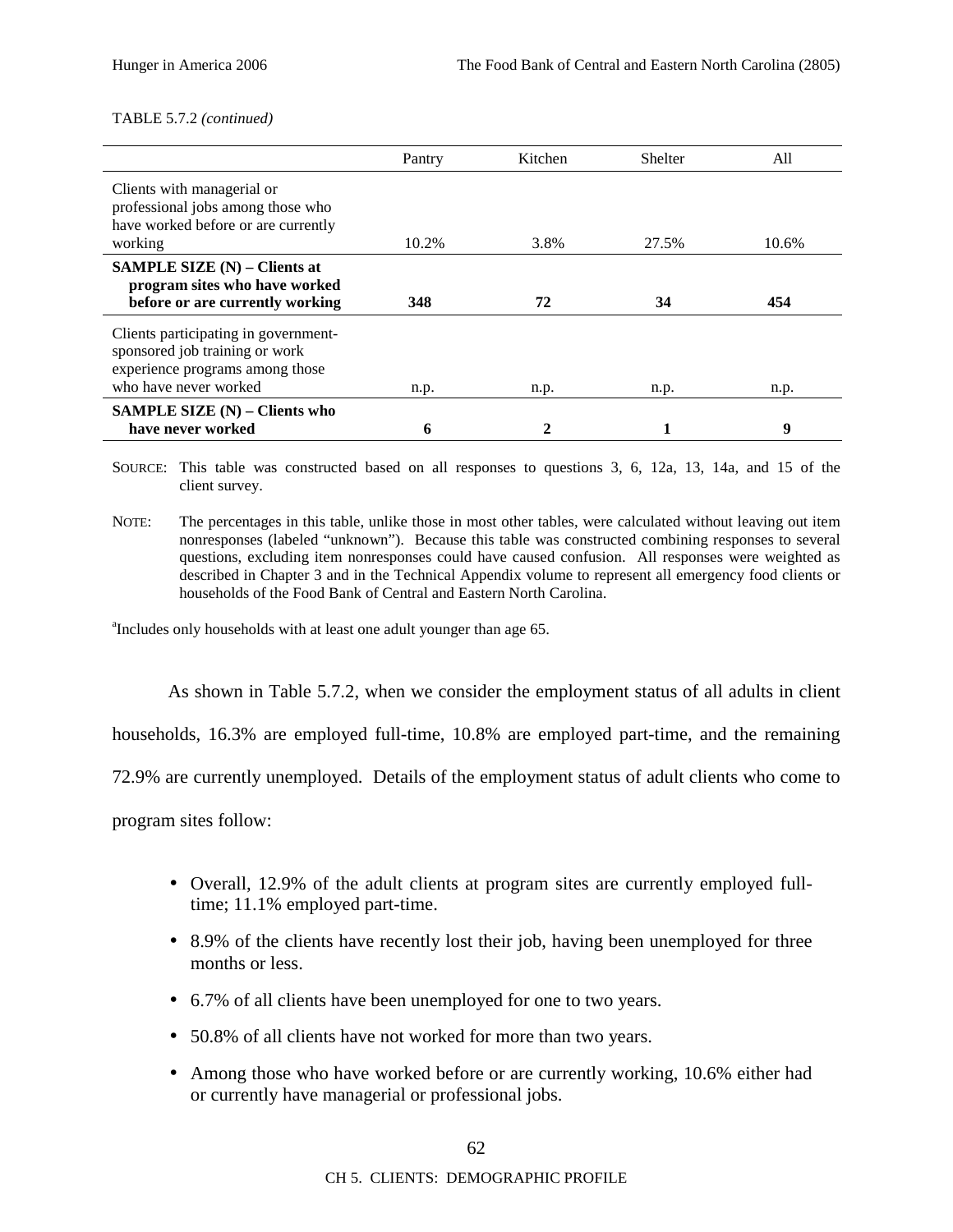• 0.9% of the clients had never worked; of these, n.p. are participating in government-sponsored job training or work experience programs.

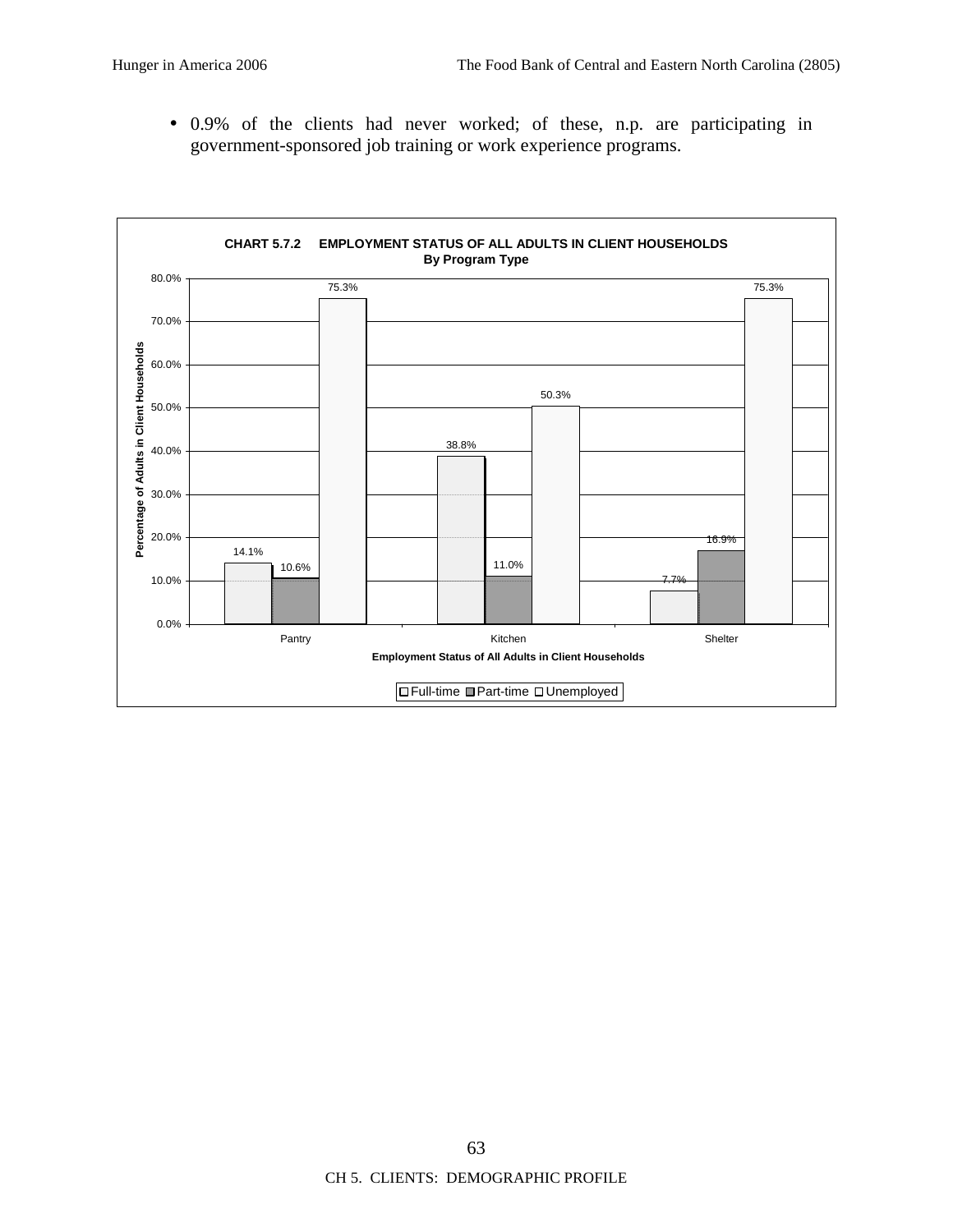## **5.8 HOUSEHOLD INCOME**

Lack of sufficient income usually plays a major role in forcing a person or a family to seek assistance from an A2H emergency food provider. In this section, we examine patterns of income receipt, for both monthly and annual income.

## **5.8.1 Federal Poverty Level**

The U.S. government periodically establishes poverty guidelines to provide an indication of the levels of income below which households of various sizes would be considered impoverished. In parts of the analysis in this section, it will be useful to refer to these guidelines as a tool in understanding the meaning of various income levels. For reference, Table 5.8.1.1 presents 100% of these federal poverty levels.

## TABLE 5.8.1.1

| Household Size  | 48 Contiguous States and DC | Alaska    | Hawaii    |
|-----------------|-----------------------------|-----------|-----------|
|                 | \$798                       | \$996     | \$918     |
| 2               | \$1,069                     | \$1,336   | \$1,230   |
| 3               | \$1,341                     | \$1,676   | \$1,543   |
| $\overline{4}$  | \$1,613                     | \$2,016   | \$1,855   |
| 5               | \$1,884                     | \$2,356   | \$2,168   |
| 6               | \$2,156                     | \$2,696   | \$2,480   |
|                 | \$2,428                     | \$3,036   | \$2,793   |
| 8               | \$2,699                     | \$3,376   | \$3,105   |
| Each additional |                             |           |           |
| member          | $+ $272$                    | $+$ \$340 | $+$ \$313 |

#### THE 2005 FEDERAL POVERTY LEVEL—MONTHLY INCOME

SOURCE: Federal Register, Vol. 70, No. 33, February 18, 2005, pp. 8373-8375.

NOTE: The 2005 federal poverty guidelines (also known as the federal poverty level) reflect price changes through calendar year 2004; accordingly they are approximately equal to the Census Bureau poverty thresholds for calendar year 2004.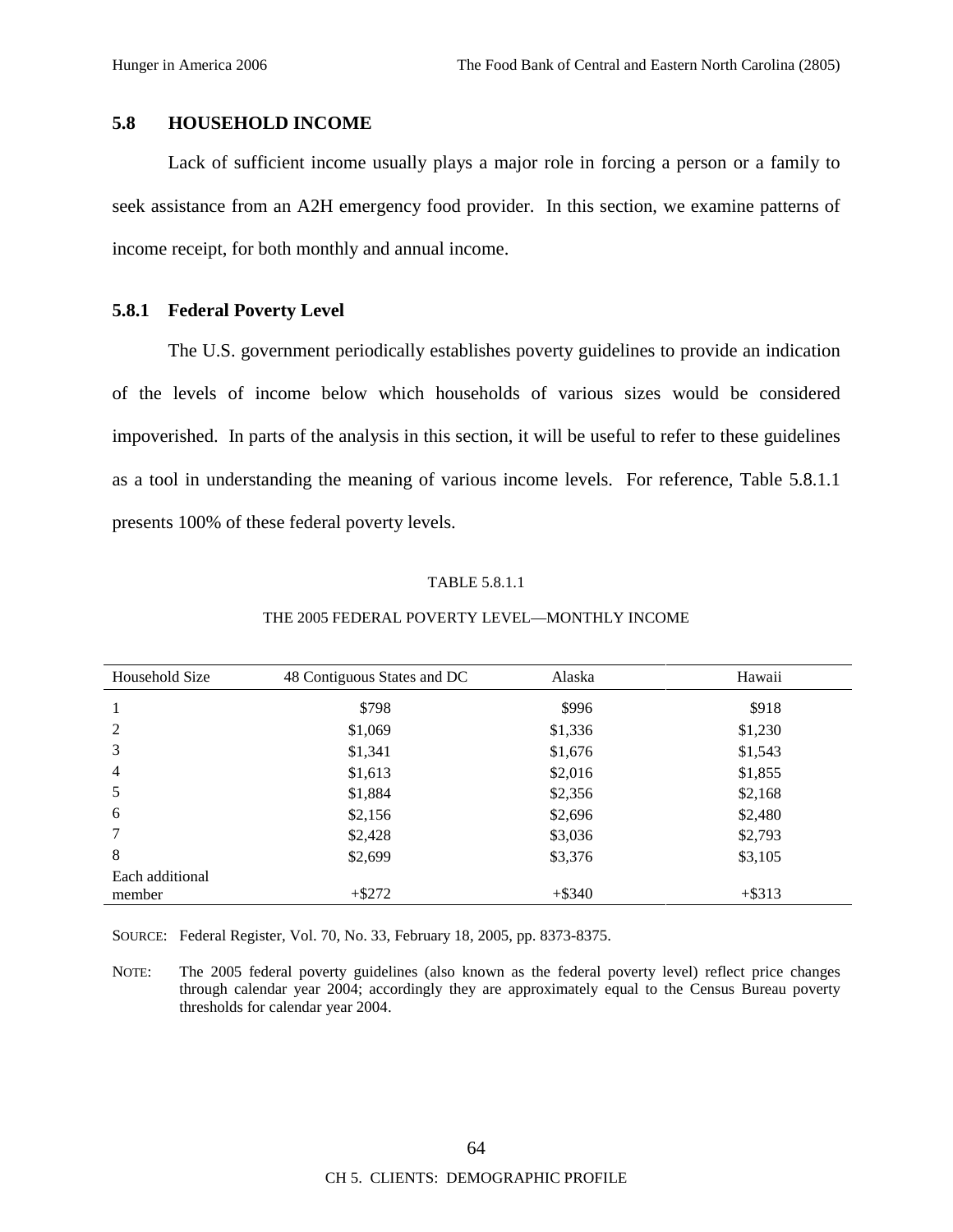# **5.8.2 Household Income for the Previous Month**

Clients were asked to report their total household income for the previous month or to

choose from a set of predefined income brackets. The results are in Table 5.8.2.1.

#### TABLE 5.8.2.1

## HOUSEHOLD INCOME FOR THE PREVIOUS MONTH

| Income for the Previous Month                                       | Pantry Client<br>Households | Kitchen Client<br>Households | Shelter Client<br>Households | All Client<br>Households |
|---------------------------------------------------------------------|-----------------------------|------------------------------|------------------------------|--------------------------|
|                                                                     |                             |                              |                              |                          |
| Total monthly income                                                |                             |                              |                              |                          |
| No income                                                           | 5.9%                        | 5.0%                         | 17.5%                        | 6.4%                     |
| \$1-\$499                                                           | 9.4%                        | 25.3%                        | 5.9%                         | 10.6%                    |
| \$500-\$999                                                         | 46.0%                       | 19.7%                        | 20.6%                        | 42.5%                    |
| \$1,000-\$1,499                                                     | 19.3%                       | 33.3%                        | 11.5%                        | 20.1%                    |
| \$1,500-\$1,999                                                     | 5.7%                        | 5.1%                         | 5.4%                         | 5.6%                     |
| \$2,000-\$2,499                                                     | 2.2%                        | 1.3%                         | 6.9%                         | 2.3%                     |
| \$2,500-\$2,999                                                     | 0.8%                        | 0.0%                         | 0.0%                         | 0.7%                     |
| \$3,000 or more                                                     | 0.2%                        | 5.1%                         | 19.7%                        | 1.5%                     |
| Unknown                                                             | 10.5%                       | 5.4%                         | 12.6%                        | 10.2%                    |
| <b>TOTAL</b>                                                        | 100.0%                      | 100.0%                       | 100.0%                       | 100.0%                   |
| Average monthly income among                                        |                             |                              |                              |                          |
| valid responses (in dollars) <sup>a</sup>                           | 830                         | 1,060                        | 1,420                        | 880                      |
| Median monthly income among                                         |                             |                              |                              |                          |
| valid responses (in dollars)                                        | 750                         | 800                          | 880                          | 750                      |
| Income as a percentage of the<br>federal poverty level <sup>b</sup> |                             |                              |                              |                          |
| 0% (no income)                                                      | 5.9%                        | 5.0%                         | 17.5%                        | 6.4%                     |
| 1%-50%                                                              | 19.9%                       | 29.8%                        | 5.9%                         | 20.1%                    |
| 51%-75%                                                             | 27.3%                       | 22.1%                        | 1.9%                         | 25.7%                    |
| 76%-100%                                                            | 17.6%                       | 21.9%                        | 18.7%                        | 18.0%                    |
| 101%-130%                                                           | 12.6%                       | 7.7%                         | 4.9%                         | 11.8%                    |
| 131%-150%                                                           | 3.0%                        | 0.3%                         | 0.0%                         | 2.6%                     |
| 151%-185%                                                           | 0.8%                        | 0.0%                         | 11.5%                        | 1.3%                     |
| 186% or higher                                                      | 2.3%                        | 7.9%                         | 27.0%                        | 4.0%                     |
| Unknown                                                             | 10.5%                       | 5.4%                         | 12.6%                        | 10.2%                    |
| <b>TOTAL</b>                                                        | 100.0%                      | 100.0%                       | 100.0%                       | 100.0%                   |
| Average monthly income as<br>percentage of the poverty level        |                             |                              |                              |                          |
| among valid responses                                               | 73.0%                       | 84.7%                        | 169.1%                       | 78.6%                    |
| Median monthly income as                                            |                             |                              |                              |                          |
| percentage of the poverty level<br>among valid responses            | 72.7%                       | 74.2%                        | 100.3%                       | 74.2%                    |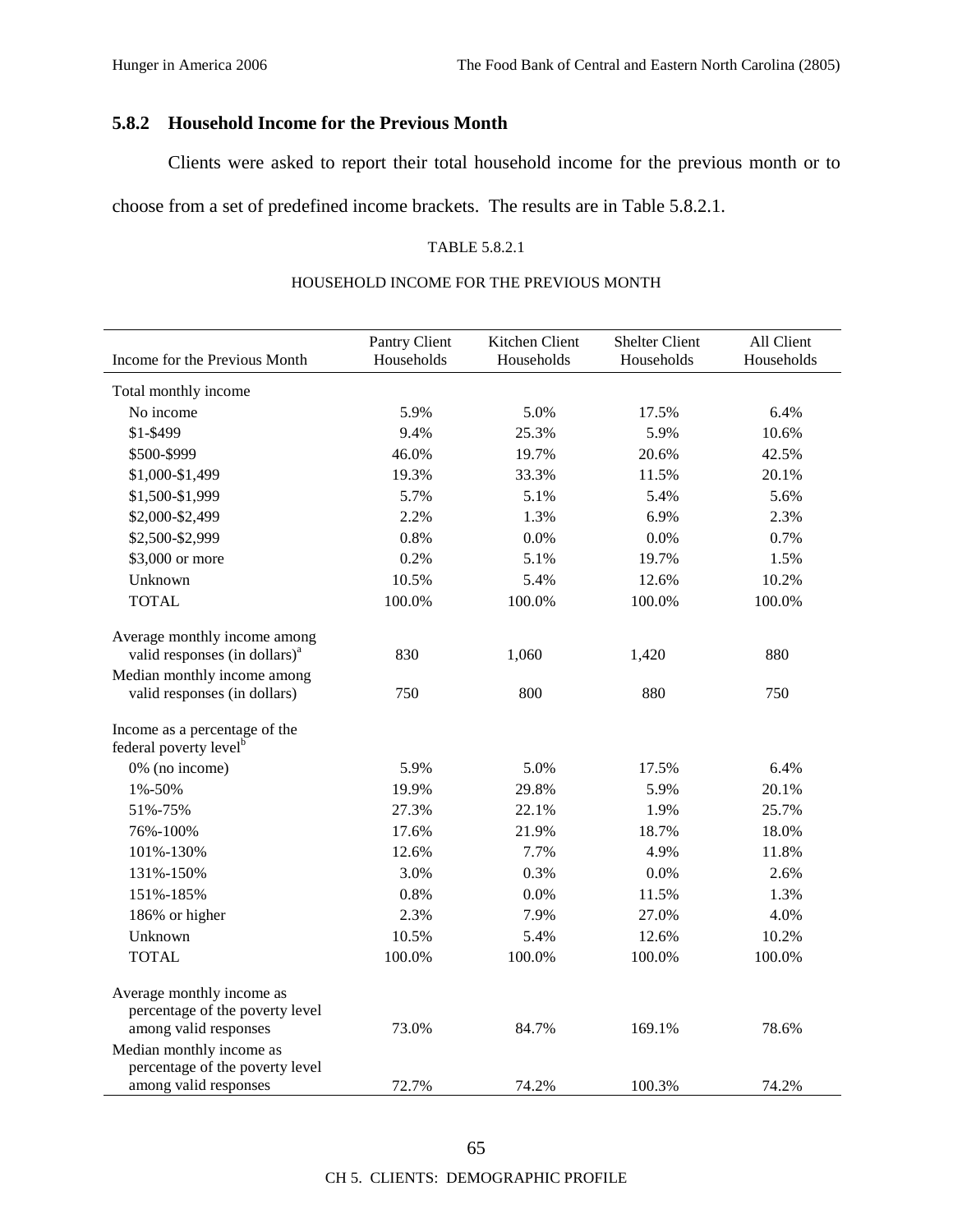TABLE 5.8.2.1 *(continued)*

| Income for the Previous Month | Pantry Client | Kitchen Client | <b>Shelter Client</b> | All Client |
|-------------------------------|---------------|----------------|-----------------------|------------|
|                               | Households    | Households     | <b>Households</b>     | Households |
| <b>SAMPLE SIZE (N)</b>        | 362           | 78             | 37                    | 477        |

SOURCE: This table was constructed based on all responses to questions 29 and 29a of the client survey.

NOTES: The percentages presented in this table, unlike those in most other tables, were calculated without leaving out item nonresponses (labeled "unknown"). To ensure that key percentages, such as that for no income, appear consistent within this table and across related tables, a constant denominator, which includes item nonresponses, was used. All responses were weighted as described in Chapter 3 and in the Technical Appendix volume to represent all emergency food clients or households of the Food Bank of Central and Eastern North Carolina.

For total monthly income, missing, don't know, and refusal responses combined are 10.5% for pantry clients, 5.4% for kitchen clients, 12.6% for shelter clients, and 10.2% for all clients. The missing rates we report here were obtained after we cross-imputed missing responses for monthly and yearly income variables.

For income as percentage of federal poverty level, missing, don't know, and refusal responses combined are 10.5% for pantry clients, 5.4% for kitchen clients, 12.6% for shelter clients, and 10.2% for all clients.

<sup>a</sup>For the calculation of the average and the median, responses given as a range were recoded to be the midpoint of the range.

<sup>b</sup>The percentages in this panel may not be equal to those in the corresponding row of the upper panel of this table because the two panels of data may have different item nonresponse rates. The calculation in the lower panel required information about household size as well as household income.

Table 5.8.2.1 shows that 6.4% of all client households had no income at all for the month

prior to the interview. More details on income follow:

- 5.9% of the pantry client households had no monthly income.
- 5.0% of the kitchen client households had no monthly income.
- 17.5% of the shelter client households had no monthly income.
- 59.5% of all client households had monthly household income less than \$1,000.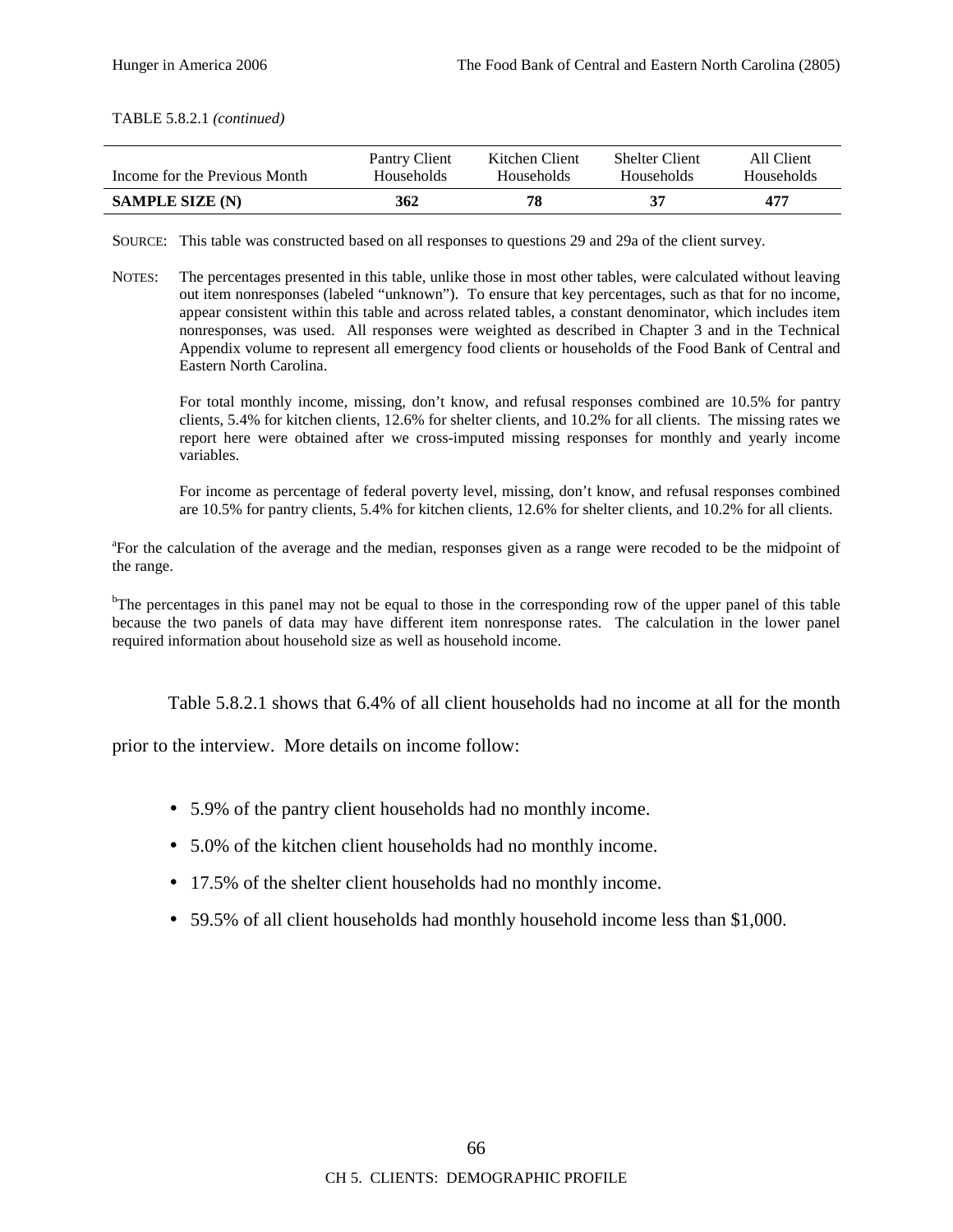- Average household income among all clients during the previous month was \$880 (median: \$750). By contrast, the mean for the U.S. population as a whole in 2004 was  $$5,006$  (median:  $$3,724$ ).<sup>14</sup>
- Average monthly household income among the pantry clients was \$830 (median: \$750).
- Average monthly household income among the kitchen clients was \$1,060 (median: \$800).
- Average monthly household income among the shelter clients was \$1,420 (median: \$880).
- 81.9% of client households had an income of 130% or below the federal poverty level during the previous month.
- Average monthly household income among all client households as a percentage of the federal poverty level was 78.6% (median: 74.2%).
- Average monthly household income among pantry client households was 73.0% (median: 72.7%) of the federal poverty level.
- Average monthly household income among kitchen client households was 84.7% (median: 74.2%) of the federal poverty level.
- Average monthly household income among shelter client households was 169.1% (median: 100.3%) of the federal poverty level.

<sup>&</sup>lt;sup>14</sup> U.S. Census Bureau. Income, Poverty, and Health Insurance Coverage in the United States: 2004. August 2005, pp. 60-229.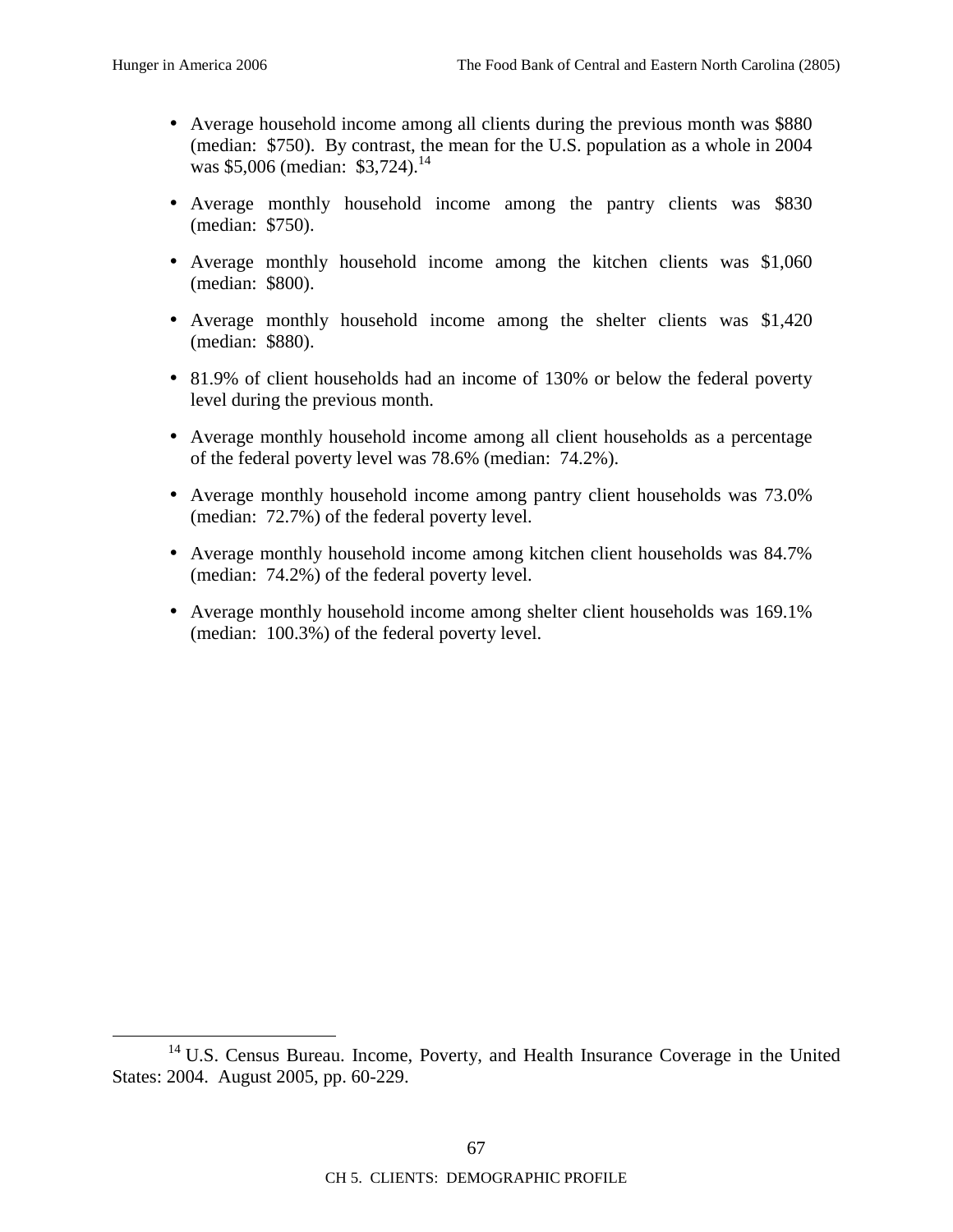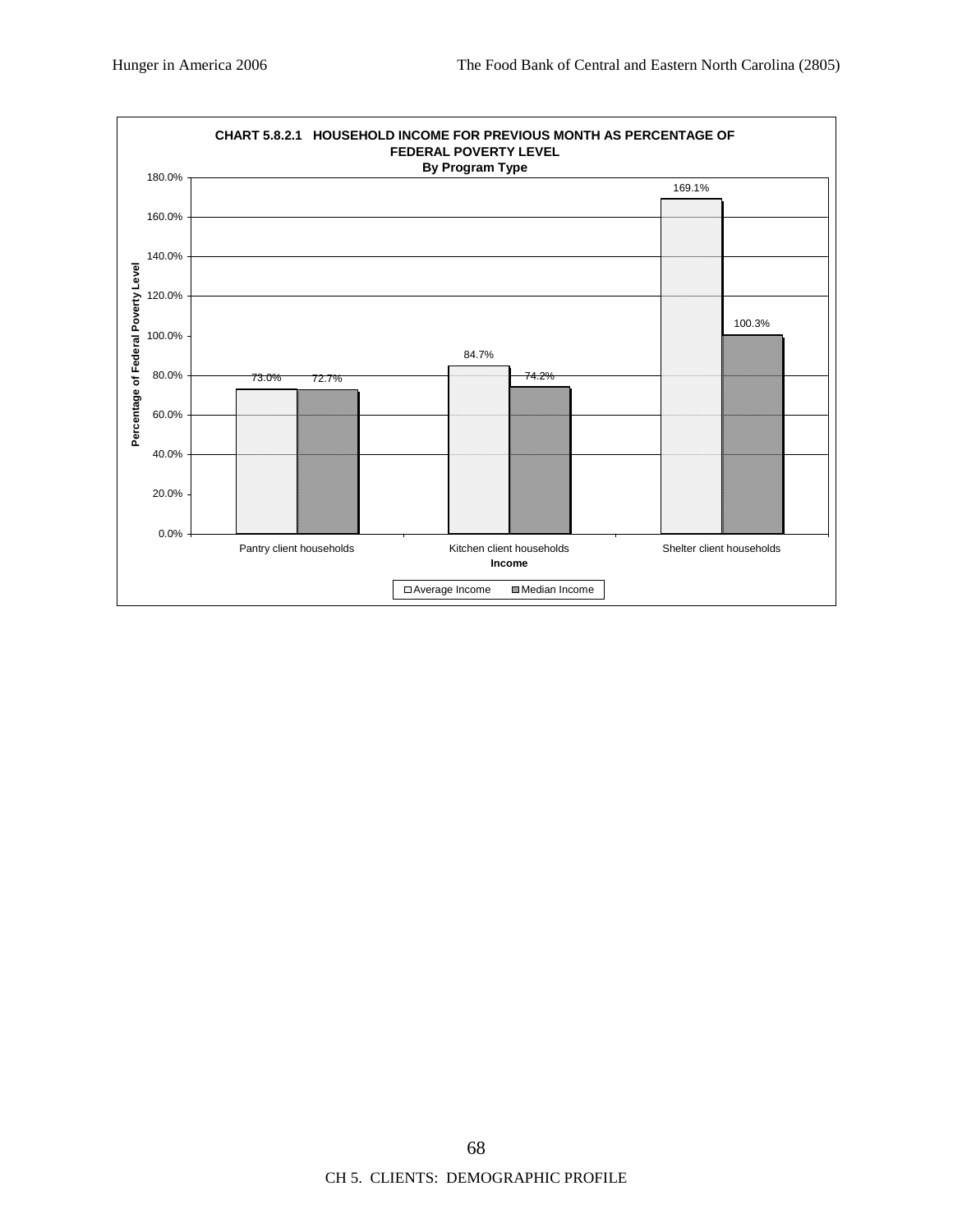## **5.8.3 Sources of Household Income for the Previous Month**

Clients were asked to indicate the major source of their household income for the previous month. They were then asked to name all sources of their household income. Table 5.8.3.1 and Table 5.8.3.2 summarize the findings.

## TABLE 5.8.3.1

#### MAIN SOURCE OF HOUSEHOLD INCOME FOR THE PREVIOUS MONTH

| Main Source of Household Income<br>for Previous Month | Pantry Client<br>Households | Kitchen Client<br>Households | <b>Shelter Client</b><br>Households | All Client<br>Households |
|-------------------------------------------------------|-----------------------------|------------------------------|-------------------------------------|--------------------------|
| Job                                                   | 19.4%                       | 50.5%                        | 57.4%                               | 23.9%                    |
| Government welfare assistance                         |                             |                              |                                     |                          |
| Temporary Assistance for Needy                        |                             |                              |                                     |                          |
| Families (TANF)                                       | 1.2%                        | 0.0%                         | 0.0%                                | 1.0%                     |
| General Assistance (GA) <sup>a</sup>                  | 0.0%                        | 0.0%                         | 0.0%                                | 0.0%                     |
| <b>SUBTOTAL</b>                                       | 1.2%                        | 0.0%                         | 0.0%                                | 1.0%                     |
| Other government sources                              |                             |                              |                                     |                          |
| Social Security                                       | 34.0%                       | 13.3%                        | 0.2%                                | 30.5%                    |
| Unemployment compensation                             | 1.0%                        | 0.0%                         | 0.0%                                | 0.9%                     |
| Disability (SSDI)/Workers'                            |                             |                              |                                     |                          |
| Compensation                                          | 11.8%                       | 5.0%                         | 11.2%                               | 11.2%                    |
| <b>Supplemental Security Income</b>                   |                             |                              |                                     |                          |
| (SSI)                                                 | 6.8%                        | 4.4%                         | 0.8%                                | 6.3%                     |
| <b>SUBTOTAL</b>                                       | 53.7%                       | 22.7%                        | 12.3%                               | 49.0%                    |
| Nongovernment, nonjob sources                         |                             |                              |                                     |                          |
| Pension                                               | 3.1%                        | 2.2%                         | 0.0%                                | 2.9%                     |
| Child support                                         | 1.1%                        | 0.0%                         | 0.0%                                | 1.0%                     |
| Churches                                              | 0.0%                        | 0.1%                         | 0.0%                                | 0.0%                     |
| Alimony                                               | 0.1%                        | 0.0%                         | 0.0%                                | 0.1%                     |
| Relatives                                             | 1.0%                        | 0.0%                         | 0.0%                                | 0.8%                     |
| <b>SUBTOTAL</b>                                       | 5.3%                        | 2.3%                         | 0.0%                                | 4.8%                     |
| Other <sup>b</sup>                                    | 2.1%                        | 8.0%                         | 0.3%                                | 2.5%                     |
| No income                                             | 5.9%                        | 5.0%                         | 17.5%                               | 6.4%                     |
| Unknown                                               | 12.5%                       | 11.6%                        | 12.6%                               | 12.4%                    |
| <b>TOTAL</b>                                          | 100.0%                      | 100.0%                       | 100.0%                              | 100.0%                   |
| <b>SAMPLE SIZE (N)</b>                                | 362                         | 78                           | 37                                  | 477                      |

SOURCE: This table was constructed based on all responses to questions 29 and 30 of the client survey.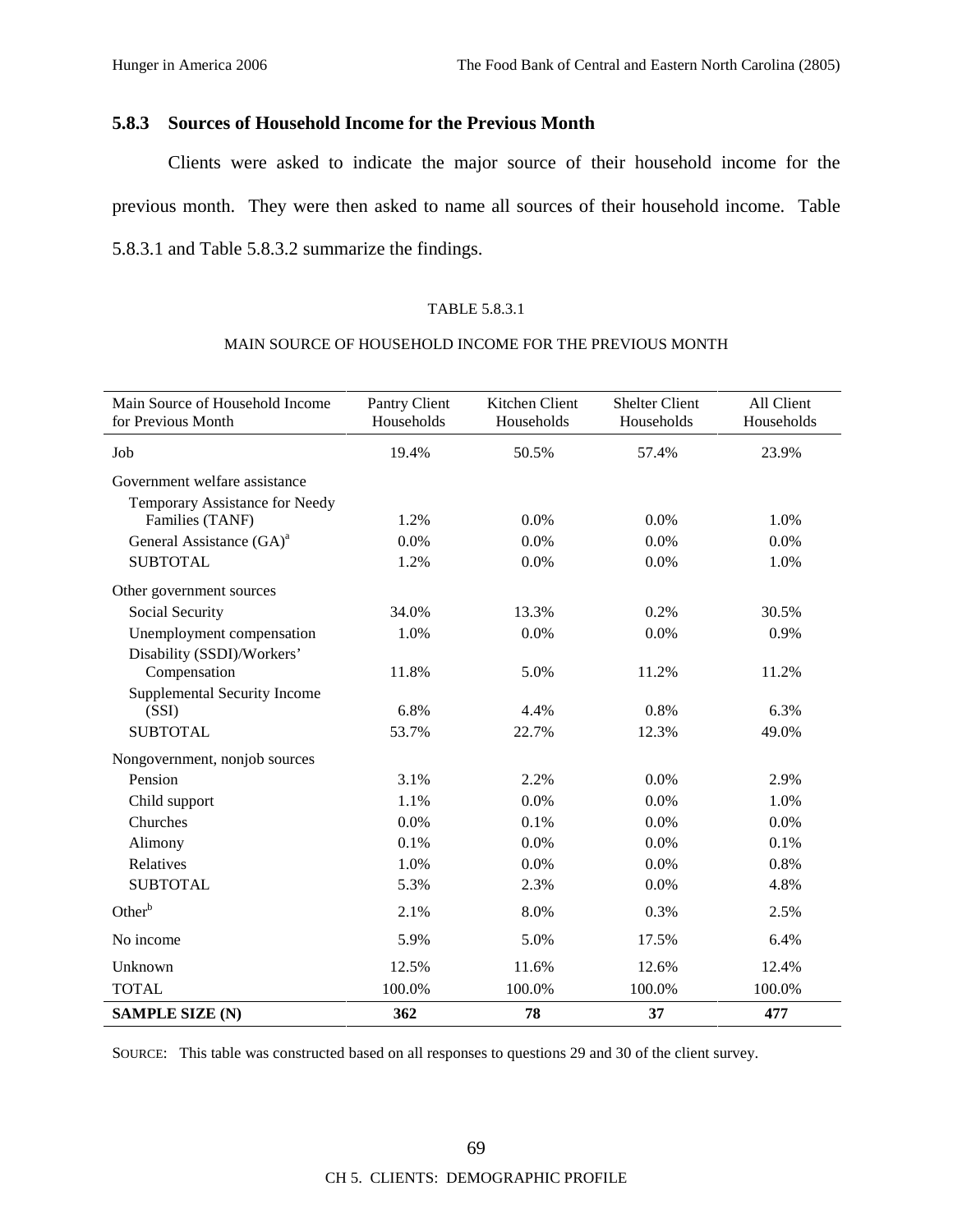#### TABLE 5.8.3.1 *(continued)*

NOTES: The percentages presented in this table, unlike those in most other tables, were calculated without leaving out item nonresponses (labeled "unknown"). To ensure that key percentages, such as that for no income, appear consistent within this table and across related tables, a constant denominator, which includes item nonresponses, was used. All responses were weighted as described in Chapter 3 and in the Technical Appendix volume to represent all emergency food clients or households of the Food Bank of Central and Eastern North Carolina.

\_\_\_\_\_\_\_\_\_\_\_\_\_\_\_\_\_\_\_\_\_\_\_\_\_\_\_\_\_\_\_\_\_\_\_\_\_\_\_\_\_\_\_\_\_\_\_\_\_\_\_\_\_\_\_\_\_\_\_\_\_\_\_\_\_\_\_\_\_\_\_\_\_\_\_\_\_\_\_\_\_\_\_\_\_\_\_\_\_\_\_\_

Missing, don't know, and refusal responses combined are 12.5% for pantry clients, 11.6% for kitchen clients, 12.6% for shelter clients, and 12.4% for all clients.

<sup>a</sup>Estimates for GA and TANF should be used with caution, since some respondents may not have understood the names of the programs under which they were receiving benefits. Indeed, in some states, the regular GA program is not offered, although other sources of assistance are sometimes available and could have been confused with GA. States where GA is not available include but are not limited to Georgia, Michigan, and Oklahoma.

<sup>b</sup>This includes some form of limited savings.

Overall, 23.9% of the clients indicated that a job was the main source of income for their

households for the previous month. Other sources of income are as follows:

- For 1.0% of all clients, welfare assistance from the government such as TANF and GA was the main source of household income.
- For 49.0% of all clients, other government assistance such as social security or unemployment compensation was the main source of household income.
- For 4.8% of all clients, income came mainly from nongovernment, nonjob sources, such as pension and child support.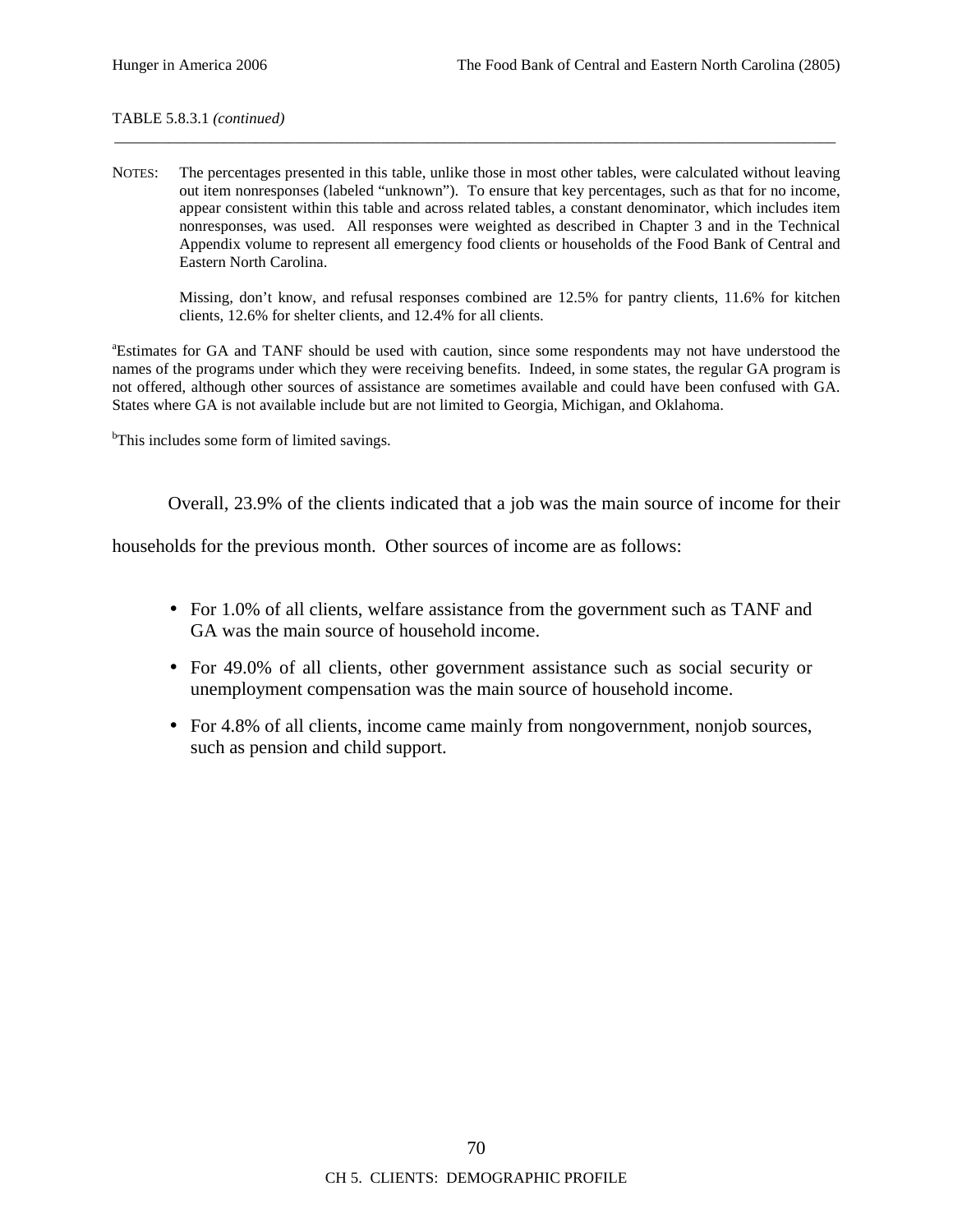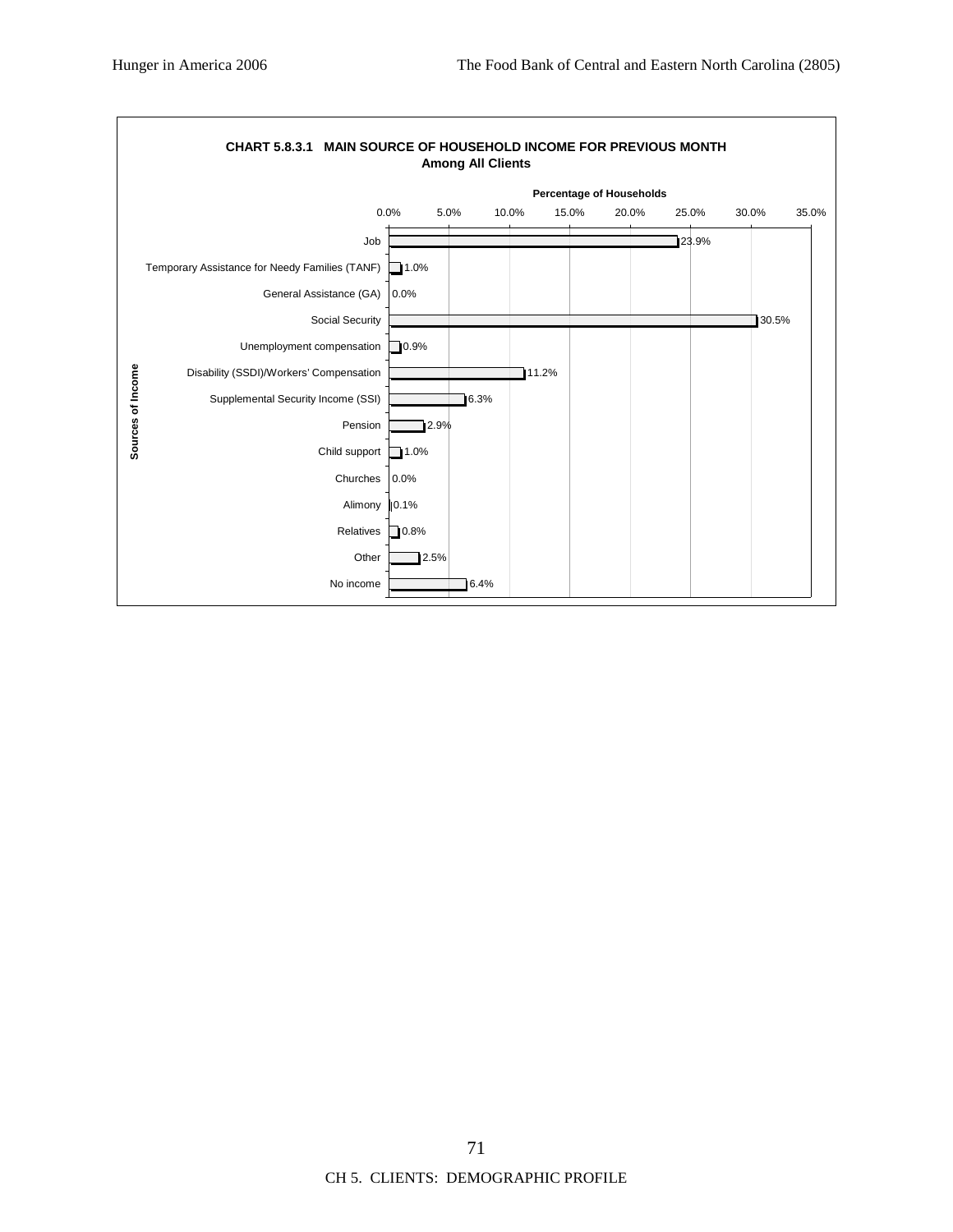### TABLE 5.8.3.2

| All Sources of Household Income for<br>Previous Month <sup>a</sup> | Pantry Client<br>Households | Kitchen Client<br>Households | <b>Shelter Client</b><br>Households | All Client<br>Households |
|--------------------------------------------------------------------|-----------------------------|------------------------------|-------------------------------------|--------------------------|
| Job                                                                | 37.9%                       | 48.5%                        | 27.7%                               | 38.3%                    |
| Government welfare assistance                                      |                             |                              |                                     |                          |
| Temporary Assistance for Needy                                     |                             |                              |                                     |                          |
| Families (TANF)                                                    | 2.2%                        | $0.0\%$                      | 1.1%                                | 2.0%                     |
| General Assistance (GA) <sup>b</sup>                               | 2.0%                        | $0.0\%$                      | 0.0%                                | 1.8%                     |
| Other government sources                                           |                             |                              |                                     |                          |
| Social Security                                                    | 49.2%                       | 21.7%                        | 12.3%                               | 45.0%                    |
| Unemployment compensation                                          | 4.3%                        | 3.7%                         | 7.9%                                | 4.4%                     |
| Disability (SSDI)/Workers'                                         |                             |                              |                                     |                          |
| Compensation                                                       | 23.4%                       | 22.7%                        | 12.6%                               | 22.8%                    |
| Supplemental Security Income (SSI)                                 | 22.4%                       | 11.4%                        | 1.9%                                | 20.4%                    |
| Government assistance with child care                              |                             |                              |                                     |                          |
| costs                                                              | 2.3%                        | $0.0\%$                      | 0.0%                                | 2.0%                     |
| Nongovernment, nonjob sources                                      |                             |                              |                                     |                          |
| Pension                                                            | 12.4%                       | 20.0%                        | 0.0%                                | 12.4%                    |
| Child support                                                      | 5.3%                        | 0.1%                         | 0.0%                                | 4.6%                     |
| Alimony                                                            | 0.7%                        | $0.0\%$                      | 0.0%                                | 0.6%                     |
| Relatives                                                          | 10.3%                       | 11.2%                        | 10.0%                               | 10.3%                    |
| No income                                                          | 5.9%                        | 5.0%                         | 17.5%                               | 6.4%                     |
| <b>SAMPLE SIZE (N)</b>                                             | 362                         | 78                           | 37                                  | 477                      |

## ALL SOURCES OF HOUSEHOLD INCOME FOR PREVIOUS MONTH

SOURCE: This table was constructed based on all responses to questions 6, 25, and 29 of the client survey.

NOTES: The percentages presented in this table, unlike those in most other tables, were calculated without leaving out item nonresponses (labeled "unknown"). To ensure that key percentages, such as that for no income, appear consistent within this table and across related tables, a constant denominator, which includes item nonresponses, was used. All responses were weighted as described in Chapter 3 and in the Technical Appendix volume to represent all emergency food clients or households of the Food Bank of Central and Eastern North Carolina.

Missing, don't know, and refusal responses combined are 0.5% for pantry clients, 0.0% for kitchen clients, 0.0% for shelter clients, and 0.4% for all clients.

<sup>a</sup>Multiple responses were accepted.

<sup>b</sup>Estimates for GA and TANF should be used with caution, since some respondents may not have understood the names of the programs under which they were receiving benefits. Indeed, in some states, the regular GA program is not offered, although other sources of assistance are sometimes available and could have been confused with GA. States where GA is not available include but are not limited to Georgia, Michigan, and Oklahoma.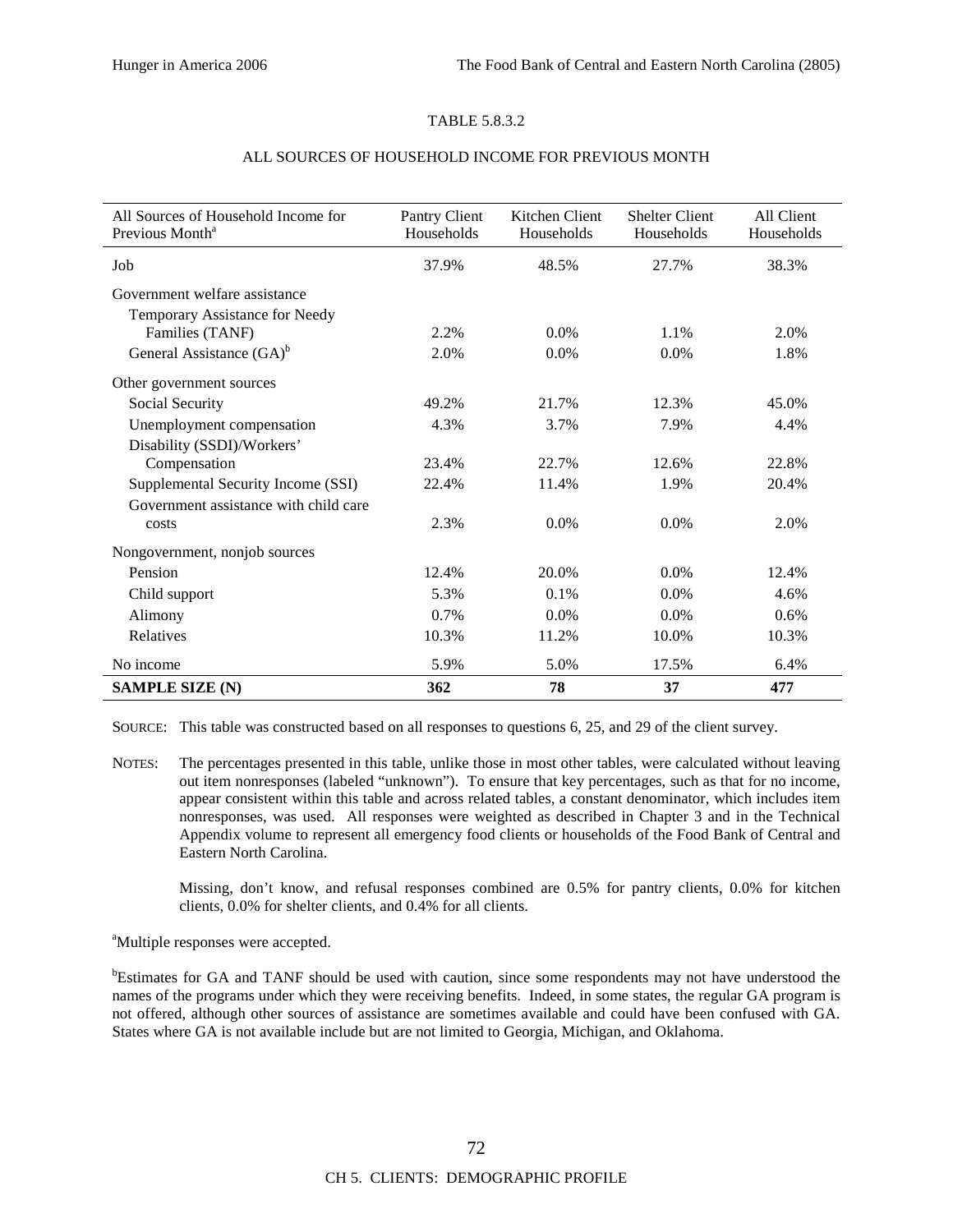When clients were asked about *all* sources of their household income for the previous

month, 38.3% included a job as a source.

- For 2.0% of all clients, TANF was a source of household income during the previous month.
- For 1.8%, GA was a source of household income.
- 45.0% of all clients said they received social security benefits
- 22.8% chose SSDI or workers' compensation as a source of household income.
- 20.4% mentioned SSI as a source.
- In addition, 12.4%, 4.6%, and 10.3% of the clients indicate pension, child support, and their relatives, respectively, as a source of income.

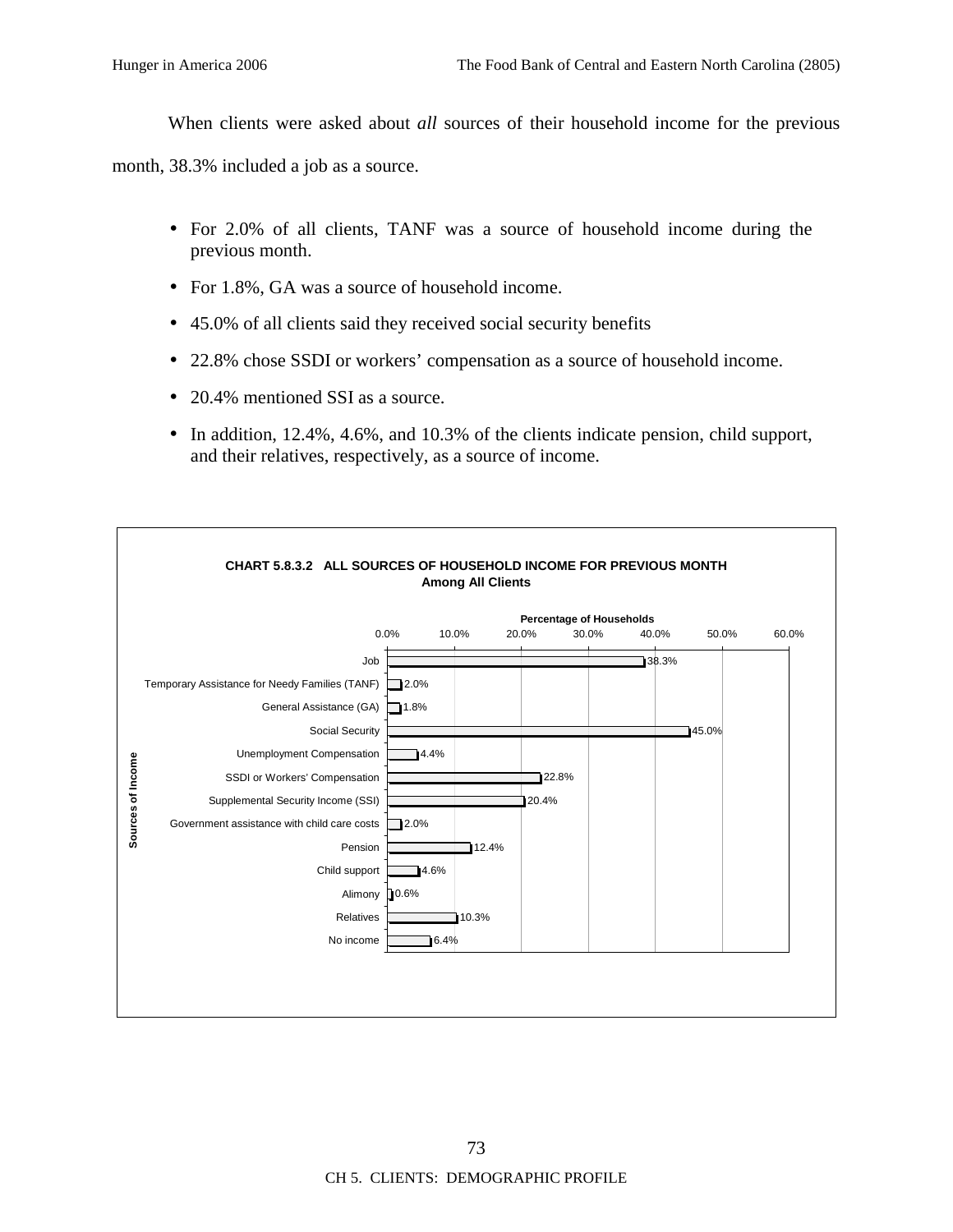# **5.8.4 Annual Household Income in 2004**

Clients also provided estimates of their total household income in the year 2004. Table

5.8.4.1 shows their annual income in dollars and as a percentage of the federal poverty level.

## TABLE 5.8.4.1

### HOUSEHOLD INCOME FOR 2004

|                                                                     | Pantry Client<br>Households | Kitchen Client<br>Households | <b>Shelter Client</b><br>Households | All Client<br>Households |
|---------------------------------------------------------------------|-----------------------------|------------------------------|-------------------------------------|--------------------------|
| Total annual income                                                 |                             |                              |                                     |                          |
| No income                                                           | 4.9%                        | 8.0%                         | 13.7%                               | 5.6%                     |
| \$1-\$4,999                                                         | 8.5%                        | 20.8%                        | 7.7%                                | 9.5%                     |
| \$5,000-\$9,999                                                     | 37.7%                       | 18.9%                        | 2.9%                                | 34.4%                    |
| \$10,000-\$14,999                                                   | 22.1%                       | 19.0%                        | 18.9%                               | 21.7%                    |
| \$15,000-\$19,999                                                   | 10.7%                       | 9.5%                         | 12.3%                               | 10.7%                    |
| \$20,000-\$24,999                                                   | 2.0%                        | 1.2%                         | 11.8%                               | 2.4%                     |
| \$25,000-\$29,999                                                   | 1.6%                        | 4.2%                         | 0.0%                                | 1.7%                     |
| \$30,000-\$34,999                                                   | 1.4%                        | 0.0%                         | 0.2%                                | 1.2%                     |
| \$35,000-\$39,999                                                   | 0.7%                        | 0.0%                         | 0.2%                                | 0.6%                     |
| \$40,000-\$44,999                                                   | 0.2%                        | 0.0%                         | 0.0%                                | 0.2%                     |
| \$45,000-\$49,999                                                   | 0.1%                        | 7.2%                         | 0.0%                                | 0.7%                     |
| \$50,000 and over                                                   | 0.3%                        | 6.3%                         | 19.7%                               | 1.7%                     |
| Unknown                                                             | 9.8%                        | 4.8%                         | 12.6%                               | 9.5%                     |
| <b>TOTAL</b>                                                        | 100.0%                      | 100.0%                       | 100.0%                              | 100.0%                   |
| Average annual income among                                         |                             |                              |                                     |                          |
| valid responses (in dollars) <sup>a</sup>                           | 10,510                      | 15,610                       | 22,310                              | 11,520                   |
| Median annual income among valid                                    |                             |                              |                                     |                          |
| responses (in dollars)                                              | 9,080                       | 9,600                        | 15,000                              | 9,600                    |
| Income as a percentage of the<br>federal poverty level <sup>b</sup> |                             |                              |                                     |                          |
| 0% (no income) $\text{°}$                                           | 4.9%                        | 8.0%                         | 13.7%                               | 5.6%                     |
| 1%-50%                                                              | 20.5%                       | 24.5%                        | 7.7%                                | 20.2%                    |
| 51%-75%                                                             | 30.2%                       | 26.1%                        | 2.6%                                | 28.5%                    |
| 76%-100%                                                            | 16.1%                       | 6.9%                         | 7.8%                                | 14.9%                    |
| 101%-130%                                                           | 10.9%                       | 9.3%                         | 16.3%                               | 11.0%                    |
| 131%-150%                                                           | 2.6%                        | 1.9%                         | 0.0%                                | 2.4%                     |
| 151%-185%                                                           | 1.2%                        | 0.3%                         | 11.5%                               | 1.6%                     |
| 186% or higher                                                      | 3.8%                        | 18.1%                        | 27.8%                               | 6.2%                     |
| Unknown                                                             | 9.8%                        | 4.8%                         | 12.6%                               | 9.5%                     |
| <b>TOTAL</b>                                                        | 100.0%                      | 100.0%                       | 100.0%                              | 100.0%                   |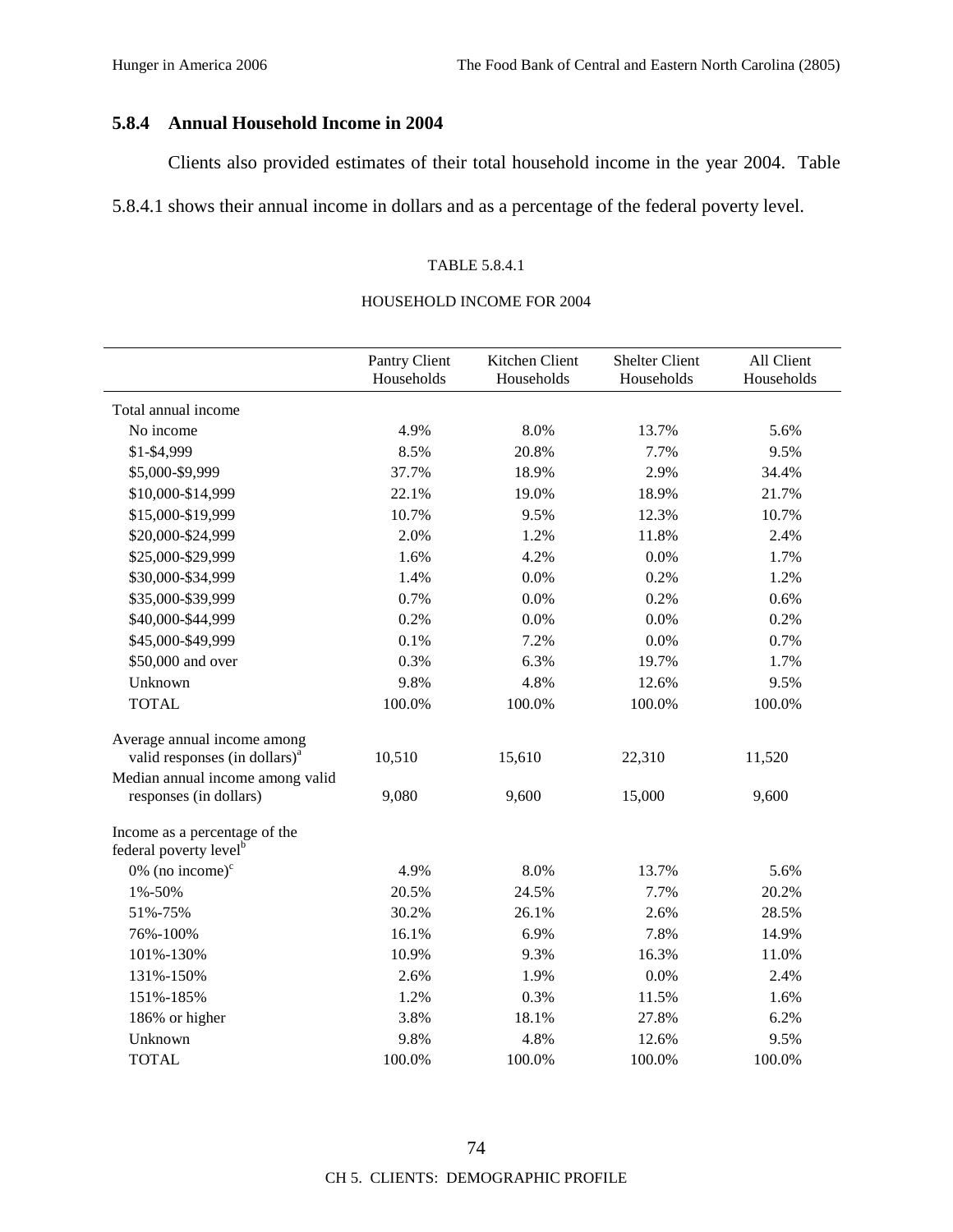#### TABLE 5.8.4.1 *(continued)*

|                                                                                      | Pantry Client<br>Households | Kitchen Client<br>Households | <b>Shelter Client</b><br>Households | All Client<br>Households |
|--------------------------------------------------------------------------------------|-----------------------------|------------------------------|-------------------------------------|--------------------------|
| Average annual income as<br>percentage of the poverty level<br>among valid responses | 75%                         | 103%                         | 224%                                | 85%                      |
| Median annual income as<br>percentage of the poverty level                           |                             |                              |                                     |                          |
| among valid responses                                                                | 73%                         | 62%                          | 118%                                | 73%                      |
| <b>SAMPLE SIZE (N)</b>                                                               | 362                         | 78                           | 37                                  | 477                      |

SOURCE: This table was constructed based on all responses to questions 29 and 31 of the client survey.

NOTES: The percentages presented in this table, unlike those in most other tables, were calculated without leaving out item nonresponses (labeled "unknown"). To ensure that key percentages, such as that for no income, appear consistent within this table, a constant denominator, which includes item nonresponses, was used. All responses were weighted as described in Chapter 3 and in the Technical Appendix volume to represent all emergency food clients or households of the Food Bank of Central and Eastern North Carolina.

For total annual income, missing, don't know, and refusal responses combined are 9.8% for pantry clients, 4.8% for kitchen clients, 12.6% for shelter clients, and 9.5% for all clients. The missing rates we report here were obtained after we cross-imputed missing responses for monthly and yearly income variables.

For income as percentage of the federal poverty level, missing, don't know, and refusal responses combined are 9.8% for pantry clients, 4.8% for kitchen clients, 12.6% for shelter clients, and 9.5% for all clients.

<sup>a</sup>For the calculation of the average and the median, responses given as a range were recoded to be the midpoint of the bracket.

<sup>b</sup>See Table 5.8.1.1 for the federal poverty levels.

<sup>c</sup>The percentages in this row may not be equal to those in the corresponding row of the upper panel of this table, because the two panels of data may have different item nonresponse rates. The calculation in the lower panel required information about household size as well as household income.

In the year 2004, 49.6% of all clients had a household income less than \$10,000. More

information about annual income of client households follows:

- Average household income among all clients in year 2004 was \$11,520.
- 80.2% of the clients' households had an income of 130% or below the federal poverty level.
- Average household income as percentage of the federal poverty level was 85% (median: 73%).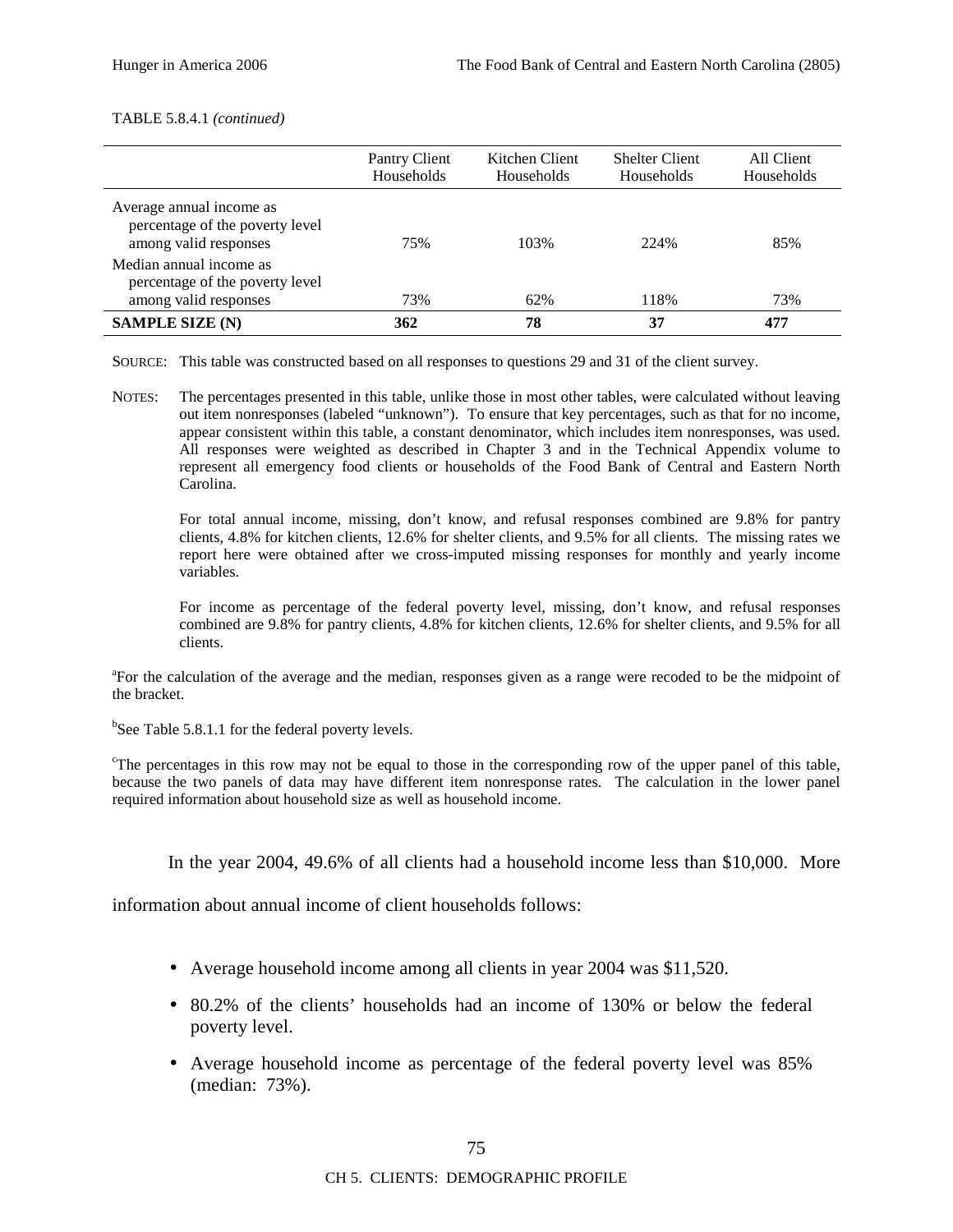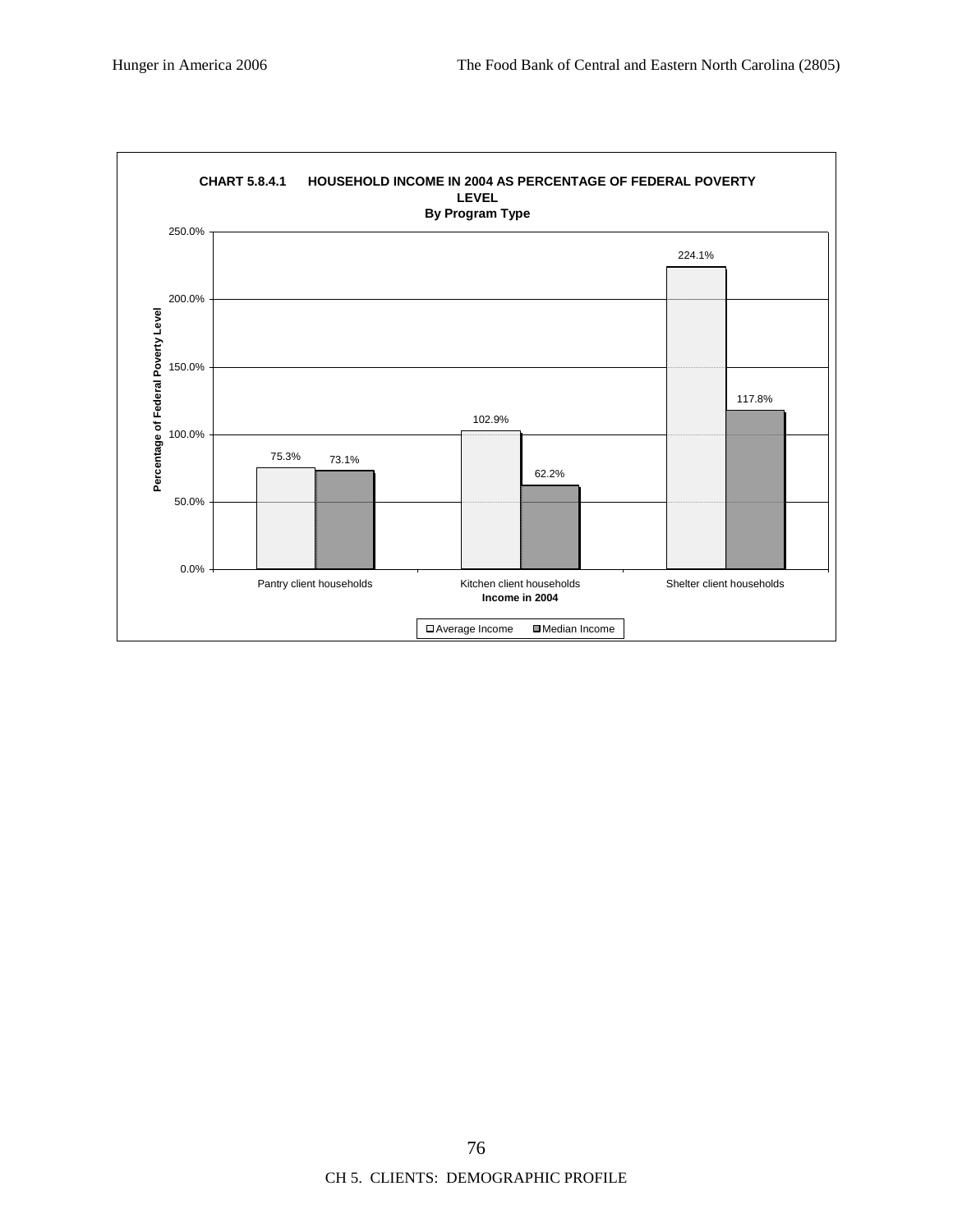# **5.9 HOUSING**

# **5.9.1 Housing Status**

Table 5.9.1.1 shows the housing status of the client households. It shows whether they have a place to live, what kind of housing they have, whether they own or rent, and what their other housing-related experiences have been.

### TABLE 5.9.1.1

|                                           | Pantry Client<br>Households | Kitchen Client<br>Households | <b>Shelter Client</b><br>Households | All Client<br>Households |
|-------------------------------------------|-----------------------------|------------------------------|-------------------------------------|--------------------------|
| The kind of place you live now?           |                             |                              |                                     |                          |
| Clients with a place to live              |                             |                              |                                     |                          |
| House                                     | 46.8%                       | 36.6%                        | 10.1%                               | 44.1%                    |
| Mobile home/trailer                       | 20.5%                       | 1.8%                         | 16.1%                               | 18.7%                    |
| Apartment                                 | 30.2%                       | 25.9%                        | 0.0%                                | 28.3%                    |
| Room                                      | 1.9%                        | 19.8%                        | 0.0%                                | 3.3%                     |
| Live with family, friends                 | 0.0%                        | 1.8%                         | 0.0%                                | 0.2%                     |
| <b>SUBTOTAL</b>                           | 99.3%                       | 85.9%                        | 26.2%                               | 94.6%                    |
| Clients without a place to live           |                             |                              |                                     |                          |
| Homeless, living in shelter<br>or mission | 0.7%                        | 10.6%                        | 73.8%                               | 5.1%                     |
| Homeless, living on the                   |                             |                              |                                     |                          |
| street                                    | 0.0%                        | 3.6%                         | 0.0%                                | 0.3%                     |
| Car, van, or recreational                 |                             |                              |                                     |                          |
| vehicle                                   | 0.0%                        | 0.0%                         | 0.0%                                | 0.0%                     |
| Abandoned building                        | 0.0%                        | 0.0%                         | 0.0%                                | 0.0%                     |
| <b>SUBTOTAL</b>                           | 0.7%                        | 14.1%                        | 73.8%                               | 5.4%                     |
| <b>TOTAL</b>                              | 100.0%                      | 100.0%                       | 100.0%                              | 100.0%                   |
| <b>SAMPLE SIZE (N)</b>                    | 362                         | 78                           | 37                                  | 477                      |
| Among clients who have a<br>place to live |                             |                              |                                     |                          |
| Own the place you live                    | 35.3%                       | 20.4%                        | n.p.                                | 34.9%                    |
| Rent your place                           | 55.8%                       | 73.3%                        | n.p.                                | 56.4%                    |
| Live free with someone else               | 4.9%                        | 6.3%                         | n.p.                                | 5.0%                     |
| Other <sup>a</sup>                        | 4.0%                        | 0.0%                         | n.p.                                | 3.7%                     |
| <b>TOTAL</b>                              | 100.0%                      | 100.0%                       | n.p.                                | 100.0%                   |
| Clients late paying the last              |                             |                              |                                     |                          |
| month's rent or mortgage                  | 12.8%                       | 38.9%                        | n.p.                                | 15.0%                    |

# HOUSING STATUS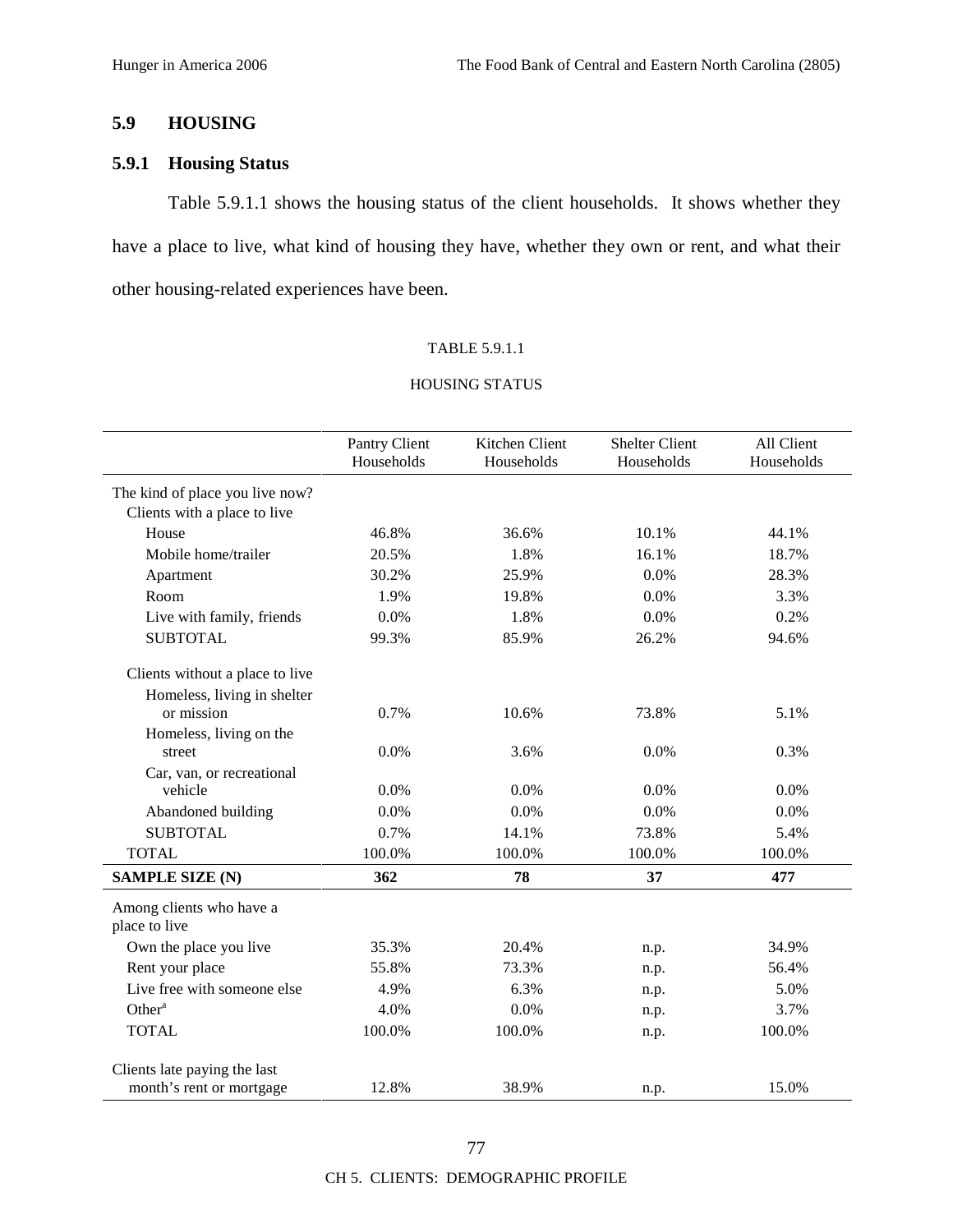#### TABLE 5.9.1.1 *(continued)*

|                                                                                      | Pantry Client<br>Households | Kitchen Client<br>Households | <b>Shelter Client</b><br>Households | All Client<br>Households |
|--------------------------------------------------------------------------------------|-----------------------------|------------------------------|-------------------------------------|--------------------------|
| Clients whose households<br>receive Section 8 or Public<br><b>Housing Assistance</b> | 19.9%                       | 6.8%                         | n.p.                                | 17.7%                    |
| <b>SAMPLE SIZE (N) – Clients</b><br>with a place to live                             | 360                         | 56                           | n                                   | 422                      |

SOURCE: This table was constructed based on usable responses to questions 16, 17, 18, and 81 of the client survey.

NOTES: The percentages presented in this table are based only on usable responses, excluding missing, don't know, and refusal responses. All usable responses were weighted as described in Chapter 3 and in the Technical Appendix volume to represent all emergency food clients of the Food Bank of Central and Eastern North Carolina. The sample sizes (N) also include missing data.

For the kind of place where living, missing, don't know, and refusal responses combined are 0.1% for pantry clients, 0.0% for kitchen clients, 0.0% for shelter clients, and 0.1% for all clients.

For those with a place to live, missing, don't know, and refusal responses combined are 1.3% for pantry clients, 2.9% for kitchen clients, 1.1% for shelter clients, and 1.4% for all clients.

For those late paying rent or mortgage, missing, don't know, and refusal responses combined are 1.5% for pantry clients, 0.0% for kitchen clients, 0.0% for shelter clients, and 1.3% for all clients.

For those receiving Section 8, missing, don't know, and refusal responses combined are 15.3% for pantry clients, 4.7% for kitchen clients, 11.2% for shelter clients, and 14.2% for all clients.

<sup>a</sup>This includes "working for rent" and halfway houses.

Among all client households, 5.4% were without a place to live. More details on housing

status of the clients follow:

- 73.8% of shelter client households were homeless.
- 14.1% of kitchen client households were homeless.
- 0.7% of pantry client households were homeless.
- 35.3% of pantry client households own the place where they live.
- 15.0% of the client households with a place to live were late paying the previous month's rent or mortgage.
- 17.7% of the client households with a place to live said they received Section 8 or Public Housing Assistance at the time of the interview.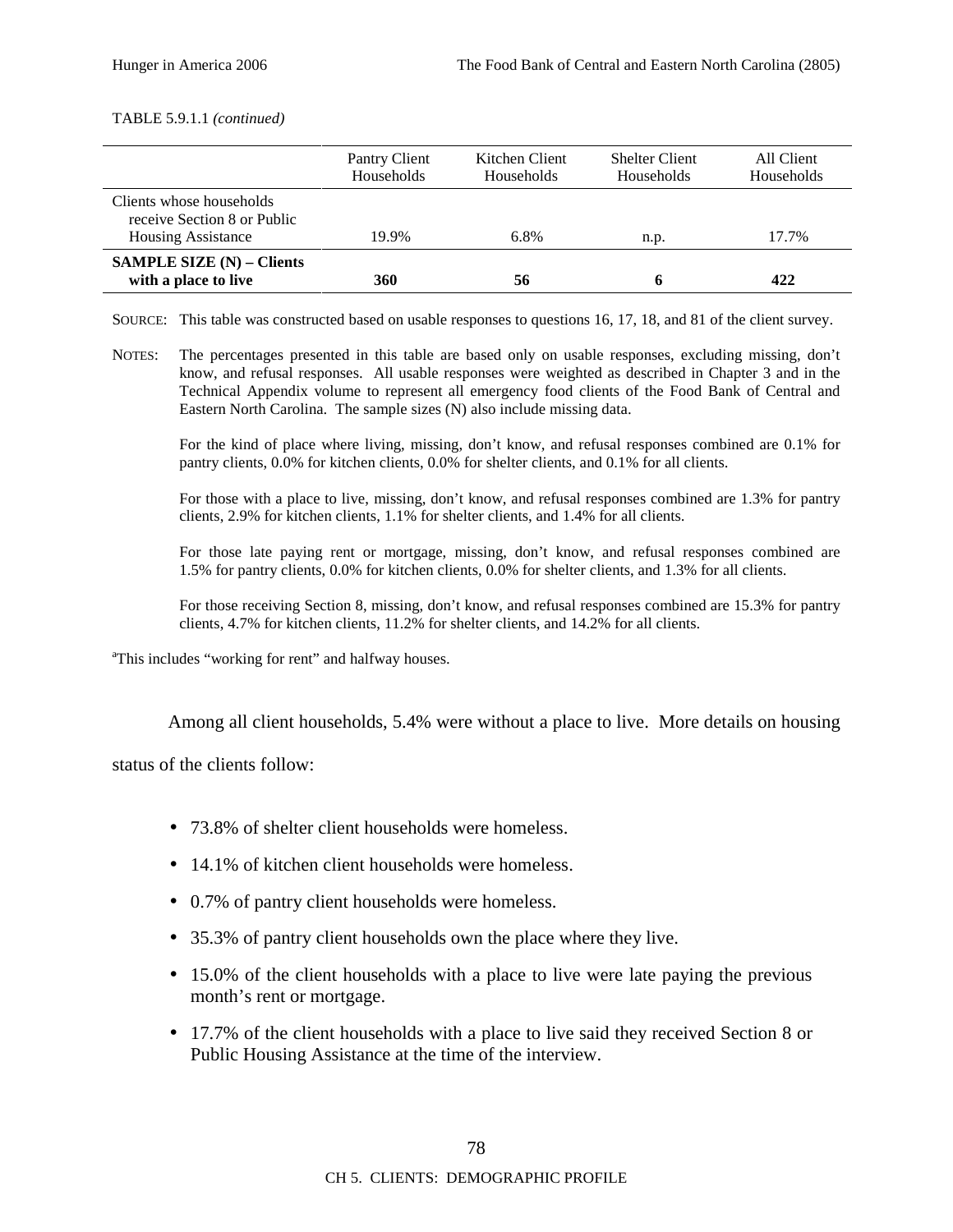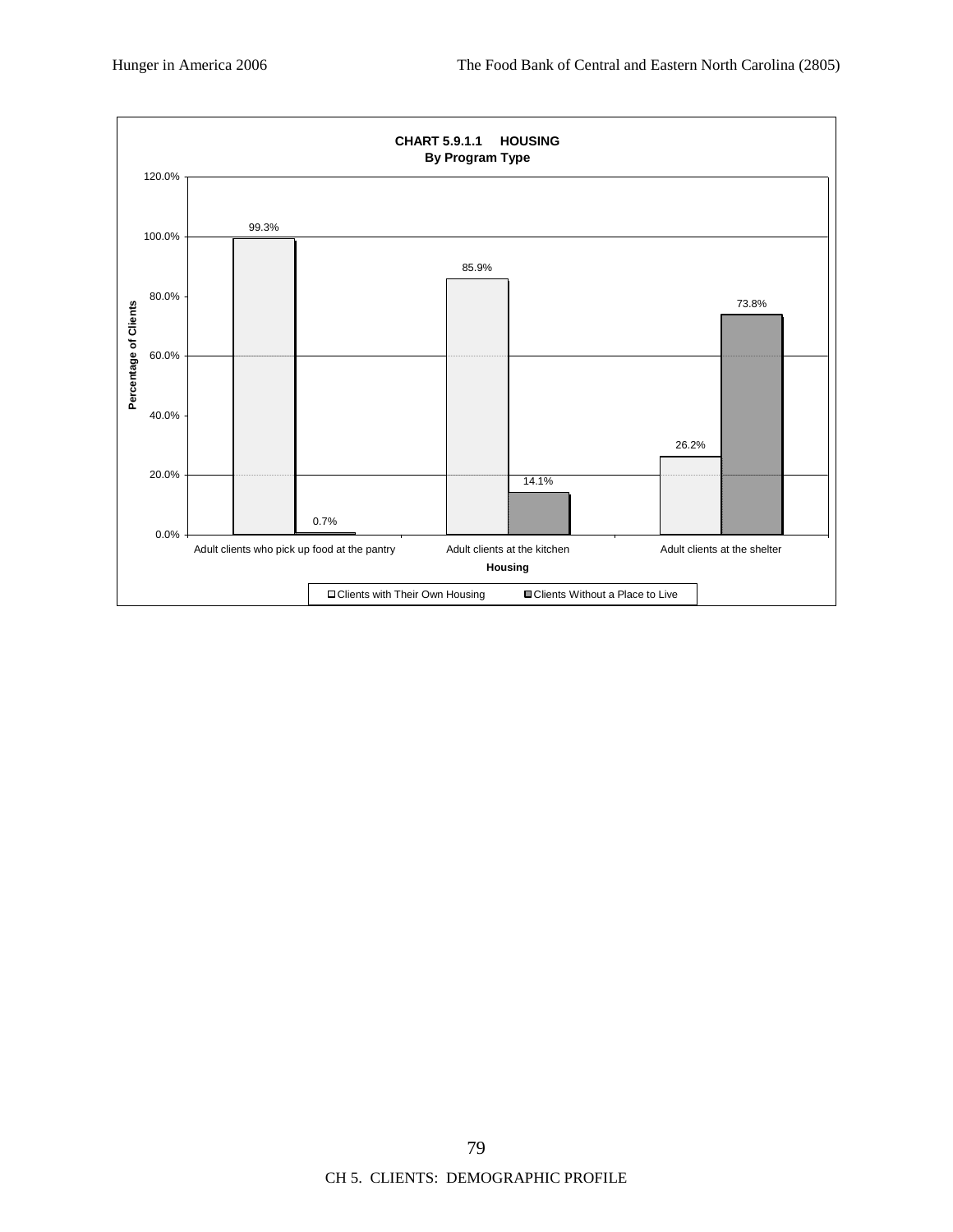## **5.9.2 Household Resources**

Clients indicated whether their households have access to a kitchen, a working telephone,

or a working car. Responses are presented in Table 5.9.2.1.

#### TABLE 5.9.2.1

#### HOUSEHOLD RESOURCES

|                                               | Pantry Client | Kitchen Client | <b>Shelter Client</b> | All Client |
|-----------------------------------------------|---------------|----------------|-----------------------|------------|
| <b>Household Resources</b>                    | Households    | Households     | Households            | Households |
| Clients with access to a place where          |               |                |                       |            |
| they can prepare a meal                       |               |                |                       |            |
| Yes                                           | 97.2%         | 87.5%          | 60.3%                 | 94.5%      |
| N <sub>o</sub>                                | 2.8%          | 12.5%          | 39.7%                 | 5.5%       |
| <b>TOTAL</b>                                  | 100.0%        | 100.0%         | 100.0%                | 100.0%     |
|                                               |               |                |                       |            |
| Clients have access to a working<br>telephone |               |                |                       |            |
| Yes                                           | 88.5%         | 79.3%          | 99.2%                 | 88.2%      |
| N <sub>0</sub>                                | 11.5%         | 20.7%          | 0.8%                  | 11.8%      |
| <b>TOTAL</b>                                  | 100.0%        | 100.0%         | 100.0%                | 100.0%     |
| Clients have access to a working car          |               |                |                       |            |
| Yes                                           | 70.8%         | 48.0%          | 45.1%                 | 67.6%      |
| N <sub>0</sub>                                | 29.2%         | 52.0%          | 54.9%                 | 32.4%      |
| <b>TOTAL</b>                                  | 100.0%        | 100.0%         | 100.0%                | 100.0%     |
| <b>SAMPLE SIZE (N)</b>                        | 362           | 78             | 37                    | 477        |

SOURCE: This table was constructed based on usable responses to Question 19 of the client survey.

NOTES: The percentages presented in this table are based only on usable responses, excluding missing, don't know, and refusal responses. All usable responses were weighted as described in Chapter 3 and in the Technical Appendix volume to represent all emergency food clients of the Food Bank of Central and Eastern North Carolina. The sample sizes (N) also include missing data.

For access to a place, missing, don't know, and refusal responses combined are 0.3% for pantry clients, 0.0% for kitchen clients, 0.0% for shelter clients, and 0.3% for all clients.

For working telephone, missing, don't know, and refusal responses combined are 0.4% for pantry clients, 0.0% for kitchen clients, 0.0% for shelter clients, and 0.3% for all clients.

For clients with working cars, missing, don't know, and refusal responses combined are 0.4% for pantry clients, 0.0% for kitchen clients, 0.0% for shelter clients, and 0.4% for all clients.

Findings about selected household resources presented in Table 5.9.2.1 include: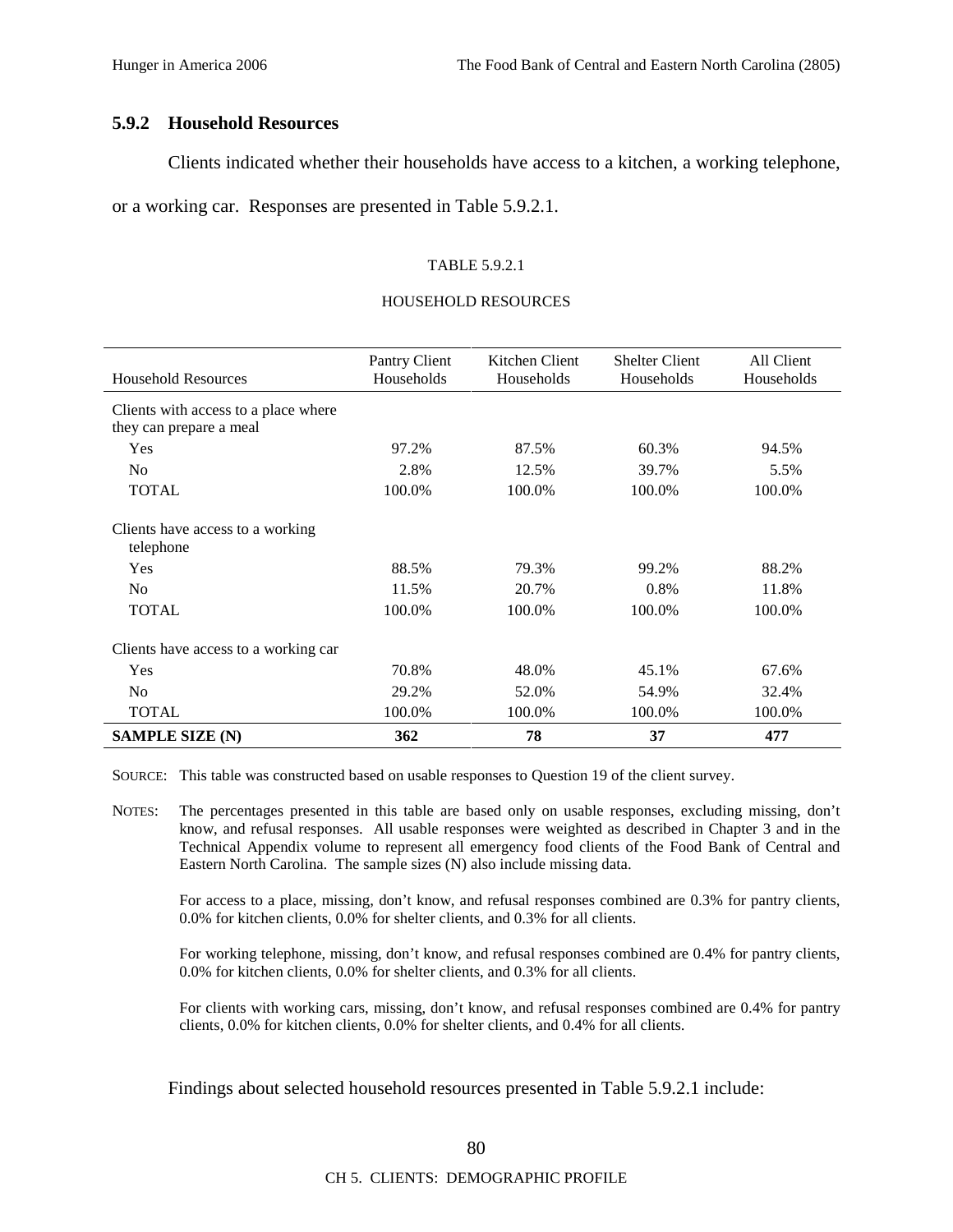- Overall, 94.5% of the clients have access to a place where they can prepare a meal.
	- 97.2% of the pantry clients have access to such a place.
	- 87.5% of the kitchen clients have access to such a place.
	- 60.3% of the shelter clients have access to such a place.
- Overall, 88.2% of the clients have access to a working telephone.
	- 88.5% of the pantry clients have access to a working telephone.
	- 79.3% of the kitchen clients have access to a working telephone.
	- 99.2% of the shelter clients have access to a working telephone.
- Overall, 67.6% of the clients have access to a working car.
	- 70.8% of the pantry clients have access to a working car.
	- 48.0% of the kitchen clients have access to a working car.
	- 45.1% of the shelter clients have access to a working car.

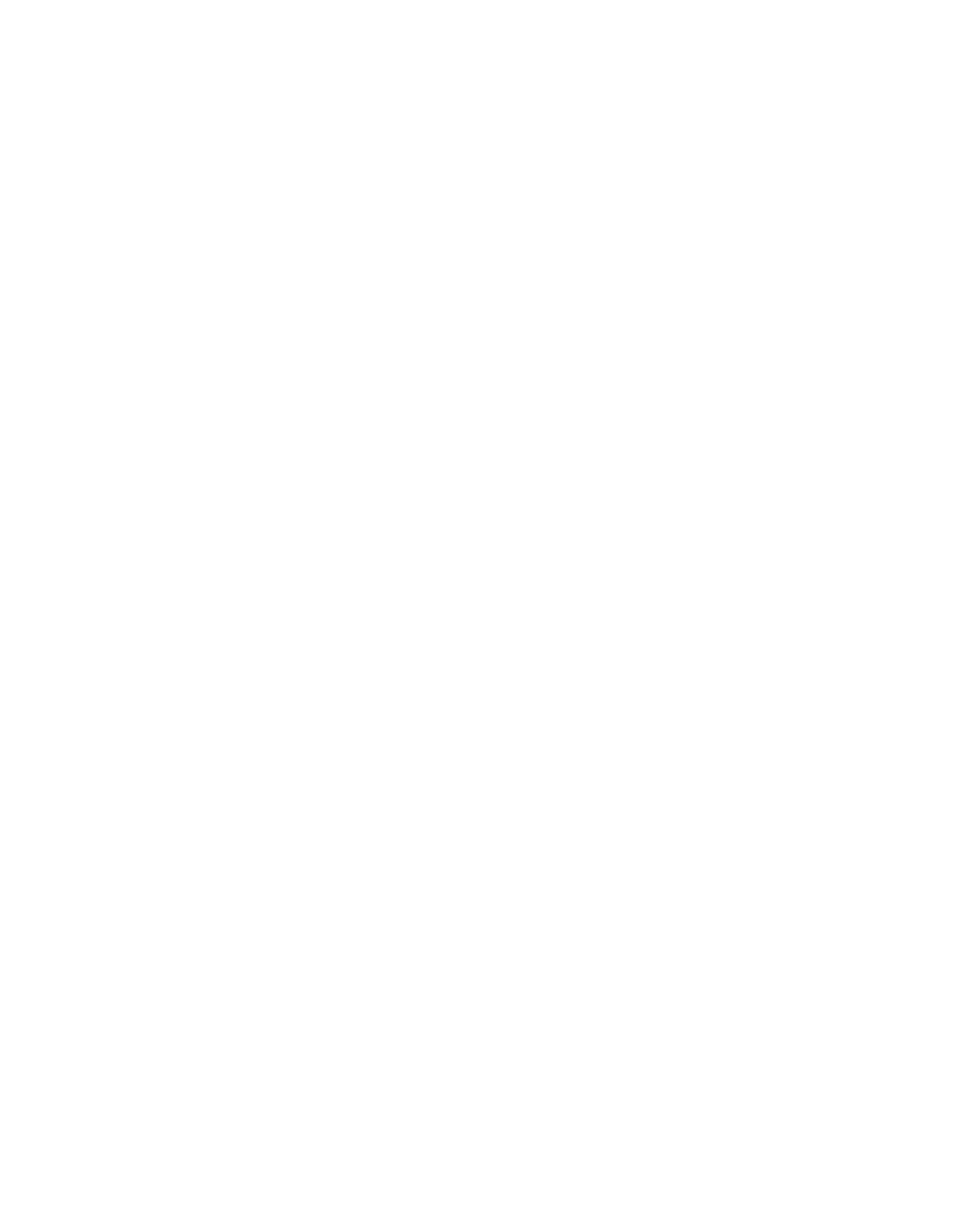## **6. CLIENTS: FOOD INSECURITY AND HUNGER**

Food insecurity is a complex, multifaceted phenomenon that varies along a continuum of successive stages as it becomes more severe. A scaling tool developed by the USDA provides an important approach being used increasingly to assess food security and hunger among households. Six questions in a six-item short module, the minimal information required to construct the scale, were included in the client survey.15 Food security and food insecurity are conceptually defined as the following<sup>16</sup>:

- Food security: "Access by all people at all times to enough food for an active, healthy life. Food security includes at a minimum: (1) the ready availability of nutritionally adequate and safe foods, and (2) an assured ability to acquire acceptable foods in socially acceptable ways (e.g., without resorting to emergency food supplies, scavenging, stealing, or other coping strategies)."
- Food insecurity: "Limited or uncertain availability of nutritionally adequate and safe foods or limited or uncertain ability to acquire acceptable foods in socially acceptable ways."

This chapter begins by assessing A2H clients' levels of food security, first for all households and then separately for households with children and for households with elderly members. Subsequent sections then provide data on household responses to the specific questions used in constructing the food security scores.

<sup>&</sup>lt;sup>15</sup> Bickel, Gary, Mark Nord, Cristofer Price, William Hamilton, and John Cook. "Guide to Measuring Household Food Security, Revised 2000." U.S. Department of Agriculture, Food and Nutrition Service, March 2000.

<sup>16 &</sup>quot;Core Indicators of Nutritional State for Difficult-to-Sample Populations." *Journal of Nutrition*, vol. 120, no.11S, November 1990.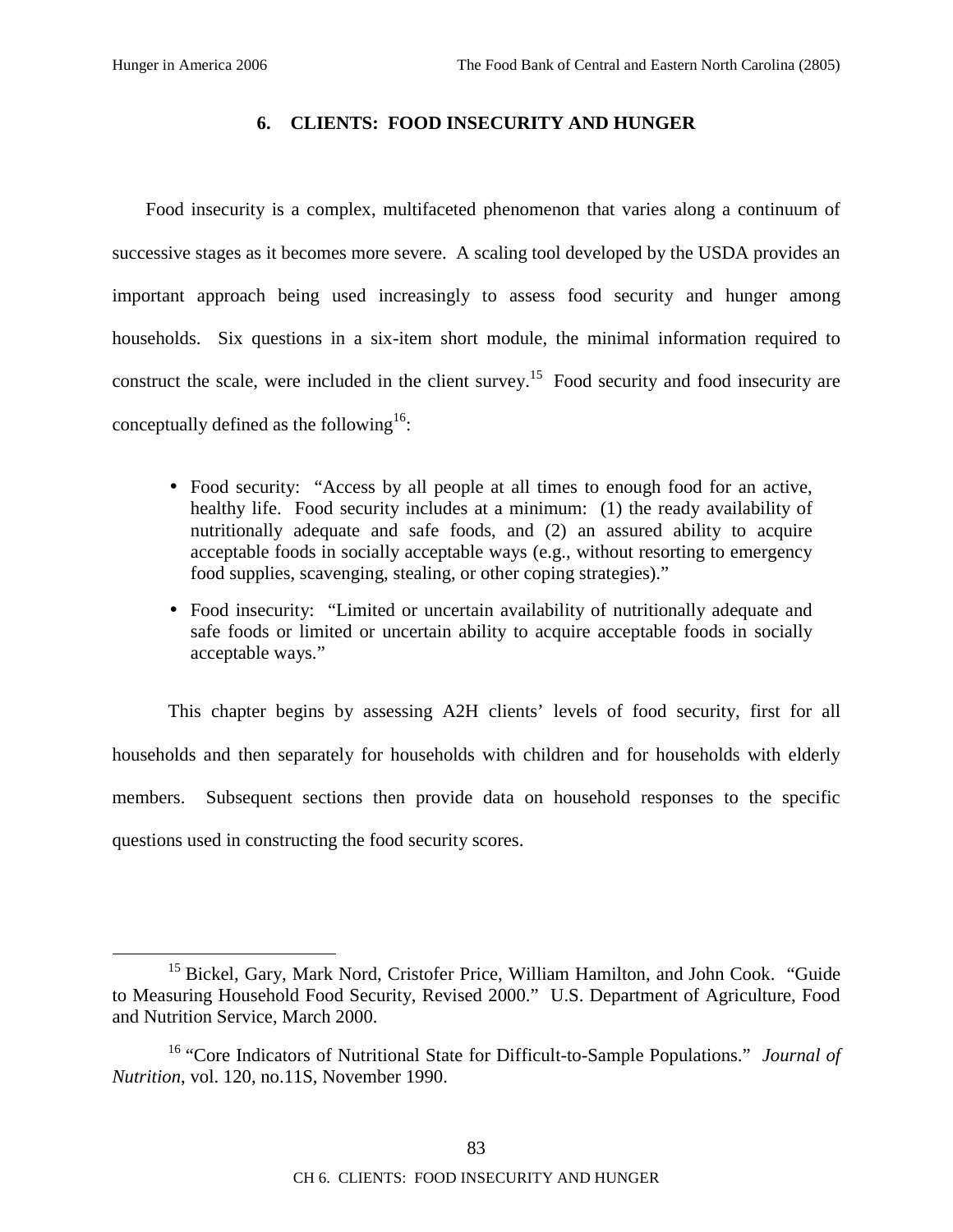# **6.1 HOUSEHOLD FOOD INSECURITY**

Clients responded to a six-item short module for classifying households by food security status level. Food security scale scores were assigned to households according to the "Guide to Measuring Household Food Security, Revised 2000."17

## TABLE 6.1.1

## HOUSEHOLD FOOD INSECURITY

| Food Security Among Clients'<br>Households                                                                                          | Pantry Client<br>Households | Kitchen Client<br>Households | <b>Shelter Client</b><br>Households | All Client<br>Households |
|-------------------------------------------------------------------------------------------------------------------------------------|-----------------------------|------------------------------|-------------------------------------|--------------------------|
| Food security among all<br>households                                                                                               |                             |                              |                                     |                          |
| Food secure                                                                                                                         | 32.9%                       | 35.0%                        | 68.0%                               | 34.8%                    |
| Food insecure                                                                                                                       |                             |                              |                                     |                          |
| Food insecure without hunger                                                                                                        | 46.1%                       | 15.1%                        | 20.4%                               | 42.1%                    |
| Food insecure with hunger                                                                                                           | 21.0%                       | 49.9%                        | 11.6%                               | 23.1%                    |
| <b>SUBTOTAL</b>                                                                                                                     | 67.1%                       | 65.0%                        | 32.0%                               | 65.2%                    |
| <b>TOTAL</b>                                                                                                                        | 100.0%                      | 100.0%                       | 100.0%                              | 100.0%                   |
| <b>SAMPLE SIZE (N)</b>                                                                                                              | 362                         | 78                           | 37                                  | 477                      |
| Food security among households<br>with children younger than age 18<br>Food secure<br>Food Insecure<br>Food insecure without hunger | 34.0%<br>41.7%<br>24.3%     | n.p.<br>n.p.                 | n.p.<br>n.p.                        | 36.2%<br>40.3%<br>23.5%  |
| Food insecure with hunger<br><b>SUBTOTAL</b>                                                                                        | 66.0%                       | n.p.                         | n.p.                                | 63.8%                    |
| <b>TOTAL</b>                                                                                                                        | 100.0%                      | n.p.<br>n.p.                 | n.p.<br>n.p.                        | 100.0%                   |
| SAMPLE SIZE (N) -<br><b>Households with children</b><br>younger than age 18                                                         | 135                         | $\boldsymbol{9}$             | $\mathbf{3}$                        | 147                      |
| Food security among households<br>with seniors age 65 or older                                                                      |                             |                              |                                     |                          |
| Food secure<br>Food insecure                                                                                                        | 44.9%                       | n.p.                         | N.A.                                | 45.0%                    |
| Food insecure without hunger                                                                                                        | 43.5%                       |                              | N.A.                                | 42.6%                    |
| Food insecure with hunger                                                                                                           | 11.6%                       | n.p.<br>n.p.                 | N.A.                                | 12.4%                    |
| <b>SUBTOTAL</b>                                                                                                                     | 55.1%                       | n.p.                         | N.A.                                | 55.0%                    |
| <b>TOTAL</b>                                                                                                                        | 100.0%                      | n.p.                         | n.p.                                | 100.0%                   |

<sup>17</sup> Bickel et al. March 2000.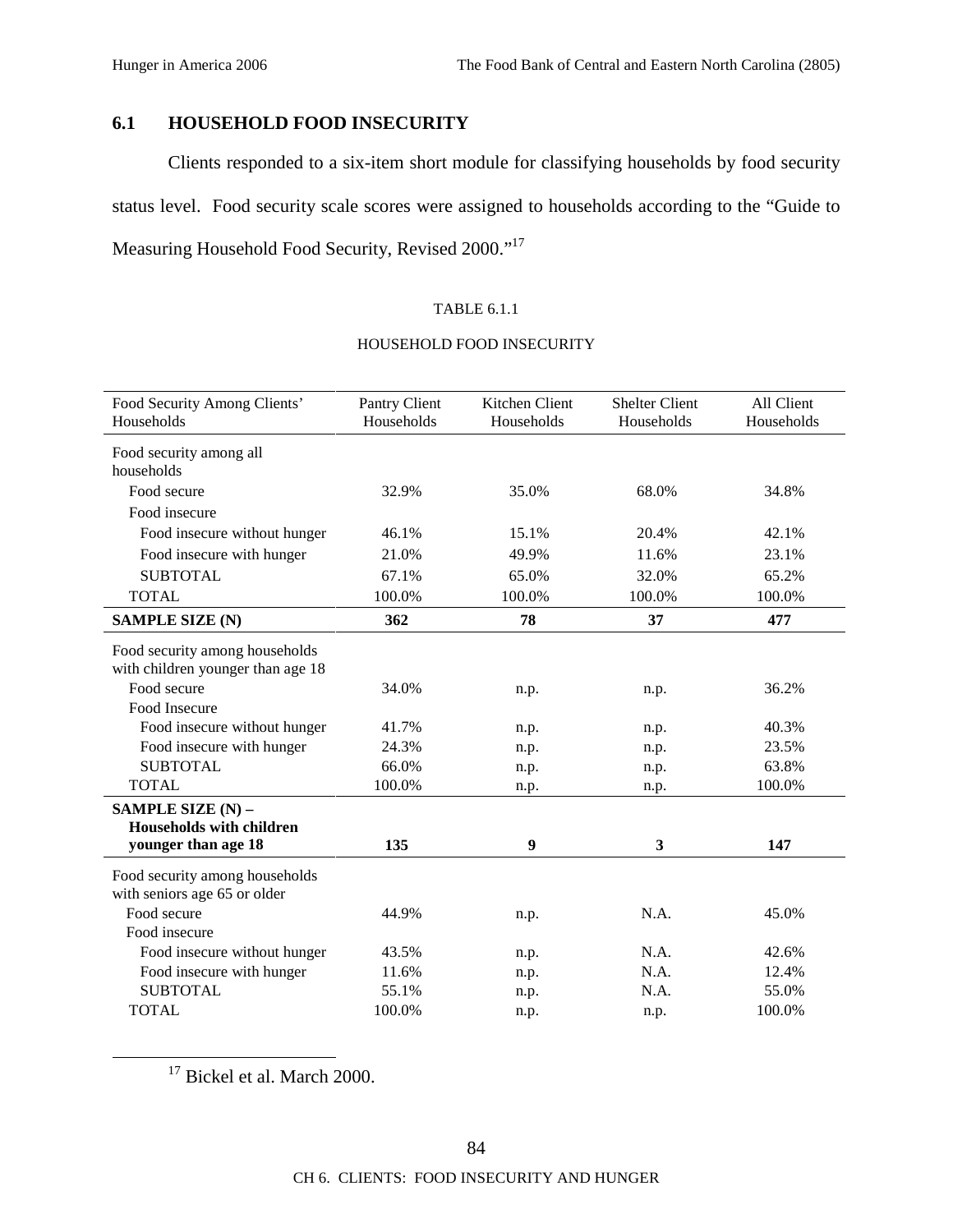TABLE 6.1.1 *(continued)*

| Food Security Among Clients'                                            | Pantry Client     | Kitchen Client | <b>Shelter Client</b> | All Client |
|-------------------------------------------------------------------------|-------------------|----------------|-----------------------|------------|
| Households                                                              | <b>Households</b> | Households     | <b>Households</b>     | Households |
| SAMPLE SIZE $(N)$ –<br>Households with seniors age<br>65 years or older | 12                |                | $\mathbf{0}$          | 119        |

SOURCE: This table was constructed based on usable responses to questions 42, 43, 44, 44a, 45, and 46 of the client survey.

NOTES: The percentages presented in this table are based only on usable responses, excluding missing, don't know, and refusal responses. All usable responses were weighted as described in Chapter 3 and in the Technical Appendix volume to represent all emergency food clients of the Food Bank of Central and Eastern North Carolina. The sample sizes (N) also include missing data.

Constructed according to "Guide to Measuring Household Food Security, Revised 2000."

For all households, missing, don't know, and refusal responses combined are 1.6% for pantry clients, 0.0% for kitchen clients, 0.0% for shelter clients, and 1.3% for all clients.

For households with children younger than age 18, missing, don't know, and refusal responses combined are 2.8% for pantry clients, 0.0% for kitchen clients, 0.0% for shelter clients, and 2.6% for all clients.

For households with seniors, missing, don't know, and refusal responses combined are 0.1% for pantry clients, 0.0% for kitchen clients, N.A. for shelter clients, and 0.1% for all clients.

According to the six-item short module, 42.1% of all client households of the emergency

food programs were food insecure without hunger. Another 23.1% were food insecure with

hunger. Combined, a total of 65.2% were food insecure.

- Among the client households with children younger than age 18, 40.3% were food insecure without hunger and 23.5% were food insecure with hunger.
- Among the client households with seniors age 65 years or older, 42.6% were food insecure without hunger and 12.4% were food insecure with hunger.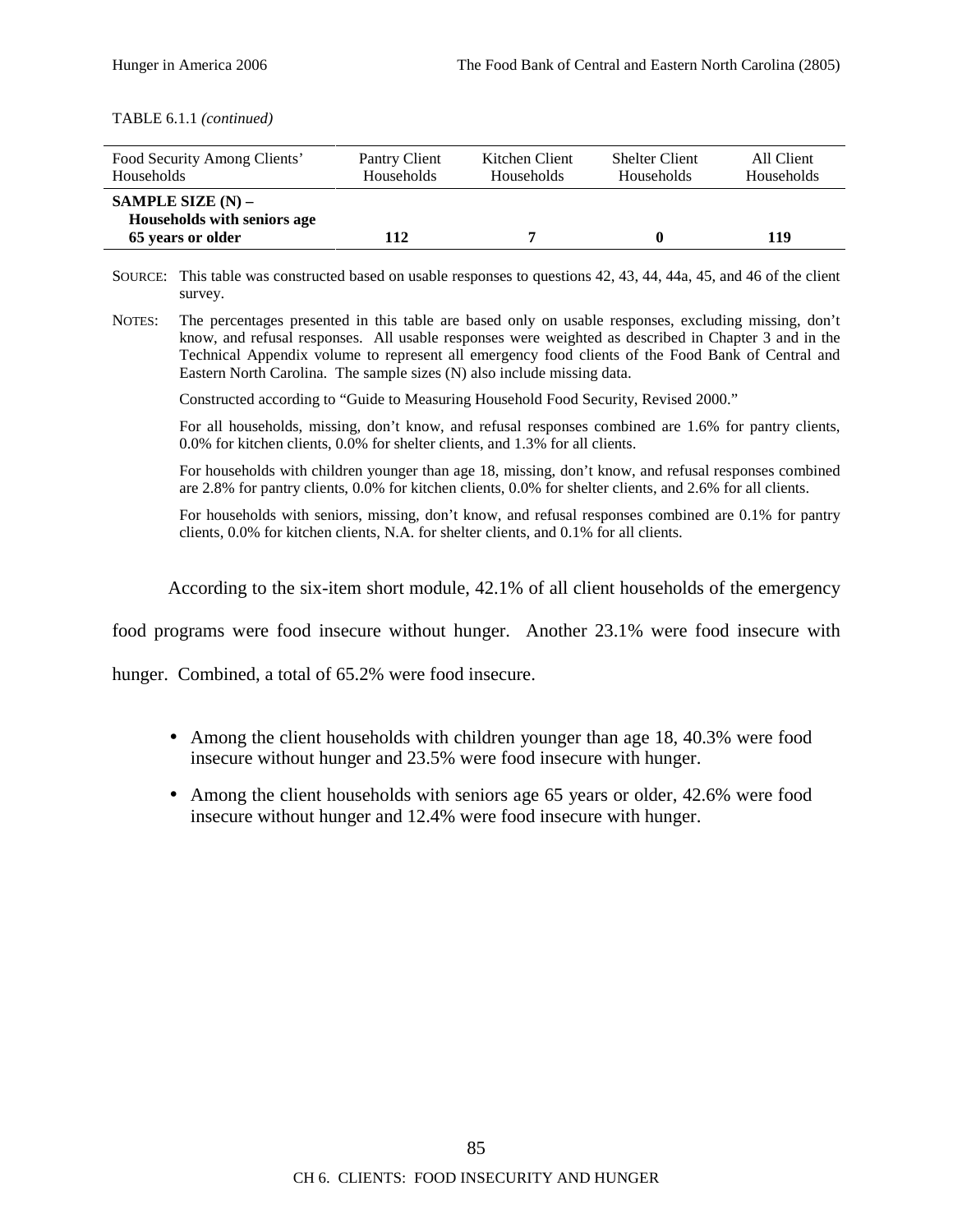

CH 6. CLIENTS: FOOD INSECURITY AND HUNGER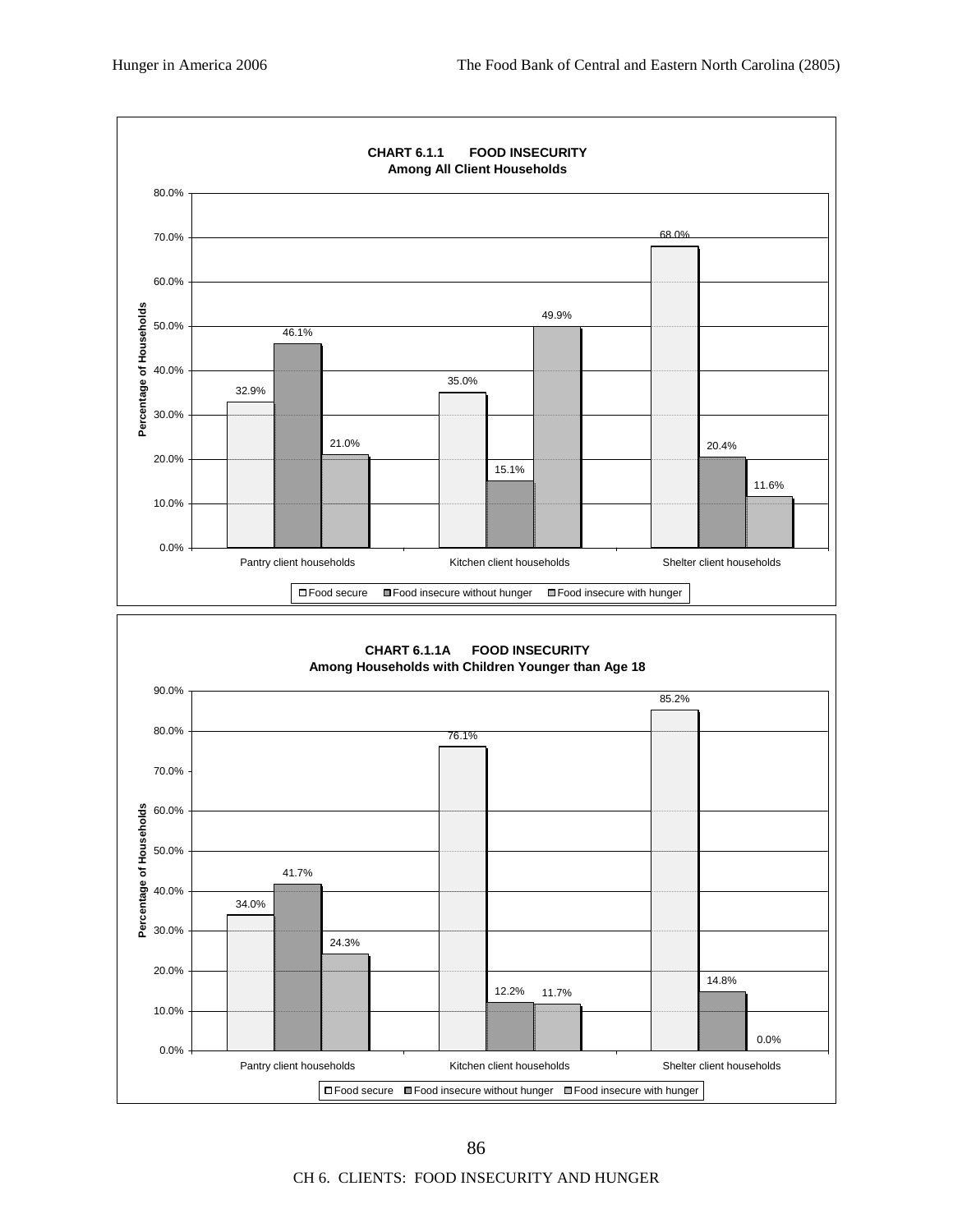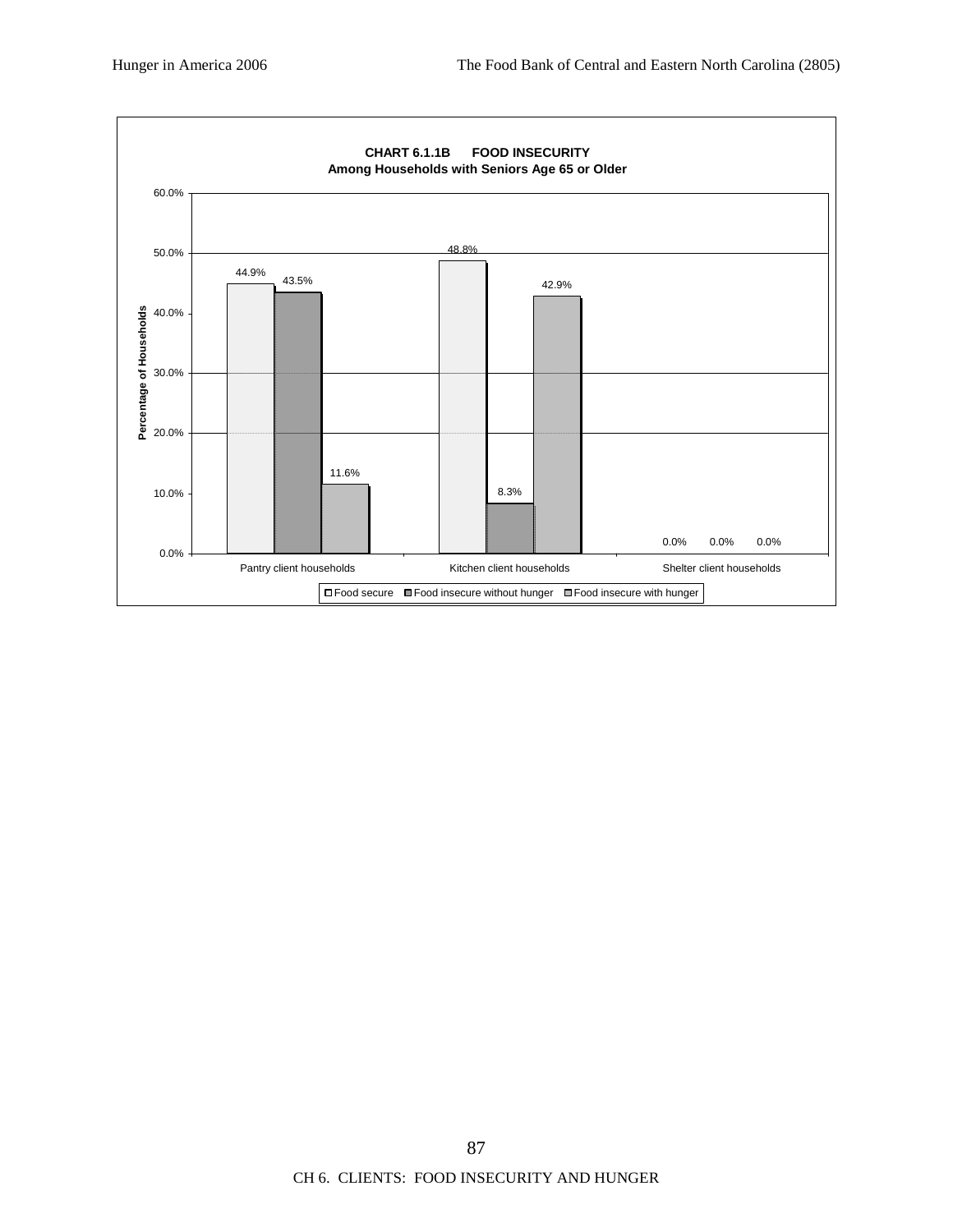#### TABLE 6.1.2

| Food Security Among               | Pantry Client | Kitchen Client | <b>Shelter Client</b> | All Client |
|-----------------------------------|---------------|----------------|-----------------------|------------|
| Clients' Households               | Households    | Households     | Households            | Households |
|                                   |               |                |                       |            |
| Food Stamp Program participants   |               |                |                       |            |
| Food secure                       | 29.0%         | n.p.           | n.p.                  | 31.0%      |
| Food insecure                     |               |                |                       |            |
| Food insecure without hunger      | 51.3%         | n.p.           | n.p.                  | 47.8%      |
| Food insecure with hunger         | 19.6%         | n.p.           | n.p.                  | 21.2%      |
| <b>SUBTOTAL</b>                   | 71.0%         | n.p.           | n.p.                  | 69.0%      |
| <b>TOTAL</b>                      | 100.0%        | n.p.           | n.p.                  | 100.0%     |
| <b>SAMPLE SIZE (N) - Food</b>     |               |                |                       |            |
| <b>Stamp Program participants</b> | 124           | 22             | 10                    | 156        |
| Food Stamp Program                |               |                |                       |            |
| nonparticipants                   |               |                |                       |            |
| Food secure                       | 35.2%         | 23.6%          | n.p.                  | 36.9%      |
| Food Insecure                     |               |                |                       |            |
| Food insecure without hunger      | 42.9%         | 17.3%          | n.p.                  | 39.0%      |
| Food insecure with hunger         | 21.8%         | 59.1%          | n.p.                  | 24.1%      |
| <b>SUBTOTAL</b>                   | 64.8%         | 76.4%          | n.p.                  | 63.1%      |
| <b>TOTAL</b>                      | 100.0%        | 100.0%         | n.p.                  | 100.0%     |
| SAMPLE SIZE (N) - Food            |               |                |                       |            |
| <b>Stamp Program</b>              |               |                |                       |            |
| nonparticipants                   | 238           | 56             | 27                    | 321        |

#### FOOD STAMP PROGRAM PARTICIPATION AND FOOD SECURITY

SOURCE: This table was constructed based on usable responses to questions 42, 43, 44, 44a, 45, and 46 of the client survey.

NOTES: The percentages presented in this table are based only on usable responses, excluding missing, don't know, and refusal responses. All usable responses were weighted as described in Chapter 3 and in the Technical Appendix volume to represent all emergency food clients of the Food Bank of Central and Eastern North Carolina. The sample sizes (N) also include missing data.

Constructed according to "Guide to Measuring Household Food Security, Revised 2000."

For participating households, missing, don't know, and refusal responses combined are 0.1% for pantry clients, 0.0% for kitchen clients, 0.0% for shelter clients, and 0.1% for all clients.

For nonparticipating households with seniors, missing, don't know, and refusal responses combined are 2.4% for pantry clients, 0.0% for kitchen clients, 0.0% for shelter clients, and 2.0% for all clients.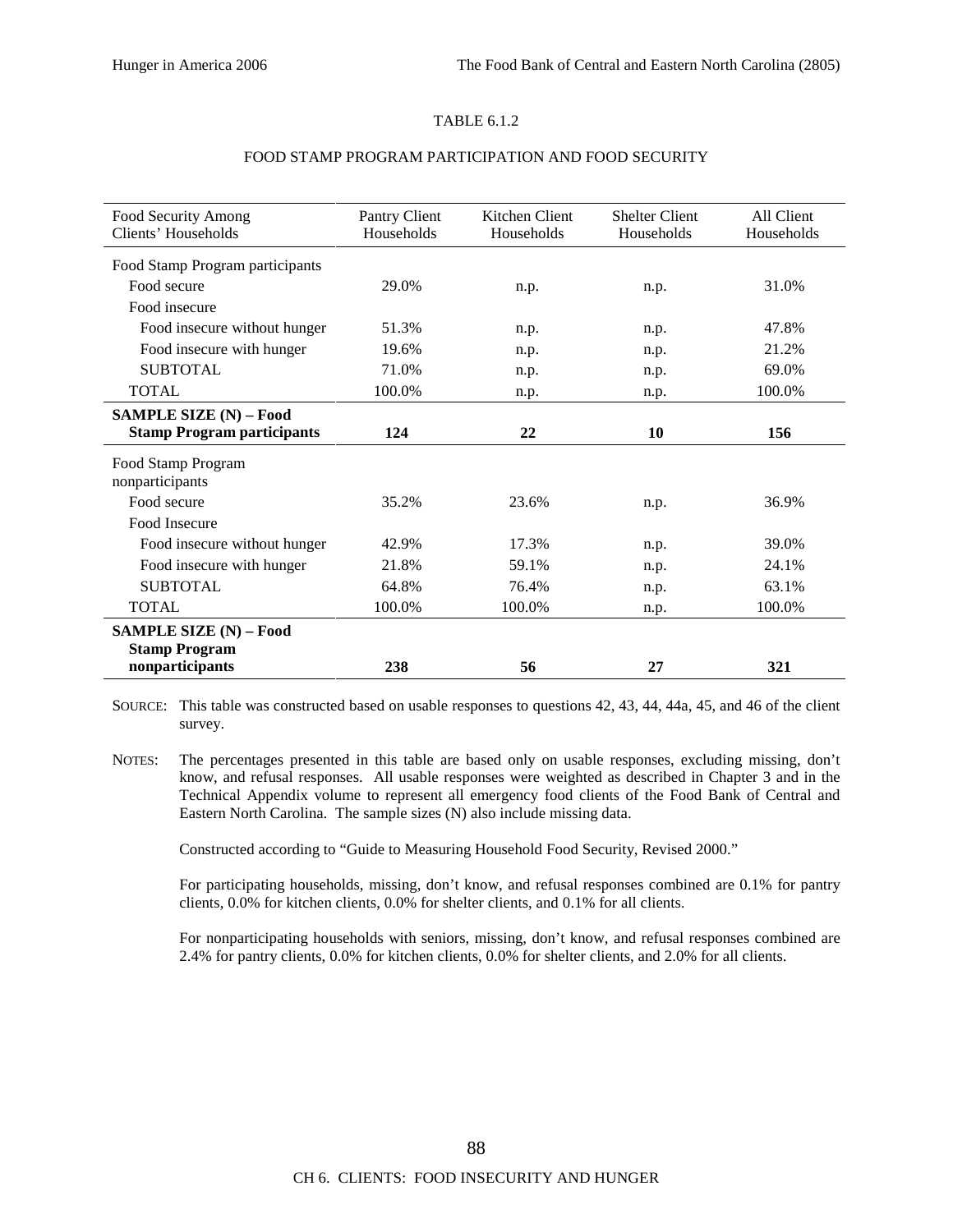As will be discussed in detail in Chapter 7 below, about 35.3% of client households also

receive benefits from the Food Stamp Program. Table 6.1.2 compares food security status

among Food Stamp Program participants to that of nonparticipants.

- 47.8% of the client household receiving food stamps were food insecure without hunger. Another 21.2% were food insecure with hunger.
- In comparison, among the client households not receiving food stamps, 39.0% were food insecure without hunger, and 24.1% were food insecure with hunger.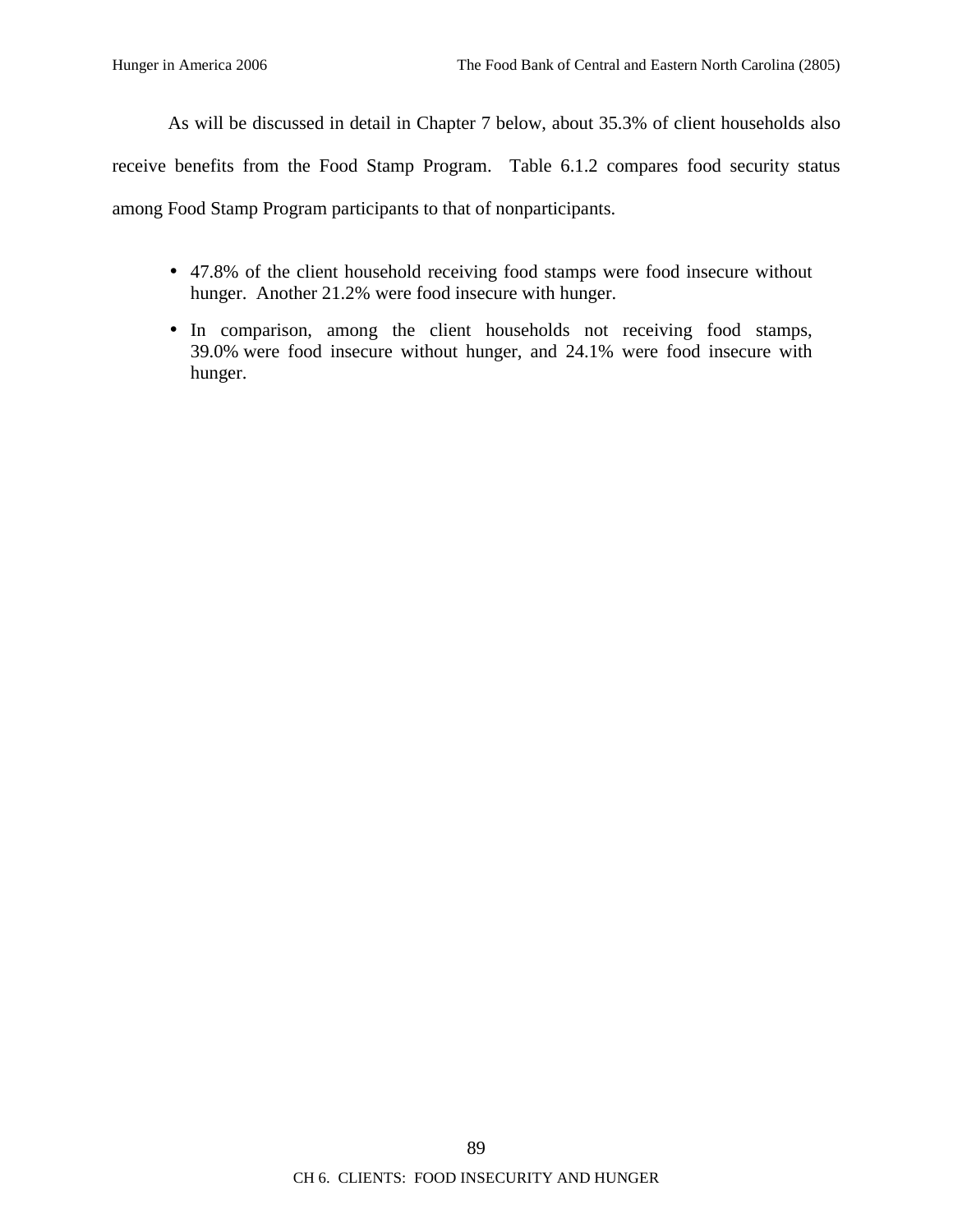# **6.2 INDICATORS OF FOOD INSECURITY IN HOUSEHOLDS**

Table 6.2.1 presents responses to two of the questions involved in the six-item short

## module.

#### TABLE 6.2.1

#### INDICATORS OF FOOD INSECURITY IN HOUSEHOLDS

|                                                                                                                               | Pantry Client<br>Households | Kitchen Client<br>Households | <b>Shelter Client</b><br>Households | All Client<br>Households |
|-------------------------------------------------------------------------------------------------------------------------------|-----------------------------|------------------------------|-------------------------------------|--------------------------|
| "The food we bought just didn't last, and we<br>didn't have money to get more." In the last<br>12 months, was that $\ldots$ ? |                             |                              |                                     |                          |
| Often true                                                                                                                    | 31.5%                       | 33.2%                        | 4.1%                                | 30.3%                    |
| Sometimes true                                                                                                                | 47.3%                       | 34.3%                        | 27.3%                               | 45.1%                    |
| Never true                                                                                                                    | 21.3%                       | 32.5%                        | 68.6%                               | 24.6%                    |
| <b>TOTAL</b>                                                                                                                  | 100.0%                      | 100.0%                       | 100.0%                              | 100.0%                   |
| "We couldn't afford to eat balanced meals."<br>In the last 12 months, was that?                                               |                             |                              |                                     |                          |
| Often true                                                                                                                    | 17.3%                       | 27.0%                        | 2.2%                                | 17.4%                    |
| Sometimes true                                                                                                                | 47.4%                       | 37.1%                        | 23.5%                               | 45.3%                    |
| Never true                                                                                                                    | 35.4%                       | 35.9%                        | 74.3%                               | 37.4%                    |
| <b>TOTAL</b>                                                                                                                  | 100.0%                      | 100.0%                       | 100.0%                              | 100.0%                   |
| <b>SAMPLE SIZE (N)</b>                                                                                                        | 362                         | 78                           | 37                                  | 477                      |

SOURCE: This table was constructed based on usable responses to questions 42 and 43 of the client survey.

NOTES: The percentages presented in this table are based only on usable responses, excluding missing, don't know, and refusal responses. All usable responses were weighted as described in Chapter 3 and in the Technical Appendix volume to represent all emergency food clients of the Food Bank of Central and Eastern North Carolina. The sample sizes (N) also include missing data.

For food didn't last, missing, don't know, and refusal responses combined are 3.4% for pantry clients, 0.8% for kitchen clients, 0.0% for shelter clients, and 3.0% for all clients.

For not eating balanced meals, missing, don't know, and refusal responses combined are 3.4% for pantry clients, 0.0% for kitchen clients, 0.0% for shelter clients, and 3.0% for all clients.

Overall, 75.4% of the client households reported that, during the previous 12 months,

they had been in a situation where the food they bought "just didn't last and they didn't have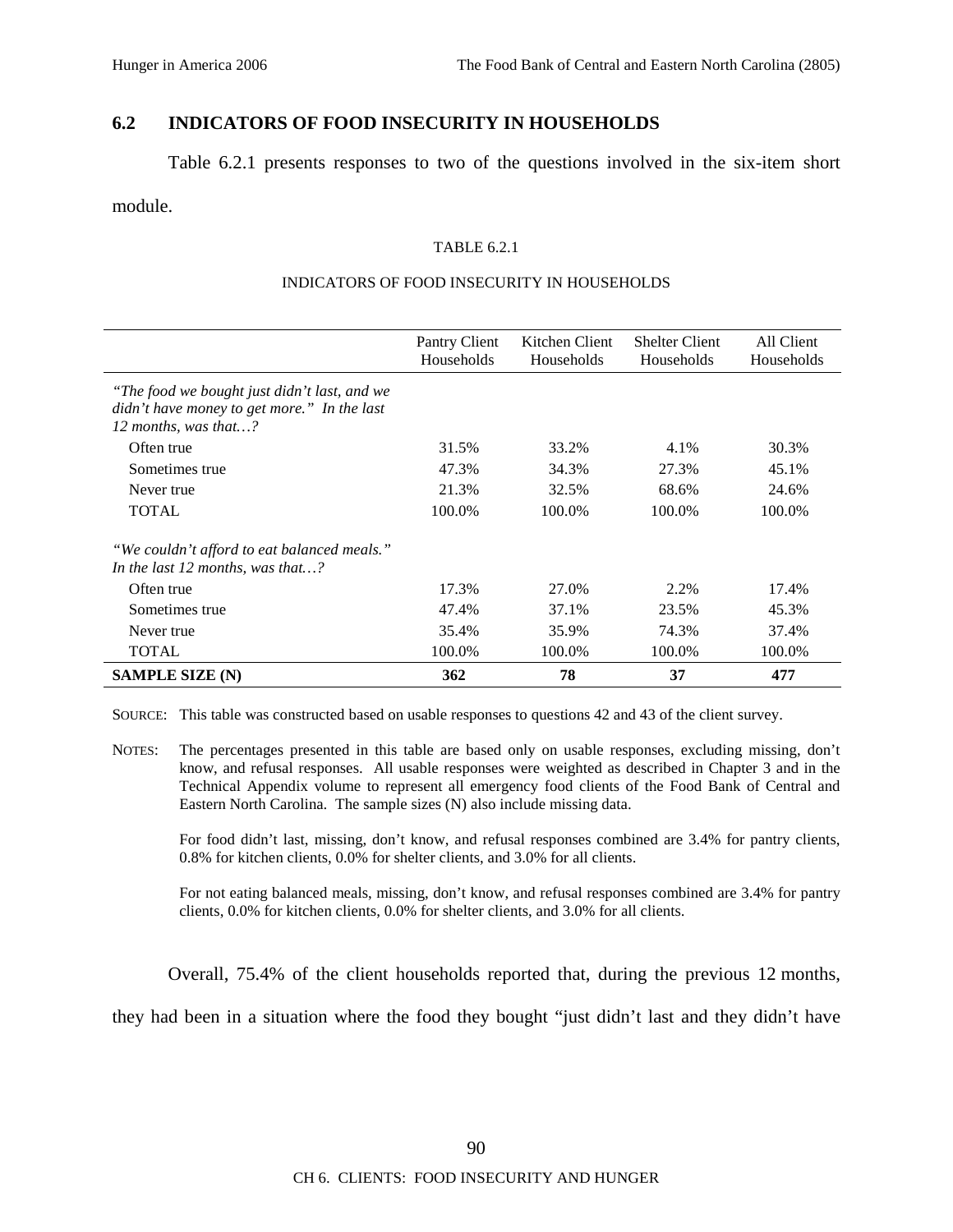money to get more." In addition, 62.6% of the client households were, often or sometimes during the previous 12 months, in a situation where they "couldn't afford to eat balanced meals."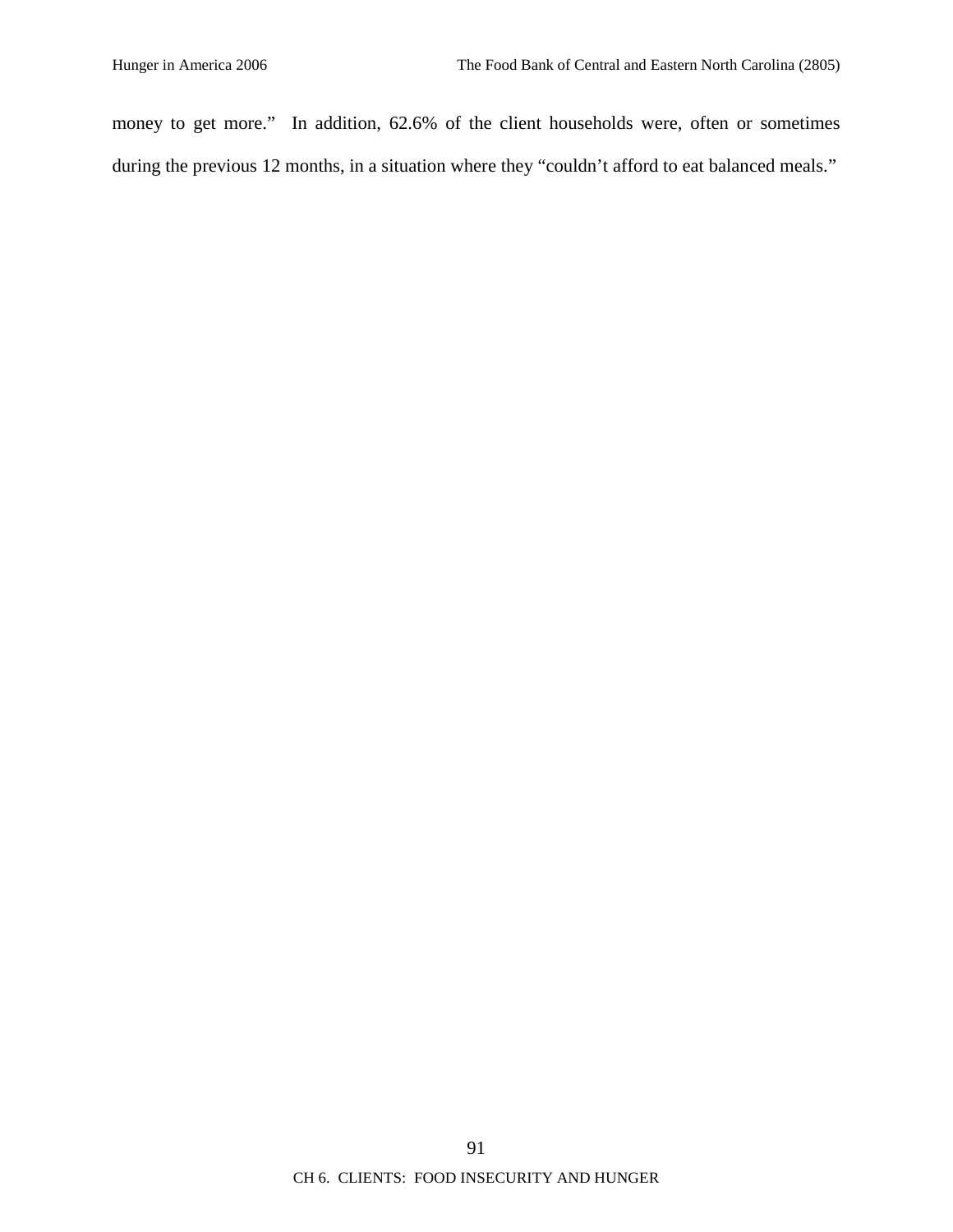# **6.3 INDICATORS OF FOOD INSECURITY AND HUNGER AMONG ADULTS**

Table 6.3.1 presents responses to the four questions about adults in the six-item short module.

## TABLE 6.3.1

## INDICATORS OF FOOD INSECURITY AND HUNGER AMONG ADULTS

|                                                                                                                                                                                             | Pantry Client<br>Households | Kitchen Client<br>Households | <b>Shelter Client</b><br>Households | All Client<br>Households |
|---------------------------------------------------------------------------------------------------------------------------------------------------------------------------------------------|-----------------------------|------------------------------|-------------------------------------|--------------------------|
| How often adult clients or other adults in<br>the household cut the size of meals or<br>skipped meals because there wasn't enough<br>money for food for the previous 12 months <sup>a</sup> |                             |                              |                                     |                          |
| Almost every month                                                                                                                                                                          | 16.8%                       | 26.1%                        | 9.5%                                | 17.3%                    |
| Some months but not every month                                                                                                                                                             | 16.0%                       | 3.7%                         | 3.4%                                | 14.3%                    |
| Only one or two months                                                                                                                                                                      | 7.6%                        | 19.8%                        | 11.5%                               | 8.8%                     |
| Never                                                                                                                                                                                       | 59.7%                       | 50.4%                        | 75.5%                               | 59.6%                    |
| Clients who ate less than they felt they<br>should because there wasn't enough money<br>to buy food for the previous 12 months                                                              |                             |                              |                                     |                          |
| Yes                                                                                                                                                                                         | 41.9%                       | 53.7%                        | 20.7%                               | 41.9%                    |
| No                                                                                                                                                                                          | 58.1%                       | 46.3%                        | 79.3%                               | 58.1%                    |
| <b>TOTAL</b>                                                                                                                                                                                | 100.0%                      | 100.0%                       | 100.0%                              | 100.0%                   |
| Clients who were hungry but didn't eat<br>because they couldn't afford enough food<br>for the previous 12 months                                                                            |                             |                              |                                     |                          |
| Yes                                                                                                                                                                                         | 23.1%                       | 53.3%                        | 13.0%                               | 25.3%                    |
| No                                                                                                                                                                                          | 76.9%                       | 46.7%                        | 87.0%                               | 74.7%                    |
| <b>TOTAL</b>                                                                                                                                                                                | 100.0%                      | 100.0%                       | 100.0%                              | 100.0%                   |
| Clients or other adults in the household ever<br>did not eat for a whole day because there<br>wasn't enough money for food                                                                  |                             |                              |                                     |                          |
| Yes                                                                                                                                                                                         | 17.6%                       | 29.7%                        | 2.8%                                | 18.0%                    |
| No                                                                                                                                                                                          | 82.4%                       | 70.3%                        | 97.2%                               | 82.0%                    |
| <b>TOTAL</b>                                                                                                                                                                                | 100.0%                      | 100.0%                       | 100.0%                              | 100.0%                   |
| <b>SAMPLE SIZE (N)</b>                                                                                                                                                                      | 362                         | 78                           | 37                                  | 477                      |

SOURCE: This table was constructed based on usable responses to questions 44a, 45, 46, and 47 of the client survey.

NOTES: The percentages presented in this table are based only on usable responses, excluding missing, don't know, and refusal responses. All usable responses were weighted as described in Chapter 3 and in the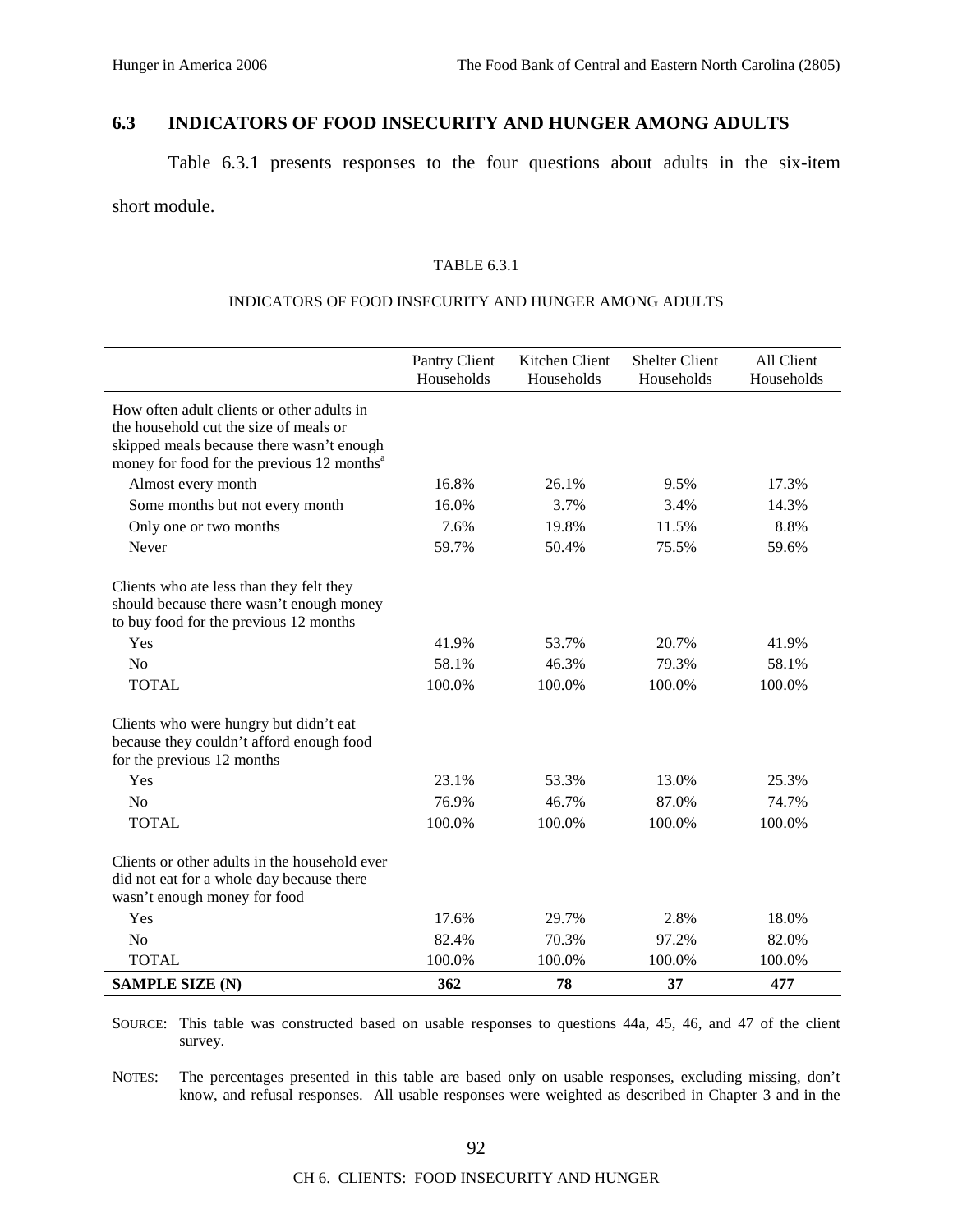#### TABLE 6.3.1 *(continued)*

Technical Appendix volume to represent all emergency food clients of the Food Bank of Central and Eastern North Carolina. The sample sizes (N) also include missing data.

\_\_\_\_\_\_\_\_\_\_\_\_\_\_\_\_\_\_\_\_\_\_\_\_\_\_\_\_\_\_\_\_\_\_\_\_\_\_\_\_\_\_\_\_\_\_\_\_\_\_\_\_\_\_\_\_\_\_\_\_\_\_\_\_\_\_\_\_\_\_\_\_\_\_\_\_\_\_\_\_\_\_\_\_\_\_\_\_\_\_\_\_

For cutting meal size, missing, don't know, and refusal responses combined are 4.2% for pantry clients, 0.8% for kitchen clients, 6.9% for shelter clients, and 4.0% for all clients.

For eating less, missing, don't know, and refusal responses combined are 2.2% for pantry clients, 0.0% for kitchen clients, 0.0% for shelter clients, and 1.9% for all clients.

For being hungry because could not afford food, missing, don't know, and refusal responses combined are 3.7% for pantry clients, 0.2% for kitchen clients, 0.0% for shelter clients, and 3.2% for all clients.

For not eating for a whole day, missing, don't know, and refusal responses combined are 1.9% for pantry clients, 0.0% for kitchen clients, 0.0% for shelter clients, and 1.6% for all clients.

<sup>a</sup>Responses may not add up to 100% because this panel was constructed from two questions: "Never" came from Question 44, and the other responses from Question 44a.

Adults in 17.3% of the client households had to cut the size of meals or skip meals

because there wasn't enough money for food *almost every month* of the previous 12 months.

Responses to the remaining three questions are:

- 41.9% of the clients ate less than they felt they should because there was not enough money to buy food during the previous 12 months.
- Adults in 25.3% of the client households were hungry but did not eat because they could not afford enough food during the previous 12 months.
- Adults in 18.0% of the client households did not eat for a whole day at least once during the previous 12 months because there was not enough money for food.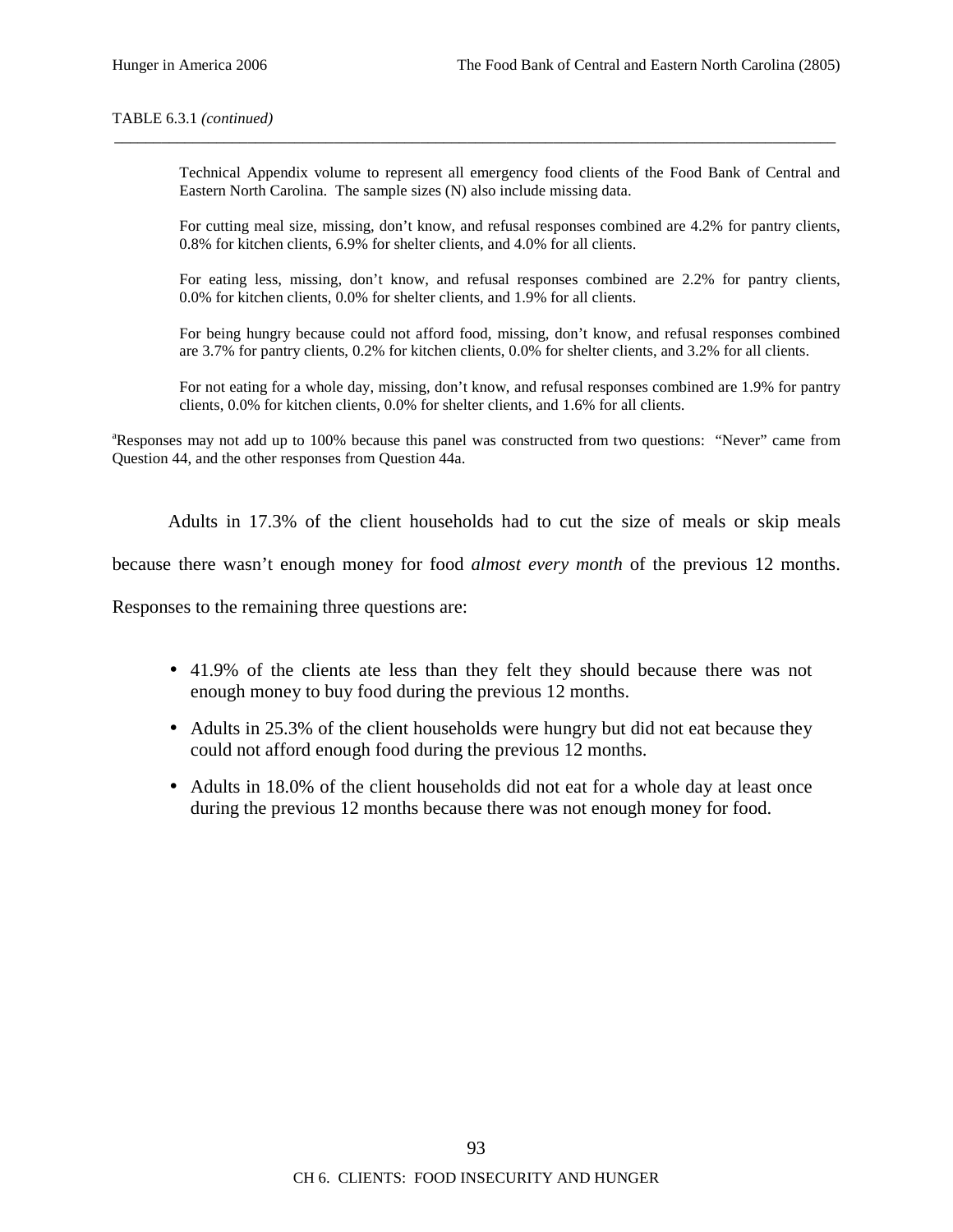# **6.4 INDICATORS OF FOOD INSECURITY AND HUNGER AMONG CHILDREN**

In addition to the six questions shown in tables 6.2.1 and 6.3.1, clients were asked three

additional questions about their children's skipping meals, being hungry, and not eating enough.

#### TABLE 6.4.1

#### INDICATORS OF FOOD INSECURITY AND HUNGER AMONG CHILDREN

|                                          | Pantry Client<br>Households | Kitchen Client<br>Households | <b>Shelter Client</b><br>Households | All Client<br>Households |
|------------------------------------------|-----------------------------|------------------------------|-------------------------------------|--------------------------|
| How often during the previous            |                             |                              |                                     |                          |
| 12 months clients' child/children        |                             |                              |                                     |                          |
| was/were not eating enough because       |                             |                              |                                     |                          |
| they just couldn't afford enough food    |                             |                              |                                     |                          |
| Often                                    | 2.2%                        | n.p.                         | n.p.                                | 2.2%                     |
| Sometimes                                | 30.5%                       | n.p.                         | n.p.                                | 29.2%                    |
| Never                                    | 67.3%                       | n.p.                         | n.p.                                | 68.7%                    |
| <b>TOTAL</b>                             | 100.0%                      | n.p.                         | n.p.                                | 100.0%                   |
| Clients whose child/children ever        |                             |                              |                                     |                          |
| skipped meals because there wasn't       |                             |                              |                                     |                          |
| enough money for food during the         |                             |                              |                                     |                          |
| previous 12 months                       |                             |                              |                                     |                          |
| Yes                                      | 13.6%                       | n.p.                         | n.p.                                | 13.0%                    |
| N <sub>0</sub>                           | 86.4%                       | n.p.                         | n.p.                                | 87.0%                    |
| <b>TOTAL</b>                             | 100.0%                      | n.p.                         | n.p.                                | 100.0%                   |
| Clients whose child/children was/were    |                             |                              |                                     |                          |
| hungry at least once during the previous |                             |                              |                                     |                          |
| 12 months, but couldn't afford more      |                             |                              |                                     |                          |
| food                                     |                             |                              |                                     |                          |
| Yes                                      | 20.8%                       | n.p.                         | n.p.                                | 19.9%                    |
| No                                       | 79.2%                       | n.p.                         | n.p.                                | 80.1%                    |
| <b>TOTAL</b>                             | 100.0%                      | n.p.                         | n.p.                                | 100.0%                   |
| <b>SAMPLE SIZE (N) - Households with</b> |                             |                              |                                     |                          |
| children younger than age 18             | 135                         | 9                            | 3                                   | 147                      |

SOURCE: This table was constructed based on usable responses to questions 3, 6b, 49, 50, and 51 of the client survey.

NOTES: The percentages presented in this table are based only on usable responses, excluding missing, don't know, and refusal responses. All usable responses were weighted as described in Chapter 3 and in the Technical Appendix volume to represent all emergency food clients of the Food Bank of Central and Eastern North Carolina. The sample sizes (N) also include missing data.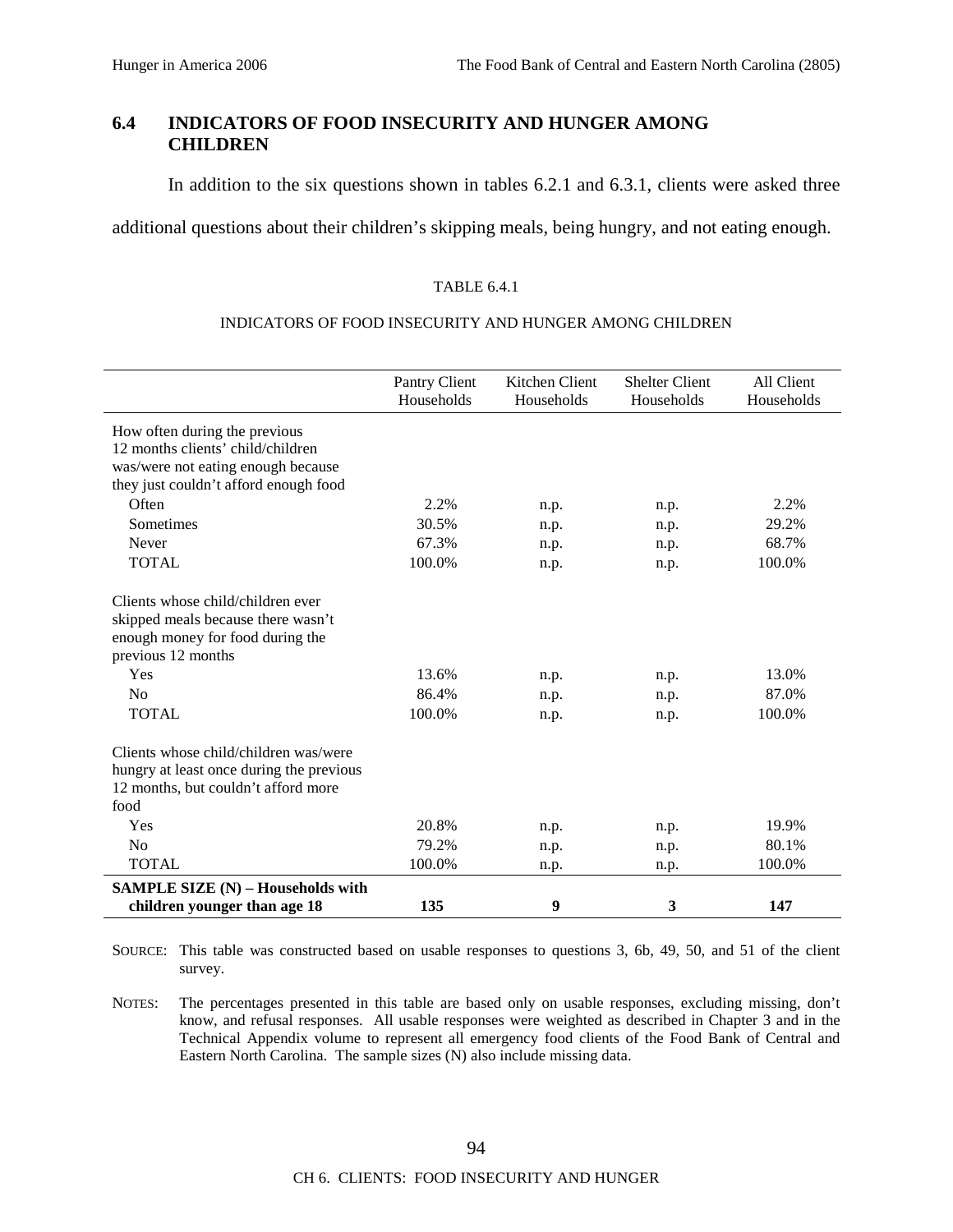#### TABLE 6.4.1 *(continued)*

For children not eating enough, missing, don't know, and refusal responses combined are 5.1% for pantry clients, 0.0% for kitchen clients, 0.0% for shelter clients, and 4.9% for all clients.

\_\_\_\_\_\_\_\_\_\_\_\_\_\_\_\_\_\_\_\_\_\_\_\_\_\_\_\_\_\_\_\_\_\_\_\_\_\_\_\_\_\_\_\_\_\_\_\_\_\_\_\_\_\_\_\_\_\_\_\_\_\_\_\_\_\_\_\_\_\_\_\_\_\_\_\_\_\_\_\_\_\_\_\_\_\_\_\_\_\_\_\_

For children skipping meals, missing, don't know, and refusal responses combined are 5.1% for pantry clients, 0.0% for kitchen clients, 67.9% for shelter clients, and 5.6% for all clients.

For children hungry, missing, don't know, and refusal responses combined are 5.4% for pantry clients, 0.0% for kitchen clients, 67.9% for shelter clients, and 5.8% for all clients.

Among all clients with children, 2.2% stated that, during the previous 12 months, their

children were *often* not eating enough because they just couldn't afford enough food. Another

29.2% of the clients experienced such a situation *sometimes* during the previous 12 months.

- 13.0% of the clients with children said that their children skipped meals because there was not enough money for food during the previous 12 months.
- 19.9% of the clients with children said that their children were hungry at least once during the previous 12 months, but they could not afford more food.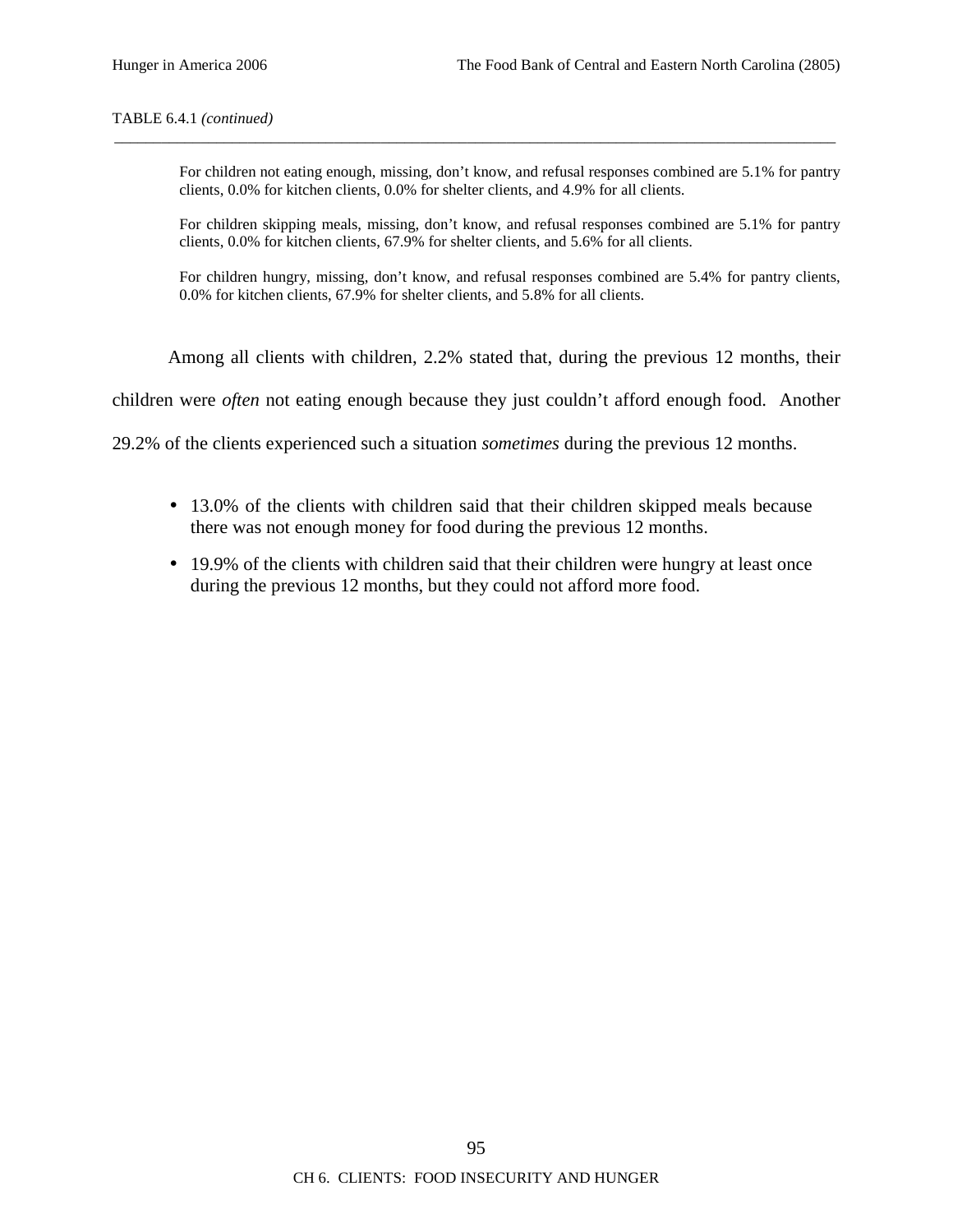

CH 6. CLIENTS: FOOD INSECURITY AND HUNGER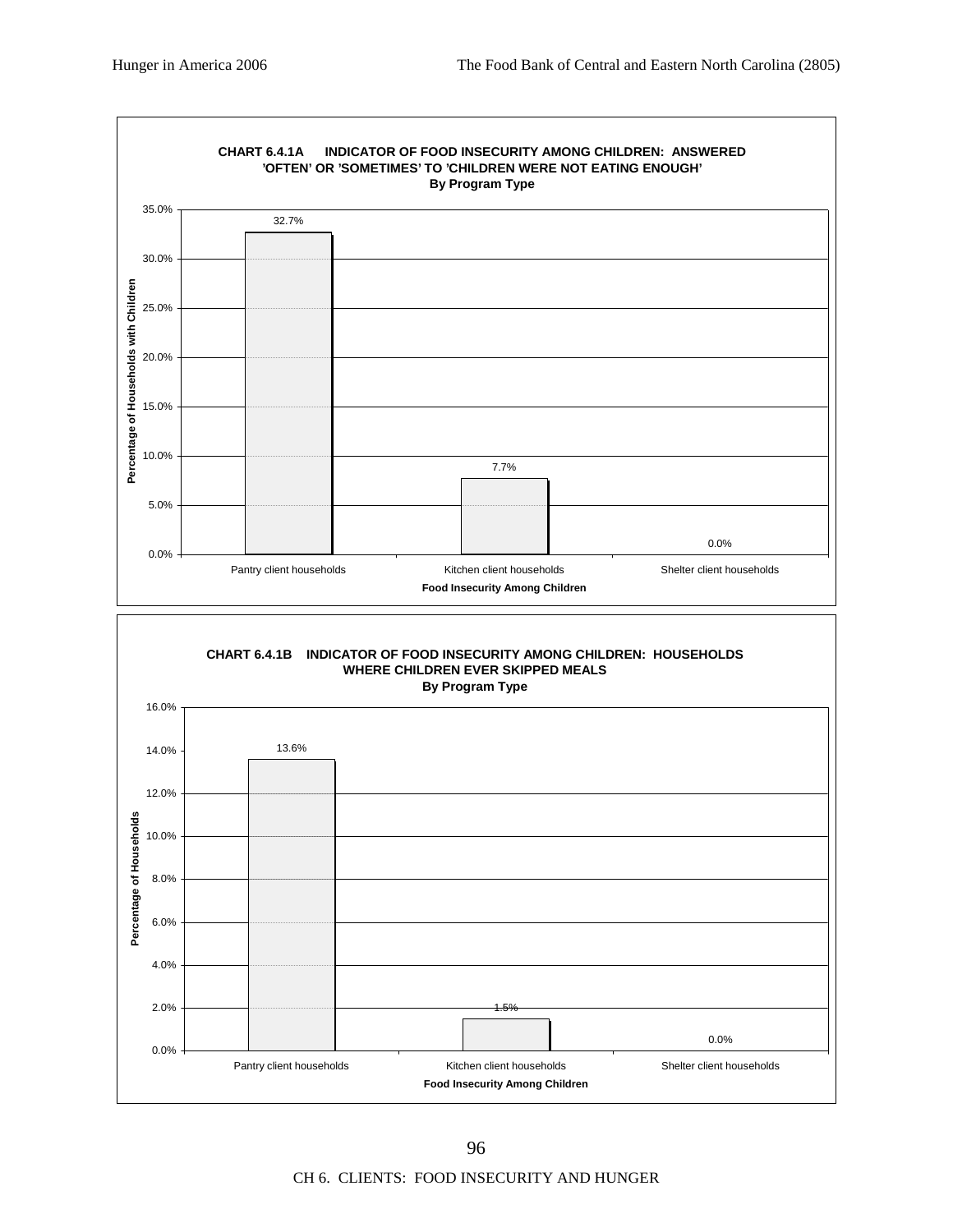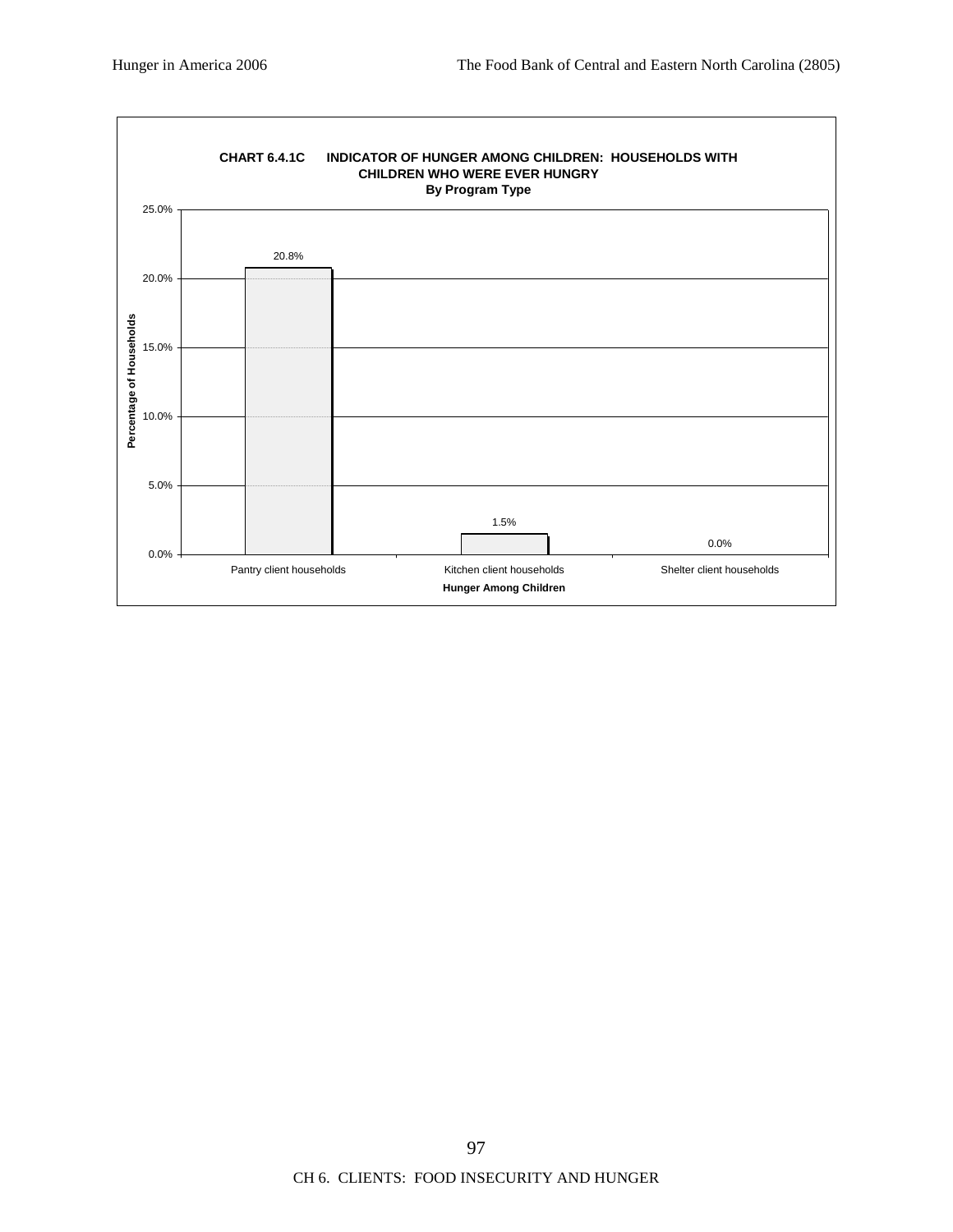# **6.5 CHOICE BETWEEN FOOD AND NECESSITIES**

Clients were asked whether their families had to choose between food and necessities

during the 12-month period prior to the interview. Table 6.5.1 summarizes the results.

#### TABLE 6.5.1

#### CHOICE BETWEEN FOOD AND NECESSITIES

|                                                                                                       | Pantry Client<br>Households | Kitchen Client<br>Households | <b>Shelter Client</b><br>Households | All Client<br>Households |
|-------------------------------------------------------------------------------------------------------|-----------------------------|------------------------------|-------------------------------------|--------------------------|
| In the previous 12 months, clients or<br>their family who ever had to choose<br>at least once between |                             |                              |                                     |                          |
| Paying for food and paying for<br>utilities or heating fuel                                           | 46.5%                       | 43.2%                        | 17.7%                               | 44.7%                    |
| Paying for food and paying for<br>rent or mortgage                                                    | 33.1%                       | 47.9%                        | 17.9%                               | 33.7%                    |
| Paying for food and paying for<br>medicine or medical care                                            | 39.0%                       | 23.2%                        | 2.5%                                | 35.8%                    |
| Households with all three situations                                                                  | 21.9%                       | 17.1%                        | 1.4%                                | 20.5%                    |
| Households with two, but not three,<br>of the situations                                              | 16.0%                       | 21.3%                        | 8.3%                                | 16.1%                    |
| Households with just one of the<br>situations                                                         | 18.5%                       | 19.6%                        | 17.1%                               | 18.5%                    |
| <b>SAMPLE SIZE (N)</b>                                                                                | 362                         | 78                           | 37                                  | 477                      |

SOURCE: This table was constructed based on usable responses to Question 52 of the client survey.

NOTES: All usable responses were weighted as described in Chapter 3 and in the Technical Appendix volume to represent all emergency food clients of the Food Bank of Central and Eastern North Carolina. The sample sizes (N) also include missing data.

For choosing between food and utilities, missing, don't know, and refusal responses combined are 5.0% for pantry clients, 0.0% for kitchen clients, 0.0% for shelter clients, and 4.3% for all clients.

For choosing between food and rent (mortgage), missing, don't know, and refusal responses combined are 1.8% for pantry clients, 0.0% for kitchen clients, 0.8% for shelter clients, and 1.6% for all clients.

For choosing between food and medical care, missing, don't know, and refusal responses combined are 3.4% for pantry clients, 3.6% for kitchen clients, 0.0% for shelter clients, and 3.2% for all clients.

For number of situations, missing, don't know, and refusal responses combined are 1.6% for pantry clients, 0.0% for kitchen clients, 0.0% for shelter clients, and 1.4% for all clients.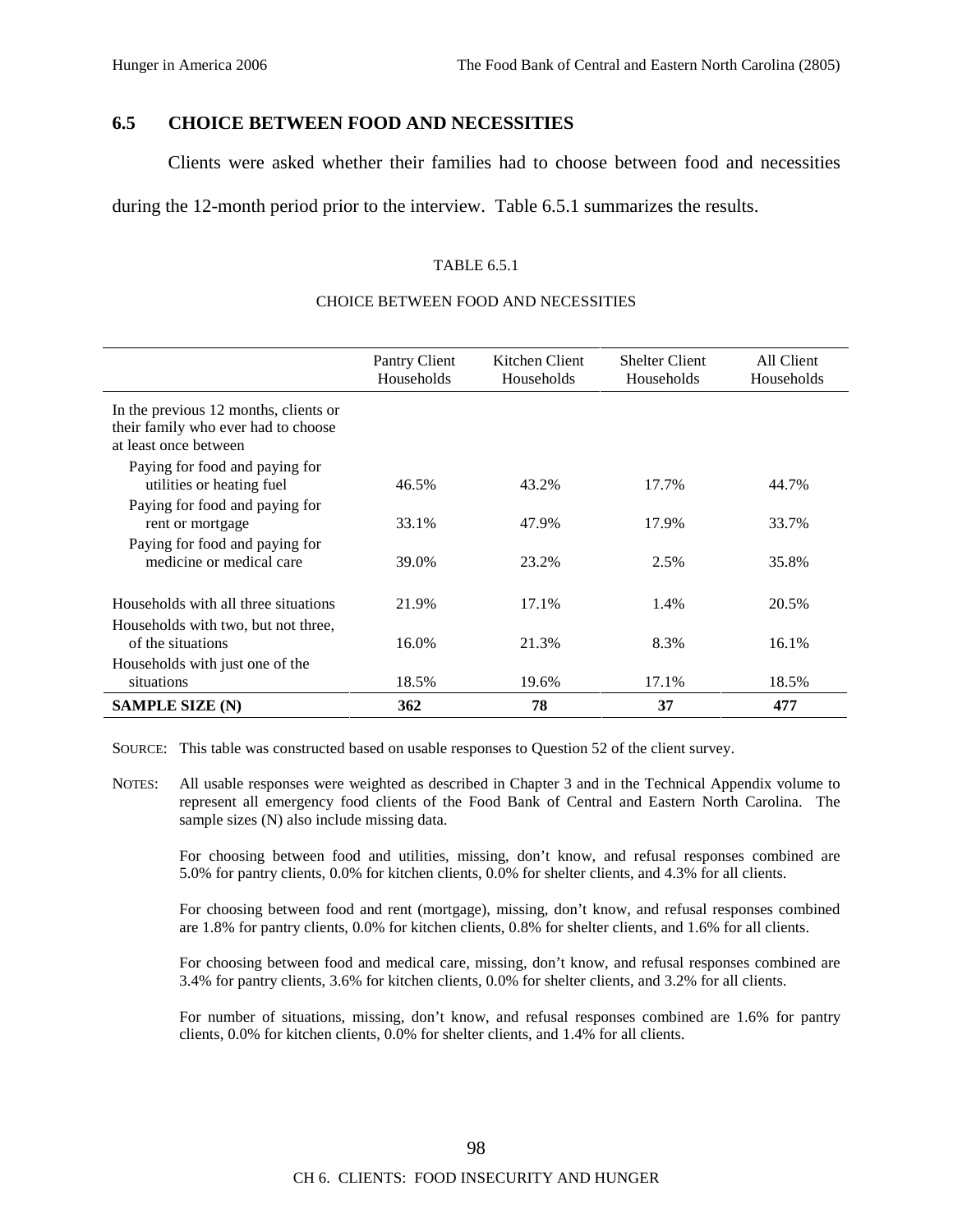As shown in Table 6.5.1, among pantry client households, 46.5% had to choose between paying for food and paying for utilities or heating; 33.1% had to choose between food and rent or mortgage; and 39.0% had to choose between food and medicine or medical care. Results for kitchen and shelter client households are:

- Among kitchen client households, 43.2% had to choose between paying for food and paying for utilities or heating; 47.9% between food and rent or mortgage; and 23.2% between food and medicine or medical care.
- Among shelter client households, 17.7% had to choose between paying for food and paying for utilities or heating; 17.9% between food and rent or mortgage; and 2.5% between food and medicine or medical care.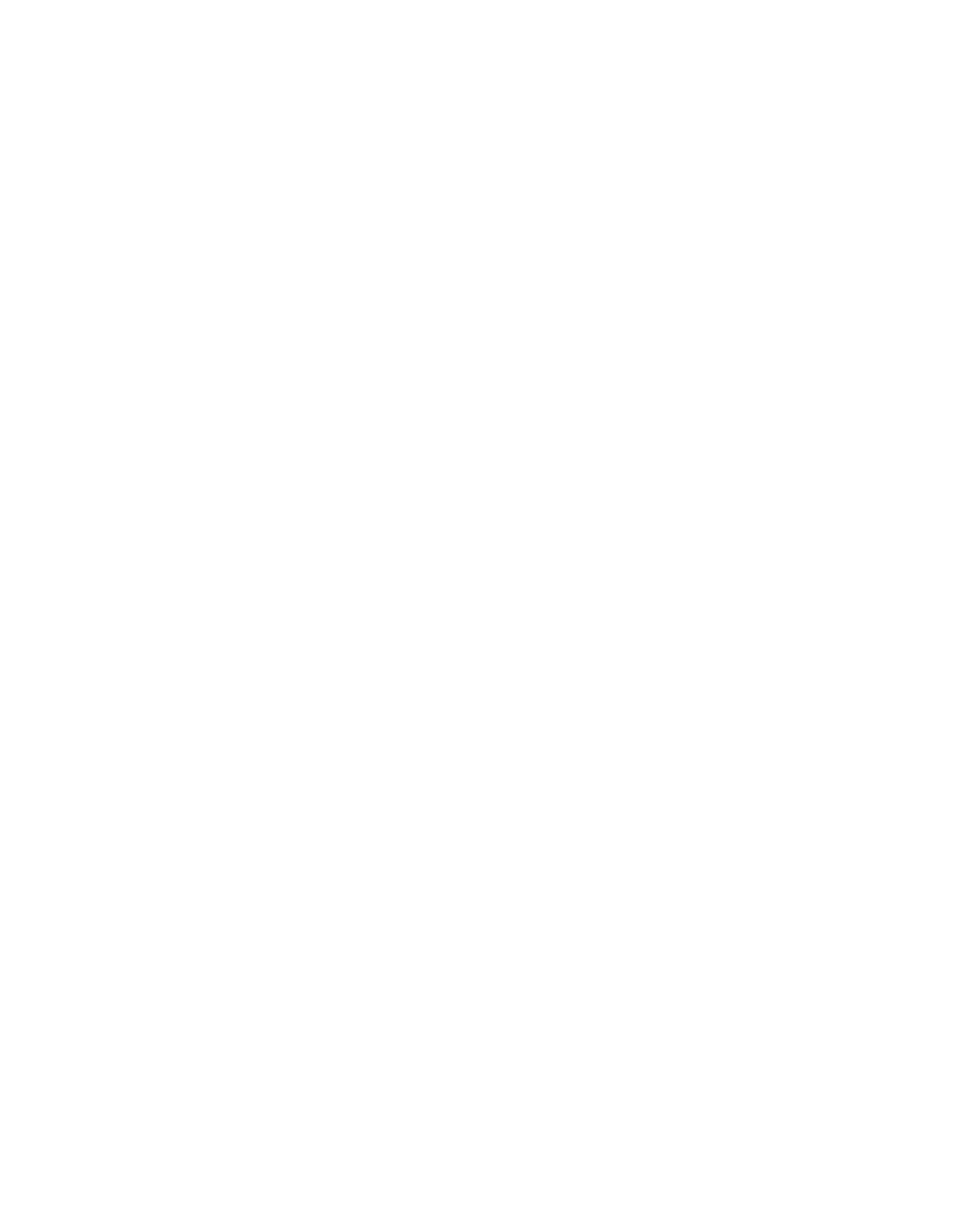## **7. CLIENTS: USE OF FOOD ASSISTANCE PROGRAMS**

Given the high levels of need evidenced by many clients in the A2H network, it is important to assess whether the clients of the Food Bank of Central and Eastern North Carolina are getting all the governmental nutrition assistance they are entitled to. This issue is examined here. The analysis begins by examining client participation in the Food Stamp Program, since it is the largest and most widely available government nutrition assistance program. Both levels of participation and reasons for non-participation are examined. A subsequent section examines participation in other government nutrition programs.

## **7.1 USE OF THE FOOD STAMP PROGRAM**

Clients were asked a series of questions relating to the Food Stamp Program. Table 7.1.1 summarizes the findings.

### TABLE 7.1.1

| Participation in Food Stamp Program                                                                          | Pantry Client<br>Households | Kitchen Client<br>Households | <b>Shelter Client</b><br>Households | All Client<br>Households |
|--------------------------------------------------------------------------------------------------------------|-----------------------------|------------------------------|-------------------------------------|--------------------------|
| Client or anyone in the household had                                                                        |                             |                              |                                     |                          |
| applied for food stamps                                                                                      | 81.0%                       | 71.5%                        | 59.8%                               | 79.1%                    |
| Client or anyone in the household                                                                            |                             |                              |                                     |                          |
| currently receiving food stamps                                                                              | 37.3%                       | 28.8%                        | 12.9%                               | 35.3%                    |
| Client or anyone in the household<br>currently not receiving but received<br>food stamps during the previous |                             |                              |                                     |                          |
| 12 months                                                                                                    | 7.6%                        | 9.0%                         | 3.1%                                | 7.5%                     |
| Client or anyone in the household had<br>applied for but had not received food<br>stamps during the previous |                             |                              |                                     |                          |
| 12 months                                                                                                    | 34.0%                       | 32.9%                        | 43.8%                               | 34.4%                    |
| <b>SAMPLE SIZE (N)</b>                                                                                       | 362                         | 78                           | 37                                  | 477                      |

### USE OF FOOD STAMP PROGRAM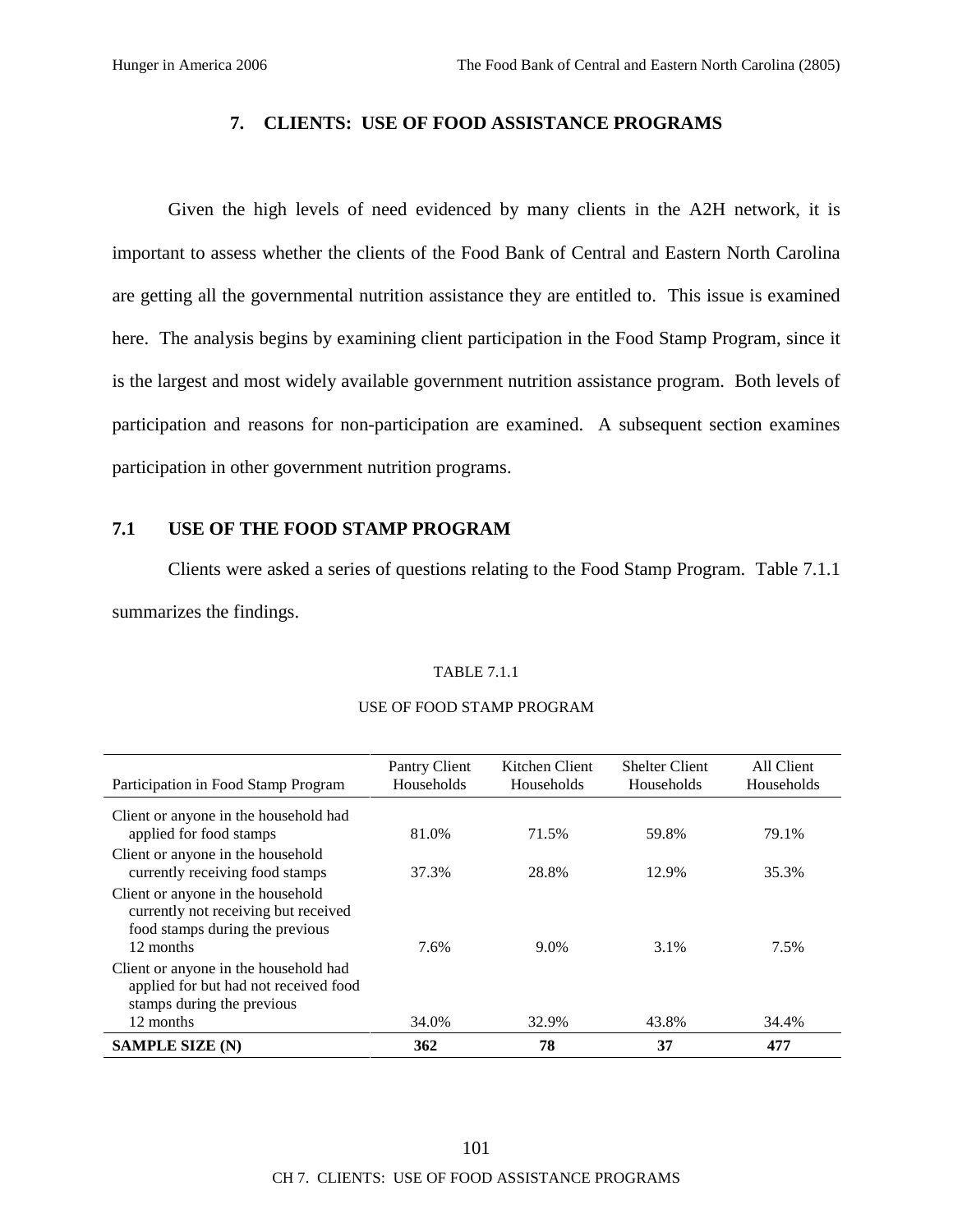#### TABLE 7.1.1 *(continued)*

| Participation in Food Stamp Program                                                                                          | Pantry Client<br>Households | Kitchen Client<br>Households | <b>Shelter Client</b><br>Households | All Client<br>Households |
|------------------------------------------------------------------------------------------------------------------------------|-----------------------------|------------------------------|-------------------------------------|--------------------------|
| Number of weeks clients or their<br>households have currently been<br>receiving food stamps (for those<br>who are receiving) |                             |                              |                                     |                          |
| Less than 2 weeks                                                                                                            | 0.8%                        | n.p.                         | n.p.                                | 0.8%                     |
| 2-4 weeks                                                                                                                    | 1.1%                        | n.p.                         | n.p.                                | 1.2%                     |
| 5-12 weeks                                                                                                                   | 5.0%                        | n.p.                         | n.p.                                | 6.6%                     |
| 13-51 weeks                                                                                                                  | 14.6%                       | n.p.                         | n.p.                                | 14.5%                    |
| 1-2 years (52-103 weeks)                                                                                                     | 30.3%                       | n.p.                         | n.p.                                | 28.3%                    |
| 2-4 years (104-207 weeks)                                                                                                    | 16.2%                       | n.p.                         | n.p.                                | 16.2%                    |
| 4 years or more                                                                                                              | 32.0%                       | n.p.                         | n.p.                                | 32.4%                    |
| <b>TOTAL</b>                                                                                                                 | 100.0%                      | n.p.                         | n.p.                                | 100.0%                   |
|                                                                                                                              |                             |                              |                                     |                          |
| Average number of weeks clients or<br>their households have currently<br>been receiving food stamps                          | 182.6                       | n.p.                         |                                     | 190.2                    |
| Median number of weeks clients or<br>their households have currently                                                         |                             |                              | n.p.                                |                          |
| been receiving food stamps                                                                                                   | 61                          | n.p.                         | n.p.                                | 65                       |
| Number of weeks during which<br>food stamps usually last                                                                     |                             |                              |                                     |                          |
| 1 week or less                                                                                                               | 39.9%                       | n.p.                         | n.p.                                | 39.5%                    |
| 2 weeks                                                                                                                      | 19.0%                       | n.p.                         | n.p.                                | 19.6%                    |
| 3 weeks                                                                                                                      | 27.0%                       | n.p.                         | n.p.                                | 26.4%                    |
| 4 weeks                                                                                                                      | 6.1%                        | n.p.                         | n.p.                                | 7.1%                     |
| More than 4 weeks                                                                                                            | 8.1%                        | n.p.                         | n.p.                                | 7.5%                     |
| <b>TOTAL</b>                                                                                                                 | 100.0%                      | n.p.                         | n.p.                                | 100.0%                   |
| Average number of weeks during the<br>month over which food stamps<br>usually last                                           | 2.2                         | n.p.                         | n.p.                                | 2.3                      |
| Median number of weeks during the<br>month over which food stamps                                                            |                             |                              |                                     |                          |
| usually last                                                                                                                 | $\overline{c}$              | n.p.                         | n.p.                                | $\overline{2}$           |
| SAMPLE SIZE (N) - Clients who are<br>currently receiving food stamps                                                         | 124                         | 22                           | 10                                  | 156                      |

SOURCE: This table was constructed based on usable responses to questions 32, 33, 34, 36, and 37 of the client survey.

NOTES: The percentages presented in this table are based only on usable responses, excluding missing, don't know, and refusal responses. All usable responses were weighted as described in Chapter 3 and in the Technical Appendix volume to represent all emergency food clients of the Food Bank of Central and Eastern North Carolina. The sample sizes (N) also include missing data.

The second, third, and fourth rows of the first panel do not add up exactly to the first row due to varying item nonresponses to the question involved.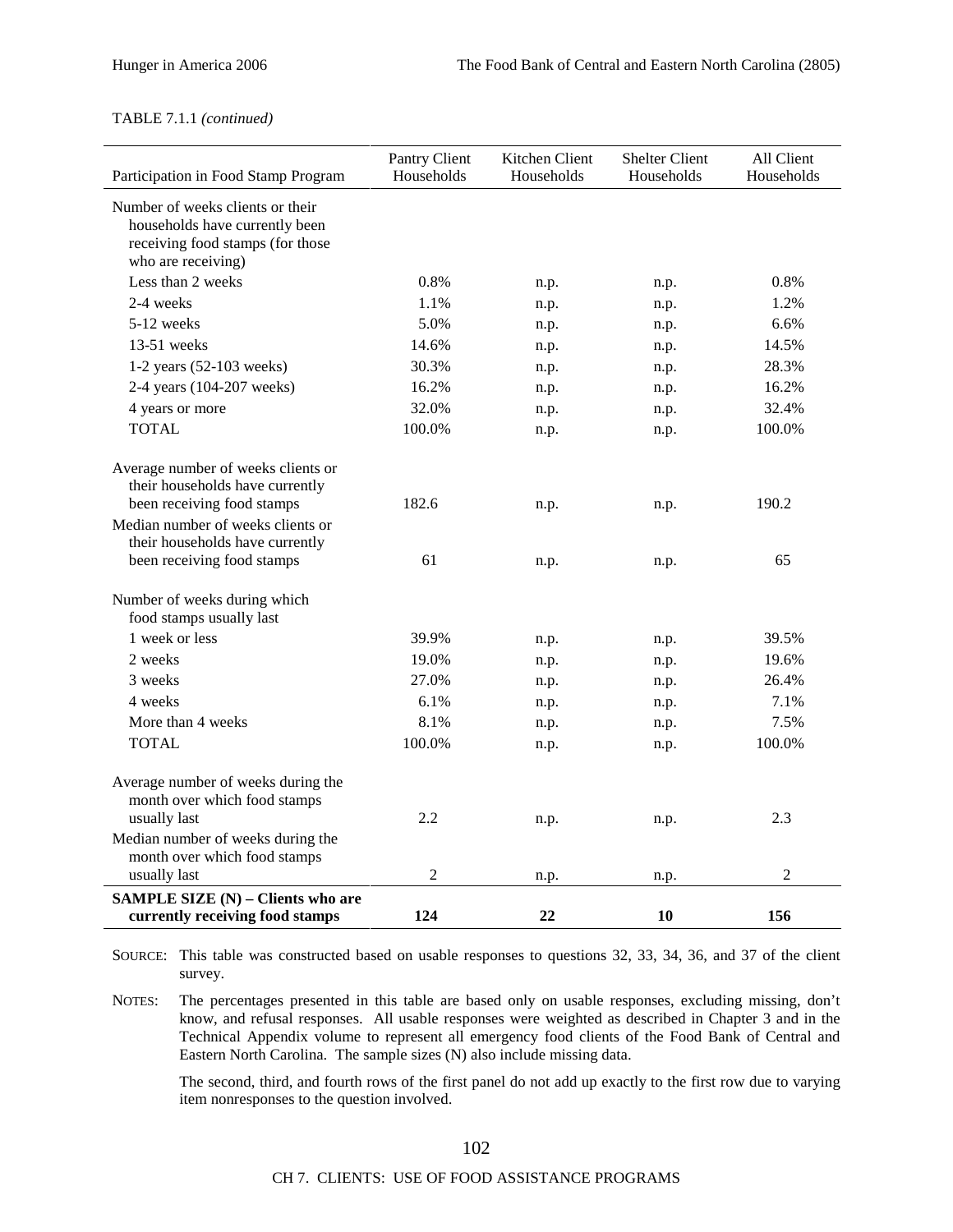#### TABLE 7.1.1 *(continued)*

For length of receipt of food stamps, missing, don't know, and refusal responses combined are 9.7% for pantry clients, 10.2% for kitchen clients, 0.0% for shelter clients, and 9.6% for all clients.

\_\_\_\_\_\_\_\_\_\_\_\_\_\_\_\_\_\_\_\_\_\_\_\_\_\_\_\_\_\_\_\_\_\_\_\_\_\_\_\_\_\_\_\_\_\_\_\_\_\_\_\_\_\_\_\_\_\_\_\_\_\_\_\_\_\_\_\_\_\_\_\_\_\_\_\_\_\_\_\_\_\_\_\_\_\_\_\_\_\_\_\_

For period of time food stamps lasted, missing, don't know, and refusal responses combined are 0.9% for pantry clients, 0.0% for kitchen clients, 6.4% for shelter clients, and 0.9% for all clients.



Overall, 79.1% of the clients have applied for and 35.3% are currently receiving food

stamps. More information includes:

- 48.6% of the clients who are receiving food stamps have been receiving them for more than two years.
- For 85.5% of the clients who are receiving food stamps, the stamps last for three weeks or less.
- On average, food stamps last for 2.3 weeks.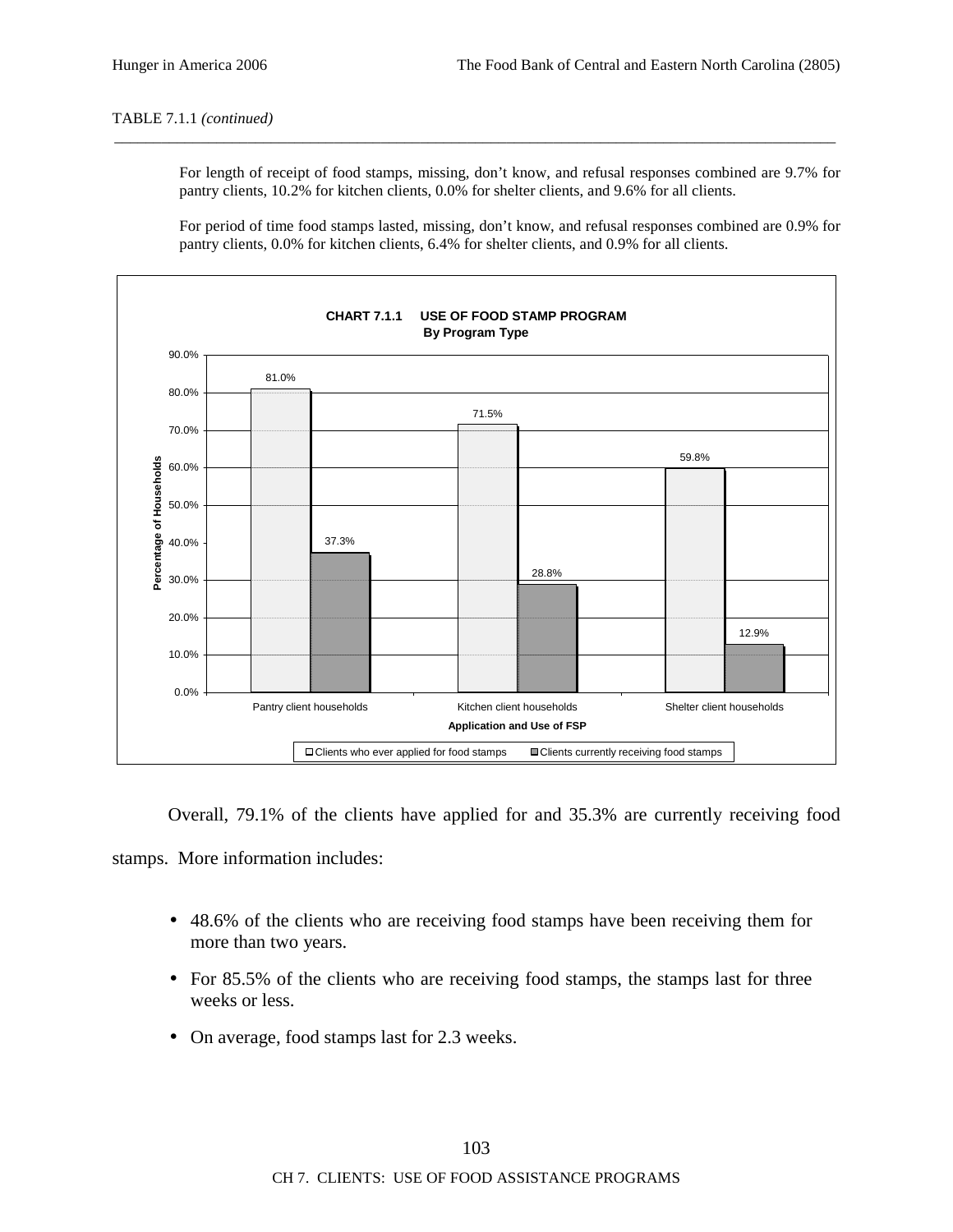# **7.2 REASONS WHY CLIENTS NEVER APPLIED FOR FOOD STAMPS**

Clients who had not applied for food stamps were asked why they or their households

never applied for food stamps. Table 7.2.1 shows the results.

## TABLE 7.2.1

## REASONS WHY CLIENTS NEVER APPLIED FOR FOOD STAMPS

| Reasons Why Clients or Their                                   |                             |                              |                                     |                          |
|----------------------------------------------------------------|-----------------------------|------------------------------|-------------------------------------|--------------------------|
| Households Never Applied for<br>Food Stamps <sup>a</sup>       | Pantry Client<br>Households | Kitchen Client<br>Households | <b>Shelter Client</b><br>Households | All Client<br>Households |
| Ineligibility <sup>b</sup>                                     |                             |                              |                                     |                          |
| Don't think eligible because of                                |                             |                              |                                     |                          |
| income or assets                                               |                             |                              |                                     |                          |
| All clients                                                    | 44.9%                       | n.p.                         | n.p.                                | 38.7%                    |
| Clients with income 130% of the                                |                             |                              |                                     |                          |
| federal poverty level or lower                                 | 29.7%                       | n.p.                         | n.p.                                | 25.1%                    |
| Clients with income higher than<br>130% of the federal poverty |                             |                              |                                     |                          |
| level                                                          | 10.1%                       | n.p.                         | n.p.                                | 9.6%                     |
| Unknown                                                        | 5.1%                        | n.p.                         | n.p.                                | 4.0%                     |
| Don't think eligible because of                                |                             |                              |                                     |                          |
| citizenship status                                             | 1.6%                        | n.p.                         | n.p.                                | 1.2%                     |
| Eligible for only a low benefit amount                         | 6.1%                        | n.p.                         | n.p.                                | 5.1%                     |
| <b>SUBTOTAL<sup>c</sup></b>                                    | 52.7%                       | n.p.                         | n.p.                                | 45.0%                    |
| Inconvenience                                                  |                             |                              |                                     |                          |
| Don't know where to go or who to                               |                             |                              |                                     |                          |
| contact to apply                                               | 1.1%                        | n.p.                         | n.p.                                | 1.9%                     |
| Hard to get to the food stamp office                           | 0.5%                        | n.p.                         | n.p.                                | 0.6%                     |
| Application process is too long and                            |                             |                              |                                     |                          |
| complicated                                                    | 9.1%                        | n.p.                         | n.p.                                | 9.8%                     |
| Questions are too personal                                     | 0.4%                        | n.p.                         | n.p.                                | 2.9%                     |
| Food stamp office staff are                                    |                             |                              |                                     |                          |
| disrespectful                                                  | 0.9%                        | n.p.                         | n.p.                                | 0.8%                     |
| Food stamp office is unpleasant or in                          |                             |                              |                                     |                          |
| unsafe area                                                    | 0.9%                        | n.p.                         | n.p.                                | 0.7%                     |
| <b>SUBTOTAL</b>                                                | 11.9%                       | n.p.                         | n.p.                                | 12.9%                    |
| No need                                                        |                             |                              |                                     |                          |
| No need for benefit                                            | 18.3%                       | n.p.                         | n.p.                                | 27.6%                    |
| Others need benefits more                                      | 7.6%                        | n.p.                         | n.p.                                | 6.0%                     |
| Need is only temporary                                         | 0.0%                        | n.p.                         | n.p.                                | 0.3%                     |
| <b>SUBTOTAL</b>                                                | 22.5%                       | n.p.                         | n.p.                                | 30.9%                    |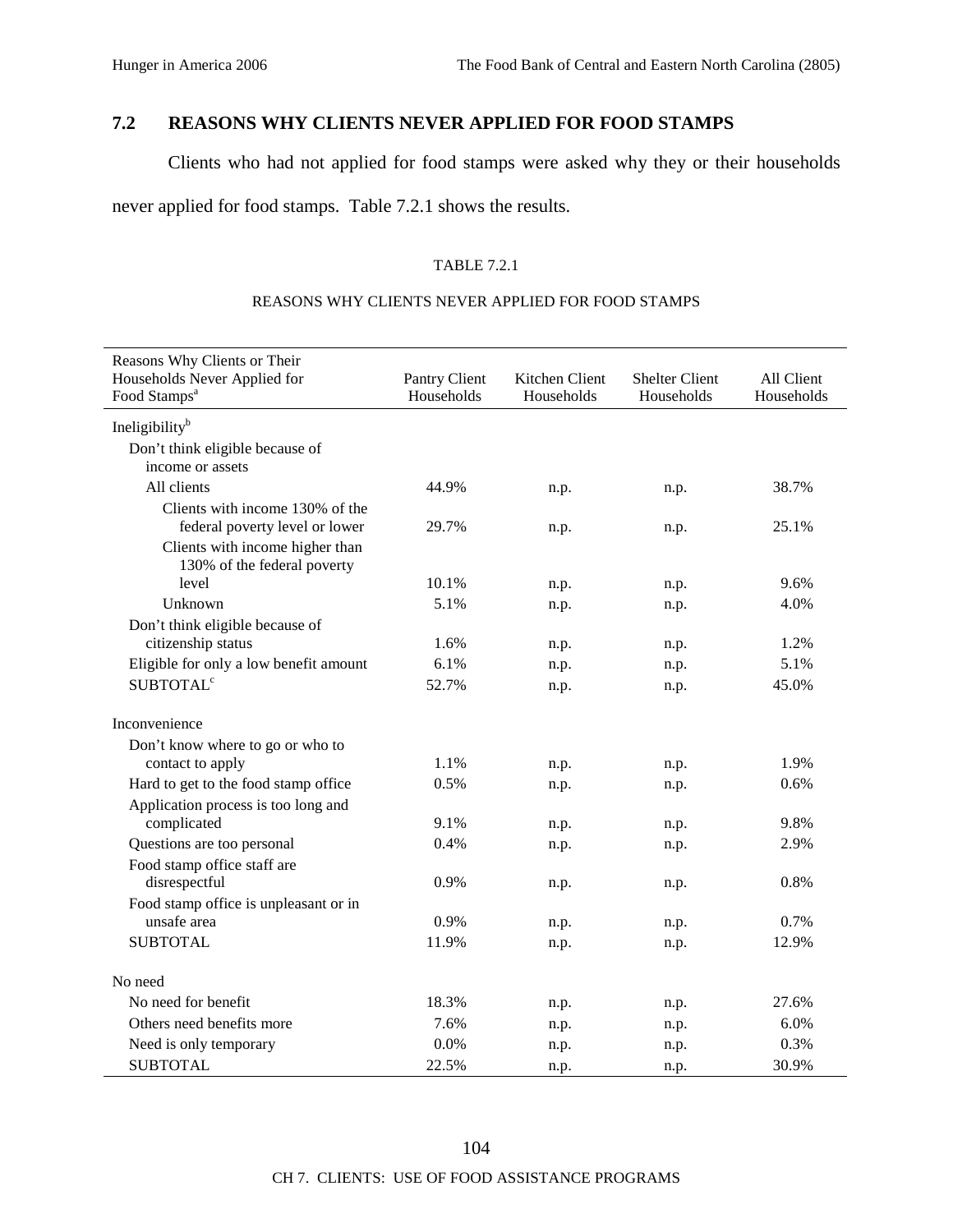#### TABLE 7.2.1 *(continued)*

| Reasons Why Clients or Their                                             |               |                |                       |            |
|--------------------------------------------------------------------------|---------------|----------------|-----------------------|------------|
| Households Never Applied for                                             | Pantry Client | Kitchen Client | <b>Shelter Client</b> | All Client |
| Food Stamps <sup>a</sup>                                                 | Households    | Households     | Households            | Households |
| Social stigma                                                            |               |                |                       |            |
| Feel embarrassed applying for benefits                                   | 1.8%          | n.p.           | n.p.                  | 1.4%       |
| Family or friends do not approve of my                                   |               |                |                       |            |
| receiving benefits                                                       | $0.0\%$       | n.p.           | n.p.                  | $0.0\%$    |
| Dislike relying on the government for                                    |               |                |                       |            |
| assistance                                                               | 1.8%          | n.p.           | n.p.                  | 1.8%       |
| Feel embarrassed using benefits                                          | 1.8%          | n.p.           | n.p.                  | 1.4%       |
| <b>SUBTOTAL</b>                                                          | 1.8%          | n.p.           | n.p.                  | 1.8%       |
| Other                                                                    |               |                |                       |            |
| Planning to apply, but not yet applied                                   | 5.8%          | n.p.           | n.p.                  | 4.8%       |
| Other $d$                                                                | 23.2%         | n.p.           | n.p.                  | 19.1%      |
| SAMPLE SIZE $(N)$ – Clients or their<br>households who never applied for |               |                |                       |            |
| food stamps                                                              | 84            | 22             | 14                    | 120        |

SOURCE: This table was constructed based on usable responses to Question 38 of the client survey.

NOTES: All usable responses were weighted as described in Chapter 3 and in the Technical Appendix volume to represent all emergency food clients of the Food Bank of Central and Eastern North Carolina. The sample sizes (N) also include missing data.

Missing, don't know, and refusal responses combined are 11.6% for pantry clients, 6.0% for kitchen clients, 0.5% for shelter clients, and 9.9% for all clients.

<sup>a</sup>Multiple responses were accepted.

<sup>b</sup>See Appendix A for food stamp eligibility criteria.

<sup>c</sup>The subtotal in this table indicates the percentage of people who provided one or more component items as their responses; thus, it may differ from the sum of component items.

<sup>d</sup>This includes working, having no mailing address, and being in a temporary living situation.

Reasons for not having applied for food stamps include:

• Overall, 45.0% of the clients who had not applied for food stamps did not do so because they believe they are not eligible or eligible for only a low benefit amount; 12.9% because it is too much hassle; 30.9% either because there is no need or because they think others would need the benefits more; and 1.8% because they associate a social stigma with food stamps.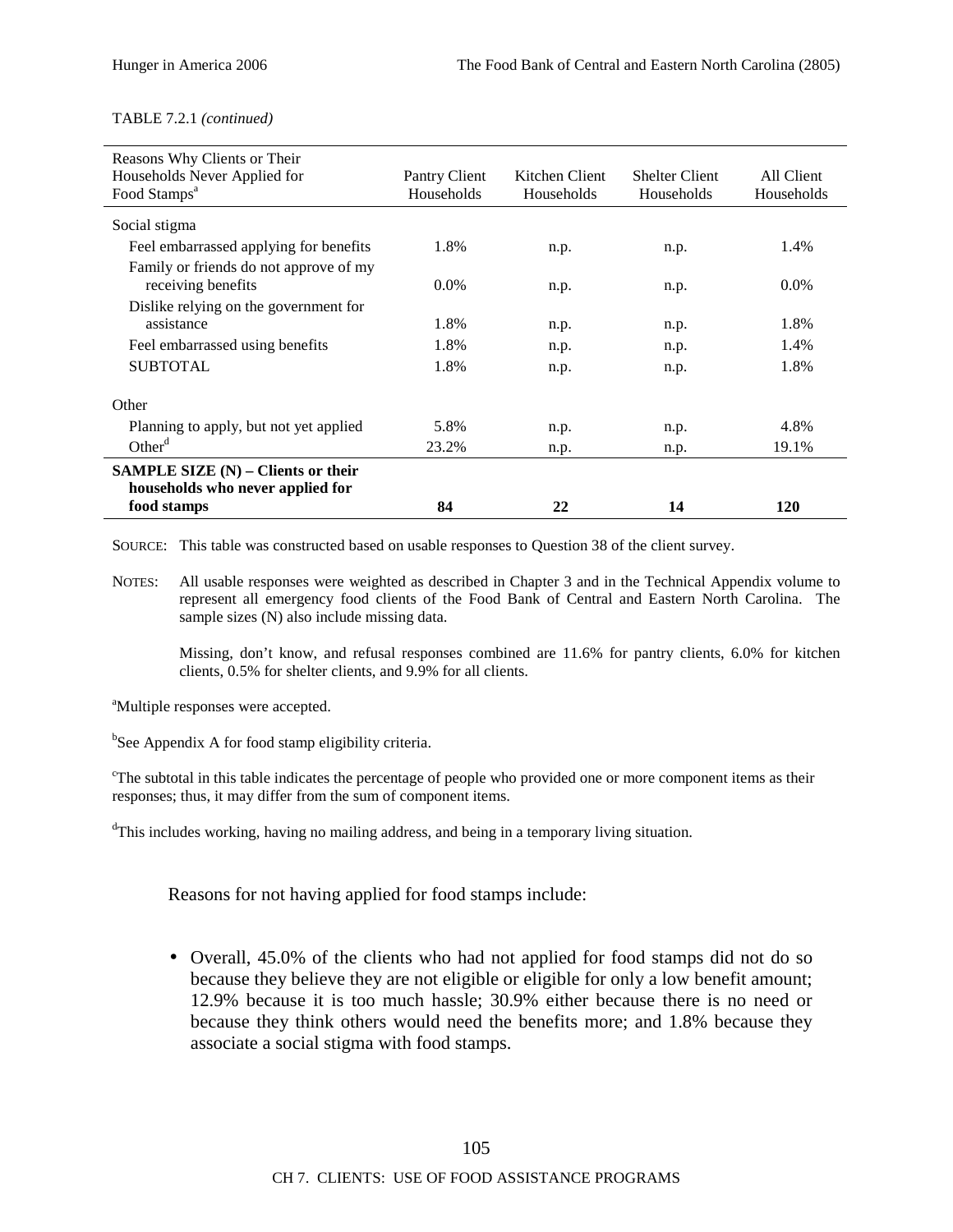- 38.7% of the clients indicated income above the eligible level as a reason for having not applied for food stamps.
- That 38.7% was broken down into two categories: those who had an income that is at or below 130% of the federal poverty level (25.1%), and those who had an income that is higher than 130% of the federal poverty level  $(9.6\%)$ <sup>18,19</sup>

<sup>&</sup>lt;sup>18</sup> Generalizing this result requires caution, as the income data collected through our client survey were not validated.

 $19$  Broadly speaking, a household usually meets the income eligibility requirements for the Food Stamp Program if its gross income is less than 130% of the poverty level. However, it was not possible during the survey to collect all the detailed data necessary to assess eligibility. See Appendix B for the eligibility criteria.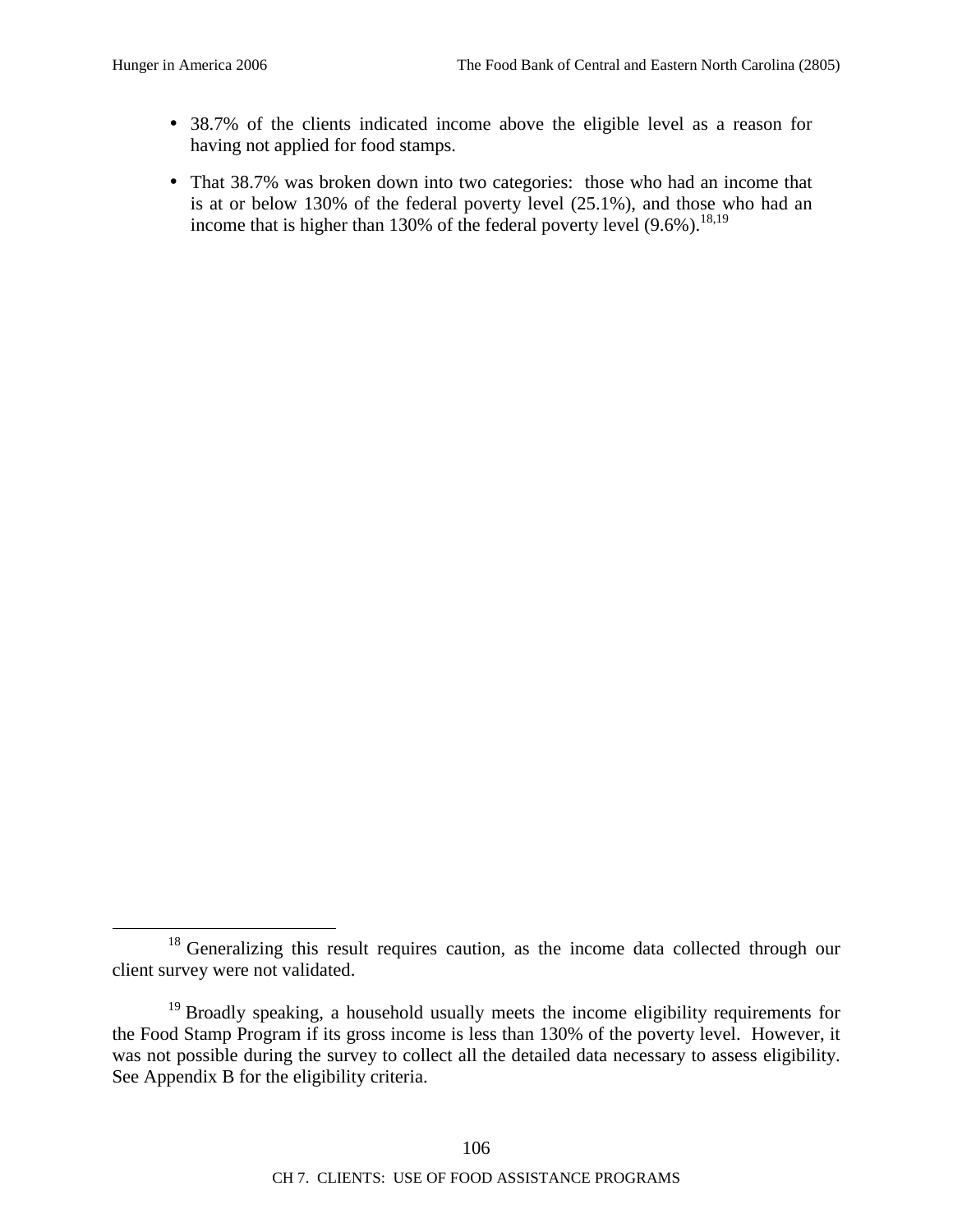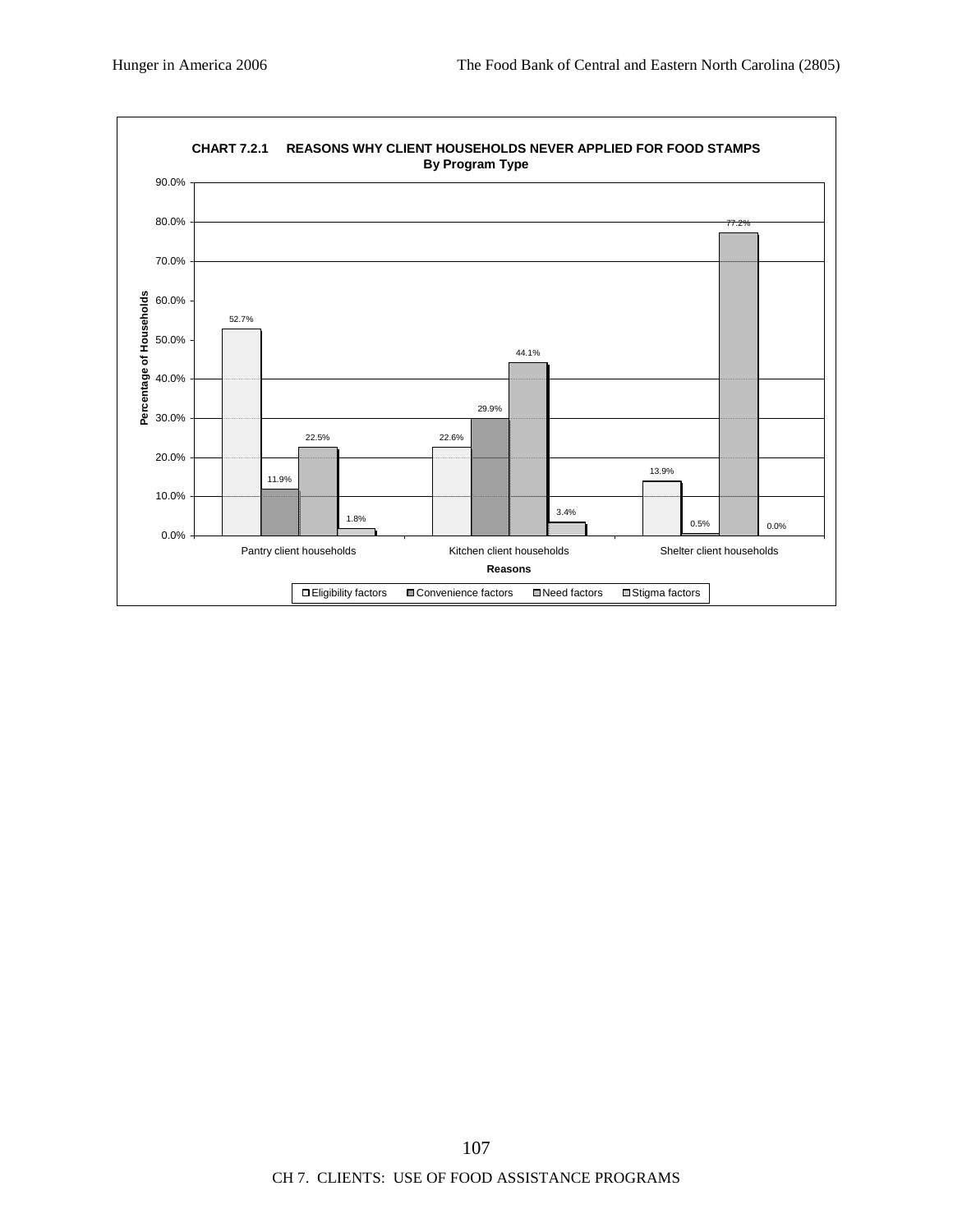# **7.3 REASONS WHY CLIENTS OR THEIR HOUSEHOLDS ARE NOT CURRENTLY RECEIVING FOOD STAMPS, FOR THOSE WHO HAVE APPLIED**

Clients who have applied but are not currently receiving food stamps were asked why this

is so. Results are shown in Table 7.3.1.

## TABLE 7.3.1

#### REASONS WHY CLIENTS OR THEIR HOUSEHOLDS ARE NOT CURRENTLY RECEIVING FOOD STAMPS, FOR THOSE WHO HAVE APPLIED

| Reasons Why Clients or Their Households                                                                 |                             |                              |                                     |                          |
|---------------------------------------------------------------------------------------------------------|-----------------------------|------------------------------|-------------------------------------|--------------------------|
| Are Not Currently Receiving Food<br>Stamps, for Those Who Have Applied for<br>Food Stamps <sup>a</sup>  | Pantry Client<br>Households | Kitchen Client<br>Households | <b>Shelter Client</b><br>Households | All Client<br>Households |
| Ineligibility                                                                                           |                             |                              |                                     |                          |
| Ineligible income level                                                                                 | 49.2%                       | 10.2%                        | n.p.                                | 45.5%                    |
| Change of household makeup                                                                              | 4.5%                        | 6.8%                         | n.p.                                | 4.4%                     |
| Time limit for receiving the help ran out                                                               | 6.2%                        | 6.3%                         | n.p.                                | 5.9%                     |
| Citizenship status                                                                                      | 0.0%                        | 0.0%                         | n.p.                                | 0.0%                     |
| SUBTOTAL <sup>b</sup>                                                                                   | 57.8%                       | 23.4%                        | n.p.                                | 54.1%                    |
| Inconvenience                                                                                           |                             |                              |                                     |                          |
| Too much hassle                                                                                         | 13.7%                       | 10.7%                        | n.p.                                | 12.7%                    |
| Hard to get to food stamp office                                                                        | 10.3%                       | 8.0%                         | n.p.                                | 9.5%                     |
| <b>SUBTOTAL</b>                                                                                         | 19.0%                       | 17.9%                        | n.p.                                | 17.8%                    |
| No need                                                                                                 |                             |                              |                                     |                          |
| No need for benefits                                                                                    | 1.8%                        | 44.7%                        | n.p.                                | 6.7%                     |
| Others need benefits more                                                                               | 1.0%                        | 0.0%                         | n.p.                                | 0.9%                     |
| Need is only temporary                                                                                  | 4.3%                        | 38.4%                        | n.p.                                | 7.7%                     |
| <b>SUBTOTAL</b>                                                                                         | 6.4%                        | 46.1%                        | n.p.                                | 11.8%                    |
| Other                                                                                                   |                             |                              |                                     |                          |
| Other reasons <sup>c</sup>                                                                              | 26.5%                       | 26.3%                        | n.p.                                | 25.8%                    |
| <b>SAMPLE SIZE (N) - Clients who have</b><br>applied for but are not currently<br>receiving food stamps | 154                         | 34                           | 13                                  | 201                      |
|                                                                                                         |                             |                              |                                     |                          |

SOURCE: This table was constructed based on usable responses to Question 35 of the client survey.

NOTES: All usable responses were weighted as described in Chapter 3 and in the Technical Appendix volume to represent all emergency food clients of the Food Bank of Central and Eastern North Carolina. The sample sizes (N) also include missing data.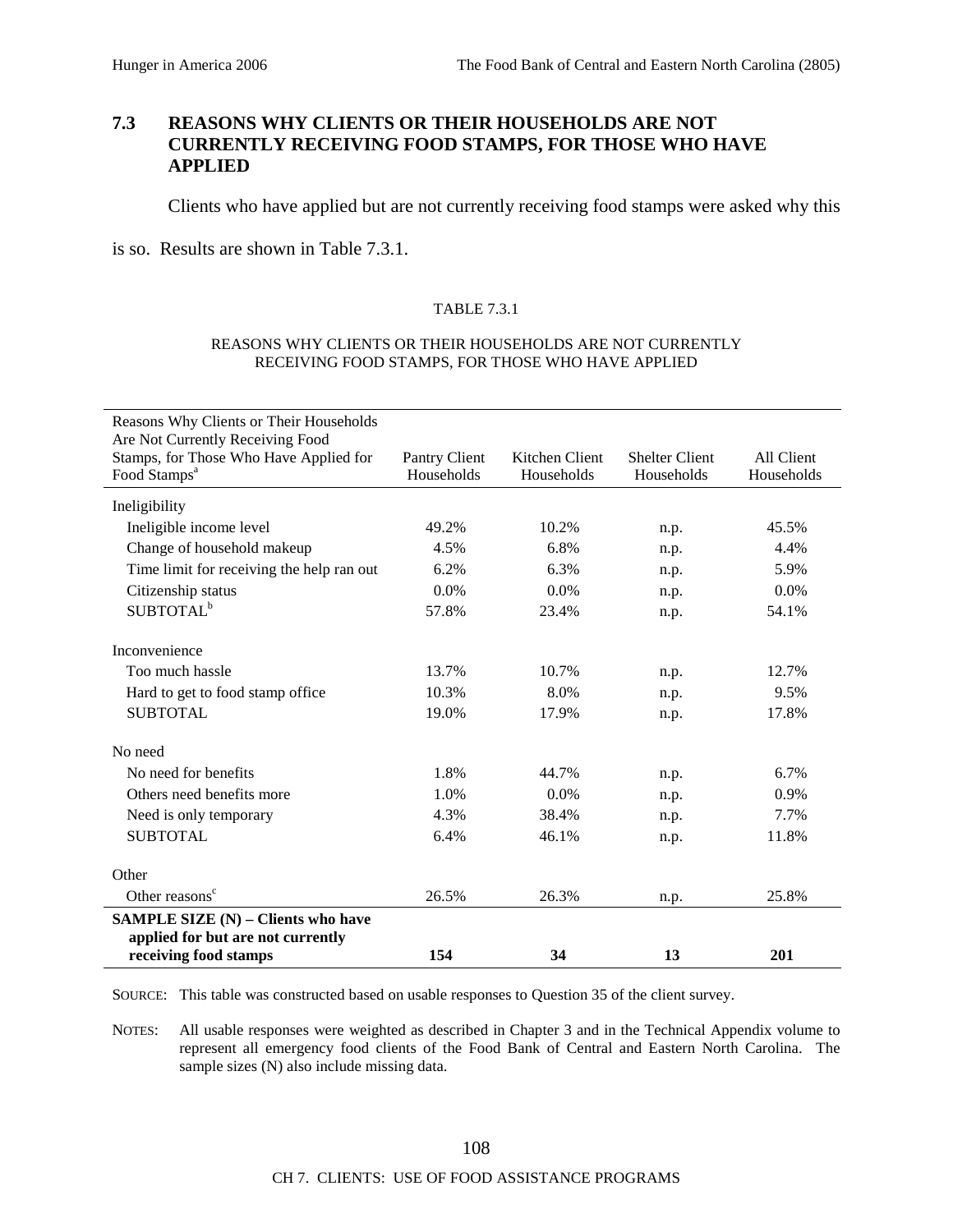#### TABLE 7.3.1 *(continued)*

Missing, don't know, and refusal responses combined are 6.0% for pantry clients, 10.4% for kitchen clients, 0.0% for shelter clients, and 6.0% for all clients.

<sup>a</sup>Multiple responses were accepted.

<sup>b</sup>The subtotal in this table indicates the percentage of people who provided one or more component items as their responses; thus it may differ from the sum of component items.

\_\_\_\_\_\_\_\_\_\_\_\_\_\_\_\_\_\_\_\_\_\_\_\_\_\_\_\_\_\_\_\_\_\_\_\_\_\_\_\_\_\_\_\_\_\_\_\_\_\_\_\_\_\_\_\_\_\_\_\_\_\_\_\_\_\_\_\_\_\_\_\_\_\_\_\_\_\_\_\_\_\_\_\_\_\_\_\_\_\_\_\_

c This includes "waiting" and "in progress."

Other findings include:

- Overall, 54.1% of the clients believe that they are not receiving food stamps because they are not eligible.
- 17.8% are not receiving food stamps because it is too much hassle.
- 11.8% are not receiving food stamps either because there is no need or because they think others would need the benefits more.

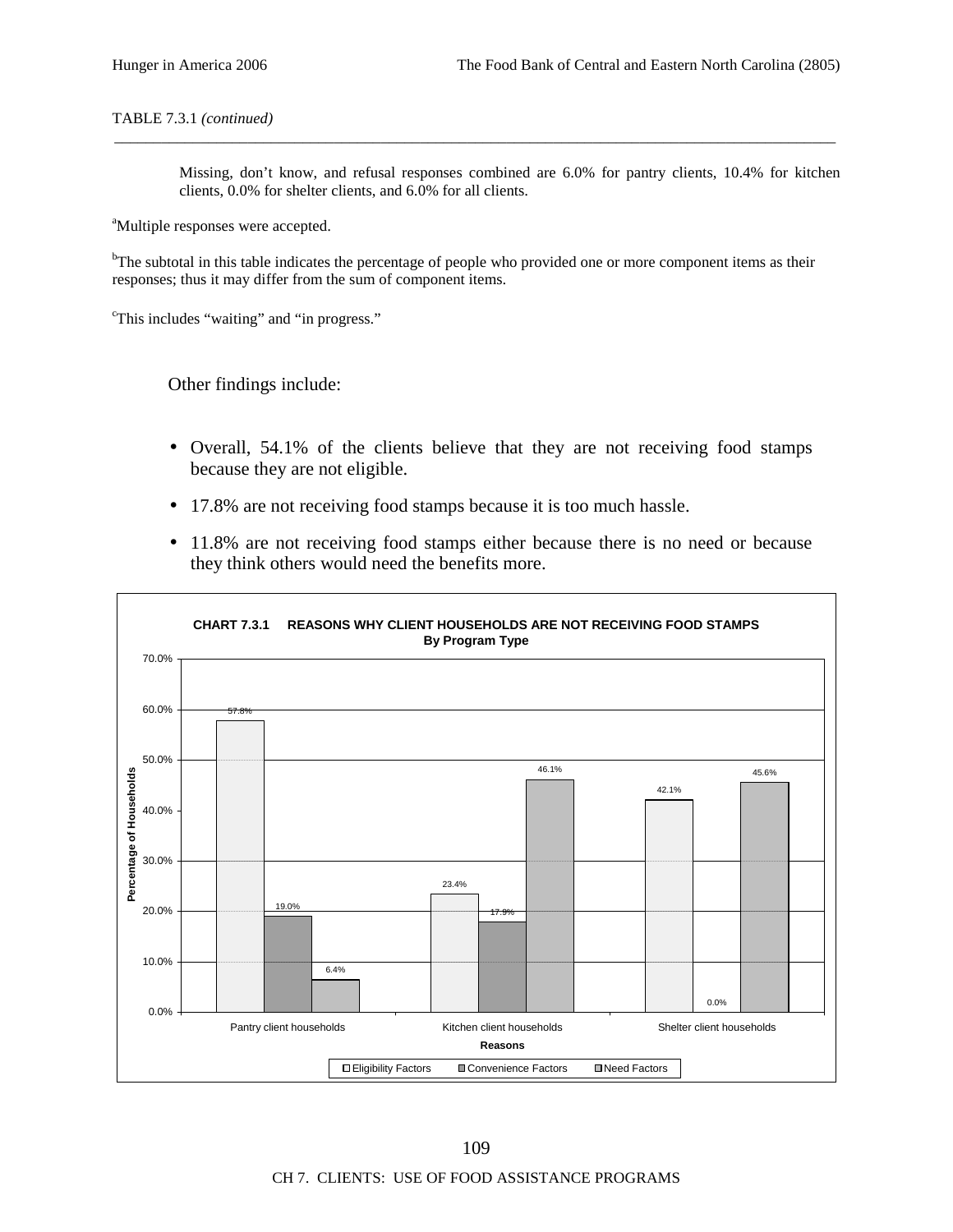## TABLE 7.3.2

| Reported Income Levels of Clients Who<br>Indicated Ineligible Income as a Reason<br>for Not Receiving Food Stamps | Pantry Client<br>Households | Kitchen Client<br>Households | <b>Shelter Client</b><br>Households | All Client<br>Households |
|-------------------------------------------------------------------------------------------------------------------|-----------------------------|------------------------------|-------------------------------------|--------------------------|
| Ineligible income level                                                                                           | 49.2%                       | 10.2%                        | n.p.                                | 45.5%                    |
| Income 130% of the federal poverty<br>level or lower                                                              | 36.7%                       | 9.5%                         | n.p.                                | 32.5%                    |
| Income higher than 130% of the federal<br>poverty level                                                           | 8.0%                        | $0.0\%$                      | n.p.                                | 9.0%                     |
| Income unknown                                                                                                    | 4.5%                        | 0.7%                         | n.p.                                | 4.0%                     |
| <b>SAMPLE SIZE</b> $(N)$ – Clients who have<br>applied for but are not currently<br>receiving food stamps         | 154                         | 34                           | 13                                  | 201                      |

#### REPORTED INCOME LEVELS OF CLIENTS WHO INDICATED INELIGIBLE INCOME AS A REASON FOR NOT RECEIVING FOOD STAMPS

As Table 7.3.2 shows, 45.5% of the clients indicated a higher-than-required income level as a reason they were not currently receiving food stamps. Those clients are further broken down into two categories based on the information about their previous month's household income: those whose income is 130% of the federal poverty level or lower (32.5%); and those whose income is higher than 130% of the federal poverty level (9.0%).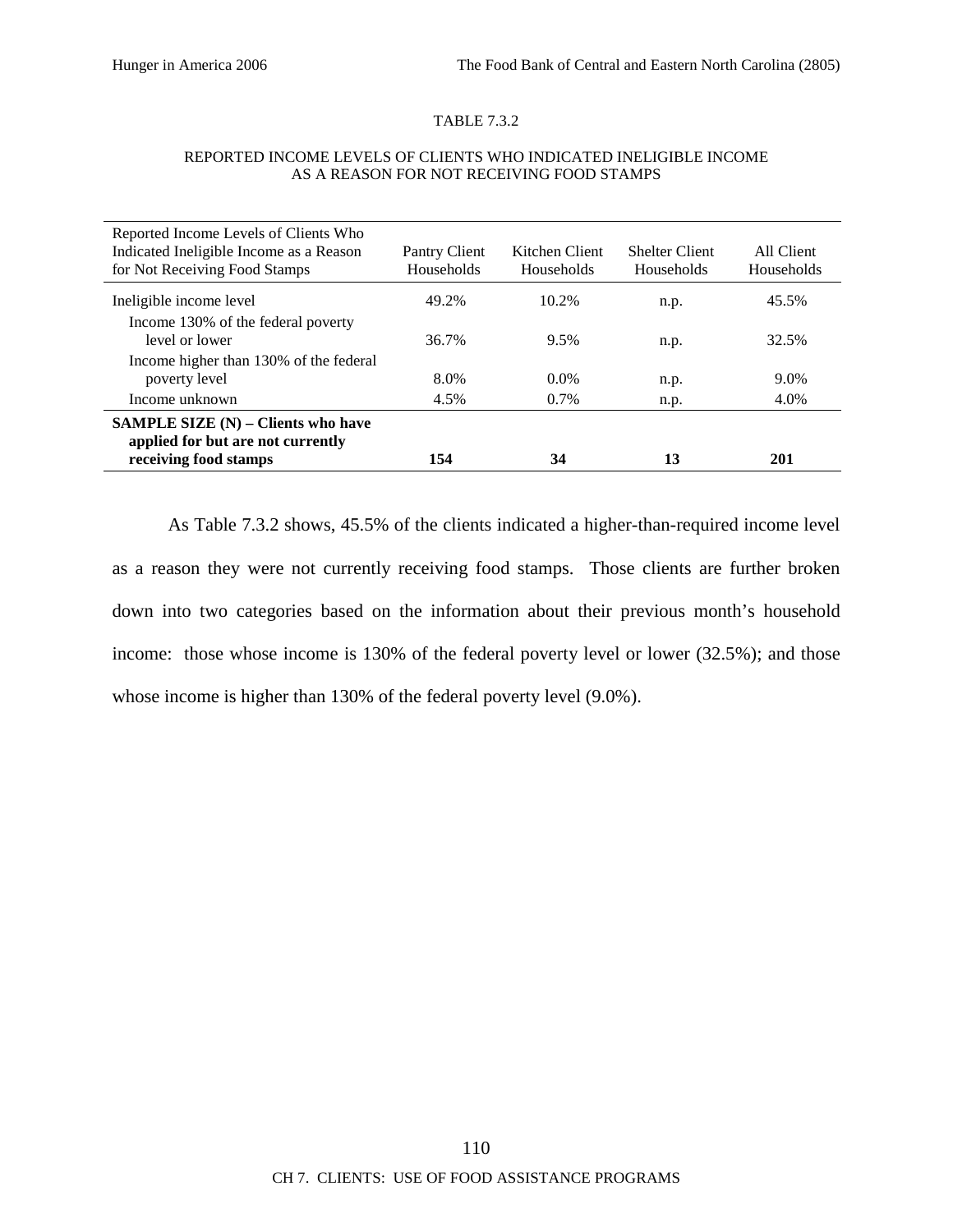# **7.4 USE OF OTHER PROGRAMS**

Clients also reported on other federal nutrition or child care programs they use. Table

7.4.1 shows the results.

## TABLE 7.4.1

## USE OF OTHER PROGRAMS

| Other Program(s) Clients or Their Families<br>Currently Participate in <sup>a</sup>             | Pantry Client<br>Households | Kitchen Client<br>Households | <b>Shelter Client</b><br>Households | All Client<br>Households |
|-------------------------------------------------------------------------------------------------|-----------------------------|------------------------------|-------------------------------------|--------------------------|
| Government Mass Distribution Program or<br>TEFAP (cheese, butter, etc., not from                |                             |                              |                                     |                          |
| pantries)                                                                                       | 26.4%                       | 4.2%                         | 5.6%                                | 23.4%                    |
| <b>SAMPLE SIZE (N)</b>                                                                          | 362                         | 78                           | 37                                  | 477                      |
| Senior nutrition sites, such as senior centers<br>that serve lunch                              | 9.0%                        | n.p.                         | N.A.                                | 8.8%                     |
| Home-delivered meals or meals-on-wheels<br>(usually for seniors or people with<br>disabilities) | 2.9%                        | n.p.                         | N.A.                                | 2.8%                     |
| Senior brown-bag programs that give out                                                         |                             |                              |                                     |                          |
| groceries and produce                                                                           | 10.5%                       | n.p.                         | N.A.                                | 10.2%                    |
| SAMPLE SIZE (N) - Households with                                                               |                             |                              |                                     |                          |
| at least one senior member age 65                                                               |                             |                              |                                     |                          |
| or older                                                                                        | 112                         | 7                            | $\bf{0}$                            | 119                      |
| Special Supplemental Nutrition Program for                                                      |                             |                              |                                     |                          |
| Women, Infants, and Children (WIC) <sup>b</sup>                                                 | 64.1%                       | n.p.                         | n.p.                                | 66.4%                    |
| SAMPLE SIZE (N) - Households with                                                               |                             |                              |                                     |                          |
| at least one child ages 0-3 years                                                               | 50                          | 2                            | 1                                   | 53                       |
| Child day care                                                                                  | 29.7%                       | n.p.                         | n.p.                                | 27.6%                    |
| Government assistance for child day care                                                        |                             |                              |                                     |                          |
| among those using child day care <sup>c</sup>                                                   | 71.1%                       | N.A.                         | N.A.                                | 71.1%                    |
| <b>SAMPLE SIZE (N) - Households with</b>                                                        |                             |                              |                                     |                          |
| at least one child ages 0-5 years                                                               | 66                          | 3                            | $\overline{2}$                      | 71                       |
| School lunch program                                                                            | 54.5%                       | n.p.                         | n.p.                                | 53.7%                    |
| School breakfast program                                                                        | 44.1%                       | n.p.                         | n.p.                                | 43.5%                    |
| After-school snack program                                                                      | 5.6%                        | n.p.                         | n.p.                                | 6.1%                     |
| Child care food program, such as meals at<br>subsidized child care centers                      | 5.9%                        | n.p.                         | n.p.                                | 5.6%                     |
| Summer food program providing free                                                              |                             |                              |                                     |                          |
| lunches for children                                                                            | 9.8%                        | n.p.                         | n.p.                                | 9.3%                     |
| SAMPLE SIZE (N) - Households with at<br>least one child younger than age 18                     | 135                         | $\boldsymbol{9}$             | 3                                   | 147                      |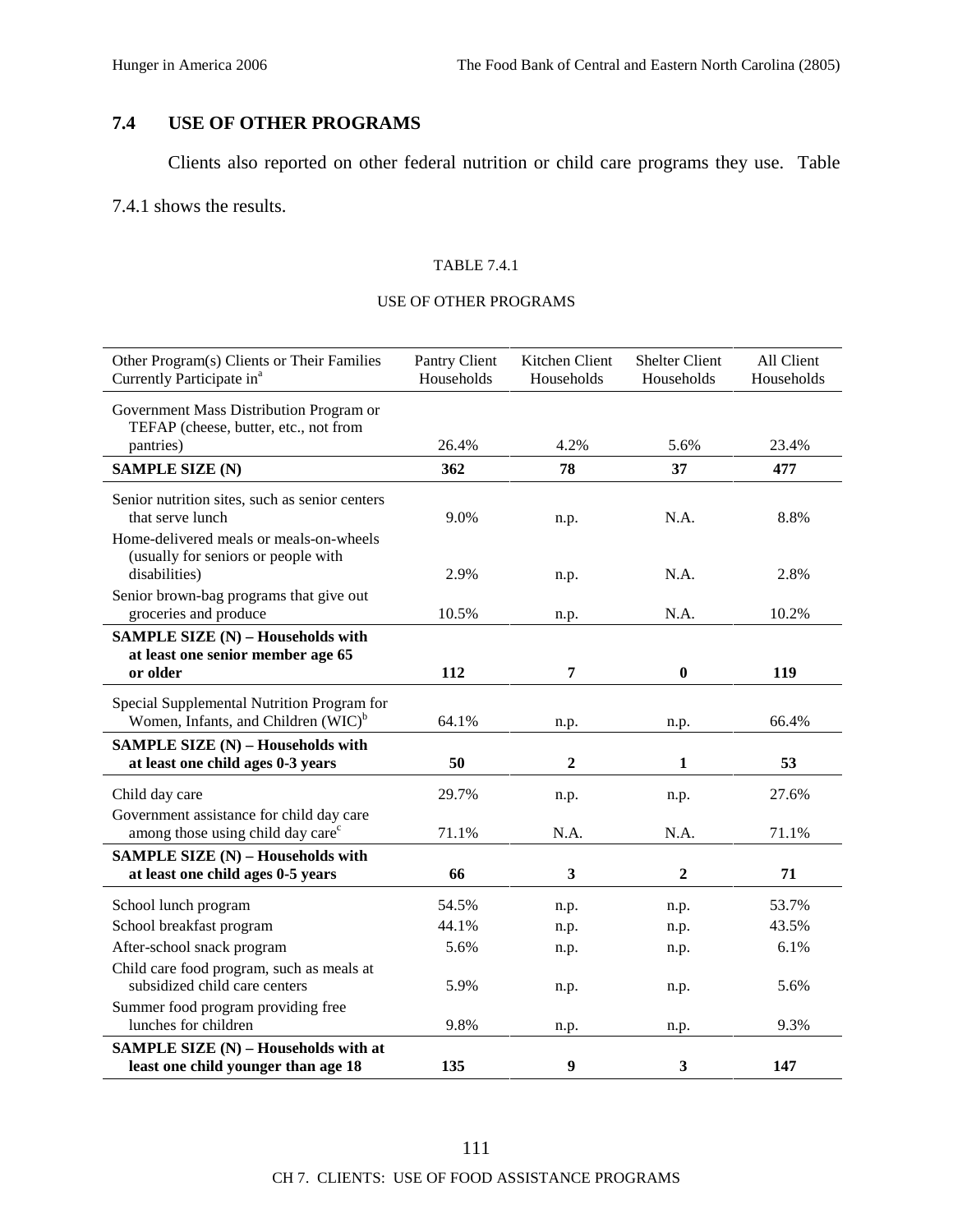TABLE 7.4.1 *(continued)*

SOURCE: This table was constructed based on usable responses to questions 7a, 8, and 41 of the client survey.

NOTES: All usable responses were weighted as described in Chapter 3 and in the Technical Appendix volume to represent all emergency food clients of the Food Bank of Central and Eastern North Carolina. The sample sizes (N) also include missing data.

\_\_\_\_\_\_\_\_\_\_\_\_\_\_\_\_\_\_\_\_\_\_\_\_\_\_\_\_\_\_\_\_\_\_\_\_\_\_\_\_\_\_\_\_\_\_\_\_\_\_\_\_\_\_\_\_\_\_\_\_\_\_\_\_\_\_\_\_\_\_\_\_\_\_\_\_\_\_\_\_\_\_\_\_\_\_\_\_\_\_\_\_

<sup>a</sup>Multiple responses were accepted.

<sup>b</sup>Note that in *Hunger in America 2001* households with children ages 0 to 5 years were used as the base of the WIC participation percentage. At the suggestion of an earlier reviewer, the current study uses a base of children ages 0 to 3 years, in order to better approximate the main population of children who actually use WIC. Because a smaller denominator leads to a larger percentage, this percentage may appear substantially larger than in 2001 for some food banks, which may not reflect the actual change in the rate of WIC participation. Therefore, readers must use caution when comparing this percentage between the two studies.

<sup>c</sup>The sample size is 10 for the pantries, 0 for the kitchens, 0 for the shelters, and 10 for all.

Among all client households, 23.4% participate in government mass distribution

programs or TEFAP. Participation in other programs is as follows:

- Among the households with at least one senior member age 65 or older, 8.8% use senior nutrition sites; 2.8% use home-delivered meals or meals-on-wheels; and 10.2% participate in senior brown-bag programs.
- Among the households with at least one child younger than age 18, 53.7% and 43.5% benefit from the school lunch and the school breakfast program, respectively; 6.1% use an after-school snack program; 5.6% use a child care food program; and 9.3% participate in the summer food program.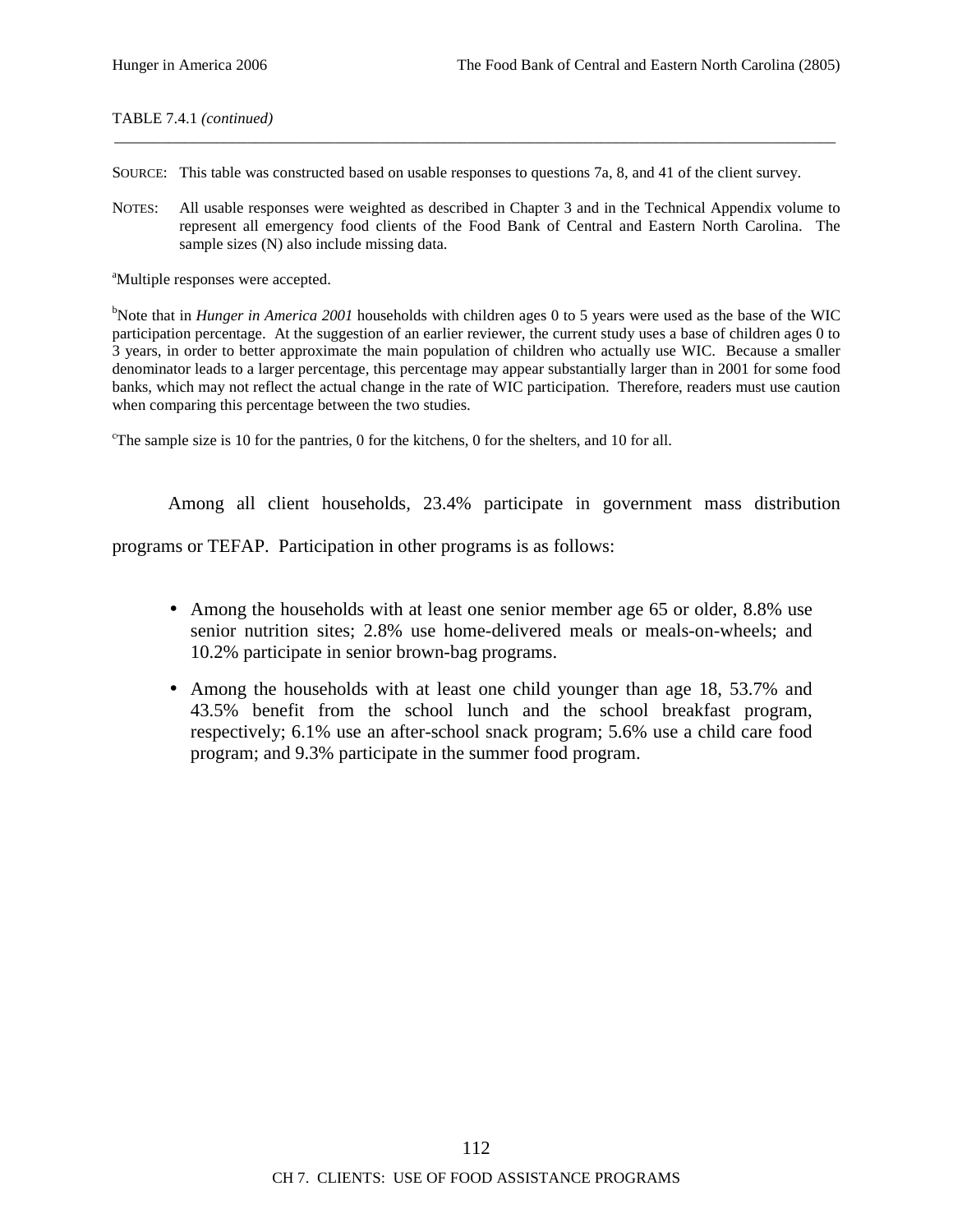# **7.5 GENERAL ASSISTANCE, WELFARE, AND TANF IN THE PREVIOUS TWO YEARS**

Clients were asked whether they received general assistance, welfare, or TANF in the

previous two years and, if so, whether the assistance had been discontinued. They also provided

reasons for the discontinuation. Table 7.5.1 presents the results.

## TABLE 7.5.1

## GENERAL ASSISTANCE, WELFARE, AND TANF IN THE PREVIOUS TWO YEARS

|                                                                                                                  | Pantry Client<br>Households | Kitchen Client<br>Households | <b>Shelter Client</b><br>Households | All Client<br>Households |
|------------------------------------------------------------------------------------------------------------------|-----------------------------|------------------------------|-------------------------------------|--------------------------|
| Clients who received general assistance,<br>welfare, or TANF during the past<br>two years                        |                             |                              |                                     |                          |
| Yes                                                                                                              | 5.2%                        | 3.6%                         | 1.1%                                | 4.9%                     |
| N <sub>o</sub>                                                                                                   | 94.8%                       | 96.4%                        | 98.9%                               | 95.1%                    |
| <b>TOTAL</b>                                                                                                     | 100.0%                      | 100.0%                       | 100.0%                              | 100.0%                   |
| <b>SAMPLE SIZE (N)</b>                                                                                           | 362                         | 78                           | 37                                  | 477                      |
| Clients for whom the assistance stopped                                                                          |                             |                              |                                     |                          |
| during the past two years                                                                                        | n.p.                        | n.p.                         | n.p.                                | n.p.                     |
| SAMPLE SIZE (N) - Clients who                                                                                    |                             |                              |                                     |                          |
| received specified assistance                                                                                    | 16                          | $\boldsymbol{2}$             | 1                                   | 19                       |
| Reasons for the discontinuation of<br>the assistance <sup>a</sup>                                                |                             |                              |                                     |                          |
| Ineligible income level                                                                                          | n.p.                        | n.p.                         | N.A.                                | n.p.                     |
| Change in household makeup                                                                                       | n.p.                        | n.p.                         | N.A.                                | n.p.                     |
| Time limit for receiving the help<br>ran out                                                                     | n.p.                        | n.p.                         | N.A.                                | n.p.                     |
| Sanctioned by welfare or another<br>agency                                                                       | n.p.                        | n.p.                         | N.A.                                | n.p.                     |
| Citizenship status                                                                                               | n.p.                        | n.p.                         | N.A.                                | n.p.                     |
| Too much hassle                                                                                                  | n.p.                        | n.p.                         | N.A.                                | n.p.                     |
| Chose to stop receiving it                                                                                       | n.p.                        | n.p.                         | N.A.                                | n.p.                     |
| Other $b$                                                                                                        | n.p.                        | n.p.                         | N.A.                                | n.p.                     |
| <b>SAMPLE SIZE (N) - Clients who</b><br>received specified assistance, which<br>then stopped during the previous |                             |                              |                                     |                          |
| two years                                                                                                        | 7                           | 1                            | $\bf{0}$                            | 8                        |

SOURCE: This table was constructed based on usable responses to questions 26, 27, and 28 of the client survey.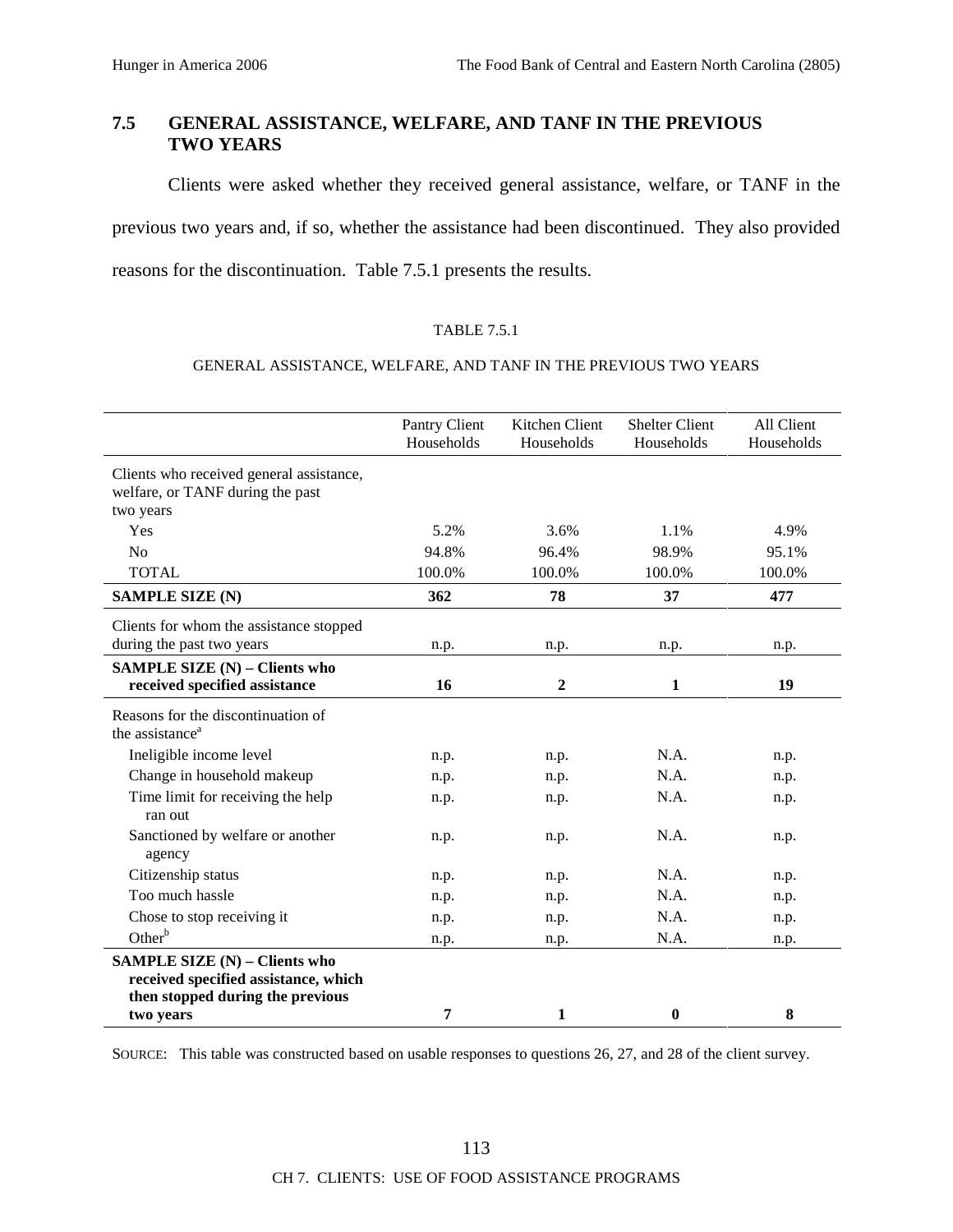TABLE 7.5.1 *(continued)*

NOTES: The percentages presented in this table are based only on usable responses, excluding missing, don't know, and refusal responses. All usable responses were weighted as described in Chapter 3 and in the Technical Appendix volume to represent all emergency food clients of the Food Bank of Central and Eastern North Carolina. The sample sizes (N) also include missing data.

\_\_\_\_\_\_\_\_\_\_\_\_\_\_\_\_\_\_\_\_\_\_\_\_\_\_\_\_\_\_\_\_\_\_\_\_\_\_\_\_\_\_\_\_\_\_\_\_\_\_\_\_\_\_\_\_\_\_\_\_\_\_\_\_\_\_\_\_\_\_\_\_\_\_\_\_\_\_\_\_\_\_\_\_\_\_\_\_\_\_\_\_

For receiving assistance, missing, don't know, and refusal responses combined are 1.8% for pantry clients, 0.0% for kitchen clients, 0.0% for shelter clients, and 1.5% for all clients.

For reasons for discontinuation of assistance, missing, don't know, and refusal responses combined are 0.0% for pantry clients, 0.0% for kitchen clients, N.A. for shelter clients, and 0.0% for all clients.

<sup>a</sup>Multiple responses were accepted.

<sup>b</sup>This category includes having not reapplied, relocation, and found work.

During the previous two years, 4.9% of the clients received general assistance, welfare,

or TANF. Details include:

- Among those who had received the specified assistance, n.p. indicated that the assistance was discontinued.
- As for the reasons for the discontinuation, n.p. ascribed it to having an ineligible income level, n.p. to change of household makeup, and n.p. to time limit for the assistance.
- In addition, n.p. of the clients indicated that the assistance was discontinued because they were sanctioned by welfare or another agency, and n.p. mentioned their citizenship status as a factor.
- Also, n.p. of the clients no longer received the assistance because it was too much hassle for them, and n.p. chose to stop receiving the assistance.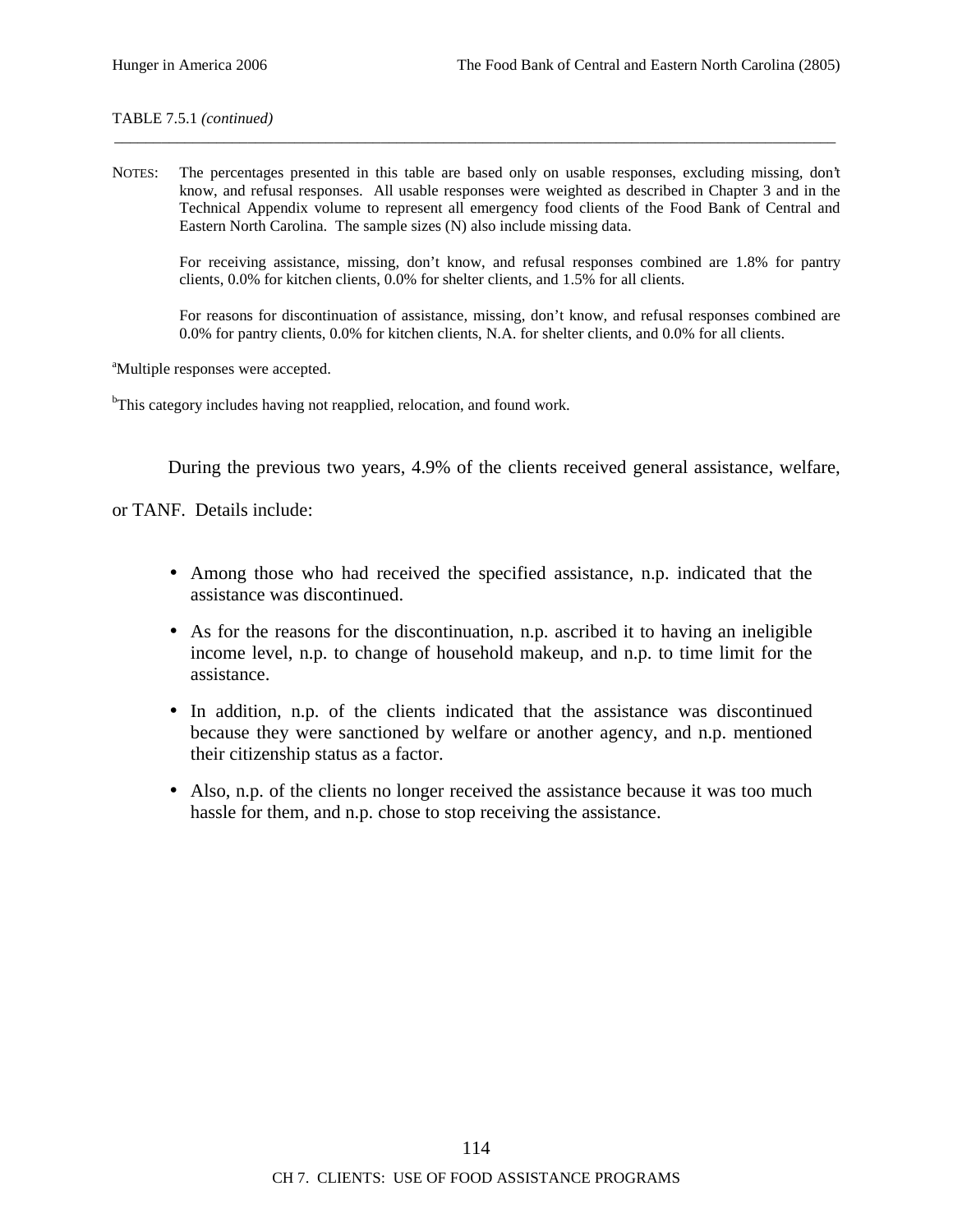# **7.6 GROCERY SHOPPING PATTERNS**

Clients were asked where they do most of their grocery shopping. Results are shown in

## Table 7.6.1.

## TABLE 7.6.1

## GROCERY SHOPPING PATTERNS

| Where do you do <u>most</u> of your grocery<br>shopping?                        | <b>Adult Clients</b><br>Who Pick Up<br>Food at a<br>Pantry | <b>Adult Clients</b><br>at a Kitchen | <b>Adult Clients</b><br>at a Shelter | <b>Adult Clients</b><br>at All Program<br><b>Sites</b> |
|---------------------------------------------------------------------------------|------------------------------------------------------------|--------------------------------------|--------------------------------------|--------------------------------------------------------|
| Supermarkets or grocery stores                                                  | 85.7%                                                      | 88.8%                                | 69.0%                                | 85.2%                                                  |
| Discount stores (e.g., Wal-Mart, Target,<br>K-Mart)                             | 10.7%                                                      | 4.3%                                 | 0.5%                                 | 9.7%                                                   |
| Warehouse clubs (e.g., Price Club,<br>Costco, Pace, Sam's Club, BJ's)           | 0.2%                                                       | 1.9%                                 | $0.0\%$                              | 0.3%                                                   |
| Convenience stores (e.g., 7-11,<br>Quickshop, Wawa)                             | $0.1\%$                                                    | 2.3%                                 | $0.0\%$                              | 0.2%                                                   |
| Ethnic food stores (e.g., bodegas, Asian<br>food markets, or Caribbean markets) | $0.0\%$                                                    | $0.0\%$                              | $0.0\%$                              | $0.0\%$                                                |
| Farmer's market                                                                 | $0.0\%$                                                    | $0.0\%$                              | $0.0\%$                              | $0.0\%$                                                |
| Other (including "dollar" stores)                                               | 1.6%                                                       | 0.9%                                 | 27.9%                                | 2.8%                                                   |
| Don't know because someone else in<br>family shops                              | $0.0\%$                                                    | 0.5%                                 | $0.0\%$                              | $0.0\%$                                                |
| Don't buy groceries, free food only                                             | 1.7%                                                       | 1.3%                                 | 2.6%                                 | 1.7%                                                   |
| <b>TOTAL</b>                                                                    | 100.0%                                                     | 100.0%                               | 100.0%                               | 100.0%                                                 |
| <b>SAMPLE SIZE (N)</b>                                                          | 362                                                        | 78                                   | 37                                   | 477                                                    |

SOURCE: This table was constructed based on usable responses to Question 40 of the client survey.

NOTES: The percentages presented in this table are based only on usable responses, excluding missing, don't know, and refusal responses. All usable responses were weighted as described in Chapter 3 and in the Technical Appendix volume to represent all emergency food clients of the Food Bank of Central and Eastern North Carolina. The sample sizes (N) also include missing data.

Missing, don't know, and refusal responses combined are 1.6% for pantry clients, 6.5% for kitchen clients, 0.8% for shelter clients, and 2.0% for all clients.

Among all clients, 85.2% shop mostly at supermarkets or grocery stores. Information

about other places where some of the clients do most their grocery shopping follows:

• 0.2% of the clients use convenience stores for most of their grocery shopping.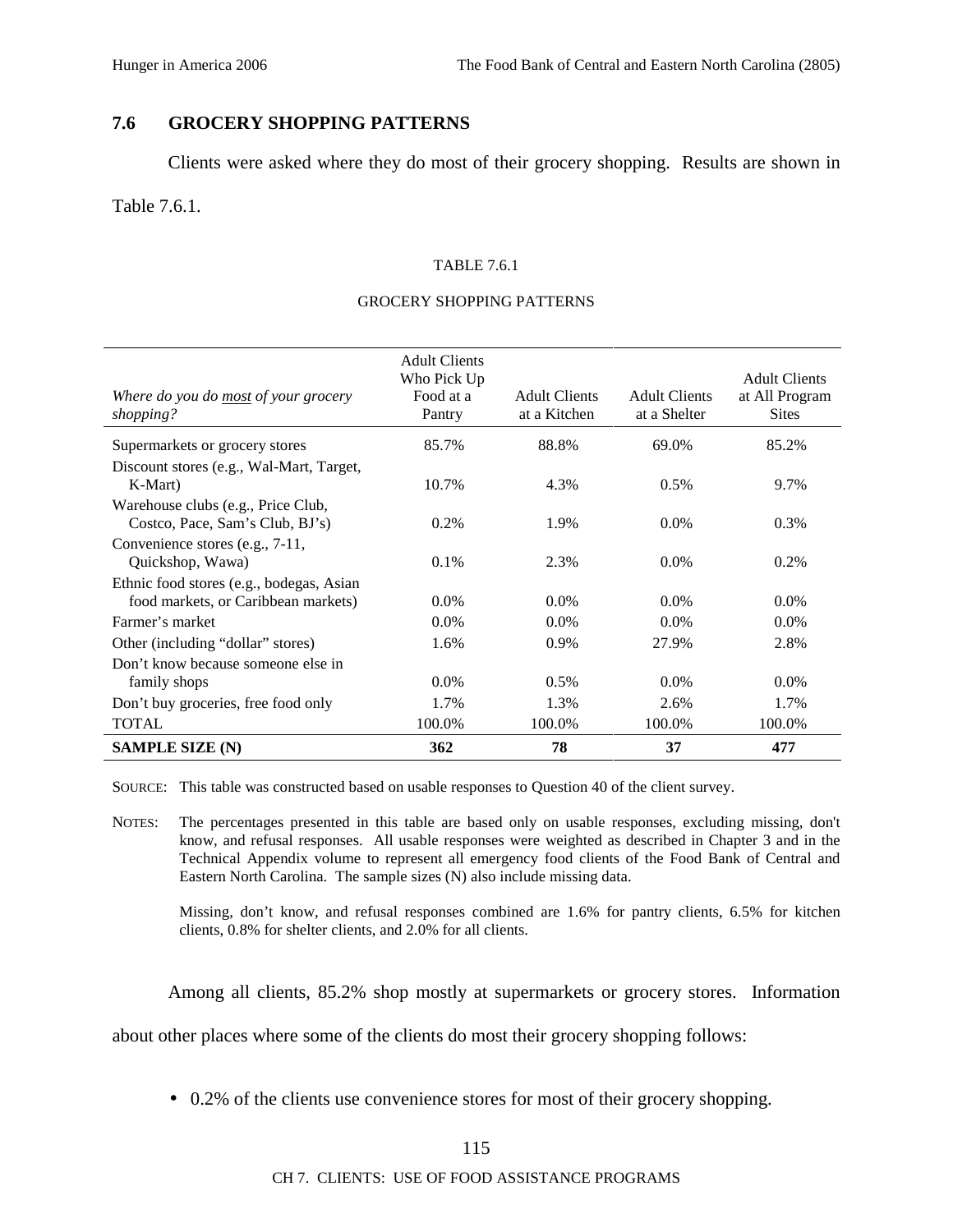- 9.7% of the clients shop mostly at discount stores such as Wal-Mart, Target, or K-Mart.
- 1.7% of the clients do not buy groceries. They rely only on free food.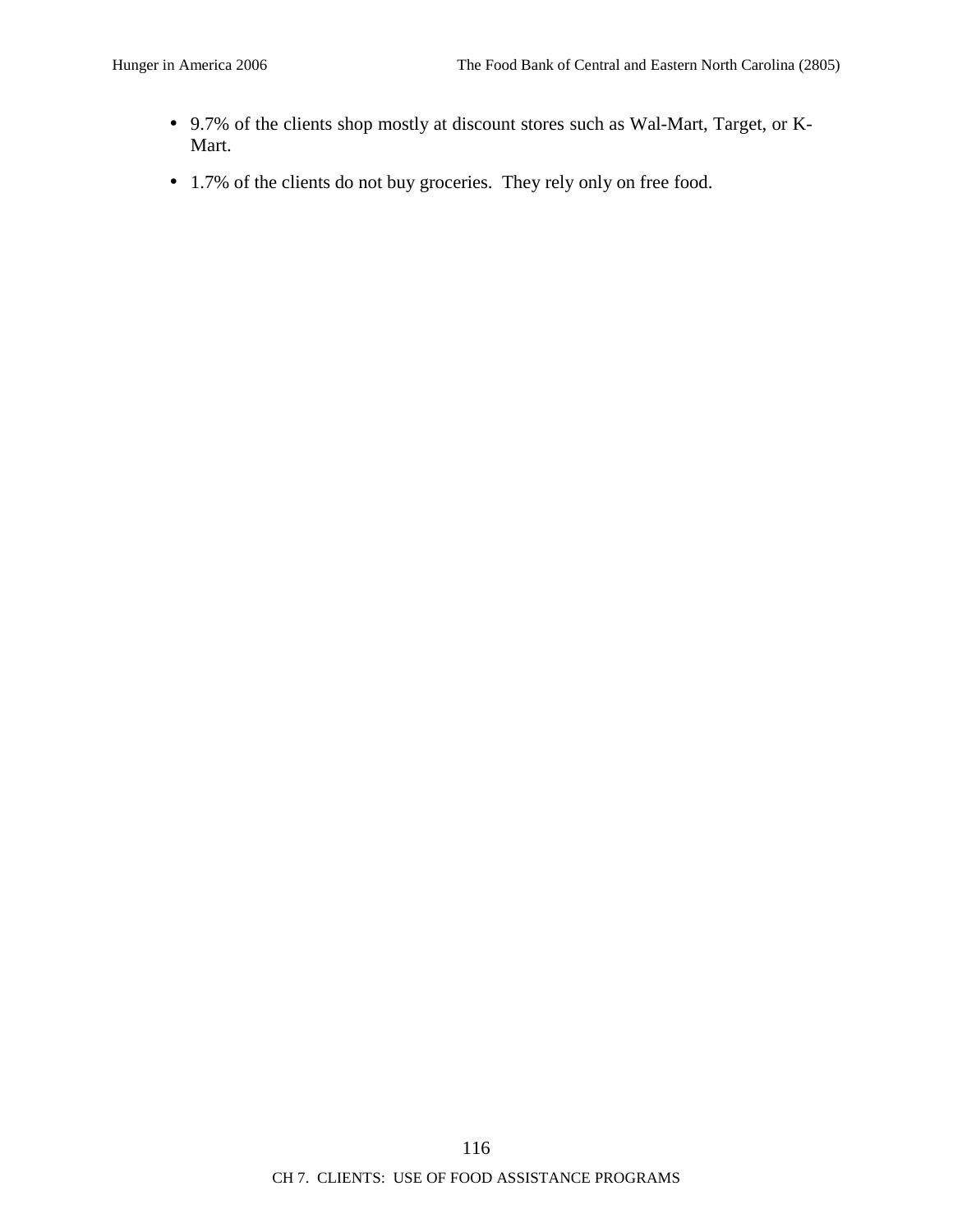# **8. CLIENTS: HEALTH STATUS**

Health status can be an important determinant of overall household circumstances and need. Therefore, the survey asked clients for information on the health of both themselves and other household members. The responses to these questions are presented below. In addition, data are presented on clients' access to health insurance and health care.

## **8.1 HEALTH STATUS**

Clients were asked to indicate their health status, then to indicate whether anyone (or anyone else) in their household was in poor health. Table 8.1.1 summarizes the results.

#### TABLE 8.1.1

#### HEALTH STATUS

|                                                                                   | <b>Adult Clients</b><br>Who Pick Up<br>Food at a Pantry | <b>Adult Clients at</b><br>a Kitchen | <b>Adult Clients at</b><br>a Shelter | <b>Adult Clients at</b><br>All Program<br><b>Sites</b> |
|-----------------------------------------------------------------------------------|---------------------------------------------------------|--------------------------------------|--------------------------------------|--------------------------------------------------------|
| Clients who indicated that their health                                           |                                                         |                                      |                                      |                                                        |
| was                                                                               |                                                         |                                      |                                      |                                                        |
| Excellent                                                                         | 8.1%                                                    | 22.4%                                | 24.6%                                | 10.1%                                                  |
| Very good                                                                         | 15.1%                                                   | 7.1%                                 | 10.2%                                | 14.2%                                                  |
| Good                                                                              | 25.7%                                                   | 35.1%                                | 54.3%                                | 27.9%                                                  |
| Fair                                                                              | 29.9%                                                   | 24.0%                                | 9.1%                                 | 28.4%                                                  |
| Poor                                                                              | 21.3%                                                   | 11.3%                                | 1.8%                                 | 19.5%                                                  |
| <b>TOTAL</b>                                                                      | 100.0%                                                  | 100.0%                               | 100.0%                               | 100.0%                                                 |
| Clients who indicated that someone<br>else in the household was in poor<br>health |                                                         |                                      |                                      |                                                        |
| Yes                                                                               | 23.6%                                                   | 15.7%                                | 7.5%                                 | 22.1%                                                  |
| No                                                                                | 45.3%                                                   | 46.7%                                | 7.2%                                 | 43.5%                                                  |
| Live alone                                                                        | 31.2%                                                   | 37.6%                                | 85.3%                                | 34.4%                                                  |
| <b>TOTAL</b>                                                                      | 100.0%                                                  | 100.0%                               | 100.0%                               | 100.0%                                                 |
| Households with at least one member                                               |                                                         |                                      |                                      |                                                        |
| reported to be in poor health                                                     | 37.2%                                                   | 24.1%                                | 9.2%                                 | 34.7%                                                  |
| <b>SAMPLE SIZE (N)</b>                                                            | 362                                                     | 78                                   | 37                                   | 477                                                    |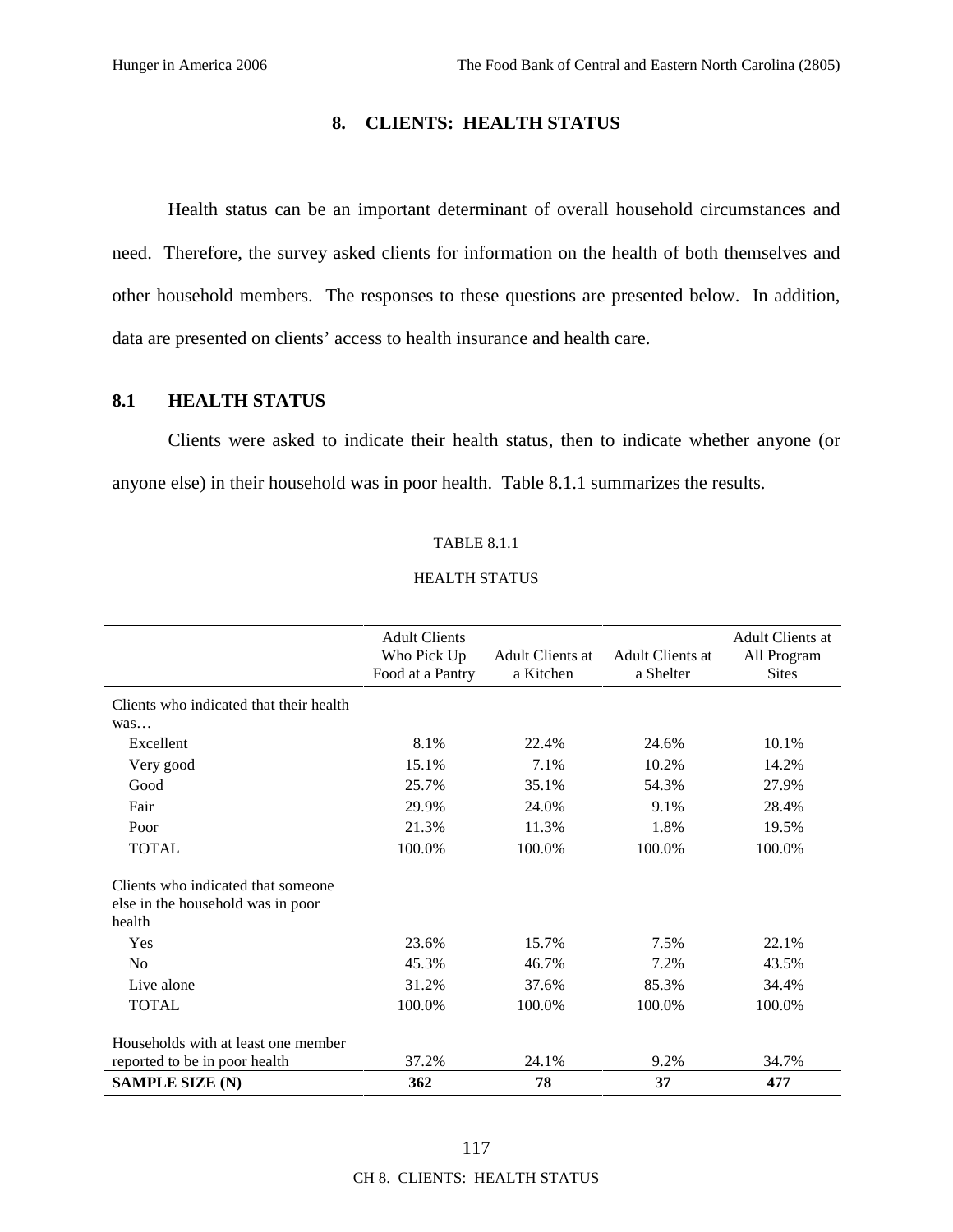#### TABLE 8.1.1 *(continued)*

SOURCE: This table was constructed based on usable responses to questions 20 and 21 of the client survey.

NOTES: The percentages presented in this table are based only on usable responses, excluding missing, don't know, and refusal responses. All usable responses were weighted as described in Chapter 3 and in the Technical Appendix volume to represent all emergency food clients of the Food Bank of Central and Eastern North Carolina. The sample sizes (N) also include missing data.

For client health, missing, don't know, and refusal responses combined are 0.4% for pantry clients, 0.7% for kitchen clients, 0.0% for shelter clients, and 0.4% for all clients.

For poor health of anyone in household, missing, don't know, and refusal responses combined are 1.2% for pantry clients, 1.9% for kitchen clients, 0.0% for shelter clients, and 1.2% for all clients.

Overall, 19.5% of the clients at all program sites are in poor health, and 34.7% of the

client households have one or more members in poor health. More details follow:

- Among pantry clients, 8.1% were in excellent health, 15.1% in very good health, 25.7% in good health, and 51.1% in fair or poor health.
- Among kitchen clients, 22.4% were in excellent health, 7.1% in very good health, 35.1% in good health, and 35.4% in fair or poor health.
- Among shelter clients, 24.6% were in excellent health, 10.2% in very good health, 54.3% in good health, and 10.9% in fair or poor health.
- 37.2% of the pantry client households had at least one person in poor health.
- 24.1% of the kitchen client households had at least one person in poor health.
- 9.2% of the shelter client households had at least one person in poor health.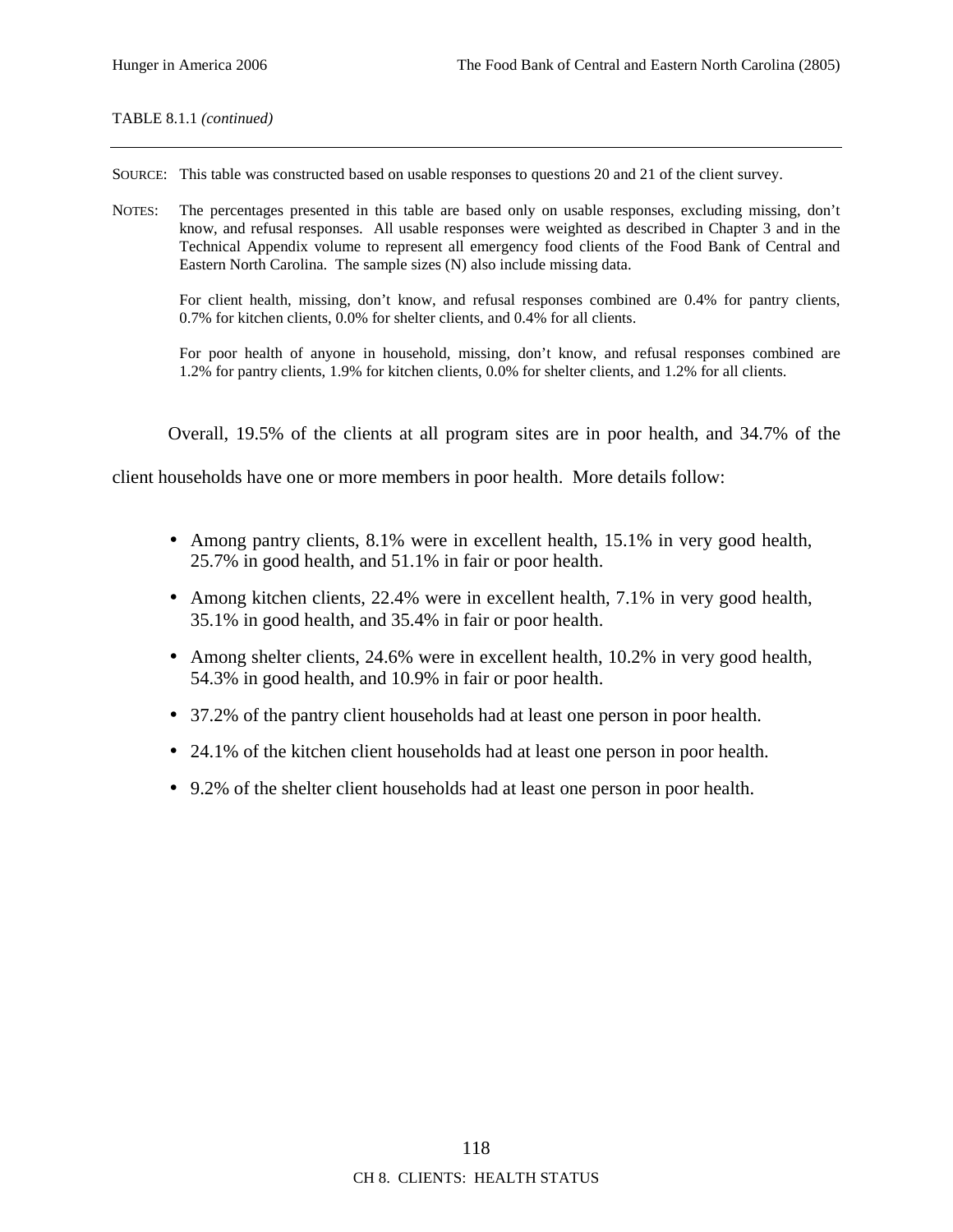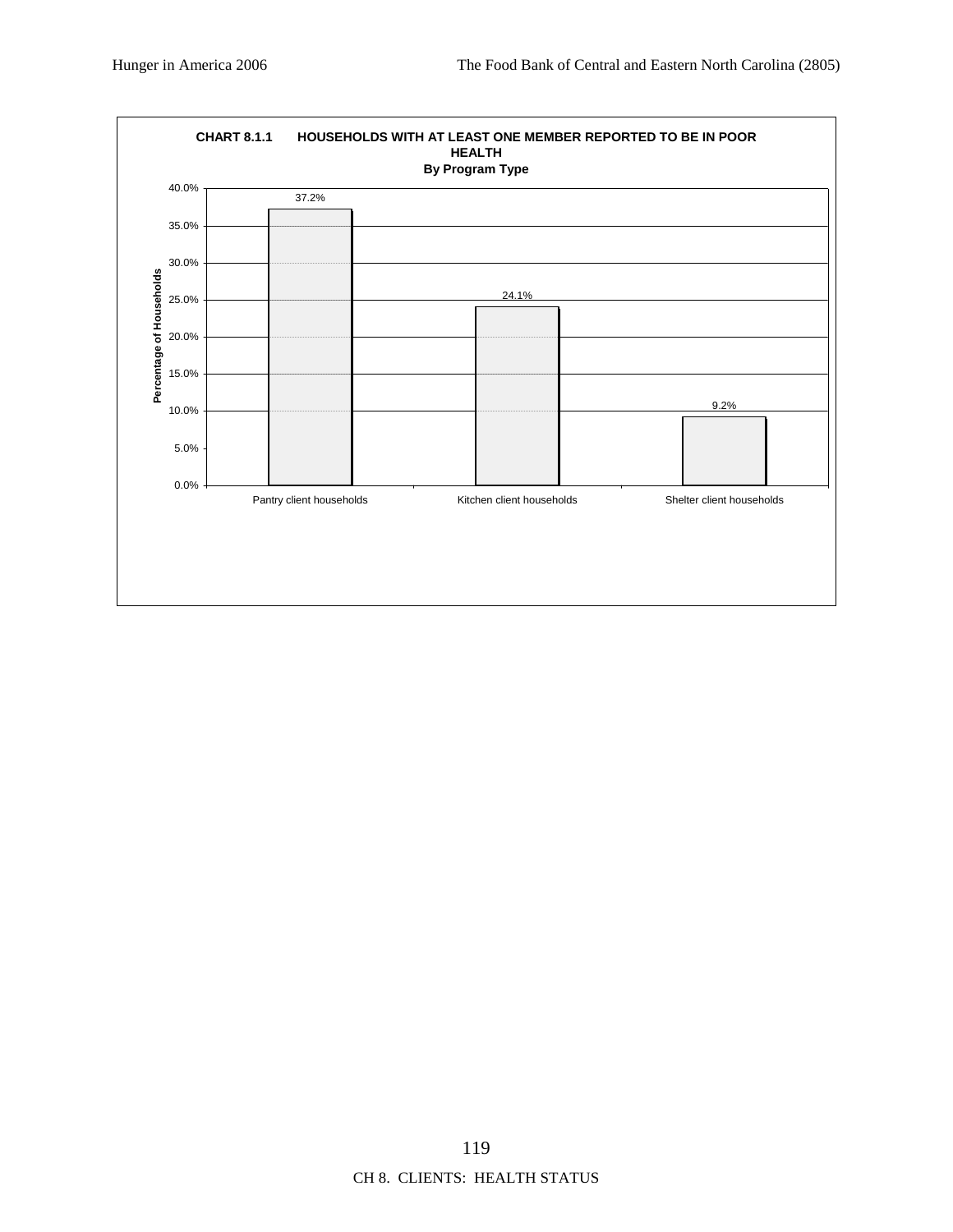# **8.2 HEALTH INSURANCE AND ACCESS TO MEDICAL CARE**

Clients were asked whether they or anyone in their households had various kinds of health insurance. Clients also indicated whether they had unpaid medical or hospital bills and whether they had been refused medical care during the previous 12 months. Results are provided in Table 8.2.1.

## TABLE 8.2.1

|                                                                                                                                                                       | <b>Adult Clients</b><br>Who Pick Up<br>Food at a<br>Pantry | <b>Adult Clients</b><br>at a Kitchen | <b>Adult Clients</b><br>at a Shelter | <b>Adult Clients</b><br>at All Program<br><b>Sites</b> |
|-----------------------------------------------------------------------------------------------------------------------------------------------------------------------|------------------------------------------------------------|--------------------------------------|--------------------------------------|--------------------------------------------------------|
| Client or his or her family with following<br>types of health insurance <sup>a</sup>                                                                                  |                                                            |                                      |                                      |                                                        |
| Medicare <sup>b</sup>                                                                                                                                                 | 54.4%                                                      | 22.6%                                | 13.9%                                | 50.0%                                                  |
| State Medical Assistance Program or<br>Medicaid                                                                                                                       | 54.8%                                                      | 28.6%                                | 5.3%                                 | 50.2%                                                  |
| State Children's Health Insurance<br>Program (SCHIP)                                                                                                                  | 4.6%                                                       | 0.0%                                 | 0.0%                                 | 4.1%                                                   |
| Veterans Administration (VA) benefits                                                                                                                                 | 7.3%                                                       | 10.8%                                | 31.7%                                | 8.4%                                                   |
| Private health insurance                                                                                                                                              | 16.3%                                                      | 21.5%                                | 37.9%                                | 17.8%                                                  |
| Other health insurance <sup>c</sup>                                                                                                                                   | 9.2%                                                       | 11.3%                                | 2.4%                                 | 9.1%                                                   |
| No insurance                                                                                                                                                          | 13.0%                                                      | 31.5%                                | 26.0%                                | 15.2%                                                  |
| Clients who had unpaid medical or hospital<br>bills                                                                                                                   |                                                            |                                      |                                      |                                                        |
| Yes                                                                                                                                                                   | 58.5%                                                      | 54.0%                                | 43.5%                                | 57.4%                                                  |
| N <sub>o</sub>                                                                                                                                                        | 41.5%                                                      | 46.0%                                | 56.5%                                | 42.6%                                                  |
| <b>TOTAL</b>                                                                                                                                                          | 100.0%                                                     | 100.0%                               | 100.0%                               | 100.0%                                                 |
| Clients who had been refused medical care<br>because they could not pay or because they<br>had a Medicaid or Medical Assistance card<br>during the previous 12 months |                                                            |                                      |                                      |                                                        |
| Yes                                                                                                                                                                   | 5.3%                                                       | 8.6%                                 | 4.8%                                 | 5.6%                                                   |
| No                                                                                                                                                                    | 92.8%                                                      | 91.4%                                | 95.2%                                | 92.7%                                                  |
| Not refused care, but avoid providers<br>who don't accept medical assistance                                                                                          | 0.0%                                                       | 0.0%                                 | 0.0%                                 | 0.0%                                                   |
| Not refused care, but finding providers<br>that accept medical assistance is a                                                                                        |                                                            |                                      |                                      |                                                        |
| problem                                                                                                                                                               | 2.0%                                                       | 0.0%                                 | 0.0%                                 | 1.7%                                                   |
| <b>TOTAL</b>                                                                                                                                                          | 100.0%                                                     | 100.0%                               | 100.0%                               | 100.0%                                                 |

## HEALTH INSURANCE AND ACCESS TO MEDICAL CARE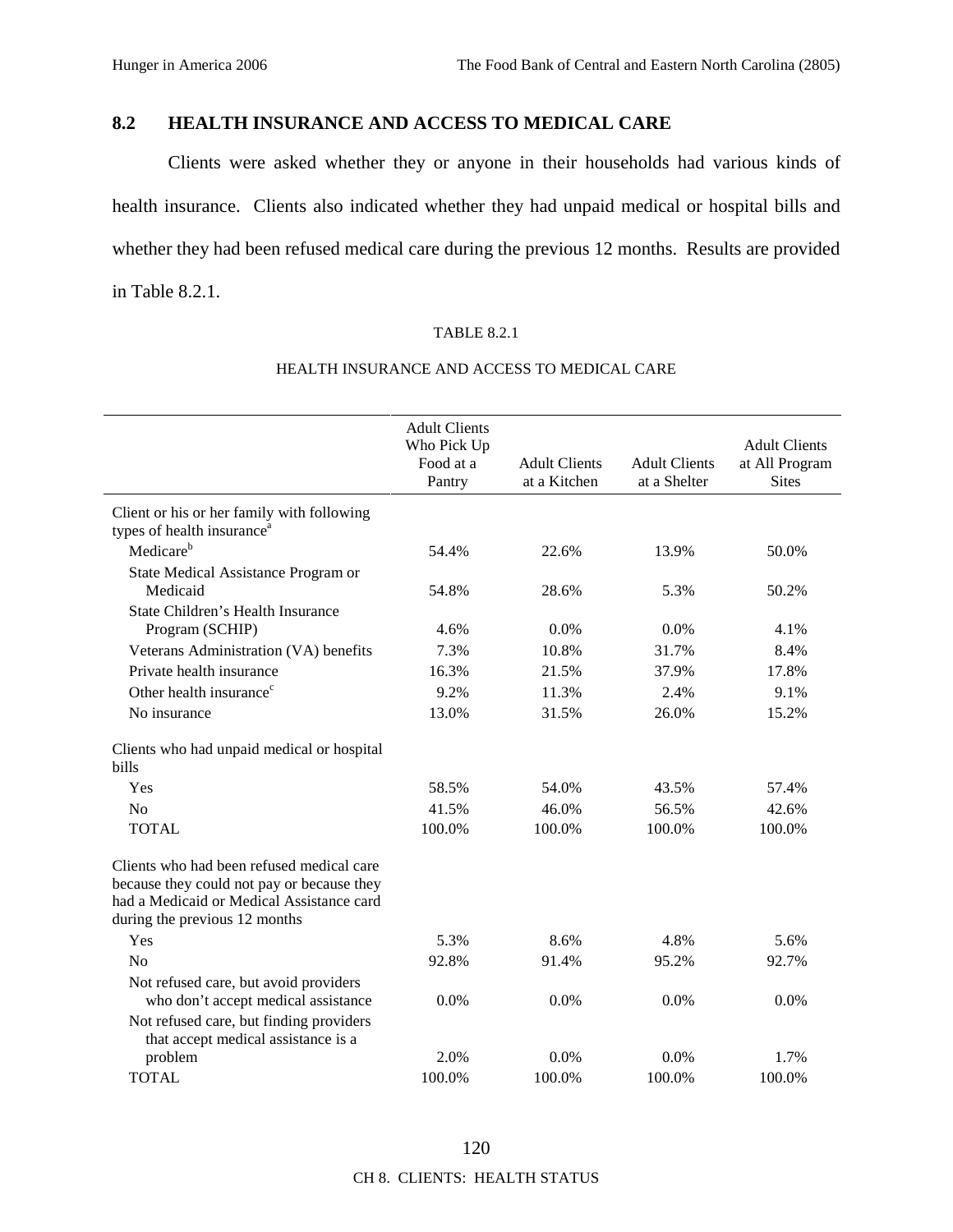#### TABLE 8.2.1 *(continued)*

| <b>SAMPLE SIZE (N)</b> | Pantry<br>362            | at a Kitchen<br>78   | at a Shelter<br>37   | <b>Sites</b><br>477                    |
|------------------------|--------------------------|----------------------|----------------------|----------------------------------------|
|                        | Who Pick Up<br>Food at a | <b>Adult Clients</b> | <b>Adult Clients</b> | <b>Adult Clients</b><br>at All Program |
|                        | <b>Adult Clients</b>     |                      |                      |                                        |

SOURCE: This table was constructed based on usable responses to questions 22a-f, 23, and 24 of the client survey.

NOTES: The percentages presented in this table are based only on usable responses, excluding missing, don't know, and refusal responses. All usable responses were weighted as described in Chapter 3 and in the Technical Appendix volume to represent all emergency food clients of the Food Bank of Central and Eastern North Carolina. The sample sizes (N) also include missing data.

For types of health insurance, missing, don't know, and refusal responses combined are 0.5% for pantry clients, 0.0% for kitchen clients, 0.0% for shelter clients, and 0.4% for all clients.

For unpaid medical bills, missing, don't know, and refusal responses combined are 4.1% for pantry clients, 2.0% for kitchen clients, 11.2% for shelter clients, and 4.2% for all clients.

For refused medical care, missing, don't know, and refusal responses combined are 1.0% for pantry clients, 0.0% for kitchen clients, 12.3% for shelter clients, and 1.4% for all clients.

<sup>a</sup>Multiple responses were accepted.

<sup>b</sup>At the national level, the percentage of people who reported having Medicare coverage is substantially larger than what appears to be appropriate considering the percentage of households with seniors. One possible explanation for the discrepancy is widespread confusion between Medicare and Medicaid programs.

<sup>c</sup>This category includes government retirement benefits and military health system (TRICARE).

Findings presented in Table 8.2.1 include:

- 13.0% of the pantry, 31.5% of the kitchen, and 26.0% of the shelter clients or their households are without health insurance. This accounts for 15.2% of all clients.
- 57.4% of the clients have unpaid medical or hospital bills.
- 5.6% of the clients report that they have been refused medical care because they could not pay or because they had a Medicaid or Medical Assistance card during the previous 12 months.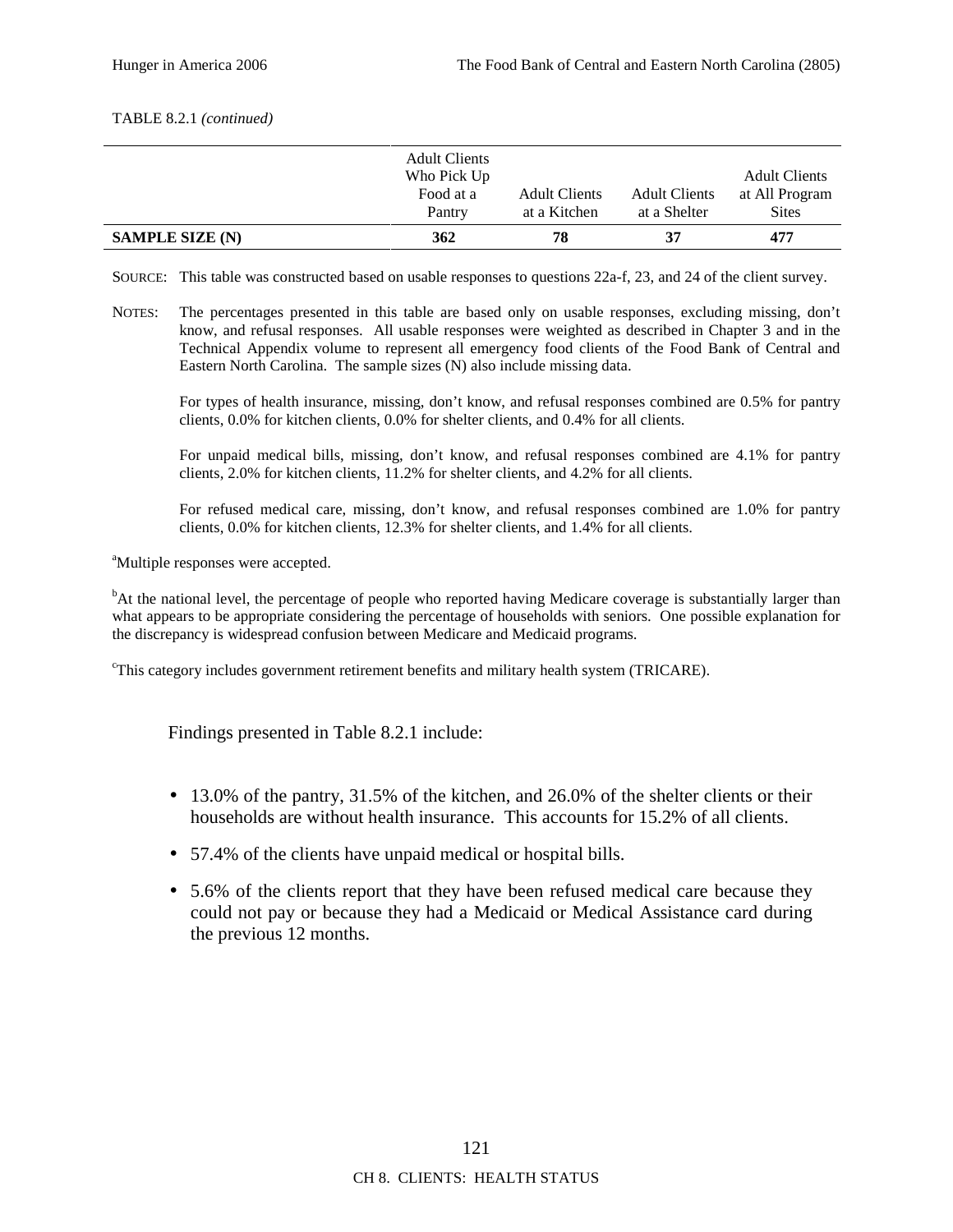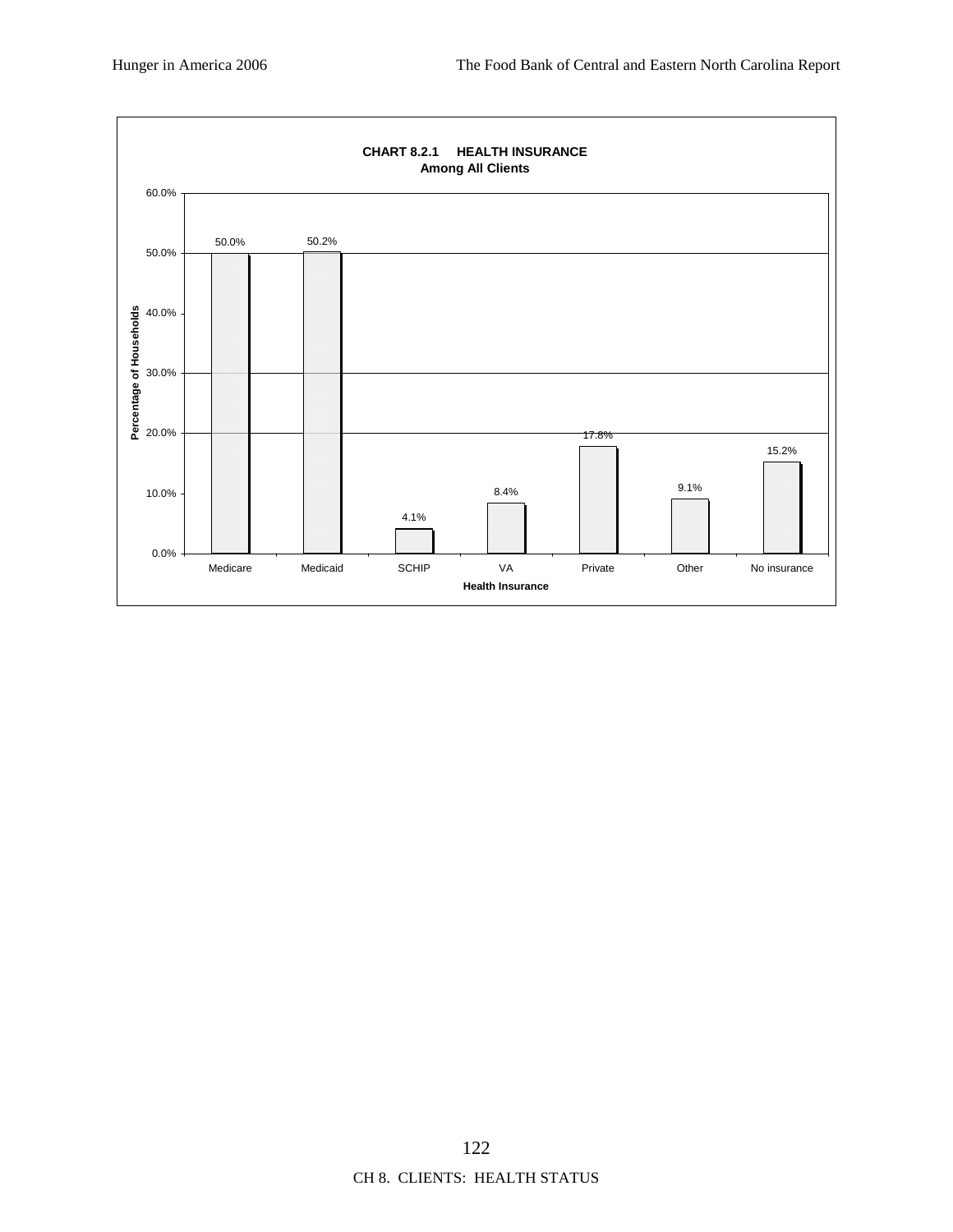# **9. CLIENTS: SERVICES RECEIVED AT FOOD PROGRAMS**

To better understand how clients use the services of the Food Bank of Central and Eastern North Carolina, the survey asked questions about the numbers of kitchens and pantries that households used. Questions were also asked concerning the degree of satisfaction that respondents felt with the food services they were receiving from the providers and about what clients would do if they did not have access to the provider from which they were receiving food on the day of the interview. The answers to these questions are examined below.

## **9.1 NUMBER OF PANTRIES OR KITCHENS USED**

Clients were asked how many different pantries or kitchens they had used during the previous month. The results are shown in Table 9.1.1.

#### TABLE 9.1.1

|                                                                                                         | Pantry Client<br>Households | Kitchen Client<br>Households | <b>Shelter Client</b><br>Households | All Client<br>Households |
|---------------------------------------------------------------------------------------------------------|-----------------------------|------------------------------|-------------------------------------|--------------------------|
| Number of different food <b>pantries</b><br>clients or their families used during the<br>previous month |                             |                              |                                     |                          |
| None                                                                                                    | n.a.                        | 46.0%                        | 61.9%                               | 6.6%                     |
| One or more pantries                                                                                    |                             |                              |                                     |                          |
| 1 pantry                                                                                                | 80.9%                       | 46.6%                        | 24.9%                               | 75.6%                    |
| 2 pantries                                                                                              | 16.3%                       | 3.8%                         | 4.3%                                | 14.7%                    |
| 3 pantries                                                                                              | 2.0%                        | 2.3%                         | 8.9%                                | 2.3%                     |
| 4 pantries                                                                                              | $0.7\%$                     | $0.0\%$                      | $0.0\%$                             | 0.6%                     |
| 5 or more pantries                                                                                      | $0.1\%$                     | 1.2%                         | $0.0\%$                             | 0.2%                     |
| <b>SUBTOTAL</b>                                                                                         | 100.0%                      | 54.0%                        | 38.1%                               | 93.4%                    |
| <b>TOTAL</b>                                                                                            | 100.0%                      | 100.0%                       | 100.0%                              | 100.0%                   |

## NUMBER OF DIFFERENT PANTRIES OR KITCHENS USED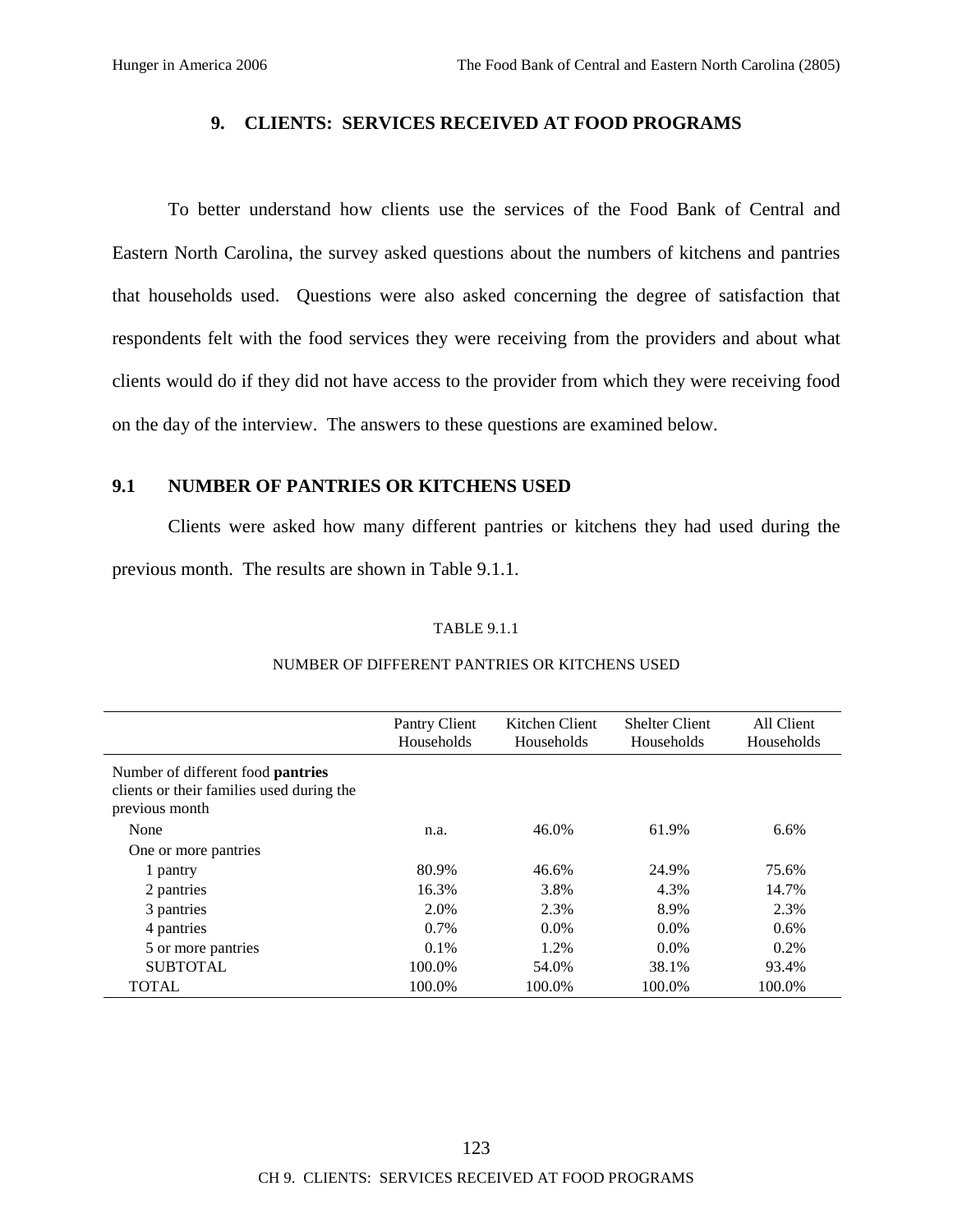#### TABLE 9.1.1 *(continued)*

|                                                                                                  | Pantry Client<br>Households | Kitchen Client<br>Households | <b>Shelter Client</b><br>Households | All Client<br>Households |
|--------------------------------------------------------------------------------------------------|-----------------------------|------------------------------|-------------------------------------|--------------------------|
| Number of different soup kitchens<br>clients or their families used during the<br>previous month |                             |                              |                                     |                          |
| None                                                                                             | 92.5%                       | n.a.                         | 34.5%                               | 82.2%                    |
| One or more kitchens                                                                             |                             |                              |                                     |                          |
| 1 kitchen                                                                                        | 6.5%                        | 90.2%                        | 63.3%                               | 16.0%                    |
| 2 kitchens                                                                                       | $0.7\%$                     | 7.8%                         | $0.0\%$                             | 1.3%                     |
| 3 kitchens                                                                                       | 0.2%                        | $0.0\%$                      | 1.2%                                | 0.3%                     |
| 4 kitchens                                                                                       | $0.0\%$                     | $0.0\%$                      | $0.0\%$                             | $0.0\%$                  |
| 5 or more kitchens                                                                               | $0.0\%$                     | 2.0%                         | $0.9\%$                             | $0.2\%$                  |
| <b>SUBTOTAL</b>                                                                                  | 7.5%                        | 100.0%                       | 65.5%                               | 17.8%                    |
| <b>TOTAL</b>                                                                                     | 100.0%                      | 100.0%                       | 100.0%                              | 100.0%                   |
| <b>SAMPLE SIZE (N)</b>                                                                           | 362                         | 78                           | 37                                  | 477                      |

SOURCE: This table was constructed based on usable responses to questions 56 and 57 of the client survey.

NOTES: The percentages presented in this table are based only on usable responses, excluding missing, don't know, and refusal responses. All usable responses were weighted as described in Chapter 3 and in the Technical Appendix volume to represent all emergency food clients of the Food Bank of Central and Eastern North Carolina. The sample sizes (N) also include missing data.

For pantries used, missing, don't know, and refusal responses combined are 1.7% for pantry clients, 2.9% for kitchen clients, 12.6% for shelter clients, and 2.4% for all clients.

For kitchens used, missing, don't know, and refusal responses combined are 1.6% for pantry clients, 5.2% for kitchen clients, 11.2% for shelter clients, and 2.3% for all clients.

n.a. = not applicable.

Among the pantry clients, 80.9% used just one food pantry during the previous month.

More information on the clients' use of the emergency food programs follows:

- 90.2% of the kitchen clients used only one soup kitchen, and 54.0% also used one or more pantries.
- 38.1% of the shelter clients used one or more pantries, and 65.5% of the shelter clients also used one or more kitchens.
- 7.5% of the pantry clients also used one or more kitchens.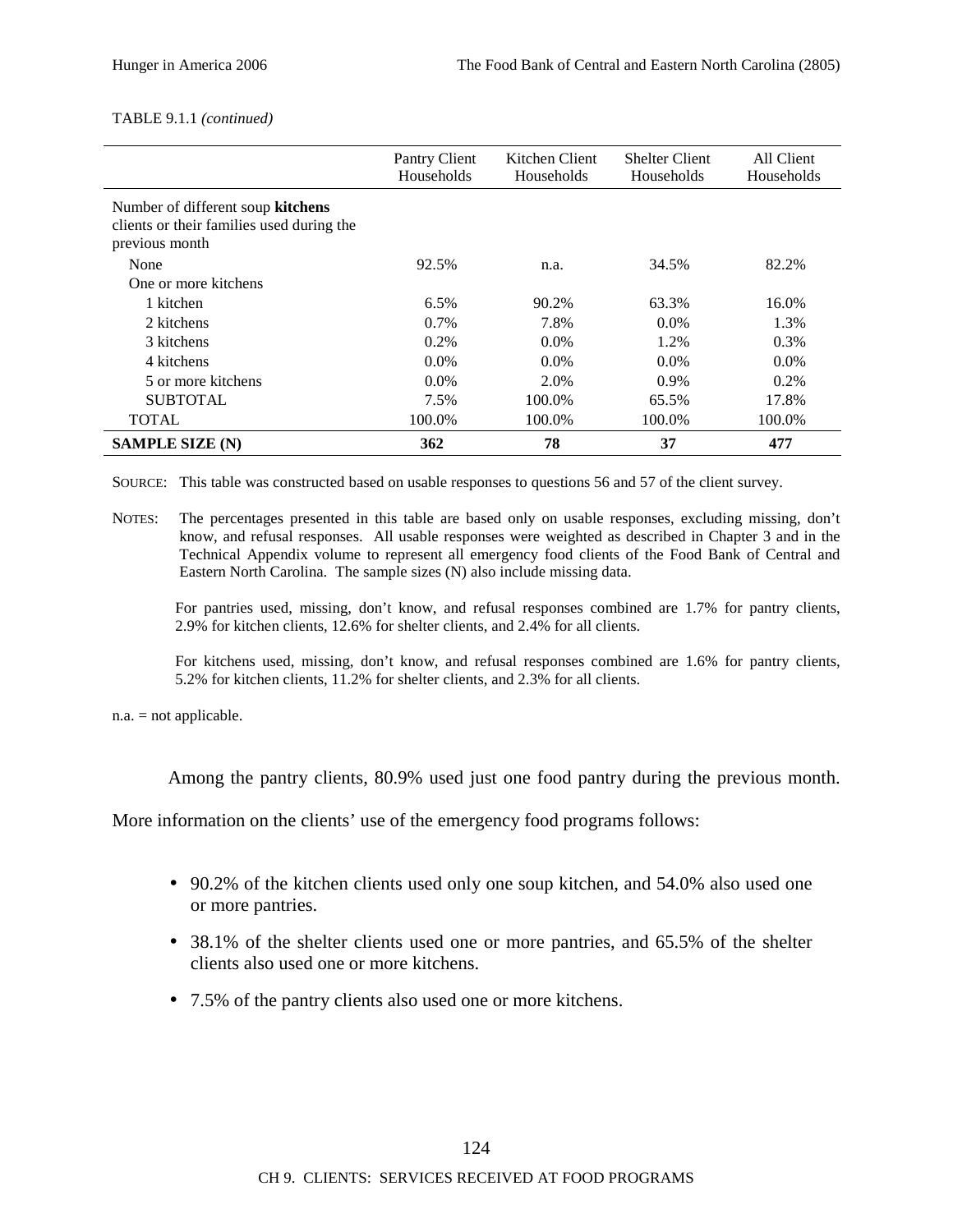# **9.2 SATISFACTION WITH SERVICES AT FOOD PROGRAMS**

Clients were asked how satisfied they were with the amount, variety, and overall quality of food provided at the emergency food programs. Clients were also asked how often they were treated with respect by the staff of those programs. Table 9.2.1 summarizes the findings.

### TABLE 9.2.1

| Level of Satisfaction with Various<br>Aspects of the Service Provided to<br>Clients or Others in the Household: | <b>Adult Clients</b><br>Who Pick Up<br>Food at a<br>Pantry | <b>Adult Clients</b><br>at a Kitchen | <b>Adult Clients</b><br>at a Shelter | Adult Clients at<br>All Program<br><b>Sites</b> |
|-----------------------------------------------------------------------------------------------------------------|------------------------------------------------------------|--------------------------------------|--------------------------------------|-------------------------------------------------|
| Amount of food provided                                                                                         |                                                            |                                      |                                      |                                                 |
| Very satisfied                                                                                                  | 68.8%                                                      | 49.6%                                | 70.9%                                | 67.1%                                           |
| Somewhat satisfied                                                                                              | 26.8%                                                      | 47.2%                                | 28.6%                                | 28.8%                                           |
| Somewhat dissatisfied                                                                                           | 1.8%                                                       | 0.3%                                 | 0.6%                                 | 1.6%                                            |
| Very dissatisfied                                                                                               | 2.6%                                                       | 2.9%                                 | 0.0%                                 | 2.5%                                            |
| <b>TOTAL</b>                                                                                                    | 100.0%                                                     | 100.0%                               | 100.0%                               | 100.0%                                          |
| Variety of food provided                                                                                        |                                                            |                                      |                                      |                                                 |
| Very satisfied                                                                                                  | 63.2%                                                      | 41.2%                                | 67.2%                                | 61.3%                                           |
| Somewhat satisfied                                                                                              | 30.8%                                                      | 48.4%                                | 30.4%                                | 32.5%                                           |
| Somewhat dissatisfied                                                                                           | 3.3%                                                       | 7.0%                                 | 2.0%                                 | 3.6%                                            |
| Very dissatisfied                                                                                               | 2.7%                                                       | 3.4%                                 | 0.3%                                 | 2.6%                                            |
| <b>TOTAL</b>                                                                                                    | 100.0%                                                     | 100.0%                               | 100.0%                               | 100.0%                                          |
| Overall quality of food provided                                                                                |                                                            |                                      |                                      |                                                 |
| Very satisfied                                                                                                  | 66.4%                                                      | 44.6%                                | 62.1%                                | 64.0%                                           |
| Somewhat satisfied                                                                                              | 29.3%                                                      | 50.2%                                | 27.4%                                | 31.3%                                           |
| Somewhat dissatisfied                                                                                           | 4.3%                                                       | 1.7%                                 | 10.6%                                | 4.4%                                            |
| Very dissatisfied                                                                                               | 0.0%                                                       | 3.5%                                 | 0.0%                                 | 0.4%                                            |
| <b>TOTAL</b>                                                                                                    | 100.0%                                                     | 100.0%                               | 100.0%                               | 100.0%                                          |
| Frequency at which clients are treated<br>with respect by the staff who distribute<br>food                      |                                                            |                                      |                                      |                                                 |
| All of the time                                                                                                 | 79.1%                                                      | 70.3%                                | 92.2%                                | 78.9%                                           |
| Most of the time                                                                                                | 6.4%                                                       | 17.3%                                | 4.8%                                 | 7.3%                                            |
| Some of the time                                                                                                | 3.7%                                                       | 10.7%                                | 3.0%                                 | 4.3%                                            |
| Never                                                                                                           | 0.3%                                                       | 0.5%                                 | 0.0%                                 | 0.3%                                            |
| Never came before                                                                                               | 10.5%                                                      | 1.3%                                 | 0.0%                                 | 9.2%                                            |
| <b>TOTAL</b>                                                                                                    | 100.0%                                                     | 100.0%                               | 100.0%                               | 100.0%                                          |

### SATISFACTION WITH SERVICES AT FOOD PROGRAMS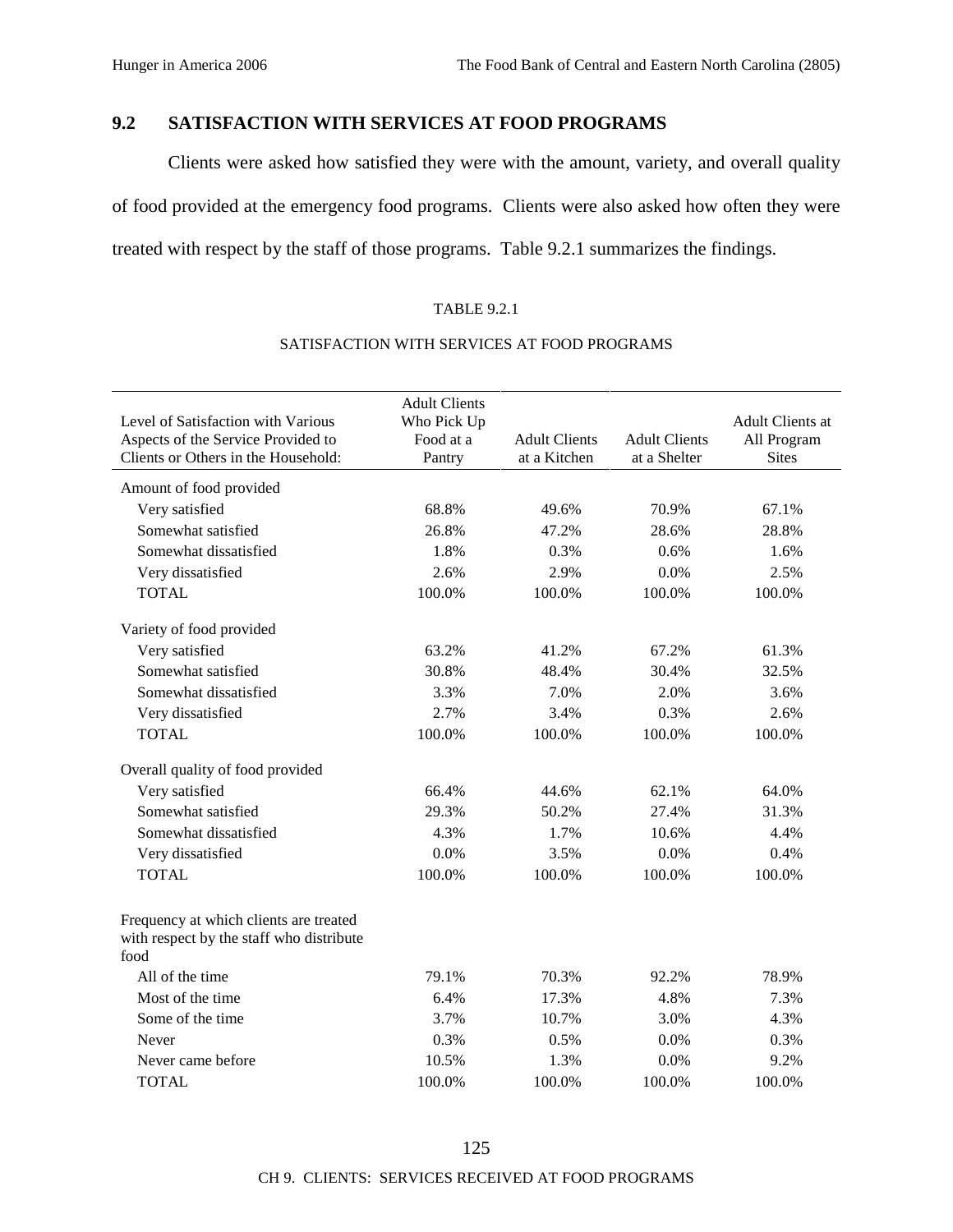#### TABLE 9.2.1 *(continued)*

|                                     | <b>Adult Clients</b> |                      |                      |                  |
|-------------------------------------|----------------------|----------------------|----------------------|------------------|
| Level of Satisfaction with Various  | Who Pick Up          |                      |                      | Adult Clients at |
| Aspects of the Service Provided to  | Food at a            | <b>Adult Clients</b> | <b>Adult Clients</b> | All Program      |
| Clients or Others in the Household: | Pantry               | at a Kitchen         | at a Shelter         | <b>Sites</b>     |
| <b>SAMPLE SIZE (N)</b>              | 362                  | 78                   | 37                   | 477              |

SOURCE: This table was constructed based on usable responses to questions 53 and 54 of the client survey.

NOTES: The percentages presented in this table are based only on usable responses, excluding missing, don't know, and refusal responses. All usable responses were weighted as described in Chapter 3 and in the Technical Appendix volume to represent all emergency food clients of the Food Bank of Central and Eastern North Carolina. The sample sizes (N) also include missing data.

For amount of food provided, missing, don't know, and refusal responses combined are 10.1% for pantry clients, 0.0% for kitchen clients, 11.2% for shelter clients, and 9.3% for all clients.

For variety of food provided, missing, don't know, and refusal responses combined are 13.0% for pantry clients, 0.0% for kitchen clients, 11.2% for shelter clients, and 11.8% for all clients.

For overall quality of food provided, missing, don't know, and refusal responses combined are 17.8% for pantry clients, 1.9% for kitchen clients, 11.2% for shelter clients, and 2.4% for all clients.

For client treatment by staff, missing, don't know, and refusal responses combined are 1.7% for pantry clients, 0.0% for kitchen clients, 11.2% for shelter clients, and 2.0% for all clients.

Across all three kinds of emergency food programs, the level of satisfaction among

clients is high. 95.9% are either very satisfied or somewhat satisfied with the amount of the food

they receive at the programs. Client satisfaction with specific aspects of the programs follows:

- 93.8% of the clients are either very satisfied or somewhat satisfied with the variety of the food.
- 95.3% of the clients are either very satisfied or somewhat satisfied with overall quality of the food.
- 78.9% of the clients say that they are treated with respect by the staff all the time.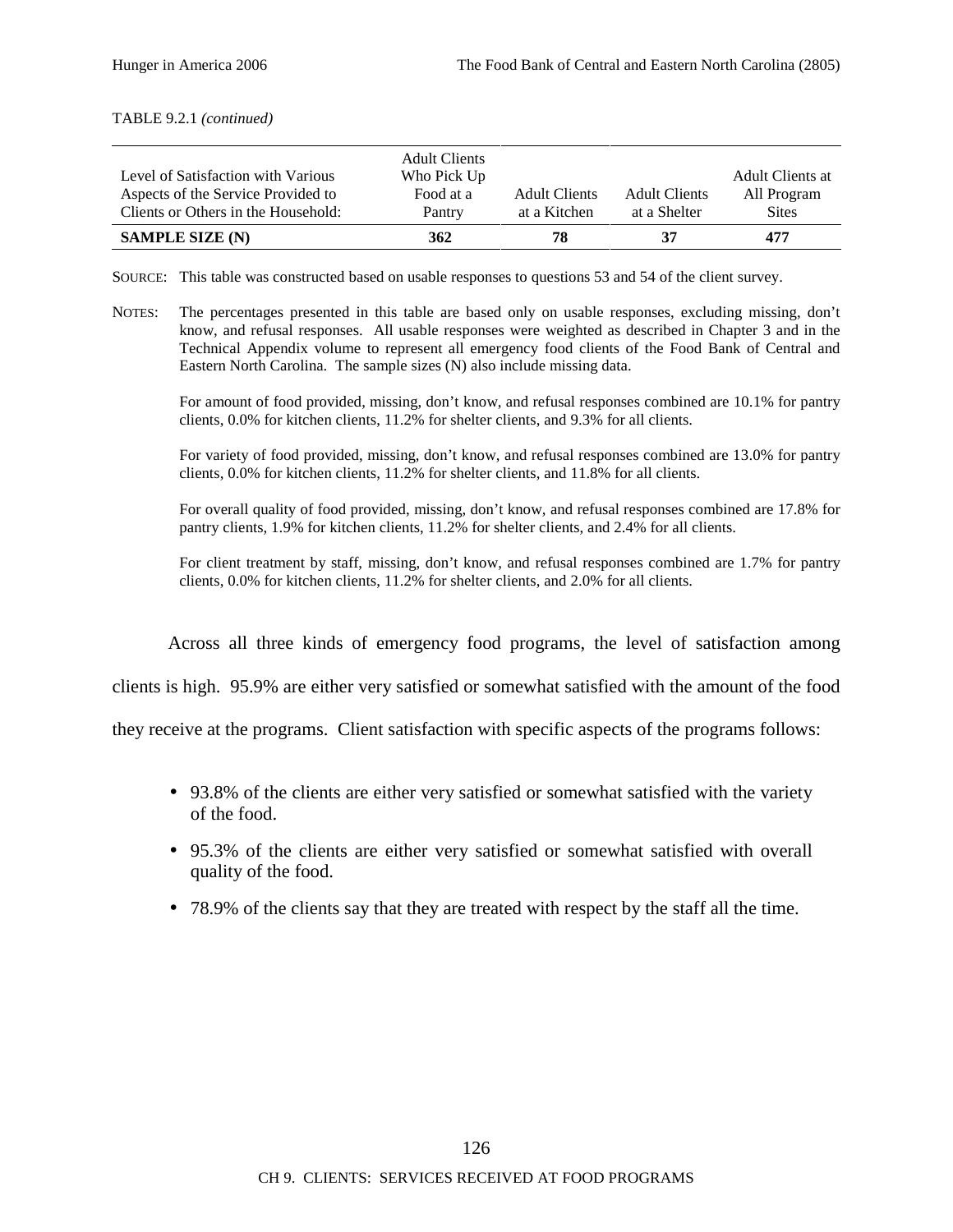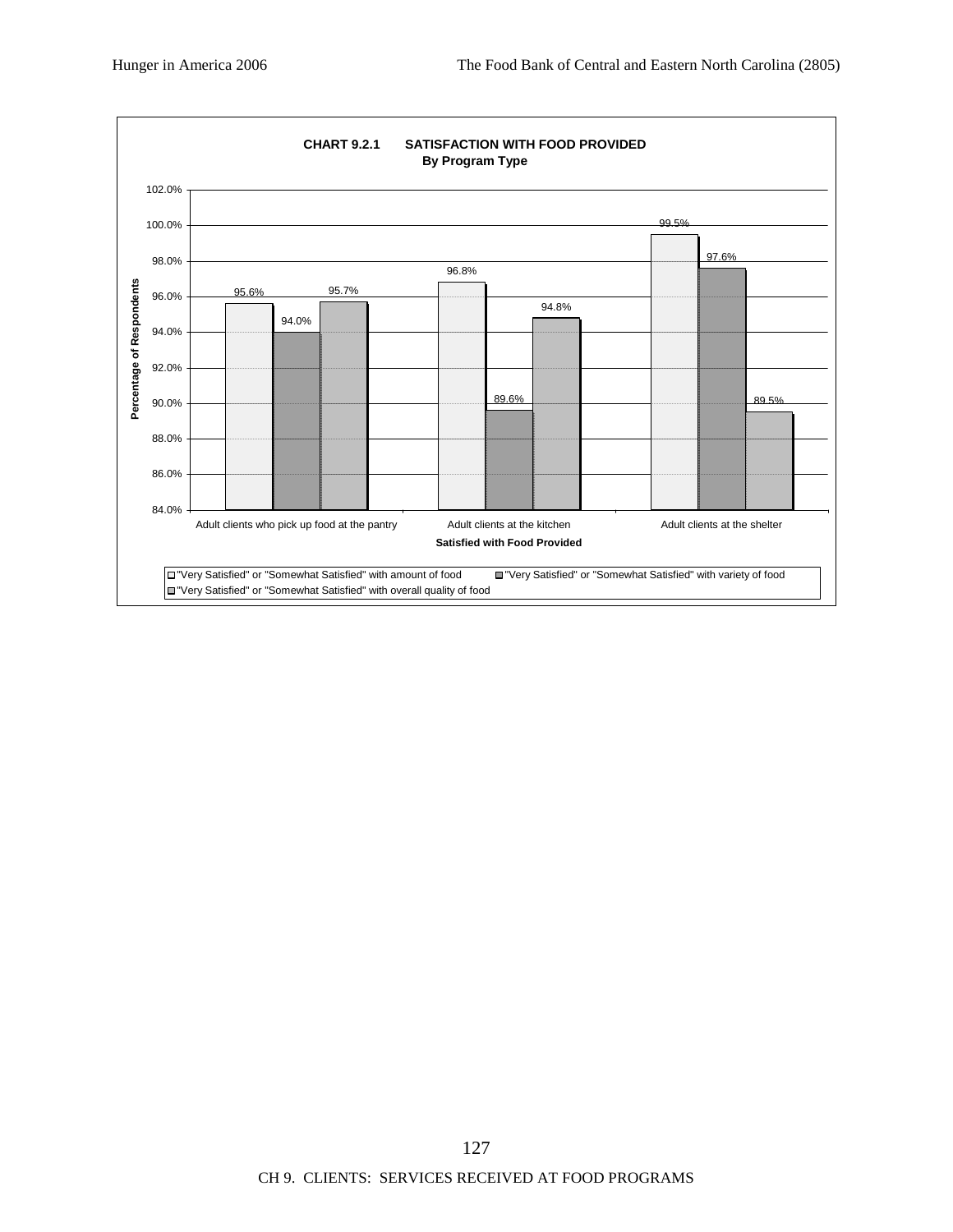# **9.3 WHAT CLIENTS WOULD DO WITHOUT FOOD ASSISTANCE FROM THE AGENCY**

Clients were asked what they would do without the agency helping them. Results are

shown in Table 9.3.1.

#### TABLE 9.3.1

#### WHAT CLIENTS WOULD DO WITHOUT FOOD ASSISTANCE FROM THE AGENCY

| If this agency weren't here to help you or<br>your household with food, what would<br>you $do?$ <sup><i>a</i></sup> | Pantry Client<br>Households | Kitchen Client<br>Households | <b>Shelter Client</b><br>Households | All Client<br>Households |
|---------------------------------------------------------------------------------------------------------------------|-----------------------------|------------------------------|-------------------------------------|--------------------------|
| Go to another agency                                                                                                | 36.6%                       | 22.5%                        | 26.7%                               | 34.9%                    |
| Get help from relatives, friends                                                                                    | 18.8%                       | 17.5%                        | 44.5%                               | 19.8%                    |
| Get help from the government                                                                                        | 3.5%                        | 4.7%                         | 12.5%                               | 4.0%                     |
| Get a job, more hours, an additional job                                                                            | 6.9%                        | 3.6%                         | 31.3%                               | 7.7%                     |
| Sell some personal property                                                                                         | 2.5%                        | 3.3%                         | $0.2\%$                             | 2.5%                     |
| Lower expenses                                                                                                      | 2.8%                        | $0.5\%$                      | 11.5%                               | 3.0%                     |
| Eat less, skip meals, reduce size of meals                                                                          | 6.2%                        | 7.7%                         | 24.5%                               | 7.1%                     |
| Would get by somehow                                                                                                | 19.5%                       | 10.1%                        | 15.0%                               | 18.5%                    |
| I have no other place to get help                                                                                   | 4.2%                        | 8.0%                         | 0.9%                                | 4.4%                     |
| Do something illegal                                                                                                | 0.3%                        | 2.9%                         | 0.6%                                | 0.6%                     |
| Do not know <sup>b</sup>                                                                                            | 21.7%                       | 19.9%                        | 11.7%                               | 21.1%                    |
| Other <sup>c</sup>                                                                                                  | 14.6%                       | 30.1%                        | 10.3%                               | 15.8%                    |
| <b>SAMPLE SIZE (N)</b>                                                                                              | 362                         | 78                           | 37                                  | 477                      |

SOURCE: This table was constructed based on usable responses to Question 55 of the client survey.

Missing and refusal responses combined are 1.6% for pantry clients, 0.0% for kitchen clients, 11.2% for shelter clients, and 1.9% for all clients.

<sup>a</sup>Multiple responses were accepted.

<sup>b</sup>Do not know responses to this question may indicate a feeling of hopelessness, disappointment, or desperation.

<sup>c</sup>This includes eating at home and begging.

In the absence of the agency helping the clients, 34.9% of them said that they would go to

another agency. Other responses include:

• 18.5% of the clients said that they would get by somehow.

NOTES: All usable responses were weighted as described in Chapter 3 and in the Technical Appendix volume to represent all emergency food clients of the Food Bank of Central and Eastern North Carolina. The sample sizes (N) also include cases with missing data.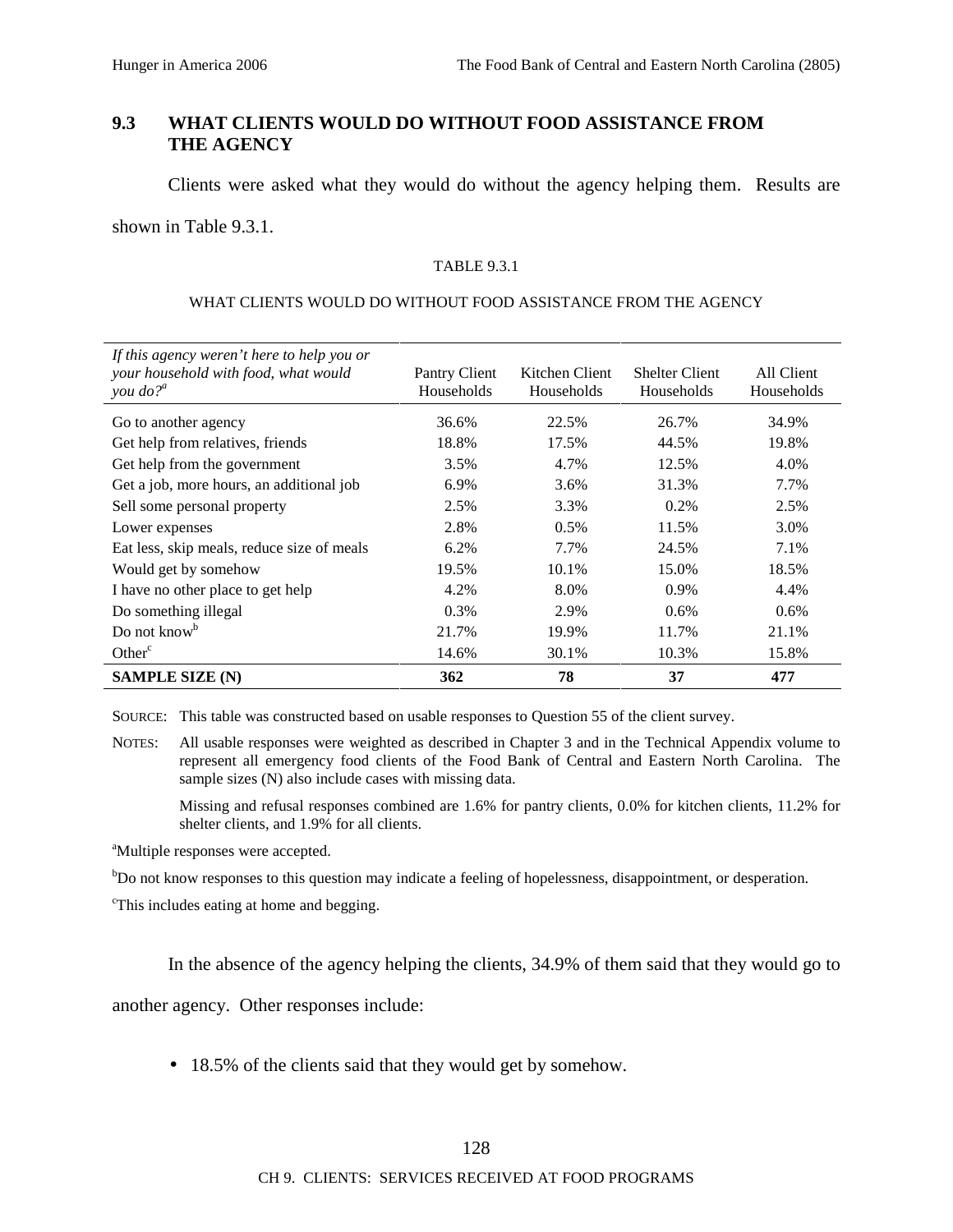- 19.8% of the clients said that they would get help from relatives or friends.
- 7.1% of the clients said that they would eat less, skip meals, or reduce the size of meals.

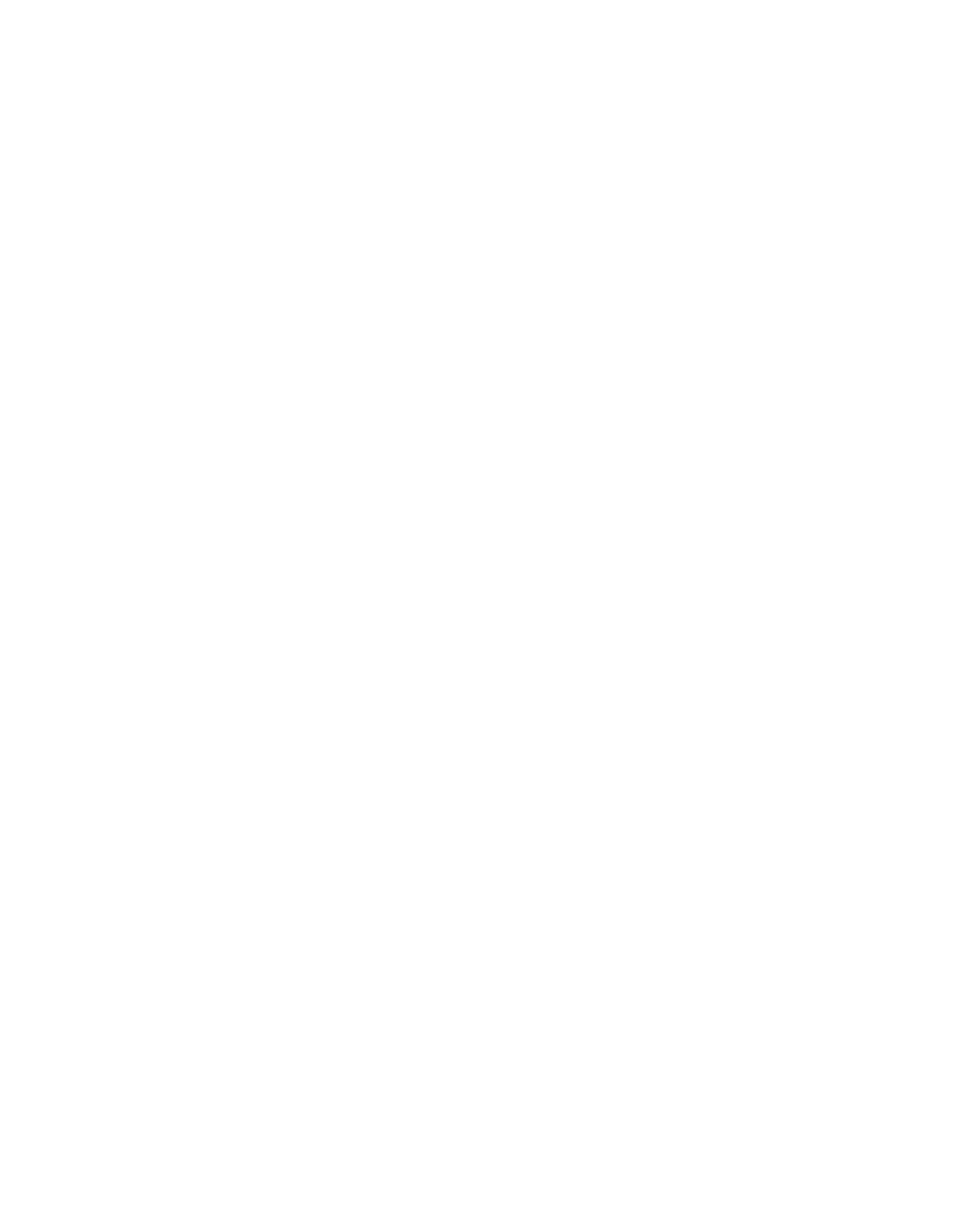### **10. AGENCIES AND FOOD PROGRAMS: PROFILES**

Until now, the discussion has focused on information from the *client* survey. This chapter begins the presentation of the results from the survey of *agencies* affiliated with the Food Bank of Central and Eastern North Carolina. The first section below details the numbers of responses received from various types of agencies. Next we present information on what combinations of programs are operated by the responding agencies. Subsequent sections examine characteristics of emergency food programs operated by these agencies, such as years of program operation, services provided other than food distribution, and types of organizations. Agency estimates of the changes in their numbers of clients between 2001 and 2005 are also presented.

### **10.1 PARTICIPATING AGENCIES AND PROGRAMS REPRESENTED**

The agency survey questionnaire was sent to approximately 815 agencies affiliated with the Food Bank of Central and Eastern North Carolina. Each agency was asked to provide detailed information about one of each type of emergency food programs it operates (such as one pantry, one kitchen, and one shelter). Agencies operating nonemergency food programs only (referred to as "other programs") were asked to answer several general questions only.

Of the agencies that received the questionnaire, 428 agencies completed the survey. Among those that completed the survey, 325 operate one or more emergency programs, and the remaining agencies operate other nonemergency food programs. Those 428 responding agencies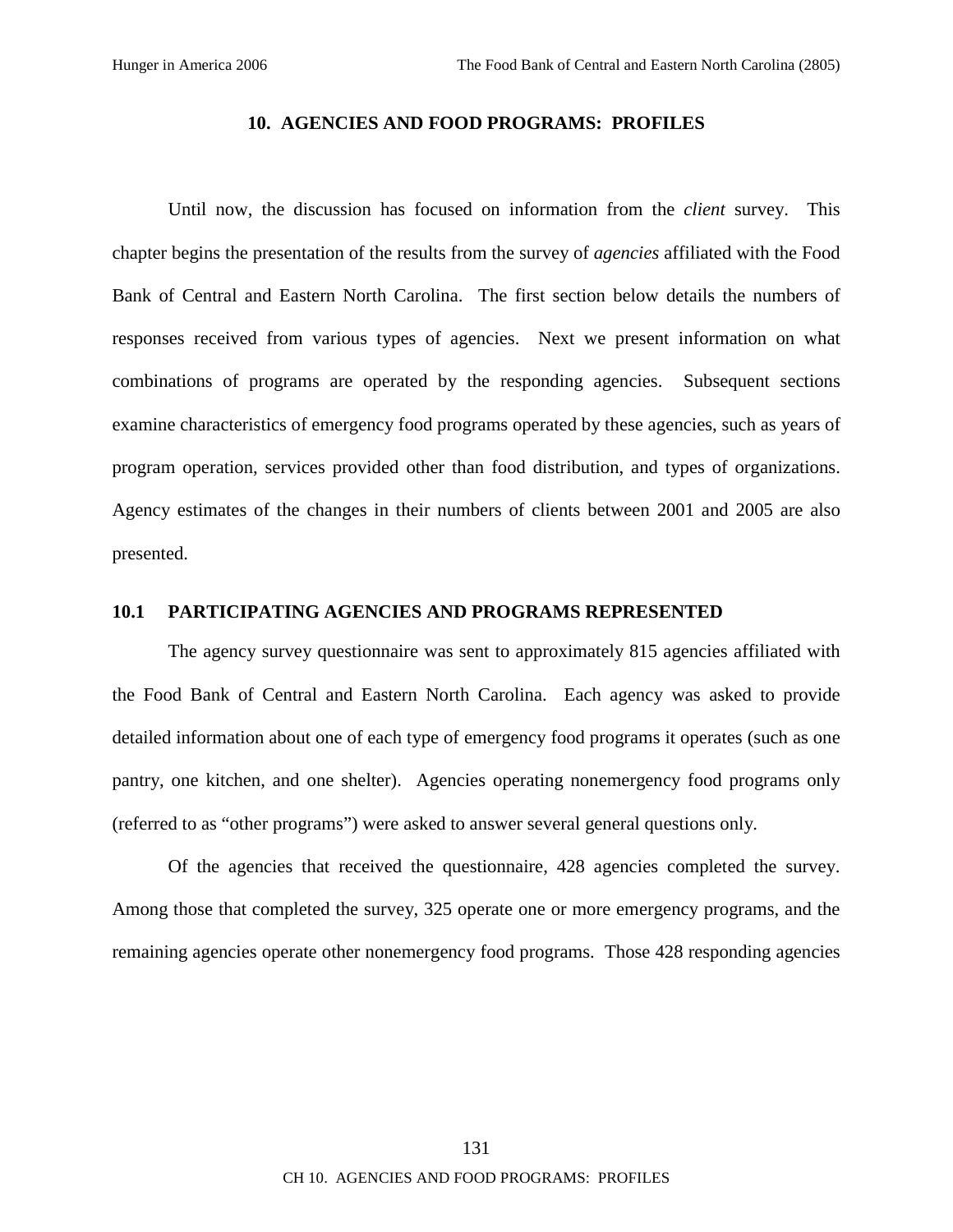reported on 779 programs,<sup>20</sup> of which 48.8% are emergency food programs. Table 10.1.1 shows the breakdown of the participating agencies by the type of program they operate.

### TABLE 10.1.1

### PROGRAMS REPORTED ON BY PARTICIPATING AGENCIES, BY PROGRAM TYPE

| Program Type       | Number | Unweighted Percentage | Unweighted Percentage<br>Excluding "Other" Type |
|--------------------|--------|-----------------------|-------------------------------------------------|
| Pantry             | 282    | 36.2%                 | 74.2%                                           |
| Kitchen            | 53     | 6.8%                  | 13.9%                                           |
| Shelter            | 45     | 5.8%                  | 11.8%                                           |
| Other <sup>a</sup> | 399    | 51.2%                 | n.a.                                            |
| TOTAL <sup>b</sup> | 779    | 100.0%                | 100.0%                                          |

<sup>a</sup>Other programs refer to nonemergency food programs. They are programs that have a primary purpose other than emergency food distribution but also distribute food. Examples include day care programs, senior congregatefeeding programs, and summer camps.

<sup>b</sup>This is the number of programs about which agencies provide detailed or some information. The total number of programs operated by these agencies is larger.

n.a. = not applicable.

Among the total of 779 programs reported on by the agencies, 36.2% are pantries,

6.8% are kitchens, and 5.8% are shelters. The remaining 51.2% are other nonemergency food

programs, such as child day care, senior-congregate feeding programs, and summer camps.

Excluding other nonemergency food programs makes the percentage breakdown

74.2% pantries, 13.9% kitchens, and 11.8% shelters.

 $20$  There are more programs than agencies, because agencies often run two or more programs of different types.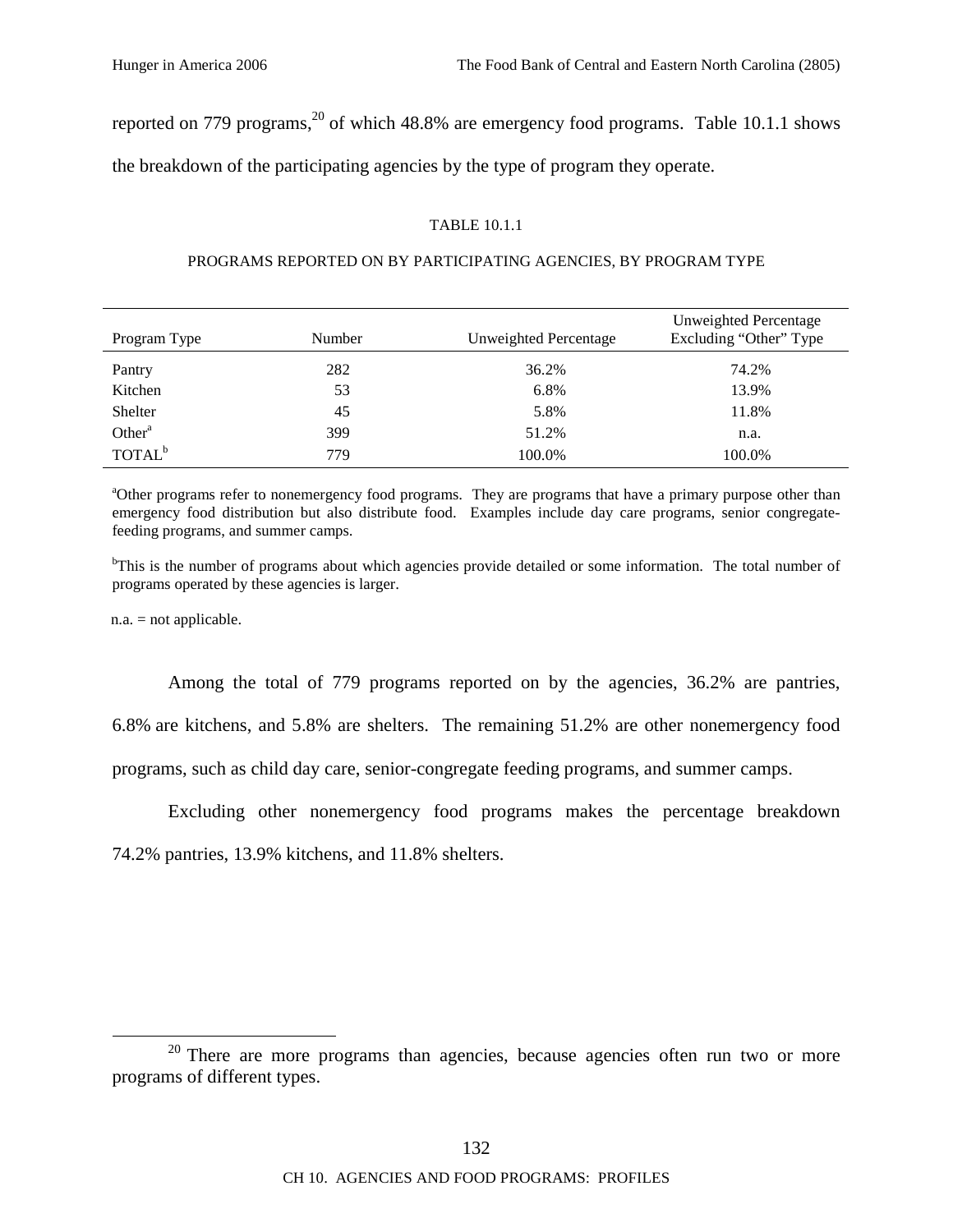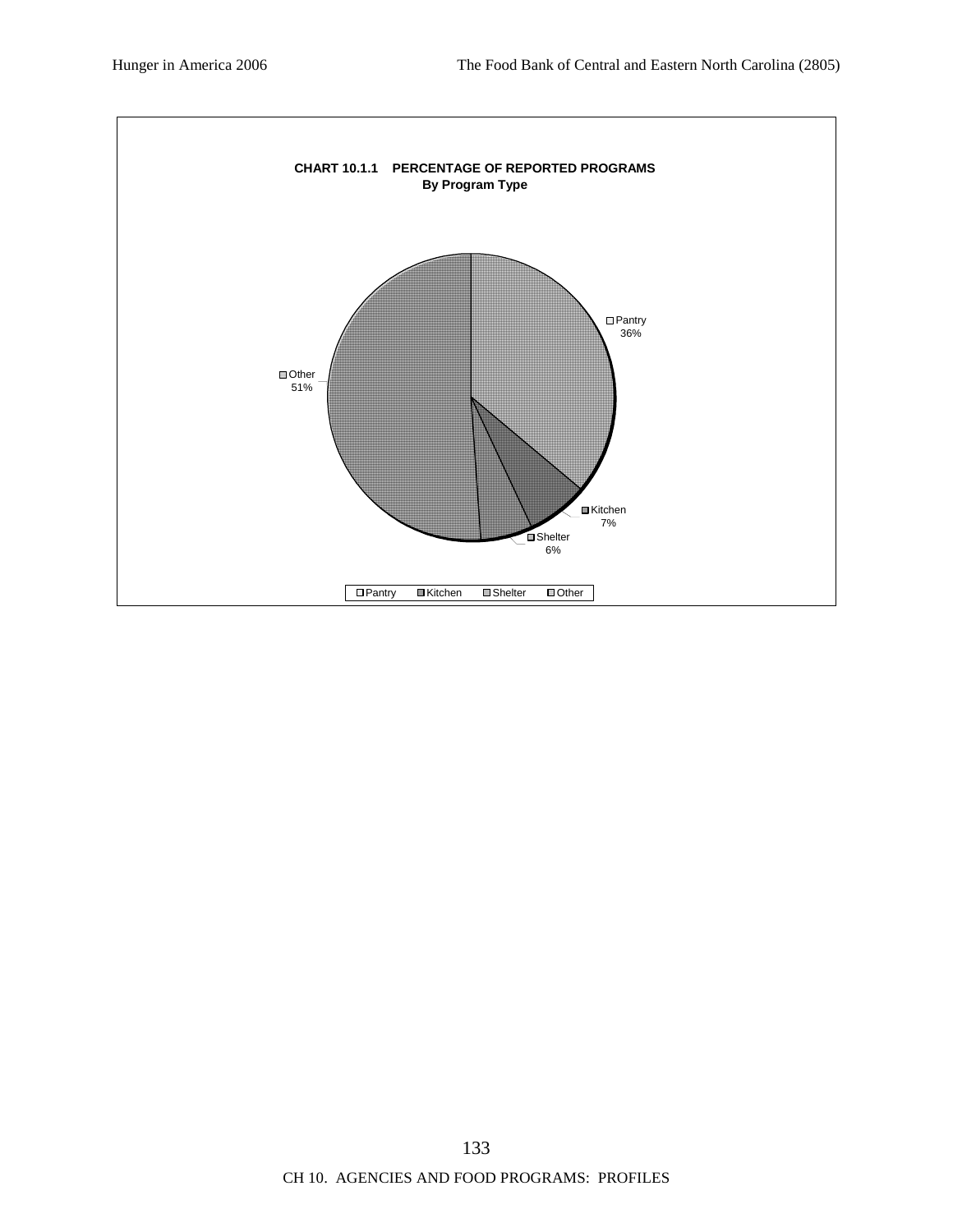# **10.2 NUMBER OF PROGRAMS OPERATED BY AGENCIES**

Percentages of the agencies operating various types of programs, as well as the total

number of programs operated of each program type, are shown in Table 10.2.1.

### TABLE 10.2.1

### NUMBER OF PROGRAMS OPERATED BY AGENCIES

|                                                                                           | Percentage of All Agencies That Operate the Specified Number<br>of Each Program Type |                           |                                  |                         |
|-------------------------------------------------------------------------------------------|--------------------------------------------------------------------------------------|---------------------------|----------------------------------|-------------------------|
| Number of Programs of Each<br>Type Operated by Agencies                                   | Agencies with<br>Pantries                                                            | Agencies with<br>Kitchens | Agencies with<br><b>Shelters</b> | Agencies with<br>Others |
|                                                                                           | 93.5%                                                                                | 89.2%                     | 91.5%                            | 89.4%                   |
|                                                                                           | 4.3%                                                                                 | 7.1%                      | 6.2%                             | 4.4%                    |
| 3 or more                                                                                 | 2.3%                                                                                 | 3.7%                      | 2.3%                             | 6.2%                    |
| <b>TOTAL</b>                                                                              | 100.0%                                                                               | 100.0%                    | 100.0%                           | 100.0%                  |
| <b>SAMPLE SIZE</b> $(N)$ – Agencies<br>with at least one program<br>for each program type | 282                                                                                  | 53                        | 45                               | 399                     |
| Total number of participating<br>agencies                                                 |                                                                                      | 428                       |                                  |                         |
| Total number of programs<br>reported on by participating<br>agencies                      |                                                                                      | 779                       |                                  |                         |

SOURCE: This table was constructed based on usable responses to Question 1 of the agency survey.

Among the participating agencies, 282 operate at least one pantry program, 53 at least one kitchen program, and 45 at least one shelter program. A total of 428 agencies provided information about 779 programs.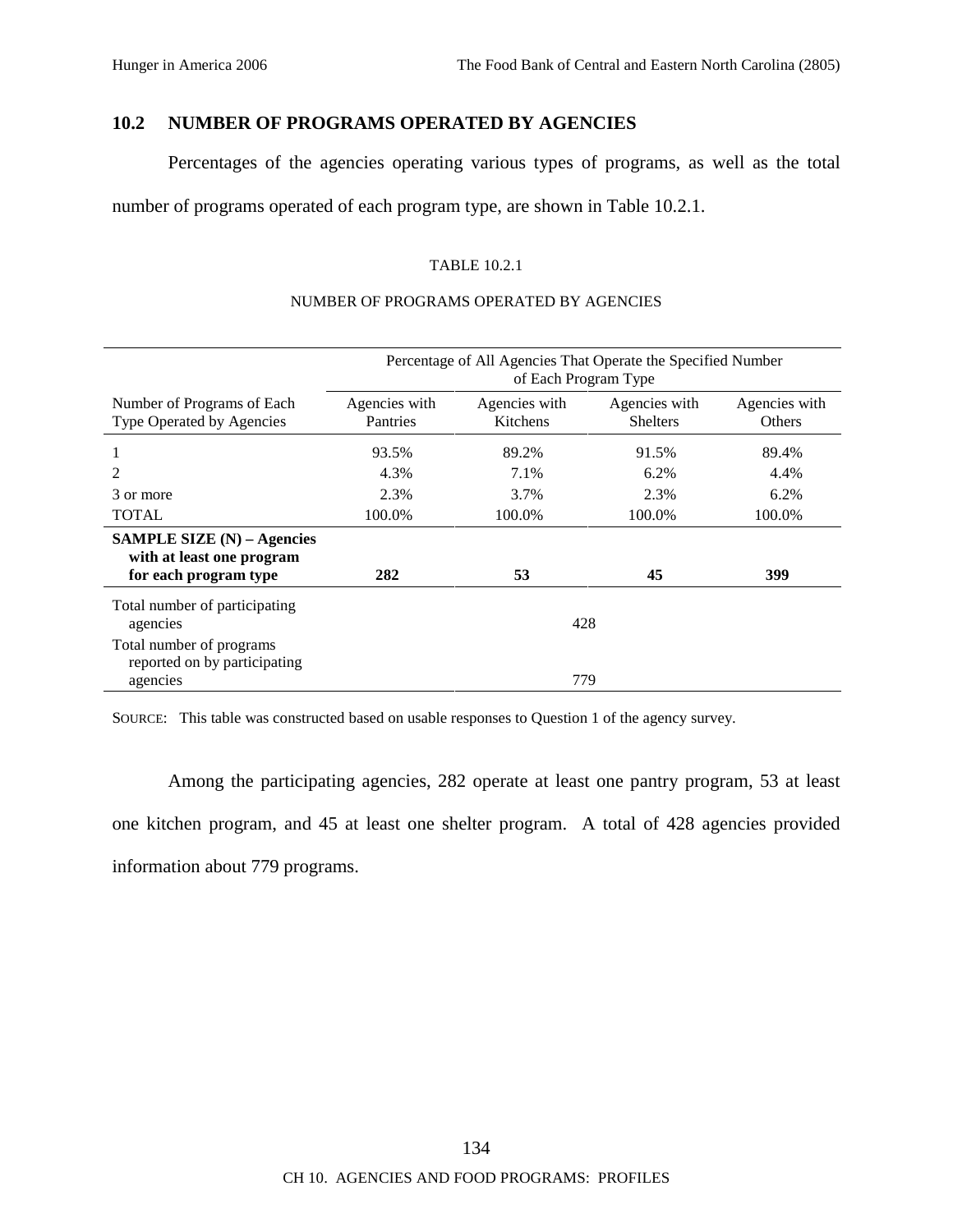# **10.3 AGENCIES OPERATING VARIOUS TYPE(S) OF PROGRAMS**

Table 10.3.1 shows the distribution of agencies by types of programs they operate.

#### TABLE 10.3.1

| Combinations of Programs the Agency Operates             | Agencies |
|----------------------------------------------------------|----------|
| Pantry only                                              | 4.5%     |
| Kitchen only                                             | $0.0\%$  |
| Shelter only                                             | 0.2%     |
| Other program only                                       | 24.1%    |
| Pantry and kitchen                                       | 0.7%     |
| Kitchen and shelter                                      | $0.0\%$  |
| Shelter and pantry                                       | 0.2%     |
| Pantry and other                                         | 51.5%    |
| Kitchen and other                                        | 4.5%     |
| Shelter and other                                        | 4.7%     |
| Pantry, kitchen, and shelter                             | $0.9\%$  |
| Pantry, kitchen, and other                               | 4.1%     |
| Kitchen, shelter, and other                              | 0.8%     |
| Shelter, pantry, and other                               | 2.4%     |
| Pantry, kitchen, shelter, and other                      | 1.3%     |
| Unknown                                                  | 0.0%     |
| <b>TOTAL</b>                                             | 100.0%   |
| SAMPLE SIZE (N) – Total number of participating agencies | 428      |

### AGENCIES OPERATING VARIOUS TYPE(S) OF PROGRAMS

SOURCE: This table was constructed based on responses to Question 1 of the agency survey.

As Table 10.3.1 shows, 4.5% of the participating agencies exclusively operate one or more pantries, while 0.0% and 0.2% operate exclusively kitchen or shelter programs, respectively.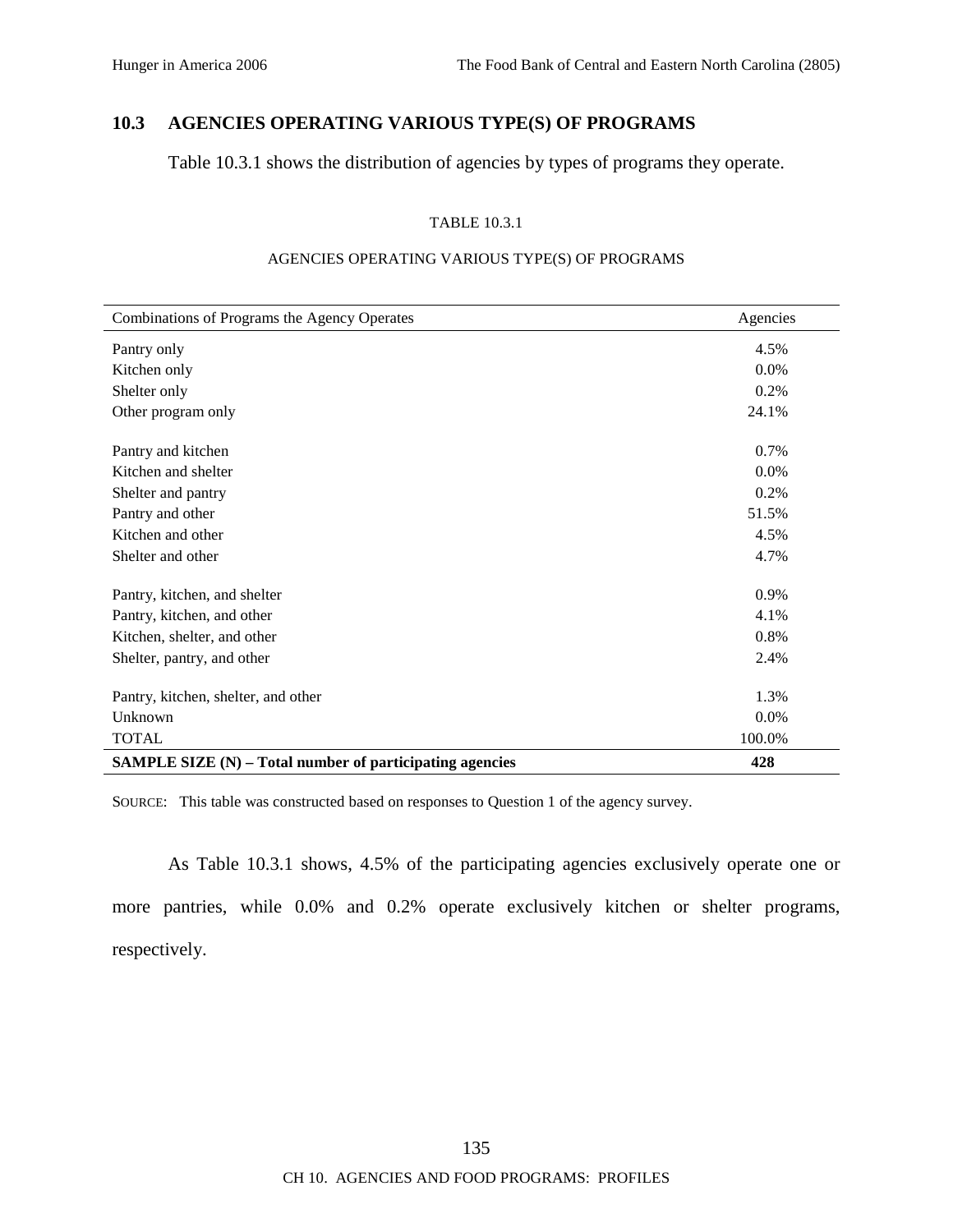## **10.4 LENGTH OF PROGRAM OPERATION**

Responding agencies identified the year their emergency food programs opened. Table

10.4.1 shows the distribution of the length of program operation.

### TABLE 10.4.1

#### LENGTH OF PROGRAM OPERATION

|                                                                    | Percentage of Programs That Have Operated<br>for a Specified Period |                  |                         |                                                 |
|--------------------------------------------------------------------|---------------------------------------------------------------------|------------------|-------------------------|-------------------------------------------------|
| How Long the Program<br>Has Been Operating <sup>a</sup>            | <b>Pantry Programs</b>                                              | Kitchen Programs | <b>Shelter Programs</b> | Agencies with<br>Pantry, Kitchen,<br>or Shelter |
| 2 years or less                                                    | 21.0%                                                               | 9.2%             | 15.2%                   | 19.6%                                           |
| 3-4 years                                                          | 17.1%                                                               | 7.9%             | 9.4%                    | 16.0%                                           |
| 5-6 years                                                          | 13.1%                                                               | 15.0%            | 14.5%                   | 13.0%                                           |
| $7-10$ years                                                       | 11.3%                                                               | 16.3%            | 22.5%                   | 13.5%                                           |
| $11-20$ years                                                      | 21.5%                                                               | 22.3%            | 22.6%                   | 20.3%                                           |
| $21-30$ years                                                      | 8.5%                                                                | 23.2%            | 6.4%                    | 9.5%                                            |
| More than 30 years                                                 | 7.5%                                                                | 6.1%             | 9.4%                    | 8.0%                                            |
| <b>TOTAL</b>                                                       | 100.0%                                                              | 100.0%           | 100.0%                  | 100.0%                                          |
| <b>SAMPLE SIZE (N)</b>                                             | 282                                                                 | 53               | 45                      | 325                                             |
| Average length of<br>operation among valid<br>responses (in years) | 12                                                                  | 16               | 14                      | 13                                              |
| Median length of operation<br>among valid responses<br>(in years)  | 6                                                                   | 13               | 8                       | 7                                               |
| <b>SAMPLE SIZE (N)</b>                                             | 242                                                                 | 40               | 30                      | 276                                             |

SOURCE: This table was constructed based on usable responses to Question 3b of the agency survey.

NOTES: The percentages presented in this table are based only on usable responses, excluding missing, don't know, and refusal responses. All usable responses were weighted as described in Chapter 3 and in the Technical Appendix volume to represent all emergency food programs of the Food Bank of Central and Eastern North Carolina. The sample sizes (N) also include missing data.

Missing, don't know, and refusal responses combined are 14.3% for pantry programs, 23.7% for kitchen programs, 33.4% for shelter programs, and 15.0% for all agencies.

<sup>a</sup>For all programs, responses greater than 70 years of operation were recoded as 70 years. Responses less than 1 year were recoded as 1 year.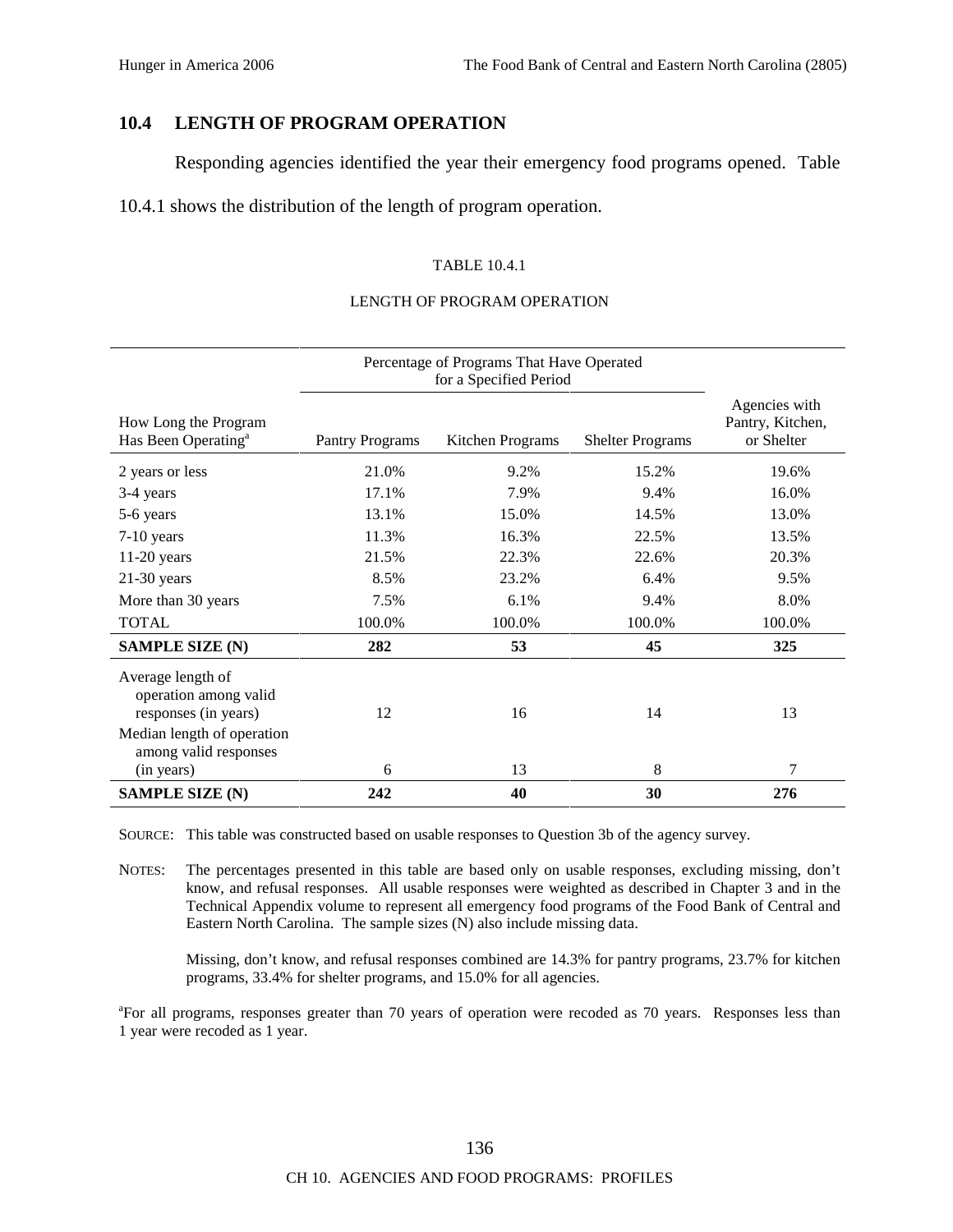The average length of operation among the pantry programs is 12 years. It is 16 years

for the kitchens and 14 years for the shelter programs. Details follow:

- 21.0% of the pantries, 9.2% of the kitchens, and 15.2% of the shelters have been operating for two years or less.
- 21.5% of the pantries, 22.3% of the kitchens, and 22.6% of the shelters have been operating for 11 to 20 years.
- 8.5% of the pantries, 23.2% of the kitchens, and 6.4% of the shelters have been operating for 21 to 30 years.
- 7.5% of the pantries, 6.1% of the kitchens, and 9.4% of the shelters have been operating for more than 30 years.

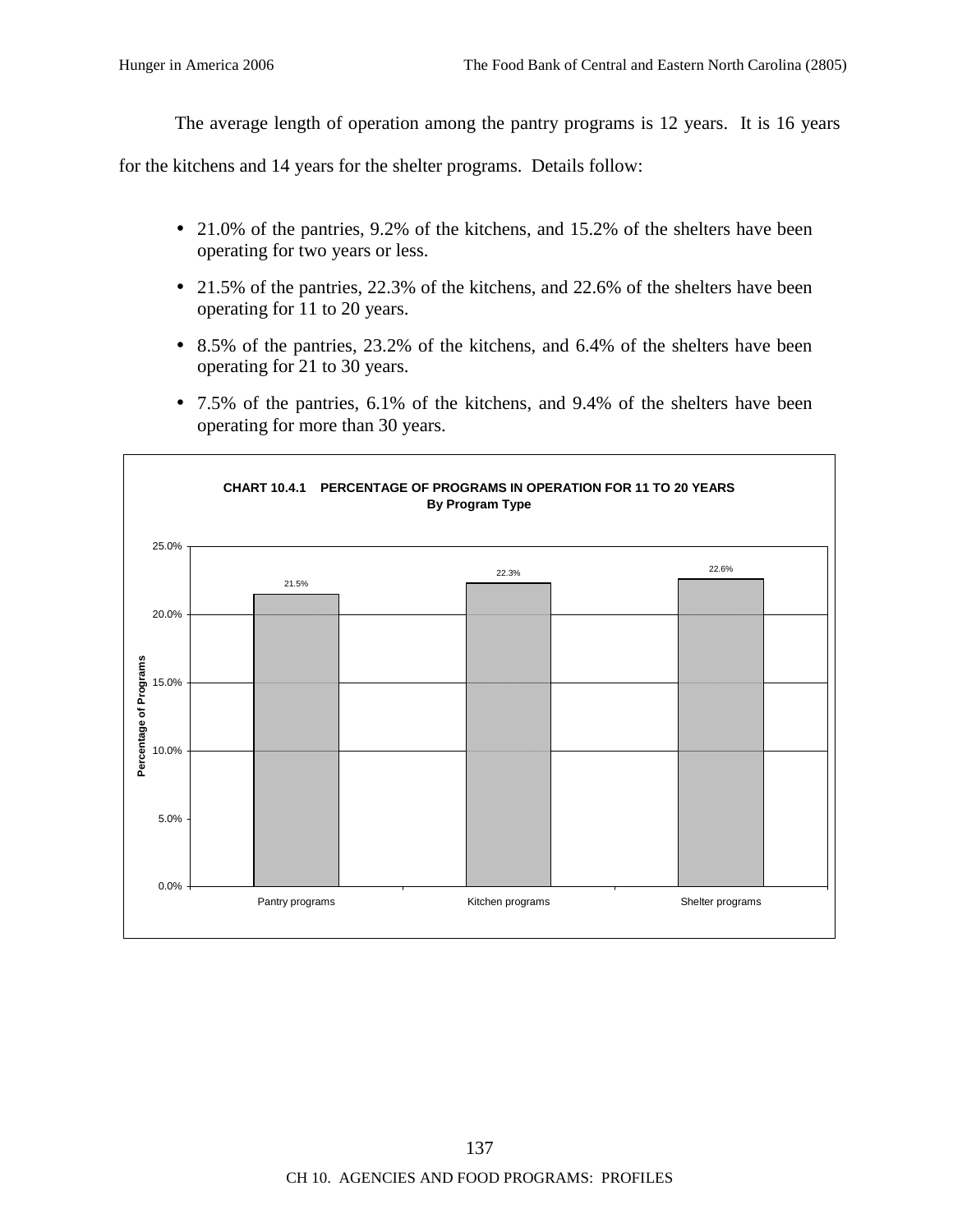# **10.5 OTHER SERVICES OR FACILITIES PROVIDED IN ADDITION TO FOOD DISTRIBUTION**

Agencies were provided with a list of additional possible services and asked which services their programs provide to their clients. Table 10.5.1 shows what percentage of food programs supply the services listed.

#### TABLE 10.5.1

#### OTHER SERVICES OR FACILITIES AGENCIES OR PROGRAMS PROVIDE IN ADDITION TO FOOD DISTRIBUTION, BY PROGRAM TYPE

|                                                                      | <b>Pantry Programs</b> | Kitchen Programs | <b>Shelter Programs</b> |
|----------------------------------------------------------------------|------------------------|------------------|-------------------------|
| Food-related support                                                 |                        |                  |                         |
| Nutrition counseling                                                 | 17.7%                  | 30.2%            | 37.3%                   |
| Eligibility counseling for WIC                                       | 5.3%                   | 5.0%             | 20.2%                   |
| Eligibility counseling for food                                      |                        |                  |                         |
| stamps                                                               | 13.1%                  | 5.0%             | 27.3%                   |
| Soup kitchen meals                                                   | 13.0%                  | n.a.             | 25.0%                   |
| Food pantry bags                                                     | n.a.                   | 22.9%            | 28.8%                   |
| <b>Client Training</b>                                               |                        |                  |                         |
| <b>Employment training</b>                                           | 4.0%                   | 28.6%            | 48.0%                   |
| Supported employment (Welfare to                                     |                        |                  |                         |
| Work or job training)                                                | 3.2%                   | 0.0%             | 19.6%                   |
| Retraining physically disabled                                       | 0.8%                   | 5.0%             | 0.0%                    |
| Retraining mentally ill/challenged                                   | 1.8%                   | 2.9%             | 4.3%                    |
| <b>Other Assistance</b>                                              |                        |                  |                         |
| Eligibility counseling for other                                     |                        |                  |                         |
| government programs                                                  | 6.2%                   | 14.8%            | 24.6%                   |
| Legal services                                                       | 2.1%                   | 4.3%             | 24.8%                   |
| Tax preparation help (Earned                                         |                        |                  |                         |
| Income Tax Credit)                                                   | 1.3%                   | 0.0%             | 12.0%                   |
| Utility bill assistance (Low-Income<br>Heating and Energy Assistance |                        |                  |                         |
| Programs)                                                            | 19.3%                  | 4.3%             | 21.5%                   |
| Short-term financial assistance                                      | 17.8%                  | 4.3%             | 34.5%                   |
| Budget and credit counseling                                         | 10.0%                  | 9.4%             | 63.2%                   |
| Consumer protection                                                  | 0.9%                   | 2.9%             | 10.1%                   |
| Information and referral                                             | 33.2%                  | 27.7%            | 81.0%                   |
| Language translation                                                 | 6.1%                   | 0.0%             | 22.2%                   |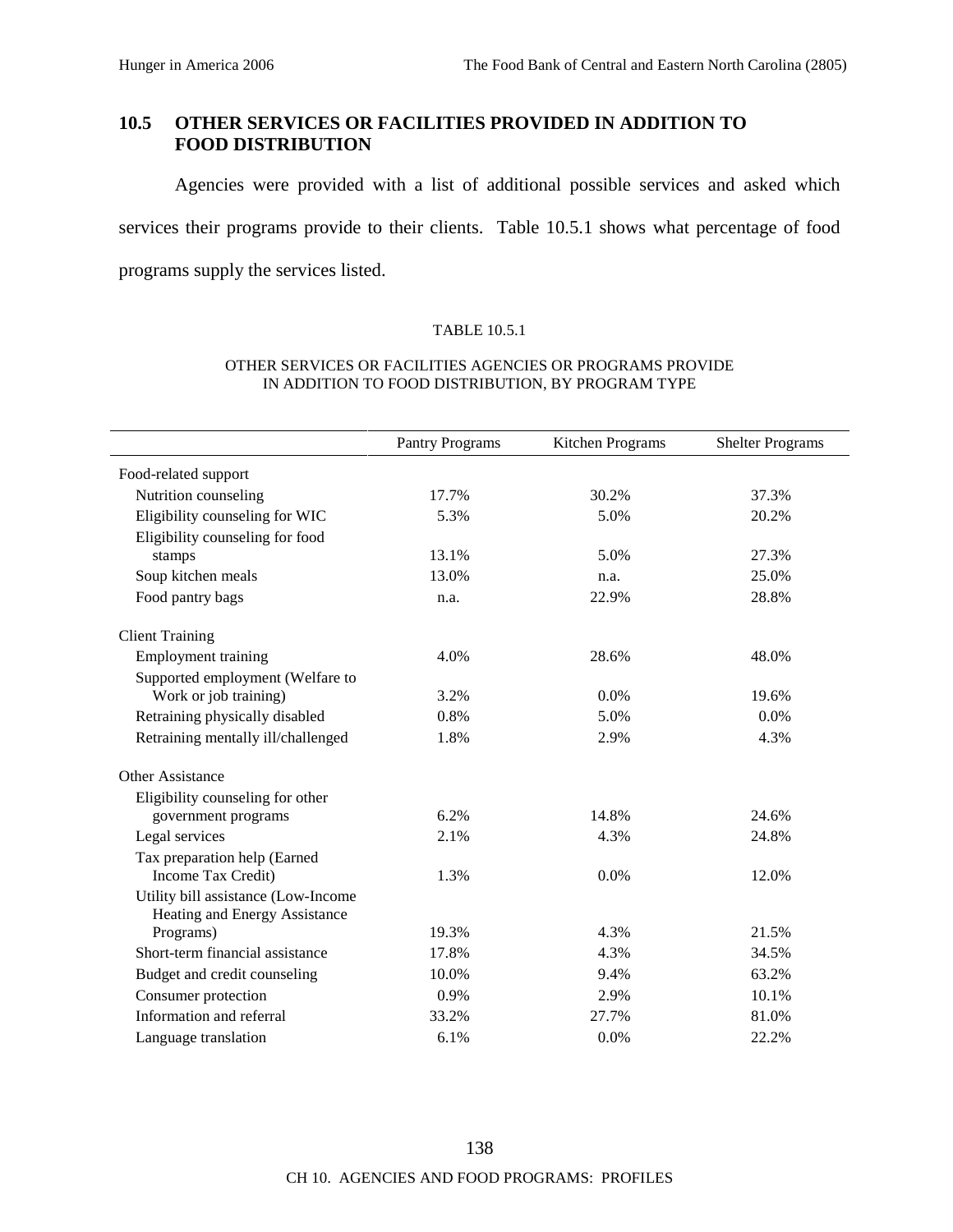#### TABLE 10.5.1 *(continued)*

|                                   | <b>Pantry Programs</b> | Kitchen Programs | <b>Shelter Programs</b> |
|-----------------------------------|------------------------|------------------|-------------------------|
| <b>Housing Services</b>           |                        |                  |                         |
| Short-term shelter                | 5.0%                   | $6.5\%$          | 81.7%                   |
| Subsidized housing assistance     | 4.1%                   | 5.8%             | 12.4%                   |
| Housing rehabilitation or repair  | 1.9%                   | $0.0\%$          | 5.3%                    |
| <b>Health and Other Services</b>  |                        |                  |                         |
| Health services or health clinics | 6.6%                   | 15.3%            | 36.0%                   |
| Transportation                    | 14.9%                  | 29.6%            | 76.5%                   |
| Clothing                          | 44.3%                  | 31.1%            | 85.4%                   |
| Furniture                         | 20.6%                  | 2.9%             | 58.2%                   |
| Senior programs                   | 13.4%                  | 19.8%            | 12.6%                   |
| No additional services            | 25.4%                  | 12.3%            | $0.0\%$                 |
| <b>SAMPLE SIZE (N)</b>            | 282                    | 53               | 45                      |

SOURCE: This table was constructed based on usable responses to Question 4 of the agency survey.

NOTES: All usable responses were weighted as described in Chapter 3 and in the Technical Appendix volume to represent all emergency food programs of the Food Bank of Central and Eastern North Carolina. The sample sizes (N) also include missing data.

Missing, don't know, and refusal responses combined are 13.2% for pantry programs, 19.4% for kitchen programs, and 8.9% for shelter programs.

n.a. = not applicable.

5.3% of pantries and 20.2% of shelters provide counseling for WIC. Other services

provided by the programs or the agencies include:

- 13.1% of the pantries, 5.0% of the kitchens, and 27.3% of the shelters provide eligibility counseling for food stamps.
- 24.6% of the shelters provide counseling for other government programs.
- 19.3% of the pantries provide utility bill assistance.
- 33.2% of the pantries, 27.7% of the kitchens, and 81.0% of the shelters provide information and referral services.
- 48.0% of the shelters provide employment training.
- 6.6% of the pantries, 15.3% of the kitchens, and 36.0% of the shelters provide health services or health clinics.
- 76.5% of the shelters provide transportation.
- 44.3% of the pantries, 31.1% of the kitchens, and 85.4% of the shelters provide clothing.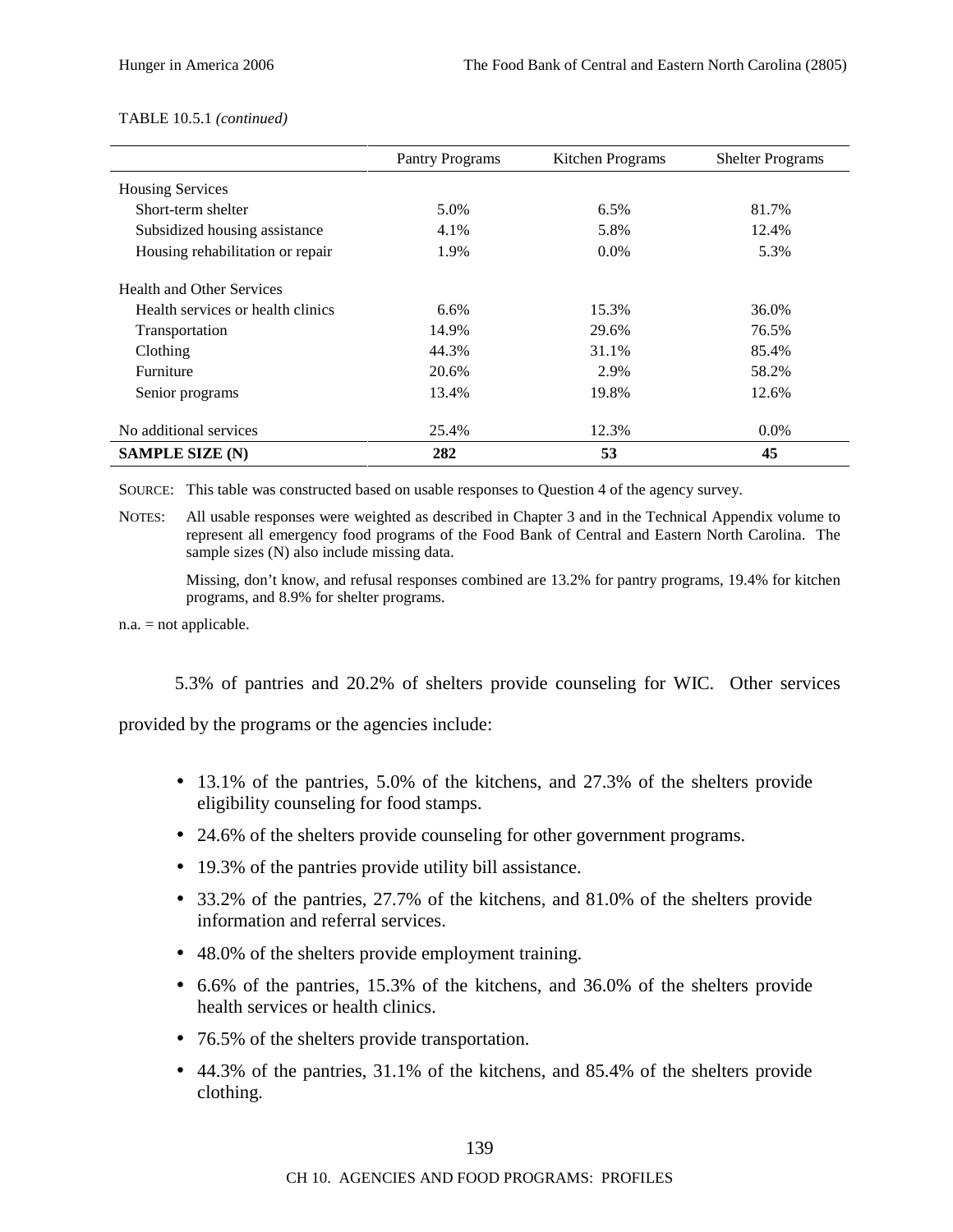Table 10.5.2 shows the distribution of the number of additional services that emergency

food programs offer to their clients.

### TABLE 10.5.2

| Number of Additional Services or                                                               |                        |                  |                         |
|------------------------------------------------------------------------------------------------|------------------------|------------------|-------------------------|
| Facilities Provided by Programs                                                                | <b>Pantry Programs</b> | Kitchen Programs | <b>Shelter Programs</b> |
| None                                                                                           | 25.4%                  | 12.3%            | $0.0\%$                 |
|                                                                                                | 22.6%                  | 28.6%            | 7.5%                    |
| $2 - 5$                                                                                        | 37.8%                  | 45.4%            | 19.0%                   |
| $6-10$                                                                                         | 11.3%                  | 11.6%            | 41.6%                   |
| More than 10                                                                                   | 2.9%                   | 2.1%             | 31.9%                   |
| <b>TOTAL</b>                                                                                   | 100.0%                 | 100.0%           | 100.0%                  |
| <b>SAMPLE SIZE (N)</b>                                                                         | 282                    | 53               | 45                      |
| Average number of additional<br>services among those that provide<br>at least one such service | 3                      | 3                | 9                       |
| Median number of additional<br>services among those that provide<br>at least one such service  | $\mathfrak{D}$         | 2                | 9                       |
| <b>SAMPLE SIZE (N)</b>                                                                         | 246                    | 42               | 41                      |

#### NUMBER OF ADDITIONAL SERVICES, BY PROGRAM TYPE

SOURCE: This table was constructed based on usable responses to Question 4 of the agency survey.

NOTES: The percentages presented in this table are based only on usable responses, excluding missing, don't know, and refusal responses. All usable responses were weighted as described in Chapter 3 and in the Technical Appendix volume to represent all emergency food programs of the Food Bank of Central and Eastern North Carolina. The sample sizes (N) also include missing data.

Missing, don't know, and refusal responses combined are 13.2% for pantry programs, 19.4% for kitchen programs, and 8.9% for shelter programs.

On average, pantries provide 3 additional services or facilities. Kitchens and shelters

provide, on average, 3 and 9 additional services, respectively.

- 25.4% of pantry programs, 12.3% of kitchen programs, and 0.0% of shelter programs do not offer any other services or facilities.
- 22.6% of pantry programs, 28.6% of kitchen programs, and 7.5% of the shelter programs offer one additional service or facility.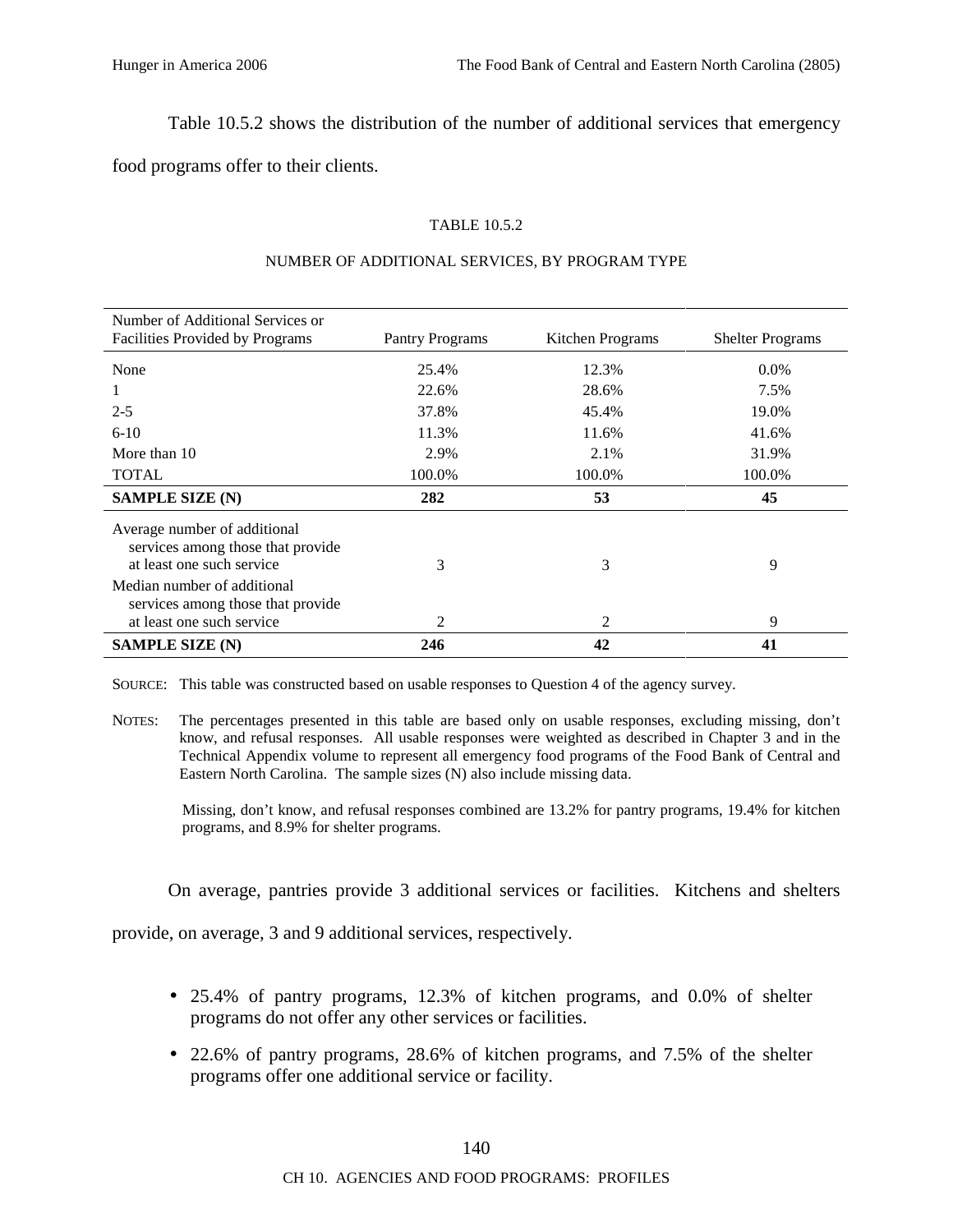- 37.8% of pantry programs, 45.4% of kitchen programs, and 19.0% of shelter programs offer two to five additional services or facilities.
- 11.3% of pantry programs, 11.6% of kitchen programs, and 41.6% of shelter programs offer as many as 6 to 10 additional services or facilities.
- 2.9% of pantry programs, 2.1% of kitchen programs, and 31.9% of shelter programs offer more than 10 additional services or facilities.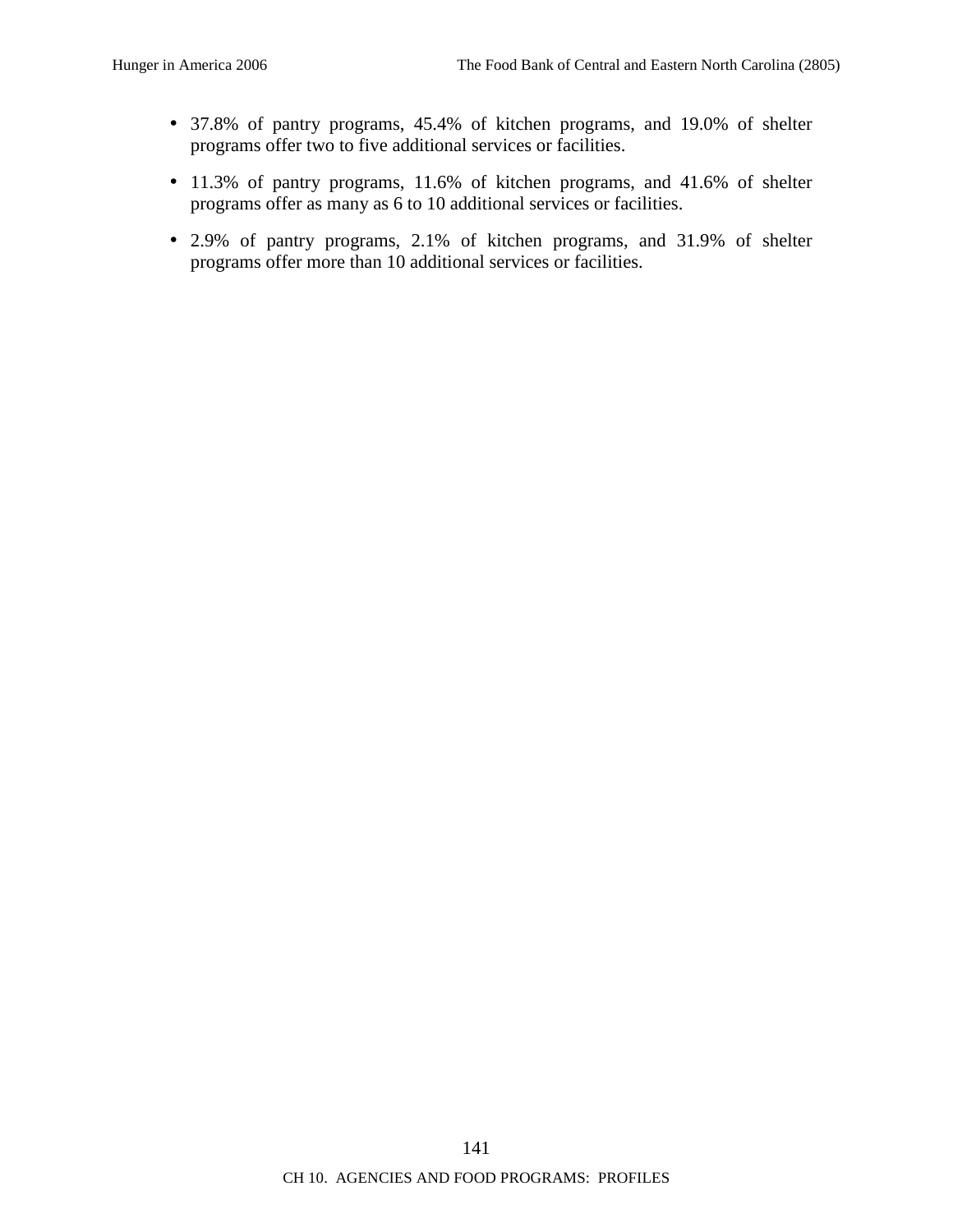In addition to other services provided by their programs, agencies were asked whether

they provide other facilities at the agency level for their clients. Table 10.5.3 summarizes the results.

#### TABLE 10.5.3

#### OTHER FACILITIES AGENCIES PROVIDE IN ADDITION TO FOOD DISTRIBUTION, BY PROGRAM TYPE

|                                                  | Agencies with Pantry, Kitchen, or Shelter |
|--------------------------------------------------|-------------------------------------------|
| Health clinic                                    | 4.7%                                      |
| Group home for physically/mentally disadvantaged | 3.0%                                      |
| Other residential facility                       | 9.1%                                      |
| Child day care program                           | 3.2%                                      |
| Youth after school program                       | 12.6%                                     |
| Summer camp serving low-income clients           | $6.7\%$                                   |
| Senior congregate feeding program                | 5.0%                                      |
| Other <sup>a</sup>                               | 16.9%                                     |
| No other facilities/programs                     | 56.9%                                     |
| <b>SAMPLE SIZE (N)</b>                           | 325                                       |

SOURCE: This table was constructed based on usable responses to Question 27 of the agency survey.

NOTES: All usable responses were weighted as described in Chapter 3 and in the Technical Appendix volume to represent all emergency food programs of the Food Bank of Central and Eastern North Carolina. The sample sizes (N) also include missing data.

Missing, don't know, and refusal responses combined are 17.4%.

<sup>a</sup>This includes learning centers, food delivery services, and day programs for mentally disabled adults.

As many as 4.7% of agencies also operate health clinics. Other facilities run by agencies

include:

- 3.0% of agencies run group homes for physically/mentally disadvantaged.
- 9.1% of agencies run other types of residential facilities.
- 3.2% of agencies run child day care programs.
- 12.6% of agencies run youth after-school programs.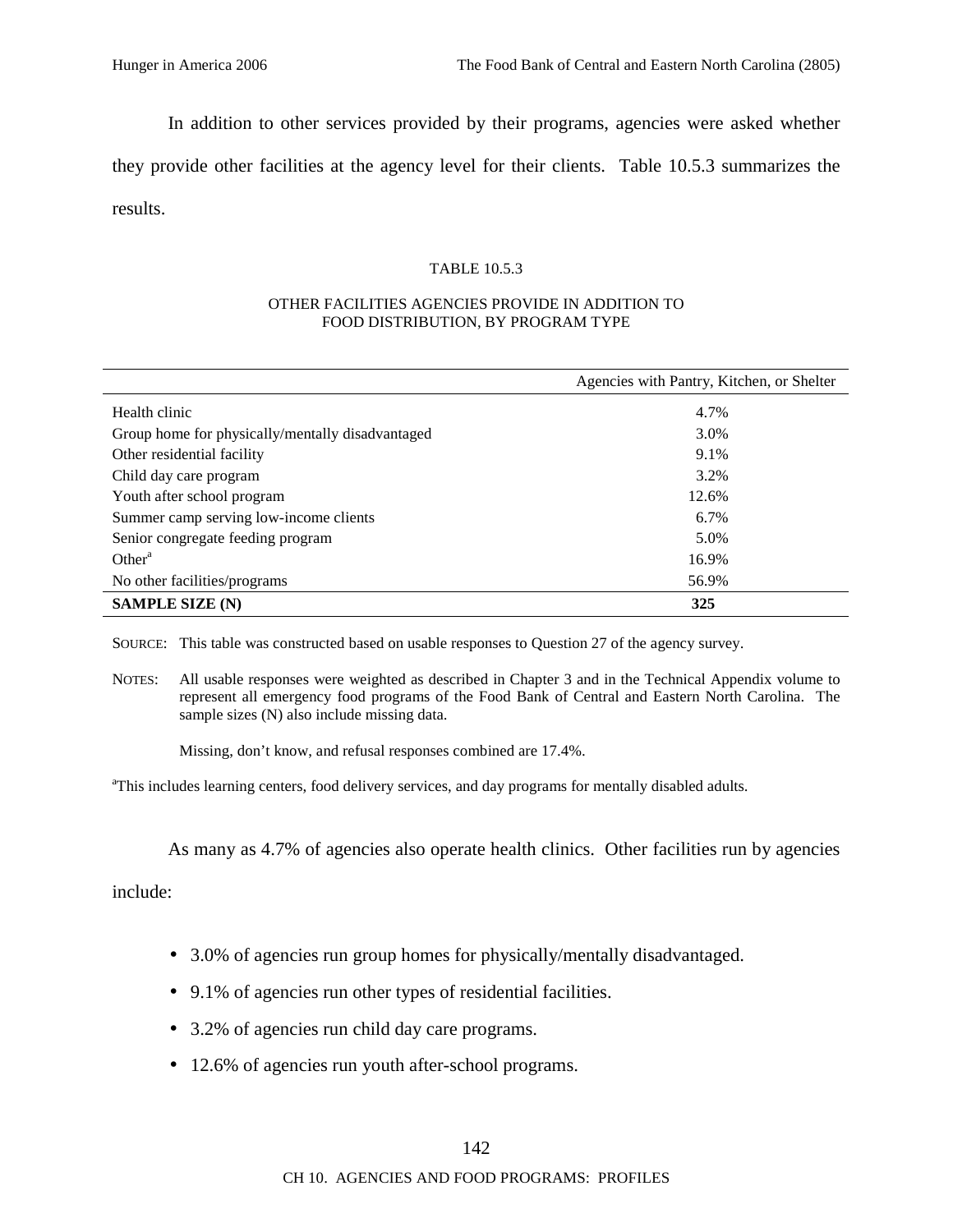- 6.7% of agencies run summer camps serving low-income clients.
- 5.0% of agencies run senior congregate-feeding programs.
- 16.9% of agencies run some other type of facility not mentioned above.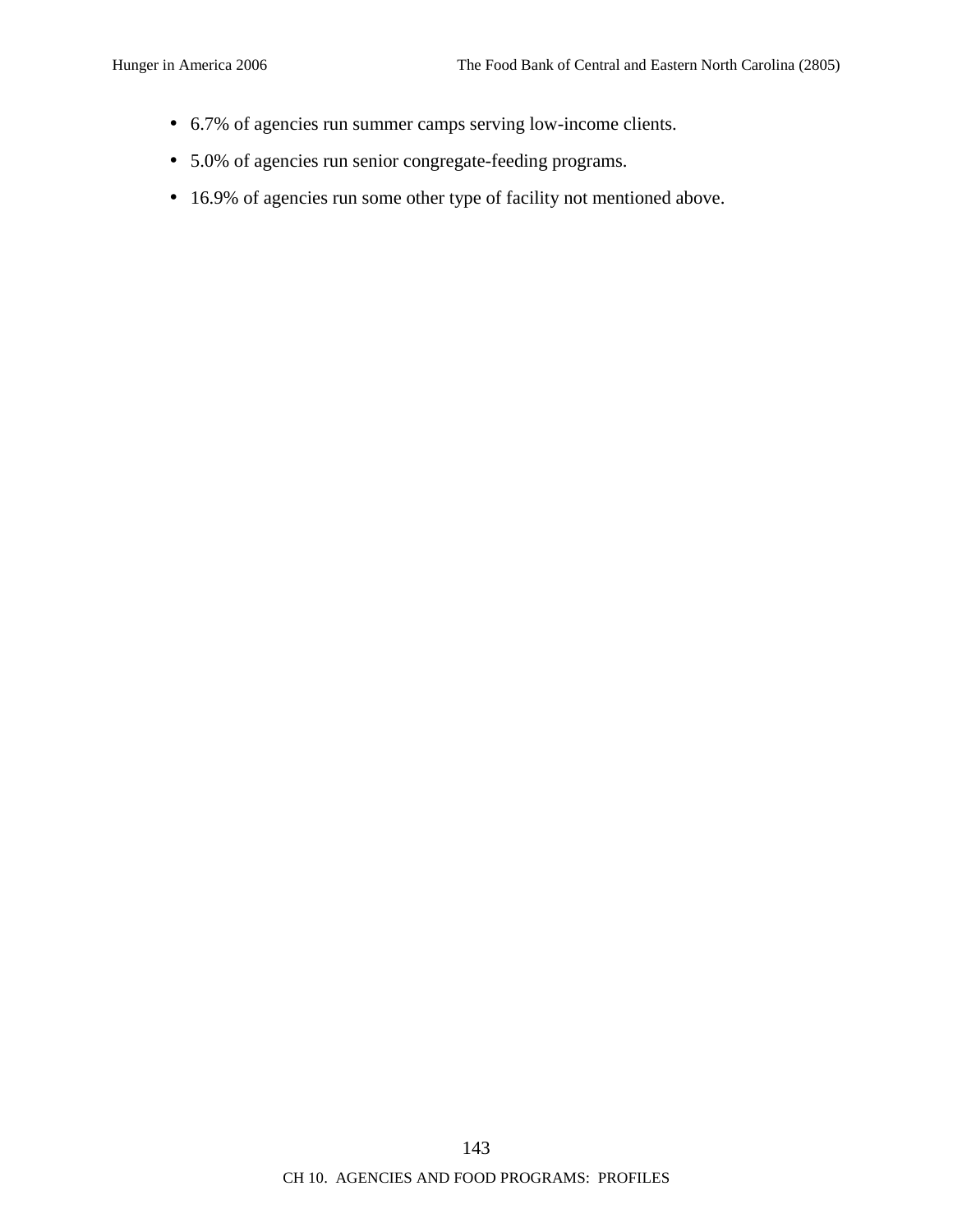## **10.6 TYPE OF AGENCY THAT OPERATES THE PROGRAM**

Table 10.6.1 shows types of agencies operating each type of program.

### TABLE 10.6.1

| Type of Agency That<br>Operates the Program | Pantry<br>Programs | Kitchen<br>Programs | <b>Shelter</b><br>Programs | Agencies with<br>Pantry.<br>Kitchen, or<br>Shelter | All Agencies |
|---------------------------------------------|--------------------|---------------------|----------------------------|----------------------------------------------------|--------------|
| Faith-based or religion-                    |                    |                     |                            |                                                    |              |
| affiliated nonprofit                        | 81.7%              | 60.7%               | 38.1%                      | 74.2%                                              | 63.1%        |
| Other private nonprofit                     | 13.7%              | 37.4%               | 56.9%                      | 20.9%                                              | 28.1%        |
| Governmental                                | 1.9%               | $0.0\%$             | $0.0\%$                    | 1.6%                                               | 2.5%         |
| <b>Community Action</b>                     |                    |                     |                            |                                                    |              |
| Program (CAP)                               | 1.1%               | $0.0\%$             | $0.0\%$                    | $0.9\%$                                            | 1.0%         |
| Other <sup>a</sup>                          | 1.6%               | 1.9%                | 5.0%                       | 2.4%                                               | 5.3%         |
| <b>TOTAL</b>                                | 100.0%             | 100.0%              | 100.0%                     | 100.0%                                             | 100.0%       |
| <b>SAMPLE SIZE (N)</b>                      | 282                | 53                  | 45                         | 325                                                | 428          |

#### TYPE OF AGENCY THAT OPERATES THE PROGRAM

SOURCE: This table was constructed based on usable responses to Question 28 of the agency survey.

NOTES: The percentages presented in this table are based only on usable responses, excluding missing, don't know, and refusal responses. All usable responses were weighted as described in Chapter 3 and in the Technical Appendix volume to represent all emergency food programs of the Food Bank of Central and Eastern North Carolina. The sample sizes (N) also include missing data.

Missing, don't know, and refusal responses combined are 5.6% for pantry programs, 5.2% for kitchen programs, 6.1% for shelter programs, 5.4% for agencies with pantry, kitchen, or shelter programs, and 6.3% for all agencies.

<sup>a</sup>This includes various community-based organizations.

Table 10.6.1 shows that 81.7% of the pantries, 60.7% of the kitchens, and 38.1% of the

shelters are run by faith-based or religion-affiliated nonprofit agencies. In addition:

- 1.9% of the pantries, 0.0% of the kitchens, and 0.0% of the shelters are run by government-affiliated agencies.
- The remaining agencies are operated by other kinds of private nonprofit organizations, such as community-based charities or philanthropic organizations.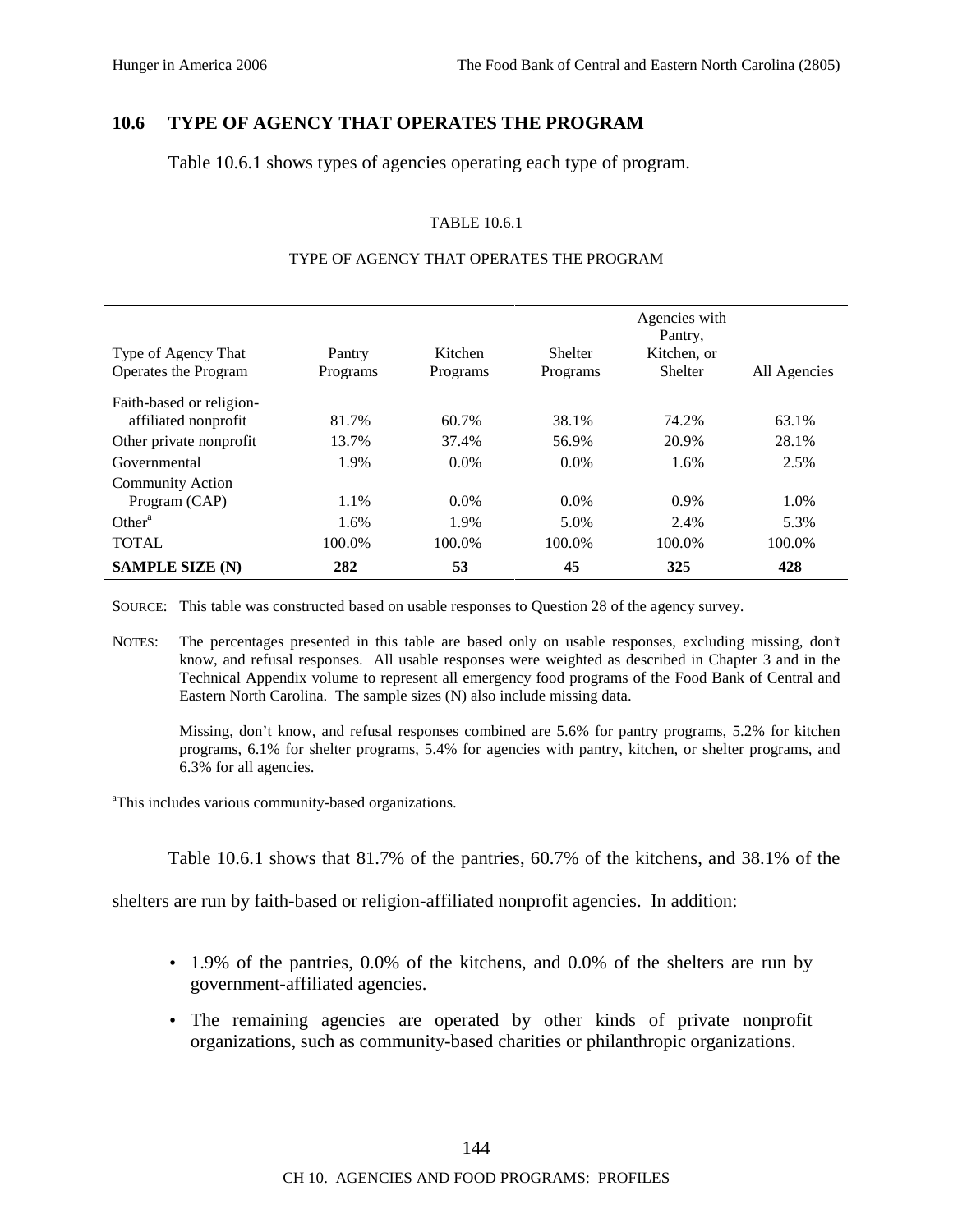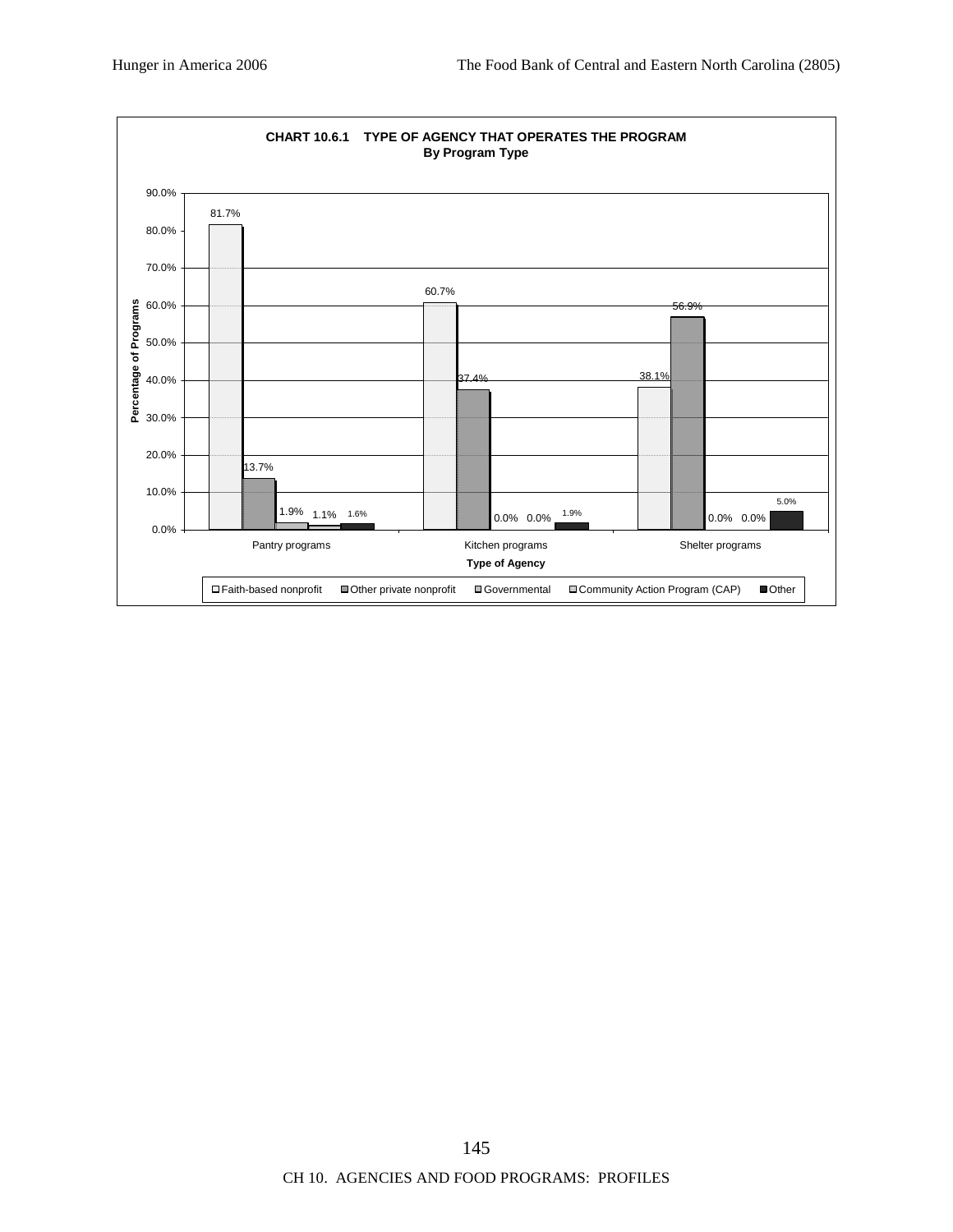### **10.7 PROGRAMS SERVING SELECTED TYPES OF CLIENTS**

Agencies were asked whether their programs serve migrant workers, legal immigrants, or

undocumented immigrants. $^{21}$ 

#### TABLE 10.7.1

|                                | <b>Pantry Programs</b> | Kitchen Programs | <b>Shelter Programs</b> |
|--------------------------------|------------------------|------------------|-------------------------|
|                                |                        |                  |                         |
| Migrant Workers                |                        |                  |                         |
| Yes                            | 51.3%                  | 42.4%            | 50.4%                   |
| N <sub>o</sub>                 | 48.7%                  | 57.6%            | 49.6%                   |
| <b>TOTAL</b>                   | 100.0%                 | 100.0%           | 100.0%                  |
| Legal Immigrants               |                        |                  |                         |
| Yes                            | 59.1%                  | 48.6%            | 62.7%                   |
| N <sub>o</sub>                 | 40.9%                  | 51.4%            | 37.3%                   |
| <b>TOTAL</b>                   | 100.0%                 | 100.0%           | 100.0%                  |
| <b>Undocumented Immigrants</b> |                        |                  |                         |
| Yes                            | 39.8%                  | 32.2%            | 42.9%                   |
| N <sub>o</sub>                 | 60.2%                  | 67.8%            | 57.1%                   |
| <b>TOTAL</b>                   | 100.0%                 | 100.0%           | 100.0%                  |
| <b>SAMPLE SIZE (N)</b>         | 282                    | 53               | 45                      |

#### PROGRAMS SERVING SELECTED TYPES OF CLIENTS

SOURCE: This table was constructed based on usable responses to Question 18 of the agency survey.

NOTES: The percentages presented in this table are based only on usable responses, excluding missing, don't know, and refusal responses. All usable responses were weighted as described in Chapter 3 and in the Technical Appendix volume to represent all emergency food programs of the Food Bank of Central and Eastern North Carolina. The sample sizes (N) also include missing data.

For migrant workers, missing, don't know, and refusal responses combined are 33.0% for pantry programs, 30.8% for kitchen programs, and 26.8% for shelter programs.

For legal immigrants, missing, don't know, and refusal responses combined are 35.5% for pantry programs, 38.4% for kitchen programs, and 26.8% for shelter programs.

For undocumented immigrants, missing, don't know, and refusal responses combined are 46.6% for pantry programs, 42.9% for kitchen programs, and 32.6% for shelter programs.

<sup>&</sup>lt;sup>21</sup> At the national level, a large number of the responding agencies left these three questions unanswered.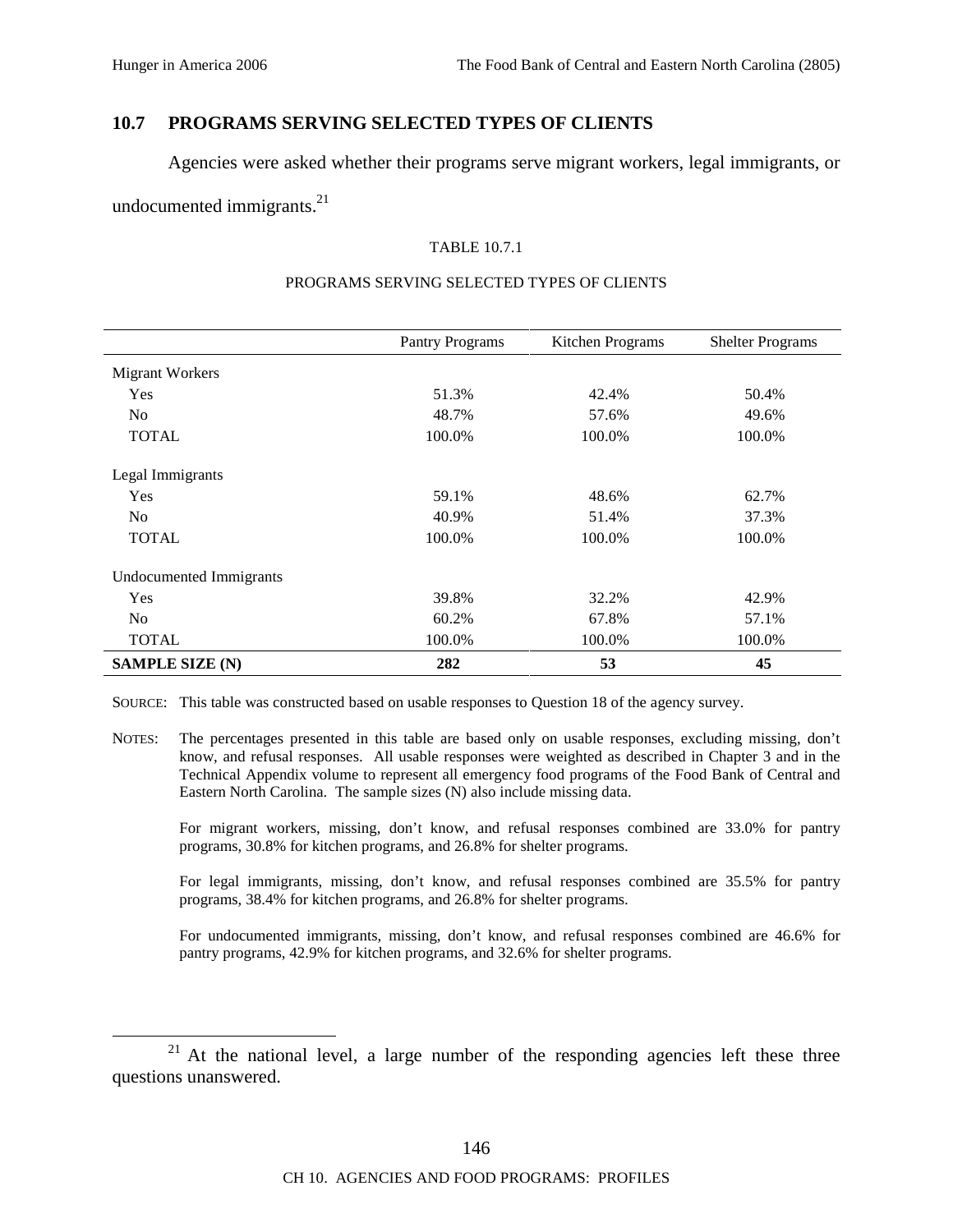Findings in Table 10.7.1 include:

- 51.3% of the pantries, 42.4% of the kitchens, and 50.4% of the shelters serve migrant workers.
- 59.1% of the pantries, 48.6% of the kitchens, and 62.7% of the shelters serve legal immigrants.
- 39.8% of the pantries, 32.2% of the kitchens, and 42.9% of the shelters serve undocumented immigrants.

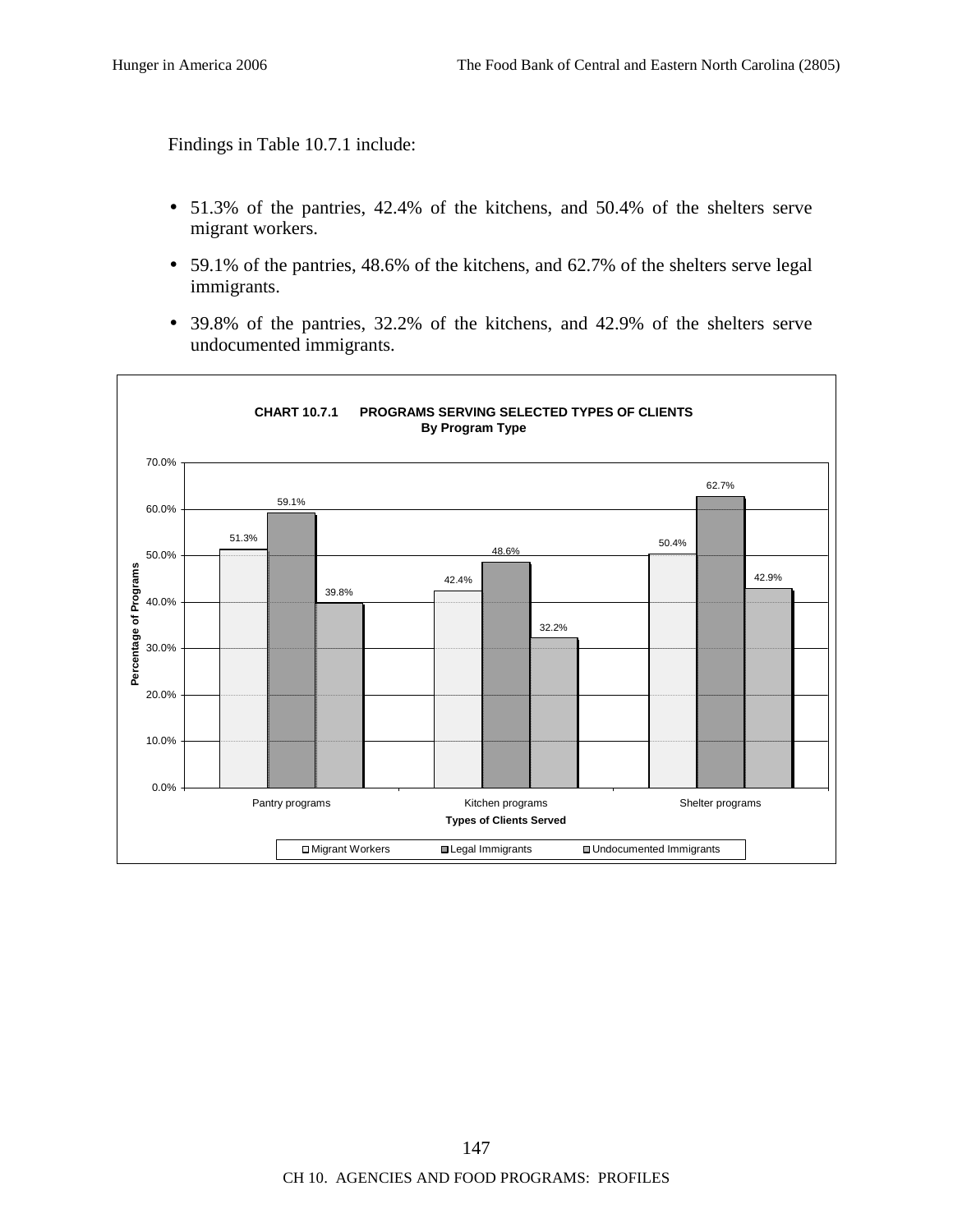# **10.8 AGENCY ESTIMATES OF CHANGE IN NUMBER OF CLIENTS FROM 2001 TO 2005**

Agencies were asked whether they serve more or fewer clients than they did in 2001.

Table 10.8.1 shows the findings.

### TABLE 10.8.1

### AGENCY ESTIMATES OF CHANGE IN NUMBER OF CLIENTS FROM 2001 TO 2005

| Agency Estimate of Change in the<br>Number of Clients Compared with<br><b>Year 2001</b> | Pantry Programs | Kitchen Programs | <b>Shelter Programs</b> |
|-----------------------------------------------------------------------------------------|-----------------|------------------|-------------------------|
| More clients                                                                            | 63.1%           | 65.2%            | 59.5%                   |
| Fewer clients                                                                           | 8.0%            | 8.9%             | 7.3%                    |
| About the same number of clients                                                        | 14.9%           | 21.9%            | 25.6%                   |
| Program did not exist in 2001                                                           | 13.9%           | 4.1%             | 7.5%                    |
| <b>TOTAL</b>                                                                            | 100.0%          | 100.0%           | 100.0%                  |
| <b>SAMPLE SIZE (N)</b>                                                                  | 282             | 53               | 45                      |

SOURCE: This table was constructed based on usable responses to Question 7 of the agency survey.

NOTES: The percentages presented in this table are based only on usable responses, excluding missing, don't know, and refusal responses. All usable responses were weighted as described in Chapter 3 and in the Technical Appendix volume to represent all emergency food programs of the Food Bank of Central and Eastern North Carolina. The sample sizes (N) also include missing data.

Missing, don't know, and refusal responses combined are 6.0% for pantry programs, 14.6% for kitchen programs, and 17.2% for shelter programs.

Regarding the volume of the clients, 63.1% of the pantries, 65.2% of the kitchens, and

59.5% of the shelters indicate that they serve more clients now than they did in 2001.

- $\bullet$  14.9% of the pantries, 21.9% of the kitchens, and 25.6% of the shelters indicated that they serve about the same number of clients in 2005 as in 2001.
- 8.0% of the pantries, 8.9% of the kitchens, and 7.3% of the shelters indicated that they serve fewer clients in 2005 than they did in 2001.
- 13.9% of the pantries, 4.1% of the kitchens, and 7.5% of the shelters did not exist in 2001.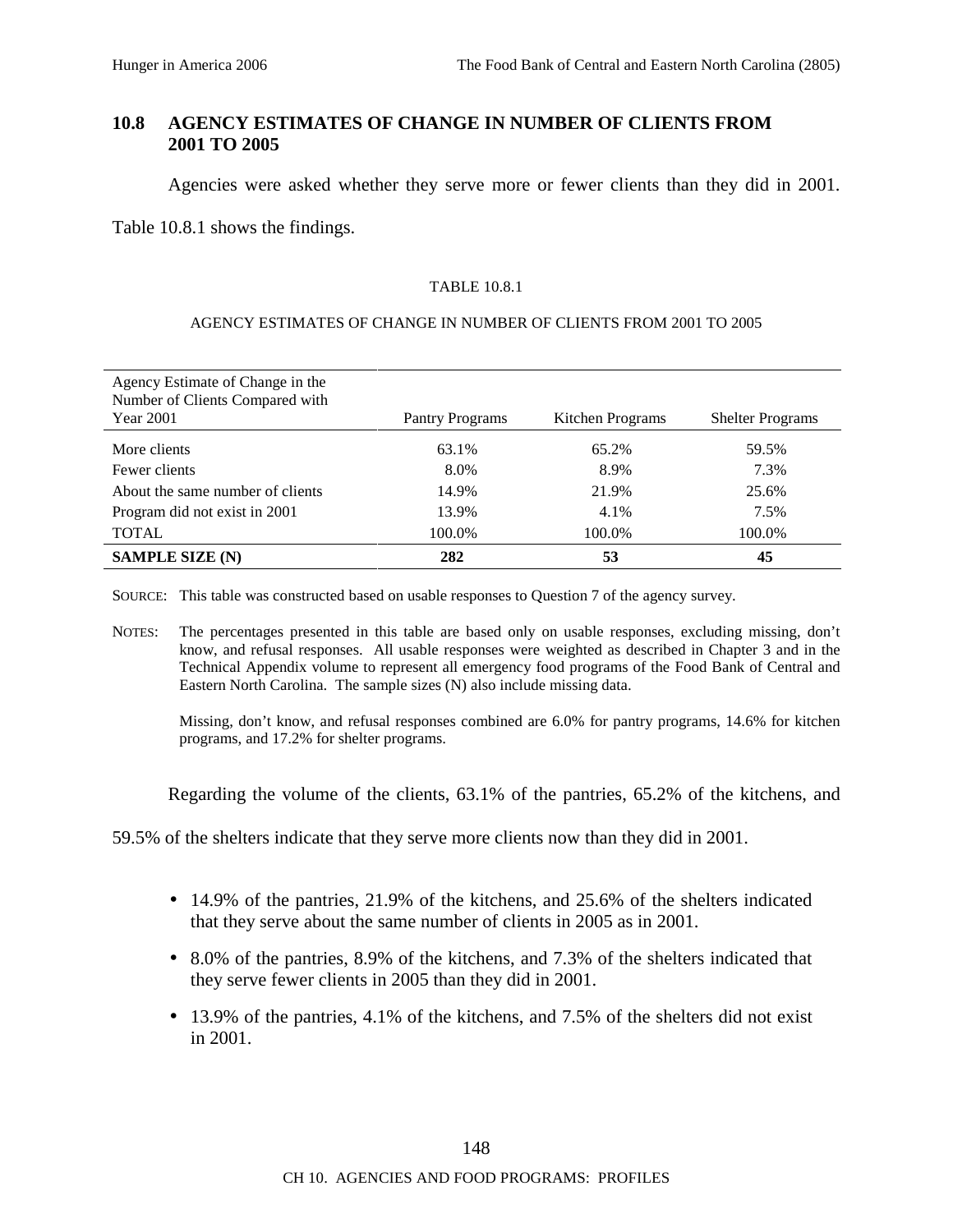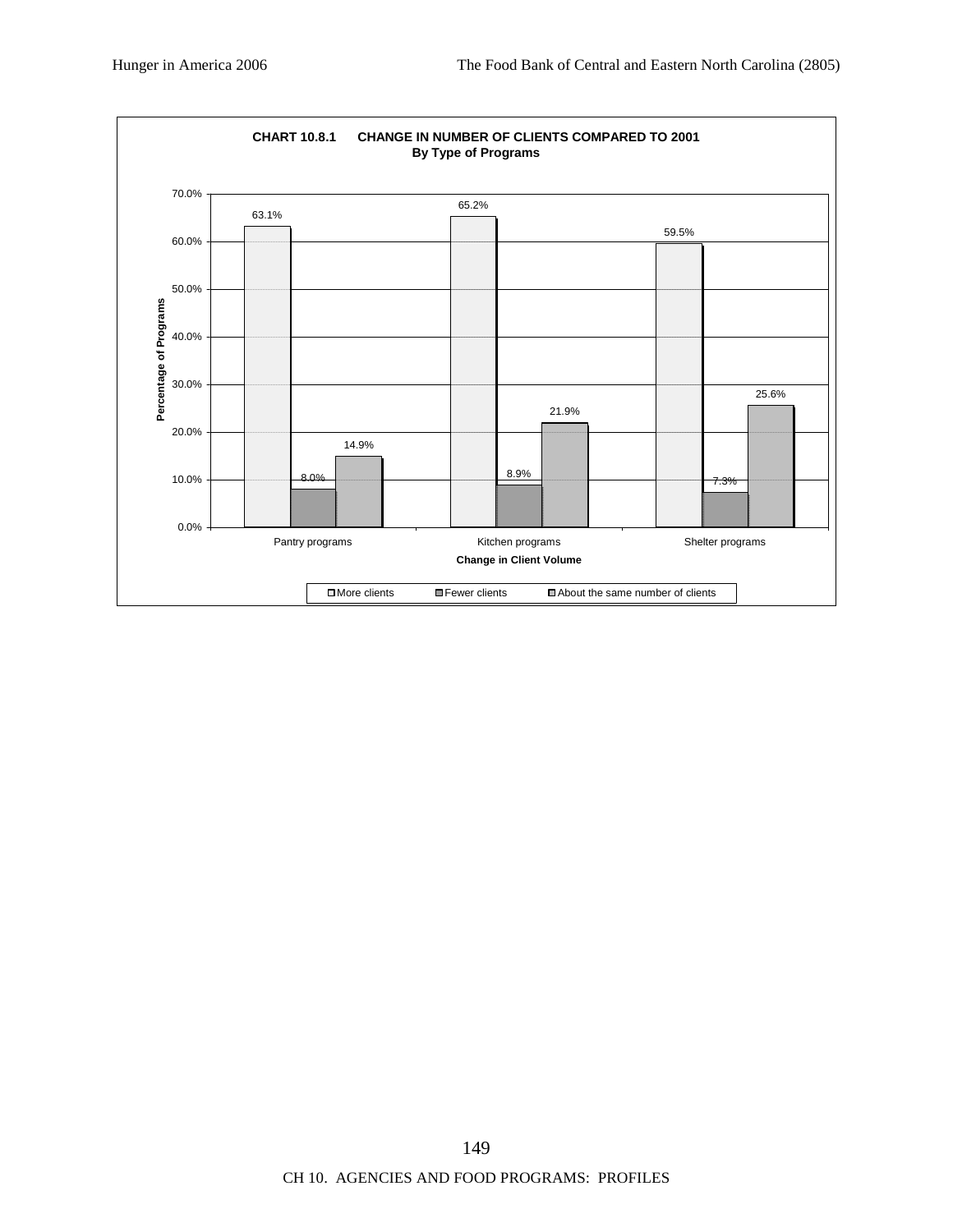### **10.9 SEASONALITY OF CLIENT MIX**

Agencies were asked whether their programs experience significant change in client mix

by season and, if so, what kinds of change. Results are shown in Table 10.9.1.

#### TABLE 10.9.1

# Nature of Changes in Client Mix During the Year<sup>a</sup> Pantry Programs Kitchen Programs Shelter Programs Ratio of men to women changes 16.4% 24.7% 22.5% 22.5% Mix of ethnic groups changes 21.2% 20.7% 20.7% 40.2% Many more children in summer  $27.1\%$   $38.6\%$   $23.8\%$ Many more migrant workers in summer  $9.6\%$  10.9% 12.5% 12.5% Many more migrant workers in winter 6.1% 6.1% 4.7% 5.7% Different group of people at the holidays 59.9% 31.7% 46.4% Other<sup>b</sup> 3.7% 2.0% 0.0% Do not experience change in client mix  $29.1\%$  35.3% 10.6% **SAMPLE SIZE (N)** 272 46 38

#### SEASONALITY OF CLIENT MIX

SOURCE: This table was constructed based on usable responses to Questions 19 of the agency survey.

NOTES: All usable responses were weighted as described in Chapter 3 and in the Technical Appendix volume to represent all emergency food programs of the Food Bank of Central and Eastern North Carolina. The sample sizes (N) also include missing data.

Missing, don't know, and refusal responses combined are 3.5% for pantry programs, 12.6% for kitchen programs, and 14.4% for shelter programs.

<sup>a</sup>Multiple responses were accepted.

<sup>b</sup>This includes fewer elderly people in winter and more families in winter.

29.1% of the pantries, 35.3% of the kitchens, and 10.6% of the shelters indicated that

they do not experience seasonal changes in the mix of clients during the year. As to the nature of

seasonal changes in client mix among programs that experience such changes:

• 16.4% of the pantries, 24.7% of the kitchens, and 22.5% of the shelters said they experience changes in the ratio of men to women.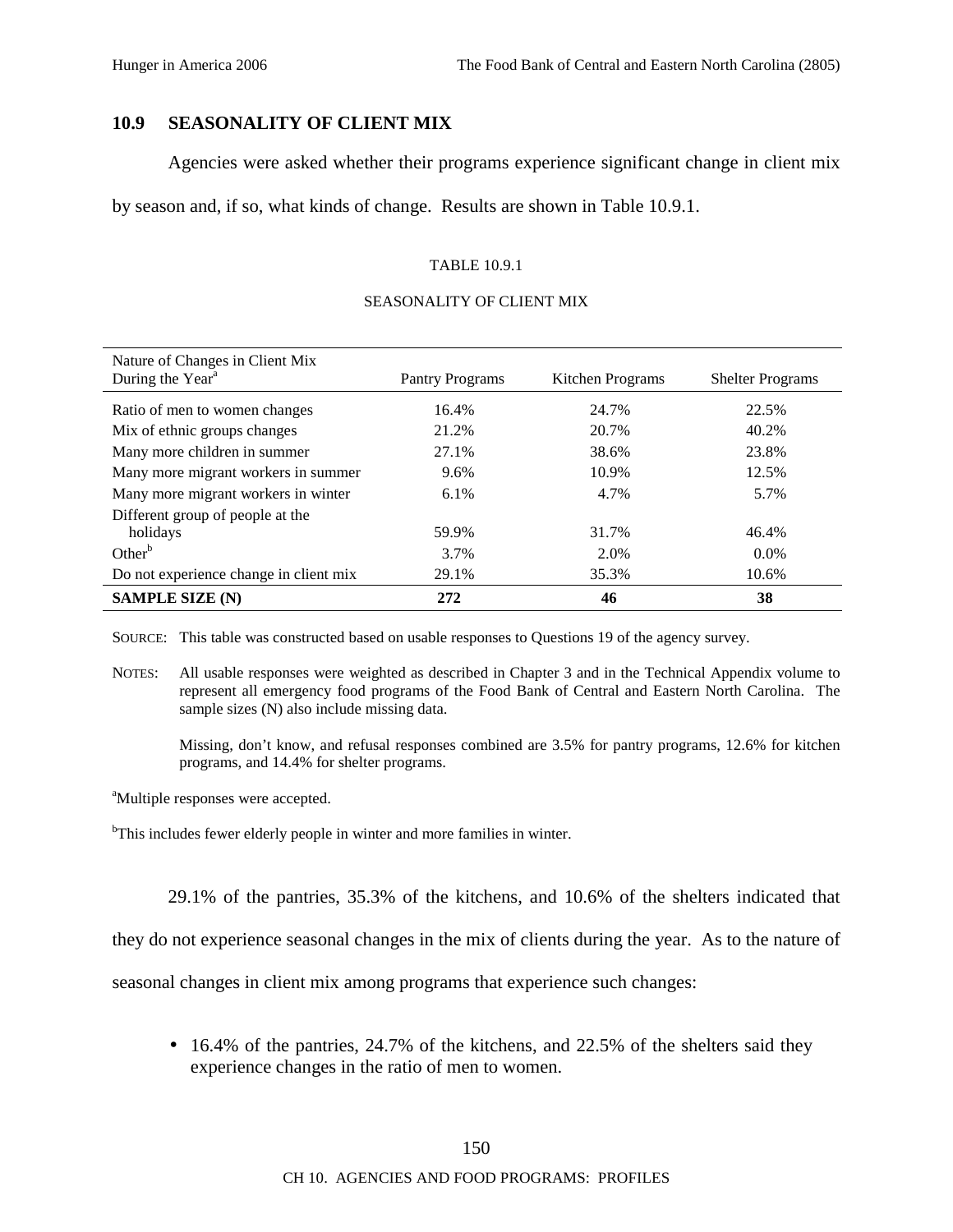- 27.1% of the pantries, 38.6% of the kitchens, and 23.8% of the shelters said they serve more children in summer.
- 59.9% of the pantries, 31.7% of the kitchens, and 46.4% of the shelters said they serve a different group of people during the holidays.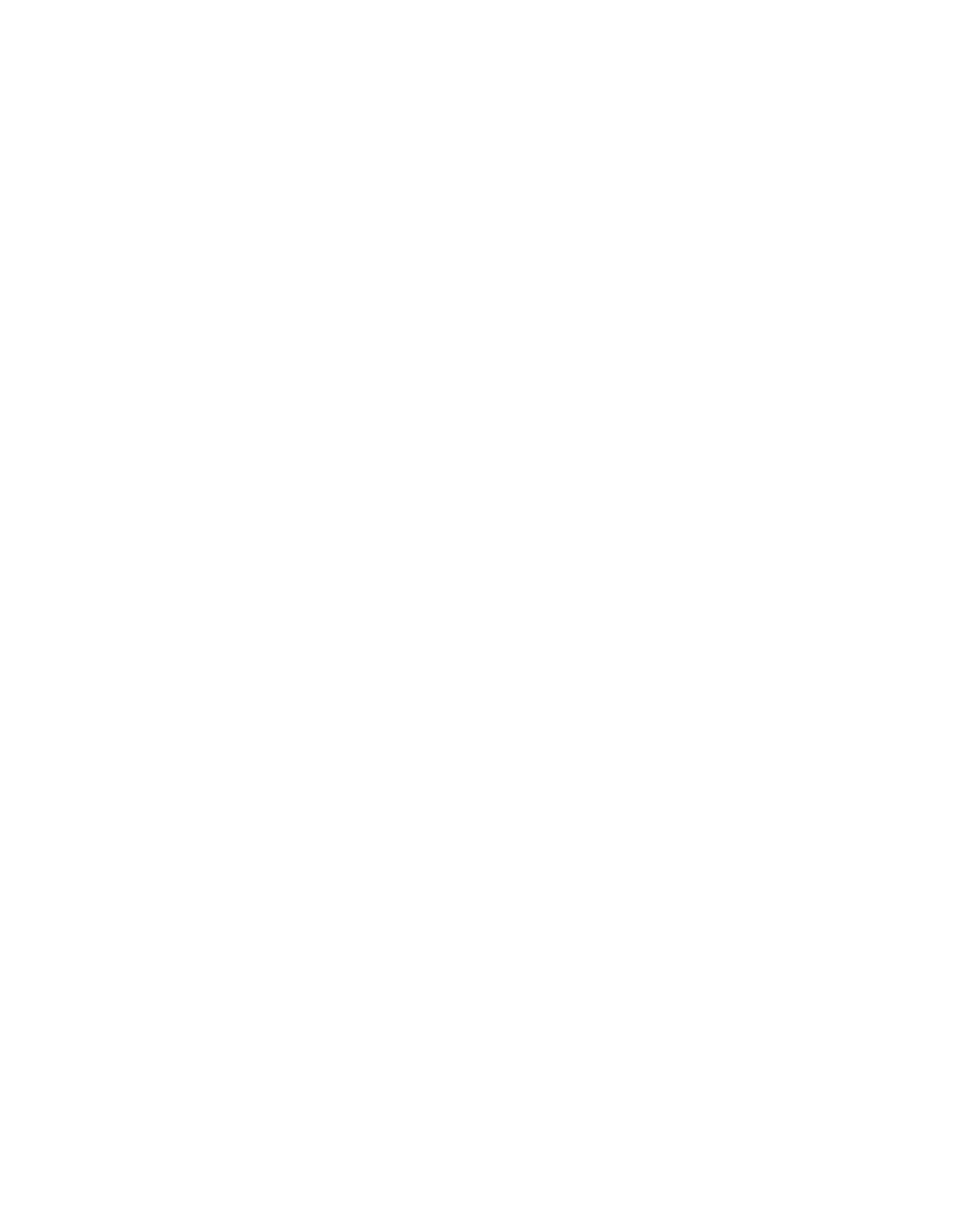### **11. AGENCIES AND FOOD PROGRAMS: FOOD SERVICES**

In understanding the workings of the A2H network, it is important to understand the broad differences between providers in their scales of operations. The chapter discusses a number of indicators of the size of provider food service operations. As will be seen, providers vary dramatically in size, from pantries that serve just a few clients a day to pantries and kitchens that provide food to hundreds of clients on a given day of operation.

There is great variation among providers in the detail with which they keep long-term records such as service and client counts. Therefore, the analysis below focuses on measures of size based on either a "typical week" or on the "most recent day the provider was open," since these are the size concepts that respondents were in general best able to relate to.

# **11.1 NUMBER OF BOXES OR BAGS DISTRIBUTED IN A TYPICAL WEEK**

Agencies were asked how much food their pantries distribute during a typical week and how much a typical box or bag weighs. Table 11.1.1 shows the results.

#### TABLE 11.1.1

#### NUMBER OF BOXES OR BAGS DISTRIBUTED IN A TYPICAL WEEK

|                                                                                                         | <b>Pantry Programs</b> |  |  |
|---------------------------------------------------------------------------------------------------------|------------------------|--|--|
| Programs distributing the following number of<br>boxes or bags of food in a typical week <sup>a</sup> : |                        |  |  |
| $1-9$                                                                                                   | 15.2%                  |  |  |
| $10-29$                                                                                                 | 25.5%                  |  |  |
| $30-49$                                                                                                 | 10.8%                  |  |  |
| 50-99                                                                                                   | 22.7%                  |  |  |
| 100-299                                                                                                 | 19.2%                  |  |  |
| 300-499                                                                                                 | 2.6%                   |  |  |
| 500 or more                                                                                             | 4.1%                   |  |  |
| <b>TOTAL</b>                                                                                            | 100.0%                 |  |  |
| <b>SAMPLE SIZE (N)</b>                                                                                  | 282                    |  |  |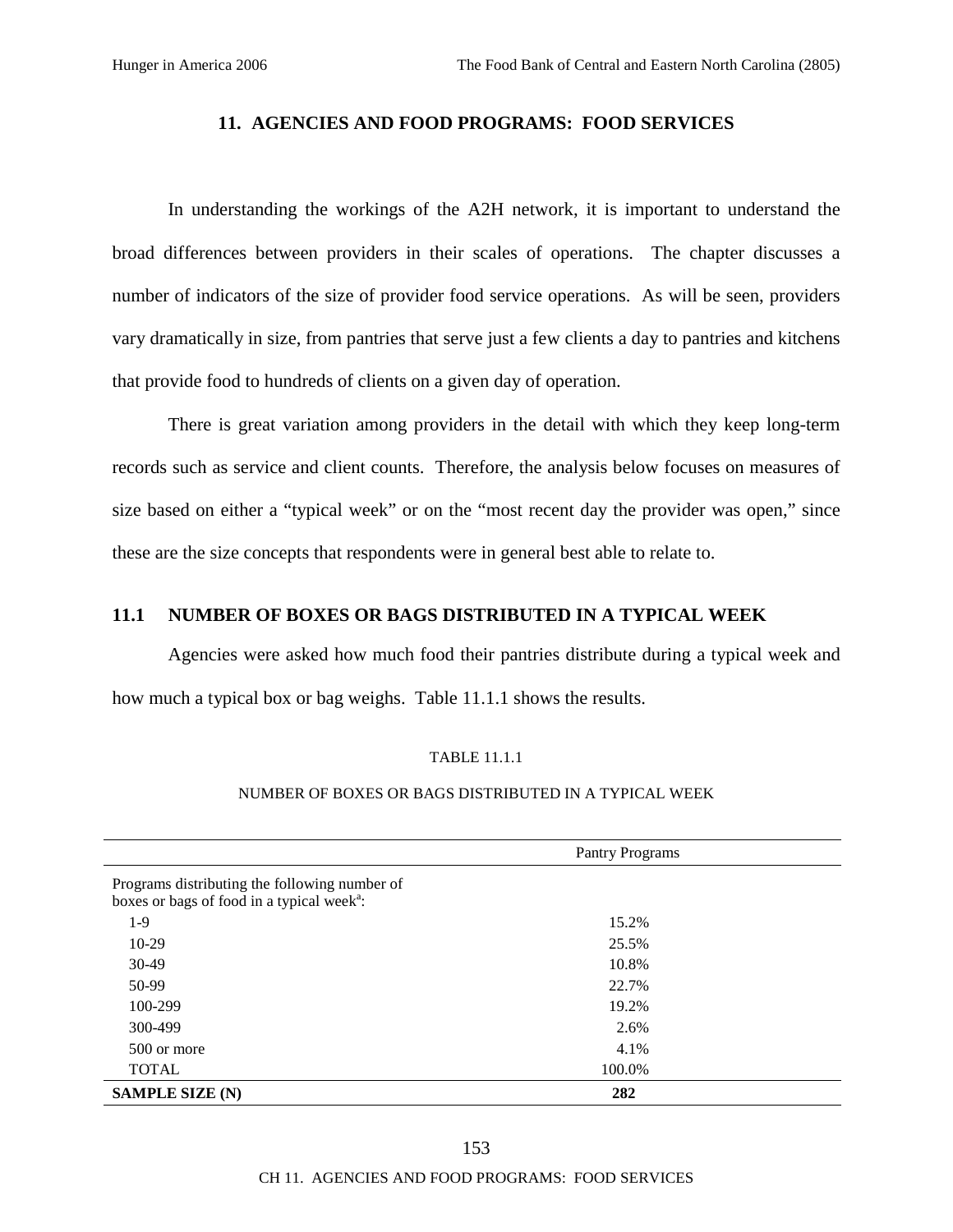#### TABLE 11.1.1 *(continued)*

|                                                                                                                | Pantry Programs |  |
|----------------------------------------------------------------------------------------------------------------|-----------------|--|
| Average number of boxes or bags of food<br>distributed in a typical week among valid<br>responses <sup>b</sup> | 150             |  |
| Median number of boxes or bags of food<br>distributed in a typical week among valid<br>responses <sup>b</sup>  | 42              |  |
| Average weight of a typical bag/box among<br>valid responses (in pounds)                                       | 23              |  |
| Median weight of a typical bag/box among<br>valid responses (in pounds)                                        | 20              |  |
| <b>SAMPLE SIZE (N)</b>                                                                                         | 222             |  |

SOURCE: This table was constructed based on usable responses to questions 6 and 6a of the agency survey.

NOTES: The percentages presented in this table are based only on usable responses, excluding missing, don't know, and refusal responses. All usable responses were weighted as described in Chapter 3 and in the Technical Appendix volume to represent all pantries (as noted earlier in this footnote only) of the Food Bank of Central and Eastern North Carolina. The sample sizes (N) also include missing data.

Missing, don't know, and refusal responses combined are 22.6% for pantry programs.

<sup>a</sup>For pantries, responses greater than 5,000 bags or boxes distributed were recoded as 5,000 bags or boxes. Responses greater than 40 pounds per bag or box were recoded as 40 pounds.

<sup>b</sup>Zeros as responses were not included as valid responses for calculating the average and the median.

On average, the participating pantries distributed 150 boxes or bags (median: 42) of food

during a typical week, with the average weight of a typical box or bag being 23 pounds. More

details on the amount of food distributed during a typical week follow:

- 25.5% of the pantries distributed 10 to 29 boxes or bags of food.
- 10.8% of the pantries distributed 30 to 49 boxes or bags of food.
- 22.7% of the pantries distributed 50 to 99 boxes or bags of food.
- 19.2% of the pantries distributed 100 to 299 boxes or bags of food.
- 2.6% of the pantries distributed 300 to 499 boxes or bags of food.
- 4.1% of the pantries distributed 500 or more boxes or bags.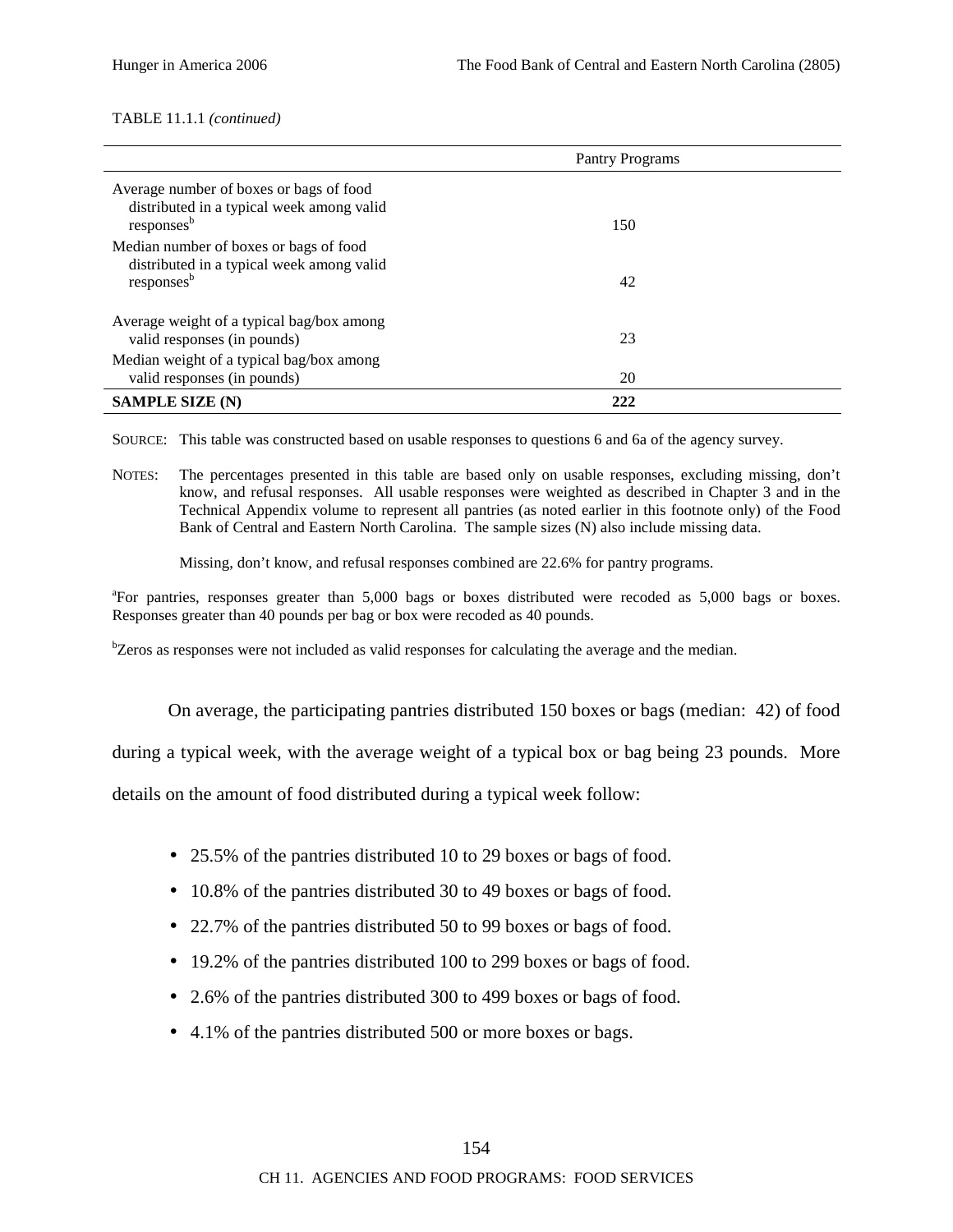# **11.2 AMOUNT OF FOOD SERVED ON THE DAY THE PROGRAM WAS LAST OPEN**

Agencies were asked how much food their programs distributed when they were last

open. Results are presented in Table 11.2.1.

#### TABLE 11.2.1

#### AMOUNT OF FOOD SERVED ON THE DAY THE PROGRAM WAS LAST OPEN

|                                                                                                 | <b>Pantry Programs</b><br>(in Bags or<br>Boxes) | Kitchen<br>Programs<br>(in Meals) | <b>Shelter</b><br>Programs<br>(in Meals) |
|-------------------------------------------------------------------------------------------------|-------------------------------------------------|-----------------------------------|------------------------------------------|
| Programs that distributed the following number of<br>boxes/bags or meals of food <sup>a,b</sup> |                                                 |                                   |                                          |
| $1-9$                                                                                           | 18.4%                                           | 14.2%                             | 5.2%                                     |
| 10-29                                                                                           | 23.2%                                           | 9.2%                              | 28.0%                                    |
| 30-49                                                                                           | 15.0%                                           | 20.8%                             | 34.7%                                    |
| 50-99                                                                                           | 17.9%                                           | 20.9%                             | 15.8%                                    |
| 100-149                                                                                         | 9.9%                                            | 10.8%                             | 4.4%                                     |
| 150-199                                                                                         | 6.5%                                            | 8.4%                              | 5.0%                                     |
| 200-249                                                                                         | 2.5%                                            | 7.3%                              | 0.0%                                     |
| 250 or more                                                                                     | 6.7%                                            | 8.4%                              | 6.8%                                     |
| <b>TOTAL</b>                                                                                    | 100.0%                                          | 100.0%                            | 100.0%                                   |
| <b>SAMPLE SIZE (N)</b>                                                                          | 282                                             | 53                                | 45                                       |
| Average number of bags or boxes of food distributed,<br>among valid responses <sup>c</sup>      | 84                                              | n.a.                              | n.a.                                     |
| Median number of bags or boxes of food distributed,<br>among valid responses <sup>c</sup>       | 36                                              | n.a.                              | n.a.                                     |
| Average number of meals served, among valid                                                     |                                                 |                                   |                                          |
| responses <sup>c</sup>                                                                          | n.a.                                            | 129                               | 65                                       |
| Median number of meals served, among valid                                                      |                                                 |                                   |                                          |
| responses <sup>c</sup>                                                                          | n.a.                                            | 50                                | 33                                       |
| <b>SAMPLE SIZE (N)</b>                                                                          | 195                                             | 26                                | 18                                       |

SOURCE: This table was constructed based on usable responses to Question 6c of the agency survey.

NOTES: The percentages presented in this table are based only on usable responses, excluding missing, don't know, and refusal responses. All usable responses were weighted as described in Chapter 3 and in the Technical Appendix volume to represent all emergency food programs of the Food Bank of Central and Eastern North Carolina. The sample sizes (N) also include missing data.

Missing, don't know, and refusal responses combined are 33.4% for pantry programs, 49.5% for kitchen programs, and 59.9% for shelter programs.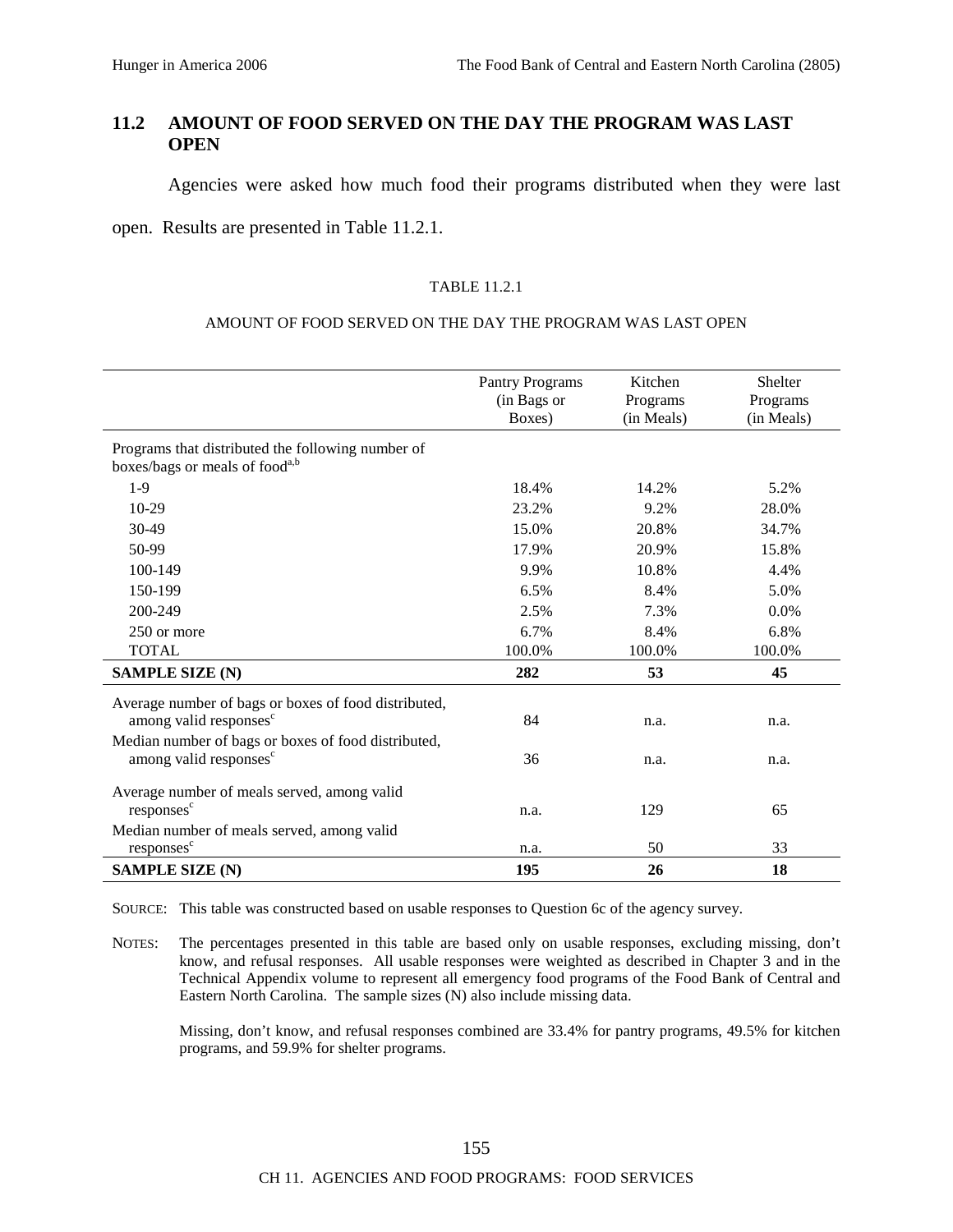#### TABLE 11.2.1 *(continued)*

<sup>a</sup>For pantries and kitchens, responses greater than 1,000 bags or boxes distributed or meals served were recoded as 1,000 bags or boxes distributed or meals served. For shelters, responses greater than 300 meals served were recoded as 300 meals served.

\_\_\_\_\_\_\_\_\_\_\_\_\_\_\_\_\_\_\_\_\_\_\_\_\_\_\_\_\_\_\_\_\_\_\_\_\_\_\_\_\_\_\_\_\_\_\_\_\_\_\_\_\_\_\_\_\_\_\_\_\_\_\_\_\_\_\_\_\_\_\_\_\_\_\_\_\_\_\_\_\_\_\_\_\_\_\_\_\_\_\_\_

<sup>b</sup>It should be noted that, particularly for pantries, amounts distributed per day can vary substantially over the month, so responses may depend on when the survey was filled out.

c Zeros as responses were not included as valid responses for calculating the average and the median.

n.a. = not applicable.

Emergency food programs vary greatly in size. Some programs served several people and others several hundred people when they were last open. On average, the pantry programs distributed 84 boxes/bags (median: 36) of food when they were last open. The kitchen programs distributed 129 meals (median: 50) and the shelter programs distributed 65 meals (median: 33).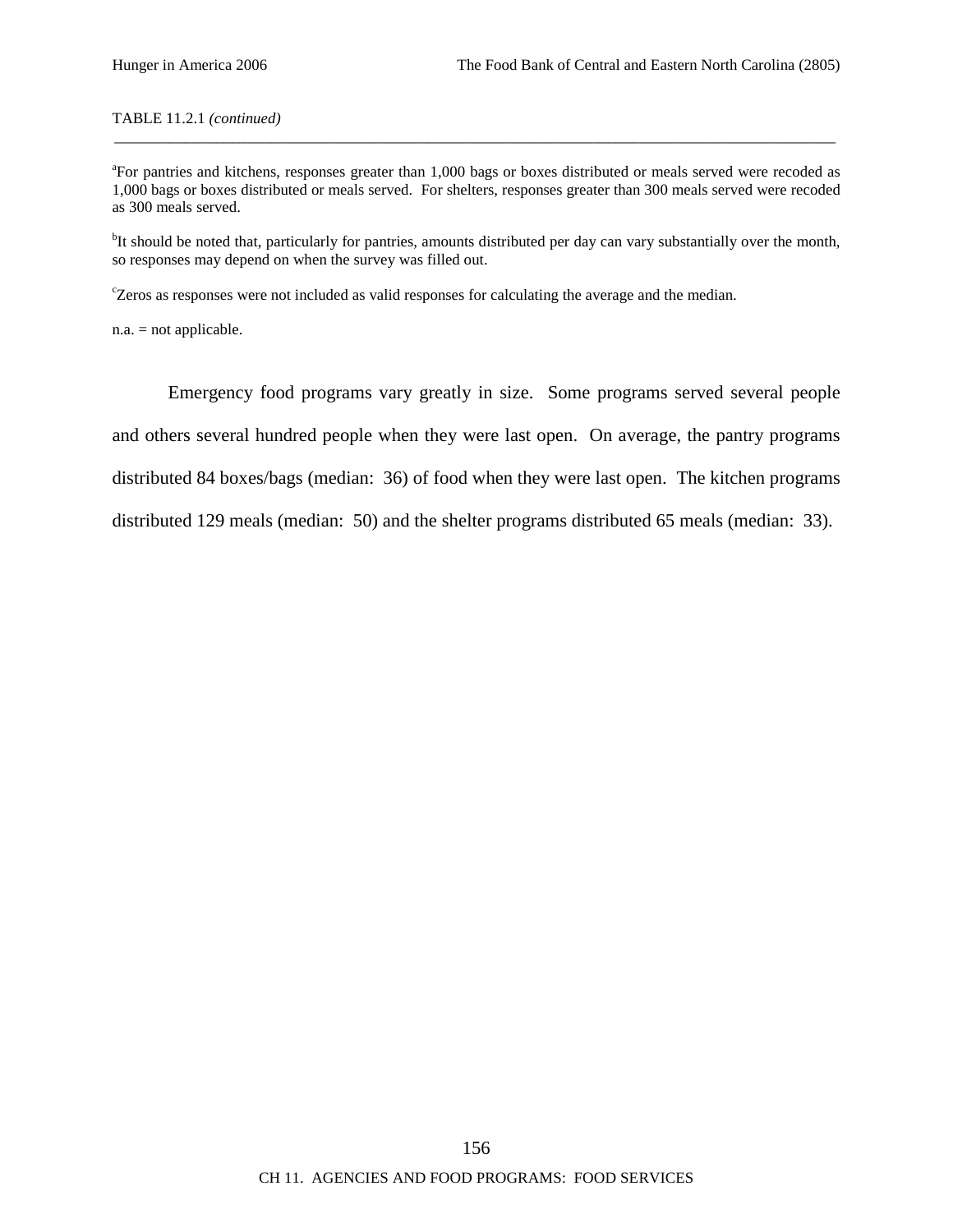### **12. AGENCIES AND FOOD PROGRAMS: ABILITY TO MEET CLIENT NEEDS**

The study has also examined the capacity of the agencies and food programs to meet client needs. Below, we consider the stability of the programs, the main problems they face, and the degree to which they have had to stretch resources or turn away clients. Reasons why some agencies have had to turn away clients are also discussed.

### **12.1 STABILITY OF EXISTING FOOD PROGRAMS**

Agencies were asked whether their food programs are stable or facing problems that threaten their food programs' continued operation and, if so, which of several listed factors were the causes of the threat. Agencies were asked to check more than one reason, if more than one was appropriate. Table 12.1.1 shows the percentage of food programs affected by each of the factors cited.

#### TABLE 12.1.1

|                                                            | Pantry<br>Programs | Kitchen<br>Programs | Shelter<br>Programs |
|------------------------------------------------------------|--------------------|---------------------|---------------------|
| Nature of the problem <sup>a</sup>                         |                    |                     |                     |
| Problems related to funding                                | 41.7%              | 47.5%               | 65.7%               |
| Problems related to food supplies                          | 34.4%              | 30.6%               | 27.1%               |
| Problems related to paid staff or personnel                | 7.2%               | 11.4%               | 35.8%               |
| Problems related to volunteers                             | 15.0%              | 15.4%               | 17.5%               |
| Community resistance                                       | $0.8\%$            | 2.8%                | 7.3%                |
| Other problems                                             | $6.1\%$            | 2.8%                | $0.0\%$             |
| Programs not facing problems that threaten their continued |                    |                     |                     |
| operation                                                  | 35.9%              | 33.6%               | 29.7%               |
| <b>SAMPLE SIZE (N)</b>                                     | 282                | 53                  | 45                  |

#### STABILITY OF EXISTING FOOD PROGRAMS

SOURCE: This table was constructed based on usable responses to Question 17 of the agency survey.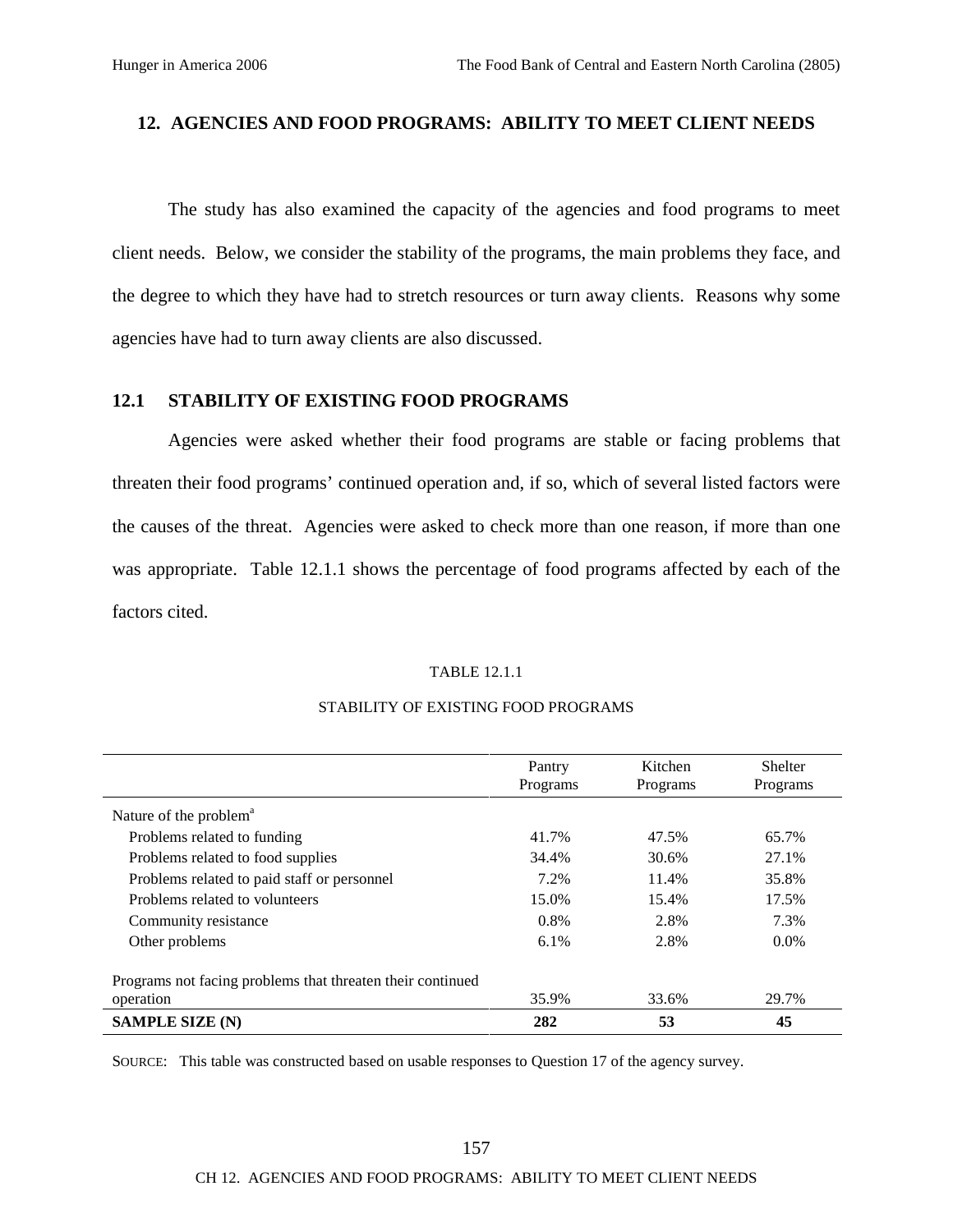TABLE 12.1.1 *(continued)*

NOTES: All usable responses were weighted as described in Chapter 3 and in the Technical Appendix volume to represent all emergency food programs of the Food Bank of Central and Eastern North Carolina. The sample sizes (N) also include missing data.

\_\_\_\_\_\_\_\_\_\_\_\_\_\_\_\_\_\_\_\_\_\_\_\_\_\_\_\_\_\_\_\_\_\_\_\_\_\_\_\_\_\_\_\_\_\_\_\_\_\_\_\_\_\_\_\_\_\_\_\_\_\_\_\_\_\_\_\_\_\_\_\_\_\_\_\_\_\_\_\_\_\_\_\_\_\_\_\_\_\_\_\_

Missing, don't know, and refusal responses combined are 8.7% for pantry programs, 16.5% for kitchen programs, and 11.0% for shelter programs.

<sup>a</sup>Multiple responses were accepted.

As Table 12.1.1 shows, 64.1% of the pantries, 66.4% of the kitchens, and 70.3% of the

shelters believe they are facing one or more problems that threaten their continued operation:

- Of the programs facing threats, 41.7% of the pantries, 47.5% of the kitchens, and 65.7% of the shelters referred to funding issues as a threat; 34.4% of the pantries, 30.6% of the kitchens, and 27.1% of the shelters indicated food supplies as a threat to their continued operation.
- 11.4% of the threatened kitchens and 35.8% of the threatened shelters identified issues related to paid staff or personnel as a threat; 15.0% of the pantries and 15.4% of the kitchens stated that volunteer-related problems posed a threat.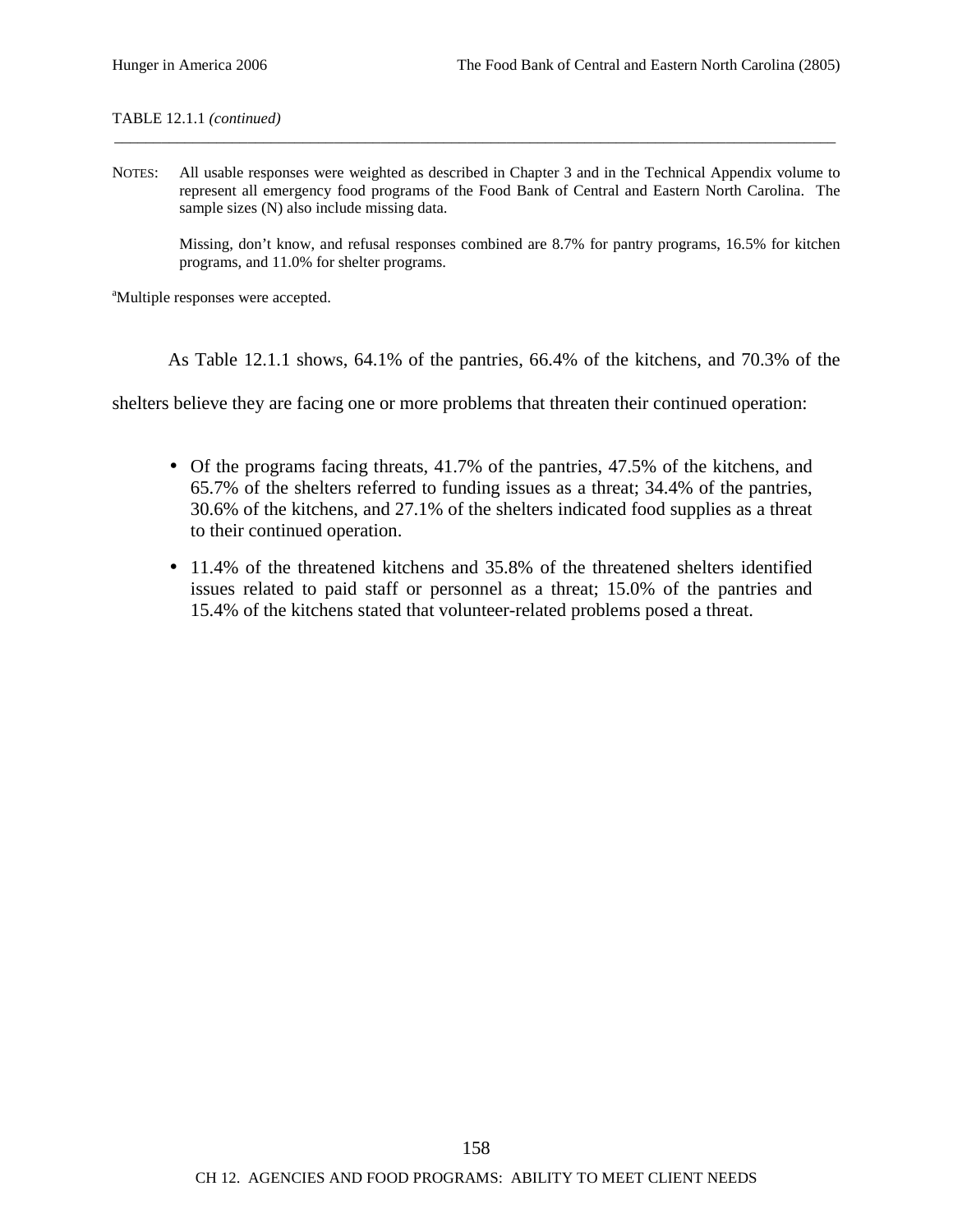

CH 12. AGENCIES AND FOOD PROGRAMS: ABILITY TO MEET CLIENT NEEDS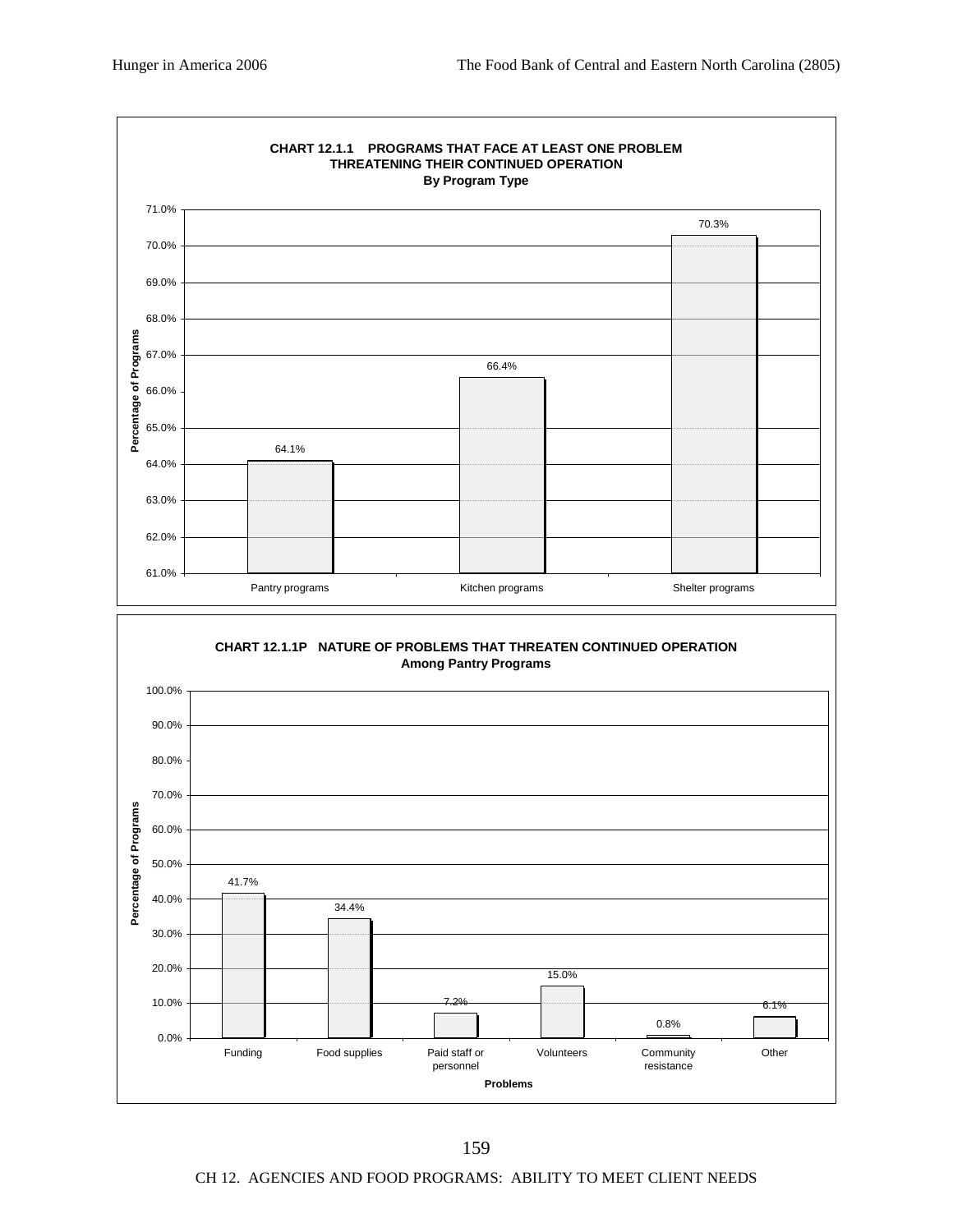# **12.2 FREQUENCY OF STRETCHING FOOD RESOURCES**

Agencies were asked whether their programs ever had to ration or limit food in order to provide some food to all clients and, if so, how often. Table 12.2.1 shows the varying degrees of frequency with which the food programs stretched food resources.

### TABLE 12.2.1

### FREQUENCY OF STRETCHING FOOD RESOURCES

| During 2005, How Often Did the Program Have to<br>Reduce Meal Portions or Reduce the Quantity of<br>Food in Food Packages Because of a Lack of Food | Pantry<br>Programs | Kitchen<br>Programs | Shelter<br>Programs |
|-----------------------------------------------------------------------------------------------------------------------------------------------------|--------------------|---------------------|---------------------|
| Never                                                                                                                                               | 37.3%              | 66.7%               | 70.4%               |
| Rarely                                                                                                                                              | 44.3%              | 25.1%               | 15.8%               |
| <b>SUBTOTAL</b>                                                                                                                                     | 81.6%              | 91.8%               | 86.2%               |
| <b>Sometimes</b>                                                                                                                                    | 18.1%              | 8.2%                | 13.8%               |
| Always                                                                                                                                              | 0.3%               | $0.0\%$             | $0.0\%$             |
| <b>SUBTOTAL</b>                                                                                                                                     | 18.4%              | 8.2%                | 13.8%               |
| <b>TOTAL</b>                                                                                                                                        | 100.0%             | 100.0%              | 100.0%              |
| <b>SAMPLE SIZE (N)</b>                                                                                                                              | 282                | 53                  | 45                  |

SOURCE: This table was constructed based on usable responses to Question 13 of the agency survey.

NOTES: The percentages presented in this table are based only on usable responses, excluding missing, don't know, and refusal responses. All usable responses were weighted as described in Chapter 3 and in the Technical Appendix volume to represent all emergency food programs of the Food Bank of Central and Eastern North Carolina. The sample sizes (N) also include missing data.

Missing, don't know, and refusal responses combined are 4.0% for pantry programs, 13.1% for kitchen programs, and 20.3% for shelter programs.

During the year 2005, 37.3% of pantries, 66.7% of kitchens, and 70.4% of shelters never

experienced the need to stretch food resources (reduce meal portions or reduce the quantity of

food in food packages).

• Nevertheless, 18.4% of the pantries, 8.2% of the kitchens, and 13.8% of the shelters indicated that they sometimes or always had to stretch food resources.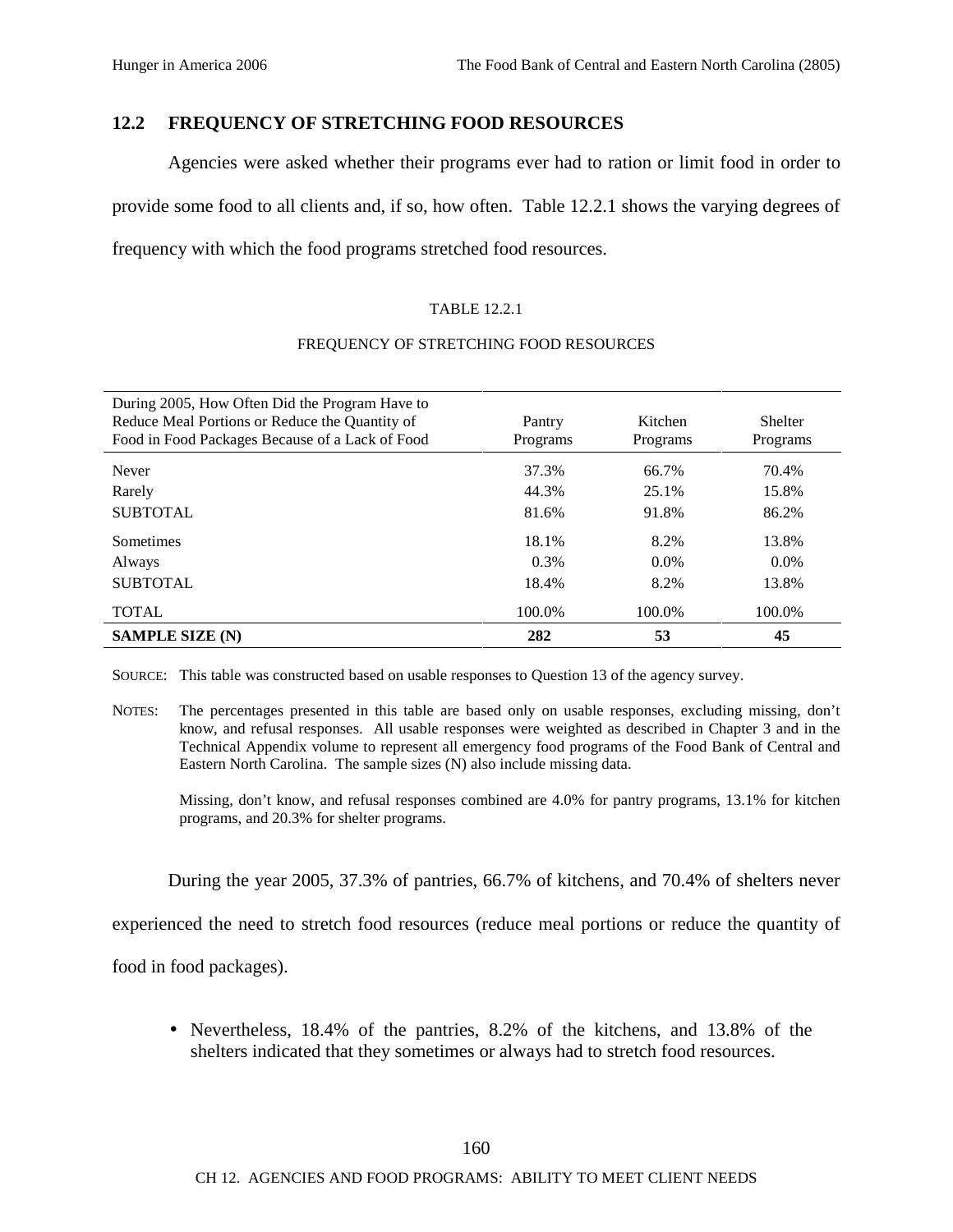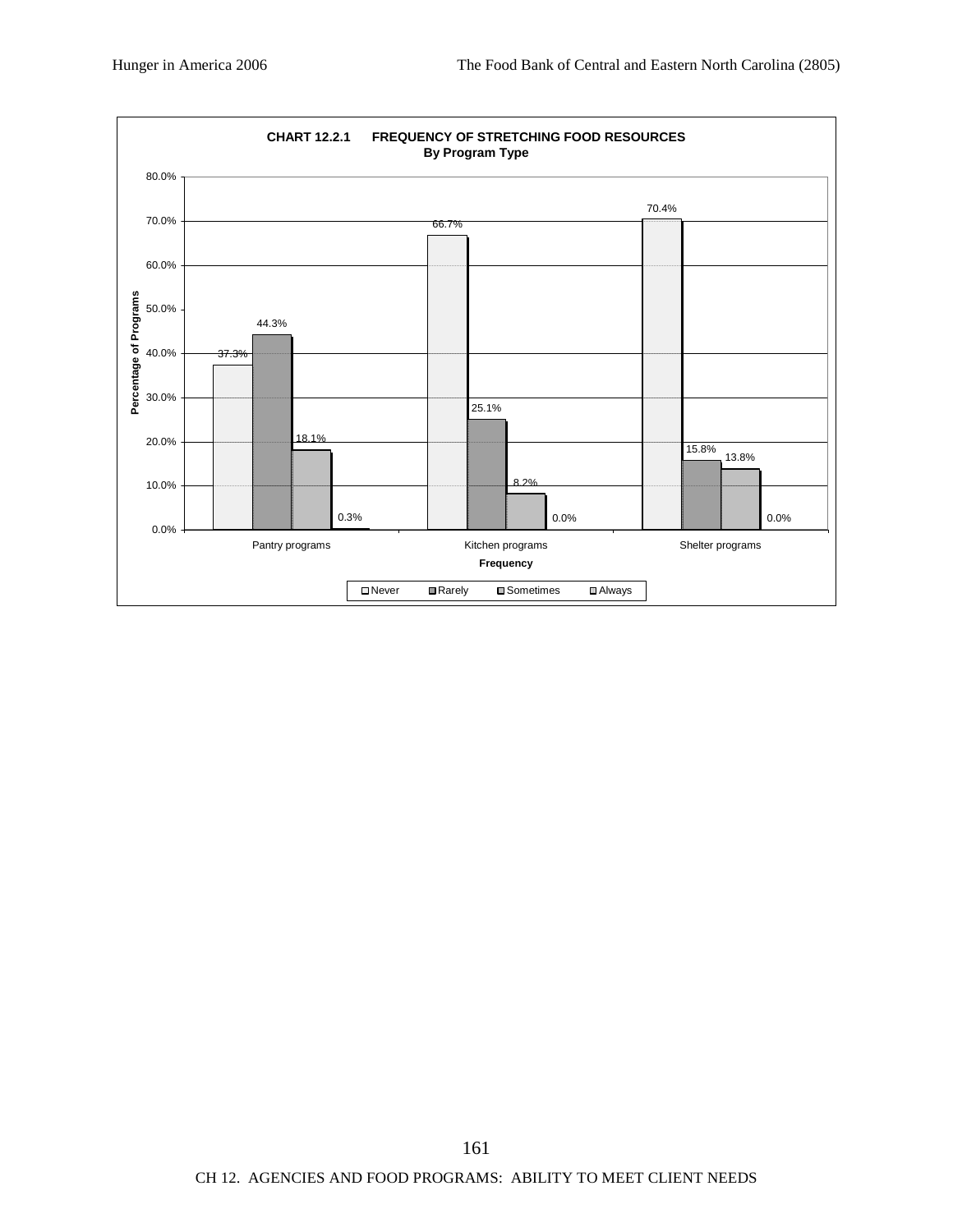## **12.3 PROGRAMS THAT TURNED AWAY CLIENTS**

Agencies were asked whether clients had been turned away within the past year and, if so, how many and for what reasons. Agencies were asked to use either their records or their best estimates to supply this information. Tables 12.3.1 and 12.3.2 show the results.

#### TABLE 12.3.1

#### PROGRAMS THAT TURNED AWAY CLIENTS

|                                                                                                            | Pantry<br>Programs | Kitchen<br>Programs | <b>Shelter</b><br>Programs |
|------------------------------------------------------------------------------------------------------------|--------------------|---------------------|----------------------------|
| Did the program turn away clients during the past year? $^{a}$                                             |                    |                     |                            |
| Yes                                                                                                        | 34.1%              | 14.8%               | 67.5%                      |
| N <sub>0</sub>                                                                                             | 65.9%              | 85.2%               | 32.5%                      |
| <b>TOTAL</b>                                                                                               | 100.0%             | 100.0%              | 100.0%                     |
| <b>SAMPLE SIZE (N)</b>                                                                                     | 282                | 53                  | 45                         |
| Average number of clients turned away in the past year<br>among those that turned away at least one client | 32                 | 34                  | 19                         |
| Median number of clients turned away in the past year<br>among those that turned away at least one client  | 16                 | 30                  | 20                         |
| SAMPLE SIZE (N) - Programs providing a valid<br>number of clients who were turned away                     | 48                 | 6                   | 13                         |
| Reasons for turning away clients <sup>b</sup>                                                              |                    |                     |                            |
| Lack of food resources                                                                                     | 40.0%              | 40.8%               | 7.2%                       |
| Services needed not provided by the program                                                                | 13.2%              | 27.3%               | 56.0%                      |
| Clients were ineligible or could not prove eligibility                                                     | 30.9%              | 27.3%               | 46.3%                      |
| Clients abused program/came too often                                                                      | 50.9%              | 54.6%               | 15.1%                      |
| Clients exhibited drug, alcohol, or behavior problem                                                       | 21.2%              | 27.3%               | 69.1%                      |
| Clients lived outside service area                                                                         | 31.6%              | 13.9%               | 8.8%                       |
| Clients had no proper identification                                                                       | 18.3%              | $0.0\%$             | 28.8%                      |
| Client's income exceeded the guidelines                                                                    | 18.3%              | 0.0%                | 0.0%                       |
| Other                                                                                                      | 10.9%              | 18.1%               | 29.6%                      |
| SAMPLE SIZE (N) - Programs that turned away clients                                                        | 88                 | 7                   | 27                         |

SOURCE: This table was constructed based on usable responses to questions 9, 10, and 12 of the agency survey.

NOTES: All usable responses were weighted as described in Chapter 3 and in the Technical Appendix volume to represent all emergency food programs of the Food Bank of Central and Eastern North Carolina. The sample sizes (N) also include missing data.

For programs that turned away clients, missing, don't know, and refusal responses combined are 6.9% for pantry programs, 13.6% for kitchen programs, and 13.3% for shelter programs.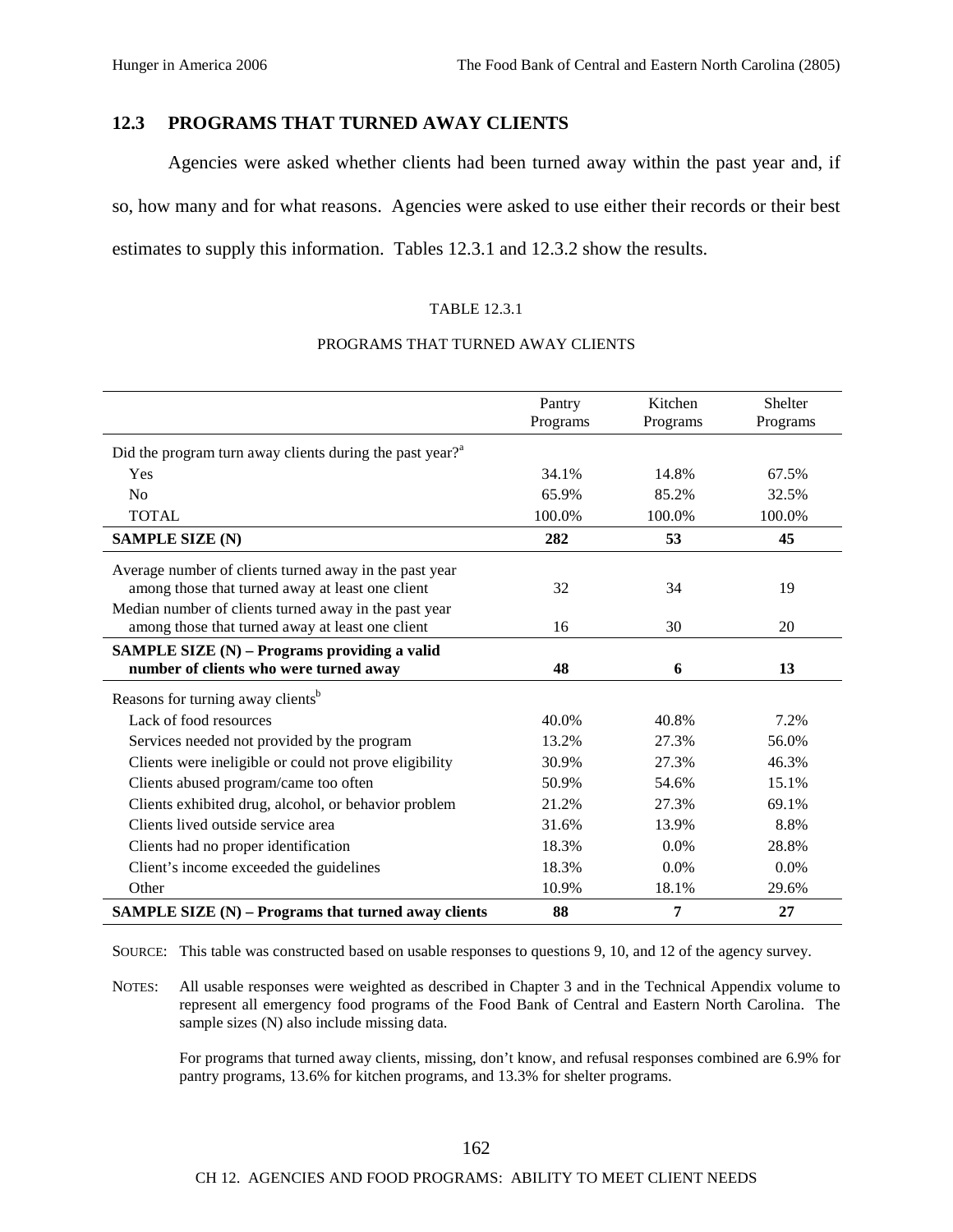#### TABLE 12.3.1 *(continued)*

For reasons for turning away clients, missing, don't know, and refusal responses combined are 1.4% for pantry programs, 0.0% for kitchen programs, and 3.5% for shelter programs.

<sup>a</sup>For pantries, responses greater than 3,000 clients turned away were recoded as 3,000 clients. For kitchens and shelters, responses greater than 2,500 clients turned away were recoded as 2,500 clients.

*\_\_\_\_\_\_\_\_\_\_\_\_\_\_\_\_\_\_\_\_\_\_\_\_\_\_\_\_\_\_\_\_\_\_\_\_\_\_\_\_\_\_\_\_\_\_\_\_\_\_\_\_\_\_\_\_\_\_\_\_\_\_\_\_\_\_\_\_\_\_\_\_\_\_\_\_\_\_\_\_\_\_\_\_\_\_\_\_\_\_\_\_*

<sup>b</sup>Multiple responses were accepted.

As Table 12.3.1 shows, 34.1% of the pantries, 14.8% of the kitchens, and 67.5% of the

shelters responded that they turned away clients during the past year. Reasons for turning away

clients follow:

- Among programs turning away clients, 40.0% of the pantries, 40.8% of the kitchens, and 7.2% of the shelters turned away clients at least once due to lack of food resources.
- Among programs turning away clients, 13.2% of the pantries, 27.3% of the kitchens, and 56.0% of the shelters turned away clients at least once because the services needed were not provided by the program.
- Among programs turning away clients, 30.9% of the pantries, 27.3% of the kitchens, and 46.3% of the shelters turned away clients at least once because the clients were ineligible or could not prove eligibility.
- Among programs turning away clients, 50.9% of the pantries, 54.6% of the kitchens, and 15.1% of the shelters turned away clients at least once because the clients abused the program or because they came too often.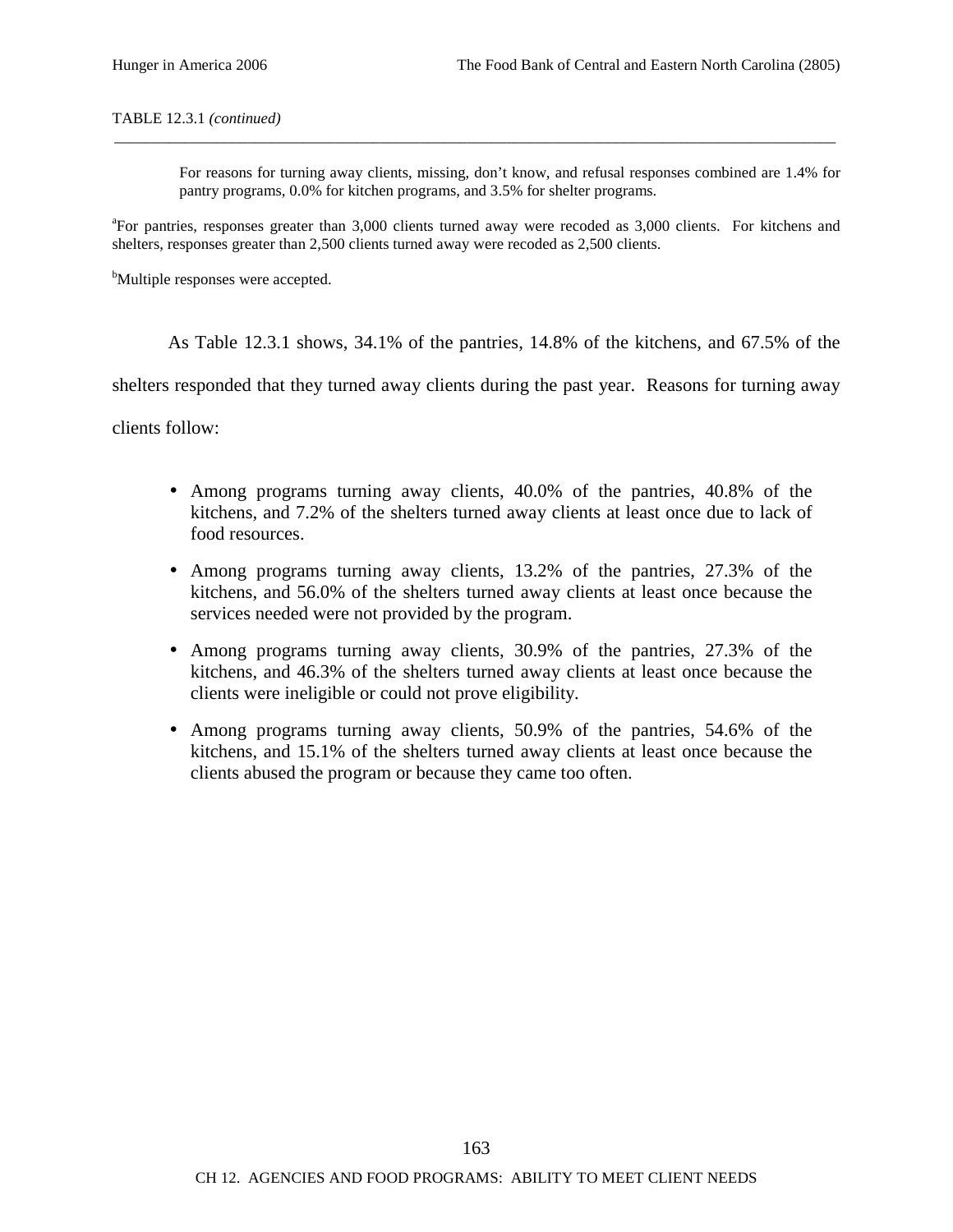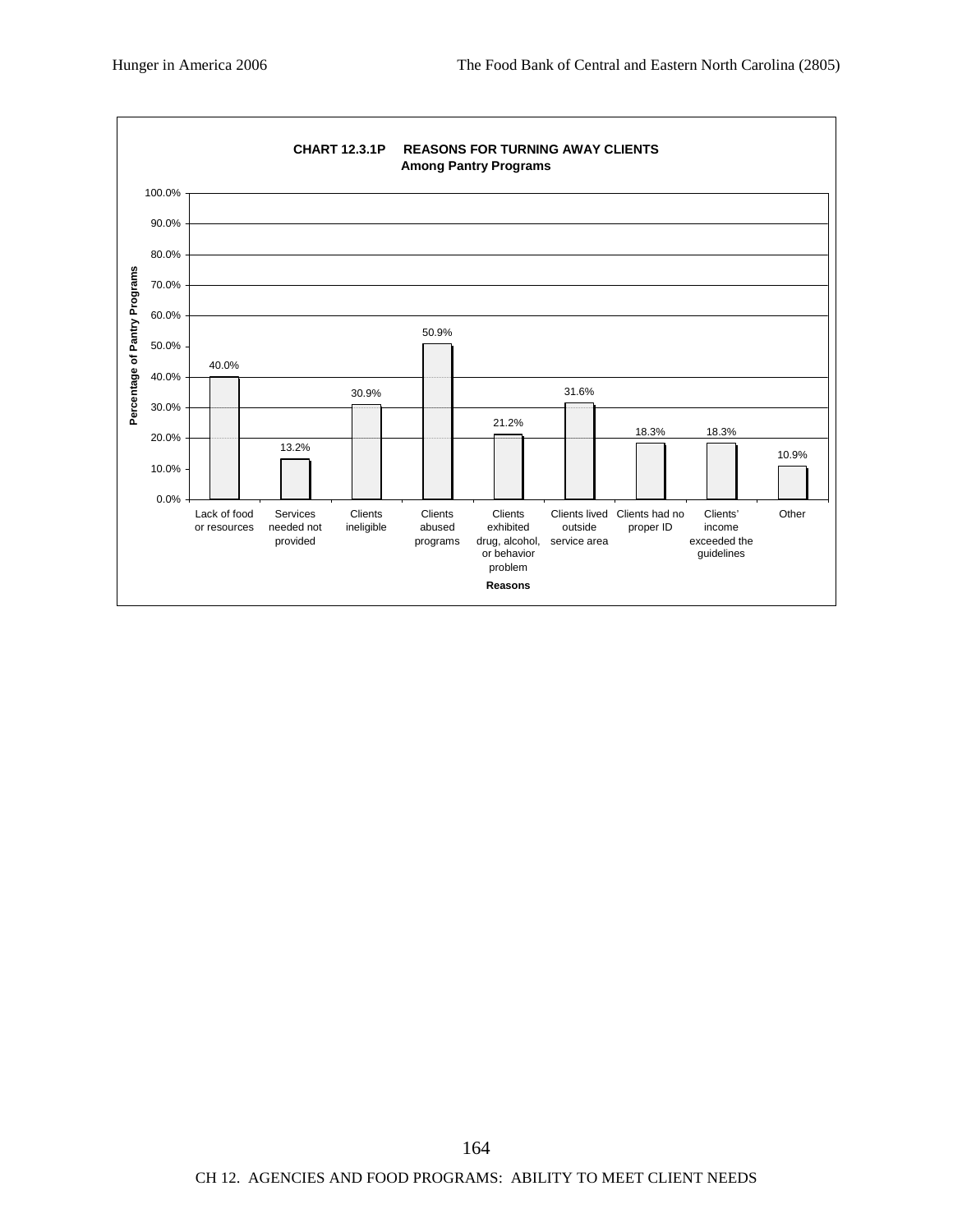#### TABLE 12.3.2

#### MOST FREQUENT REASONS THE PROGRAM TURNED AWAY CLIENTS

|                                                           | Pantry<br>Programs | Kitchen<br>Programs | Shelter<br>Programs |
|-----------------------------------------------------------|--------------------|---------------------|---------------------|
| Most frequent reason                                      |                    |                     |                     |
| Lack of food or resources                                 | 31.1%              | 27.3%               | 4.2%                |
| Services needed not provided by the program               | 3.3%               | 0.0%                | 20.7%               |
| Clients were ineligible or could not prove<br>eligibility | 1.2%               | 13.5%               | 21.7%               |
| Clients abused program/came too often                     | 32.1%              | 27.3%               | 4.1%                |
| Clients exhibited drug, alcohol, or behavior<br>problem   | 3.3%               | 13.8%               | 22.1%               |
| Clients lived outside service area                        | 10.7%              | 0.0%                | 0.0%                |
| Clients had no proper identification                      | 6.0%               | 0.0%                | 9.1%                |
| Client's income exceeded the guidelines                   | 3.2%               | 0.0%                | 0.0%                |
| Other                                                     | 9.1%               | 18.1%               | 18.2%               |
| <b>TOTAL</b>                                              | 100.0%             | 100.0%              | 100.0%              |
| Second most frequent reason                               |                    |                     |                     |
| Lack of food or resources                                 | 14.8%              | 25.4%               | 0.0%                |
| Services needed not provided by the program               | 8.0%               | 25.4%               | 23.0%               |
| Clients were ineligible or could not prove<br>eligibility | 15.8%              | 0.0%                | 20.2%               |
| Clients abused program/came too often                     | 23.5%              | 0.0%                | 9.6%                |
| Clients exhibited drug, alcohol, or behavior<br>problem   | 11.3%              | 49.3%               | 31.9%               |
| Clients lived outside service area                        | 15.5%              | 0.0%                | $0.0\%$             |
| Clients had no proper identification                      | 6.4%               | 0.0%                | 0.0%                |
| Client's income exceeded the guidelines                   | 1.7%               | 0.0%                | $0.0\%$             |
| Other                                                     | 3.1%               | 0.0%                | 15.4%               |
| <b>TOTAL</b>                                              | 100.0%             | 100.0%              | 100.0%              |
| SAMPLE SIZE (N) - Programs that turned away               |                    |                     |                     |
| clients                                                   | 88                 | 7                   | 27                  |

SOURCE: This table was constructed based on usable responses to Question 11of the agency survey.

NOTES: The percentages presented in this table are based only on usable responses, excluding missing, don't know, and refusal responses. All usable responses were weighted as described in Chapter 3 and in the Technical Appendix volume to represent all emergency food programs of the Food Bank of Central and Eastern North Carolina. The sample sizes (N) also include missing data.

For most frequent reason, missing, don't know, and refusal responses combined are 4.9% for pantry programs, 0.0% for kitchen programs, and 15.2% for shelter programs.

For second most frequent reason, missing, don't know, and refusal responses combined are 32.0% for pantry programs, 45.4% for kitchen programs, and 22.5% for shelter programs.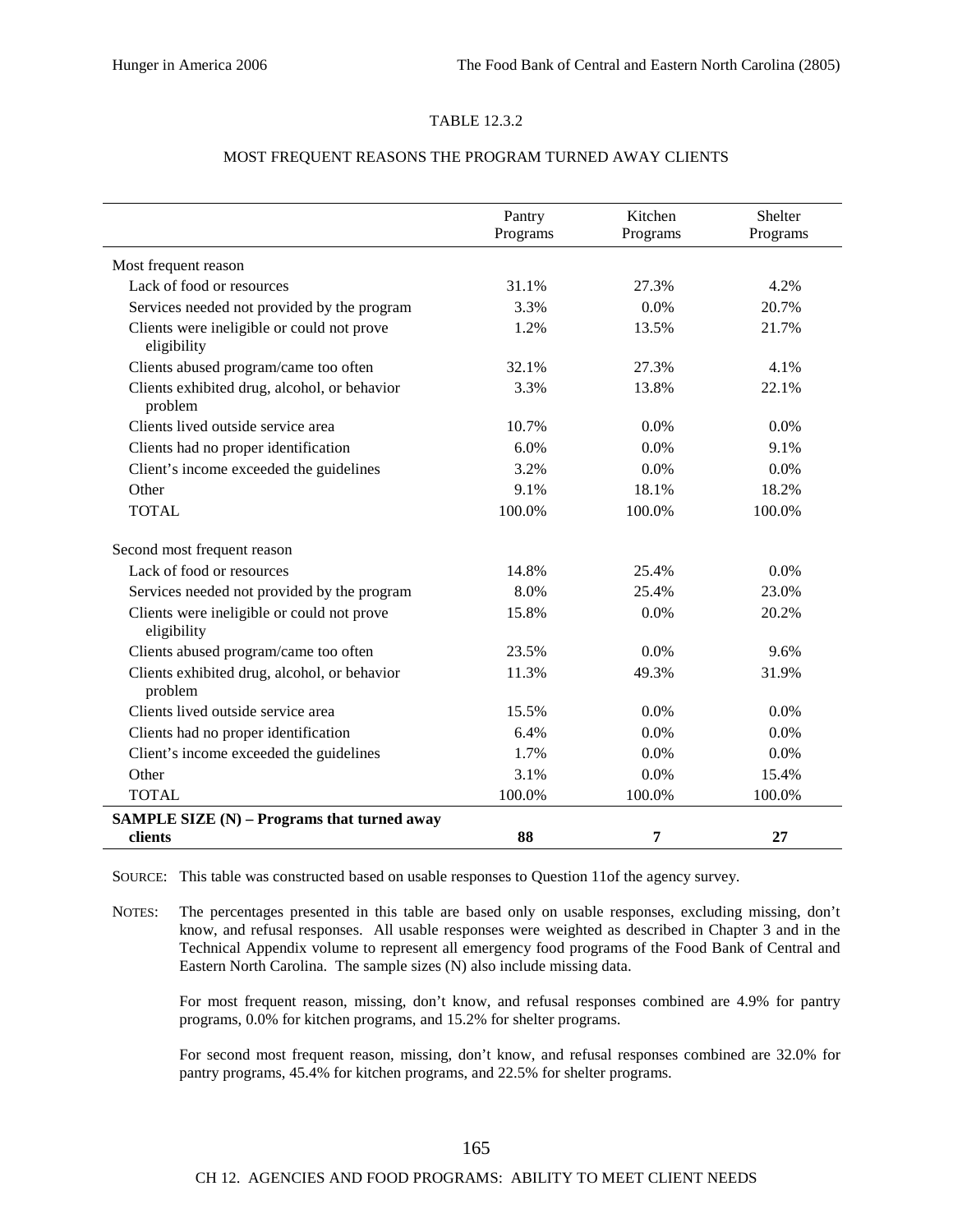#### **12.4 ADDITIONAL FOOD RESOURCES NEEDED PER WEEK**

Agencies were asked how much additional food is needed during a typical week to

adequately meet the demand for food. Results are summarized in Table 12.4.1.

#### TABLE 12.4.1

#### ADDITIONAL FOOD RESOURCES NEEDED PER WEEK

|                                                                                          | Pantry<br>Programs | Kitchen<br>Programs | <b>Shelter</b><br>Programs |
|------------------------------------------------------------------------------------------|--------------------|---------------------|----------------------------|
| No additional meals or meal equivalents needed <sup>a</sup>                              | 51.4%              | 56.8%               | 70.4%                      |
| 1 to 10 additional meals or meal equivalents needed                                      | 1.6%               | 5.9%                | 3.1%                       |
| 11 to 49 additional meals or meal equivalents needed                                     | 5.9%               | 8.6%                | 6.4%                       |
| 50 to 149 additional meals or meal equivalents needed                                    | 9.8%               | 10.7%               | $6.7\%$                    |
| 150 or more additional meals or meal equivalents needed                                  | 31.2%              | 18.0%               | 13.4%                      |
| <b>TOTAL</b>                                                                             | 100.0%             | 100.0%              | 100.0%                     |
| <b>SAMPLE SIZE (N)</b>                                                                   | 282                | 53                  | 45                         |
| Average number of additional meal equivalents needed<br>among valid answers <sup>b</sup> | 401                | 300                 | 198                        |
| Median number of additional meal equivalents needed<br>among valid answers <sup>b</sup>  | 192                | 50                  | 100                        |
| Average amount of additional food needed (pounds) <sup>b</sup>                           | 522                | 390                 | 257                        |
| Median amount of additional food needed (pounds) <sup>b</sup>                            | 250                | 65                  | 130                        |
| SAMPLE SIZE (N) - Programs that need more food<br>resources                              | 91                 | 16                  | 9                          |

SOURCE: This table was constructed based on usable responses to Question 14 of the agency survey.

NOTES: The percentages presented in this table are based only on usable responses, excluding missing, don't know, and refusal responses. All usable responses were weighted as described in Chapter 3 and in the Technical Appendix volume to represent all emergency food programs of the Food Bank of Central and Eastern North Carolina. The sample sizes (N) also include missing data.

Missing, don't know, and refusal responses combined are 32.6% for pantry programs, 31.0% for kitchen programs, and 33.9% for shelter programs.

<sup>a</sup>This variable was constructed from two variables, one asking food poundage and the other number of meals. Poundage was converted to meals by dividing the poundage by 1.3. Then, the resulting number of meals and the other variable of actual number of meals were summed to produce the number of meals reported here. The 1.3 pounds per meal factor is based on tabulations from U.S. Department of Agriculture: "Food Consumption and Dietary Levels of Households in the United States, 1987-88." Washington, DC: U.S. Government Printing Office, 1994.

<sup>b</sup>Zeros as responses were not included as valid responses for calculating the average and the median. For pantries, responses greater than 2,500 lb. (1,923 meals) were recoded as 2,500 lb. (1,923 meals). For kitchens, responses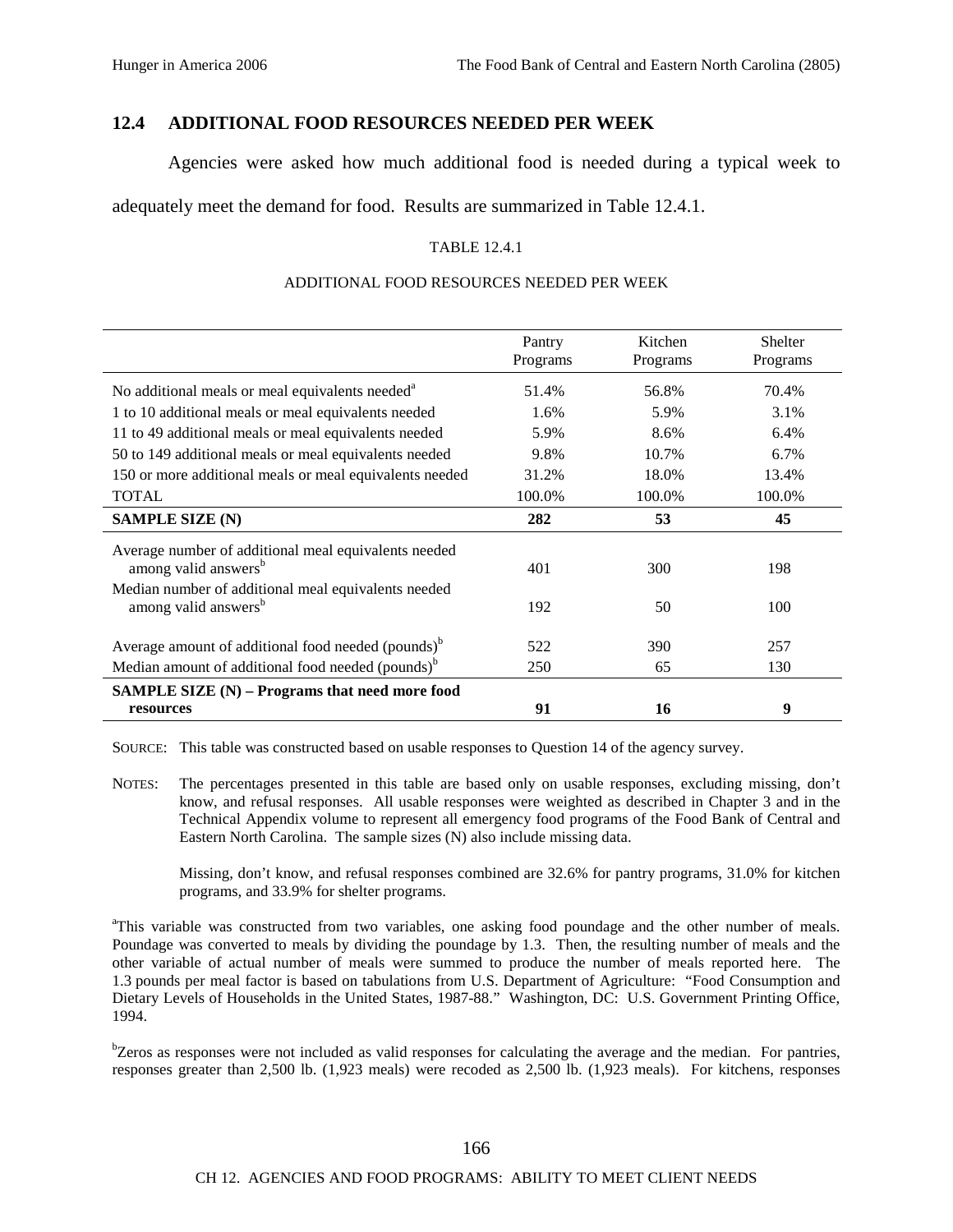greater than 1,690 lb. (1,300 meals) were recoded as 1,690 lb. (1,300 meals). For shelters, responses greater than 2,080 lb. (1,600 meals) were recoded as 2,080 lb. (1,600 meals).

\_\_\_\_\_\_\_\_\_\_\_\_\_\_\_\_\_\_\_\_\_\_\_\_\_\_\_\_\_\_\_\_\_\_\_\_\_\_\_\_\_\_\_\_\_\_\_\_\_\_\_\_\_\_\_\_\_\_\_\_\_\_\_\_\_\_\_\_\_\_\_\_\_\_\_\_\_\_\_\_\_\_\_\_\_\_\_\_\_\_\_\_

The percentage of programs that answered that they did not need additional food for distribution is 51.4% for pantries, 56.8% for kitchens, and 70.4% for shelters. Results among the programs in need of additional food follow:

- The median pantry needed more than 250 additional pounds of food per week.
- The median kitchen needed more than 50 additional meal equivalents per week.
- The median shelters needed more than 100 additional meal equivalents per week.

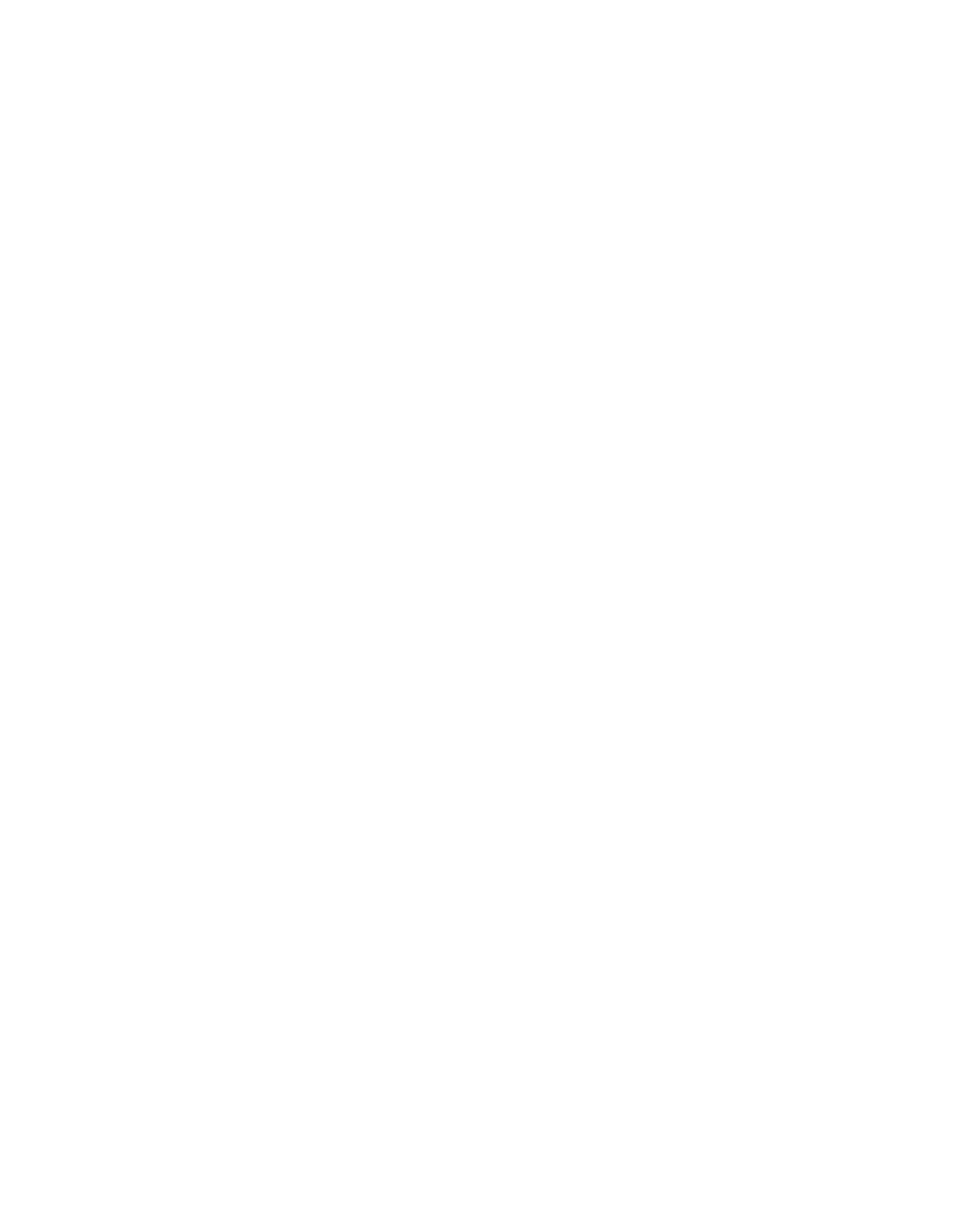#### **13. AGENCIES AND FOOD PROGRAMS: RESOURCES**

Substantial resources are required to operate emergency food programs effectively, including food, staffing, and physical space. This chapter reports the types and sources of the resources used by providers of the Food Bank of Central and Eastern North Carolina. We begin by examining the sources of food reported by the providers. The use of paid and unpaid staff is then examined, with a focus on the great importance of volunteers to the system.

#### **13.1 SOURCES OF FOOD DISTRIBUTED BY PROGRAMS**

The survey asked how much of the food distributed through the emergency food programs comes from food banks, versus other sources. In particular, agencies were asked to state the percentage of food received from each of the sources shown in Table 13.1.1.

#### TABLE 13.1.1

| Sources of Food                                           | Pantry<br>Programs | Kitchen<br>Programs | <b>Shelter</b><br>Programs |
|-----------------------------------------------------------|--------------------|---------------------|----------------------------|
| Average percentage of food received from food bank(s)     | 72.9%              | 39.0%               | 29.8%                      |
| Percentage of programs receiving food from <sup>a</sup> : |                    |                     |                            |
| <b>TEFAP or CSFP</b>                                      | 66.1%              | 57.2%               | 54.6%                      |
| Church or religious congregations                         | 72.4%              | 76.0%               | 74.3%                      |
| Local merchant or farmer donations                        | 39.3%              | 50.0%               | 49.5%                      |
| Local food drives (e.g., Boy Scouts)                      | 39.5%              | 35.9%               | 56.8%                      |
| Food purchased by agency                                  | 47.7%              | 65.9%               | 72.2%                      |
| Other $b$                                                 | 21.2%              | 20.8%               | 24.8%                      |
| <b>SAMPLE SIZE (N)</b>                                    | 282                | 53                  | 45                         |

#### SOURCES OF FOOD DISTRIBUTED BY PROGRAMS

SOURCE: This table was constructed based on usable responses to questions 8, 8a, and 8b of the agency survey.

NOTES: The percentages presented in this table are based only on usable responses, excluding missing, don't know, and refusal responses. All usable responses were weighted as described in Chapter 3 and in the Technical Appendix volume to represent all emergency food programs of the Food Bank of Central and Eastern North Carolina. The sample sizes (N) also include missing data.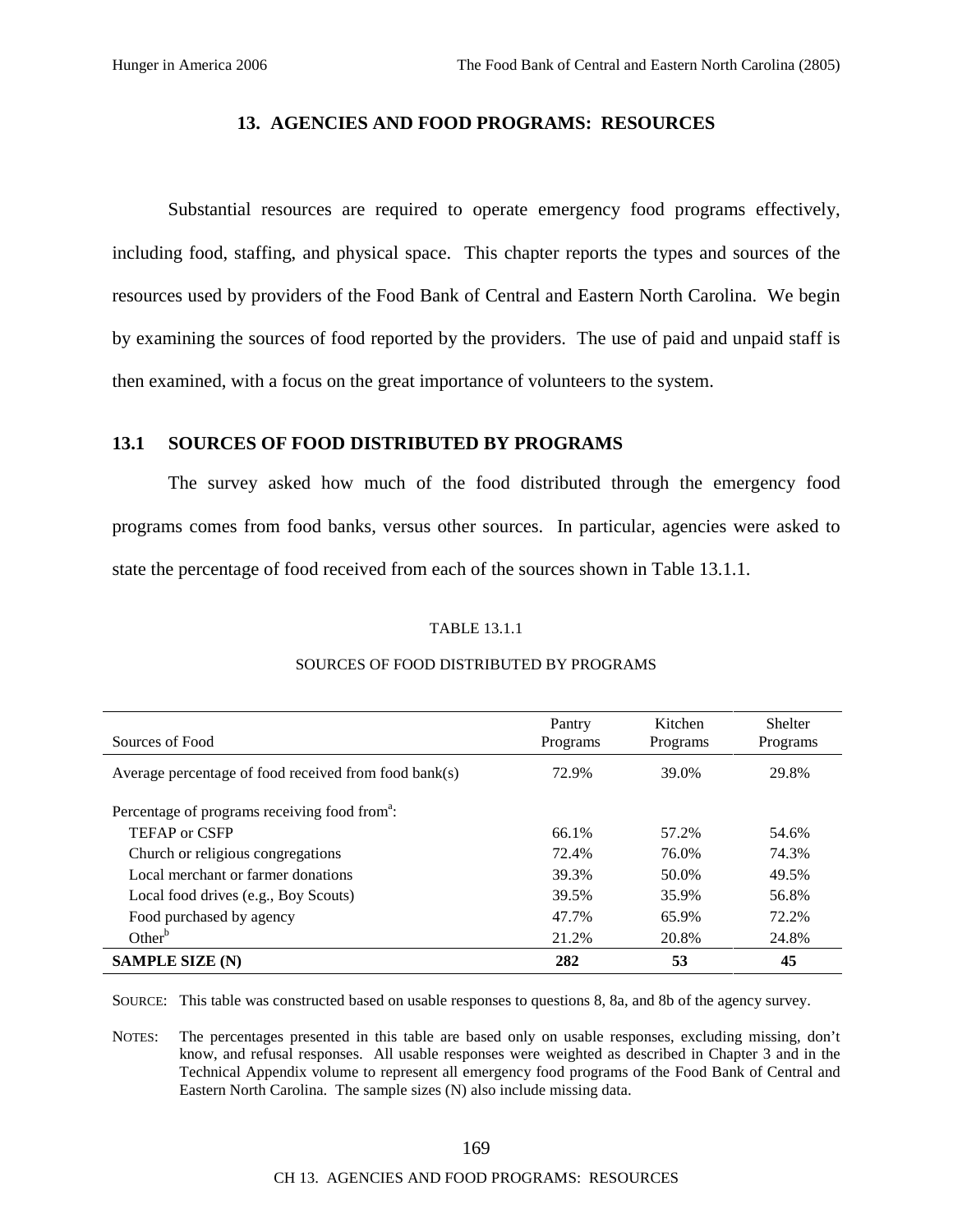#### TABLE 13.1.1 *(continued)*

For average percentage of food received from food bank, missing, don't know, and refusal responses combined are 5.2% for pantry programs, 5.7% for kitchen programs, and 9.8% for shelter programs.

\_\_\_\_\_\_\_\_\_\_\_\_\_\_\_\_\_\_\_\_\_\_\_\_\_\_\_\_\_\_\_\_\_\_\_\_\_\_\_\_\_\_\_\_\_\_\_\_\_\_\_\_\_\_\_\_\_\_\_\_\_\_\_\_\_\_\_\_\_\_\_\_\_\_\_\_\_\_\_\_\_\_\_\_\_\_\_\_\_\_\_\_

For percentage of programs that distribute government or USDA commodities (TEFAP or CSFP) received from food bank(s) or a state agency, missing, don't know, and refusal responses combined are 15.8% for pantry programs, 16.5% for kitchen programs, and 21.3% for shelter programs.

For percentage of food from the other listed sources, missing, don't know, and refusal responses combined are 13.5% for pantry programs, 10.0% for kitchen programs, and 11.0% for shelter programs.

<sup>a</sup>Multiple responses were accepted.

<sup>b</sup>This includes individual donations, organization gardens, and donations from other volunteer or civic groups.

Food banks are a major source of food. 72.9% of the food the pantries distribute,

39.0% of the food the kitchens serve, and 29.8% of the food the shelters serve are provided by

their food banks. Programs also receive food from other sources:

- 66.1% of pantries, 57.2% of kitchens, and 54.6% of shelters receive food from federal food or commodity programs, such as TEFAP or CSFP.
- 72.4% of pantries, 76.0% of kitchens, and 74.3% of shelters receive food from churches or religious congregations.
- 39.3% of pantries, 50.0% of kitchens, and 49.5% of shelters receive food from local merchants or farmer donations.
- 39.5% of pantries, 35.9% of kitchens, and 56.8% of shelters receive food from local food drives.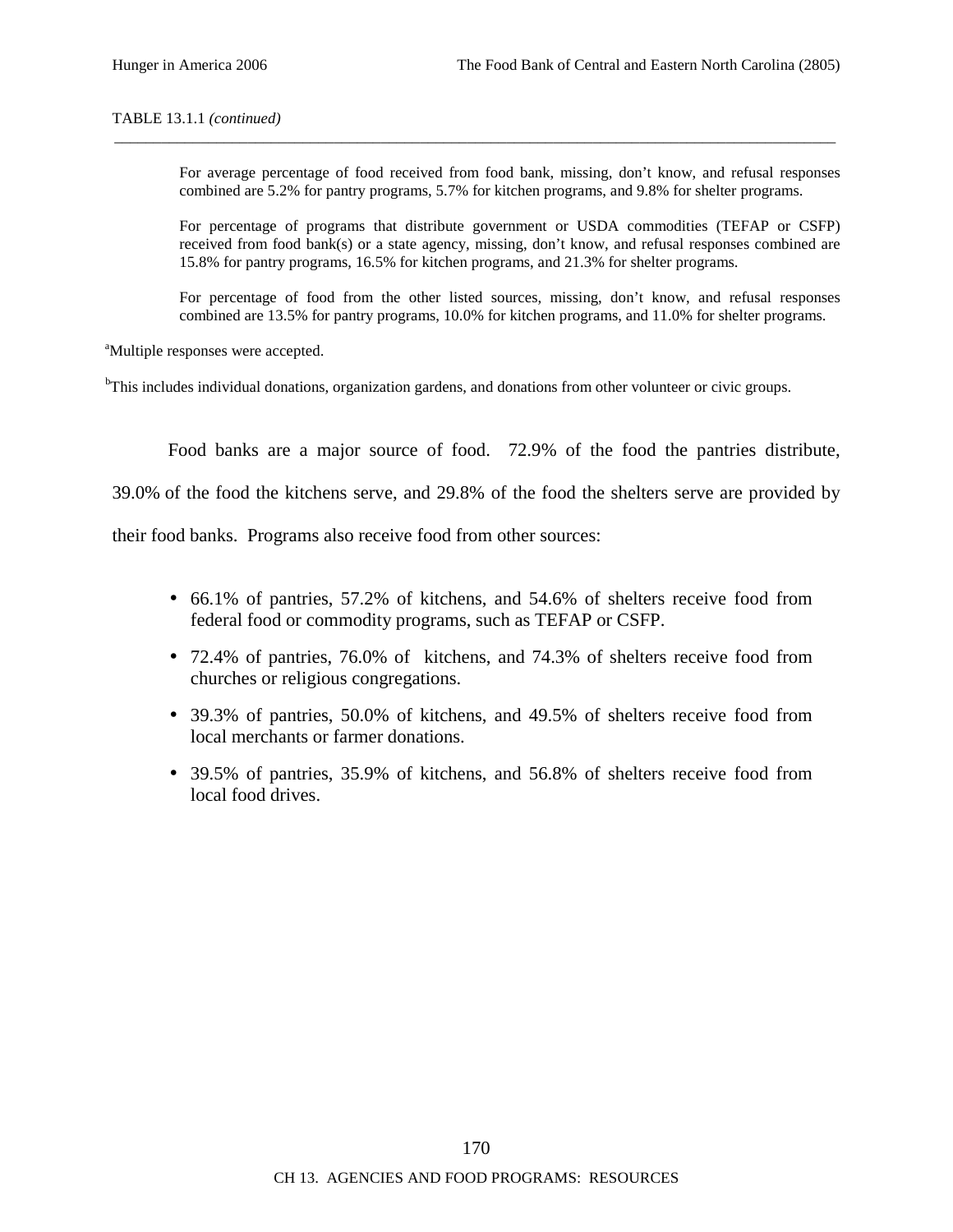# **13.2 STAFF AND VOLUNTEER RESOURCES DURING PREVIOUS WEEK**

Agencies were asked how many paid staff and volunteers they had and how many volunteer hours they had received during the previous week. Table 13.2.1 presents the results.

#### TABLE 13.2.1

|                                          | Pantry           | Kitchen      | Shelter  | Other    |
|------------------------------------------|------------------|--------------|----------|----------|
| <b>Staff and Volunteer Resources</b>     | Programs         | Programs     | Programs | Programs |
| Number of paid staff <sup>a</sup>        |                  |              |          |          |
| None                                     | 72.4%            | 37.7%        | 2.6%     | n.a.     |
| $\mathbf{1}$                             | 13.3%            | 20.6%        | 13.7%    | n.a.     |
| 2                                        | 5.9%             | 21.1%        | 0.0%     | n.a.     |
| 3                                        | 2.4%             | 3.9%         | 0.0%     | n.a.     |
| 4                                        | 0.9%             | 5.8%         | 12.3%    | n.a.     |
| 5                                        | 1.8%             | 1.9%         | 5.2%     | n.a.     |
| $6 - 10$                                 | 2.5%             | 0.0%         | 34.7%    | n.a.     |
| More than 10                             | 0.9%             | 9.0%         | 31.4%    | n.a.     |
| <b>TOTAL</b>                             | 100.0%           | 100.0%       | 100.0%   | n.a.     |
| Average number of paid staff among valid |                  |              |          |          |
| responses                                | $\mathbf{1}$     | 3            | 9        | n.a.     |
| Median number of paid staff among valid  |                  |              |          |          |
| responses                                | $\boldsymbol{0}$ | $\mathbf{1}$ | 8        | n.a.     |
| Number of volunteers <sup>b</sup>        |                  |              |          |          |
| None                                     | 10.9%            | 18.7%        | 14.8%    | 21.1%    |
| $\mathbf{1}$                             | 4.6%             | 9.8%         | 0.0%     | 7.1%     |
| $2 - 3$                                  | 19.5%            | 5.0%         | 21.3%    | 7.7%     |
| $4 - 6$                                  | 23.7%            | 9.3%         | 8.0%     | 15.6%    |
| $7 - 10$                                 | 21.2%            | 19.3%        | 30.7%    | 21.4%    |
| $11 - 20$                                | 11.8%            | 22.7%        | 13.8%    | 14.2%    |
| $21 - 50$                                | 7.9%             | 8.8%         | 11.4%    | 6.3%     |
| More than 50                             | 0.4%             | 6.5%         | 0.0%     | 6.5%     |
| <b>TOTAL</b>                             | 100.0%           | 100.0%       | 100.0%   | 100.0%   |
| Average number of volunteers among valid |                  |              |          |          |
| responses                                | $\,8\,$          | 16           | 10       | 35       |
| Median number of volunteers among valid  |                  |              |          |          |
| responses                                | 5                | $8\,$        | $\tau$   | 6        |
| Number of volunteer hours <sup>c</sup>   |                  |              |          |          |
| None                                     | 10.9%            | 18.7%        | 14.8%    | 21.1%    |
| $1 - 5$                                  | 19.1%            | 4.5%         | 14.0%    | 6.3%     |

#### STAFF AND VOLUNTEER RESOURCES DURING PREVIOUS WEEK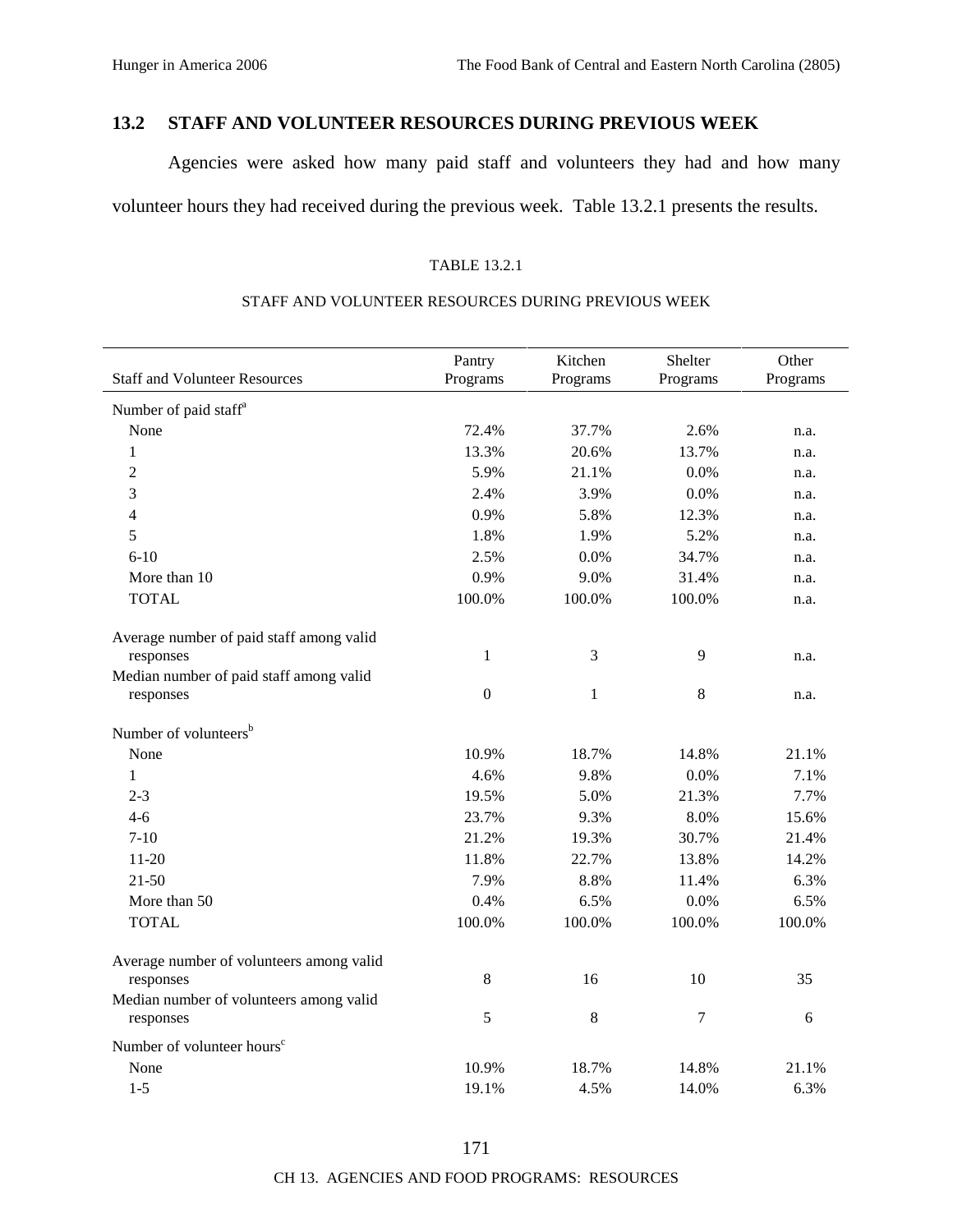| <b>Staff and Volunteer Resources</b>                               | Pantry<br>Programs | Kitchen<br>Programs | Shelter<br>Programs | Other<br>Programs |
|--------------------------------------------------------------------|--------------------|---------------------|---------------------|-------------------|
| $6 - 10$                                                           | 18.4%              | 8.8%                | 10.2%               | 9.0%              |
| $11 - 25$                                                          | 22.7%              | 20.1%               | 16.7%               | 13.5%             |
| $26 - 50$                                                          | 12.8%              | 16.0%               | 24.4%               | 18.9%             |
| 51-100                                                             | 8.7%               | 11.5%               | 8.8%                | 16.1%             |
| More than 100                                                      | 7.4%               | 20.4%               | 11.5%               | 15.3%             |
| <b>TOTAL</b>                                                       | 100.0%             | 100.0%              | 100.0%              | 100.0%            |
| Average number of volunteer hours among<br>valid responses (hours) | 32                 | 62                  | 39                  | 56                |
| Median number of volunteer hours among valid<br>responses (hours)  | 32                 | 62                  | 39                  | 6                 |
| <b>SAMPLE SIZE (N)</b>                                             | 282                | 53                  | 45                  | 399               |

#### TABLE 13.2.1 *(continued)*

SOURCE: This table was constructed based on usable responses to questions 15, 16, and 27 of the agency survey.

NOTES: The percentages presented in this table are based only on usable responses, excluding missing, don't know, and refusal responses. All usable responses were weighted as described in Chapter 3 and in the Technical Appendix volume to represent all emergency food programs of the Food Bank of Central and Eastern North Carolina. The sample sizes (N) also include missing data.

For number of paid staff, missing, don't know, and refusal responses combined are 13.1% for pantry programs, 9.3% for kitchen programs, and 21.5% for shelter programs.

For number of volunteers, missing, don't know, and refusal responses combined are 5.6% for pantry programs, 18.6% for kitchen programs, 20.1% for shelter programs, and 62.1% for other programs.

For number of volunteer hours, missing, don't know, and refusal responses combined are 5.6% for pantry programs, 18.6% for kitchen programs, 20.1% for shelter programs, and 62.1% for other programs.

<sup>a</sup>For pantries and kitchens, responses greater than 50 paid staff members were recoded as 50 paid staff members. For shelters, responses greater than 75 paid staff members were recoded as 75 paid staff members.

<sup>b</sup>For pantries, kitchens, and shelters, responses greater than 200 volunteers were recoded as 200 volunteers. For other programs, responses greater than 3,500 volunteers were recoded as 3,500 volunteers.

<sup>c</sup>For pantries, kitchens, and shelters, responses greater than 1,000 volunteer hours were recoded as 1,000 volunteer hours. For other programs, responses greater than 7,000 volunteer hours were recoded as 7,000 volunteer hours.

As Table 13.2.1 shows, 72.4% of the pantries, 37.7% of the kitchens, and 2.6% of the shelters had no paid staff in their workforce during the week prior to this study. The median number of paid staff was 0 for the pantries, 1 for the kitchens, and 8 for the shelters. More results include: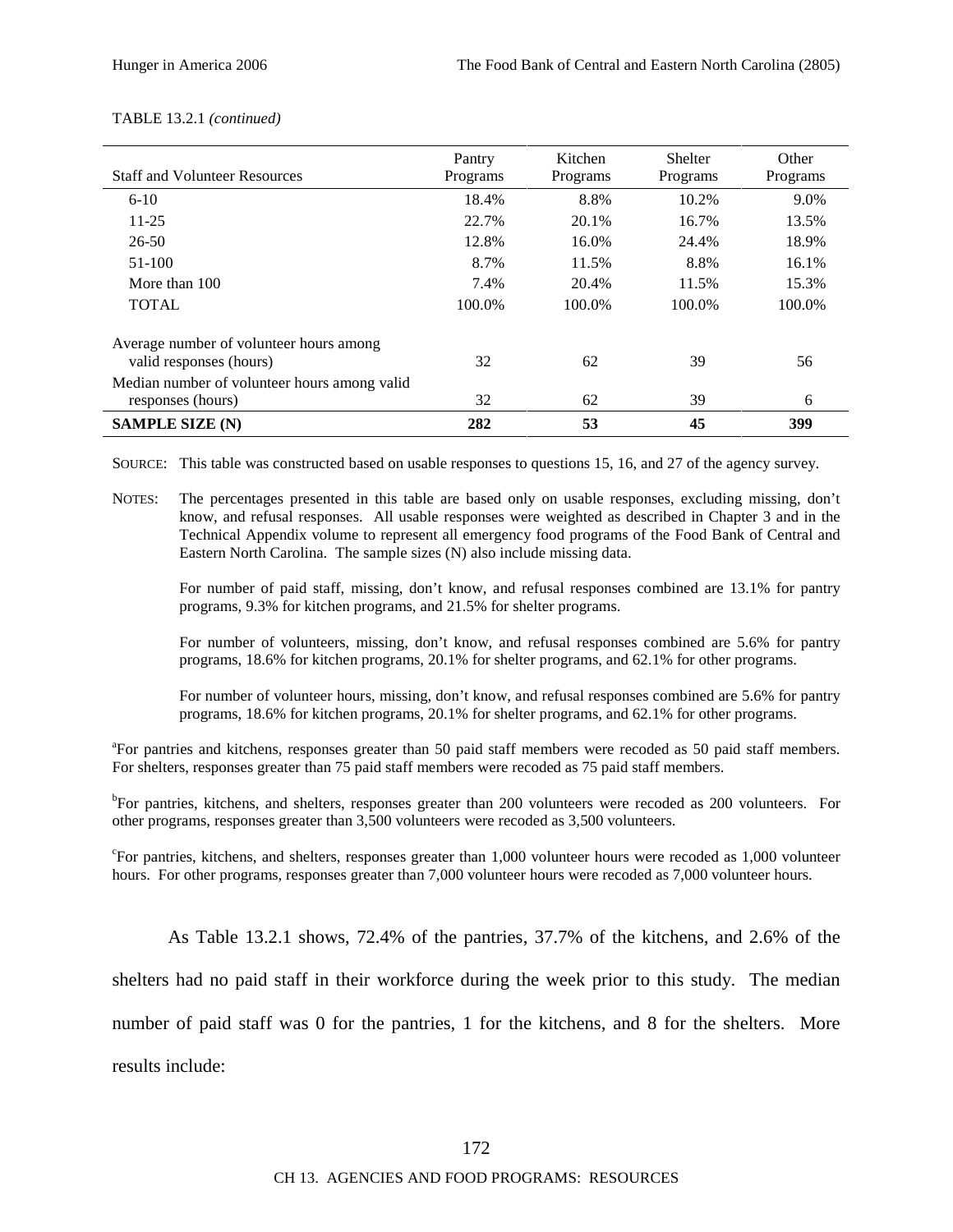- The median number of volunteers in a week was 5 for the pantries, 8 for the kitchens, and 7 for the shelters, and 6 for the other programs.
- The median number of volunteer hours during the previous week of this study was 32 for the pantries, 62 for the kitchens, and 39 for the shelters, and 6 for the other programs.
- 10.9% of the pantries, 18.7% of the kitchens, and 14.8% of the shelters, and 21.1% of the other programs had no volunteers in their workforce during the previous week of this study.
- The midpoint (\$7.90) of the current minimum wage (\$5.15) and the average hourly earning from service occupations (\$10.65) can be used to obtain a dollar value of volunteer hours.<sup>22</sup>

<sup>&</sup>lt;sup>22</sup> U.S. Department of Labor, Bureau of Labor Statistics. "National Compensation Survey: Occupational Wages in the United States, 2004." August 2005, Table 1, p. 3.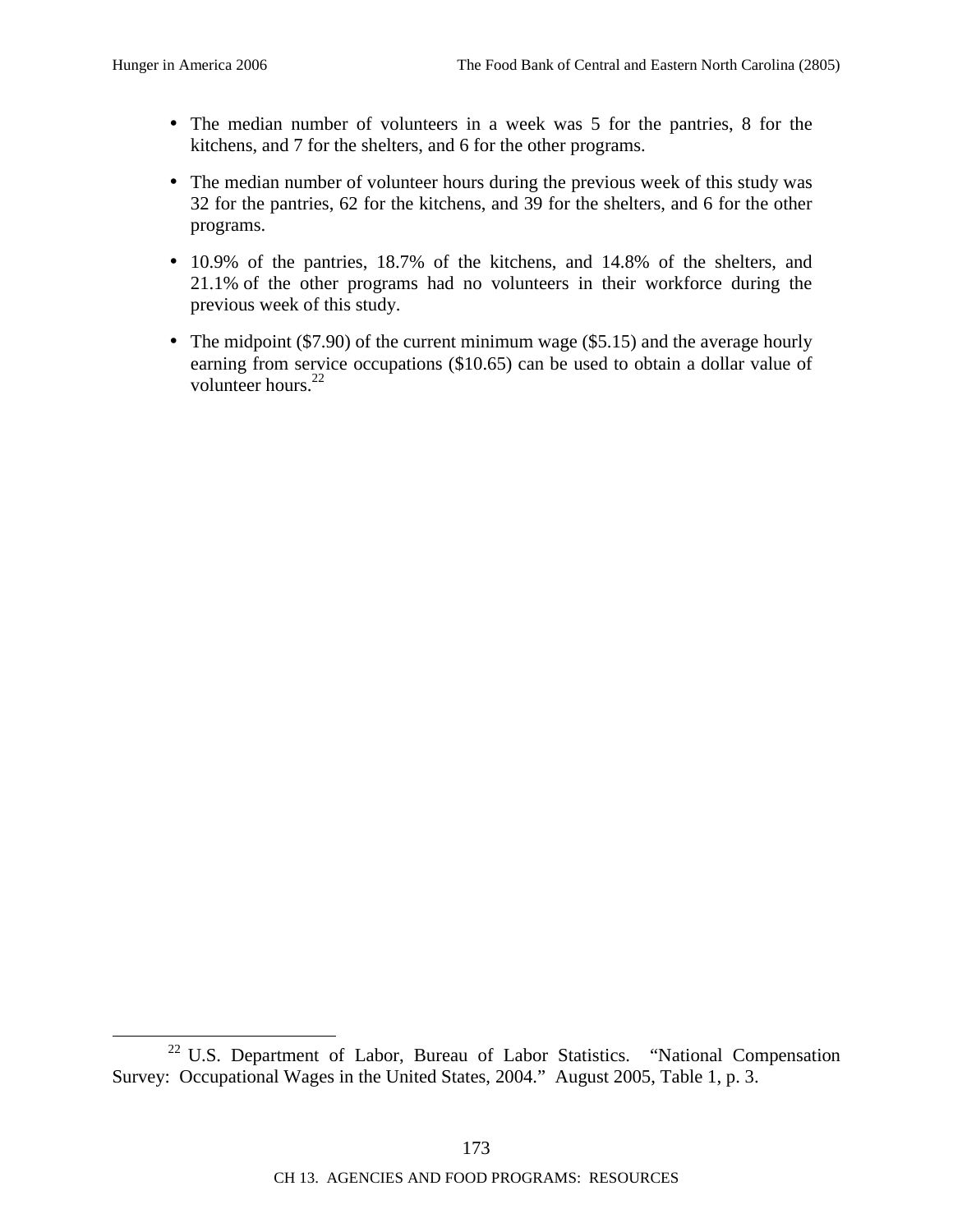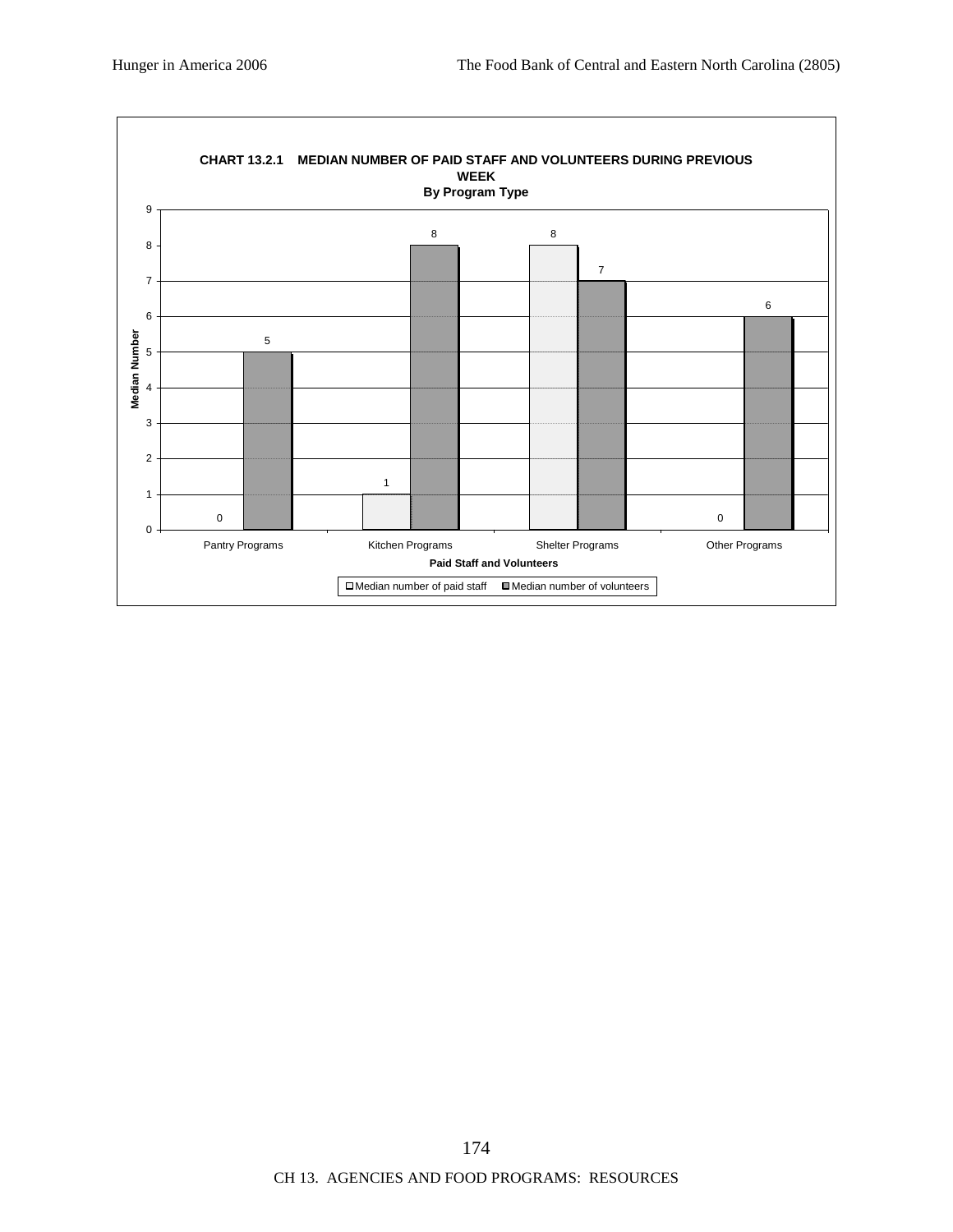## **13.3 PRODUCTS PURCHASED FROM SOURCES OTHER THAN FOOD BANKS**

Agencies were asked to indicate the categories of products that their programs purchased

with cash from sources other than their food bank resources. Results based on agency responses

are summarized in Table 13.3.1.

#### TABLE 13.3.1

#### PRODUCTS PURCHASED FROM SOURCES OTHER THAN FOOD BANK

| Categories of Products Programs Purchased with Cash<br>from Sources Other than the Agency's Food Bank <sup>a</sup> | Pantry<br>Programs | Kitchen<br>Programs | <b>Shelter</b><br>Programs |
|--------------------------------------------------------------------------------------------------------------------|--------------------|---------------------|----------------------------|
| Bread, cereal, rice, and pasta                                                                                     | 35.5%              | 61.2%               | 50.1%                      |
| Fresh fruits and vegetables                                                                                        | 13.6%              | 49.1%               | 45.5%                      |
| Canned or frozen fruits and vegetables                                                                             | 31.1%              | 59.5%               | 31.6%                      |
| Meat, poultry, fish, beans, eggs, and nuts                                                                         | 26.2%              | 55.6%               | 63.5%                      |
| Milk, yogurt, and cheese                                                                                           | 13.4%              | 50.5%               | 60.2%                      |
| Fats, oils, condiments, and sweets                                                                                 | 13.1%              | 56.1%               | 42.7%                      |
| Cleaning or personal hygiene products, diapers, and                                                                |                    |                     |                            |
| toilet paper                                                                                                       | 29.2%              | 58.7%               | 91.8%                      |
| Other <sup>b</sup>                                                                                                 | 8.0%               | 10.5%               | 5.1%                       |
| No outside purchases                                                                                               | 37.4%              | 6.3%                | 2.5%                       |
| <b>SAMPLE SIZE (N)</b>                                                                                             | 282                | 53                  | 45                         |

SOURCE: This table was constructed based on usable responses to Question 23 of the agency survey.

NOTES: All usable responses were weighted as described in Chapter 3 and in the Technical Appendix volume to represent all emergency food programs of the Food Bank of Central and Eastern North Carolina. The sample sizes (N) also include missing data.

Missing, don't know, and refusal responses combined are 9.3% for pantry programs, 8.8% for kitchen programs, and 16.0% for shelter programs.

<sup>a</sup>Multiple responses were accepted.

<sup>b</sup>This includes beverages, such as coffee, tea, and juice; paper products, such as plastic utensils, paper plates, and garbage bags; and laundry products.

As Table 13.3.1 shows, 37.4% of the pantries, 6.3% of the kitchens, and 2.5% of the

shelters did not purchase products from sources other than their food banks. However, most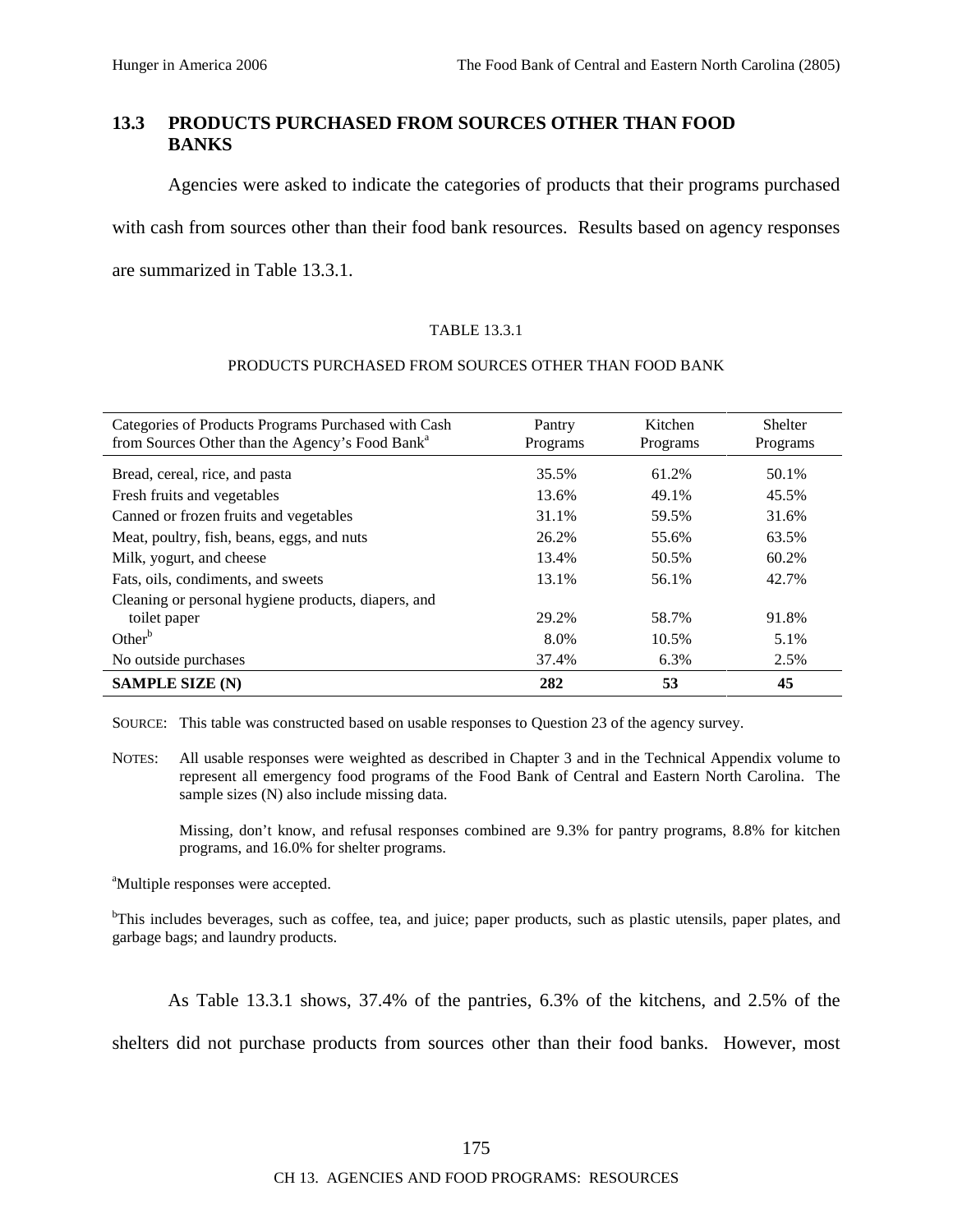emergency food programs purchased products they needed from sources other than their food

banks. More details follow:

- 35.5% of the pantries, 61.2% of the kitchens, and 50.1% of the shelters purchased bread, cereal, rice, and pasta.
- 13.6% of the pantries, 49.1% of the kitchens, and 45.5% of the shelters purchased fresh fruits and vegetables.
- 31.1% of the pantries, 59.5% of the kitchens, and 31.6% of the shelters purchased canned or frozen fruits and vegetables.
- 26.2% of the pantries, 55.6% of the kitchens, and 63.5% of the shelters purchased meat, poultry, fish, beans, eggs, and nuts.
- 13.4% of the pantries, 50.5% of the kitchens, and 60.2% of the shelters purchased milk, yogurt, and cheese.
- 13.1% of the pantries, 56.1% of the kitchens, and 42.7% of the shelters purchased fats, oils, condiments, and sweets.
- 29.2% of the pantries, 58.7% of the kitchens, and 91.8% of the shelters purchased cleaning or personal hygiene products, diapers, and toilet paper.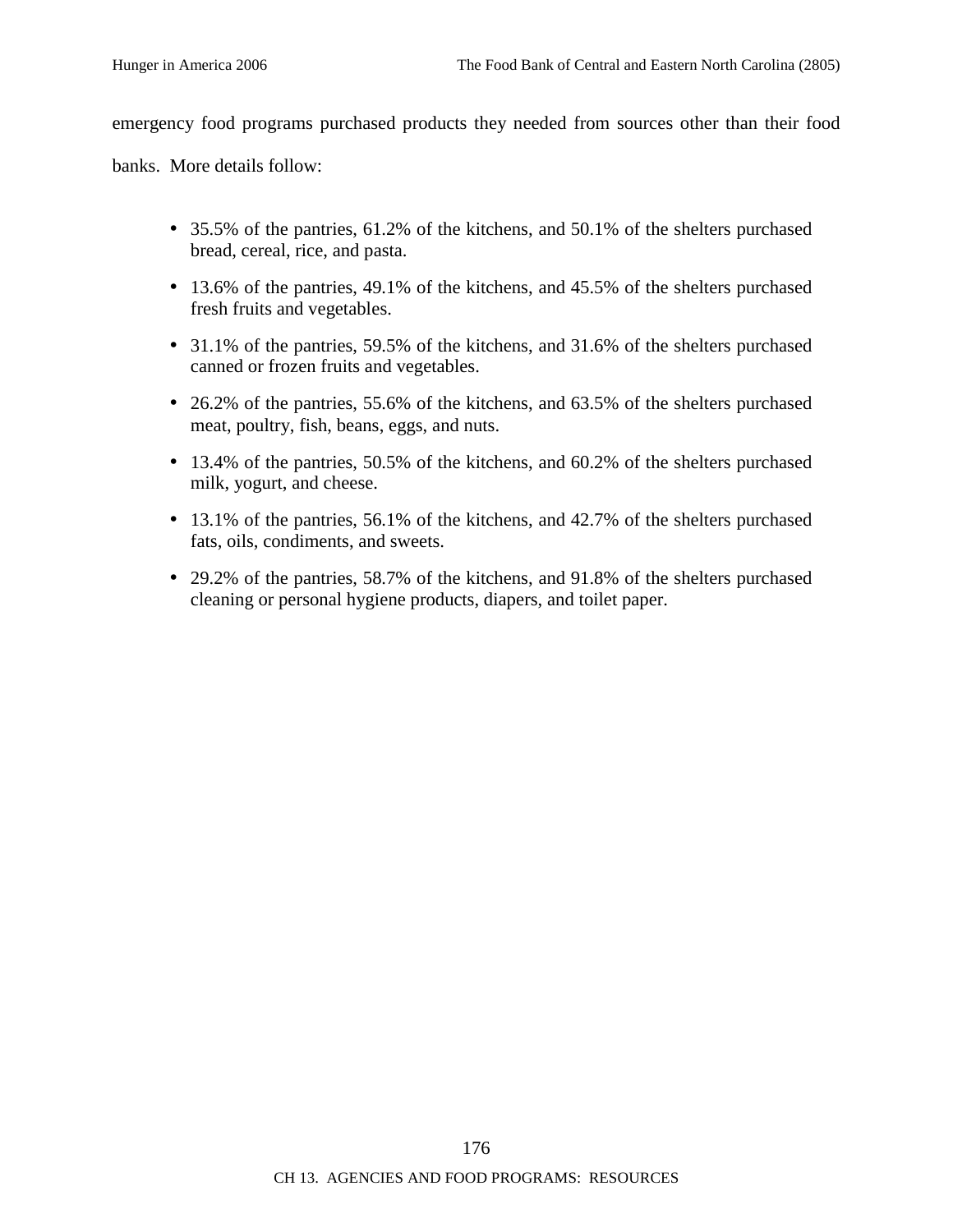### **14. AGENCIES AND FOOD PROGRAMS: IMPORTANCE OF FOOD BANKS**

At the national level, food banks are by far the single largest source of food to A2H providers. This chapter examines the providers' relationship to the food banks in more detail. We first present tabulations of what products the providers would like to be able to obtain in greater quantity from their food banks. Subsequent sections explore the overall importance of the food banks to the operations of the providers and additional types of services the providers would like to obtain from the food banks.

#### **14.1 PRODUCTS NEEDED FROM FOOD BANKS**

Agencies were also asked to identify the categories of products they need more of from their food bank. Table 14.1.1 presents the findings.

#### TABLE 14.1.1

| Categories of Food and Nonfood Products Programs<br>Need or Need More of from Their Food Bank <sup>a</sup> | Pantry<br>Programs | Kitchen<br>Programs | <b>Shelter</b><br>Programs |
|------------------------------------------------------------------------------------------------------------|--------------------|---------------------|----------------------------|
| Bread, cereal, rice, and pasta                                                                             | 50.1%              | 40.0%               | 26.9%                      |
| Fresh fruits and vegetables                                                                                | 30.9%              | 42.0%               | 37.7%                      |
| Canned or frozen fruits and vegetables                                                                     | 45.5%              | 42.0%               | 17.7%                      |
| Meat, poultry, fish, beans, eggs, and nuts                                                                 | 52.5%              | 45.8%               | 42.4%                      |
| Milk, yogurt, and cheese                                                                                   | 37.4%              | 37.7%               | 44.8%                      |
| Fats, oils, condiments, and sweets                                                                         | 30.6%              | 40.5%               | 26.0%                      |
| Cleaning or personal hygiene products, diapers, and                                                        |                    |                     |                            |
| toilet paper                                                                                               | 64.7%              | 42.7%               | 73.4%                      |
| Other $b$                                                                                                  | 7.9%               | 11.2%               | 12.5%                      |
| <b>SAMPLE SIZE (N)</b>                                                                                     | 282                | 53                  | 45                         |

#### PRODUCTS NEEDED FROM FOOD BANKS

SOURCE: This table was constructed based on usable responses to Question 24 of the agency survey.

NOTES: All usable responses were weighted as described in Chapter 3 and in the Technical Appendix volume to represent all emergency food programs of the Food Bank of Central and Eastern North Carolina. The sample sizes (N) also include missing data.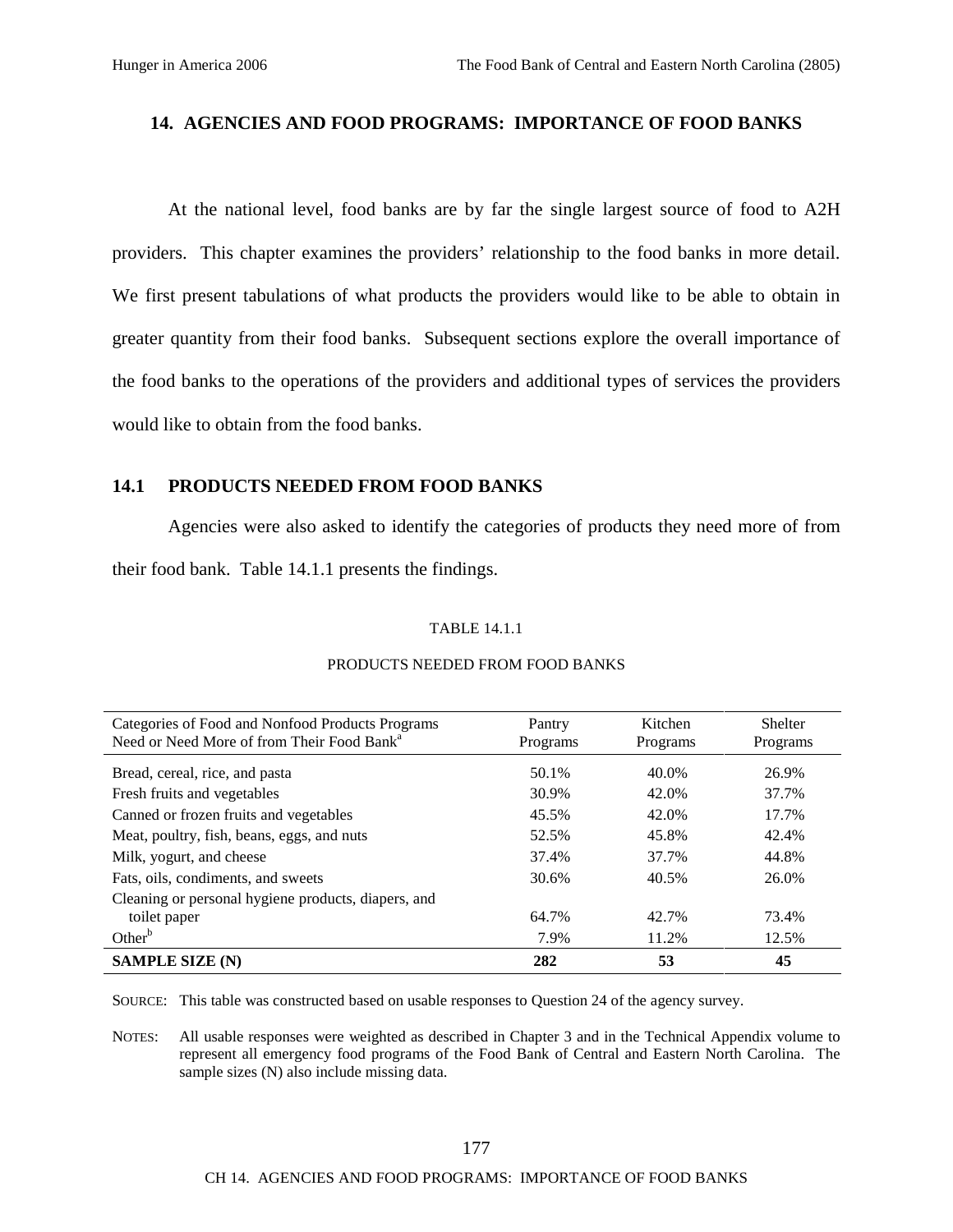#### TABLE 14.1.1 *(continued)*

Missing, don't know, and refusal responses combined are 5.7% for pantry programs, 15.5% for kitchen programs, and 13.4% for shelter programs.

<sup>a</sup>Multiple responses were accepted.

<sup>b</sup>This includes paper products, such as plastic utensils, paper plates, and garbage bags; beverages, such as juice, coffee, and tea; and dietary supplements, such as vitamins and Ensure.

\_\_\_\_\_\_\_\_\_\_\_\_\_\_\_\_\_\_\_\_\_\_\_\_\_\_\_\_\_\_\_\_\_\_\_\_\_\_\_\_\_\_\_\_\_\_\_\_\_\_\_\_\_\_\_\_\_\_\_\_\_\_\_\_\_\_\_\_\_\_\_\_\_\_\_\_\_\_\_\_\_\_\_\_\_\_\_\_\_\_\_\_

As presented in Table 14.1.1, many agencies wish to receive more of certain products

from their food banks. Specifics are as follows:

- 50.1% of the pantries, 40.0% of the kitchens, and 26.9% of the shelters need more bread, cereal, rice, and pasta.
- 30.9% of the pantries, 42.0% of the kitchens, and 37.7% of the shelters need more fresh fruits and vegetables.
- 45.5% of the pantries, 42.0% of the kitchens, and 17.7% of the shelters need more canned or frozen fruits and vegetables.
- 52.5% of the pantries, 45.8% of the kitchens, and 42.4% of the shelters need more meat, poultry, fish, beans, eggs, and nuts.
- 37.4% of the pantries, 37.7% of the kitchens, and 44.8% of the shelters need more milk, yogurt, and cheese.
- 30.6% of the pantries, 40.5% of the kitchens, and 26.0% of the shelters need more fats, oils, condiments, and sweets.
- 64.7% of the pantries, 42.7% of the kitchens, and 73.4% of the shelters need more products in the category of cleaning or personal hygiene products, diapers, and toilet paper.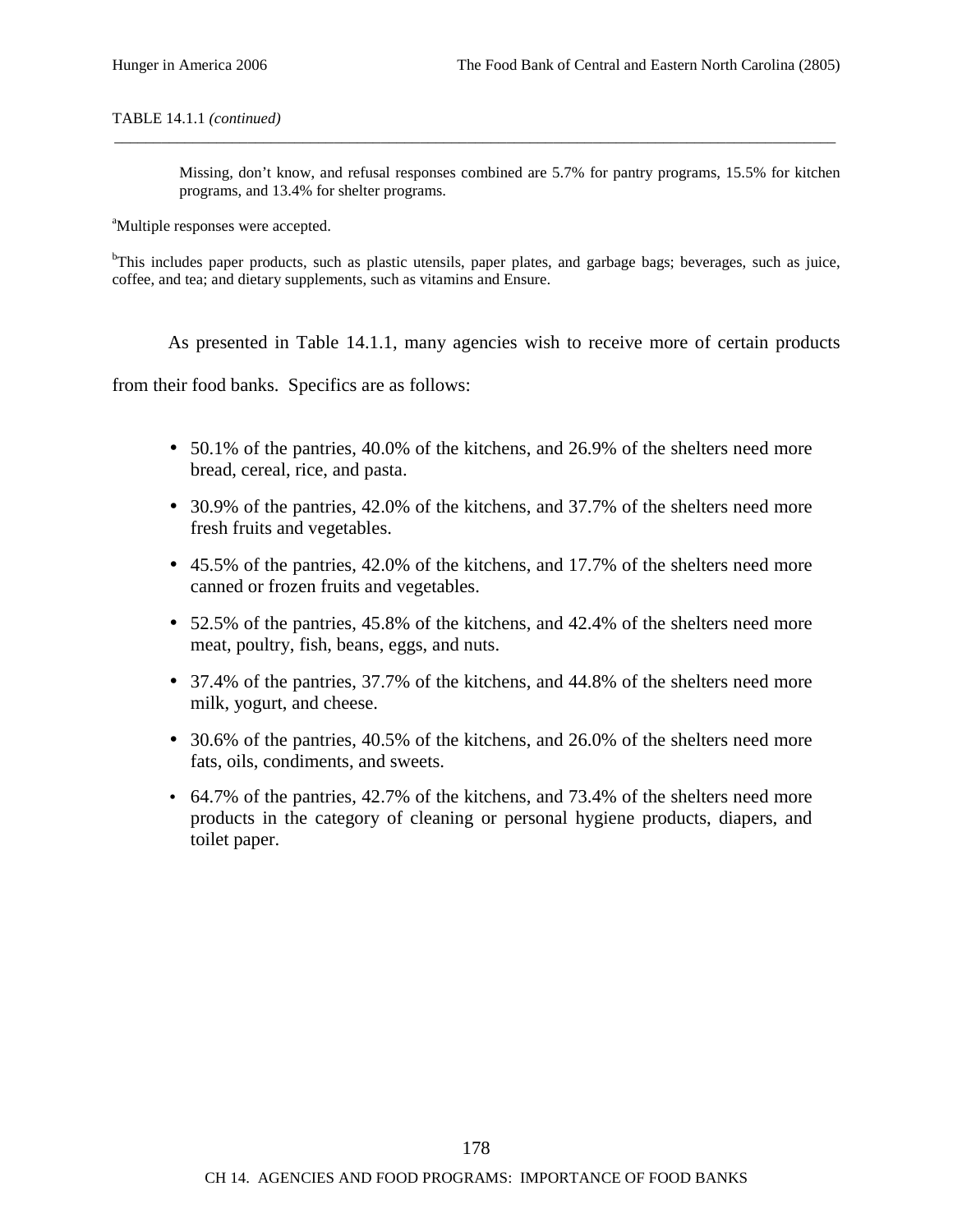

CH 14. AGENCIES AND FOOD PROGRAMS: IMPORTANCE OF FOOD BANKS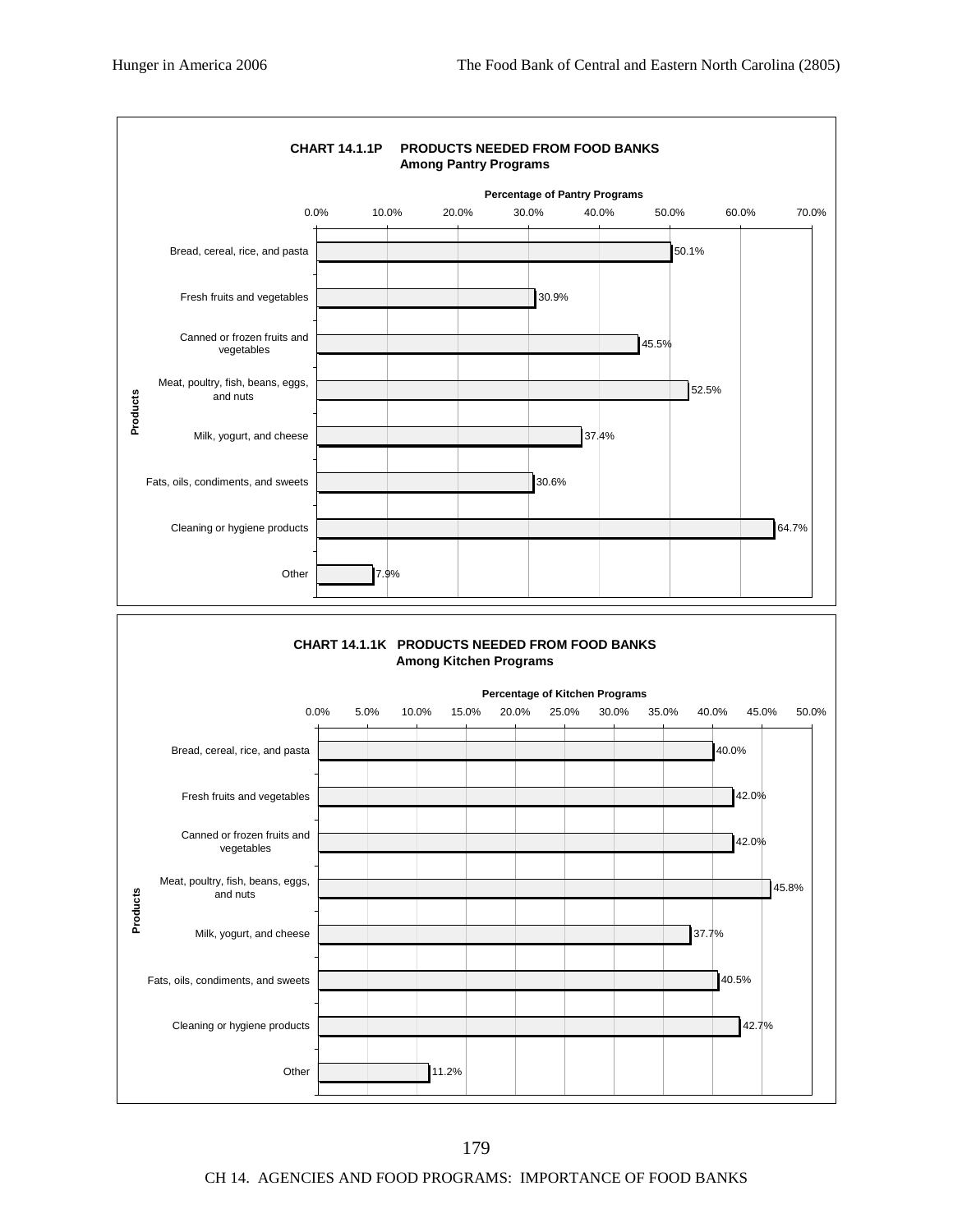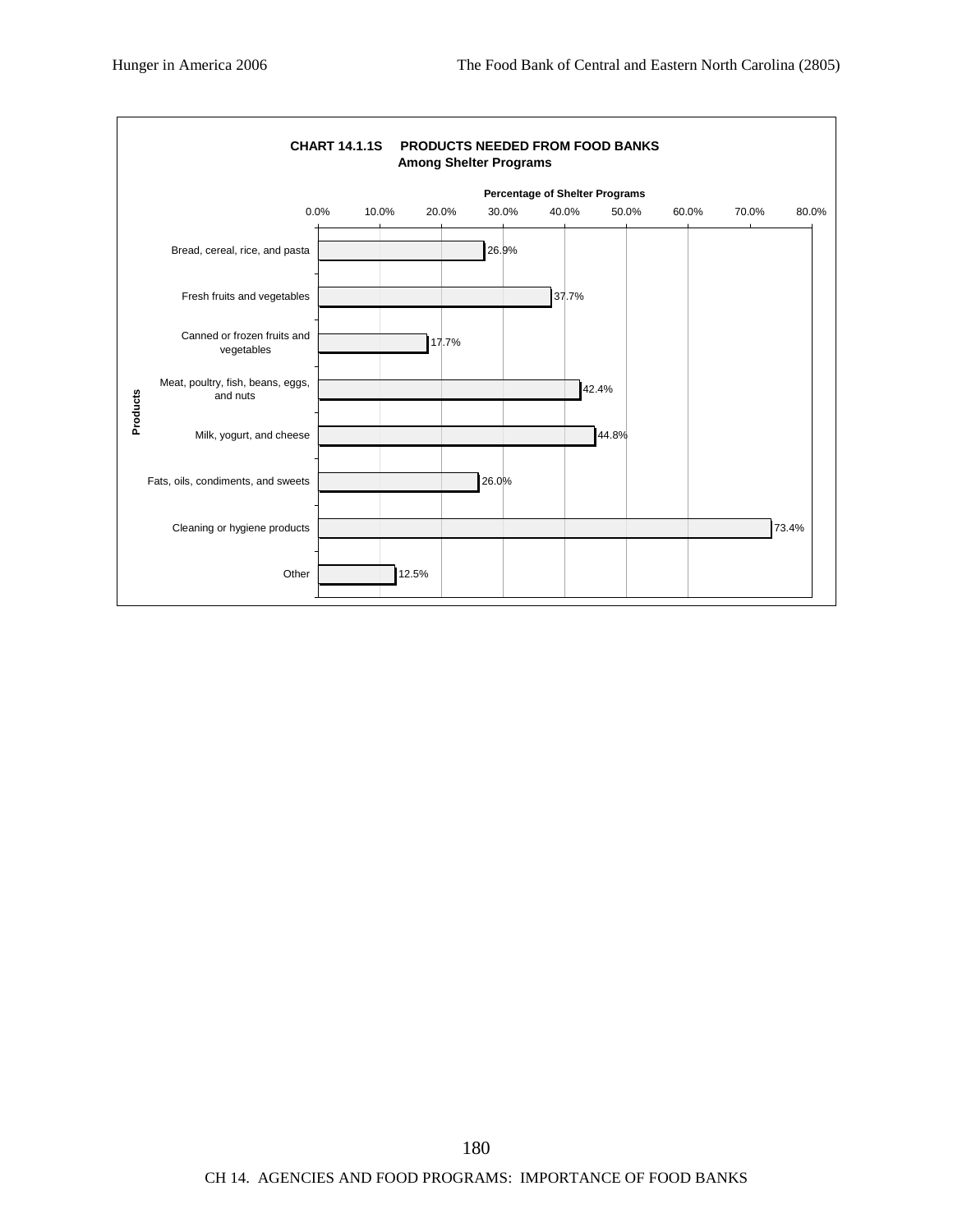## **14.2 IMPACT OF ELIMINATION OF FOOD BANK**

Agencies were asked how much of an impact the elimination of their food bank would

have on their programs. Table 14.2.1 shows the results.

#### TABLE 14.2.1

#### IMPACT OF ELIMINATION OF FOOD BANK

| If the Food Supply You (i.e., Agency) Receive from Your<br>Food Bank Was Eliminated, How Much of an Impact<br>Would This Have on Your Program? | Pantry<br>Programs | Kitchen<br>Programs | Shelter<br>Programs |
|------------------------------------------------------------------------------------------------------------------------------------------------|--------------------|---------------------|---------------------|
| No impact at all                                                                                                                               | 3.5%               | 13.8%               | 4.9%                |
| Minimal impact                                                                                                                                 | 9.8%               | 18.8%               | 33.8%               |
| Significant impact                                                                                                                             | 29.0%              | 34.9%               | 39.0%               |
| Devastating impact                                                                                                                             | 53.6%              | 32.6%               | 13.9%               |
| <b>Unsure</b>                                                                                                                                  | 4.1%               | $0.0\%$             | 8.3%                |
| <b>TOTAL</b>                                                                                                                                   | 100.0%             | 100.0%              | 100.0%              |
| <b>SAMPLE SIZE (N)</b>                                                                                                                         | 282                | 53                  | 45                  |

SOURCE: This table was constructed based on usable responses to Question 25 of the agency survey.

NOTES: The percentages presented in this table are based only on usable responses, excluding missing, don't know, and refusal responses. All usable responses were weighted as described in Chapter 3 and in the Technical Appendix volume to represent all emergency food programs of the Food Bank of Central and Eastern North Carolina. The sample sizes (N) also include missing data.

Missing, don't know, and refusal responses combined are 3.3% for pantry programs, 7.0% for kitchen programs, and 17.3% for shelter programs.

82.6% of the pantries, 67.5% of the kitchens, and 52.9% of the shelters said that the

elimination of support from their food banks would have a significant or devastating impact on

their operation. Details include:

- 53.6% of the pantries, 32.6% of the kitchens, and 13.9% of the shelters believed that the elimination of the food bank would have a devastating impact on their programs.
- Another 29.0% of the pantries, 34.9% of the kitchens, and 39.0% of the shelters believed that the elimination of the food bank would have a significant impact on their programs.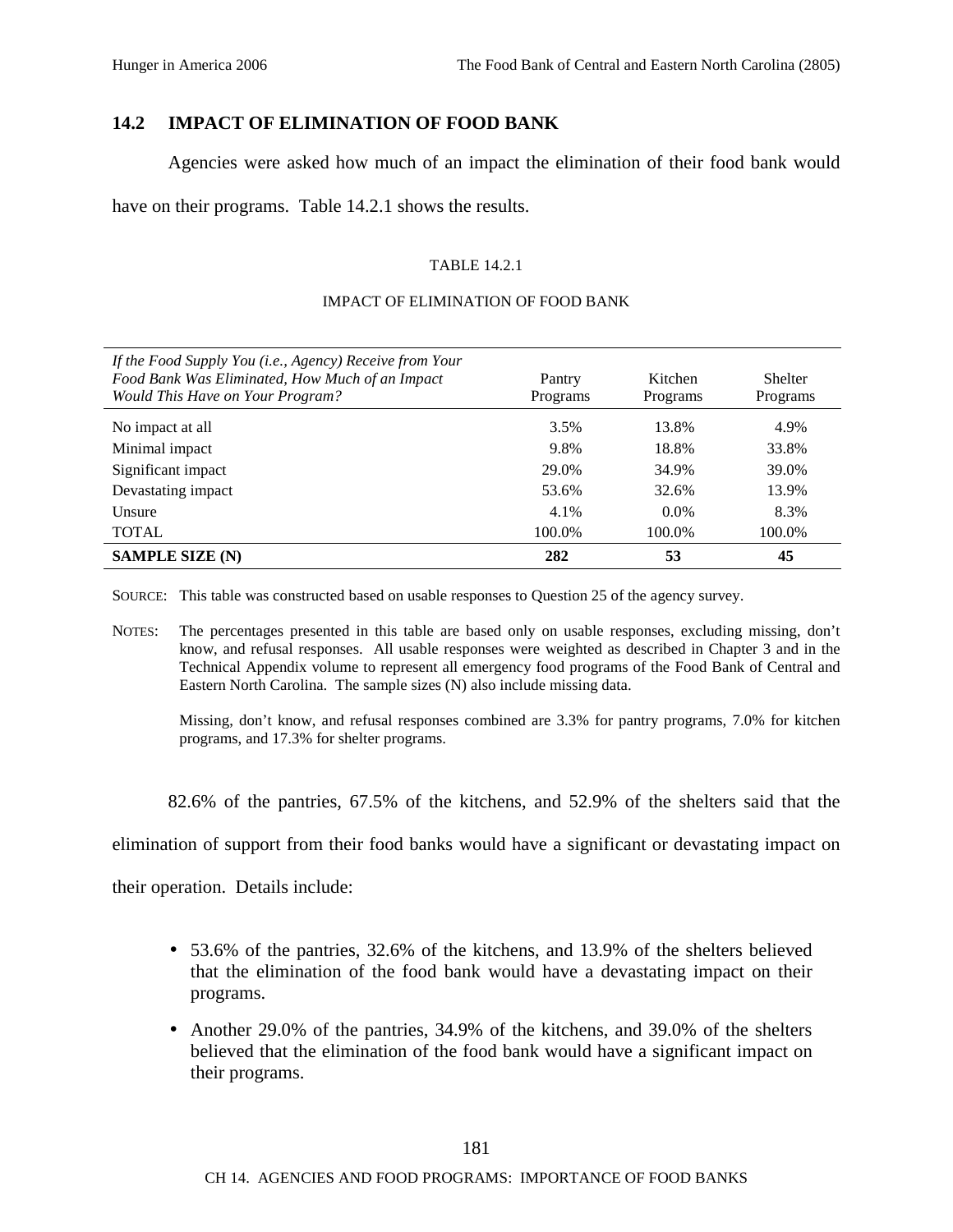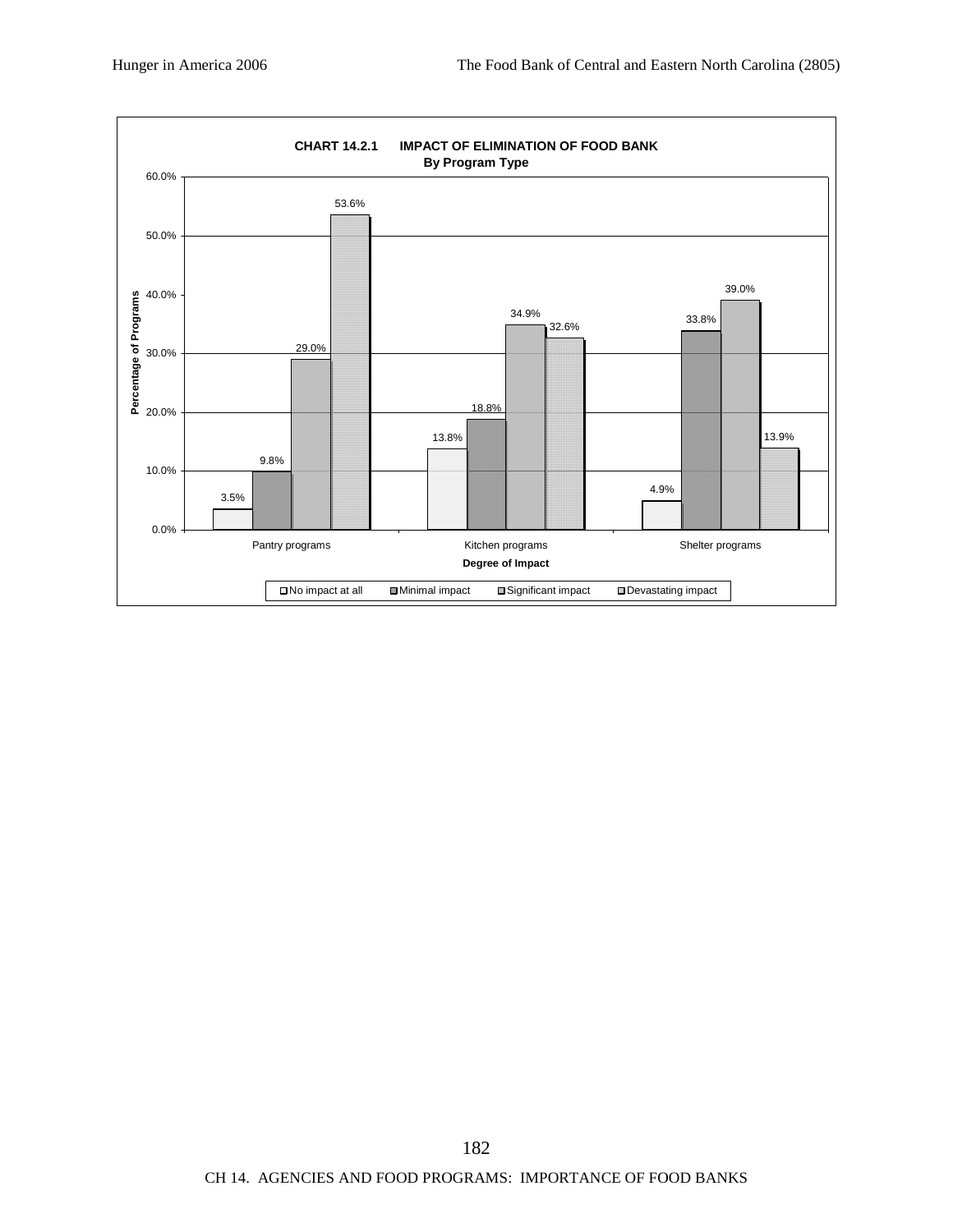## **14.3 AREAS OF ADDITIONAL ASSISTANCE DESIRED**

Agencies were asked what kinds of additional assistance, in addition to food, they need to

meet their clients' needs. Findings are presented in Table 14.3.1.

#### TABLE 14.3.1

#### AREAS OF ADDITIONAL ASSISTANCE DESIRED

| Programs That Need Additional Assistance<br>in Any of the Following Areas <sup>a</sup> | Pantry<br>Programs | Kitchen<br>Programs | <b>Shelter</b><br>Programs |
|----------------------------------------------------------------------------------------|--------------------|---------------------|----------------------------|
| Nutrition education                                                                    | 25.7%              | 31.7%               | 22.1%                      |
| Training in food handling                                                              | 18.6%              | 39.9%               | 32.5%                      |
| Accessing local resources                                                              | 42.3%              | 31.2%               | 22.9%                      |
| Advocacy training                                                                      | 21.8%              | 11.5%               | 13.5%                      |
| Other <sup>b</sup>                                                                     | 3.7%               | $0.0\%$             | $0.0\%$                    |
| <b>SAMPLE SIZE (N)</b>                                                                 | 282                | 53                  | 45                         |

SOURCE: This table was constructed based on usable responses to Question 26 of the agency survey.

NOTE: All usable responses were weighted as described in Chapter 3 and in the Technical Appendix volume to represent all emergency food programs of the Food Bank of Central and Eastern North Carolina.

<sup>a</sup>Multiple responses were accepted.

<sup>b</sup>This includes funding and addiction programs.

Some programs wished to receive further assistance from their food banks in one or more

of the areas specified in Table 14.3.1. Details include:

- 25.7% of the pantries, 31.7% of the kitchens, and 22.1% of the shelters said that they needed additional assistance in nutrition education.
- 18.6% of the pantries, 39.9% of the kitchens, and 32.5% of the shelters said that they needed additional assistance in training in food handling.
- 42.3% of the pantries, 31.2% of the kitchens, and 22.9% of the shelters said that they needed additional assistance in accessing local resources.
- 21.8% of the pantries, 11.5% of the kitchens, and 13.5% of the shelters said that they needed additional assistance in advocacy training.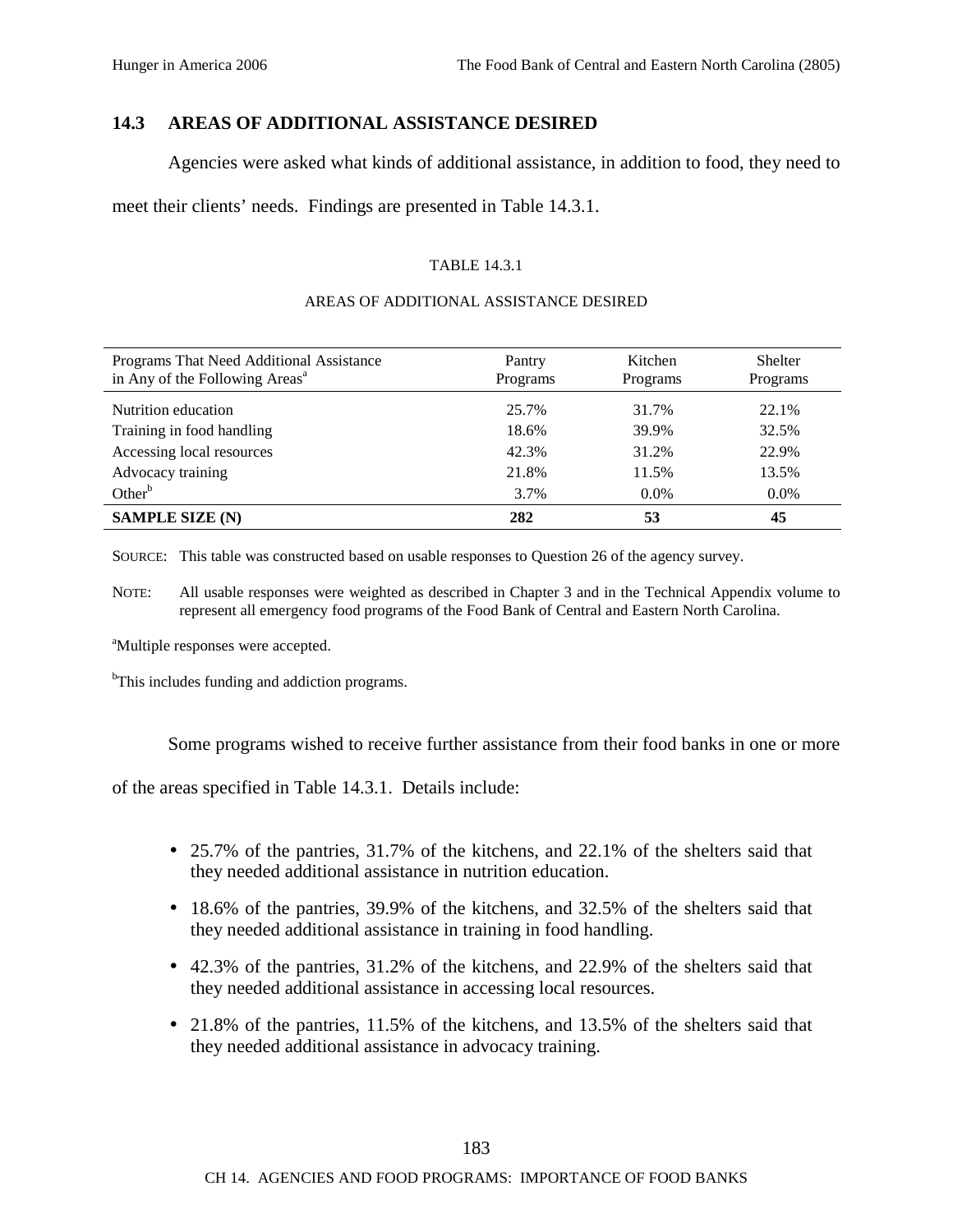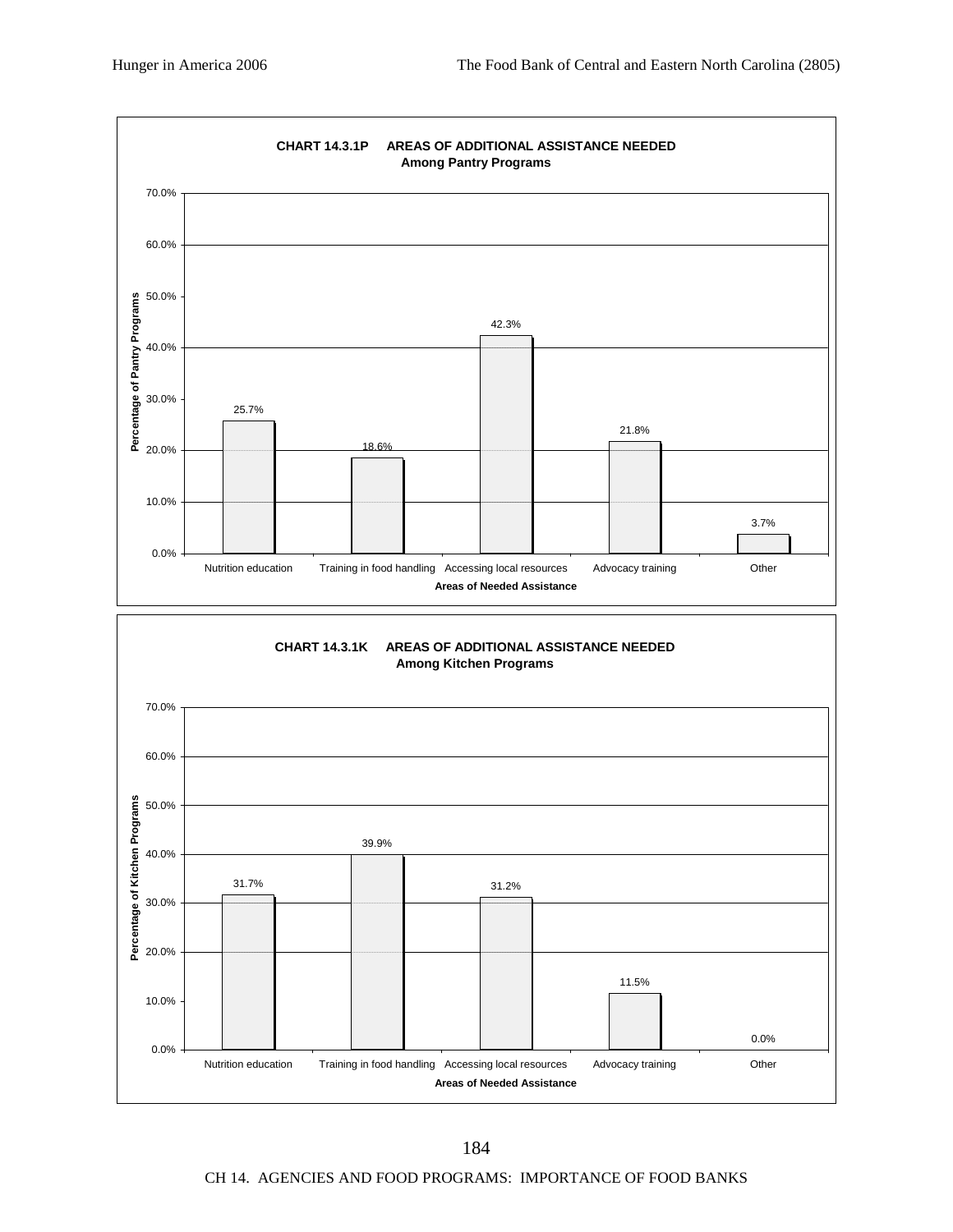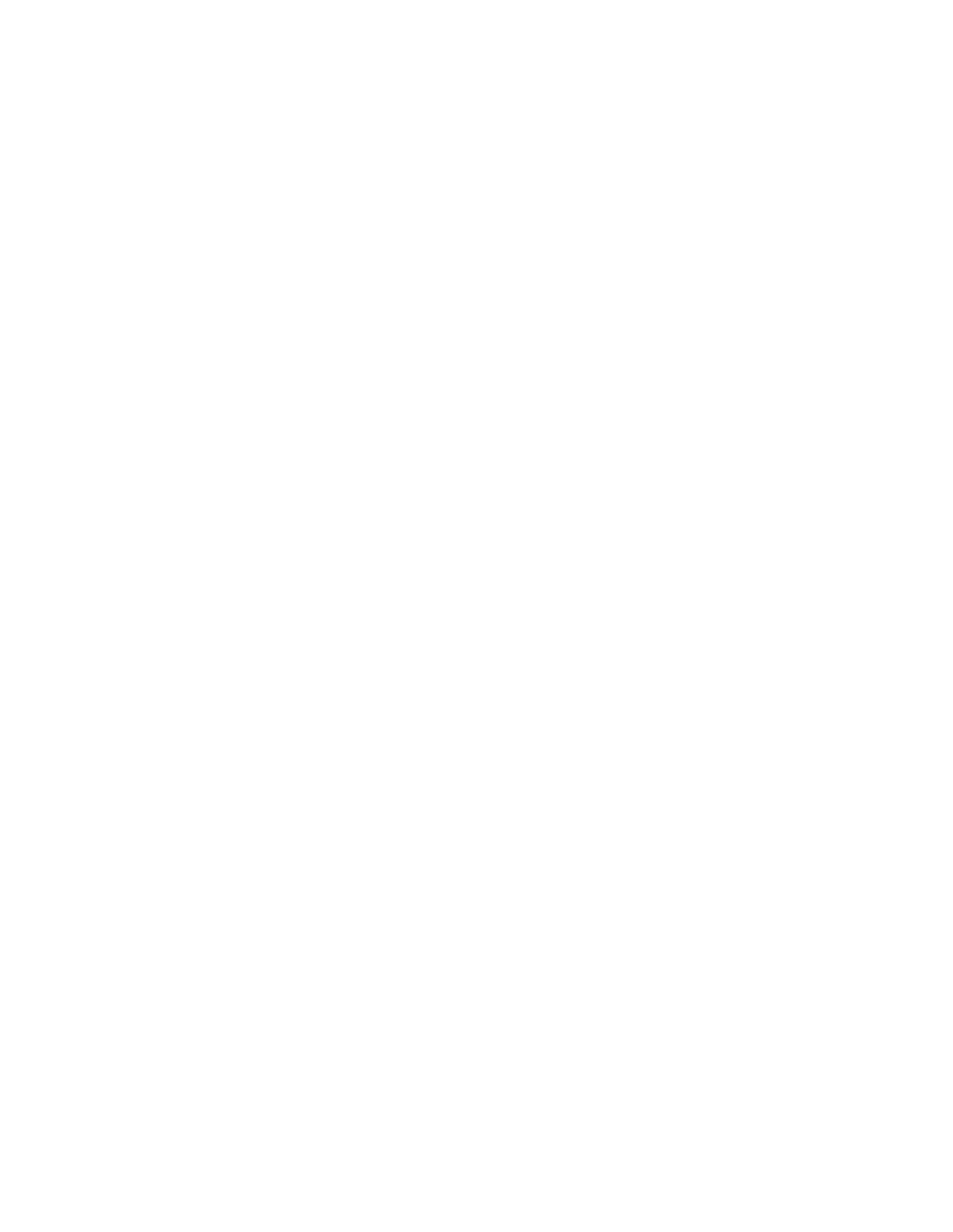## **APPENDIX A**

## **PRECISION OF REPORTED ESTIMATES: SURVEY ERROR AND SAMPLING ERROR**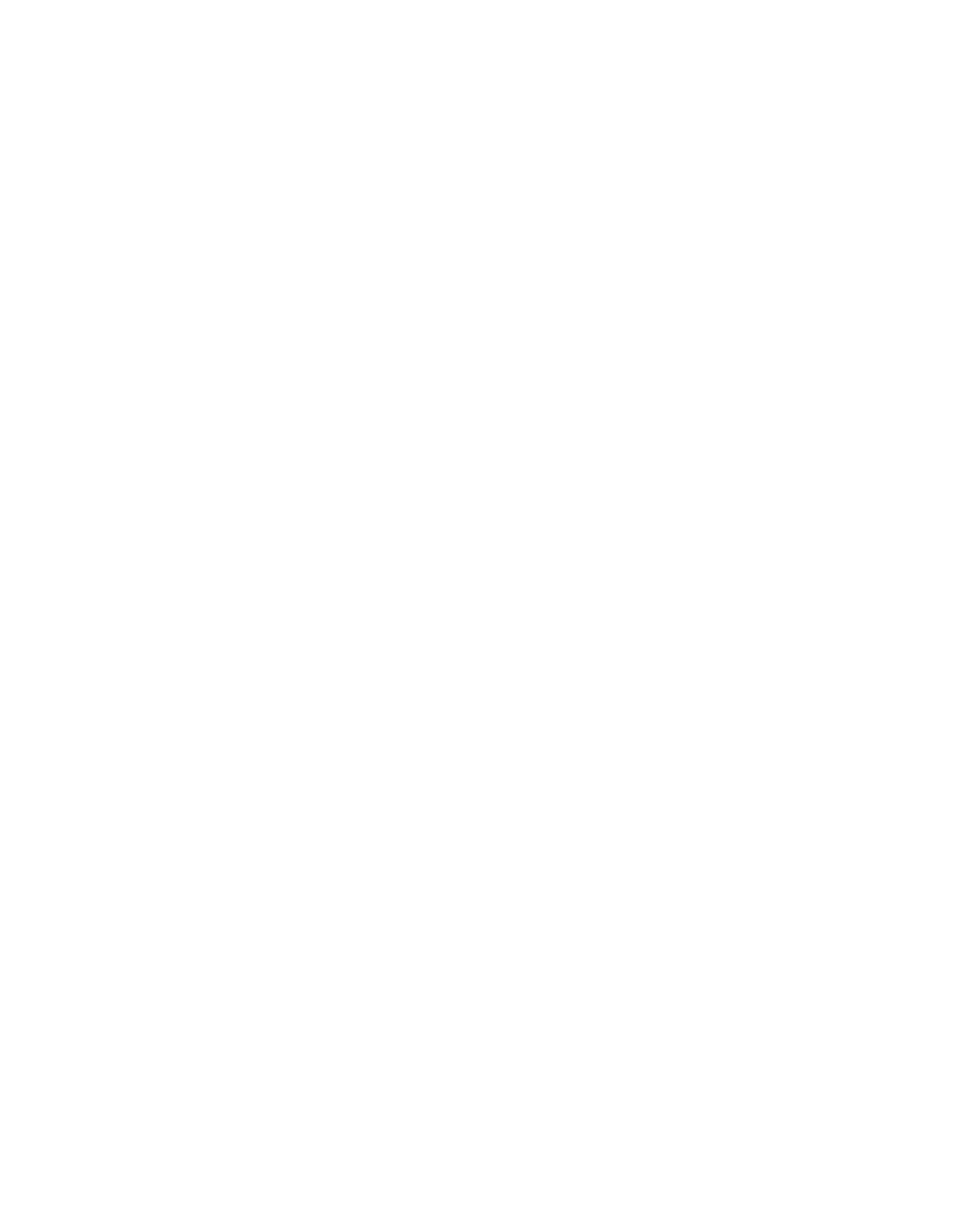Food banks should be aware that many of the estimates in the report are based on relatively small sample sizes and are subject to survey error, which includes statistical sampling error and error from the operational components of the survey (non-sampling error), such as nonresponse, reporting error and measurement error. While the sampling design and sample sizes can impose some control on the sampling error (and while this error can be quantified), the non-sampling error reflects the degree of success in designing the questionnaire and data collection procedures and in conducting the data collection activities at all stages. Unfortunately, the non-sampling error cannot be quantified. The exact amount of variation (both sampling error and non-sampling error) will be different for different food banks, and the relative contribution of sampling error and non-sampling error to the total survey error will also vary by food bank.

In general, food banks should be aware that, at a minimum, most of the percentages in the report are measured with sampling variation in the range of 8 to 12 percentage points<sup>23</sup>. For instance, if food stamp participation rates among households served by a food bank are estimated to be—say—32%, it is very likely that the margin of error at a minimum extends from 24% to 40% around the 32% estimate. Furthermore, in many instances this margin of error could be 12 percentage points or more, especially for subgroups with small sample sizes.

For estimates of annual numbers of clients, for most food banks the margin of error tends to be in the range of about 30% of the estimates. For instance if a food bank's providers are estimated to serve—say—100,000 different clients annually, the margin of error around this

 $23$  Sampling variation is measured in these reports in terms of the 90% confidence interval around an estimate. The 90% confidence interval implies that, with 90% confidence, the true value of an estimate will be in the interval. These confidence intervals, however, do not account for the non-sampling error, which can increase (sometimes substantially) the size of the confidence interval.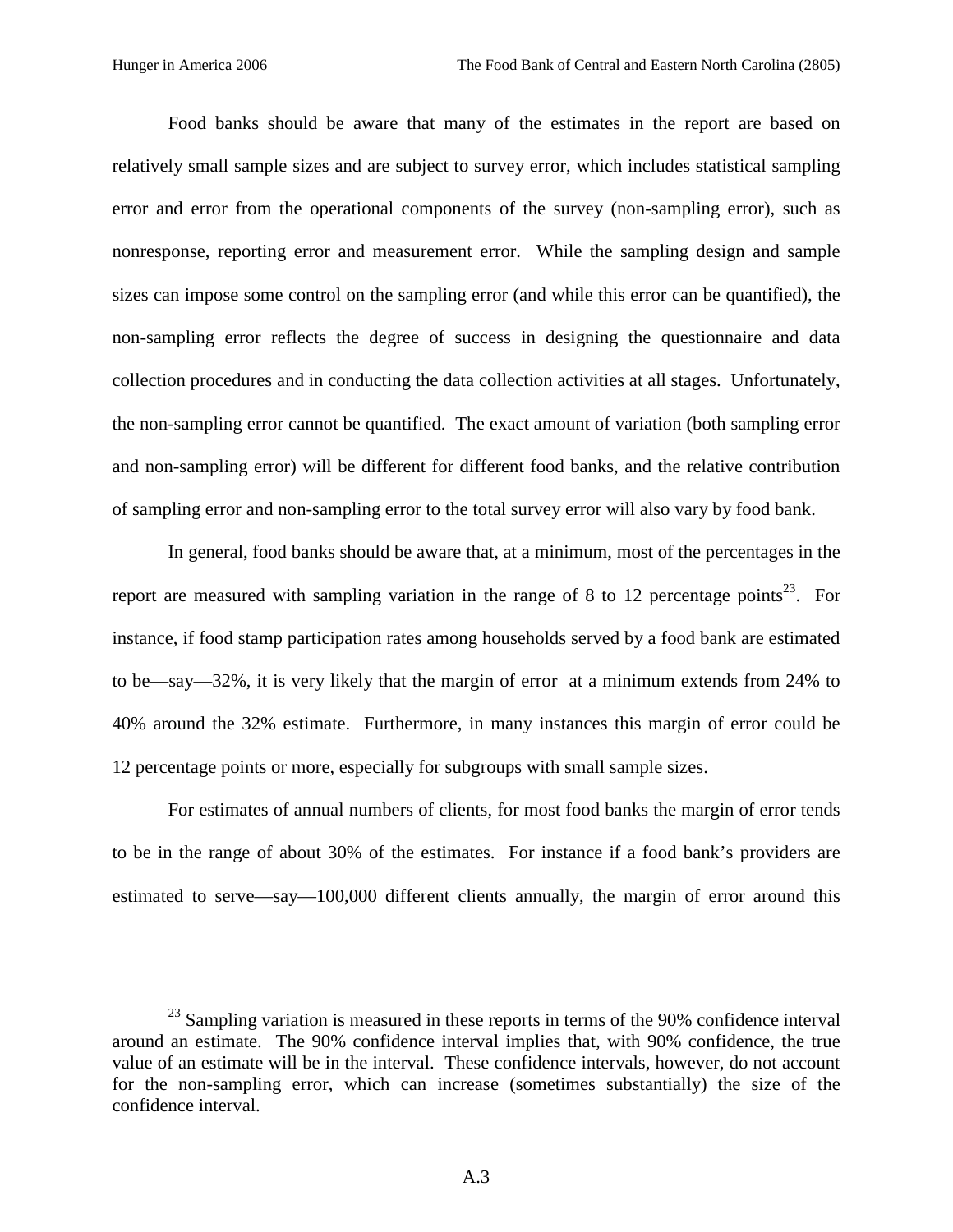estimate would extent from about 70,000 to 130,000. In general, sampling error can depend on such factors as:

- Overall number of clients interviewed
- The number of different providers of each type at which clients were interviewed
- The specific variable(s) being considered

The ranges of precision highlighted above focus only on sampling variation due to statistical sampling and the number of completed interviews. As noted previously, other forms of survey error (the non-sampling error) will increase overall survey error. These other forms of error include:

- **Nonresponse.** When completed interviews is obtained from only a portion of the clients selected for the survey
- **Response Error.** When the client interviewed does not provide an accurate answer to a question because the client either misunderstands the question or chooses not to provide an accurate answer
- **Reporting Error.** When counts or other information used in the sampling and other data collection activities are in error or missing
- **Measurement Error.** When the question in the questionnaire is not worded effectively to obtain the desired information from the client

These forms of error exist in all surveys, but the size of the non-sampling error (relative to the sampling error) depends on the design of the data collection activities and implementation of these by all persons involved in the survey.

## **SAMPLING ERROR UNDER DIFFERENT CIRCUMSTANCES**

The food bank reports contain a wealth of information and an extensive number of estimates based on the survey data. While in general it is desirable and useful to provide detailed information on the sampling variation for all variables for each specific food bank and in the multiple food bank-level reports, this is not feasible and would potentially detract from the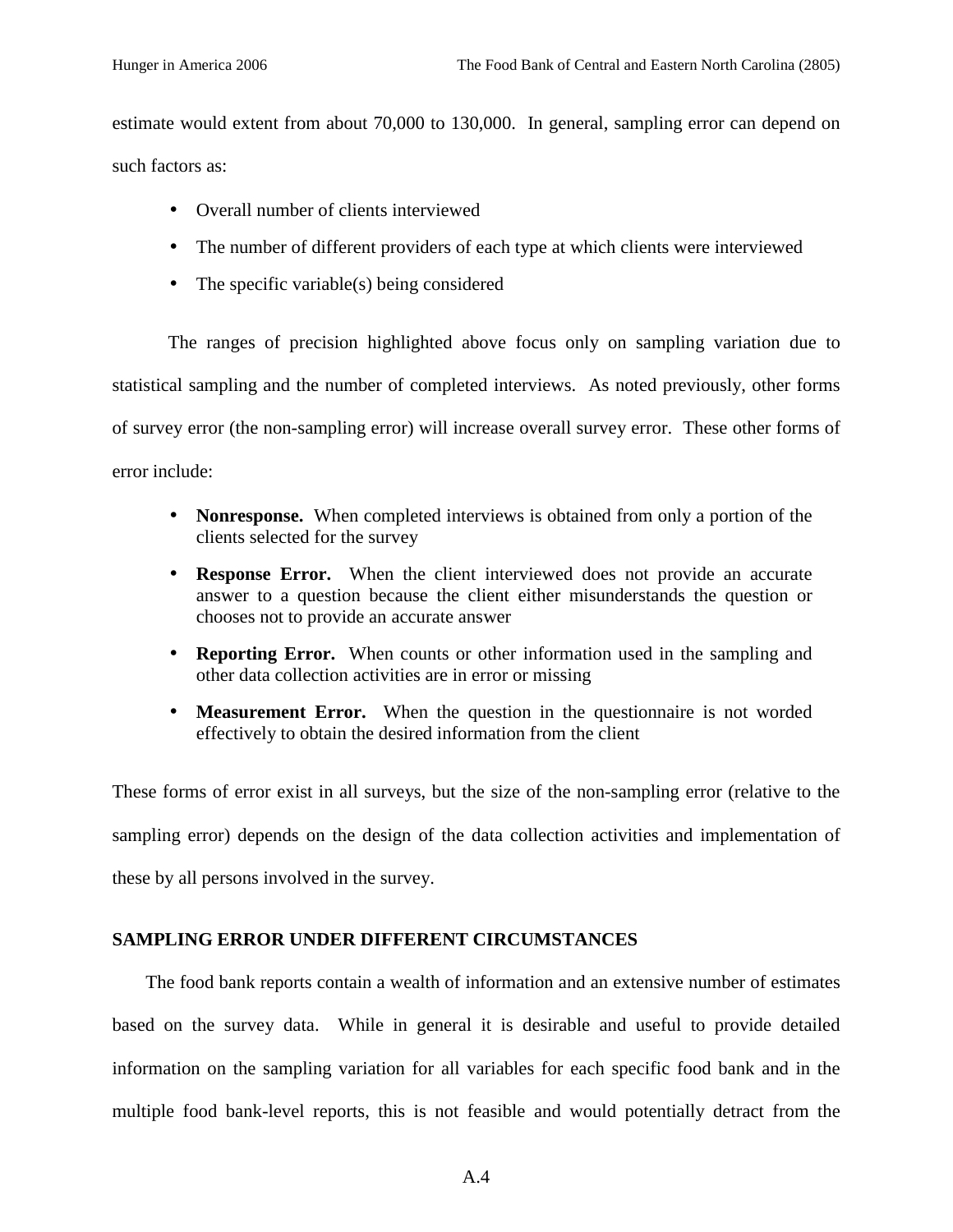usefulness of the reports. To provide a useful measure of the extent of sampling error in the estimates, we have computed estimates of the statistical variation for selected variables to identify the general range of sampling variation<sup>24</sup>. Based on those calculations, we provide below some general guidelines that can be useful in helping food banks assess how much statistical variation is present in their estimates. The guidelines follow.<sup>25</sup>

#### **Guidelines for Estimated Percentages for All Clients or Only Pantry Clients**

The largest sample sizes at the food bank level are for the overall client sample and for the subsample of pantry users. Following are guidelines for sampling variation for these groups:

**Guideline 1.** If you are considering a percentage estimate in the range of 30% to 70% and if the estimate is based on between 300 and 500 observations, then the margin of error is likely to be plus-or-minus about 8 percentage points.

**Example 1.** Suppose that the report for a specific food bank estimates the percentage of pantry households that include at least one working member as 30%. Also, suppose the sample size for pantry clients at that food bank is 330. Then we can be 90% confident that the true value lies between 22% and 38%.

**Guideline 2.** If you are considering a percentage estimate below 30% or above 70%, and if the estimate is based on between 300 and 500 observations, then the margin of error is likely to be plus-or-minus about 5 percentage points. (This is like Guideline 1 but with a different percentage range.)

 $24$  As noted before, the measures of sampling variation do not account for non-sampling error.

 $25$  Estimates of the sampling variation are based on estimates computed using data analysis software design for complex surveys (SUDAAN) to estimate standard errors for selected estimates for each individual participating food banks. The estimates in this appendix reflect average standard errors across food banks. The calculations take into account clustering, differential sampling rates, and other aspects of the sampling design. The confidence intervals reported in the text are 90% confidence intervals.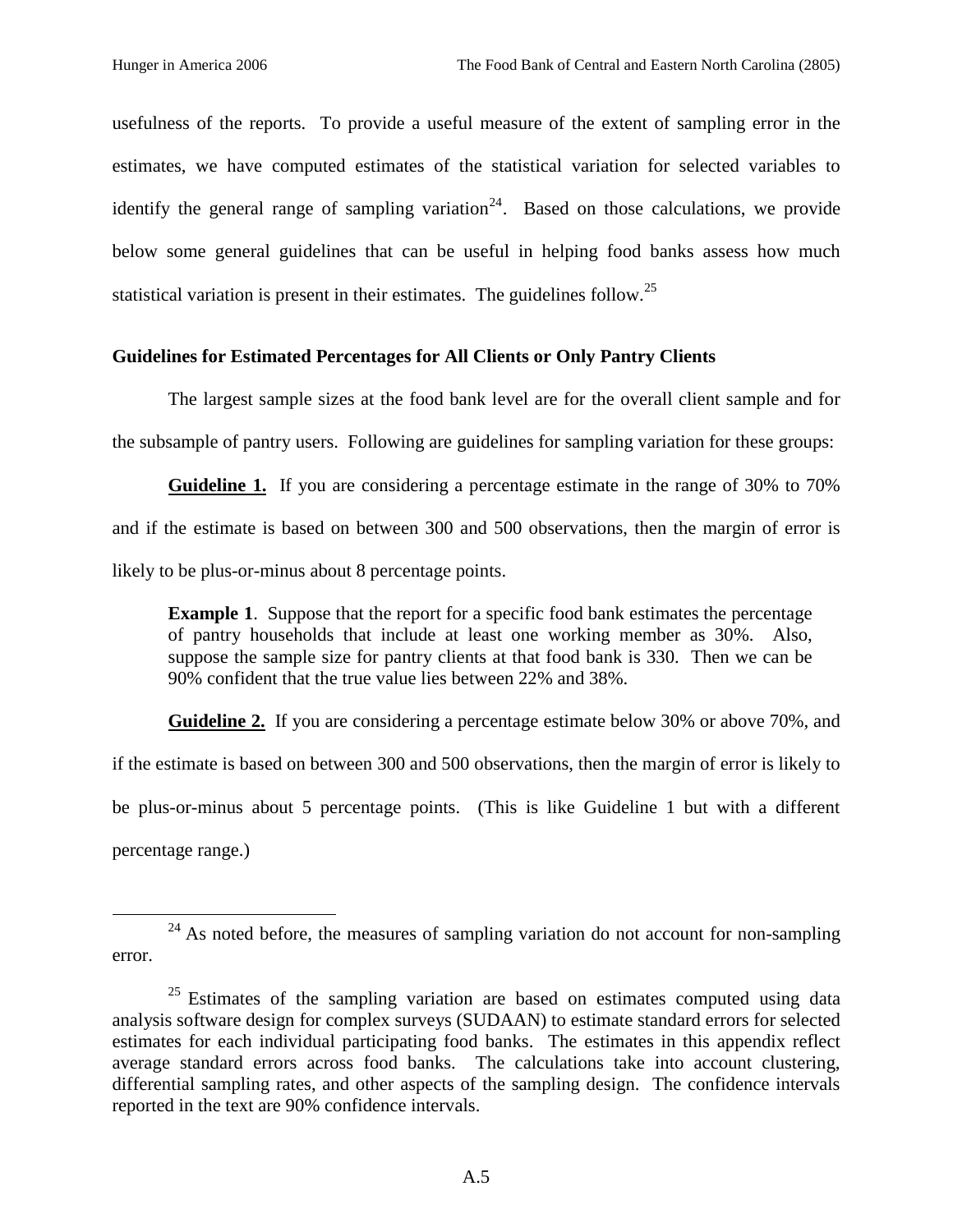**Example 2.** Suppose that the report for a specific food bank estimates the percentage of all households that include at least one member who is 65 years old or older. Suppose the estimate is 10%, and suppose the sample size for pantry clients at that food bank is 316. Then we can be 90% confident that the true value lies between 5% and 15%.

**Guideline 3.** If you are considering a percentage estimate in the range of 30% to 70%

and if the estimate is based on 100 to 300 observations, then the margin of error is plus-or-minus

about 9 percentage points. (This is like Guideline 1 but with a different sample size.)

**Example 3.** Suppose that the report for a specific food bank estimates the percentage of pantry households that are food insecure to be 60%, and suppose the sample size for pantry clients at that food bank is 122. Then we can be 90% confident that the true value lies between 51% and 69%.

**Guideline 4.** If you are considering a percentage estimate below 30% or above 70%, and

if the estimate is based on about 100 to 300 observations, then the margin of error is likely to be

about plus-or-minus about 6 percentage points. (This is like Guideline 2 but with a different

sample size.)

**Example 4.** Suppose that the report for a specific food bank has an estimate of 15% for the percentage of all households that include at least one member who is 65 years old or older. Suppose too that the sample size for pantry clients at that food bank is 220. Then we can be 90% confident that the true value lies between 9% and 21%.

## **Guidelines for Estimated Percentages for Clients at Kitchens or Shelters**

The numbers of completed interviews at kitchens and shelters tend to be smaller and the

estimates from these providers also inherently have greater statistical variation because of the

frequency of operation. Following are guidelines for sampling variation for these groups:

## **For Kitchens**

**Guideline 5.** If you are considering a percentage estimate for kitchens in the range of 30% to 70% and if the estimate is based on between 30 and 50 observations, then the margin of error is approximately plus-or-minus about 18 percentage points.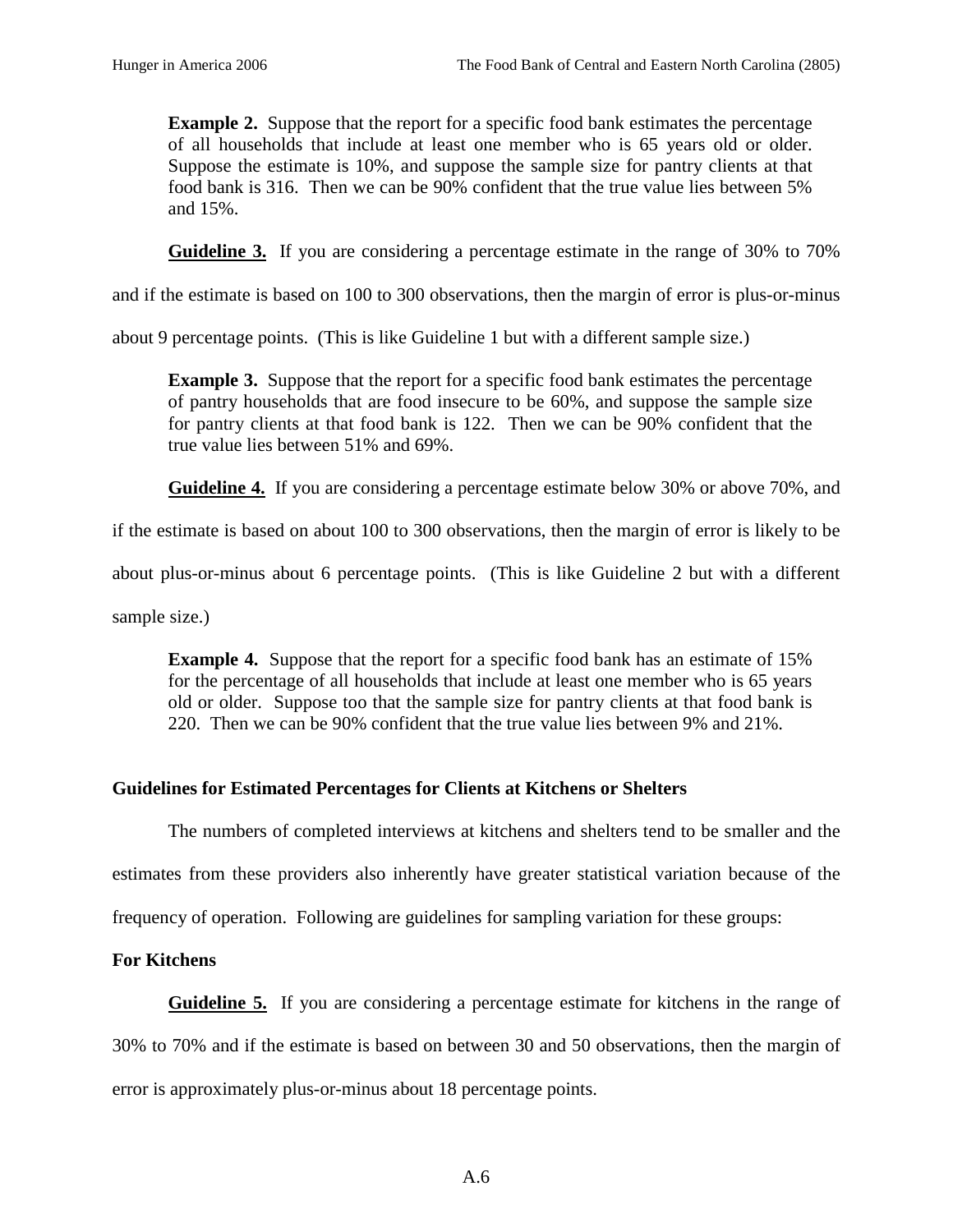**Example 5.** Suppose that the report for a specific food bank include an estimate that 40% of the kitchen households include at least one working member. Also, suppose the sample size for kitchen clients at that food bank is 45. Then we can be 90% confident that the true value lies between 27%and 63%.

**Guideline 6.** If you are considering a percentage estimate for kitchens that is below 30%

or above 70%, and if the estimate is based on between 30 and 50 observations, then the margin

of error is plus-or-minus about 10 percentage points. (This is like Guideline 5 but with a

different percentage range.)

**Example 6.** Suppose that the report for a specific food bank includes an estimate of the percentage of all households that include at least one member who is 65 years old or older. Suppose the estimate is 20%, and suppose the sample size for kitchen clients at that food bank is 43. Then we can be 90% confident that the true value lies between 10% and 30%.

Guideline 7. If you are considering a percentage estimate for kitchen clients in the range

of 30% to 70% and if the estimate is based on more than 50 observations, then the margin of

error is plus-or-minus about 16 percentage points. (This is like Guideline 5 but with a different

sample size.)

**Example 7.** Suppose that the report for a specific food bank estimates the percentage of kitchen households that are food insecure to be 60%, and suppose the sample size for kitchen clients at that food bank is 87. Then we can be 90% confident that the true value lies between 44% and 76%.

**Guideline 8.** If you are considering a percentage estimate for kitchen clients that is

below 30% or above 70%, and if the estimate is based on more than 50 completed interviews,

then the margin of error is plus-or-minus about 10 percentage points. (This is like Guideline 6

but with a different sample size.)

**Example 8.** Suppose that the report for a specific food bank has an estimate of 22% for all kitchen households include at least one member who is 65 years old or older. Suppose too that the sample size for kitchen clients at that food bank is 58. Then we can be 90% confident that the true value lies between 12% and 32%.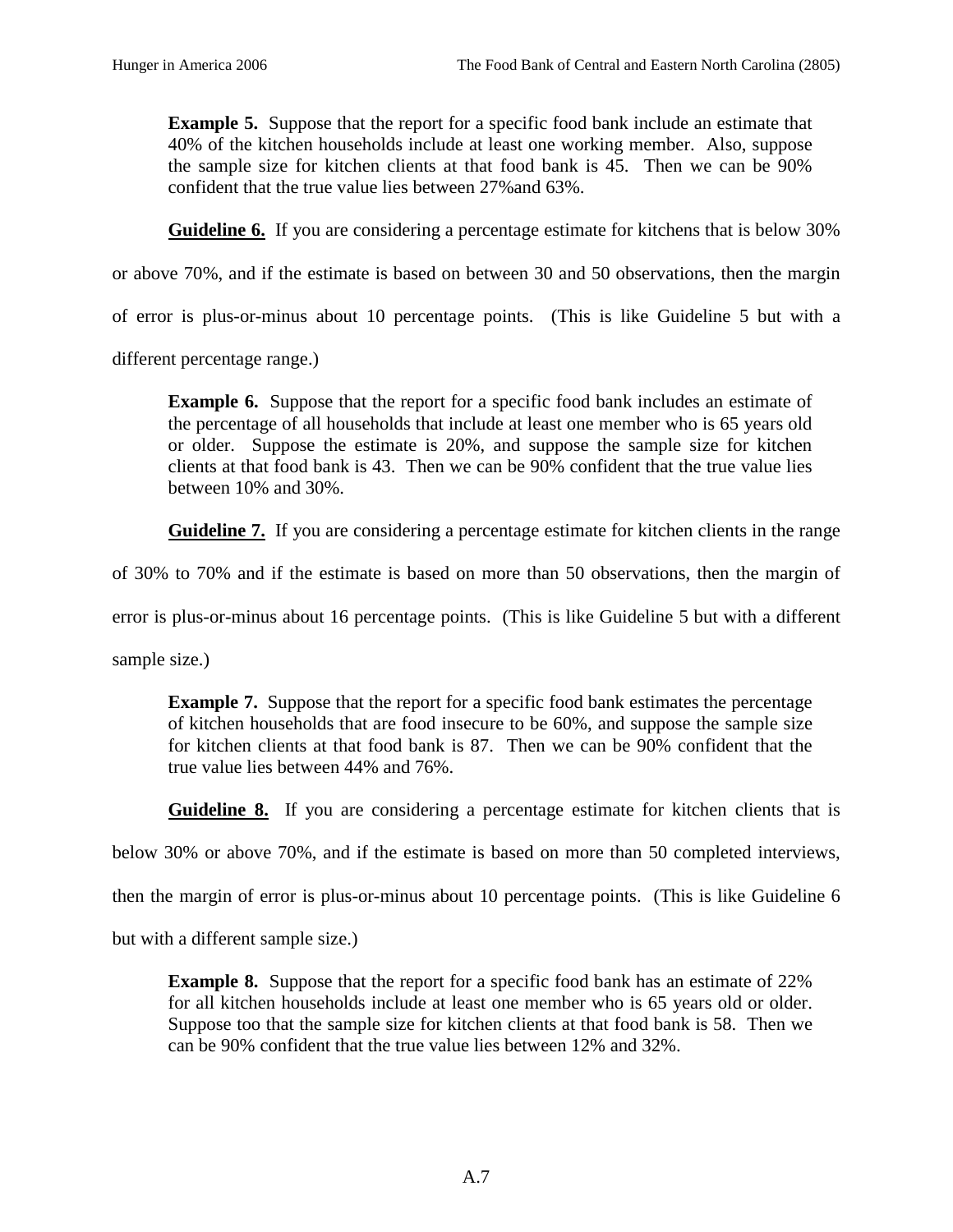## **For Shelters**

**Guideline 9.** If you are considering a percentage estimate for a shelter in the range of

30% to 70% and if the estimate is based on more than 30 completed interviews, then the margin

of error is plus-or-minus about 19 percentage points.

**Example 9.** Suppose that the report for a specific food bank estimates the percentage of shelter households which food insecure as 65%. Also, suppose the sample size for shelter clients at that food bank is 45. Then we can be 90% confident that the true value lies between 46% and 84%.

**Guideline 10.** If you are considering a percentage estimate for shelters that is below 30%

or above 70%, and if the estimate is based on more than 30 observations, then the margin of error

is plus-or-minus about 11 percentage points. (This is like Guideline 9 but with a different

percentage range.)

**Example 10.** Suppose that the report for a specific food bank, there is the estimate of the percentage of shelter households that include at least one working member. Suppose the estimate is 20%, and suppose the sample size for shelter clients at that food bank is 43. Then we can be 90% confident that the true value lies between 9% and 31%.

## **Guidelines for Estimates of Numbers of Annual Clients**

The food bank reports also include estimates of the numbers of *different* clients served by the food banks in a year. For the typical food bank with about 400 overall client observations, the margin of error is approximately plus-or-minus 31% of the estimate. For instance, if a food bank is estimated to have approximately 20,000 different clients annually, then the statistical margin of error extends between approximately 13,800 and 26,200 clients.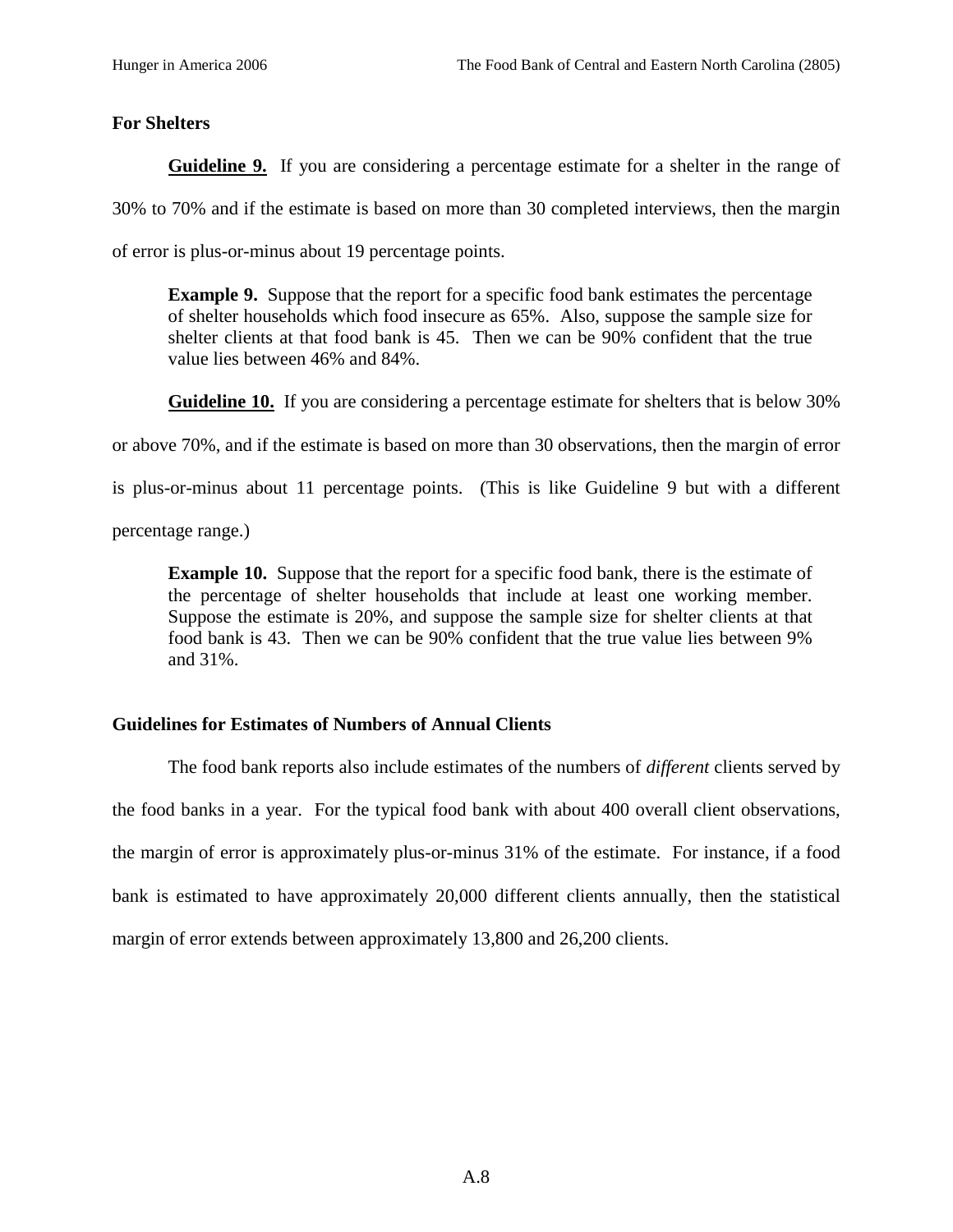## **APPENDIX B**

# **FOOD STAMP ELIGIBILITY CRITERIA**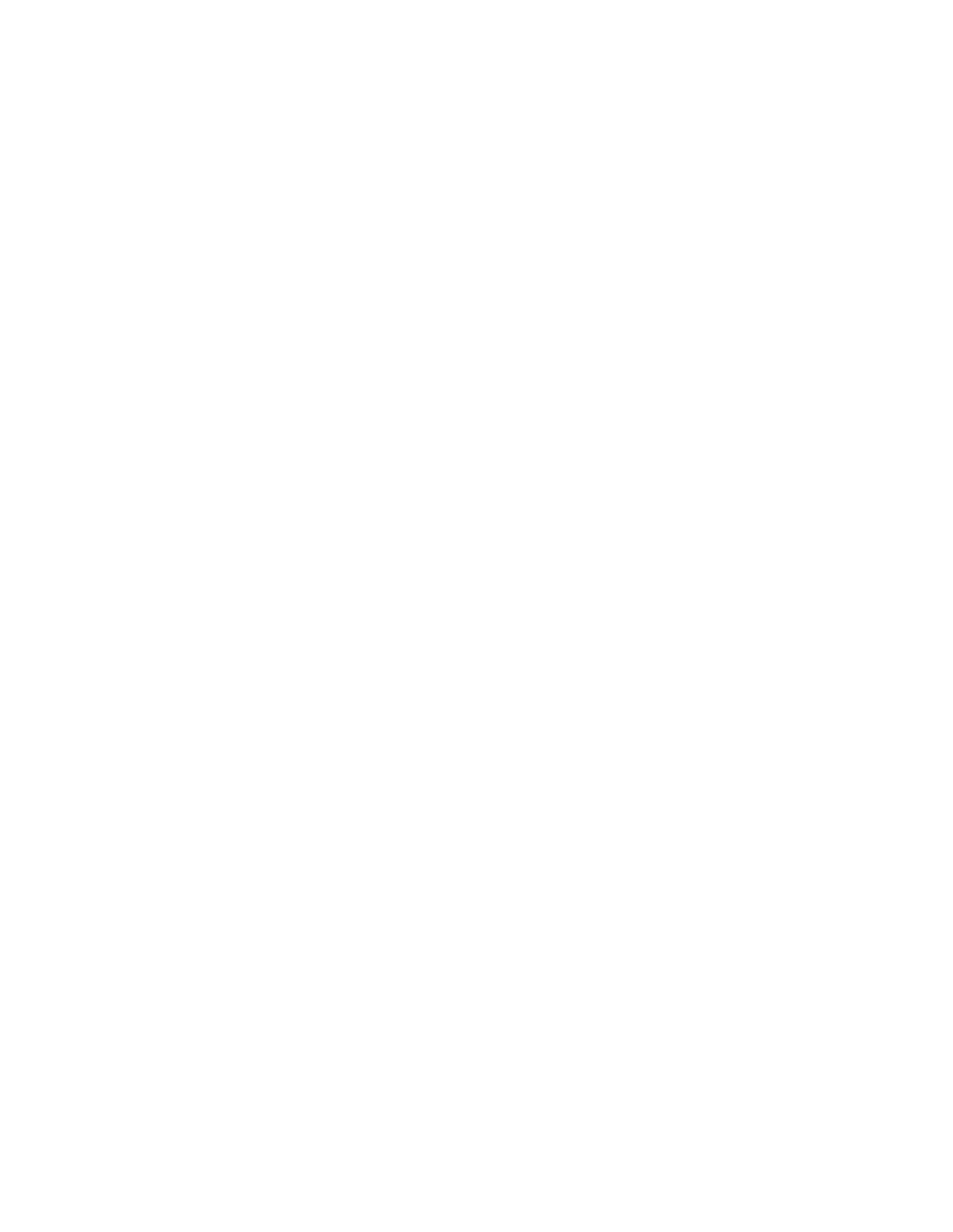#### **FOOD STAMP ELIGIBILITY CRITERIA**

Source: http://www.fns.usda.gov/fsp/applicant\_recipients/resources.htm

For 2005, the following food stamp eligibility rules applied to households in the 48 contiguous states and the District of Columbia.

## **A. RESOURCES (RULES ON RESOURCE LIMITS)**

Households may have \$2,000 in countable resources, such as a bank account, or \$3,000 in countable resources if at least one person is age 60 or older or is disabled. However, certain resources are *not* counted, such as a home and lot, the resources of people who receive Supplemental Security Income (SSI), the resources of people who receive Temporary Assistance for Needy Families (TANF) (formerly AFDC), and most retirement (pension) plans.

A licensed vehicle is *not* counted if:

- It is used for income-producing purposes
- It is annually producing income consistent with its fair market value
- It is needed for long distance travel for work (other than daily commute)
- It is used as the home
- It is needed to transport a physically disabled household member
- It is needed to carry most of the household's fuel or water
- The household has little equity in the vehicle (because of money owed on the vehicle, it would bring no more than \$1,500 if sold)

For the following licensed vehicles, the fair market value over \$4,650 is counted:

- One per adult household member
- Any other vehicle a household member under 18 drives to work, school, job training, or to look for work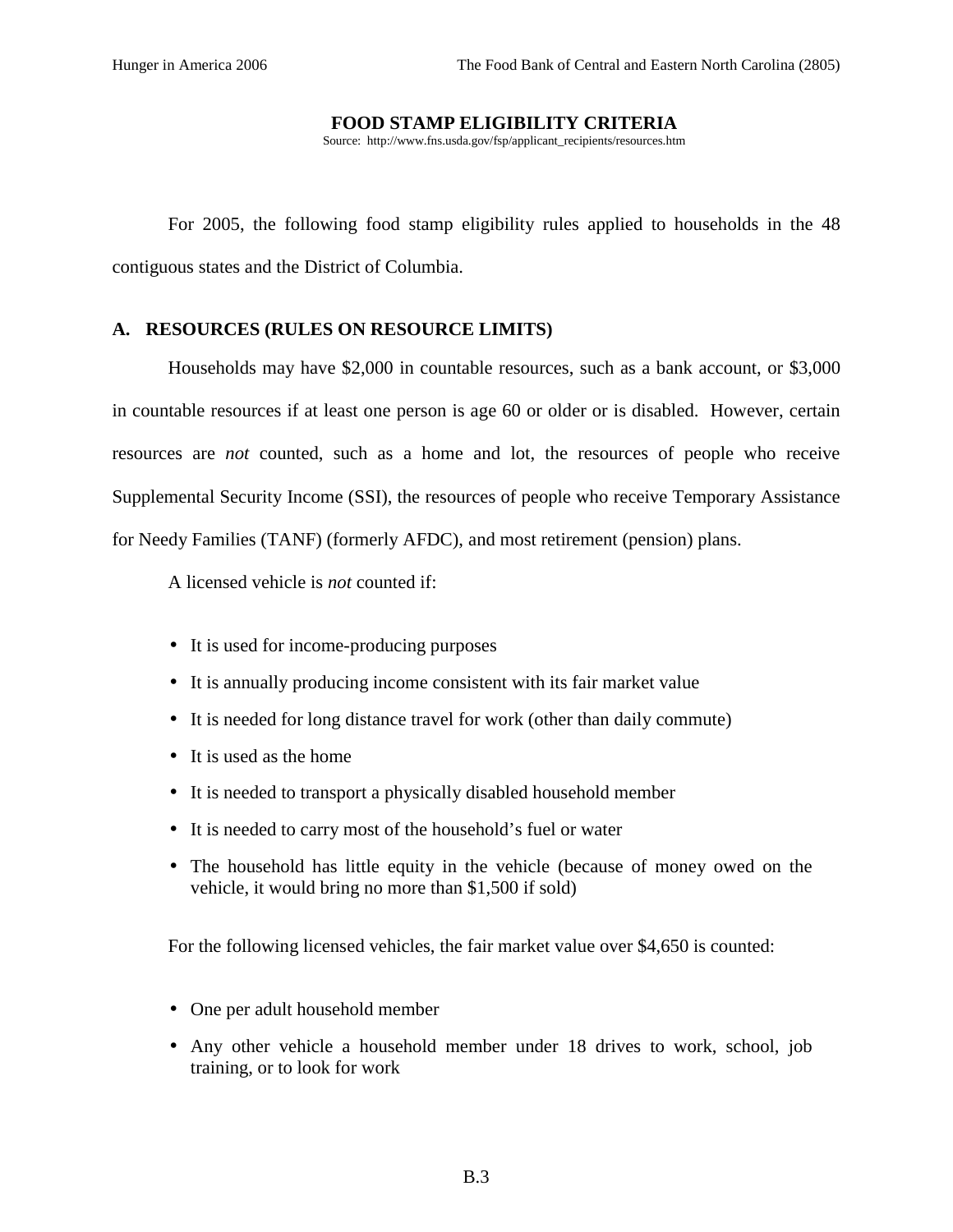For all other vehicles, the fair market value over \$4,650 or the equity value, whichever is more, is counted as a resource.

#### **B. INCOME (RULES ON INCOME LIMITS)**

Households must meet income tests *unless* all members are receiving Title IV (TANF), SSI, or, in some places, general assistance.

Most households must meet both the gross and net income tests, but a household with an elderly person or a person who is receiving certain types of disability payments only has to meet the net income test. Gross income means a household's total, nonexcluded income, before any deductions have been made. Net income means gross income minus allowable deductions.

Households, except those noted, that have income over the amounts listed below cannot get food stamps.

| People in Household    | Gross Monthly Income Limits | Net Monthly Income Limits |
|------------------------|-----------------------------|---------------------------|
|                        | \$1,037                     | \$798                     |
| 2                      | \$1,390                     | \$1,070                   |
| 3                      | \$1,744                     | \$1,341                   |
| $\overline{4}$         | \$2,097                     | \$1,613                   |
|                        | \$2,450                     | \$1,885                   |
| 6                      | \$2,803                     | \$2,156                   |
|                        | \$3,156                     | \$2,428                   |
| 8                      | \$3,509                     | \$2,700                   |
| Each additional person | $+$ \$354                   | $+ $272$                  |

Note: Updated October 2005, effective through September 2006.

### **C. DEDUCTIONS (RULES ON ALLOWABLE DEDUCTIONS FROM INCOME)**

Gross income means a household's total, nonexcluded income, before any deductions have been made. Net income means gross income minus allowable deductions.<sup>26</sup>

<sup>&</sup>lt;sup>26</sup> As of October 2005, effective through September 2006.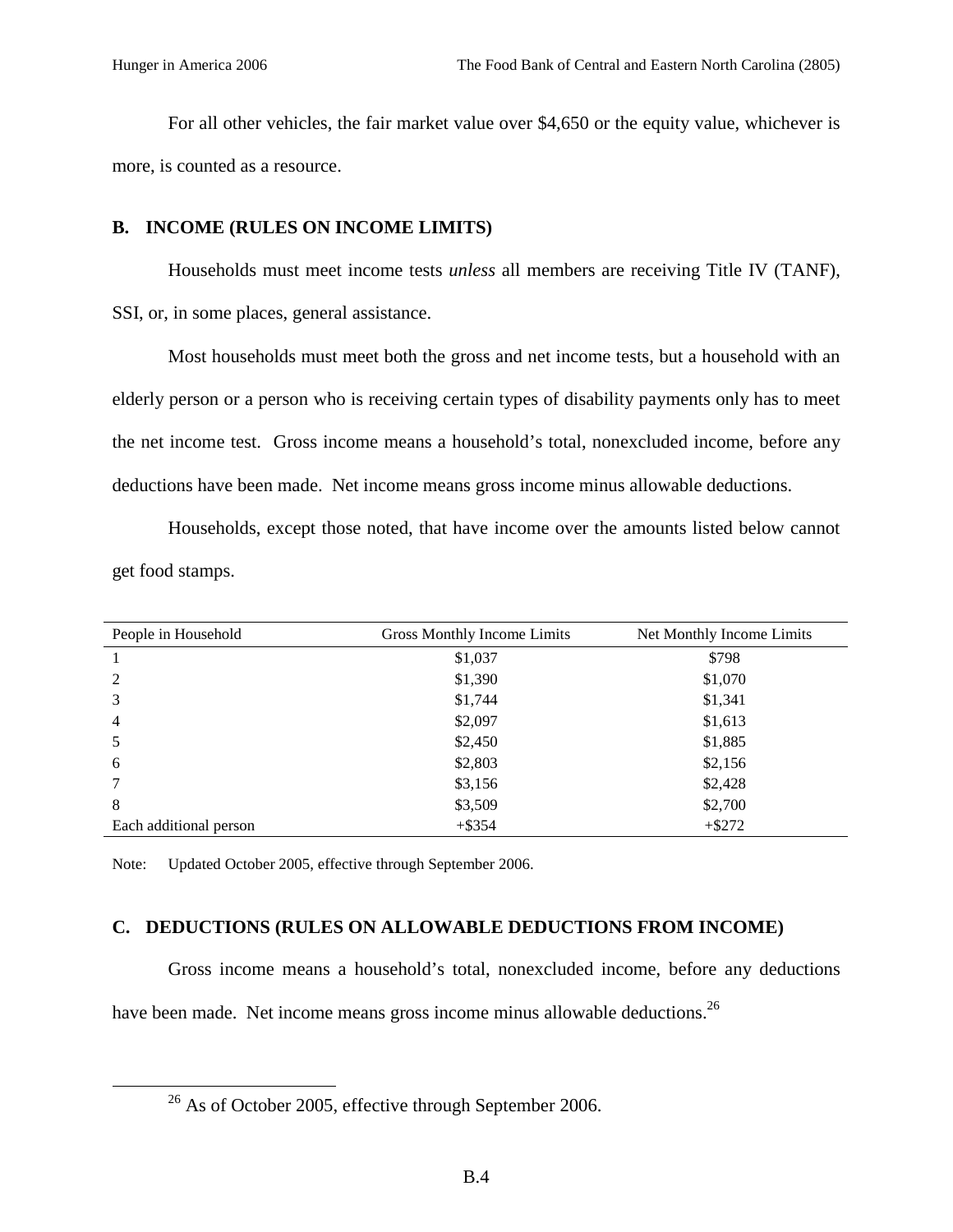- A 20% deduction from earned income
- A standard deduction of \$134 for most households (higher for larger households, and in Alaska, Hawaii, and Guam)
- A dependent care deduction when needed for work, training, or education—but not more than \$200 for each child under age 2 and not more than \$175 for each other dependent
- Medical expenses for elderly or disabled members which are more than \$35 for the month if they are not paid by insurance or someone else
- Legally owed child support payments
- Excess shelter costs that are more than half the household's income after the other deductions. Allowable costs include the cost of fuel to heat and cook with, electricity, water, the basic fee for one telephone, rent or mortgage payments, and taxes on the home. The amount of the shelter deduction cannot be more than \$400 unless one person in the household is elderly or disabled. (The limit is higher in Alaska, Hawaii, and Guam.)

# **D. WORK AND ALIENS (RULES ON WORK, AND LEGAL IMMIGRANTS)**

With some exceptions, able-bodied adults between 16 and 60 must register for work, accept suitable employment, and take part in an employment and training program to which they are referred by the food stamp office. Failure to comply with these requirements can result in disqualification from the program. In addition, able-bodied adults between 18 and 50 who do not have any dependent children can get food stamps for only 3 months in a 36-month period if they do not work or participate in a workfare or employment and training program other than job search. This requirement is waived in some locations.

## **E. IMMIGRANT ELIGIBILITY REQUIREMENTS**

The 2002 Farm bill restores food stamp eligibility to most legal immigrants that:

- Have lived in the country five years
- Are receiving disability-related assistance or benefits, regardless of entry date
- Starting October 1, 2003, are children regardless of entry date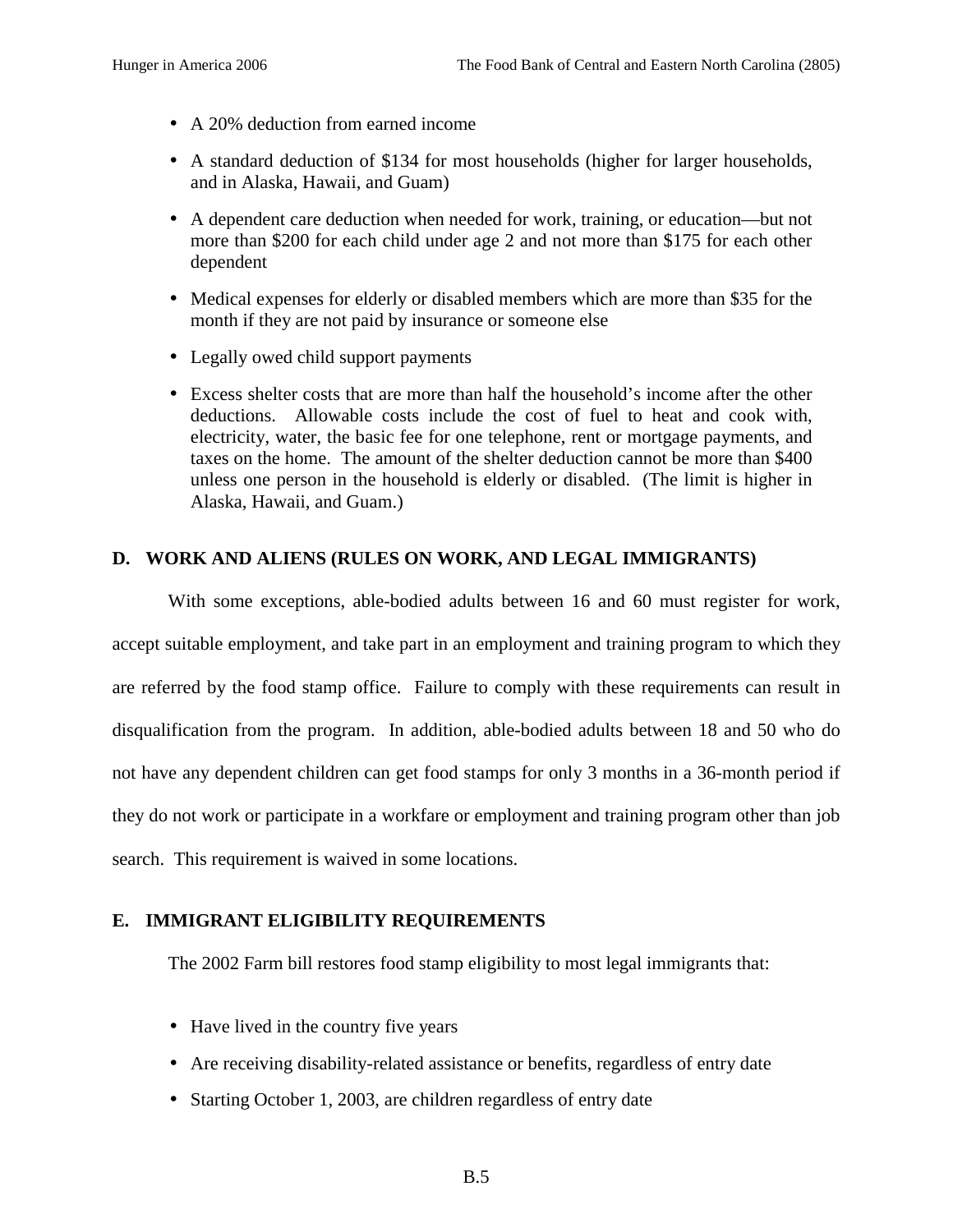Certain non-citizens, such as those admitted for humanitarian reasons and those admitted for permanent residence, are also eligible for the program. Eligible household members can get food stamps even if there are other members of the household that are not eligible.

Non-citizens that are in the United States temporarily, such as students, are not eligible.

A number of states have their own programs to provide benefits to immigrants who do not meet the regular Food Stamp Program eligibility requirements.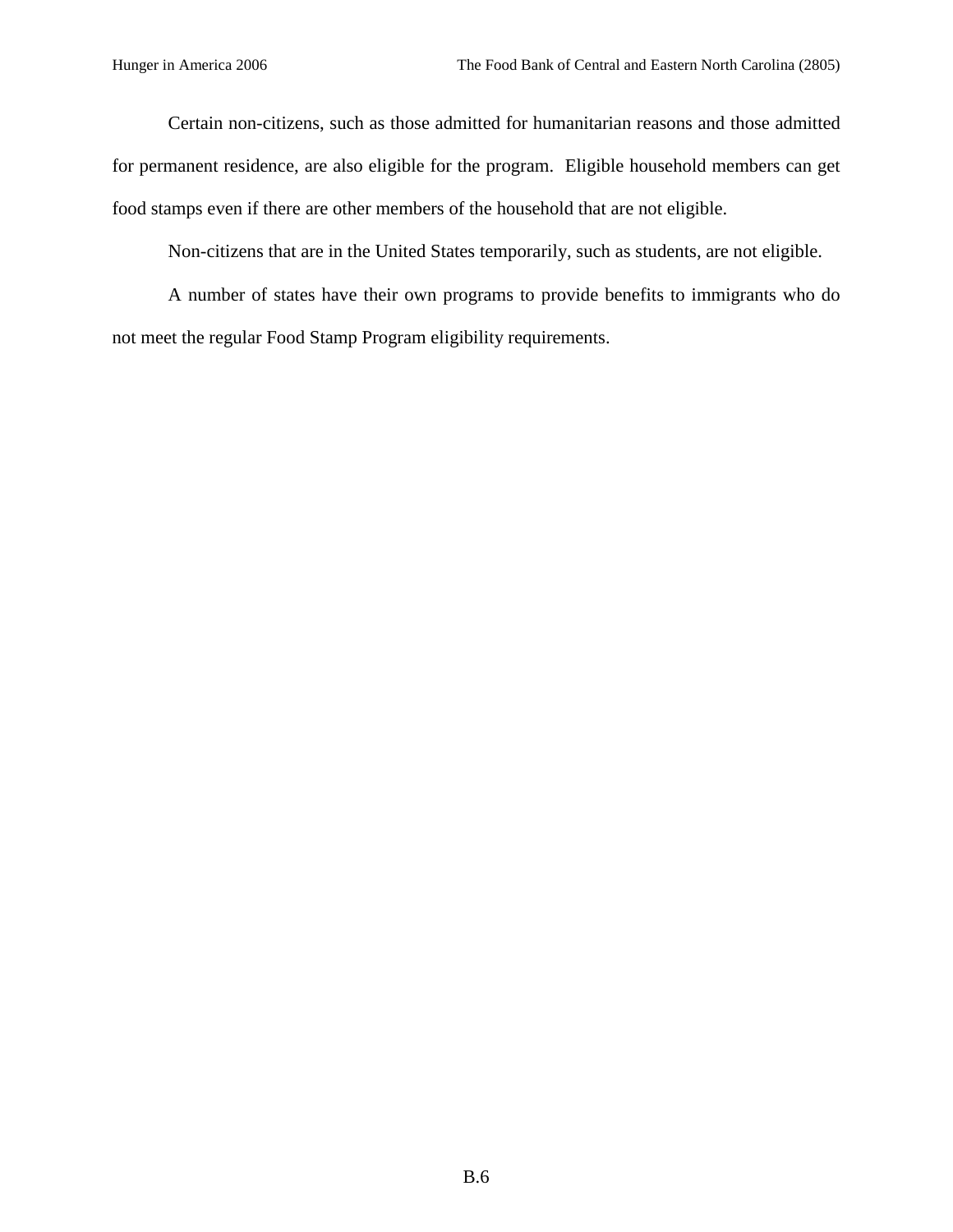# **APPENDIX C**

# **SOURCES OF INFORMATION SHOWN IN THE CHARTS AND TABLES IN CHAPTERS 5 THROUGH 14**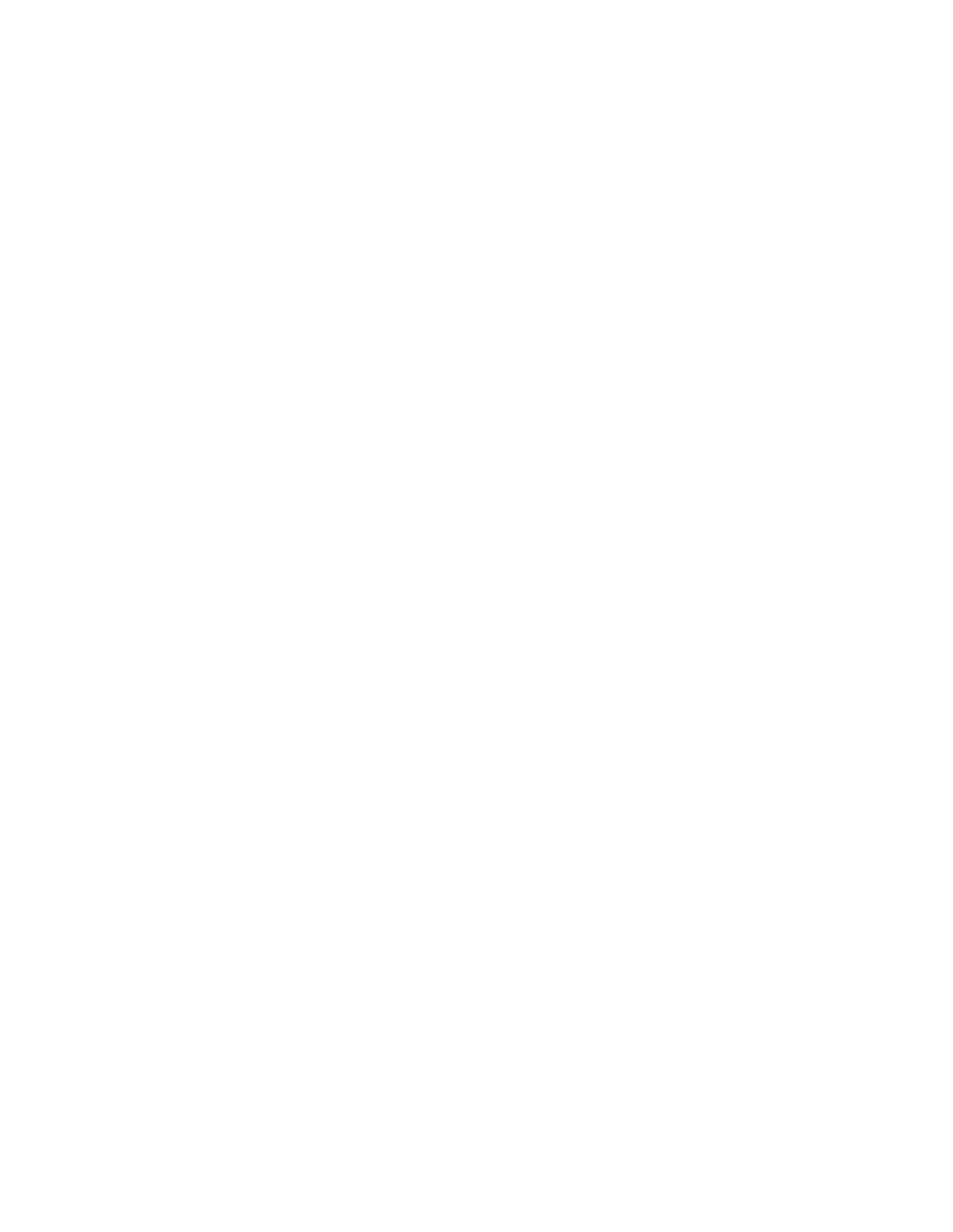| Table | <b>Client Question</b>                  | <b>Agency Question</b> |
|-------|-----------------------------------------|------------------------|
| 5.1.1 | Client data                             |                        |
| 5.2.1 | 2. Sex                                  |                        |
|       | 3. Age                                  |                        |
|       | 4. Relationship                         |                        |
|       | 6. Employment                           |                        |
|       | 7. Are there any children age 0-5 years |                        |
|       | in household?                           |                        |
|       | 11. Are you Spanish, Latino, or of      |                        |
|       | Hispanic descent or origin?             |                        |
|       | 11a. Would that be Mexican, Puerto      |                        |
|       | Rican, Cuban, some other Spanish,       |                        |
|       | Hispanic, or Latino group?              |                        |
|       | 12. What is your race?                  |                        |
| 5.3.1 | 2. Sex                                  |                        |
|       | 3. Age<br>5. Citizen                    |                        |
| 5.3.2 | 2. Sex                                  |                        |
|       | 3. Age                                  |                        |
|       | 5. Citizen                              |                        |
| 5.4.1 | 9. Are you married, living with         |                        |
|       | someone as married, widowed,            |                        |
|       | divorced, separated, or have you never  |                        |
|       | been married?                           |                        |
| 5.5.1 | 10. What is the highest level of        |                        |
|       | education you completed?                |                        |
| 5.6.1 | 11. Are you Spanish, Latino, or of      |                        |
|       | Hispanic descent or origin?             |                        |
|       | 11a. Would that be Mexican, Puerto      |                        |
|       | Rican, Cuban, some other Spanish,       |                        |
|       | Hispanic, or Latino group?              |                        |
|       | 12. What is your race?                  |                        |
| 5.7.1 | 3. Age                                  |                        |
|       | 6. Employment                           |                        |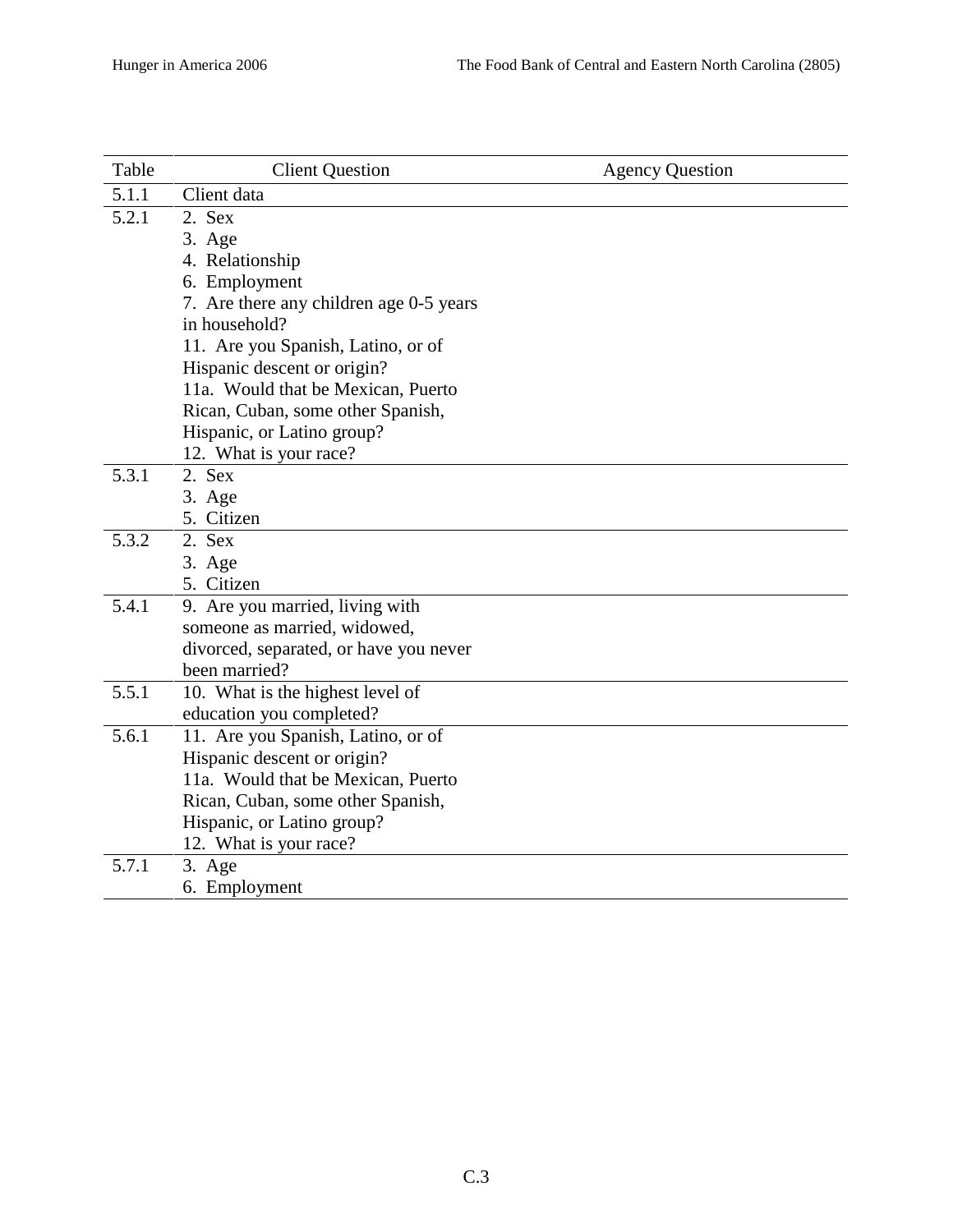| Table   | <b>Client Question</b>                                     | <b>Agency Question</b> |
|---------|------------------------------------------------------------|------------------------|
| 5.7.2   | 6. Employment                                              |                        |
|         | 12a. Is respondent working?                                |                        |
|         | 13. You mentioned that you are not                         |                        |
|         | working now. How long has it been                          |                        |
|         | since you worked?                                          |                        |
|         | 14a. Is this job a managerial or                           |                        |
|         | professional job?                                          |                        |
|         | 15. Are you participating in any gov't                     |                        |
|         | sponsored job training or work                             |                        |
|         | experience programs, such as Welfare                       |                        |
|         | to Work or the food stamp employment                       |                        |
|         | training program?                                          |                        |
| 5.8.1   | Federal Poverty Level Table                                |                        |
| 5.8.2.1 | 29. What was your total income last                        |                        |
|         | month before taxes?                                        |                        |
|         | 29a. What was your household's total                       |                        |
|         | income for last month?                                     |                        |
| 5.8.3.1 | 29. What was your total income last                        |                        |
|         | month before taxes?                                        |                        |
|         | 30. What was your household's main                         |                        |
|         | source of income last month?                               |                        |
| 5.8.3.2 | 6. Employment                                              |                        |
|         | 25. Did you get money in the last                          |                        |
|         | month from any of the following?                           |                        |
|         | 29. What was your total income last                        |                        |
|         | month before taxes?                                        |                        |
| 5.8.4.1 | 29. What was your total income last<br>month before taxes? |                        |
|         | 31. What was your household's total                        |                        |
|         | income before taxes and other                              |                        |
|         | deductions <u>last year</u> from all sources,              |                        |
|         | including Social Security and other                        |                        |
|         | gov't programs?                                            |                        |
| 5.9.1.1 | 16. Please tell me the kind of place                       |                        |
|         | where you now live.                                        |                        |
|         | 17. Do you own, rent, live free with                       |                        |
|         | someone else?                                              |                        |
|         | 18. Were you late paying your last                         |                        |
|         | month's rent or mortgage?                                  |                        |
|         | 81. Does your household receive                            |                        |
|         | Section 8 or Public Housing                                |                        |
|         | Assistance?                                                |                        |
| 5.9.2.1 | 19. Do you have access to a place to                       |                        |
|         | prepare a meal, a working telephone,                       |                        |
|         | and a car that runs?                                       |                        |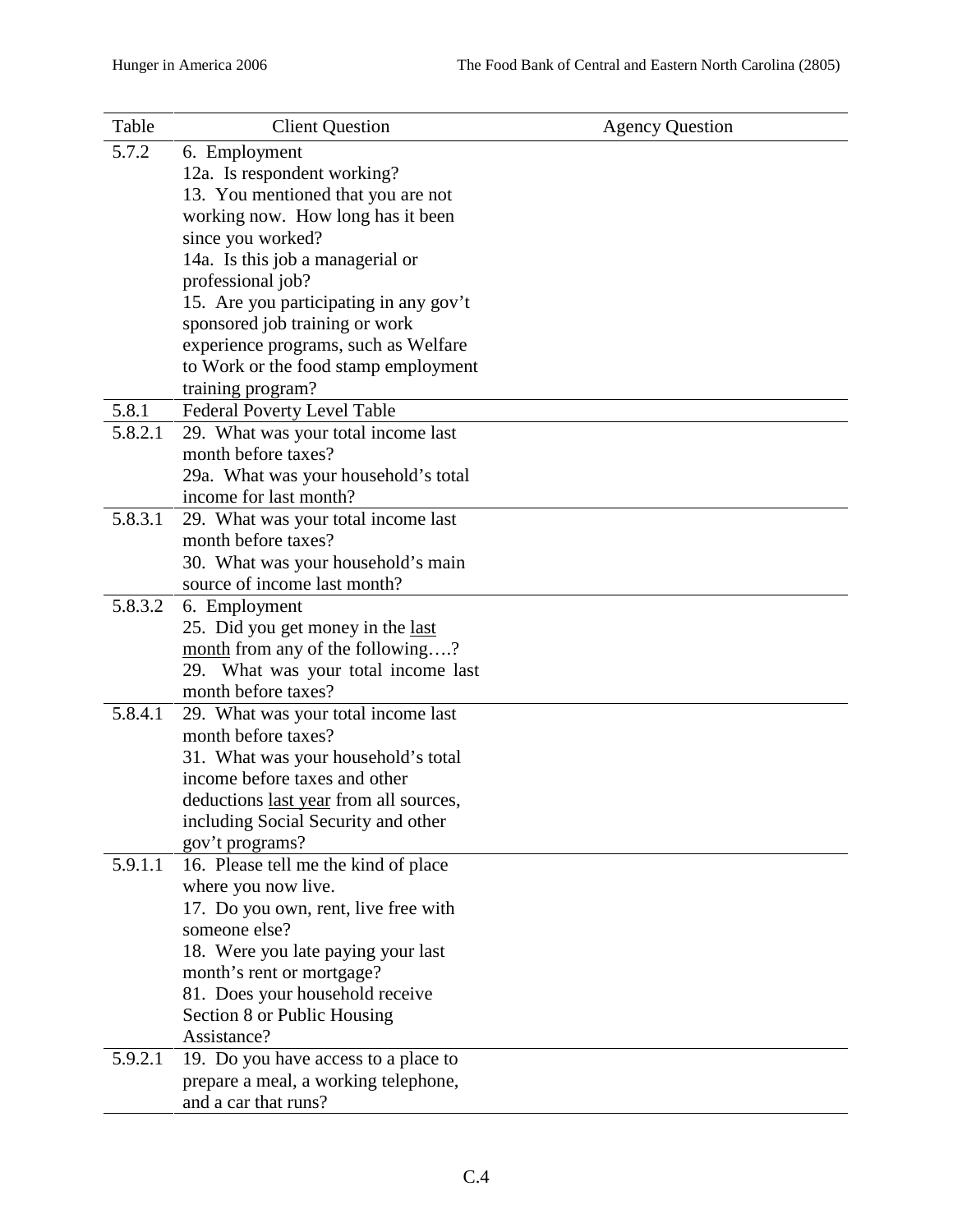| Table | <b>Client Question</b>                         | <b>Agency Question</b> |
|-------|------------------------------------------------|------------------------|
| 6.1.1 | 42. "The food I/we bought just didn't          |                        |
|       | last, and I/we didn't have money to get        |                        |
|       | more." (Often, sometimes, never true)          |                        |
|       | 43. "I/We couldn't afford to eat               |                        |
|       | balanced meals." (Often, sometimes,            |                        |
|       | never true)                                    |                        |
|       | 44. In the last 12 months, did you ever        |                        |
|       | cut the size of your meals or skip meals       |                        |
|       | because there wasn't enough money              |                        |
|       | for food?                                      |                        |
|       | 44a. How often did this happen?                |                        |
|       | 45. In the last 12 months, did you ever        |                        |
|       | eat less than you felt you should              |                        |
|       | because there wasn't enough money to           |                        |
|       | buy food?                                      |                        |
|       | 46. In the last 12 months, were you            |                        |
|       | ever hungry but didn't eat because you         |                        |
|       | couldn't afford enough food?                   |                        |
| 6.1.2 | 42. "The food I/we bought just didn't          |                        |
|       | last, and I/we didn't have money to get        |                        |
|       | more." (Often, sometimes, never true)          |                        |
|       | 43. "I/We couldn't afford to eat               |                        |
|       | balanced meals." (Often, sometimes,            |                        |
|       | never true)                                    |                        |
|       | 44. In the last 12 months, did you ever        |                        |
|       | cut the size of your meals or skip meals       |                        |
|       | because there wasn't enough money<br>for food? |                        |
|       | 44a. How often did this happen?                |                        |
|       | 45. In the last 12 months, did you ever        |                        |
|       | eat less than you felt you should              |                        |
|       | because there wasn't enough money to           |                        |
|       | buy food?                                      |                        |
|       | 46. In the last 12 months, were you            |                        |
|       | ever hungry but didn't eat because you         |                        |
|       | couldn't afford enough food?                   |                        |
| 6.2.1 | 42. "The food I/we bought just didn't          |                        |
|       | last, and I/we didn't have money to get        |                        |
|       | more." (Often, sometimes, never true)          |                        |
|       | 43. "I/We couldn't afford to eat               |                        |
|       | balanced meals." (Often, sometimes,            |                        |
|       | never true)                                    |                        |
|       |                                                |                        |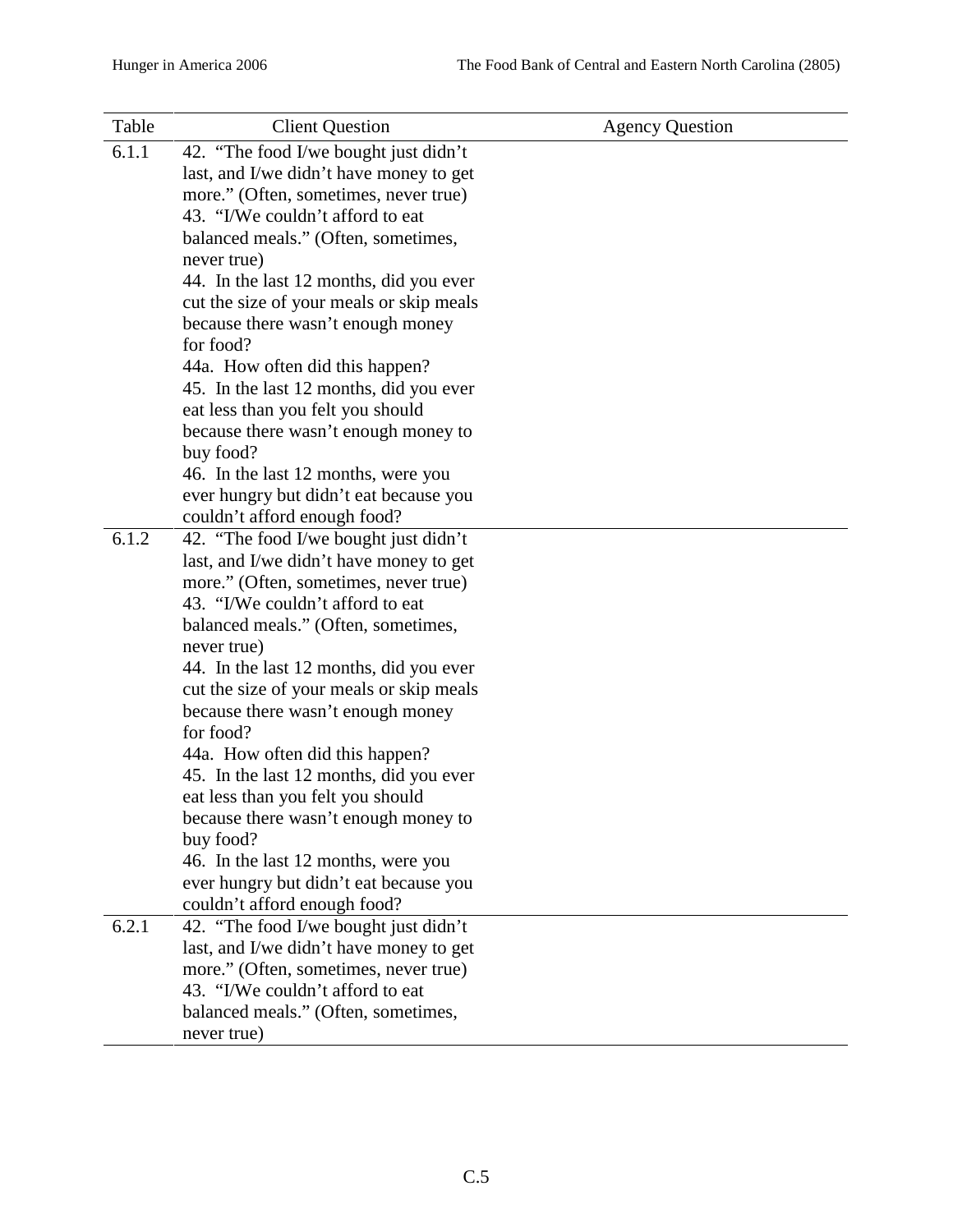| Table | <b>Client Question</b>                                      | <b>Agency Question</b> |
|-------|-------------------------------------------------------------|------------------------|
| 6.3.1 | 44a. How often did this happen?                             |                        |
|       | 45. In the last 12 months, did you ever                     |                        |
|       | eat less than you felt you should                           |                        |
|       | because there wasn't enough money to                        |                        |
|       | buy food?                                                   |                        |
|       | 46. In the last 12 months, were you                         |                        |
|       | ever hungry but didn't eat because you                      |                        |
|       | couldn't afford enough food?                                |                        |
|       | 47. In the last 12 months, did you ever                     |                        |
|       | not eat for a whole day because there                       |                        |
|       | wasn't enough money for food?                               |                        |
| 6.4.1 | 3. Age                                                      |                        |
|       | 6b. How many of the other people in                         |                        |
|       | your household are children less than                       |                        |
|       | 18 years old?                                               |                        |
|       | 49. "My child was not eating enough                         |                        |
|       | because I/we just couldn't afford                           |                        |
|       | enough food." (Often, sometimes,                            |                        |
|       | never true)<br>50. In the last 12 months, did your          |                        |
|       | child ever skip meals because there                         |                        |
|       | wasn't enough money for food?                               |                        |
|       | 51. In the last 12 months, was your                         |                        |
|       | child ever hungry but you just couldn't                     |                        |
|       | afford more food?                                           |                        |
| 6.5.1 | 52. In the past 12 months, have you or                      |                        |
|       | anyone in your household every had to                       |                        |
|       | choose between: paying for food and                         |                        |
|       | paying for medicine or medical care;                        |                        |
|       | paying for food and paying for utilities                    |                        |
|       | or heating fuel; paying for food and                        |                        |
|       | paying for rent or mortgage?                                |                        |
| 7.1.1 | 32. Have you ever applied for Food                          |                        |
|       | Stamps?                                                     |                        |
|       | 33. Are you receiving Food Stamps                           |                        |
|       | now?                                                        |                        |
|       | 34. Did you receive Food Stamps in                          |                        |
|       | the past 12 months?<br>36. How long have you been receiving |                        |
|       | Food Stamps?                                                |                        |
|       | 37. How many weeks do your Food                             |                        |
|       | Stamps usually last?                                        |                        |
| 7.2.1 | 38. Why haven't you applied for the                         |                        |
|       | Food Stamp Program?                                         |                        |
| 7.3.1 | 35. Why don't you receive Food                              |                        |
|       | Stamps now?                                                 |                        |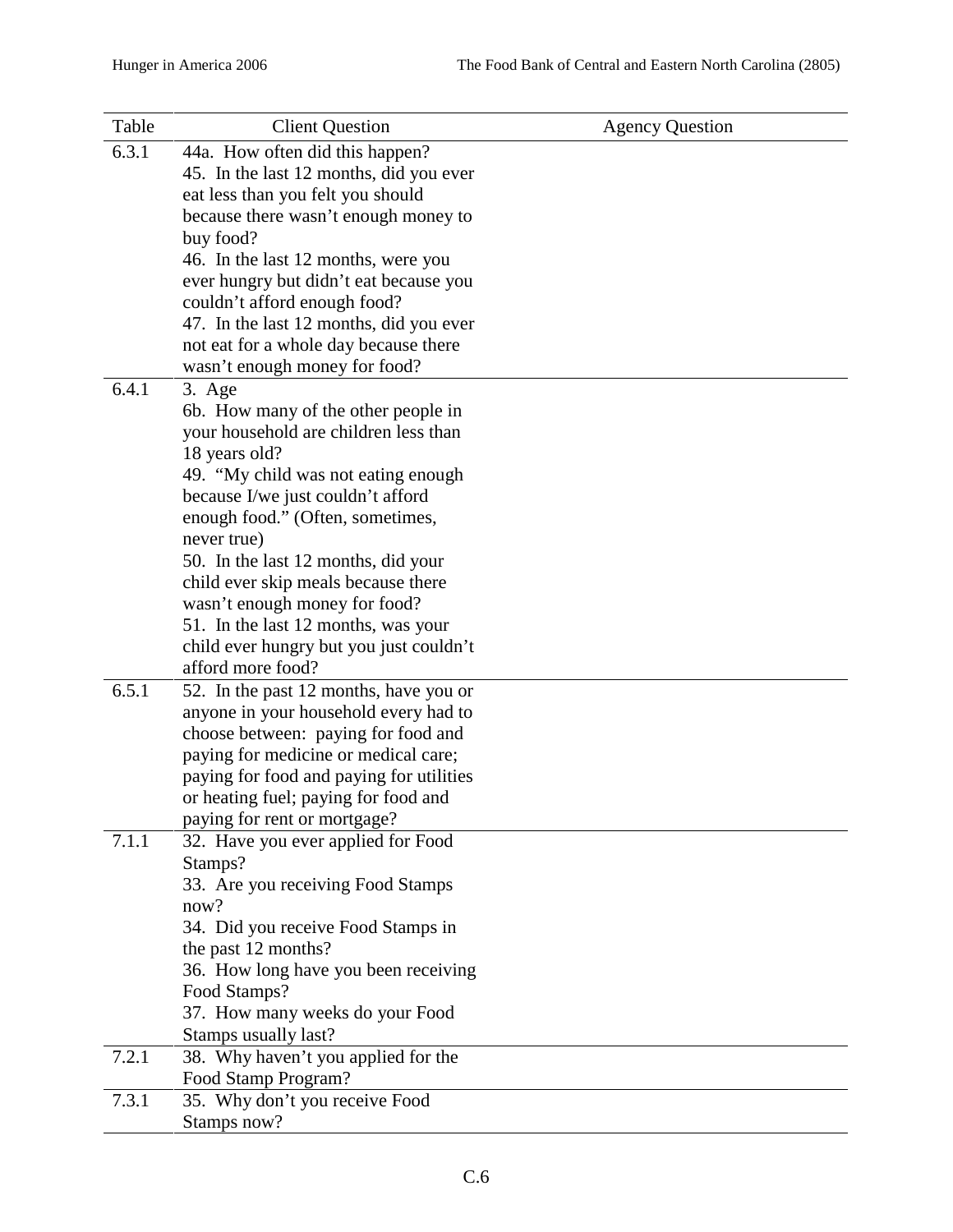| Table  | <b>Client Question</b>                                               | <b>Agency Question</b>                  |
|--------|----------------------------------------------------------------------|-----------------------------------------|
| 7.4.1  | 7a. Do any of your younger-than-                                     |                                         |
|        | school-age children go to day care?                                  |                                         |
|        | 8. Does the government pay part of the                               |                                         |
|        | cost of day care?                                                    |                                         |
|        | 41. In which, if any, of the following                               |                                         |
|        | programs do you currently participate?                               |                                         |
| 7.5.1  | 26. Did you receive general assistance,                              |                                         |
|        | welfare, or TANF at any time in the                                  |                                         |
|        | past two years?                                                      |                                         |
|        | 27. Was that assistance ever stopped                                 |                                         |
|        | during the past two years?<br>28. Why was your assistance stopped?   |                                         |
| 7.6.1  | 40. Where do you do most of your                                     |                                         |
|        | grocery shopping?                                                    |                                         |
| 8.1.1  | 20. Would you say your own health is                                 |                                         |
|        | excellent, very good, good, fair, or                                 |                                         |
|        | poor?                                                                |                                         |
|        | 21. Is anyone in your household in                                   |                                         |
|        | poor health?                                                         |                                         |
| 8.2.1  | 22a-f. Do you have any of the                                        |                                         |
|        | following kinds of health insurance?                                 |                                         |
|        | 23. Do you have unpaid medical or                                    |                                         |
|        | hospital bills?                                                      |                                         |
|        | 24. In the past 12 months, have you                                  |                                         |
|        | been refused medical care because you                                |                                         |
|        | could not pay or because you had a                                   |                                         |
|        | Medicaid or Medical Assistance card?                                 |                                         |
| 9.1.1  | 56. How many different food pantries                                 |                                         |
|        | gave you food in the past month?                                     |                                         |
|        | 57. How many different soup kitchens                                 |                                         |
|        | gave you meals in the past month?                                    |                                         |
| 9.2.1  | 53. Please rate how satisfied you are                                |                                         |
|        | with the food that you and others in<br>your household receive here. |                                         |
|        | 54. When you come here, how often                                    |                                         |
|        | are you treated with respect by the staff                            |                                         |
|        | who distribute food?                                                 |                                         |
| 9.3.1  | 55. If this agency weren't here to help                              |                                         |
|        | you with food, what would you do?                                    |                                         |
| 10.1.1 |                                                                      | Agency data                             |
| 10.2.1 |                                                                      | 1. Record the total number of emergency |
|        |                                                                      | shelters, pantries, kitchens, and other |
|        |                                                                      | programs you currently operate.         |
| 10.3.1 |                                                                      | 1. Record the total number of emergency |
|        |                                                                      | shelters, pantries, kitchens, and other |
|        |                                                                      | programs you currently operate.         |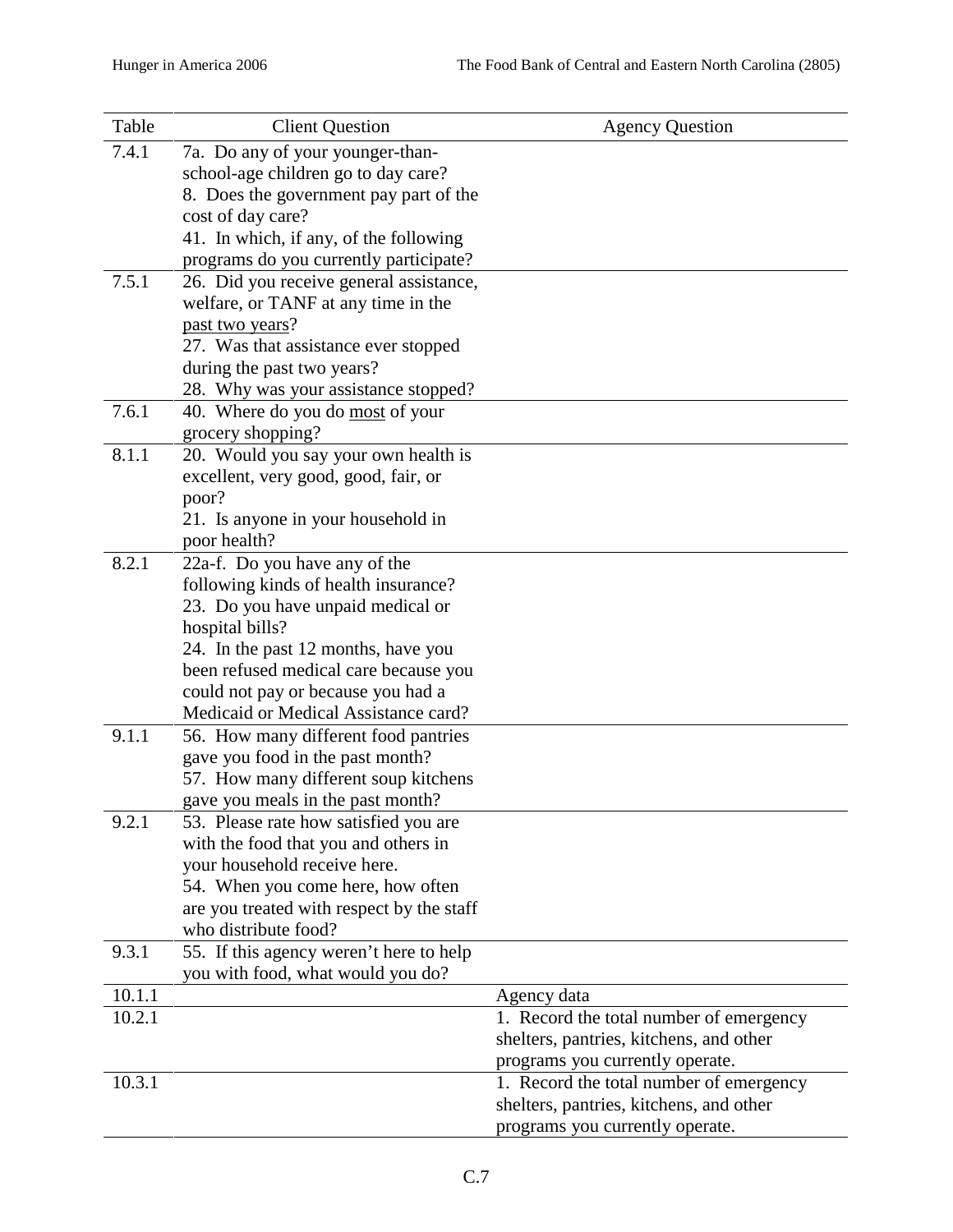| Table  | <b>Client Question</b> | <b>Agency Question</b>                                                                                                                                                                                                         |
|--------|------------------------|--------------------------------------------------------------------------------------------------------------------------------------------------------------------------------------------------------------------------------|
| 10.4.1 |                        | 3b. In what year did each selected program<br>open?                                                                                                                                                                            |
| 10.5.1 |                        | 4. For each selected program, please indicate<br>which of the following services, if any, are<br>currently being provided.                                                                                                     |
| 10.5.2 |                        | 4. For each selected program, please indicate<br>which of the following services, if any, are<br>currently being provided.                                                                                                     |
| 10.5.3 |                        | 27. Does your agency operate any of the<br>following types of facilities?                                                                                                                                                      |
| 10.6.1 |                        | 28. Type of agency.                                                                                                                                                                                                            |
| 10.7.1 |                        | 18. Do the selected programs currently serve<br>any of the following groups?                                                                                                                                                   |
| 10.8.1 |                        | 7. Compared to 3 years ago, that is, 2001, is<br>this program providing food to more, fewer,<br>same number of clients?                                                                                                        |
| 10.9.1 |                        | 19. In which of the following ways does the<br>client mix change during the year for any of<br>the selected programs?                                                                                                          |
| 11.1.1 |                        | 6. During a typical week, approximately how<br>many meals are served and/or bags or boxes<br>of food distributed by each of the selected<br>programs?<br>6a. How much does a typical bag or box<br>usually weigh?              |
| 11.2.1 |                        | 6c. How many different persons or<br>households did you serve on the last day you<br>were open? And how many meals were<br>served and/or bags or boxes of food<br>distributed by each of the selected programs<br>on that day? |
| 12.1.1 |                        | 17. Is the continued operation of the selected<br>programs threatened by one or more serious<br>problems?                                                                                                                      |
| 12.2.1 |                        | 13. During the past year, about how often did<br>each of the selected programs have to reduce<br>meal portions or reduce the quantity of food<br>in food packages because of a lack of food?                                   |